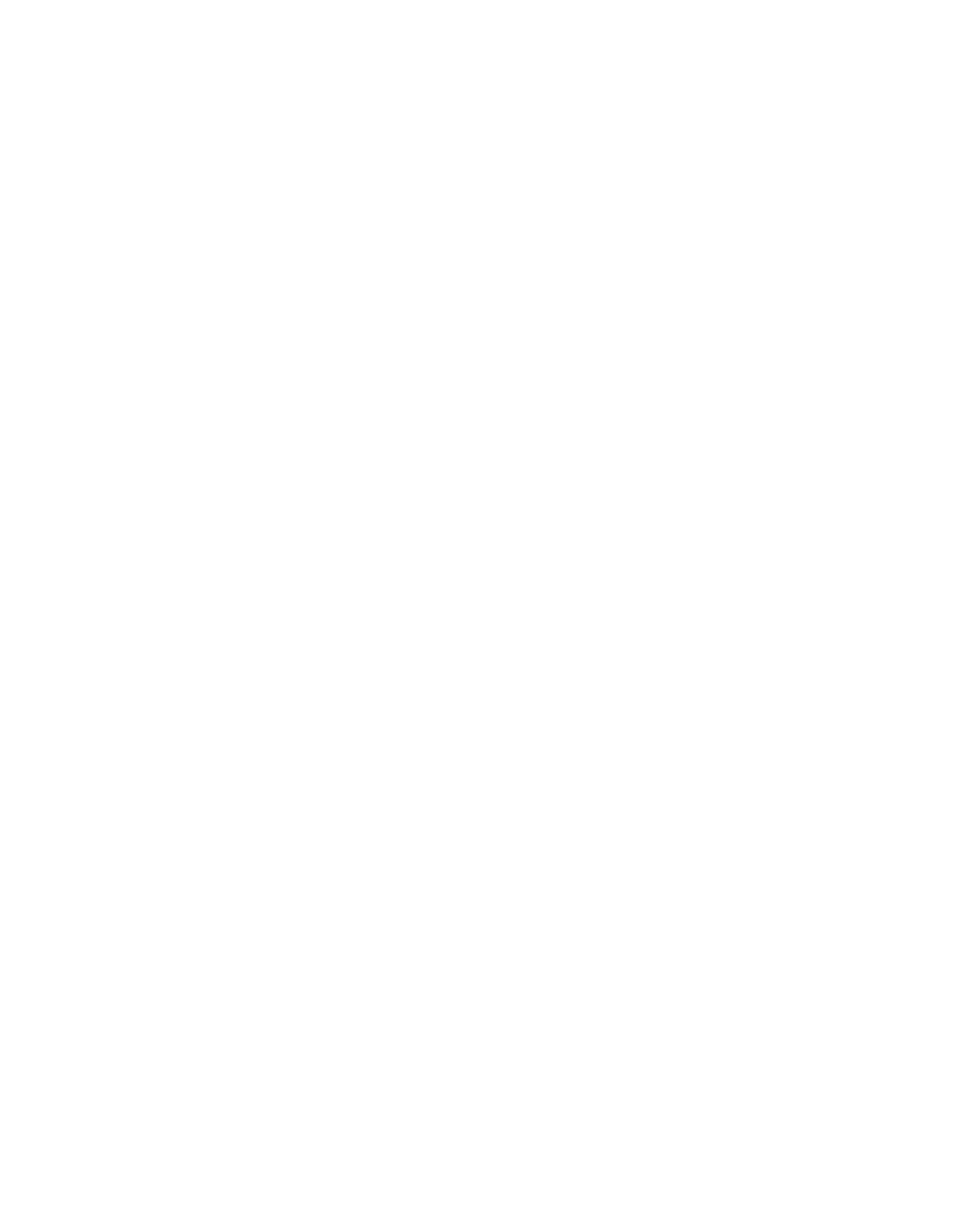### **Responses to the Final Report of the 2001-2002 Grand Jury**

#### **TABLE OF CONTENTS**

| SECTION 1: REPORTS IN RESPONSE TO THE JUDGE'S CHARGE1-1                                                                                                  |                      |
|----------------------------------------------------------------------------------------------------------------------------------------------------------|----------------------|
| <b>Substance Abuse on Campus</b>                                                                                                                         | $1 - 1$              |
| Santa Cruz County Juvenile Probation Division                                                                                                            | $1 - 21$<br>$1 - 39$ |
| Santa Cruz County Law Enforcement Agencies<br>Review of Initial Alcohol and Drug Intervention With High School Age Youth                                 | $1-49$               |
| Report on Juvenile Hall                                                                                                                                  | $1 - 56$             |
| SECTION 2: AUDIT & FINANCE COMMITTEE REPORTS                                                                                                             | 2-1                  |
| Grand Jury Review of Periodic Audits of Local Government Entities in Santa Cruz<br>County                                                                | $2 - 1$              |
| <b>SECTION 3: CITIES &amp; OTHER COUNTY AGENCIES COMMITTEE REPORTS3-1</b><br>An Investigation of the City of Capitola Redevelopment Agency Reimbursement |                      |
| Loan Agreement                                                                                                                                           | $3 - 1$              |
| Investigation of the Lack of Affordable Housing in Santa Cruz County                                                                                     | $3 - 10$             |
|                                                                                                                                                          |                      |
| Review of the Blaine Street Women's Facility                                                                                                             | $4 - 1$              |
| Review of Main Jail                                                                                                                                      | $4 - 6$              |
| Report on Roundtree Facility                                                                                                                             | $4 - 12$             |
| SECTION 5: HEALTH & HUMAN SERVICES COMMITTEE REPORTS                                                                                                     | $5-1$                |
| Long Term Care for Seniors                                                                                                                               | $5 - 1$              |
| Review of Mental Health Services for Homeless Adults in Santa Cruz County                                                                                | $5 - 9$              |
| <b>SECTION 6: SCHOOLS &amp; LIBRARIES COMMITTEE REPORTS</b><br>A Review of the Structure and Administration of the Santa Cruz County Public              | $6 - 1$              |
| <b>School Systems</b>                                                                                                                                    | $6 - 1$              |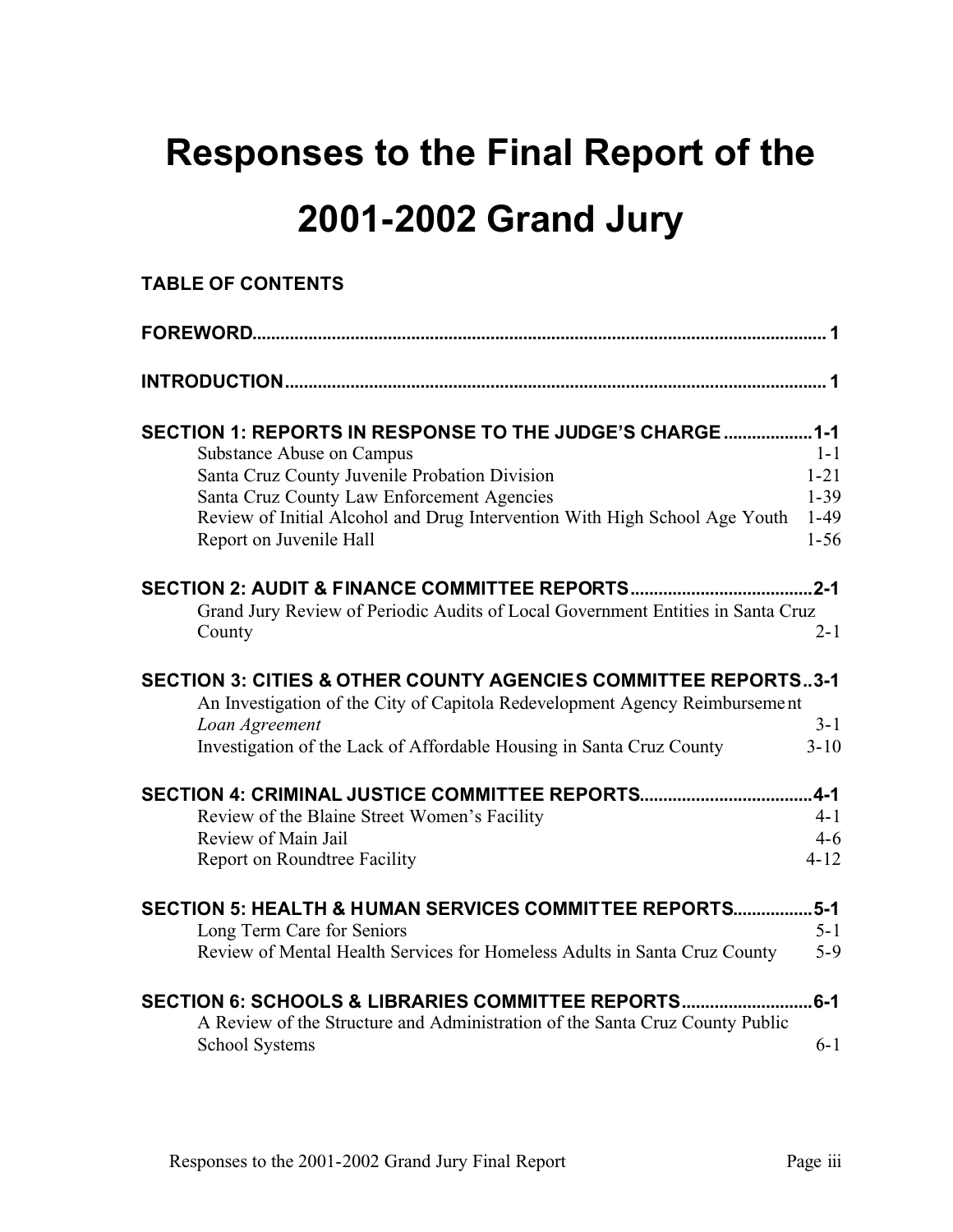| Investigation of the Salsipuedes Sanitary District                    | $7 - 1$ |
|-----------------------------------------------------------------------|---------|
| Review of the Santa Cruz County Burial Services Program for Indigents | $7 - 5$ |
| Review of the Santa Cruz Port District                                | $7-9$   |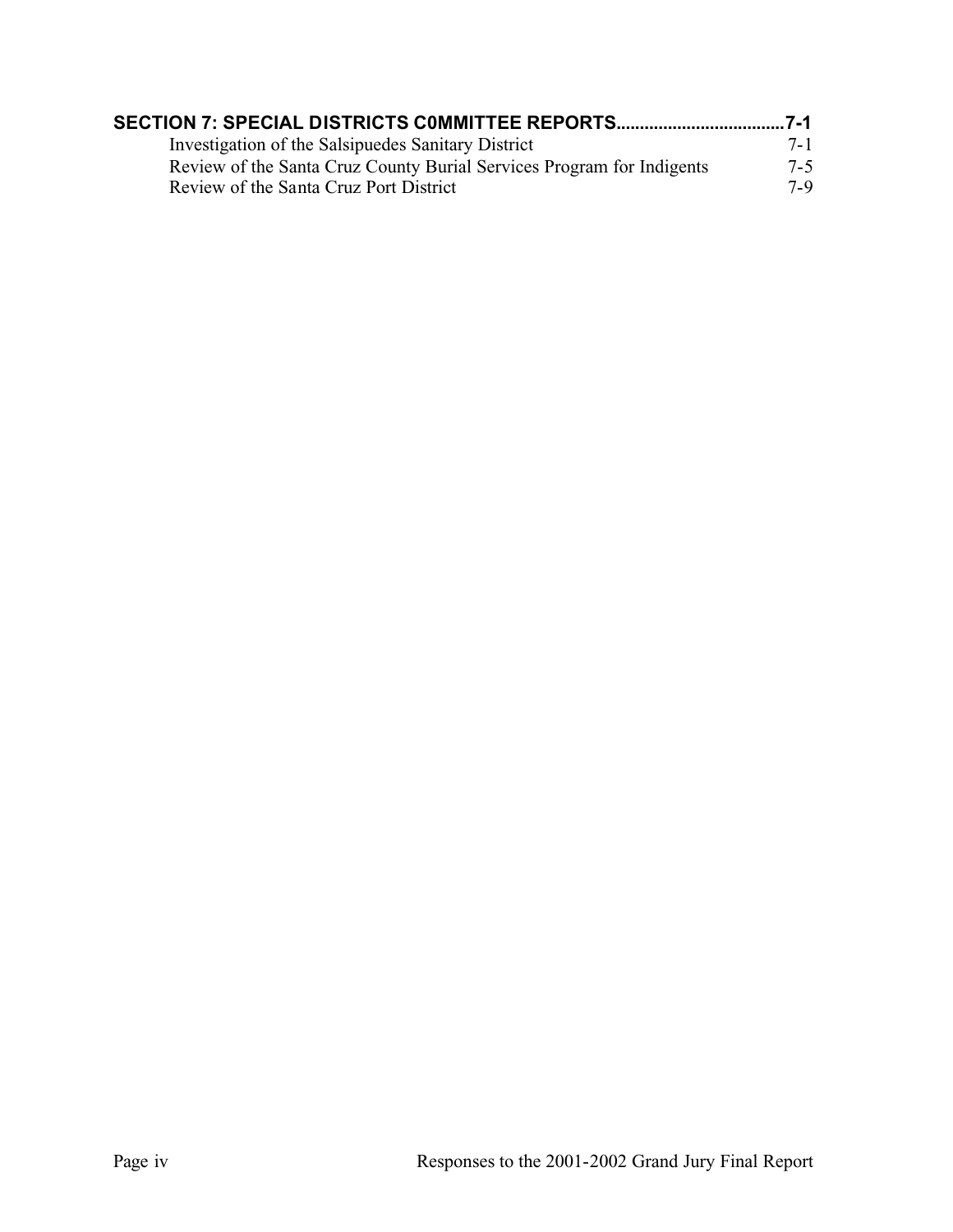#### *FOREWORD*

Each year, on July  $1<sup>st</sup>$ , the County of Santa Cruz impanels a new Grand Jury. The Grand Jury traditionally publishes a final report of its findings and recommendations shortly before the expiration of its one-year term. This Final Report is the only record of its deliberations.

By law, those agencies reviewed by the Grand Jury are required to respond to its findings and recommendations. These responses must be submitted within 60 to 90 days of the publication date of the Final Report. They are the culmination of the Grand Jury process and essential to any evaluation of the impact of an entire year of effort on the part of the Grand Jury.

The review of these responses falls to the incoming jurors who are not familiar with the detailed work of the preceding jury beyond what is contained in its published Final Report.

This is the first time responses to a Grand Jury report have been published and distributed as an independent document. As a result, we anticipate that readers of these responses will be in a better position to judge the impact of the annual work of each Grand Jury.

#### *INTRODUCTION*

In their response, each agency under review is required by law to provide a reply to each published finding and recommendation. They must indicate that they agree, partially agree, or disagree. Explanations for each disagreement must be provided.

If a recommendation is accepted, a timeline for implementation and completion must be indicated. If further analysis is required before undertaking implementation, an explanation and timeline must be provided.

This report is organized to conform to the same sequence used in the 2001-2002 Final Report, which can be found on the Internet at http://www.co.santa-

cruz.ca.us/grndjury/index.htm. References are to pages that are drawn from that report. It is highly recommended that this report be reviewed simultaneously with a re-reading of that report.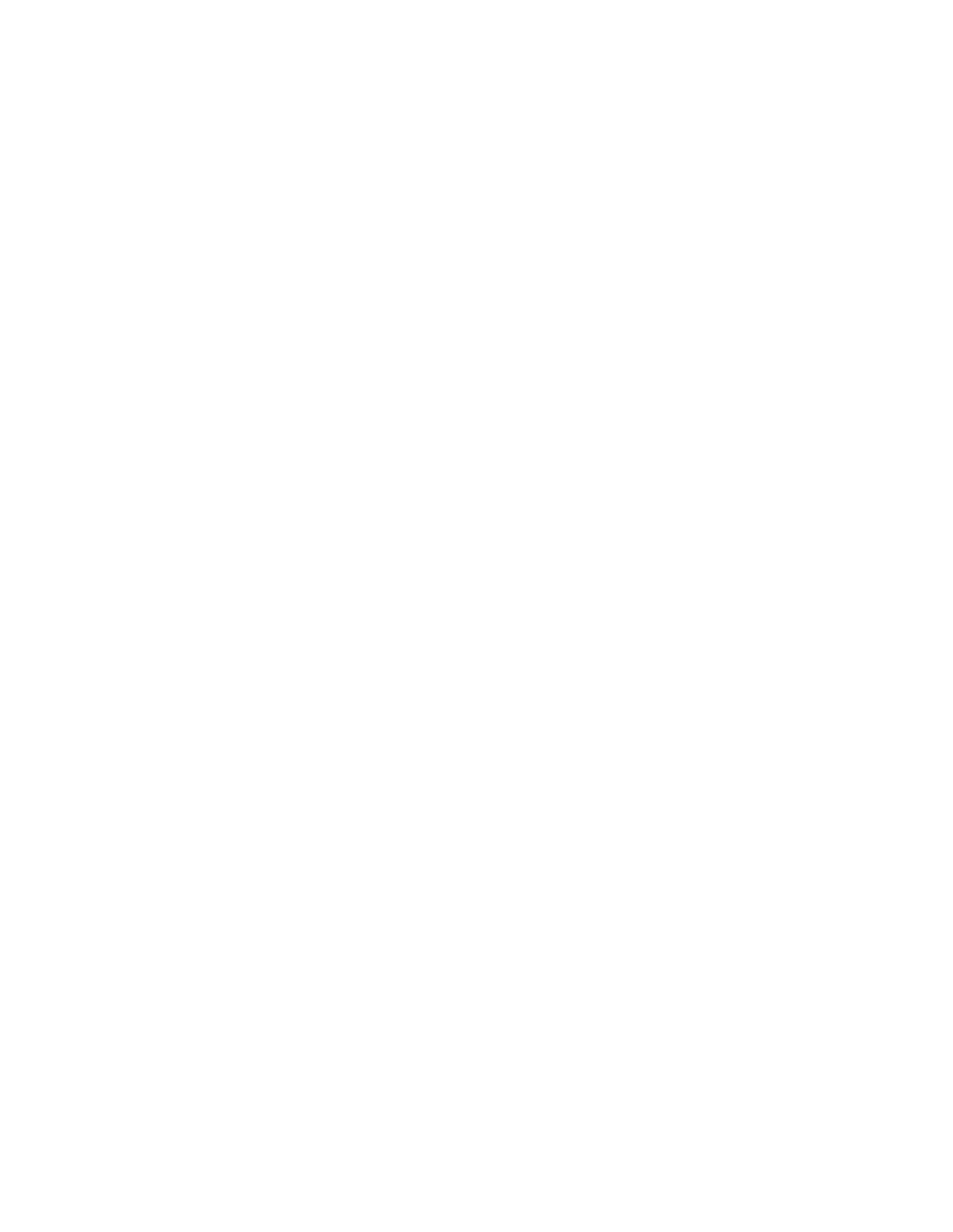

## **Santa Cruz County Grand Jury**

### **Response to the Final Report:**

Section 1 Reports in Response to the Judge's Request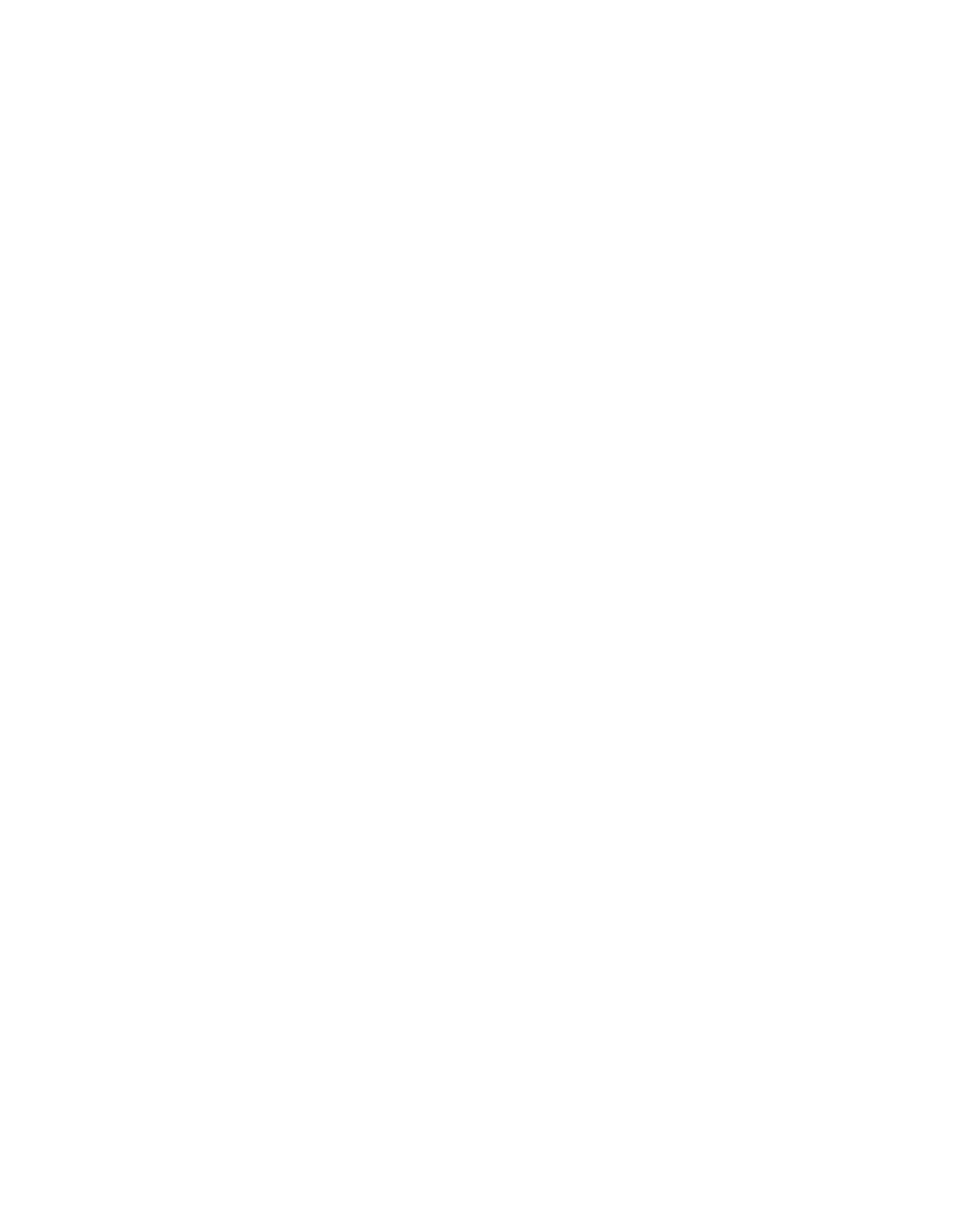#### **Substance Abuse on Campus**

#### **2001-2002 Grand Jury Report – Page 1- 4**

**Note: Pajaro Valley Unified School District is responding for its three high schools, Aptos High School, Watsonville High School and Renaissance High School.**

**The City of Capitola is responding for the Capitola Police Department.**

**The Santa Cruz County Board of Supervisors is responding for the Santa Cruz County Probation Department.**

#### *Findings*

1. Studies show that a majority of high school students are either currently using alcohol and/or drugs, or have used these substances in the past. Even as early as 7th grade, 52% of these youngsters have been or currently are using drugs or alcohol.

The data cited are from the "Healthy Kids Survey of Santa Cruz County," a study conducted by the County's school districts, and include alternative schools, The Ark, Loma Prieta and Renaissance High Schools, but not the County Office of Education Alternative Education schools. The data represent lifetime use.

|                   |               |         |               | <b>Santa Cruz County Youth Survey, 2001</b> |               |          |
|-------------------|---------------|---------|---------------|---------------------------------------------|---------------|----------|
|                   |               | Grade 7 |               | Grade 9                                     |               | Grade 11 |
| Substance Used    | Santa<br>Cruz | Calif.  | Santa<br>Cruz | Calif.                                      | Santa<br>Cruz | Calif.   |
| Alcohol           | 29%           | 25%     | 57%           | 50%                                         | 73%           | 70%      |
| Been Drunk        | $11\%$        | 10%     | 33%           | 24%                                         | 53%           | 45%      |
| Inhalants         | 12%           | $6\%$   | 15%           | 8%                                          | 16%           | 14%      |
| Marijuana         | $11\%$        | 8%      | 32%           | 24%                                         | 50%           | 45%      |
| Cocaine           |               |         | $7\%$         | $4\%$                                       | 9%            | 9%       |
| Methamp hetamines |               |         | $7\%$         | $4\%$                                       | 8%            | 9%       |
| Hallucinogens     |               |         | $7\%$         | 6%                                          | 10%           | 12%      |
| Heroin            |               |         | $4\%$         | $2\%$                                       | $4\%$         | 3%       |

#### **Response: Santa Cruz County Board of Supervisors AGREES**

#### **Response: Santa Cruz County Sheriff AGREES**

*The Sheriff's Office partially agrees with this finding. Drug and alcohol use are a constant issue with high school aged students. It can be difficult to determine the percentage of students who have experimented vs. those who have serious addictive issues and behavior.*

#### **Response: Santa Cruz City Police Department AGREES**

#### **Response: Scotts Valley Police Department AGREES**

*The Scotts Valley Police Department does not dispute the Healthy Kids Survey of Santa Cruz County.*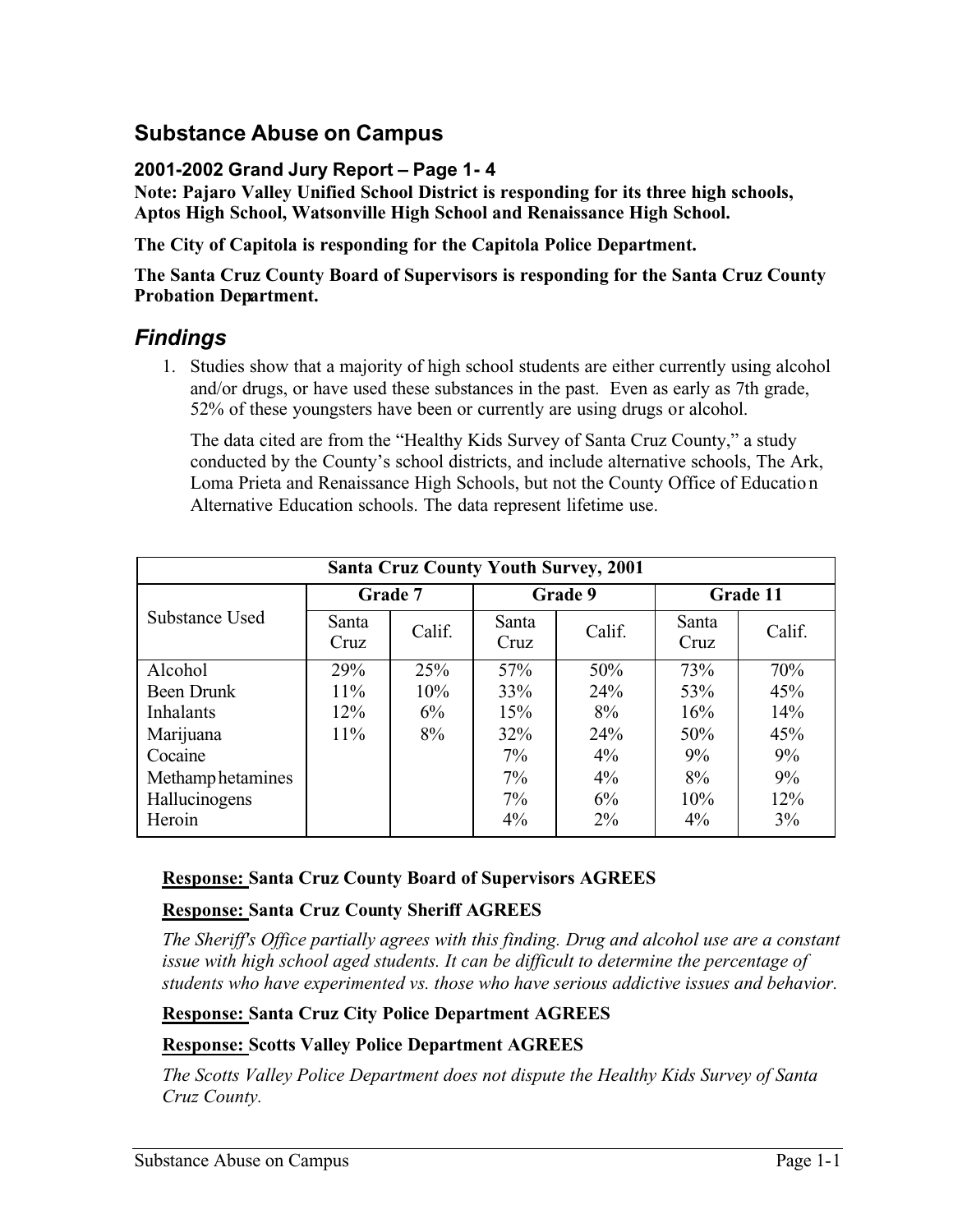#### **Response: Watsonville Police Department AGREES**

*Watsonville Police Department Response to Findings 1 & 2 - We have no information to disagree with the Grand Jury's statistics. In the past the City, through the Police Department, has funded surveys on this subject. We assume the statistics you cite are valid.*

#### **Response: City of Capitola AGREES**

#### **Response: Scotts Valley High School PARTIALLY AGREES**

*On behalf of SVHS, the District agrees that the data cited from the "Healthy Kids Survey of Santa Cruz County" is accurately presented. However, there is no way to determine whether the data accurately reflects substance abuse at SVHS.* 

#### **Response: San Lorenzo Valley High School AGREES**

**Response: Santa Cruz High School AGREES**

#### **Response: Harbor High School AGREES**

#### **Response: Soquel High School PARTIALLY AGREES**

*We have no way* of *verifying this information accurately. The statistics are alarming, but somewhat misleading because they fail to distinguish between one-time and habitual use.* 

#### **Response: Pajaro Valley Unified School District PARTIALLY AGREES**

*The figure of 52% reported by the grand jury is inaccurate. It appears to be the addition of the 7th grade rates of lifetime use for alcohol (29%), inhalants (12%), and marijuana (11%). These survey items are independent and, because students may report more use in more than one category, it is not accurate to simply add the individual totals.* 

*The survey report provides an unduplicated count of "Any Alcohol and Other Drugs Use" for lifetime and current use time periods. In 2001, 34% of Santa Cruz County 7th grade students reported having ever used alcohol or other drugs, while 21 % reported use during the past 30 days.* 

*PVUSD agrees that the level of drug use by our county's students is a serious problem.* 

2. Heroin use has shown a frightening rise among students at the 9th grade level. By 11th grade, another 4% of students are new heroin users. The 4% of the student population who are heroin users in 9th grade do not stay in regular public schools. By the 11th grade, these students have either dropped out of school, are in alternative schools, are in drug treatment programs or juvenile detention, or are deceased. This represents approximately 8% of the total high school student population who use heroin.

#### **Response: Santa Cruz County Board of Supervisors DISAGREES**

*The 2001 Santa Cruz County Youth Survey indicates that 4% of youth in 9th grade self report lifetime (using at any time) use of heroin. In 11 th grade the figure is 5%. The 2001 Survey also indicates heroin dependency for 1 % of the youth surveyed in 9th grade and 1 % of the youth surveyed again in 11 th grade. These figures cannot be combined to*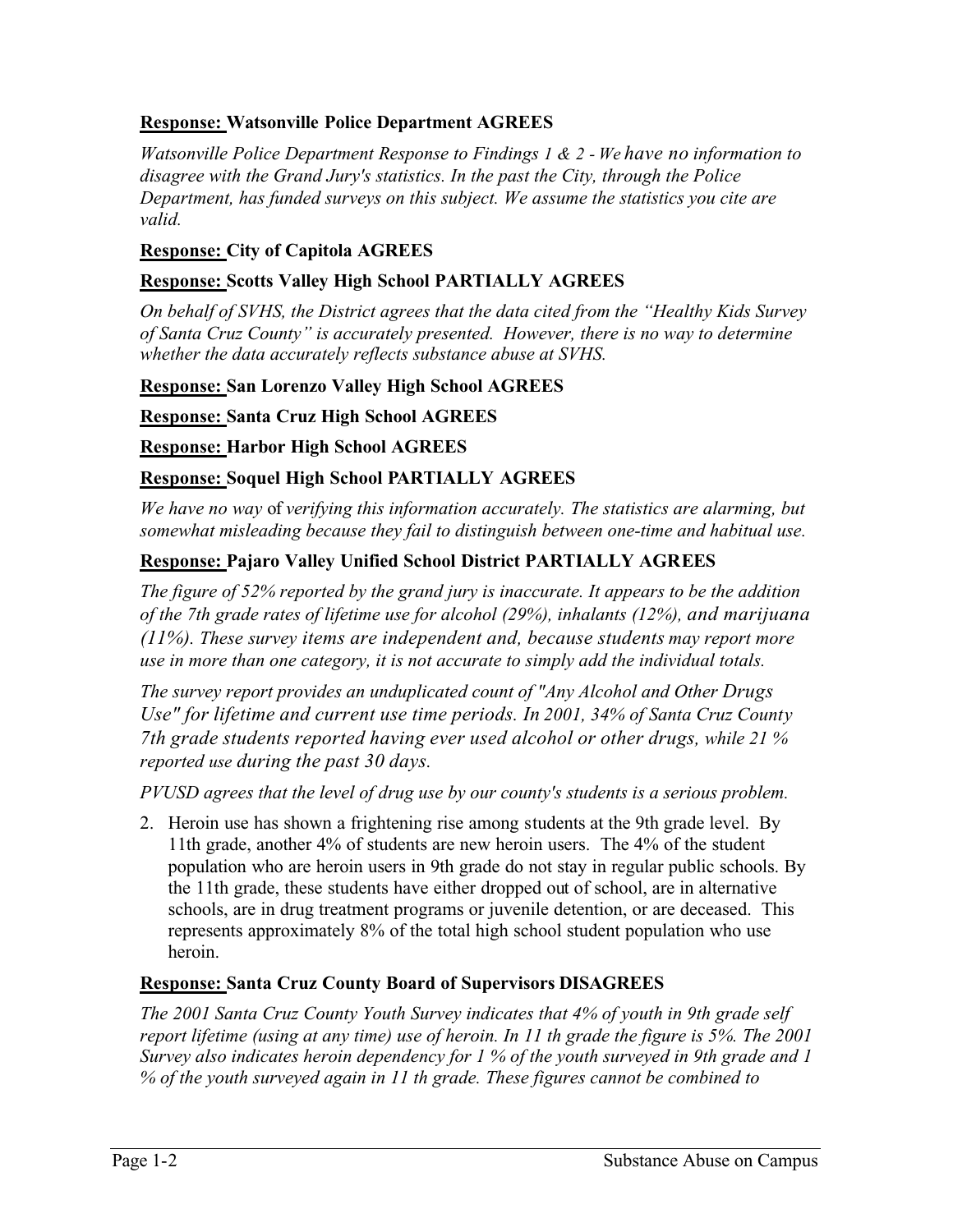*indicate that all of the 4% of 9th graders who self report any amount of heroin use drop out of high school and an entirely new 4% self report in 11 th grade.*

*In addition, the County disagrees with the blanket statement that the 4% of students, who have ever tried heroin, either drop out of school, are in alternative schools, are in drug treatment programs or juvenile detention, or are deceased. Heroin use is, indeed, a local problem. It is important that information on this problem be accurately and appropriately used to develop effective prevention and intervention responses.* 

#### **Response: Santa Cruz County Sheriff PARTIALLY AGREES**

*The Sheriff's Office partially agrees. Heroin usage is higher in the youth population of Santa Cruz County vs. other jurisdictions. Again, the Sheriff's Office relies on student survey data, along with arrest data. The schools may have better data on drop-out rate due to heroin.*

#### **Response: San Lorenzo Valley High School DISAGREES**

*During the 14 years that I have been an administrator here at San Lorenzo Valley High School I have not dealt with any active heroin cases. Seven years ago I had one student*  who admitted to me during an interview that he had been a user.

#### **Response: Santa Cruz City Police Department AGREES**

#### **Response: City of Capitola AGREES**

#### **Response: Scotts Valley Police Department AGREES**

*Once again the Scotts Valley Police Department does not dispute the findings of the statistics provided by the Healthy Kids Survey; however, these statistics may not be reflective of the students in the Scotts Valley Unified School District.* 

#### **Response: Scotts Valley High School PARTIALLY AGREES**

*On behalf of SVHS, the District agrees that the data cited from the "Healthy Kids Survey of Santa Cruz County" is accurately presented. However, there is no way to determine whether the data accurately reflects use at SVHS.*

#### **Response: Watsonville Police Department AGREES**

*Watsonville Police Department Response to Findings 1 & 2 - We have no information to disagree with the Grand Jury's statistics. In the past the City, through the Police Department, has funded surveys on this subject. We assume the statistics you cite are valid.*

#### **Response: Harbor High School PARTIALLY AGREES**

*We question the 8% -- we feel it is high.* 

#### **Response: Santa Cruz High School PARTIALLY AGREES**

*During the 2001-2002 school year, there were no students suspended for being in possession* of *heroin and/or for using heroin at Santa Cruz High School.* 

#### **Response: Soquel High School DISAGREES**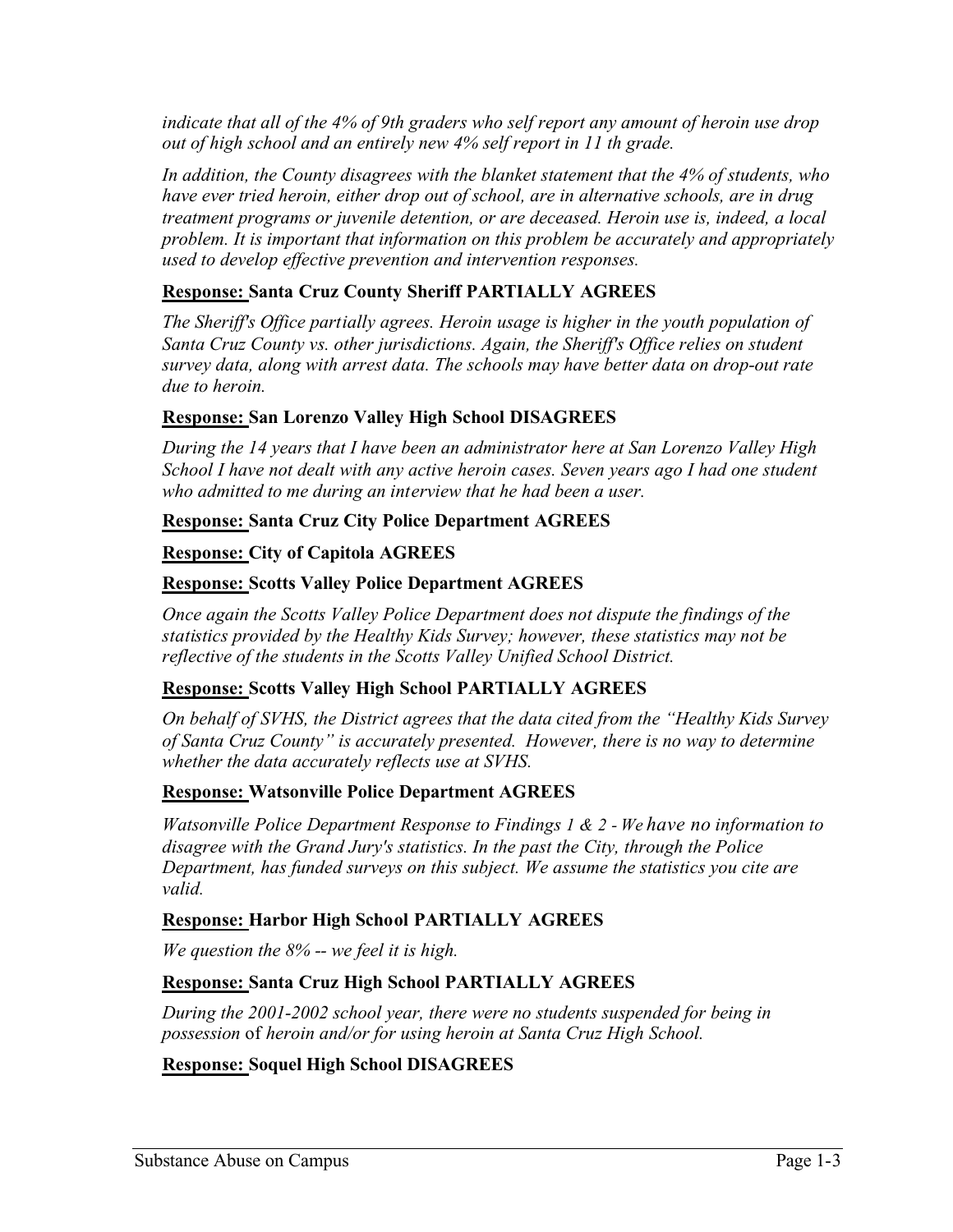*Again, we lack the resources for verification, but we have yet to see any <i>revidence* of *heroin use among Soquel High School students.* 

#### **Response: Pajaro Valley Unified School District PARTIALLY AGREES**

*While there is evidence that heroin use has increased among Santa Cruz County teens, this increase has not been reflected in school-based survey data over the last five years. Lifetime use rates were as follows:*

*9th Grade 11 th Grade* 

*1996 3% 4% 1998 4% 5% 2001 4% 4%* 

*The survey data does not support the assertion that 8% of the high school population uses heroin. Although anecdotal data does suggest that heroin- addicted youth tend to drop out from the school system, not all youth who report ever using heroin become regular, addicted users, and it is extremely unlikely that every 9th grader who reports use of heroin will drop out within the next two years.* 

*Probability suggests that use in the last 30 days is reasonable measure of on- going use, though it may include a small number who have just tried a substance for the first time. Although the California Healthy Kids Survey does not include measures of current heroin use (last 30 days), the American Drug and Alcohol Survey which was used in earlier years showed current rates of heroin use that were half or less that the lifetime rate: 9th Grade 11 th Grade 1996 1% 2% 1998 2% 1%* 

*The finding presents a projected accumulative rate (the percentage of students who report any use at some time during the four years of high school) without reference to the total population size over four years. Because the survey does not represent an intact group over time, such an attempt to construct an accumulative rate is not statistically meaningful.*

*Heroin use by young people in Santa Cruz County is an extremely serious problem, one that needs a high level of community awareness and action.* 

3. The Drug Abuse Resistance Education (DARE) program is offered to students from 5th grade through 9th grade. At the time of this report, no such program exists for high school students above the 9th grade.

**Response: Scotts Valley High School AGREES**

**Response: Harbor High School AGREES**

**Response: Santa Cruz High School AGREES**

**Response: Soquel High School AGREES**

#### **Response: Pajaro Valley Unified School District PARTIALLY AGREES**

*DARE is an age-specific intervention which is not designed to be implemented with older students. Prevention research shows that DARE-type interventions are unlikely to be effective among older students. The school district's DARE program does not go beyond 8th grade. As of the 2002-2003 school year, the Watsonville Police Department will not be providing the DARE program to the seven schools within the city limits.*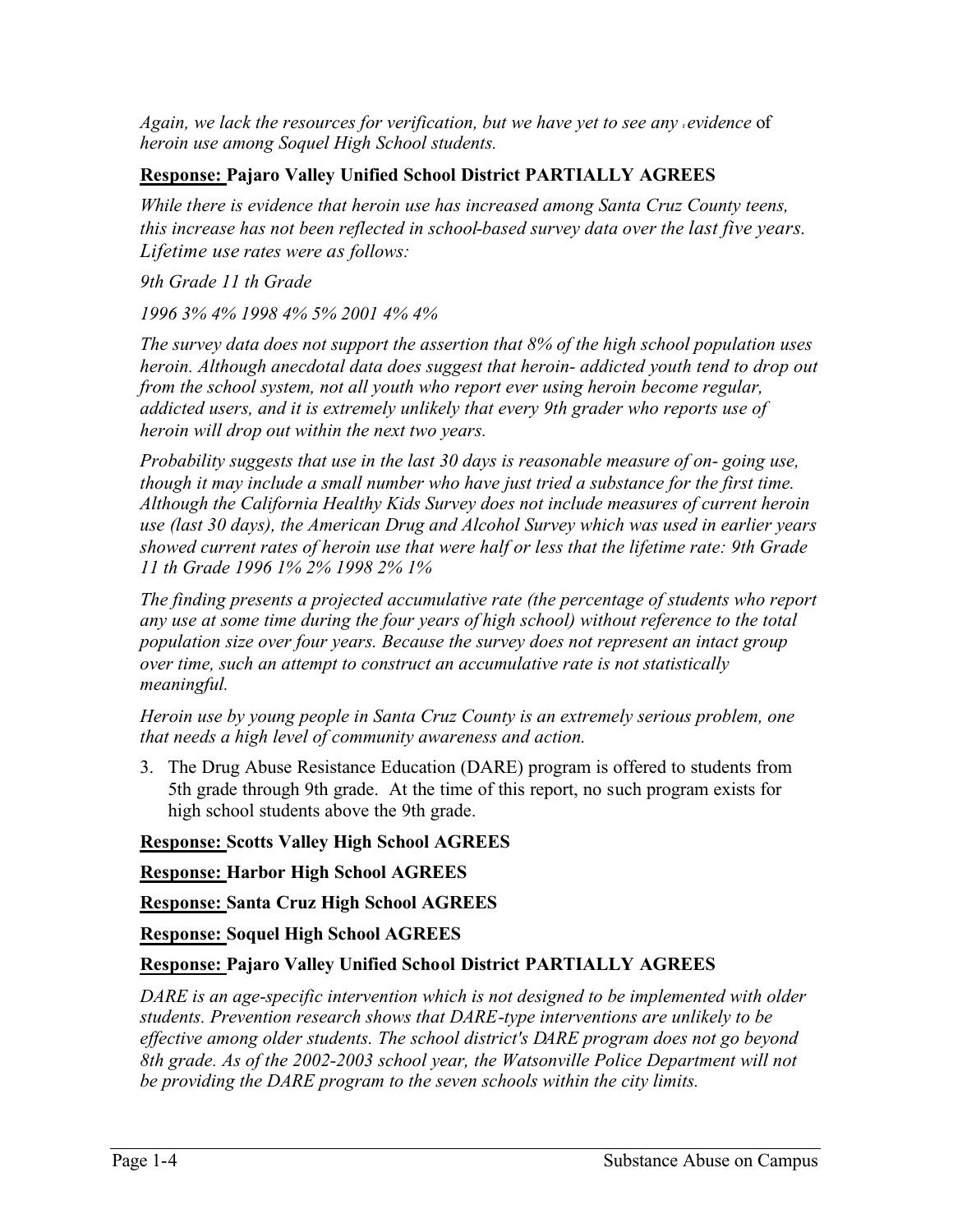4. Santa Cruz County public high school students receive substance abuse education in a one-semester health class. Substance abuse is only one of many topics covered in this class.

#### **Response: Scotts Valley High School AGREES**

*SVHS* 9<sup>th</sup> graders also participate in the 9<sup>th</sup> grade DARE Program which includes *education related to substance abuse.*

#### **Response: San Lorenzo Valley High School AGREES**

*We do not use the D.A.R.E. Program as classroom instruction here at the high school. We provide a 9th grade health class, Triad counseling, and referral to other counseling programs to our entire student body.* 

#### **Response: Harbor High School AGREES**

**Response: Santa Cruz High School AGREES**

**Response: Soquel High School AGREES**

#### **Response: Pajaro Valley Unified School District PARTIALLY AGREES**

*In compliance with the California Department of Education (CDE), PVUSD provides six hours of age-appropriate, developmentally based education programs for all students* (K-12) *on the prevention of drug, alcohol, and tobacco use and of violence. Instruction is emphasized at some grade levels and reinforced at other grade levels to meet student needs.*

*CDE defines substance abuse education to include a wide variety of reinforcement activities presented beyond curriculum, such as drug-free alternative activities, schoolwide informational assemblies, conflict resolution, and insight groups. Teachers creatively take these opportunities, along with many other occasions, to give instruction emphasizing drug prevention.* 

5. School officials and law enforcement officers both report that public and parental apathy contribute to a lack of meaningful consequences for substance abuse and juvenile crime incidents. Surveys show Santa Cruz County leads the state in support of medical and recreational marijuana use. Some parents shrug off what they consider to be "minor" drug incidents.

#### **Response: San Lorenzo Valley High School AGREES**

*I concur to a certain extent, but I do know that I have many active parents in a number of programs such as Valley Unity Action Group, Booster Club, Cougar Club, Friday Night Live, and Every 15 Minutes program who work very hard to address these issues.* 

#### **Response: Santa Cruz County Board of Supervisors**

*The County can neither agree nor disagree with statements by unnamed school officials and law enforcement officers. The County is not familiar with any surveys regarding levels of support of medical or recreational marijuana use.* 

*The County Juvenile Probation Division has found that there is a range of concern from parents whose children are involved in the juvenile justice system. Most parents are*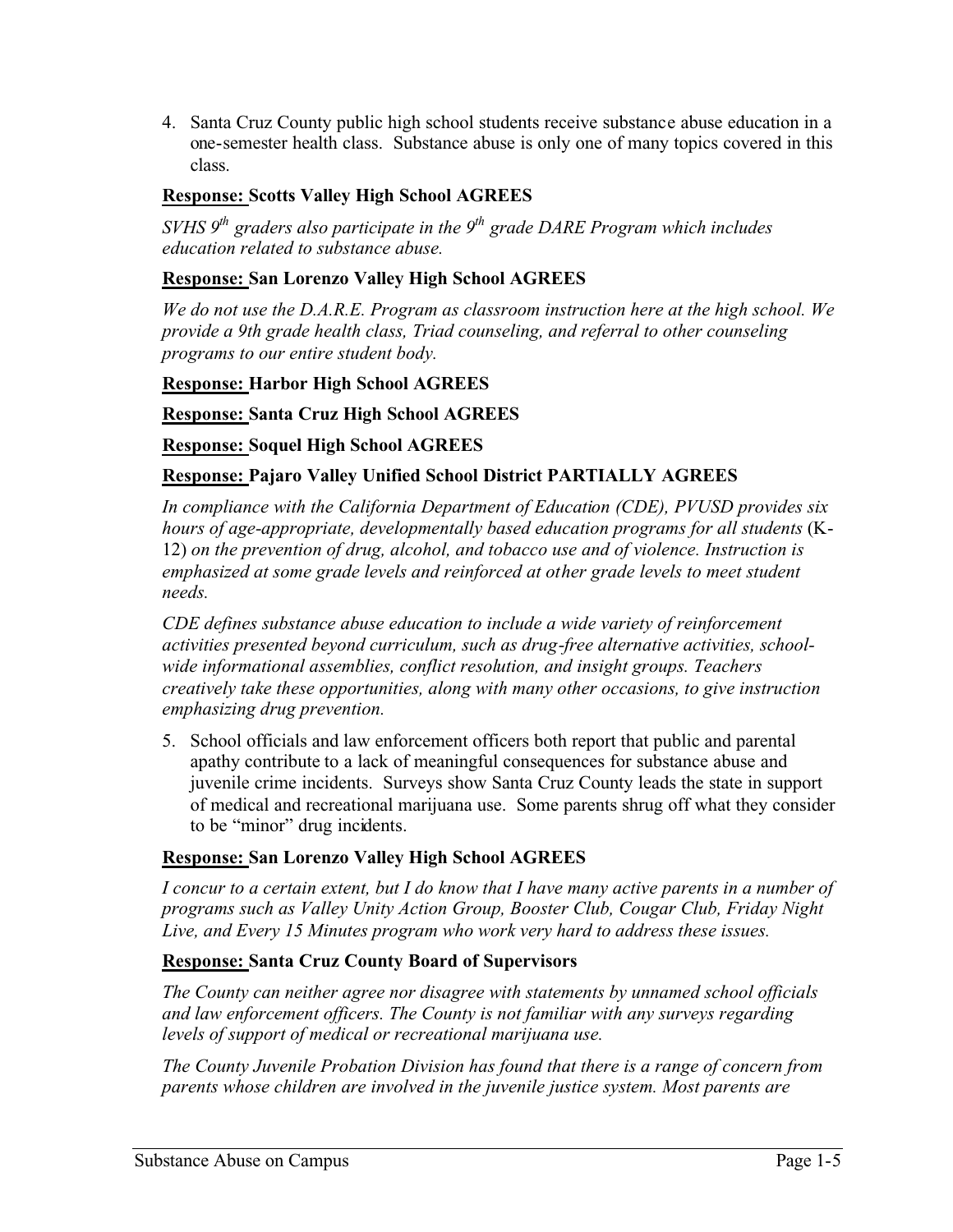*extremely concerned over the discovery of their child's drug use, and some parents suffer from substance abuse themselves.* 

#### **Response: Santa Cruz County Sheriff**

*As an example, recently deputies, serving a search warrant at the home of a graffiti suspect, seized photos of the juvenile smoking marijuana with his mother.* 

#### **Response: Santa Cruz City Police Department AGREES**

#### **Response: Scotts Valley Police Department AGREES**

*While the Scotts Valley Police Department agrees that some parents may shrug off what they consider to be minor drug incidents, we do believe that the majority of parents are concerned about illegal drug use by their children.* 

#### **Response: City of Capitola AGREES**

#### **Response: Scotts Valley High School PARTIALLY AGREES**

*On behalf of SVHS, the District finds it difficult to generalize this response to Scotts Valley parents.*

#### **Response: Watsonville Police Department PARTIALLY AGREES**

*In Watsonville, we believe some parents are apathetic, but very few. Many feel that they have lost control of a child, but want to stay connected. The second sentence seems more appropriate to northern Santa Cruz County than the Pajaro Valley.* 

#### **Response: Harbor High School AGREES**

**Response: Santa Cruz High School AGREES**

#### **Response: Soquel High School AGREES**

#### **Response: Pajaro Valley Unified School District PARTIALLY AGREES**

*Schools recognize the importance of parental attitudes and modeling by parents. This is the reason for extensive parent education, including dissemination of information, parent education events and classes. There should also be recognized a transition of culture and attitudes that occurs in Santa Cruz County going from south to north.* 

*PVUSD efforts to influence parental attitudes and engage parents in the serious issue of substance use include: Safe Homes directories, Aptos We Care parent group, parent education series, Migrant Education Parent programs and School Site Council meetings. Anonymous hotline phones have been installed at both traditional high schools for students, parents and community members to report any problems. PVUSD requires counseling for every student who is suspended for an alcohol, drug or violence incident. Counseling provides an opportunity for youth to change their behavior and there is an admitted need for more counselor time at both high schools to address this critical student need.*

6. Due to the rise in school violence, a full time SRO is assigned to each high school campus. These peace officers have to deal with every type of criminal behavior including vandalism, substance abuse, physical violence and weapons on campus. The SRO is ultimately responsible for the physical safety of students and faculty.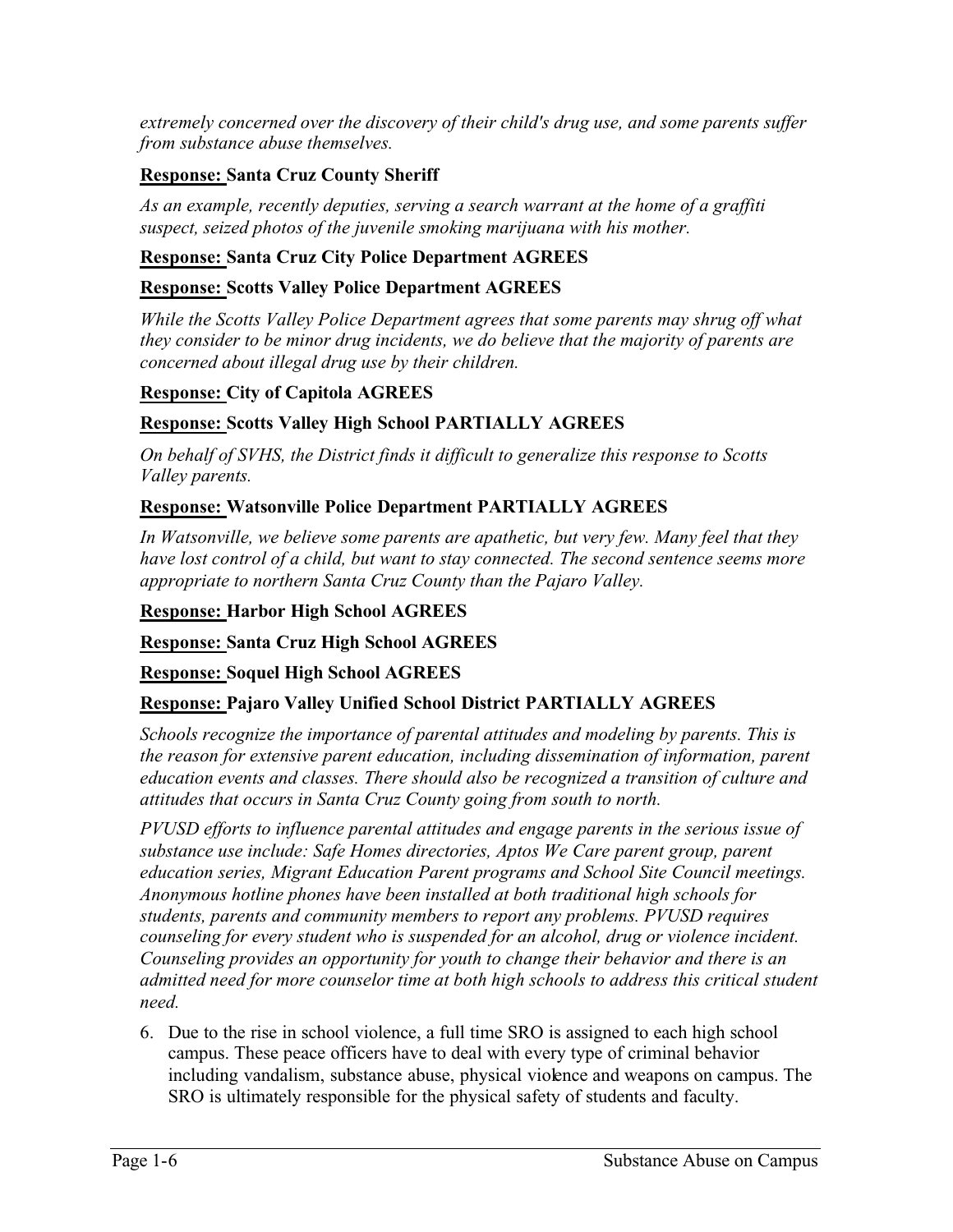#### **Response: Santa Cruz County Board of Supervisors PARTIALLY AGREES**

*The County is unaware of any statistics, which indicate that there has been a countywide rise in school violence. School Resource officers assist school personnel in their responsibility to provide a safe school environment.* 

#### **Response: Pajaro Valley Unified School District PARTIALLY AGREES**

*Safety on school sites is a responsibility shared by school personnel and community policing officers. School staff take responsibility for 95% of the safety issues at school and the School Resource Officer (SRO) is invaluable in dealing with the other five percent and SROs prevent problems by their presence on school sites. PVUSD recognizes the value of SROs on campus and has expanded the SRO program to include four junior high/middle schools in addition to the two traditional high schools in the district. The SRO assignments also afford numerous positive interactions between law enforcement and youth.*

#### **Response: Santa Cruz County Sheriff AGREES**

*Deputies are assigned to Aptos High School, San Lorenzo Valley High School and Soquel High School. In addition to the high schools, deputies have been placed at Shoreline Middle School, Aptos Junior High and Lake View Middle School.* 

#### **Response: Santa Cruz City Police Department partially AGREES**

*Different campuses have different incidents and behavior varies from year to year. The SRO is assigned to the school to prevent or deter criminal acts and to act as a mentor and counselor in addition to the need to be there to respond to an actual criminal incident. The school has the ultimate legal responsibility for the safety of the students and faculty. Their participation in the SRO program is one response to that responsibility. The County Office of Education no longer has an SRO assigned to their schools, as their SRO grant funding was lost: Every effort should be made to have an SRO assigned to COE schools.* 

#### **Response: Scotts Valley Police Department AGREES**

*The Scotts Valley Police Department and the Scotts Valley Unified School District acted in a pro-active manner in placing an SRO in the new high school. We have not experienced a rise in school violence that required we do so.* 

#### **Response: San Lorenzo Valley High School AGREES**

*We have a full-time Resource Officer assigned to our campus thanks to the help of the Santa Cruz Sheriffs Department. For the past 9 years we have received this support. I do not believe that we have violence on this campus. In fact, we have very little violence on this campus. Although nation-wide I do know that this is an issue. The SRO has been extremely helpful in issues of petty crime, vandalism, substance abuse, and truancy. Our current SRO is sought out by students as a mentor, as a counselor, and because of vocational interests of students. The SRO is also utilized by the other schools in our district.*

#### **Response: City of Capitola AGREES**

*There are however no high schools within the city limits of Capitola.*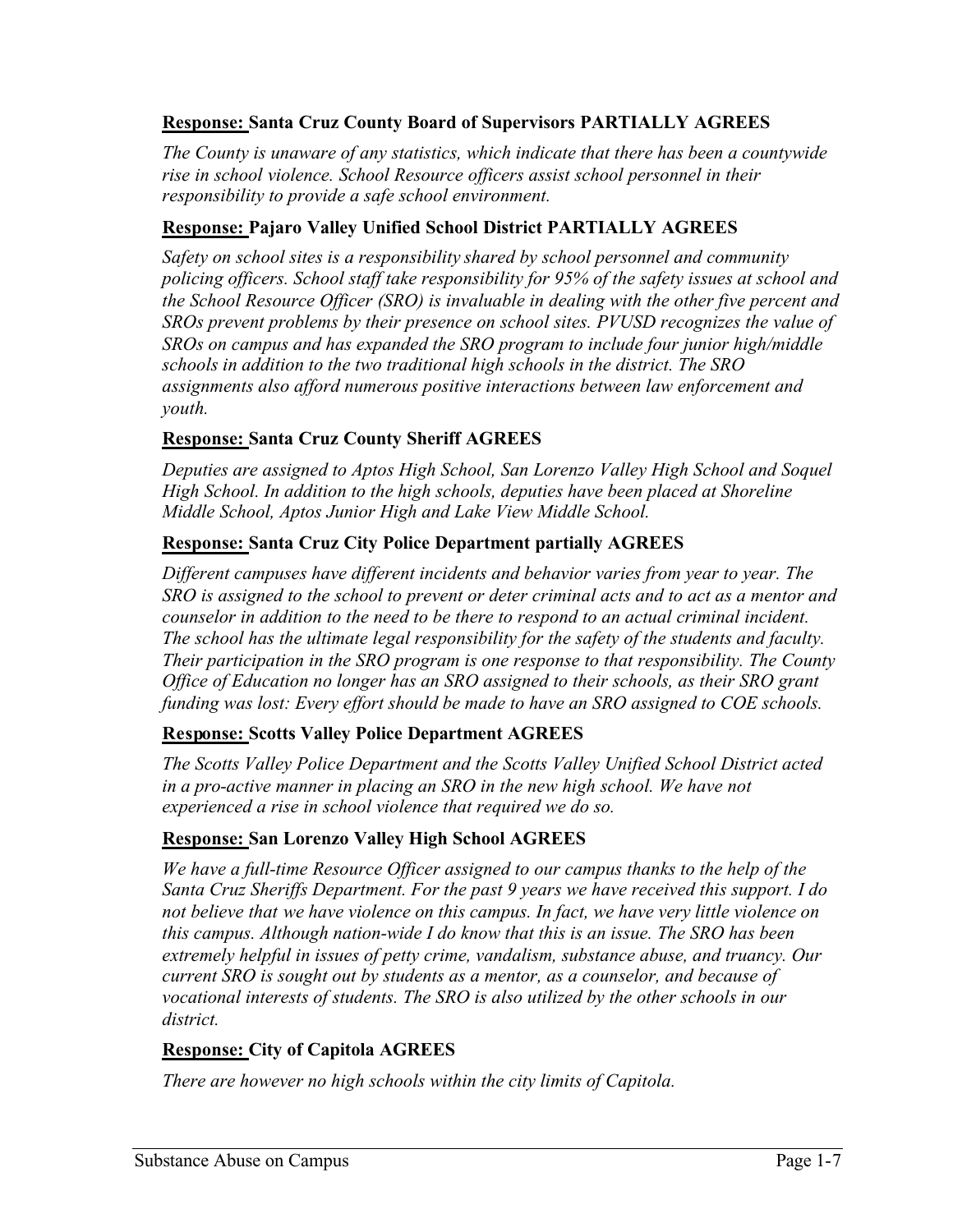#### **Response: Scotts Valley High School PARTIALLY AGREES**

*On behalf of SVHS, the District would like to point out that a SRO was planned from the initial beginning phases of planning for a new Scotts Valley high school. The intent of having an SRO on campus was to provide continuity of support that exists on our other campuses from Scotts Valley Police Department and to serve and support school programs and staff. The primary rationale was to stress prevention, therefore, the SRO was not placed primarily due to a rise in school violence.*

#### **Response: Watsonville Police Department PARTIALLY AGREES**

*The SRO at Watsonville High School was not assigned solely because of a rise in school violence. In fact, the latest record we have of California Safe Schools Assessment for Watsonville High School (2000/2001) shows crimes against persons down 31 %. However, in stark contrast Uniform Crime Reports, compiled by the FBI, from Watsonville Police Department shows an increase in crimes against persons. The difference may be in reporting criteria. CSAS is not required to report mutual combat as a battery. Starting in 2003, schools are no longer to report CSAS statistics.* 

*Further, crime is not the sole criteria for an assignment to campus. The ability to teach, counsel, work with school administrators, parents, prevention programs, and conflict resolution teams are all considered to prevent crime and conflict and maintain order. Also, the SRO deals with non-students on campus and is the first responder to coordinate an "active shooter" critical incident such as occurred at Columbine High School in Colorado. SRO's do deal with the crimes listed by the Grand Jury. They are handled first within the disciplinary policy of the school district. Sometimes referrals are also made to the juvenile justice system, either by arrest or citation. Any disposition is then administered by the Probation Department and Juvenile Court Judge.* 

*The SRO, in my opinion, is not ultimately responsible for the physical safety of students and faculty. By law, the school district is to provide a safe environment at schools. This was the case before there were SRO's, and it is still the case. SRO's are one strategy in many that is employed by our school district. Examples of others are: (1) Campus Supervisors, (2) Conflict Resolution Teams; (3) PVPSA (Pajaro Valley Prevention and Student Assistance), a non-profit dedicated to the district to help at risk kids and family members; (4) ASSETS (Accountability Support Services Ensure Safety), a grant program between Watsonville Police Department, PVPSA, and the Probation Department, which is a formal diversion program that attempts to keep selected kids from the justice system or getting deeper in the juvenile system; (5) Mandatory school policies and procedures regarding all safety issues crime, active shooter, earthquake or other natural disasters. There are many more.* 

#### **Response: Harbor High School DISAGREES**

*We do not have a full-time SRO on campus. When here, he does an excellent job in the areas stated. Ultimately, site administrators are responsible for the safety of students and staff.*

**Response: Santa Cruz High School AGREES Response: Soquel High School PARTIALLY AGREES**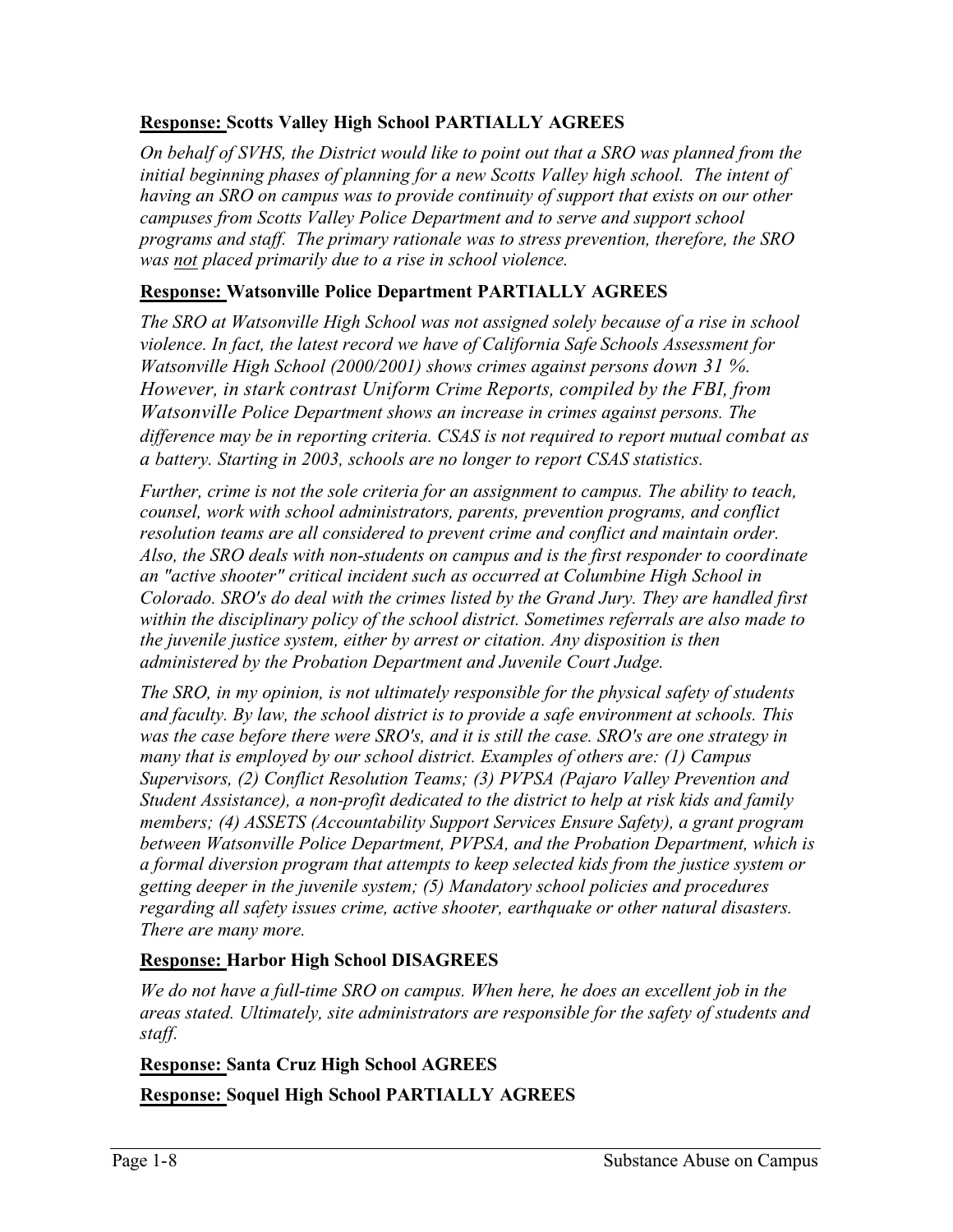*The statement is correct, but the phrase "The SRO is ultimately responsible for the physical safety of the students and faculty" may be misleading. We feel that responsibility ultimately lands on the shoulders of the school and district administration who use SROs as part of their safety plan.* 

7. Aptos High School and Scotts Valley High School are the only public high schools with closed campuses. A closed campus restricts students from leaving school grounds during school hours.

#### **Response: Scotts Valley High School AGREES**

*On behalf of SVHS, the District would like to point out that SVHS is a closed campus. However, students are permitted to leave the campus to participate in specific programs or activities such as work experience and cross-age tutoring.*

#### **Response: Pajaro Valley Unified School District AGREES**

#### **Response: San Lorenzo Valley High School AGREES**

*We have a modified closed campus. Our students are free to leave at lunch and return, primarily because of lack of food facilities here. The campus is closed at all other times during the day.* 

8. Five of the county's public high schools have open campuses, which allow students to leave and return during the school day.

#### **Response: San Lorenzo Valley High School AGREES**

*Answered in No.7.* 

#### **Response: Harbor High School AGREES**

*Open campus only during 30-minute lunch break.* 

#### **Response: Santa Cruz High School AGREES**

#### **Response: Soquel High School AGREES**

#### **Response: Pajaro Valley Unified School District AGREES**

*Watsonville High School has a modified closed campus, which is only open for lunch breaks. However, the school is extremely overcrowded with approximately two times the number of students for which it was designed.* 

9. An open campus policy presents the opportunity for some students to leave the school grounds to use, buy or sell drugs or alcohol.

#### **Response: San Lorenzo Valley High School DISAGREES**

*Investigations by the Sheriffs Department and the school district indicate that most purchases of drugs are done after school and on the weekend.* 

#### **Response: Pajaro Valley Unified School District AGREES**

*The Watsonville Police Department does attempt to provide a more visible presence during lunch breaks in the community surrounding the school campus.* 

#### **Response: Harbor High School AGREES**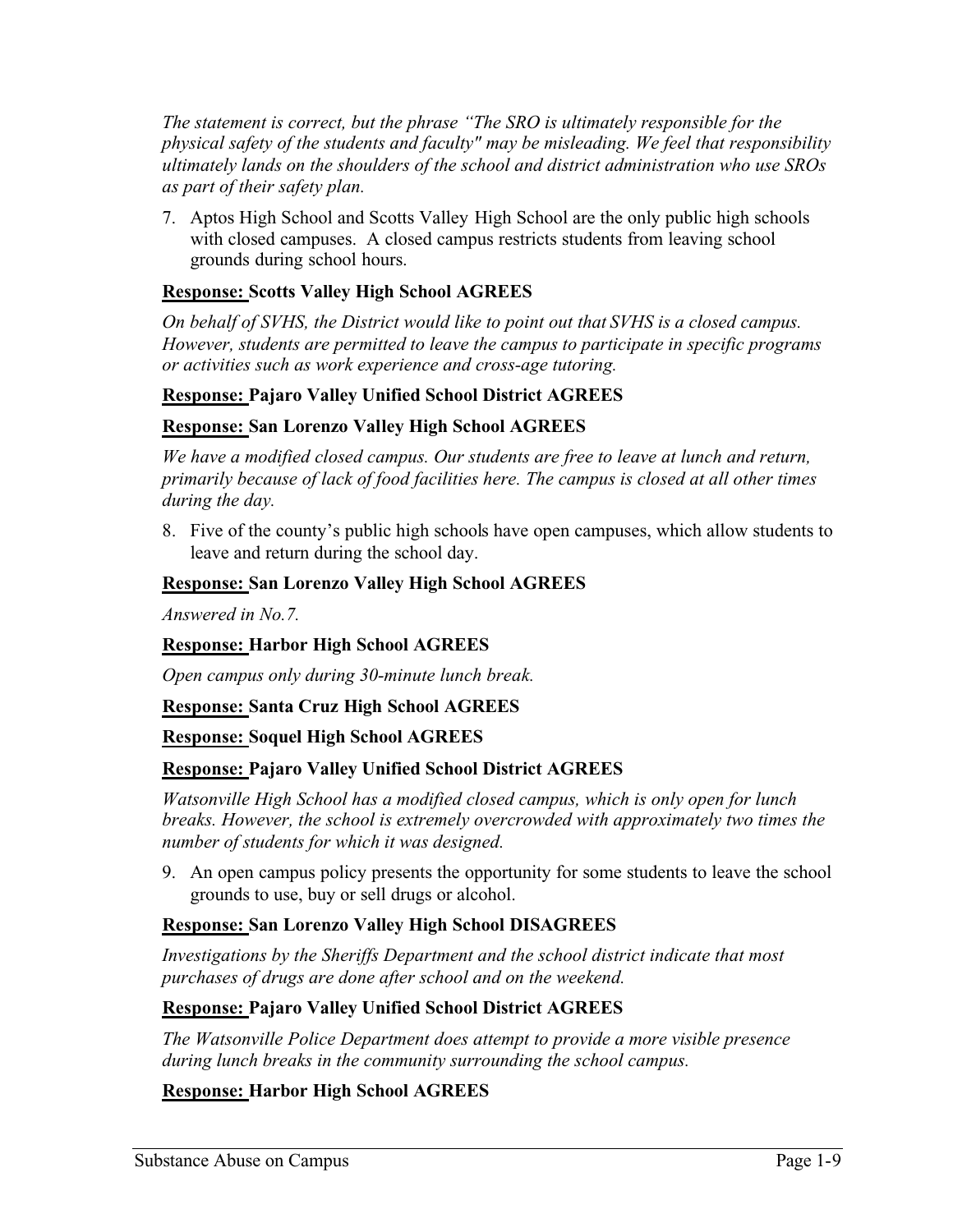#### **Response: Santa Cruz High School PARTIALLY AGREES**

*The physical layout of existing campuses in general (SCHS specifically) makes it impossible to close them.*

#### **Response: Soquel High School AGREES**

10. School officials report 50 to 100 on-campus drug incidents per school year in each of the county's seven public high schools. The majority of these incidents involve possession of marijuana on campus.

#### **Response: San Lorenzo Valley High School AGREES**

#### **Response: Pajaro Valley Unified School District AGREES**

#### **Response: Scotts Valley High School PARTIALLY AGREES**

*On behalf of SVHS, the District agrees that the data cited from the "Healthy Kids Survey of Santa Cruz County" is accurately presented. However, the California Safe Schools Assessment for the time period of July 1, 2001, to December 31, 2001, showed only 13 incidents at Scotts Valley High School.* 

#### **Response: Harbor High School AGREES**

#### **Response: Santa Cruz High School DISAGREES**

*During the 2001-2002 school year, there were 34 suspensions related to controlled substances at Santa Cruz High School.* 

#### **Response: Soquel High School DISAGREES**

*This figure is misleading. At Soquel High School, there were 52 incidents involving drugs, alcohol, or paraphernalia. Although alcohol is a drug, the phrase "drug incidents" presents a different picture in the mind of the public.*

11. On or off campus, when apprehended by law enforcement officers for substance abuse, a student is detained, the drugs or alcohol are confiscated, and a report is forwarded to the Juvenile Probation Division for follow-up.

#### **Response: Santa Cruz County Sheriff AGREES**

*The Sheriff's Office agrees with this finding. Deputies do confiscate contraband and cite or arrest students who are in possession or under the influence of drugs.* 

#### **Response: Santa Cruz City Police Department AGREES**

#### **Response: Watsonville Police Department AGREES**

*This is also a school disciplinary process.*

#### **Response: City of Capitola AGREES**

*An attempt is always made to contact the parent(s) or legal guardian. If contact is not made and the juvenile is under the influence, the juvenile is transported to Dominican Hospital for evaluation and then taken to Juvenile Hall. A report is always written and forwarded to either the Juvenile Diversion Officer of the Juvenile Probation Division.* 

#### **Response: Scotts Valley Police Department PARTIALLY AGREES**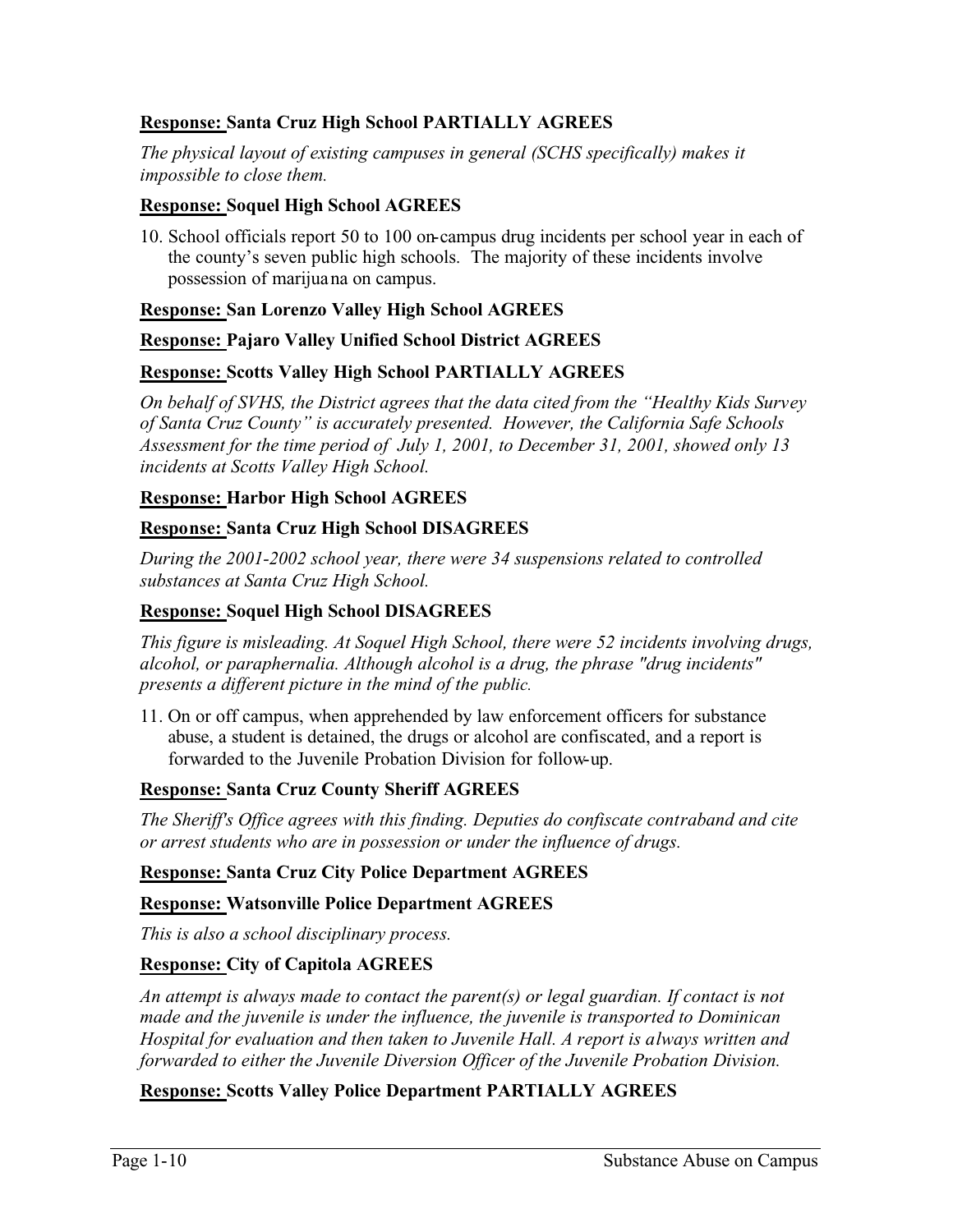*The Scotts Valley Police Department partially agrees with this finding; however, the Scotts Valley Police Department has a Juvenile Diversion Program and the juvenile may in fact be diverted through our program in cooperation with the Scotts Valley Unified School District.* 

#### **Response: San Lorenzo Valley High School AGREES**

*I concur, but additionally there are school sanctions under Ed Code 48900, including suspension and expulsion.* 

12. A youth apprehended for selling drugs on campus is put under arrest and removed from the school campus. The youth is taken to Juvenile Hall for processing, and may or may not be held in custody depending on the risk assessment performed at Juvenile Hall. (See the second section of this report for further details on risk assessment.)

#### **Response: San Lorenzo Valley High School AGREES**

*I concur, but Education Code 48900 mandates that any student apprehended for selling drugs will be expelled from all schools in the district.* 

#### **Response: Santa Cruz County Board of Supervisors AGREES**

*Each case is individually assessed for risk to determine whether detention is appropriate. If the youth is not detained, conditions of release to protect students and school staff may be imposed. When a minor is not detained for possession for sale of drugs on a school campus, the Probation Intake Supervisor makes contact with the appropriate school official to inform him/her of the conditions of release. A standard condition includes the directive not to return to school without first contacting the school official handling discipline, so that the school administrative sanctions (e.g., suspension or expulsion) coordinated with the Juvenile Justice System response.* 

#### **Response: Santa Cruz County Sheriff AGREES**

#### **Response: Watsonville Police Department AGREES**

#### **Response: Scotts Valley Police Department AGREES**

*The Scotts Valley Police Department primarily agrees with this finding however, this is not always the case. The juvenile may be diverted, or released to a parent to be cited into juvenile probation at a later 'time. The Risk Assessment process is handled entirely by Juvenile Probation.* 

#### **Response: Santa Cruz City Police Department AGREES**

#### **Response: City of Capitola AGREES**

13. A first time drug offense usually results in a three-day suspension by the school district, mandatory community service, or some other supervised activity.

#### **Response: San Lorenzo Valley High School PARTIALLY AGREES**

*I would concur only we provide a 3-5 day suspension, referral to counseling services, meetings with parents and a contract.* 

#### **Response: Pajaro Valley Unified School District PARTIALLY AGREES**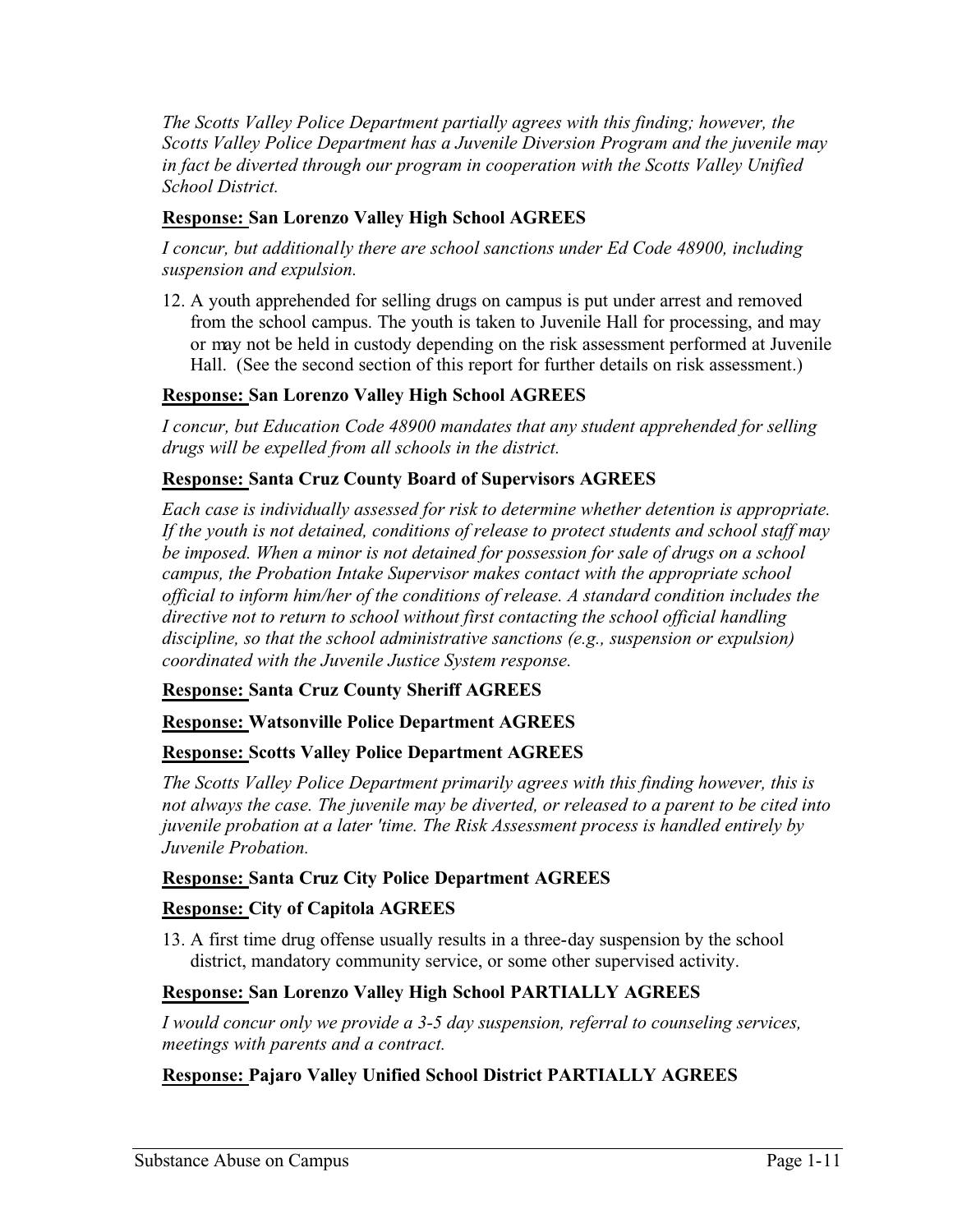*Counseling is mandatory, but not community service, in accordance with PVUSD policy and education codes.* 

#### **Response: Scotts Valley High School DISAGREES**

*When suspension is indicated, the site administrator will determine whether the consequence should include, but not be limited to: home suspension, in-school suspension, Saturday school, intervention group, detention, or community service. If suspension is warranted, a 5-day suspension and notification of law enforcement is required. A copy of the discipline plan for SVHS is attached for your reference.*

#### **Response: Harbor High School AGREES**

#### **Response: Santa Cruz High School AGREES**

#### **Response: Soquel High School AGREES**

14. Drug testing is not a prerequisite for returning to campus.

#### **Response: Pajaro Valley Unified School District PARTIALLY AGREES**

*This is true in most cases except when specified for certain expulsion contracts for rehabilitation.*

#### **Response: Scotts Valley High School AGREES**

#### **Response: San Lorenzo Valley High School AGREES**

*I concur. State Education Code does not provide for drug testing. Penal Code with supervision by the Probation Department can mandate drug testing.* 

#### **Response: Harbor High School PARTIALLY AGREES**

*First offense-no testing; second offense-possible; third offense-definitely*

#### **Response: Santa Cruz High School AGREES**

#### **Response: Soquel High School AGREES**

15. It can take up to three months from the time of an incident until a probation officer meets with the juvenile and his or her parents.

#### **Response: Santa Cruz County Board of Supervisors PARTIALLY DISAGREES**

*In most cases where a juvenile is detained, Juvenile Probation Intake Officers conduct intake interviews with the juvenile and his or her parent within 24 hours from detention. It takes an average of 32.5 days from the receipt of a police report to the completion of an intake interview on juveniles who are not detained.* 

*While it is possible that a case may occasionally be delayed for up to three months, this is not typical. Delays can occur when circumstances beyond the Probation Department's control exist, such as the law enforcement investigation was not completed, or a youth and parents failed to keep the appointment for an interview. The Juvenile Probation Division is presently working on ways to further streamline the process.* 

#### **Response: San Lorenzo Valley High School AGREES**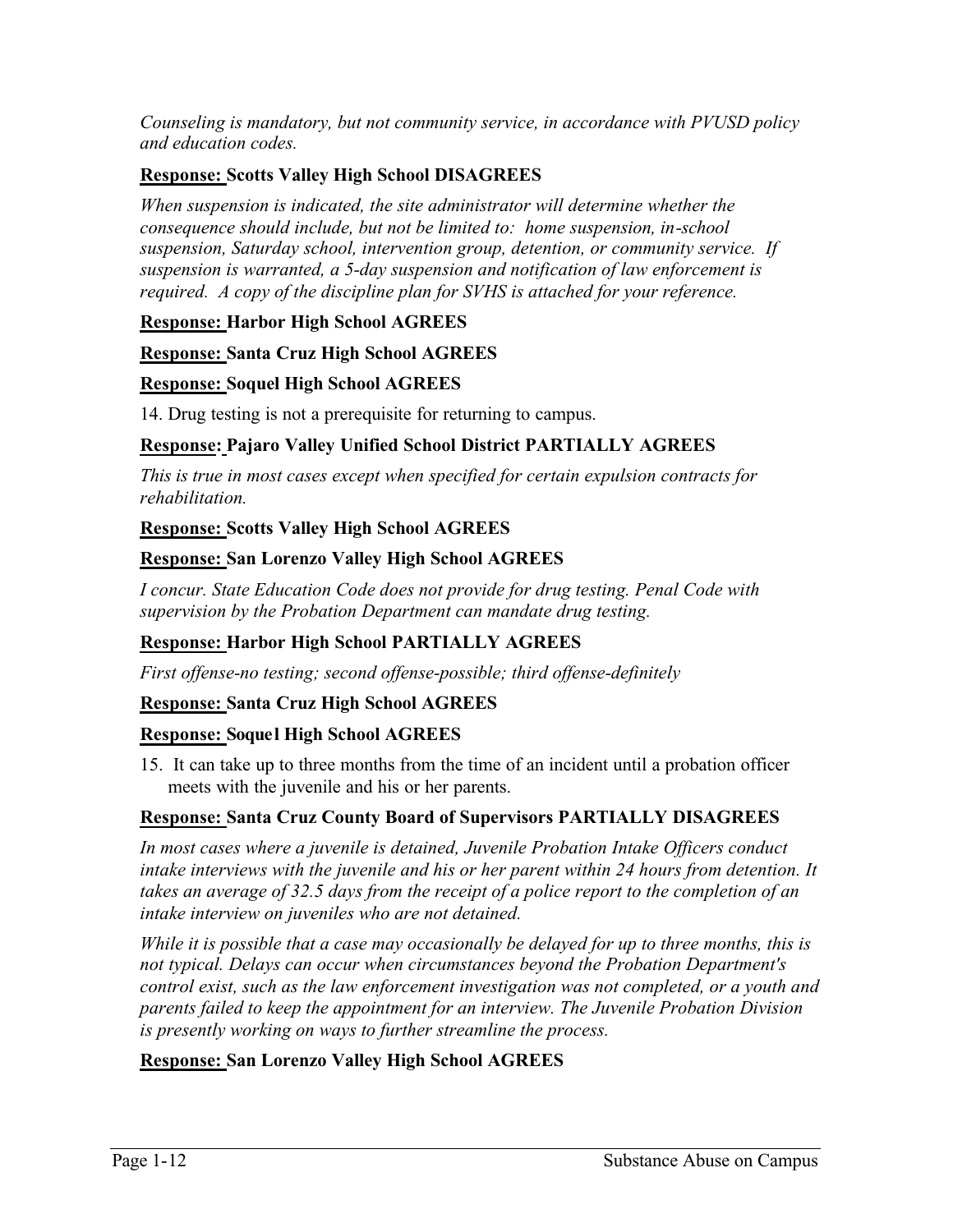16. The SRO can request information from the Juvenile Probation Division regarding specific individuals. The SRO is not provided with a list of students at their schools who are on probation, and is not informed of the disposition of pending cases.

#### **Response: Santa Cruz County Board of Supervisors PARTIALLY DISAGREES**

*Information is available to law enforcement on an ''as needed" basis. A list is not provided because it would immediately become outdated, given the daily number of changes in probation status. By statute Juvenile Court dispositions are provided to school personnel on most crimes and are available to law enforcement by request.* 

#### **Response: Santa Cruz County Sheriff AGREES**

*A list should be provided as probation often includes terms or restrictions that can be enforced by peace officers. The probation department does not make lists available.* 

#### **Response: San Lorenzo Valley High School AGREES**

*I concur and I see this as an absolute for not only SROs, but school administrators who can maintain the confidentiality of this information.* 

#### **Response: Santa Cruz City Police Department AGREES**

#### **Response: City of Capitola AGREES**

#### **Response: Watsonville Police Department MOSTLY DISAGREES**

*The SRO's at Watsonville High School and County Office of Education Alternative Schools can and do request information on specific individuals. Also, the SRO at Watsonville High School reports that she has a list of probationers and can and does get dispositions if needed. I believe this is also true for the SRO at the Alternative Schools since in one school all kids are on probation, "Court and Community School." This level of cooperation stems in part from the ASSETS grant and that Probation Officers and SRO's meet at least once a month. All information is confidential within the justice system. The School District has access only within laws governing when information can be shared.*

#### **Response: Scotts Valley Police Department AGREES**

17. Many programs that provide care or counseling for youths involved with substance abuse or with the juvenile justice system exist throughout the county. However, a consolidated referral list of these programs has not been developed.

#### **Response: Santa Cruz County Board of Supervisors DISAGREE**

*The bi-lingual English/Spanish "Resource Guide for Youth in Santa Cruz County published by the Community Foundation is a comprehensive list of all community services to youth. This list includes substance abuse services available to youth and families. In addition, the Health Services Agency has also produced a comprehensive list of all referral agencies providing youth alcohol and drug prevention, intervention and treatment. Finally, the Santa Cruz County Children and Families Commission has developed an on line Information and Referral Directory which contains this information at helpscc.org .* 

**Response: San Lorenzo Valley High School AGREES**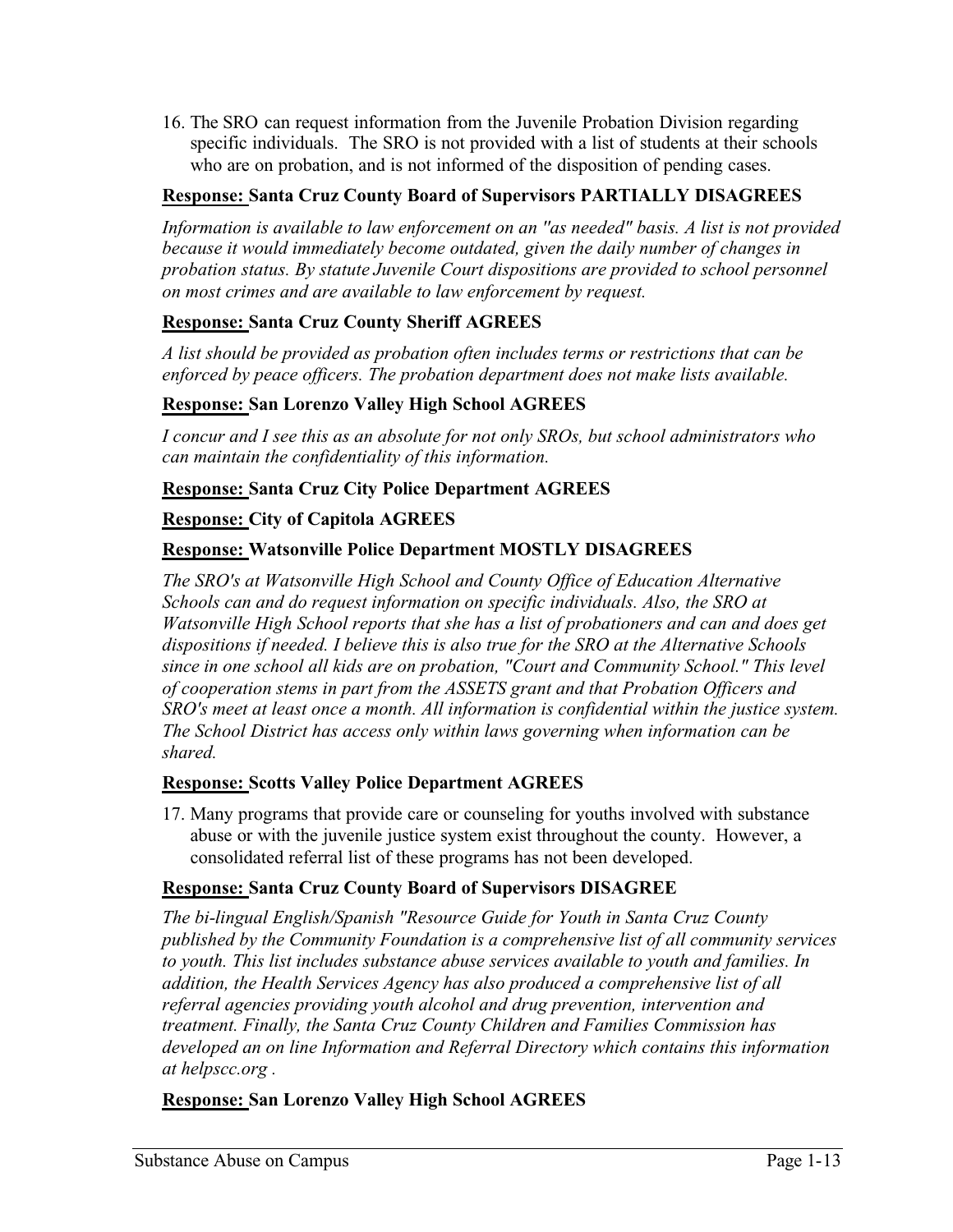18. Except at Soquel High School, teen centers or other supervised gathering points for teens do not exist on school grounds at this time.

#### **Response: Scotts Valley High School PARTIALLY AGREES**

*SVHS offers a wide variety of supervised after school sports, clubs and activities. In addition, the City of Scotts Valley provides a wide variety of supervised recreational opportunities for teens.*

#### **Response: San Lorenzo Valley High School DISAGREES**

*There is a Teen Center within half a mile of the school. We also provide an extensive after school program including the following extracurricular activities: athletics, drama productions, counseling, peer court, mock trial, and community service projects (Key Club).*

#### **Response: Pajaro Valley Unified School District PARTIALLY AGREES**

*In the PVUSD, both Aptos and Watsonville High Schools use classrooms, the school's library and cafeteria for programs such as tutoring, school clubs and extended learning. Watsonville High School students also take advantage of the numerous community resources that are proximate to the campus for lunch time or before and after school use, such as the YMCA, YWCA, Veterans Hall, City Youth Center, Healthy Start, Girl Scouts and PVPSA's counseling center.* 

#### **Response: Harbor High School AGREES**

#### **Response: Santa Cruz High School DISAGREES**

*At Santa Cruz High School, students are supervised in the following gathering points: Student Services office, the library, theater, quad, cafeteria, and various classrooms in and around the facility.* 

#### **Response: Soquel High School DISAGREES**

*No such teen center exists at Soquel High School.* 

19. Several agencies provide counseling on campus for a variety of different problems. (See report on Review of Initial Alcohol and Drug Intervention with High School Age Youth.)

#### **Response: Scotts Valley High School AGREES**

*Specifically, SVHS has a contract with TRIAD for counseling services.*

#### **Response: San Lorenzo Valley High School**

*We have had excellent service from the Triad agency and we make referrals out to a number of public and private counseling programs.* 

**Response: Harbor High School AGREES**

**Response: Santa Cruz High School AGREES**

**Response: Soquel High School AGREES**

#### **Response: Pajaro Valley Unified School District AGREES**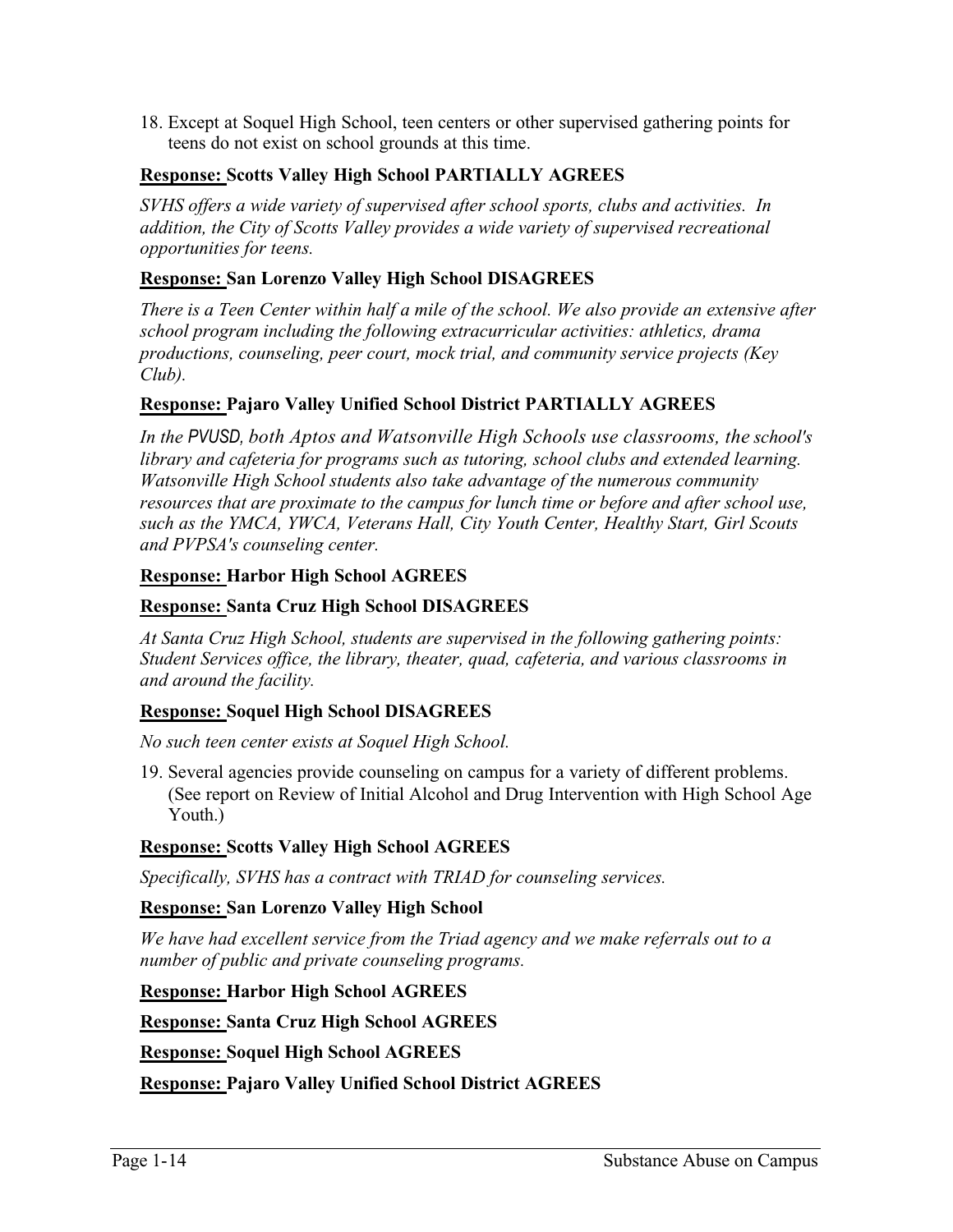*Conclusions. While not required to do so, San Lorenzo High School responded to the following conclusions.*

1. Substance abuse exists on every public high school campus in Santa Cruz County Alcohol and cigarette use is not considered exceptional. Marijuana use is fast approaching the same level of acceptance.

#### **Response: San Lorenzo Valley High School AGREES**

2. Despite the state-mandated "zero-tolerance" policy, school officials have not been able to provide a drug free environment for students.

#### **Response: San Lorenzo Valley High School AGREES**

*Zero tolerance means that we react for every offense that we are aware of. Zero tolerance also means that we offer a number of positive alternatives for students. (See findings 18.)* 

3. Law enforcement officers have not been aggressive in preventing the sale or use of drugs on or near school grounds.

#### **Response: San Lorenzo Valley High School DISAGREES**

*I totally disagree with this. Our SRO, with the help of the Sheriffs Department Special Drug Intervention Program, has conducted a number of "sting" operations on and near the campus resulting in a number of arrests and successful prosecutions.* 

4. When SROs do apprehend youthful offenders, there is little follow-through or appropriate consequences enforced by the juvenile justice system.

#### **Response: San Lorenzo Valley High School AGREES**

*The school system responds with support from the Education Code. Certainly our SRO and other law enforcement enforce the Penal code. The difficulty that we have faced, however, has been the end result of cases with Probation and in Juvenile Court.* 

5. Santa Cruz County public high school students receive only minimal substance abuse education.

#### **Response: San Lorenzo Valley High School DISAGREES**

*As described in Findings No.3, we do provide health care instruction and other support. We are currently considering a second health course in the junior year.* 

6. Not all SROs offer on-campus diversion programs to students.

#### **Response: San Lorenzo Valley High School AGREES**

 *In our experience our SROs have not been given the responsibility of providing oncampus diversion programs. I believe the school would support this, but more details are needed as to what this would entail.* 

7. A consolidated referral list of countywide care and counseling programs would aid school officials, law enforcement officers and parents in matching juveniles to appropriate programs.

#### **Response: San Lorenzo Valley High School AGREES**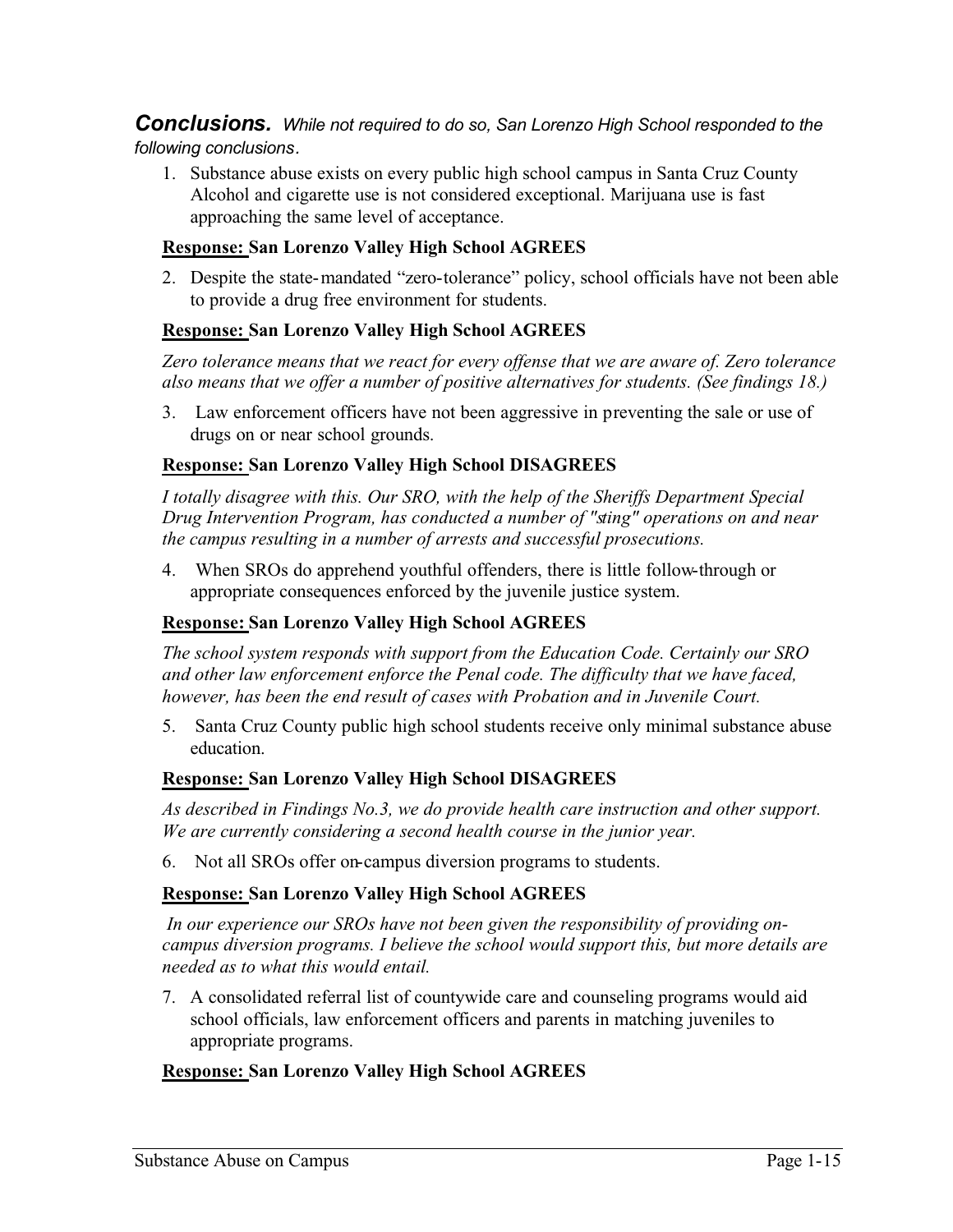#### **Recommendations**

1. Santa Cruz County law enforcement agencies, the Juvenile Probation Division, and Santa Cruz County high school administrators must work together to ensure swift and effective consequences for drug abuse and juvenile crime.

#### **Response: Santa Cruz County Board of Supervisors AGREES**

*The recommendation was implemented years ago and continues to be implemented through the Criminal Justice Council's Juvenile Justice Task Force, which contains School, Law Enforcement and Probation representation, and through a variety of joint grant programs. The Probation Department is presently involved in two projects within the Juvenile Justice Task Force. One project is focusing on truancy in order to improve and coordinate efforts between probation, education and law enforcement, and the purpose of the other project is to improve and coordinate efforts on repeat juvenile offenders.*

#### **Response: Santa Cruz County Sheriff DISAGREES**

*This recommendation has yet to be implemented. The advent of the SRO position has bridged the gap between law enforcement and school officials. The probation department*  and law enforcement have drifted into an adversarial relationship. Law enforcement *officials are concerned that current release policies may be in conflict with the need for public safety. Further work is needed to establish trust and ensure public safety and appropriate sanctions and treatment for juvenile offenders.* 

#### **Response: Pajaro Valley Unified School District AGREES**

*This recommendation has been implemented. The recommendation continues to be expanded by the school district's full participation in the Juvenile Justice Task Force of the Santa Cruz County Criminal Justice Council, participation on the BASTA collaborative, and monthly law enforcement (SRO) and school administration meetings for North Zone district schools at the Sheriff's community office in the Aptos shopping center and for South and Central Zone district schools at the district office.* 

*PVUSD also conducts monthly School Attendance Review Board (SARB) hearings at the Watsonville Police Department that include representatives from Page 5 of 6 law enforcement, probation, community agencies and school district staff.* 

*Monthly truancy mediation hearings take place at the Watsonville Courthouse, which includes the judge, assistant district attorney, probation, law enforcement and school district officials. PVUSD makes referrals to the Teen Peer Court. These are all opportunities to work together with probation, law enforcement, and the district attorney to ensure swift and effective consequences for drug use and juvenile crime. In addition, PVUSD's dedicated nonprofit agency, Pajaro Valley Prevention and Student Assistance (PVPSA), implements the ASSETS first offender program and the Watsonville Juvenile Community Court (WJCC) program.* 

#### **Response: Santa Cruz City Police Department AGREES**

**Response: Watsonville Police Department AGREES**

**Response: San Lorenzo Valley High School AGREES**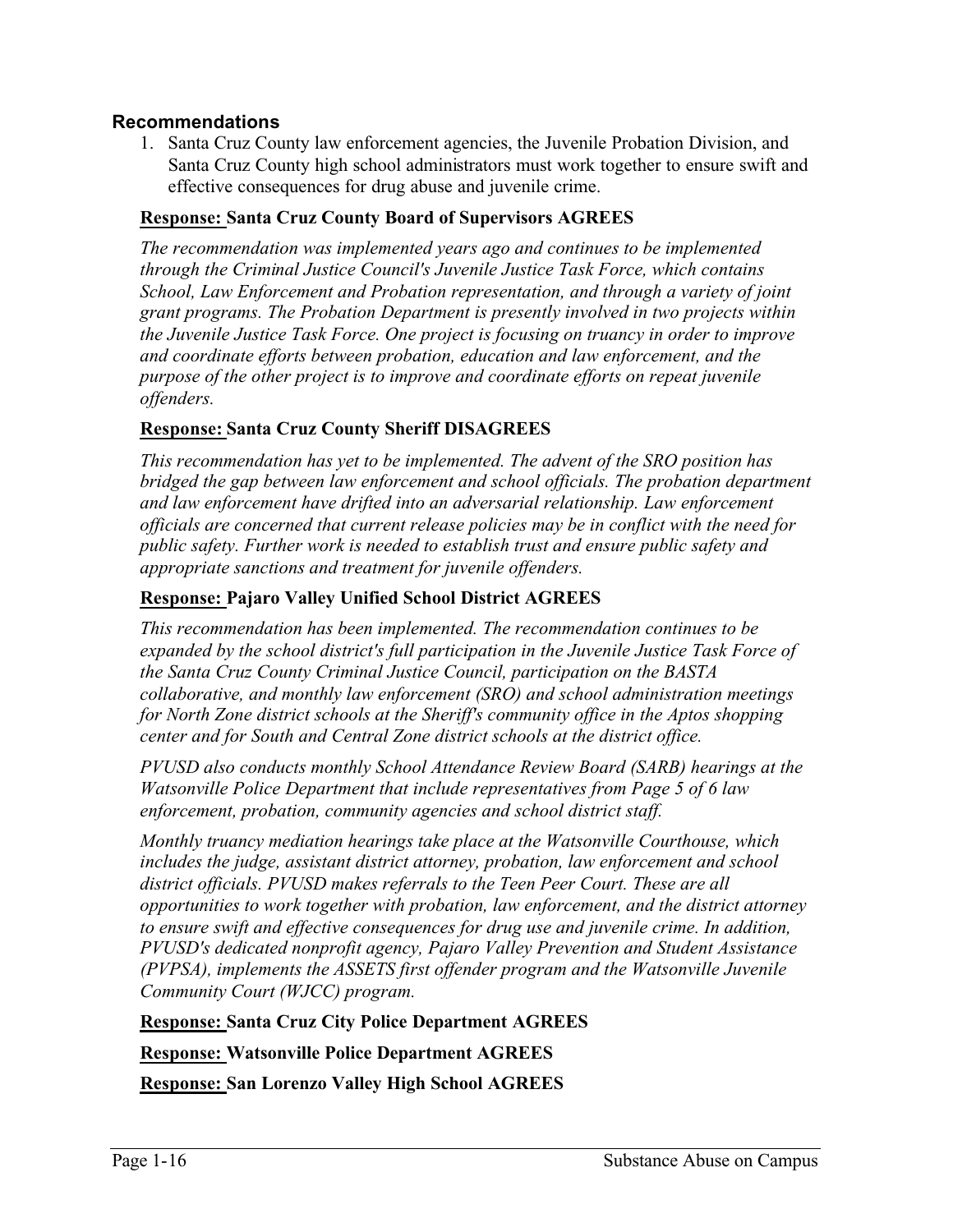#### **Response: City of Capitola PARTIALLY AGREES**

*More analysis is needed. It is unclear what is meant by the word "consequences", and further, after decades of effort and billions of dollars, a swift and effective solution to the drug problem seems to have eluded us all. Whatever the solution, the City of Capitola agrees that it requires the cooperation of the agencies listed plus working with families and the religious community. The City of Capitola is willing to participate in such an effort, but given our limited resources leadership should come from a more regional group.*

#### **Response: Scotts Valley High School AGREES**

*This recommendation has already been implemented by the City of Scotts Valley, the Scotts Valley Unified School District and the Juvenile Probation Department.*

#### **Response: Scotts Valley Police Department AGREES**

*This recommendation has already been implemented by the City of Scotts Valley, the Scotts Valley Unified School District and the Juvenile Probation Department.*

#### **Response: Harbor High School AGREES**

*At the present time Harbor High School and the SCPO have a wonderful working relationship in regards to juvenile crime and drug abuse. Responses by the Santa Cruz Police Department are swift and thorough. The SRO Program agreement between the city schools and the police department is in large part responsible for this. Having officers on campus working with the student is a large part of the deterrence to crime and drug abuse. One area of concern is when students are arrested or cited and turned over to the Juvenile Court System, the communication breaks down. In support of the Juvenile system and the probation system, they are understaffed and have too many cases. Our area of concern is the communication from the juvenile court and probation system back to the schools. The school may have students on probation for various crimes committed while not on the school campus, but the school does not always get this information. Harbor High feels that it is important for the school system to be aware of students that are on probation for various crimes, especially but not limited to, gang-related offenses, drug arrests and crimes of violence. Harbor High believes the various public systems are working to correct this breakdown in communication and it is improving, but that more effort needs to be concentrated in this area.* 

#### **Response: Santa Cruz High School AGREES**

*Santa Cruz High administrators welcome any opportunity to ensure a safe and healthy environment for all students. A consistent working relationship with these agencies will assist us in reaching that goal.* 

#### **Response: Soquel High School AGREES**

*Working in collaboration with law enforcement agencies has proven to be the most effective manner to combat drug abuse and juvenile crime. We are very p", ; appreciative of the efforts of law enforcement, including the School Resource Officer , with whom the site has closely worked. We are committed to continue this collaboration and explore other potential partnerships directed toward the same end.*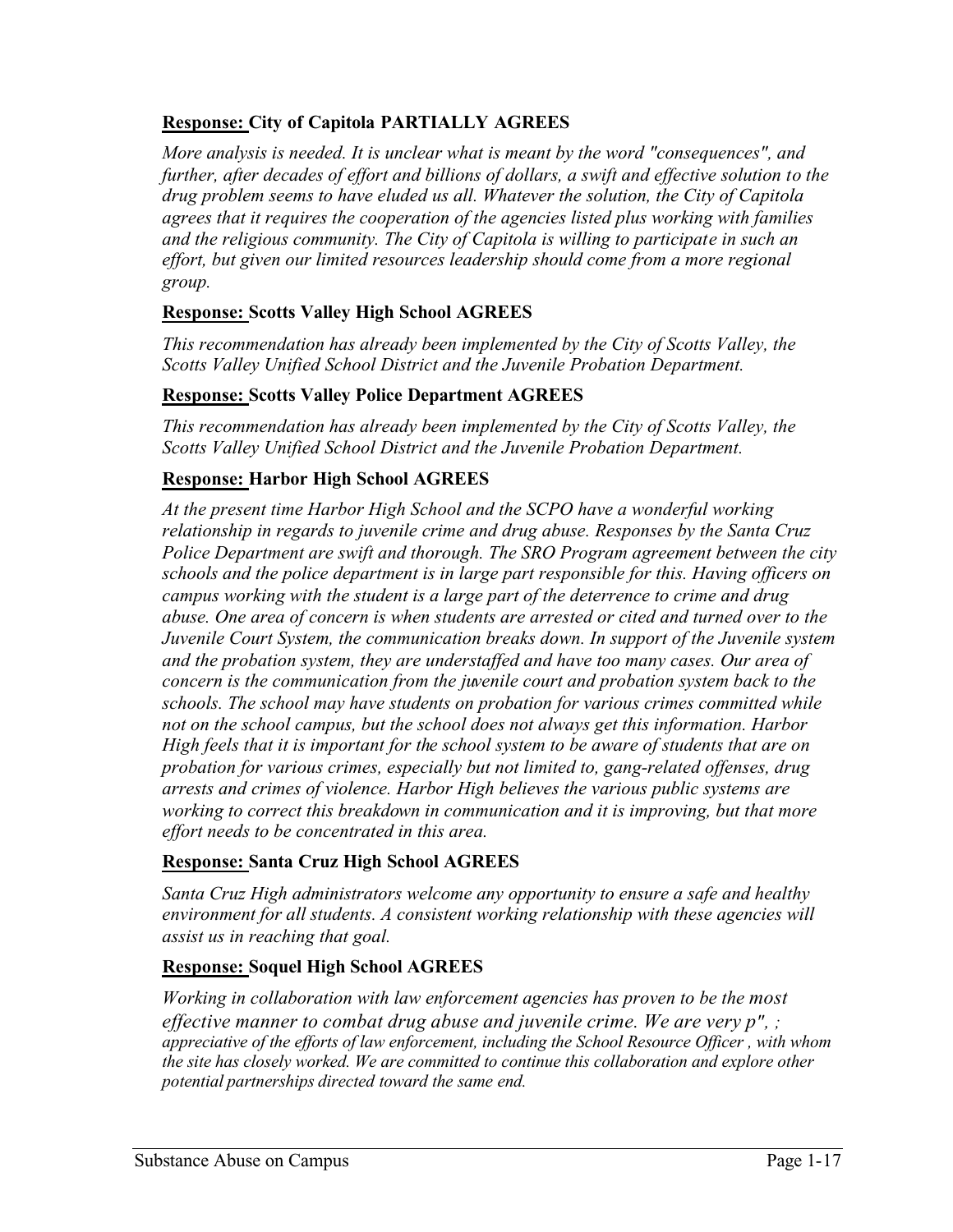2. Santa Cruz County high school administrations should explore more effective and realistic ways to enforce the state-mandated "zero-tolerance" policy regarding drugs on campus.

#### **Response: Scotts Valley High School AGREES**

*We agree that further study of this topic is warranted. I will be asking the SVHS Principal to place this item on the agenda for the Santa Cruz County High School Principals' Network and discuss this at the quarterly collaborative meeting with local law enforcement (including the SVHS Principal, the City of Scotts Valley Chief of Police and the SVHS School Resources Officer).*

#### **Response: San Lorenzo Valley High School AGREES**

#### **Response: Pajaro Valley Unified School District AGREES**

*This recommendation has been implemented. PVUSD revised its substance abuse policy to reflect the recent changes in state education codes. These policies redefine the meaning of "zero tolerance" to provide appropriate consequences and counseling for the violations. In addition all PVUSD students and parents receive an annual district enrollment packet that contains a letter from the superintendent with relevant excerpts from district policy; a district discipline chart is provided for students and parents to sign so there is a clear understanding of behavior standards and consequences (attached). Aptos and Watsonville High Schools present this same information in their student handbook provided for each student to read and review during the schools' annual orientation at the beginning of each school year. District alternative school programs with additional counseling services have also been put in place to address the individual needs of students and to serve as a solution for certain students trying to overcome their substance abuse issues.* 

#### **Response: Harbor High School PARTIALLY AGREES**

*Enforcing the state's No Tolerance mandate is easy in theory and hard to enforce from a practical standpoint. If students are in possession, using or selling drugs and we are to claim a* zero tolerance *for first or repeat offenders, the problem becomes where to place the underage students if forced to attend a different school within the district. Harbor High believes the best deterrents to drug use and , possession on campus Involves: Informing students/parents of the schools policies/guidelines/consequences for drug or paraphernalia use or possession. Step up "drug education" within the school curriculum particularly in the required Health class. Physical Education, science and other related courses would be additional sources of information for students. . Attempt to increase the searches of individuals that fall under the category of* reasonable suspicion. *Another potential method of accomplishing the reduction in the use and possession of drugs on our campus is the unscheduled use of drug dogs to assist in the identification and location of illegal drug use and drug paraphernalia. The dogs are a sure and non-evasive method of checking for drugs and other contraband present on campus or on individuals.* 

#### **Response: Santa Cruz High School AGREES**

*In response to drug incidents on campus, Santa Cruz High School administrators apply appropriate consequences for substance abuse and juvenile crime, being mindful to observe due process owed to students and parents.*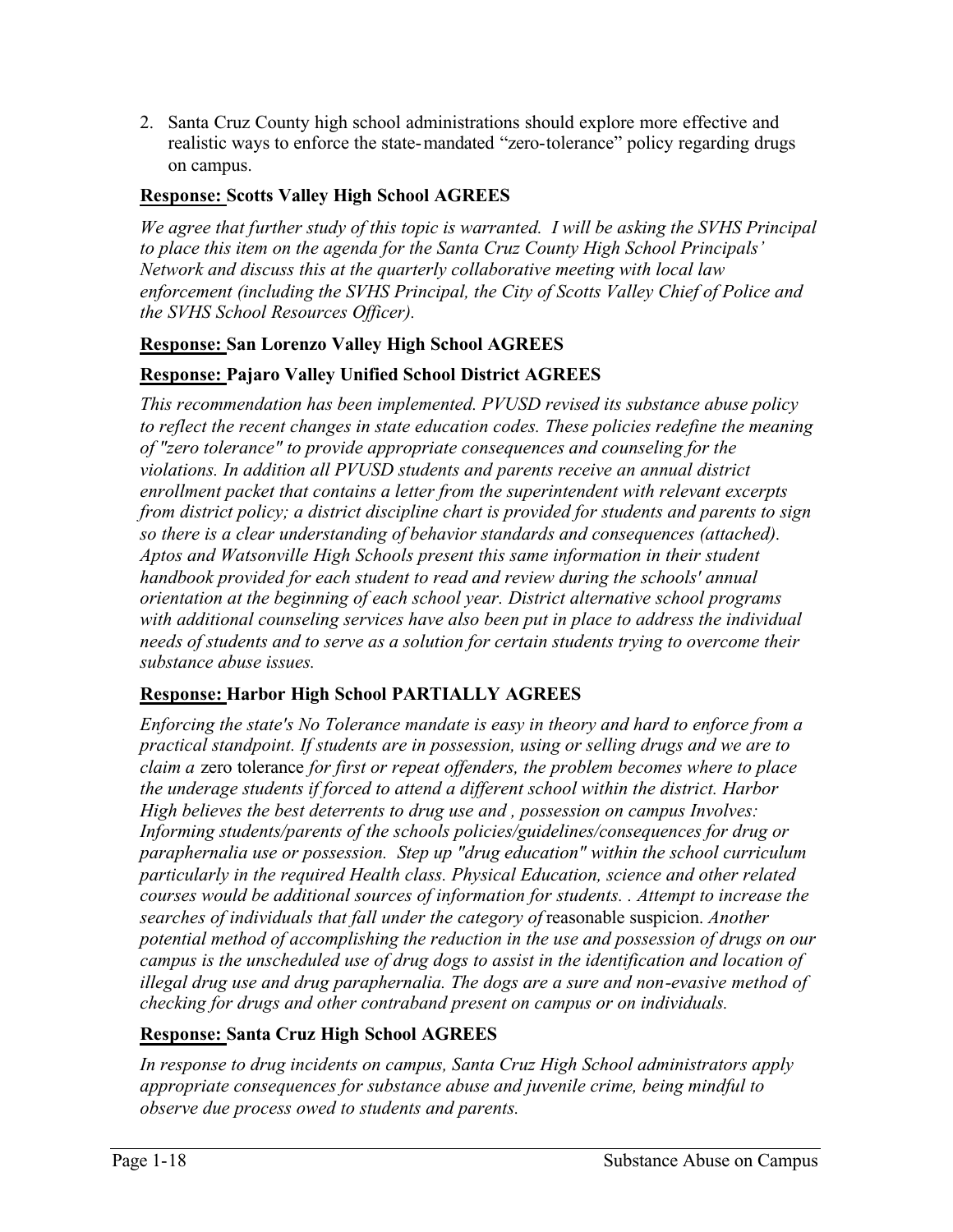#### **Response: Soquel High School AGREES**

*Soquel high School is very open to exploring more effective ways of enforcing the statemandated "zero-tolerance" policy. Efforts will be made to meet with job- alikes at our other comprehensive high schools and work collaboratively toward enforcing zero tolerance.*

3. Law enforcement officers must fully enforce drug laws on or near school grounds.

#### **Response: Santa Cruz County Sheriff AGREES**

 *It is the belief of the Sheriff's Office that this recommendation has already been implemented. Our full-time SROs are extremely mindful of the drug issues facing our diverse campuses. They have done numerous controlled substance investigations, including those involving rings of students engaged in the distribution of marijuana and other drugs.* 

#### **Response: Santa Cruz City Police Department AGREES**

#### **Response: Scotts Valley Police Department AGREES**

*This has always been the case in the City of Scotts Valley.* 

#### **Response: Watsonville Police Department AGREES**

#### **Response: City of Capitola AGREES**

*For the City of Capitola the enforcement of drug laws on or near school grounds has always been, and continues to be, a priority.* 

#### **Response: San Lorenzo Valley High School AGREES**

*I believe that we are enforcing all drug laws on or near this campus.* 

4. Teen centers should be located on all public high school campuses.

#### **Response: Scotts Valley High School PARTIALLY AGREES**

*This recommendation requires further analysis. It is our intention to work cooperatively with the City of Scotts Valley and prepare a more detailed response within six months.*

#### **Response: San Lorenzo Valley High School AGREES**

*Recent state initiative should help in the development of teen centers on school campuses.* 

#### **Response: Harbor High School PARTIALLY AGREES**

In theory this is a wonderful recommendation but impractical in the real world. At a time *when funding for schools is tough, at best, declining enrollment, space for classrooms and qualified personnel to manage the teen centers makes the operation impractical on school sites. If outside funding were available to cover the operating costs including, but not limited to, building space, instructors, security, materials for activities and custodial services, a Teen Center would be a wonderful addition to every campus.* 

#### **Response: Santa Cruz High School PARTIALLY AGREES**

*We agree that teen centers at each of the county's public high school campuses are a great idea and one that is welcomed by Santa Cruz High administrators. However,*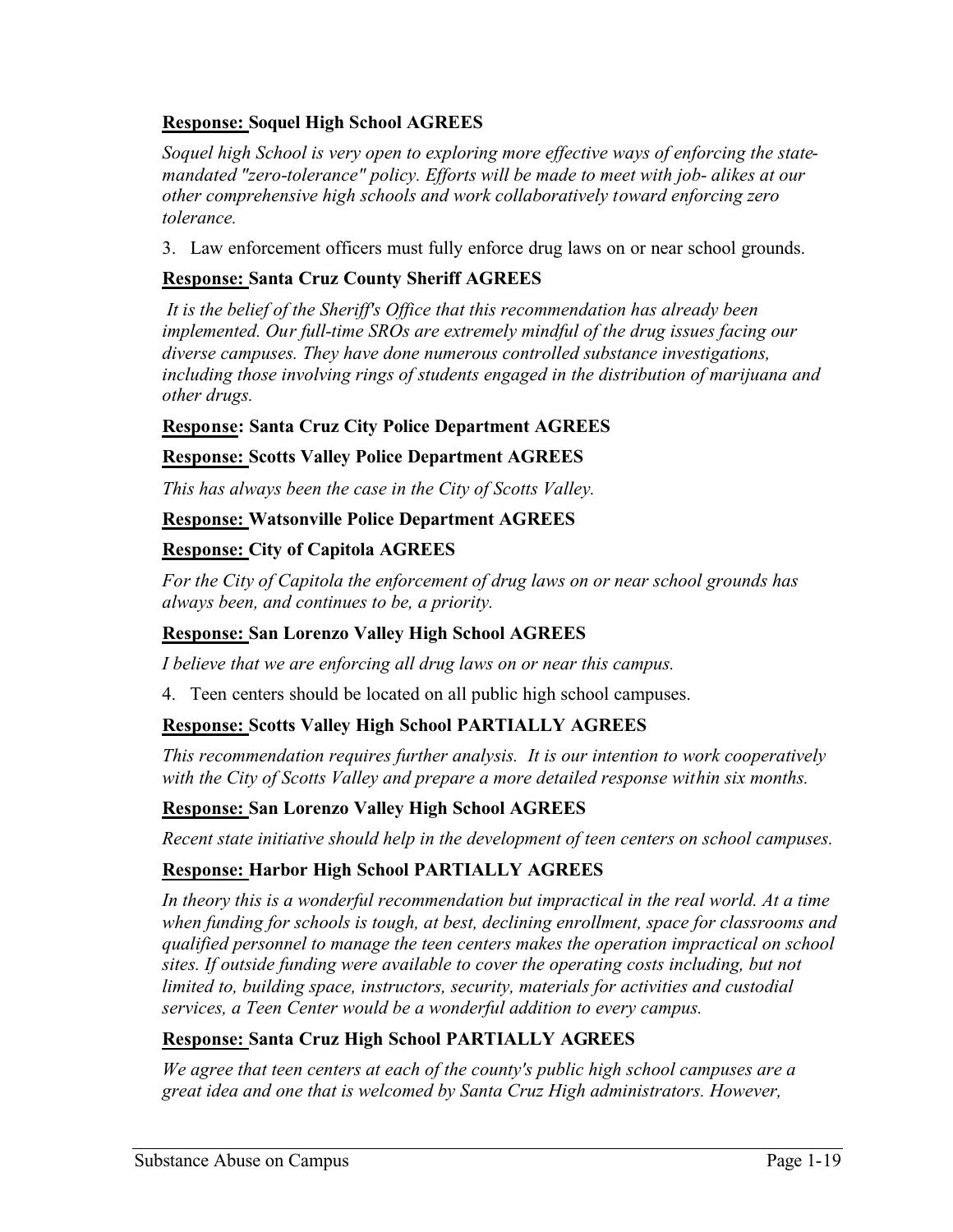*administrators have concerns related to funding, location, and staffing for the teen centers at each of the sites.* 

#### **Response: Soquel High School DISAGREES**

*Unclear as to what constitutes a teen center and what that would entail for Soquel High School.*

#### **Response: Pajaro Valley Unified School District AGREES**

*This recommendation requires further analysis. Please refer to PVUSD's response to Finding #18. The district will implement "teen centers" in the future as funding is available.*

5. The Juvenile Probation Division should provide a monthly list to the SROs identifying students at their respective schools who are on probation, and the disposition of pending cases involving students from these schools.

#### **Response: Santa Cruz County Board of Supervisors DISAGREES**

*The recommendation will not be implemented. Juvenile Court dispositions are provided to school superintendents by the juvenile court on a broad range of offenses outlined in the Welfare and Institutions Code. Law enforcement officers have access to information for all youth on probation.* 

*Dissemination of monthly lists containing confidential information on probationers is not good practice and could lead to confusion and the possibility of action taken by officers based on outdated information. The Probation Department is committed to collaboration and partnership with law enforcement, education, and community based service providers and consistently works to develop better ways to communicate and work together effectively toward common goals.* 

#### **Response: San Lorenzo Valley High School AGREES**

6. The County Board of Supervisors should prepare and maintain a comprehensive list of all community resources available to aid youths with substance abuse issues and/or involvement with the juvenile justice system. This list should be made available to school administrators, law enforcement officers on- and off-campus, Juvenile Court personnel, Santa Cruz County health agencies and providers, parents and other concerned citizens.

#### **Response: Santa Cruz County Board of Supervisors AGREES**

*This recommendation has been implemented as described in the response to finding # 17 above.*

#### **Response: San Lorenzo Valley High School AGREES**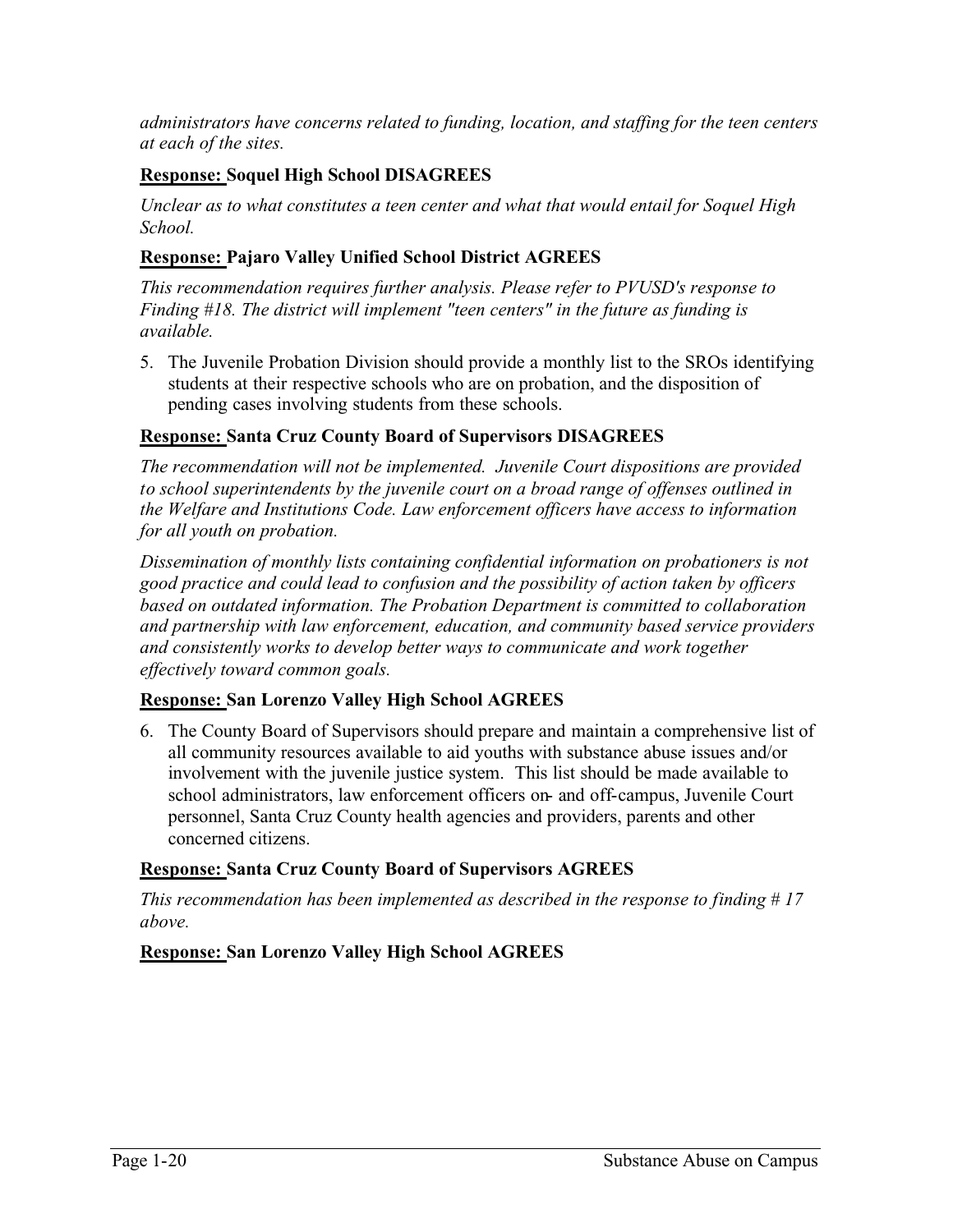#### **Santa Cruz County Juvenile Probation Division**

#### **2001-2002 Grand Jury Report – Page 1-9**

#### **Note: The County Board of Supervisors is responding for the Juvenile Probation Department**.

#### *Findings*

#### **Juvenile Probation Division**

1. The Probation Department operates on an annual budget totaling \$13,138,054. The annual budget of the Juvenile Probation Division is \$6,370,722. In addition, the annual budget for Juvenile Hall is \$3,092,262. The remaining funds are allocated to the Adult Probation Division.

#### **Response: Santa Cruz County Board of Supervisors AGREES**

2. The Santa Cruz County Probation Department reports that it expects a \$2.5 million cut in its budget due to the current California state budget crisis.

#### **Response: Santa Cruz County Board of Supervisors AGREES**

*At the time of the Grand Jury investigation, the department anticipated losses of this size. The state budget for 2002-2003 has now been approved, and it appears that the Probation Department will lose approximately \$1 million in State funding.* 

3. Staff for the Juvenile Division consists of the Division Director, 2.5 Assistant Directors, 34 Probation Officers, and 7 Probation Aides.

#### **Response: Santa Cruz County Board of Supervisors AGREES**

- 4. The Juvenile Probation Division has five distinct areas of responsibility:
	- A. The Intake Officer determines whether to detain or release an alleged offender based on the "Risk Assessment Form."
	- B. The Investigation Unit reports to Juvenile Court.
	- C. The Field Supervision Unit ensures that probation terms are carried out.
	- D. The Home Supervision Unit follows a youth's compliance with the terms of his or her probation, makes residential inspections, and supervises electronic monitoring.
	- E. Placement Services explores alternative housing or placement in a county ranch or camp outside Santa Cruz County. Santa Cruz County does not have ranch or camp facilities.

#### **Response: Santa Cruz County Board of Supervisors AGREES**

*In addition to the above, the Intake Officer also conducts a social study and assessment to determine the risk and needs of the youth and develops a case plan and service plan. The supervision unit also delivers services that promote accountability. These services include victim awareness education, parent education and "Thinking For A Change," an evidenced based program that promotes accountability by teaching the cause and effects of behavior.*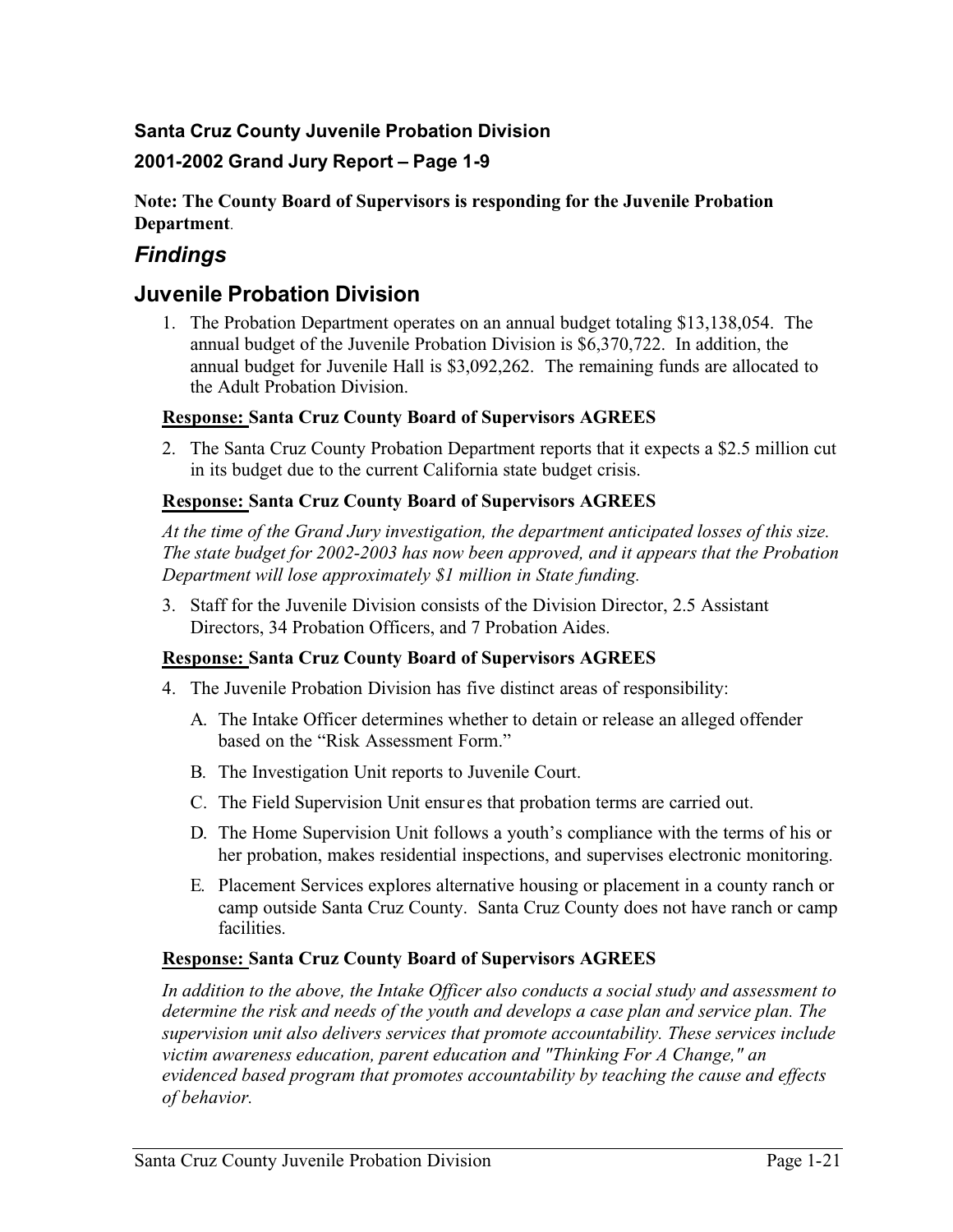5. There were 2,517 total referrals to the Juvenile Probation Division for the year 2001.

#### **Response: Santa Cruz County Board of Supervisors AGREES**

6. There were 536 juveniles placed on supervised probation in 2001. Approximately 100 were placed on informal probation.

#### **Response: Santa Cruz County Board of Supervisors AGREES**

7. Many youthful offenders on probation state that from month to month, they are unaware of who their probation officer is.

#### **Response: Santa Cruz County Board of Supervisors DISAGREES**

*A survey taken of all youth in the Juvenile Hall on August 6, 2002, revealed that 83% could accurately give their probation officer's name.* 

8. After an arrest for an alleged offense, a youth between the ages of 12 and 18 may be detained at Juvenile Hall. This detention in Juvenile Hall may be for public or personal safety or to ensure the juvenile will attend his or her court appearance.

#### **Response: Santa Cruz County Board of Supervisors AGREES**

9. Except in cases of extremely violent crime, most youths under the age of 12 who are arrested are turned over to Child Protective Services for placement in an appropriate facility or foster home.

#### **Response: Santa Cruz County Board of Supervisors PARTIALLY DISAGREES**

*Youth under the age of 12 are assessed individually with regard to the offense behavior and social history. Appropriate action pending court may include juvenile hall detainment, release to parent, release to parent with home supervision, or a referral to Child Protective Services if the matter meets their criteria.* 

#### **Risk Assessment**

10. The Juvenile Probation Division, in order to reduce the number of juveniles being detained in Juvenile Hall, has developed a system referred to as "Risk Assessment." Risk Assessment uses criteria for the Juvenile Probation Division to either release or detain a juvenile offender. These criteria measure the amount of risk to the community, to the victim (if any), and to the youth himself, posed by releasing the detainee.

#### **Response: Santa Cruz County Board of Supervisors DISAGREES**

*The purpose of the risk assessment is not to reduce the population of the Juvenile Hall; it is to provide an effective and objective decision-making process for determining who should be held in custody pending due process. State law, federal requirements, and judicial rules mandate that arrested juveniles who are pending court proceedings must be evaluated using specific detention criteria and be released to the least restrictive setting. Detention is to be used when all reasonable efforts to release have been tried or considered. The Juvenile Court Judge makes the final decision regarding detention status.*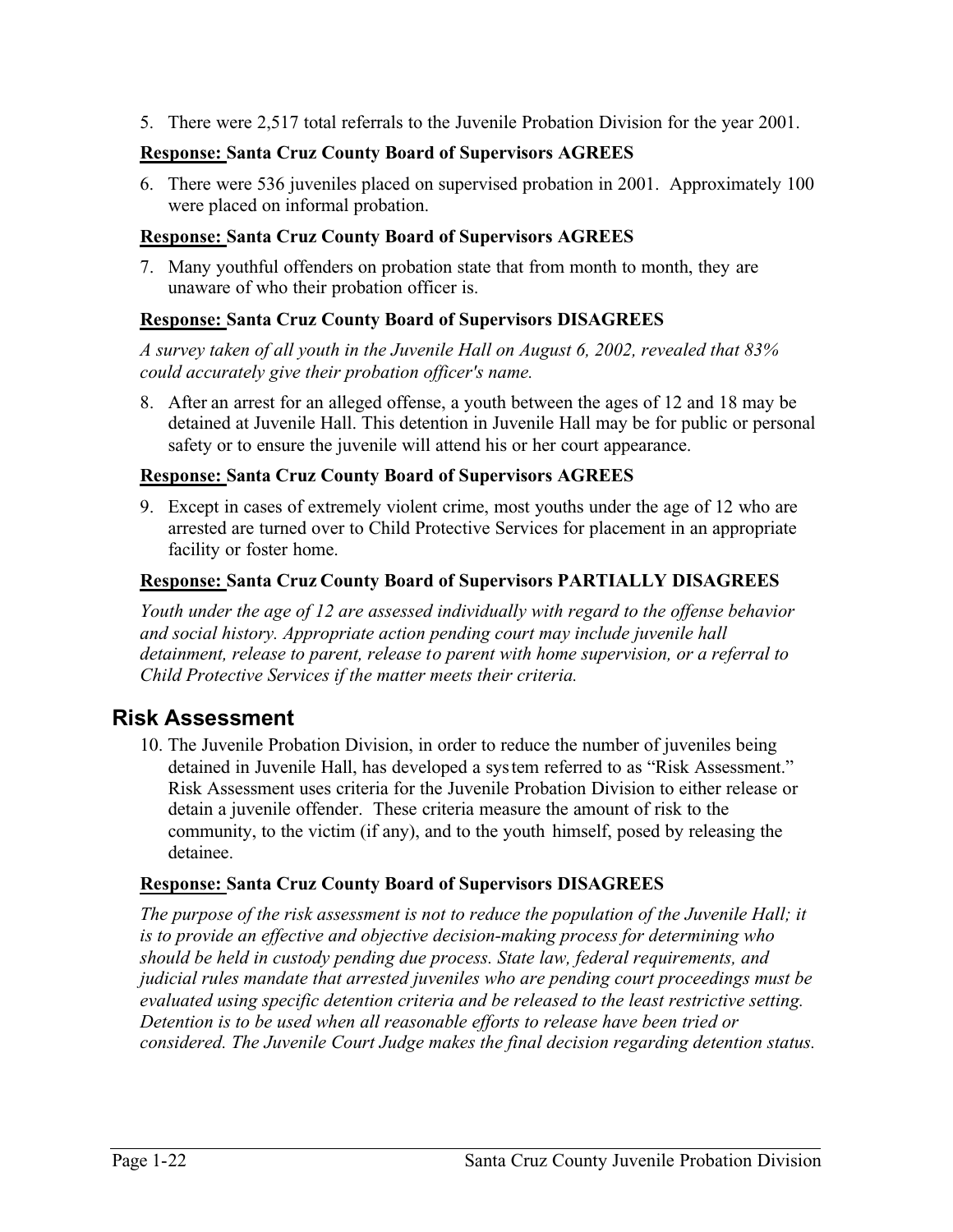11. When a sheriff or other law enforcement official arrests a juvenile offender, the Juvenile Intake Officer completes a "Screening Risk Assessment Form." (See Figure 1.)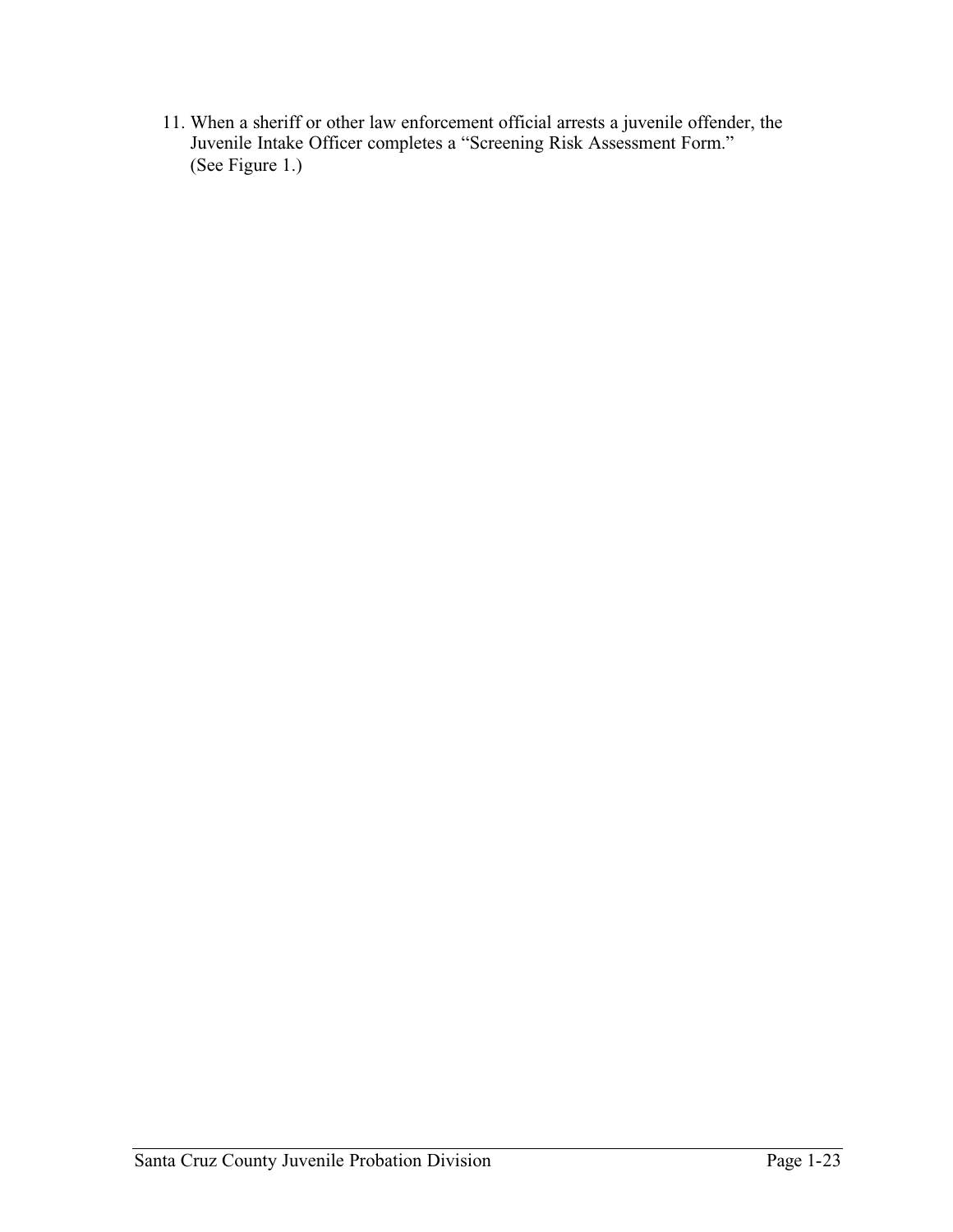|                     |                                                                                                                                                                                                                                                                    |                                                        | SANTA CRUZ COUNTY SCREENING RISK ASSESSMENT                                                                                                         |                                                                                                       |
|---------------------|--------------------------------------------------------------------------------------------------------------------------------------------------------------------------------------------------------------------------------------------------------------------|--------------------------------------------------------|-----------------------------------------------------------------------------------------------------------------------------------------------------|-------------------------------------------------------------------------------------------------------|
|                     |                                                                                                                                                                                                                                                                    |                                                        | NAME OF RATER ASSIGNED P.O.                                                                                                                         |                                                                                                       |
| MINOR<br>ADMIT ÑATE | OFFENSES: (Code Section) ______                                                                                                                                                                                                                                    |                                                        |                                                                                                                                                     |                                                                                                       |
|                     | INSTRUCTIONS: CIRCLE THE SINGLE HIGHEST SCORE IN EACH APPLICABLE AREA LISTED BELOW.                                                                                                                                                                                |                                                        |                                                                                                                                                     |                                                                                                       |
|                     | AREA 1. MOST SERIOUS CURRENT OFFENSE (circle single highest scoring offense only)                                                                                                                                                                                  |                                                        |                                                                                                                                                     | SCORE                                                                                                 |
|                     | a. Crimes Against People:                                                                                                                                                                                                                                          |                                                        |                                                                                                                                                     |                                                                                                       |
|                     |                                                                                                                                                                                                                                                                    |                                                        | Group A - 707(b) offenses plus Bomb Possession/Detonation, 288.5 P.C. or 3 or more separate                                                         |                                                                                                       |
|                     |                                                                                                                                                                                                                                                                    |                                                        |                                                                                                                                                     |                                                                                                       |
|                     | b. Crimes Against Property:                                                                                                                                                                                                                                        |                                                        |                                                                                                                                                     |                                                                                                       |
|                     |                                                                                                                                                                                                                                                                    |                                                        |                                                                                                                                                     |                                                                                                       |
|                     |                                                                                                                                                                                                                                                                    |                                                        |                                                                                                                                                     |                                                                                                       |
|                     |                                                                                                                                                                                                                                                                    |                                                        |                                                                                                                                                     |                                                                                                       |
|                     | c. Other Crimes:                                                                                                                                                                                                                                                   |                                                        |                                                                                                                                                     |                                                                                                       |
|                     |                                                                                                                                                                                                                                                                    |                                                        |                                                                                                                                                     | -∸ 10                                                                                                 |
|                     |                                                                                                                                                                                                                                                                    |                                                        |                                                                                                                                                     |                                                                                                       |
|                     |                                                                                                                                                                                                                                                                    |                                                        |                                                                                                                                                     |                                                                                                       |
|                     |                                                                                                                                                                                                                                                                    |                                                        |                                                                                                                                                     |                                                                                                       |
|                     |                                                                                                                                                                                                                                                                    |                                                        |                                                                                                                                                     |                                                                                                       |
|                     |                                                                                                                                                                                                                                                                    |                                                        |                                                                                                                                                     |                                                                                                       |
|                     | AREA 2. NUMBER OF PRIOR ARRESTS, LAST 6 MONTHS                                                                                                                                                                                                                     |                                                        |                                                                                                                                                     |                                                                                                       |
|                     |                                                                                                                                                                                                                                                                    |                                                        |                                                                                                                                                     |                                                                                                       |
|                     |                                                                                                                                                                                                                                                                    |                                                        |                                                                                                                                                     |                                                                                                       |
|                     |                                                                                                                                                                                                                                                                    |                                                        |                                                                                                                                                     |                                                                                                       |
|                     |                                                                                                                                                                                                                                                                    |                                                        |                                                                                                                                                     |                                                                                                       |
|                     | AREA 3, UNDER THE INFLUENCE OF DRUGS OR ALCOHOL AT TIME OF ARREST                                                                                                                                                                                                  |                                                        |                                                                                                                                                     |                                                                                                       |
|                     | AREA 4. STATUS (circle single highest applicable status score only)<br>a. Warrant/Escape/Placement Failure/Ranch Failure/I.C. Transfer- In/Home Supervision Arrest<br>b. Active probation/parole, new felony offense or misdemeanor involving violence, the threat |                                                        |                                                                                                                                                     |                                                                                                       |
|                     |                                                                                                                                                                                                                                                                    |                                                        |                                                                                                                                                     | c. Active probation/parole, non-criminal violation or misdemeanors not listed in 4b above---------- 4 |
|                     |                                                                                                                                                                                                                                                                    |                                                        |                                                                                                                                                     | TOTAL SCORE:                                                                                          |
|                     | DETAIN/RELEASE DECISION: Score of 3-7 = RELEASE                                                                                                                                                                                                                    |                                                        |                                                                                                                                                     |                                                                                                       |
|                     |                                                                                                                                                                                                                                                                    |                                                        | $8+$ = DETAIN (If active probation case receives 8 or 9, call minor $\pm$<br>P.O. between hours of 7a.m.-11p.m. to determine<br>whether releasable) |                                                                                                       |
|                     |                                                                                                                                                                                                                                                                    |                                                        |                                                                                                                                                     |                                                                                                       |
|                     |                                                                                                                                                                                                                                                                    | SCREENING RISK OVERRIDE CODES TABLE CODES (CHECK ONE). |                                                                                                                                                     |                                                                                                       |
|                     |                                                                                                                                                                                                                                                                    |                                                        | Release Overrides B+                                                                                                                                | $\sqrt{s_{\rm B}T_{\rm eff}}$<br>and and                                                              |
|                     | Detention Overrides 3-7<br>Multiple Crimes                                                                                                                                                                                                                         |                                                        | Release to family/guardian (stable & supportive fami-                                                                                               |                                                                                                       |
|                     | Severity of Crime(s)                                                                                                                                                                                                                                               |                                                        | ly/caretaker)                                                                                                                                       |                                                                                                       |
|                     | Pending referral(s)                                                                                                                                                                                                                                                |                                                        | Release to Youth Services                                                                                                                           |                                                                                                       |
|                     | P.O. Hold/Police Request<br>No parent available/or refuses                                                                                                                                                                                                         | $\sim$                                                 | Release to placement<br>Release to CPS/Social Worker                                                                                                |                                                                                                       |
|                     | Gang Membership                                                                                                                                                                                                                                                    |                                                        | Other County's Custody                                                                                                                              |                                                                                                       |
|                     | Beyond Control/Runaway Behavior                                                                                                                                                                                                                                    |                                                        | Border Patrol/Illegal Alien                                                                                                                         |                                                                                                       |
|                     | from Home<br>Psychological                                                                                                                                                                                                                                         | Other                                                  |                                                                                                                                                     |                                                                                                       |
|                     | Out of County                                                                                                                                                                                                                                                      |                                                        |                                                                                                                                                     |                                                                                                       |
|                     | Witness Intimidation                                                                                                                                                                                                                                               |                                                        |                                                                                                                                                     |                                                                                                       |
|                     | Victim Threats<br>0ther 20                                                                                                                                                                                                                                         | D.P.O. APPROVED                                        |                                                                                                                                                     |                                                                                                       |
|                     |                                                                                                                                                                                                                                                                    |                                                        | RELEASED BY - IS/DPO                                                                                                                                |                                                                                                       |
|                     |                                                                                                                                                                                                                                                                    | and the con-                                           |                                                                                                                                                     |                                                                                                       |

Figure 1.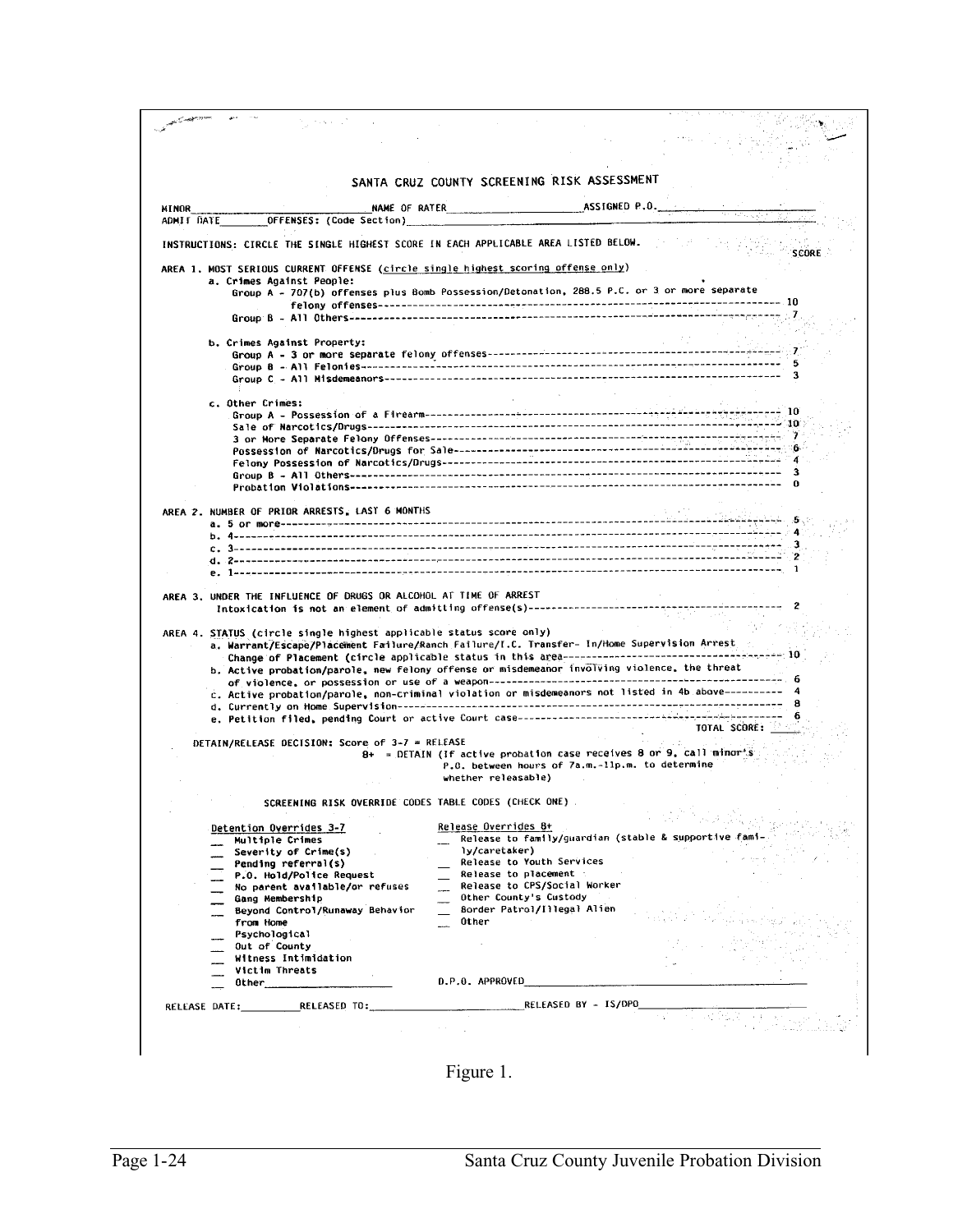#### **Response: Santa Cruz County Board of Supervisors AGREES**

*However, the Figure 1 shown in the Grand Jury Report is a Risk Assessment form that has not been utilized for the past seven years. The current Risk Assessment has been in use since late fall of 200 1 and is provided (Attachment A). This is the second full revision of this instrument in the last five years.* 

12. The form was developed by the Juvenile Probation Division and sent to law enforcement agencies.

#### **Response: Santa Cruz County Board of Supervisors DISAGREES**

*The risk assessment is an internal document used by the Probation Department and was therefore not distributed to law enforcement agencies. However, information on booking criteria has been agreed upon and distributed to law enforcement agencies. All of the chiefs of the local police agencies agreed to booking criteria approximately three years ago. A document entitled "Suggested Booking Criteria" was distributed to law enforcement agencies to assist law enforcement personnel in making decisions whether to release or book juveniles. Training was conducted by the Juvenile Assistant District Attorney, the Supervising Intake Probation Officer, and the Assistant Division Director of Juvenile Hall for all local law enforcement agencies where the risk instrument was reviewed and questions and feedback were addressed.* 

#### **Response**: **Santa Cruz County Sheriff AGREES**

*The risk assessment from was made available to law enforcement.*

#### **Response: Santa Cruz City Police Department AGREES**

**Response: Scotts Valley Police Department AGREES**

#### **Response: Watsonville Police Department AGREES**

*We were informed by Chief John Rhoads that an instrument was being developed. The explanation did not alert anyone that there would be any problems.* 

#### **Response: City of Capitola PARTIALLY AGREES**

*The form was developed by Juvenile Probation, but the Police Department never received a copy.* 

#### **Response: Office of the Santa Cruz County District Attorney AGREES**

*The form enclosed in the Santa Cruz County Grand Jury Report of 2001 - 2002 as figure 1 appears to be a dated form no longer being used by the Probation Department. A revised form is currently being used and has been distributed to county law enforcement agencies as well as the District Attorney's Office.* 

13. Law enforcement officials were not included in the development of this system. Currently, a third draft of the Screening Risk Assessment form is being discussed. Law enforcement officials have been asked to participate in this revision. No date has been set for the review and acceptance of this revision.

#### **Response: Santa Cruz County Board of Supervisors DISAGREES**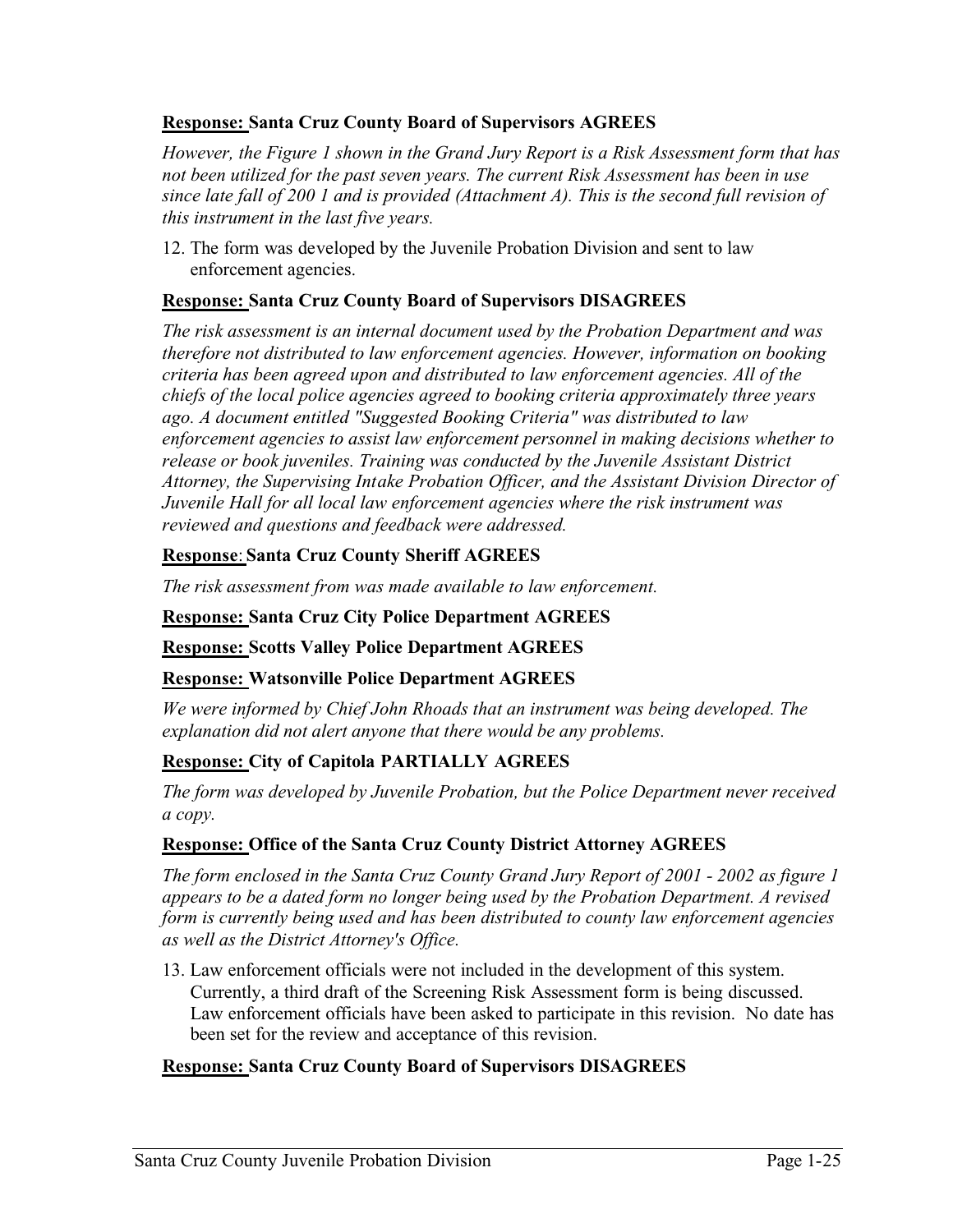*The risk assessment tool is an instrument which is entirely within the purview of the Probation Department to develop and administer. Law enforcement input has been included in the latest revision and will be sought in future revisions. The Probation Department constantly maintains and evaluates data to determine the effectiveness of detention alternatives and the validity of the risk assessment tool.*

#### **Response: Santa Cruz County Sheriff AGREES**

*Law Enforcement was aware of the document and does understand Probation's right to establish detention criteria. However, release policies can affect all public safety. A continuing review of this document would be healthy.* 

#### **Response: Santa Cruz City Police Department AGREES**

*The Police Department was not included in the original risk management document although we were aware it was being developed. We were told that it would be a first draft and subject to review and later modification. Unfortunately, it has taken longer to modify it than originally expected.* 

#### **Response: Scotts Valley Police Department AGREES**

#### **Response: City of Capitola PARTIALLY AGREES**

*The Department has not been asked to assist in the revision of the Screening Risk Assessment form.* 

#### **Response: Office of the Santa Cruz County District Attorney PARTIALLY AGREES**

*The Probation Department did compile a team to explore the revision of the Screening Risk Assessment form. This team was comprised of an assistant district attorney, a public defender, and representatives from the Probation Department. No police officers were invited. This committee then informed the Juvenile Hall Overcrowding Task Force (an entity created by the Juvenile Probation Department) of its findings. Law enforcement agencies were invited to the Overcrowding Task Force Meetings.* 

*It should be emphasized that the Probation Department ultimately had the final say as to the form's content. We strongly advocated the inclusion of victim impact issues and these were included. In other areas, we disagreed with some of the point values assessed. In addition to concerns regarding the subject matter of the Screening Risk Assessment form, we have concerns about its implementation. Not all Juvenile Hall staff appeared adequately trained in the use of the assessment. Some expressed the view that, in addition to the listed factors, the need to reduce the number of detained youth and manage the population at the Hall could also be considered. We do not feel this should influence the detention determination*

14. School administrators, law enforcement officials, juvenile court staff and the District Attorney's Office have not been regularly consulted regarding risk assessment procedures.

#### **Response: Santa Cruz County Board of Supervisors PARTIALLY DISAGREES**

*All of the above personnel have been consulted, except school administrators, who do not make decisions to arrest. The Assistant District Attorney assigned to juvenile court was*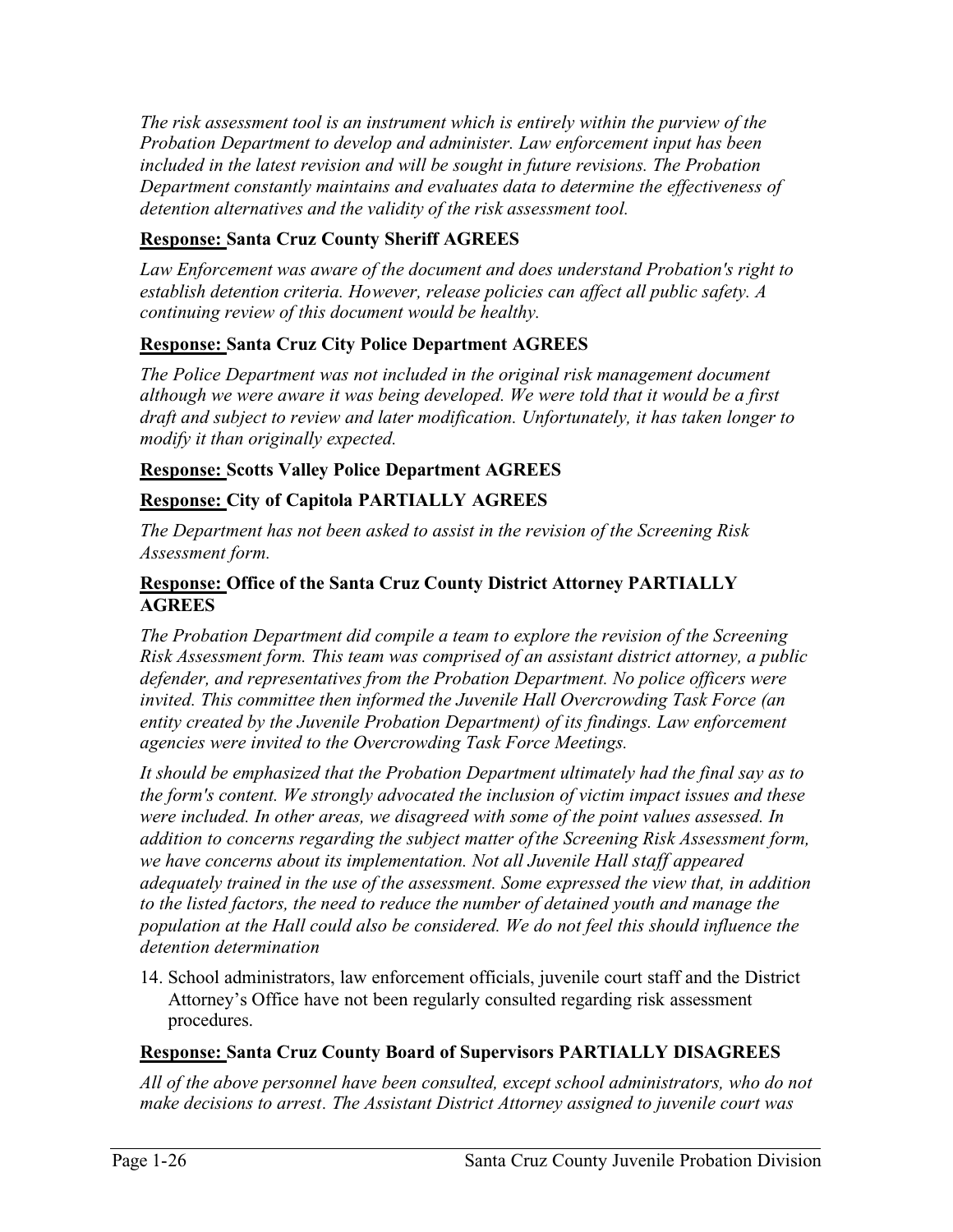*actively involved in the development of the detention risk instrument used today. The District Attorney and Law Enforcement are represented at Detention and Crowding meetings where the risk instrument is a regular discussion topic and the outcomes of detention are tracked. Regular trainings have been offered to law enforcement to assist them in their decision to arrest or cite. The District Attorney's office, Public Defender and law enforcement representatives have attended conferences at the Probation Department's invitation, at which information on objective decision-making criteria was presented. The Juvenile Probation Division would be pleased to provide a description of the risk instrument and detention process to any interested school administrators.* 

#### **Response: Santa Cruz County Sheriff PARIALLY AGREES**

*Probation did present information about the risk assessment to various agencies. The concern was that law enforcement objection about current aspects of the assessment, i.e. no reference to gang involvement, was not included.* 

#### **Response: Santa Cruz City Police Department PARTIALLY AGREES**

*We have attended a number of meetings to discuss risk assessment. We may disagree on certain issues over the assessment. We also realize it is the Probation Department's responsibility to develop, implement and monitor its use to see if it is effective or not.* 

#### **Response: Scotts Valley Police Department AGREES**

#### **Response: Watsonville Police Department PARTIALLY AGREES**

*We do not think PVUSD school administrators were consulted during the development of the risk assessment or any of the numerous meetings regarding revisions. However, we must say on behalf of the Probation Department that since schools do not arrest or bring kids to Juvenile Hall, it may not be necessary or appropriate to consult them about procedures.*

*Regarding law enforcement, juvenile court staff, and District Attorney's office, it was apparent that the previous probation chief did not communicate or train clearly on procedures, which has partially led to the conflict with this instrument.* 

*We believe the new Chief of Probation has worked on, and is clarifying the instrument, especially to juvenile intake staff, meeting regularly with law enforcement, District Attorney's staff, etc. on the provisions of the instrument.* 

#### **Response: City of Capitola AGREES**

#### **Response: Office of the Santa Cruz County District Attorney PARTIALLY AGREES**

*We have been consulted regarding risk assessment procedures, however, our opinion has had little impact upon the implementation of these procedures.* 

*We believe that the standards set forth in Welfare and Institutions Code (WIC) Sections 628 and 628.1 should form the foundation of any risk assessment procedure. The statute lists the circumstances under which a minor may be detained.* 

- *1) The minor lacks proper and effective parental care.*
- *2) The minor is destitute, lacking the necessities of home.*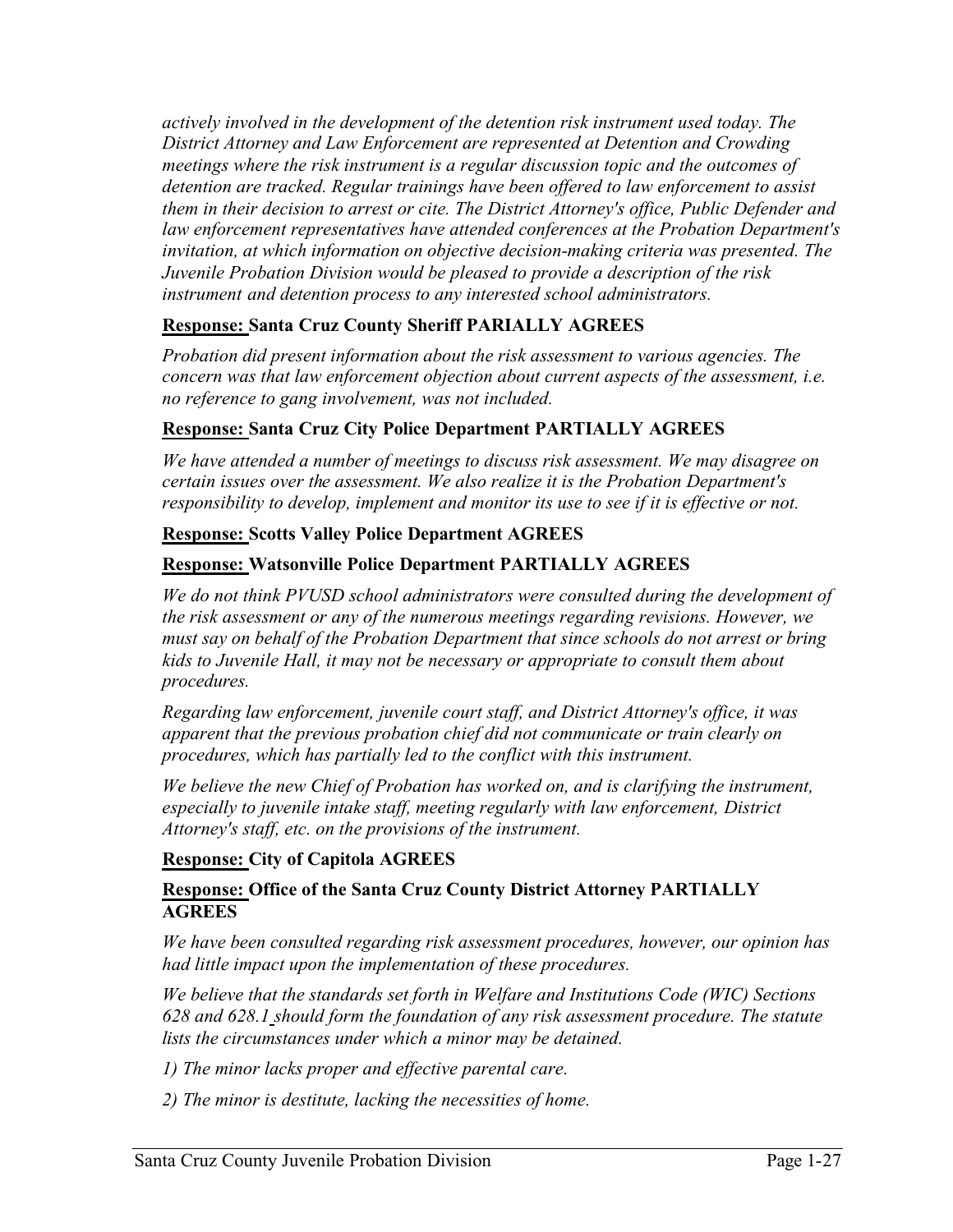*3) The minor's home is unfit.* 

*4) It is a matter of immediate and urgent necessity for the protection of the minor or a reasonable necessity for the protection of the person or property of another. (The circumstances and gravity of the offense figure in here. WQ. 635.)* 

*5) The minor is likely to flee.* 

*6) The minor has violated a court order.* 

*7) The minor is physically dangerous to the public because of a mental or physical deficiency, disorder, or abnormality. If the minor needs mental health treatment, the court must notify the county mental health department. (WQ. 635.1 .)* 

*The Probation Department has attempted to make the use of the statutory criteria objective by assigning point values to specific occurrences. This method causes an interpretation of some sections which we believe is more narrow and restrictive than intended by the statute. Two examples of our differing read of the statute can be seen in the approach to flight risk and potential danger. The code cites the likelihood that the minor will flee as a consideration. This is a subjective determination which may involve a number of factors. On the risk assessment form, this is reduced to a three item list: previous escapes, failures to appear, and pending referrals. Secondly, the question of whether the minor is dangerous is considered as it relates to elements of the offenses charged. We believe this is too complex to reduce to point values and is essentially a subjective determination for the court to make.* 

15. The Juvenile Probation Division has expressed pride in its success in reducing occupancy at Juvenile Hall through the use of the Risk Assessment Form.

#### **Response: Santa Cruz County Board of Supervisors AGREES**

*The Probation Department is extremely proud that it has been able to fulfill its mandate to keep the appropriate youth at home during court proceedings without jeopardizing public safety. The Board of Supervisors wholeheartedly applauds these efforts.* 

- 16. Figure 1 presents the Santa Cruz County Screening Risk Assessment form in use as of March 2002 by the Santa Cruz County Juvenile Probation Division.
	- A. In Areas 1 and 4, scoring for offenses is not cumulative.
	- B. In Area 1-C, Felony Possession of Narcotics/Drugs scores at 4.
	- C. Probation violations receive no score at all.
	- D. In Area 2, a juvenile arrested five or more times in the last six months is given only five points.
	- E. Area 3 demonstrates the Juvenile Probation Division's low-priority attitude toward drug and alcohol offenses.

#### **Response: Santa Cruz County Board of Supervisors DISAGREES**

*The County disagrees with this finding and strongly disagrees with the characterization of the Probation Department's attitude towards drug and alcohol offenses as "low-priority." The risk instrument used today has been validated and is extremely successful based on public safety outcome measures. As mentioned above, the risk instrument presented in*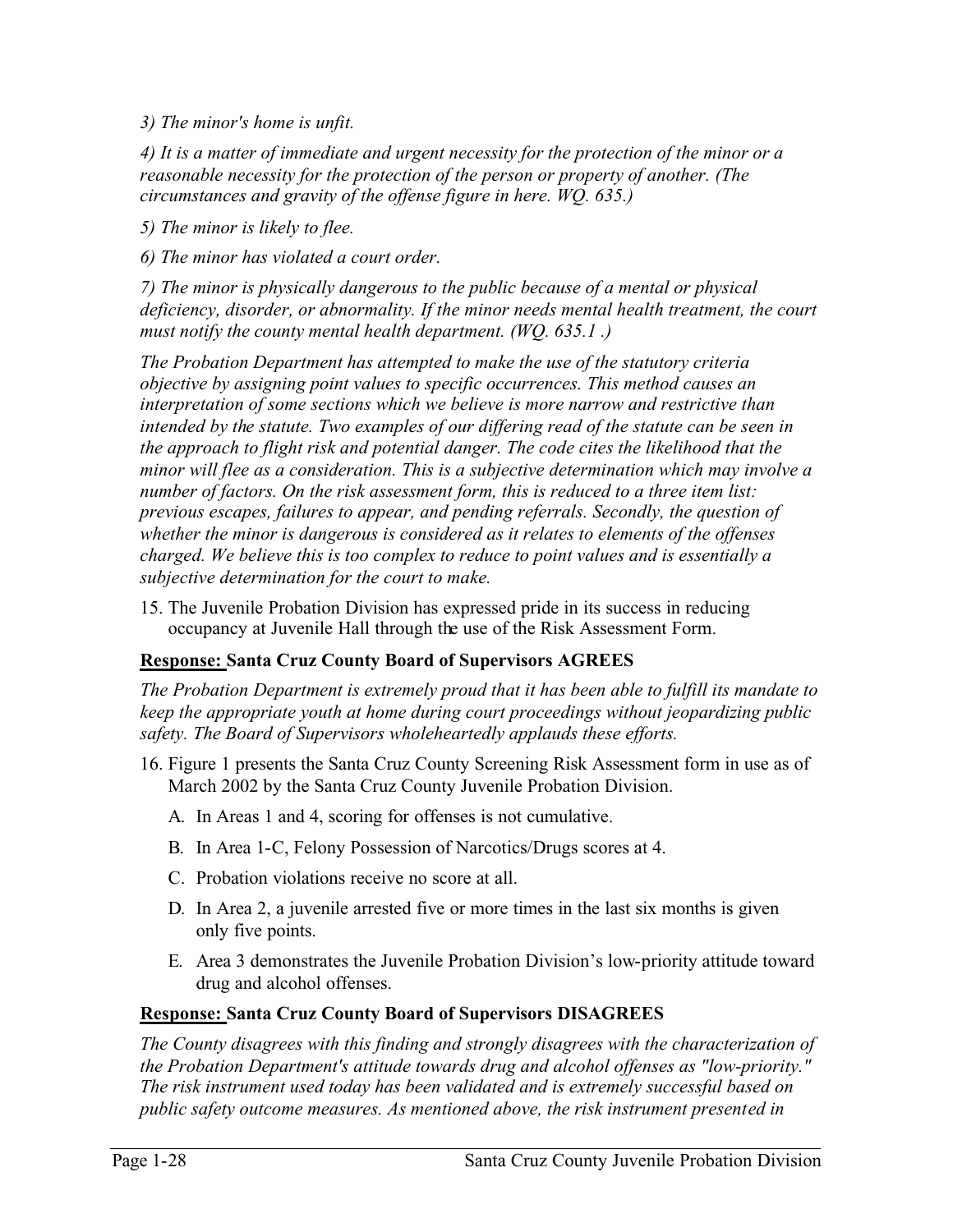*Figure 1 has not been used by this agency for over seven years. The following corrections to the findings are submitted:* 

*A. The risk instrument is cumulative.* 

*B. In the updated instrument, both misdemeanor and felony possession of drugs score 3 points. Possession of drugs for sale scores 5. It should be noted that this is one of 9 areas to be scored.* 

*C. Although the actual probation violation does not score points, often the behavior associated with this violation does - for example, use of drugs or runaway behavior. On any given day over a third of the juvenile hall population is composed of probation violators.*

*D. This score is directly related to current court status. If the minor is pending court, he/she scores 6 points and if it has been over a year since his/her last criminal offense, he/she receives 2 points. This is one of 9 areas that are cumulatively scored.* 

*E. Drug and alcohol use is addressed in area 9. This area is research based and was developed with the assistance of the drug and alcohol counselor assigned to* 

*Juvenile Hall. A minor admitting to intravenous drug use or showing signs of drug use in the past 72 homes scores a 10, causing them to be held in Juvenile Hall regardless of the scores in the other 8 areas.* 

17. Although substance abuse cases including heroin, methamphetamines, hallucinogens, cocaine, marijuana and alcohol make up the vast majority of juvenile referrals, these rarely result in a stay at Juvenile Hall, based on the Screening Risk Assessment.

### **Response: Santa Cruz County Board of Supervisors DISAGREES**

*Substance abuse cases do not make up the vast majority of juvenile offense referrals; however, substance abuse is frequently identified as a factor in a significant number of referrals. Over 80% of the youth detained in juvenile hall have some level of substance use, abuse or dependency, even though they may be in custody for another crime. At the same time, a small percentage of these youth require medical intervention for detoxification symptoms due to drug addiction caused by prolonged and uninterrupted use of drugs and addiction. For youth detained in the juvenile hall, level of use, abuse and dependency of drugs and/or alcohol is assessed along with criminalgenic factors, social history, and detention criteria as outlined in the Welfare and Institutions Code. All youth who pose significant risk to self or others are detained based on this assessment. Other youth are directed to the appropriate outpatient service. The Juvenile Hall is not and cannot be a residential substance abuse treatment center, but will continue to provide substance abuse assessment, programs and transitional services to the appropriate level of care.* 

18. Staff at Juvenile Hall report that youths who have substance abuse problems are not placed in substance abuse programs as a matter of need, but rather as a reward for good behavior.

### **Response: Santa Cruz County Board of Supervisors STRONGLY DISAGREES**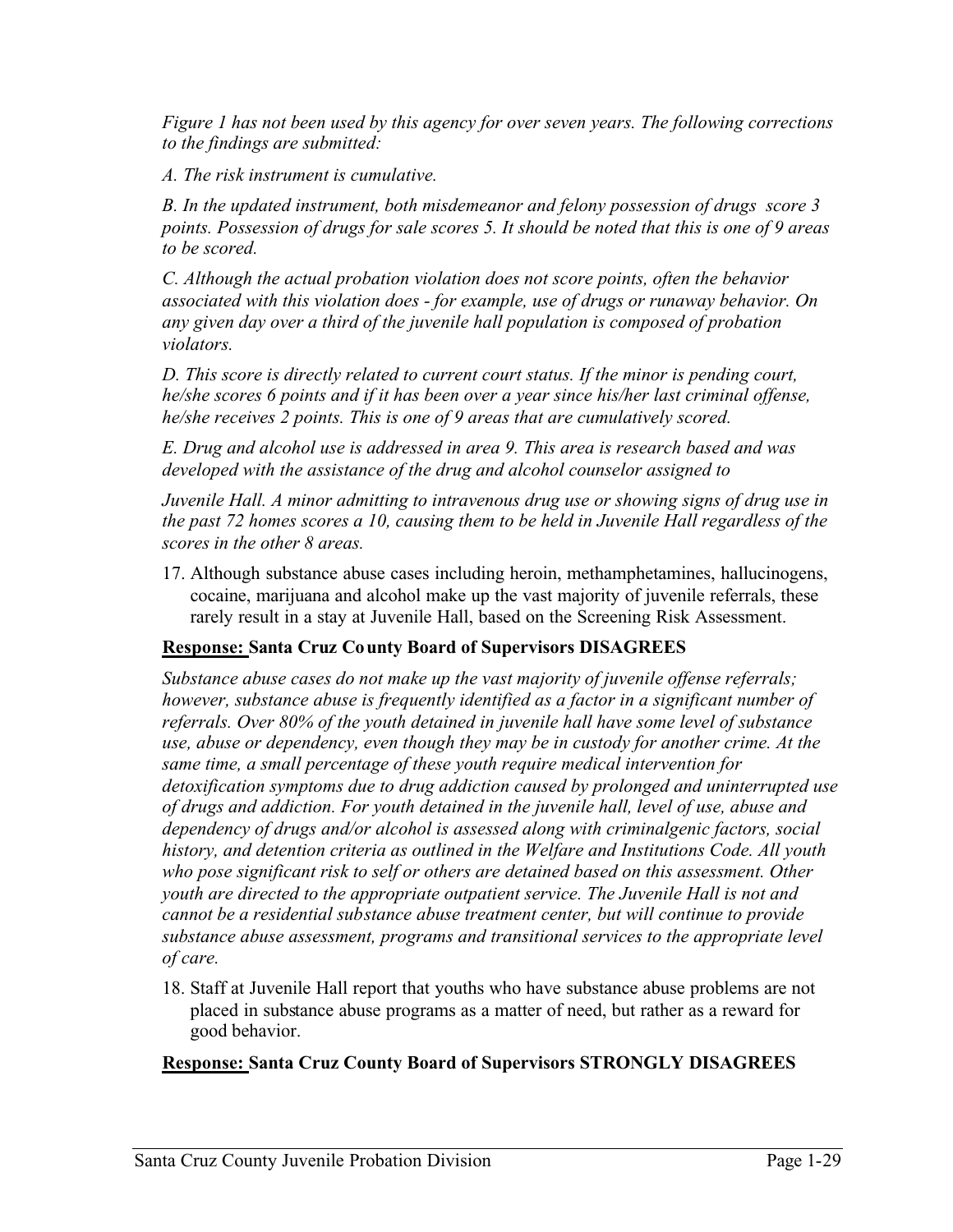*Probation Department policy does not allow participation in substance abuse programs to be used as a reward, and any staff using substance abuse treatment as a reward is in violation of departmental policy.* 

*Drug and alcohol counseling is offered to detainees in both group and individual formats and is an integral part of Juvenile Hall programming. Juveniles whose behavior is too dangerous or disruptive for group counseling are allowed to receive individual drug counseling.*

19. Crimes against property are on the rise, but generally do not result in detainments.

### **Response: Santa Cruz County Board of Supervisors DISAGREES**

*According to the most recent available data, crimes against property are not on the rise. Statistics provided by all county law enforcement agencies on juvenile arrests, show that property crimes (including burglary, robbery, theft and motor vehicle theft) fell by 4% in 2001 as compared to 2000. Juvenile felony arrests, which tend to involve injury or substantial property loss, have steadily declined since 1995. At the time of this response, 22% of youth detained in the juvenile hall on a law violation are in custody for a property crime. Property offenders are held in custody when they meet the detention risk criteria or upon judicial order.* 

20. Reports and citations are referred to the Juvenile Probation Division for review and/or actions. Investigations are conducted and include meetings with the parents and the juvenile. Some cases are forwarded to Juvenile Court.

### **Response: Santa Cruz County Board of Supervisors AGREES**

21. The delay between the time of arrest and initial contact with a probation officer is typically two to three months.

### **Response: Santa Cruz County Board of Supervisors DISAGREES**

*All youth who are arrested and brought to the juvenile hall have immediate contact with a probation officer .For youth cited and referred by law enforcement (i.e. not in detention), reports are processed and assigned to an intake probation officer, reviewed by the district attorney if appropriate or mandated, and an appointment is set to meet with the youth and family at the soonest possible time. The average amount of time taken to complete an intake interview from the time the law enforcement report is received is 32.5 days.* 

22. The Juvenile Probation Division interacts with the several law enforcement agencies conducting "Juvenile Diversion Programs."

### **Response: Santa Cruz County Board of Supervisors AGREES**

**Response: Santa Cruz County Sheriff AGREES**

**Response: Santa Cruz City Police Department AGREES**

### **Response: Scotts Valley Police Department AGREES**

*We agree that the Juvenile Probation Division does interact with the Scotts Valley Police Department regarding our Juvenile Diversion Program.* 

### **Response: Watsonville Police Department AGREES**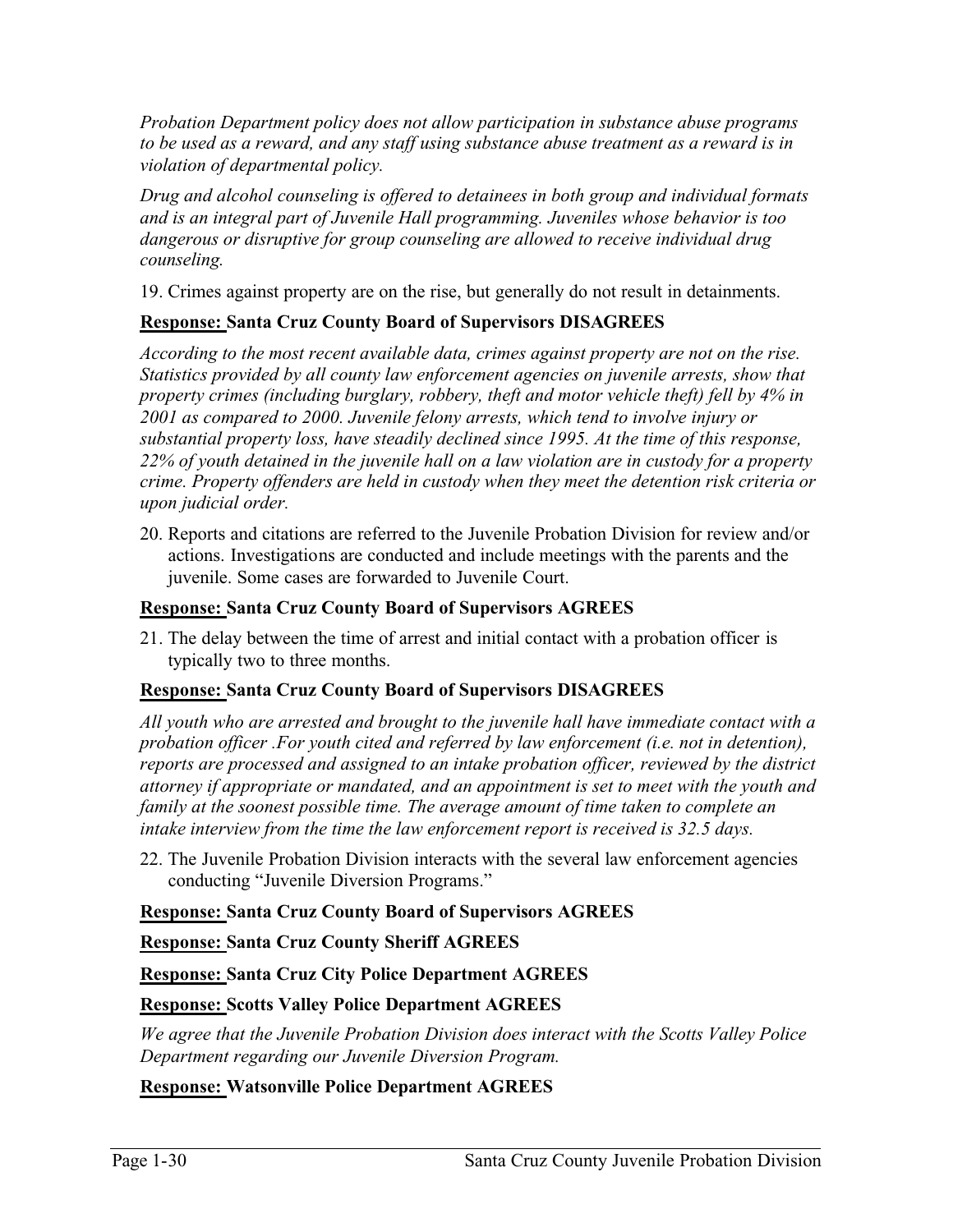*We have the ASSETS grant as previously mentioned. It is a partnership with Watsonville Police Department, Probation Department, and PVPSA. It is in it's last year of funding. It needs to be continued.* 

### **Response: City of Capitola AGREES**

23. The Sheriff's Department has no diversion programs in unincorporated areas policed by that agency. (See report on Review of Initial Alcohol and Drug Intervention with High School Age Youth.)

### **Response: Santa Cruz County Board of Supervisors AGREES**

*However, all eligible youth living in the unincorporated area receive diversion services offered by the Probation Department and community providers.* 

### **Response: Santa Cruz County Sheriff AGREES**

*The Sheriff's Office does not maintain a formal diversion system. The Sheriff's Office has demonstrated its commitment to the youth of our County by being the only agency to have five dedicated school resource officers responsible for the Aptos High, Soquel High, San Lorenzo Valley High, Renaissance High, Aptos Ir. High, Lakeview Middle School and Shoreline campuses. These deputies perform these duties on a full-time basis despite the worrisome staffing shortage in our Patrol Services Division. The Sheriffs Office remains the busiest police agency in this County yet has the least amount of officers per 1000 residents of all County law enforcement agencies. Rather than enhancing our police services for Fiscal Year 2002-03, the Sheriffs Office received sizeable budget cuts, including deputy sheriff positions (one of whom was dedicated full time to our DARE Program and another dedicated to narcotics enforcement).* 

*In addition, the Sheriff s Office has an unfilled Juvenile Detective position due to a staffing crisis in the Patrol Division. This detective will, when staffed, follow- up on case referrals from patrol deputies and our SROs, including a limited diversion program. The Sheriff's Office also maintains dedicated community deputies assigned to San Lorenzo Valley, the Summit area, North Coast, and Corralitos areas. These deputies frequently dealt with juvenile issues and monitored minor offenders in their respective areas. They are now working in Patrol, as well, due to our staffing crisis.* 

*Lastly, a probation officer was supposedly budgeted some years ago to handle Aptos High students and be seen on campus with the SRO. Apparently, due to their caseload, this has yet to happen.*

24. The Juvenile Probation Division reports that law enforcement officers can access any of the division's information but that it does not routinely provide the information to officers.

### **Response: Santa Cruz County Board of Supervisors AGREES**

### **Response: Santa Cruz County Sheriff AGREES**

*Information is provided to deputies upon request. Probation does not provide lists of juvenile probationers as a routine measure.* 

### **Response: Santa Cruz City Police Department DISAGREES**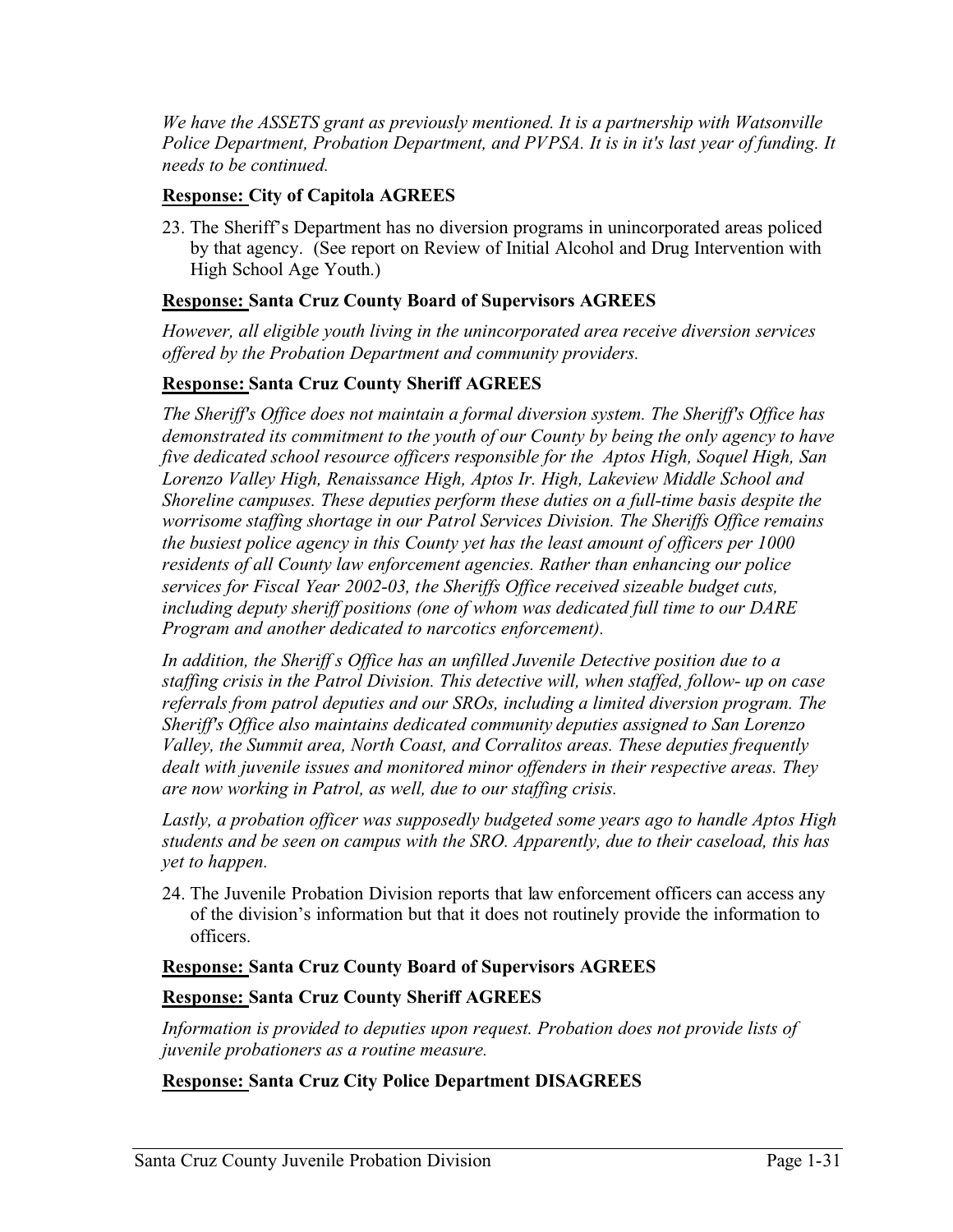*Officers cannot routinely access information from Probation or about an individual. Officers have to go through a probation officer to obtain the information.* 

### **Response: Scotts Valley Police Department AGREES**

### **Response: City of Capitola AGREES**

25. The average length of stay in Juvenile Hall has been reduced. In 1999 the average length of stay was 32 days. At the close of fieldwork, the average length of stay was 8.9 days.

### **Response: Santa Cruz County Board of Supervisors DISAGREES**

*In 1999, the average length of stay was 12.3 days. In 2000 the average length of stay was 9 days. In 2001 the average length of stay was 10 days.* 

26. Some parents have reported the Juvenile Probation Division has a very lax attitude toward marijuana use. Some parents stated they were told by the Juvenile Probation Division, "At least it's better than cocaine or methamphetamines."

### **Response: Santa Cruz County Board of Supervisors DISAGREES**

*The Juvenile Probation Department places a high priority on enhancing, expanding and improving substance abuse treatment, including partnership with Health Services Drug and Alcohol staff to provide drug assessment in the Juvenile Hall; the addition of \$250,000 in drug and alcohol services to expand the partnership with Health Services Agency to STAR and other local residential treatment providers to enhance and expand residential drug treatment services for court wards; the award of the Robert Wood Johnson, Reclaiming Futures initiative to identify system needs for substance abuse treatment; and collaboration on three grants to the Center for Substance Abuse Treatment. With additional resources and better assessment, probation officers have become more sophisticated at differentiating between use, abuse and dependency and using this information to form service plans.* 

27. The County judicial system is evaluating juvenile detention reform.

### **Response: Santa Cruz County Board of Supervisors partially DISAGREES**

*The County is aware of and appreciates the excellent work of the presiding Juvenile Court Judge who is involved in the continual evaluation of the detention system, however, the County is not aware that the judicial system is conducting an evaluation of detention reform.*

28. The Watsonville Police Department has been instrumental in initiating dialogue between the Juvenile Probation Division and other law enforcement agencies.

### **Response: Santa Cruz County Board of Supervisors AGREES**

*The County appreciates the input of all law enforcement departments.* 

### **Response: Watsonville Police Department AGREES**

*Thank you. We are blessed with wonderful crime analysts (Linda Peters and Edward Delfin). They enable us to research issues and present them for discussions.*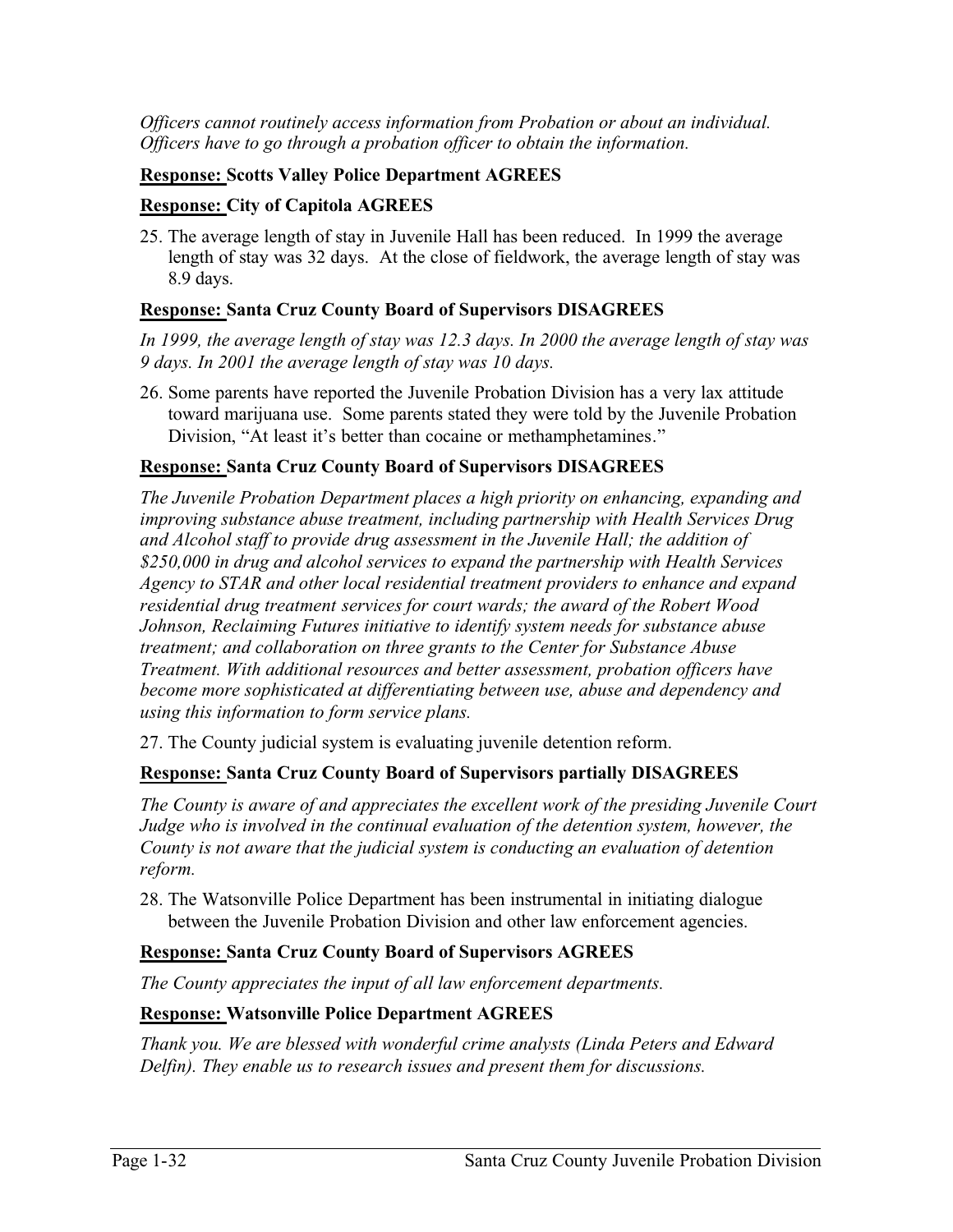*Conclusions Note: Although not required to do so, the District Attorney responded to the following conclusions:*

6. The shortened length of stay at Juvenile Hall makes it difficult for county agencies or other providers of services to influence behavior of youths in custody.

### **Response: Office of the Santa Cruz County District Attorney AGREES**

*We agree with the Grand Jury's conclusion. The Probation Department's reluctance to detain minors has had a detrimental effect on our community's ability to rehabilitate and deter juvenile offenders. Drug addicted youth need a safe and comfortable environment to recover from withdrawal and break from long periods of drug abuse. Detention often may deter criminal conduct and promote rehabilitation.* 

*Law enforcement officers in this have expressed grave frustration about their perception that juveniles who are arrested and transported to the detention facility are often released prior to the completion of the officer's paperwork. Some officers have indicated that they have simply stopped arresting and taking juveniles to the detention facility for certain offenses. Others report that arrested youth often brazenly comment that the officer is wasting his or her time as surely, the youth will be summarily released.* 

*The District Attorney's Office has communicated concerns regarding detention policies to the Probation Department. We continue to welcome discussion on an issue that we feel is of paramount importance to public safety and our community.* 

### *Recommendations*

1. The Juvenile Probation Division should re-examine the length of stay at Juvenile Hall to ensure that juveniles not only stay at the Hall for a time commensurate with their offense, but that juveniles actually are detained long enough to benefit from the interventions offered at Juvenile Hall.

### **Response: Santa Cruz County Board of Supervisors AGREES**

*This recommendation was implemented years ago and will continue to be implemented.* 

For the past five years, the Probation Department has continually examined the length of *stay at the Juvenile Hall and the appropriate use of detention and juvenile hall commitment in each case. While the Juvenile Hall offers a variety of programs to promote accountability, skill development and treatment progress, the juvenile hall is a detention center, not a residential treatment program. The Probation Department has worked closely with Children's Mental Health, County Drug and Alcohol Services, and Community Treatment Providers to create a seamless service delivery from the detention center to residential treatment or outpatient community treatment and probation supervision. This is considered best practice, based on treatment research, detention standards and System of Care principles.*

2. First-time offenders and recidivists should be managed in different ways.

### **Response: Santa Cruz County Board of Supervisors AGREES**

*This recommendation was implemented years ago and will continue to be implemented. The Probation Department has a long history of managing first-time offenders and recidivists differently.*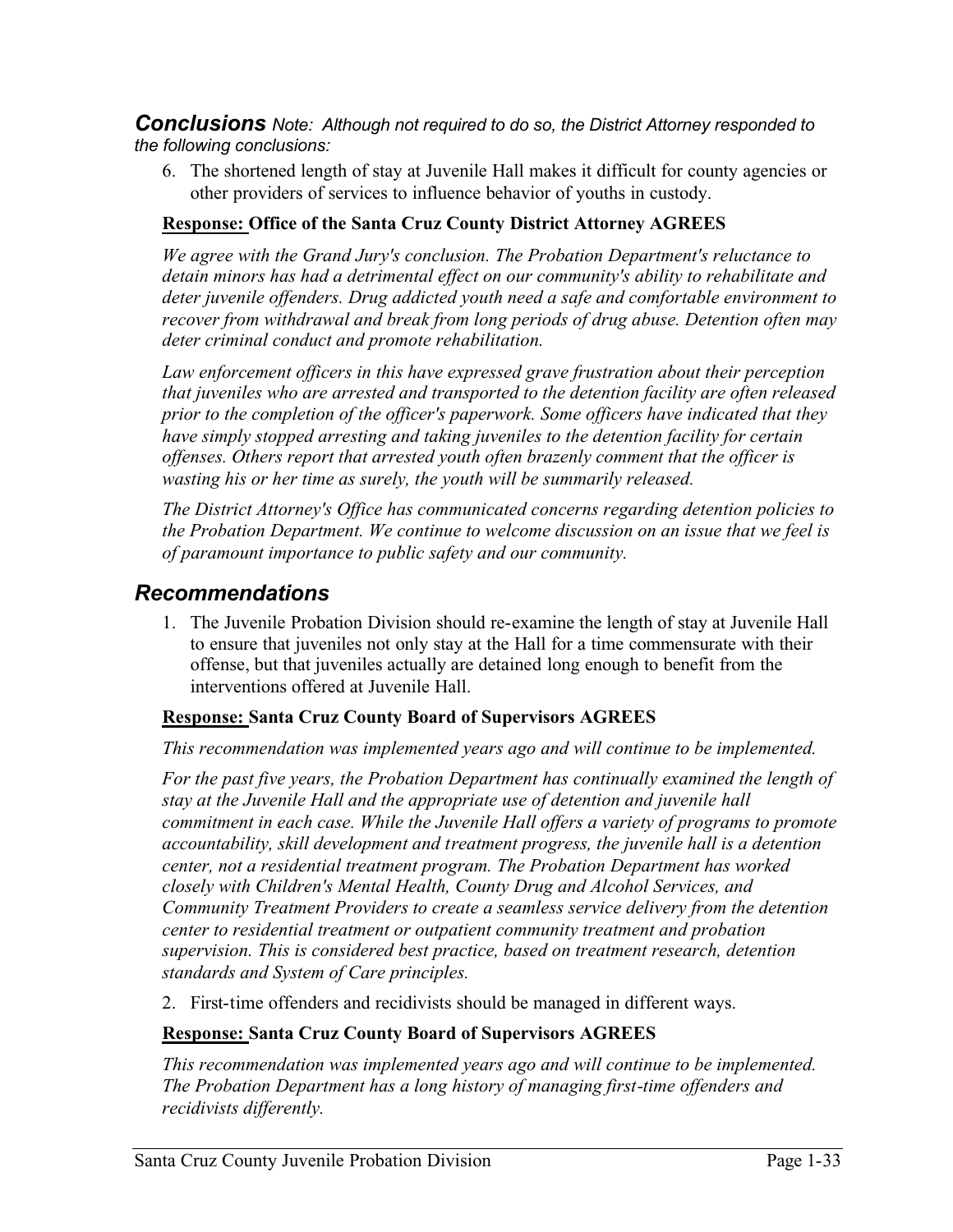3. Mandatory substance abuse programs, not tied to behavior rewards, should be instituted at Juvenile Hall.

### **Response: Santa Cruz County Board of Supervisors AGREES**

*This recommendation was implemented years ago and will continue to be implemented.* 

*Drug and alcohol assessments are provided for all youth in Juvenile Hall. The Juvenile Hall provides mandatory substance abuse treatment for those youth for whom the court has ordered substance abuse treatment, and voluntary treatment is provided for those who elect to attend. Provision of treatment is not tied to behavior rewards nor is treatment withheld as a consequence for misbehavior.* 

4. The Juvenile Probation Division must develop distinct and effective ways of dealing with youthful repeat offenders in order to make the consequences of recidivism unappealing.

### **Response: Santa Cruz County Board of Supervisors AGREES**

*This recommendation was implemented years ago and will continue to be implemented.* 

*The Santa Cruz County Probation Department had been recognized as a national leader in implementing best practice. The Juvenile Probation Division actively reviews the research literature and participates in program evaluations to ensure that evidenced*  based interventions which yield the best results are implemented. All of the recent *programs have been developed utilizing best practice literature as well as a local analysis of system gaps and needs. Additionally, the Probation Department has implemented evaluations to measure the successful outcomes, including completion of restitution, completion of community service and reduction of recidivism. The Probation Department has written descriptions of these programs that cite the research upon which the programs are based, which are available for review.* 

5. The Juvenile Probation Division should stop focusing on their perceived success at moving juveniles out of the juvenile justice system and concentrate on strong behavior modification efforts to prevent recidivism.

### **Response: Santa Cruz County Board of Supervisors DISAGREES**

*This recommendation will not be implemented because the County disagrees with the recommendation.*

*The Juvenile Probation Division does not move juveniles out of the probation system unless youth 1) discontinue offense behavior 2) pay restitution 3) complete work or community service 4) comply the other terms of probation. Given these requirements, moving youth away from the justice system means moving youth into law abiding and productive citizenship. The Juvenile Probation Division and its community and agency partners provide a behavioral-cognitive program that teaches youth to anticipate the risks and consequences of behavior, develops the thinking skills needed to avoid impulsive and deviant action, and promotes accountability and victim empathy. These are the changes in behavior which prevent recidivism. The County disagrees with the characterization set forth in this recommendation.*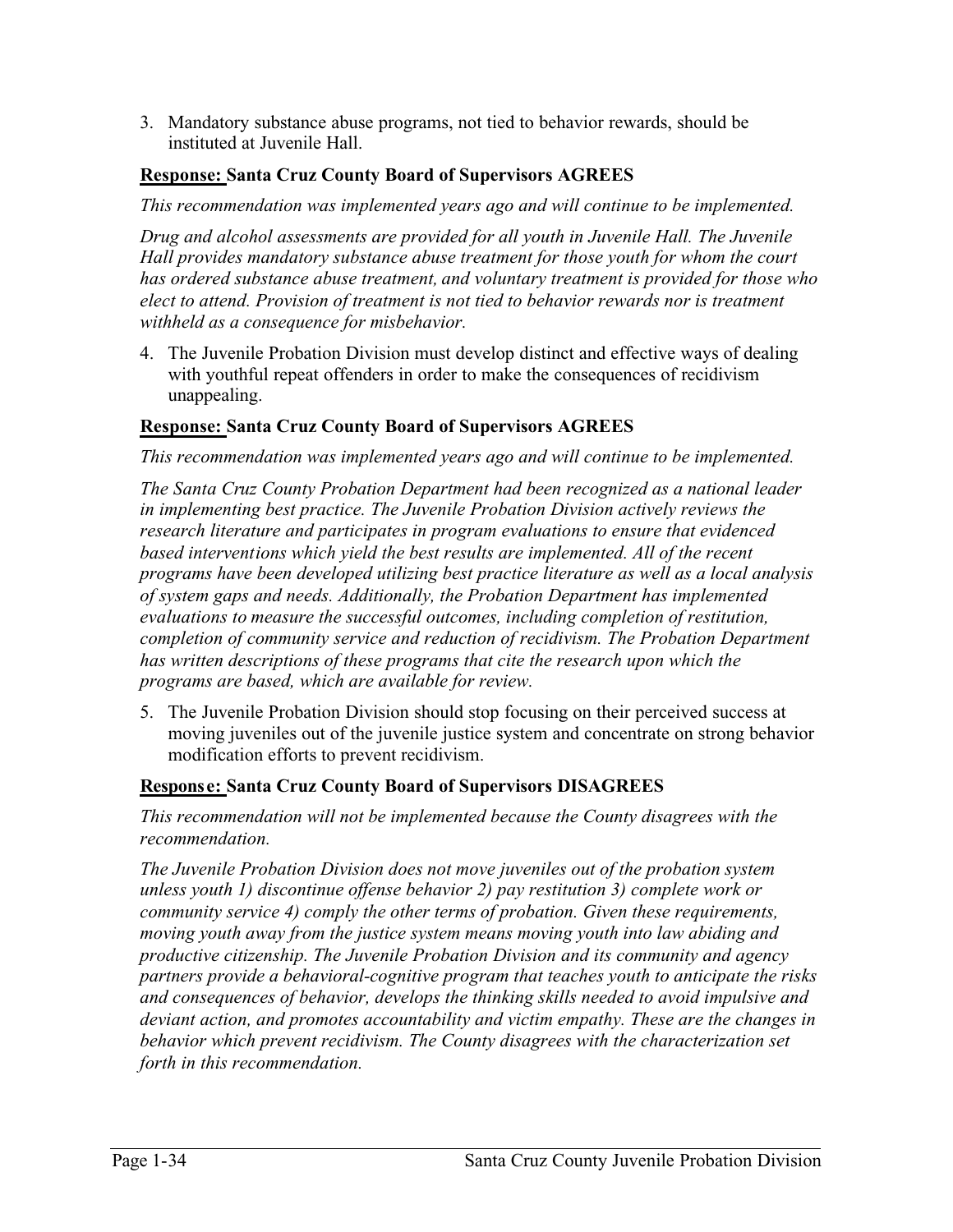6. The revision process for the Risk Assessment system should include school administrators, law enforcement officials, the District Attorney's Office, and the presiding Judge of Juvenile Court.

### **Response: Santa Cruz County Board of Supervisors PARTIALLY AGREES**

*This recommendation has been partially implemented. Some components will not be implemented because they are not warranted.* 

*Although input is sought, the Risk Assessment is an internal document which is based on legal criteria for detention, and the ultimate decision is legally vested in Probation and the Court. In the Fal12001, the process of revising the risk assessment instrument included representatives from the District Attorney's Office, the Public Defenders Office, the Drug and Alcohol Department, Watsonville Police Department (other agencies were invited but did not attend), Juvenile Probation, Juvenile Hall, and the presiding Judge of the Juvenile Court. While school issues are considered, it is not within the scope or responsibility of school personnel to make detention decisions. Revisions to the instrument are based on outcome data, such as successful court appearances and no additional offenses pending court.* 

### **Response: Santa Cruz County Sheriff PARTIALLY AGREES**

*This recommendation has been partially implemented. The Probation Department has met with County law enforcement to discuss this issue. Most of the discussions were centered on data review and validity. Further discussion on the detention criteria would be useful.*

### **Response: Santa Cruz City Police Department AGREES**

### **Response: Scotts Valley Police Department AGREES**

*We believe that this process should include all the agencies listed in this recommendation; however, ultimately it will be up to the Juvenile Probation Division to make sure that this happens and to develop a proper time line. This is due to the fact that the Juvenile Probation Division is the agency ultimately responsible for the Risk Assessment system.* 

### **Response: Watsonville Police Department AGREES**

*We are not convinced school administrators need to be involved in the risk assessment.* 

### **Response: City of Capitola AGREES**

*This recommendation has not yet been implemented. Once the revision process has begun, the City of Capitola would be happy to participate if requested.*

- 7. The Juvenile Probation Division should lead the way in revising the Risk Assessment system to ensure that juveniles realize there are consequences for illegal behavior. The Juvenile Probation Division should especially consider:
	- A. Scores on the Risk Assessment Form should be cumulative.
	- B. Probation violations should receive points.
	- C. Repeat offenders should receive high scores for recidivism.
	- D. Drug and alcohol offenses should receive higher scores than the current system allows.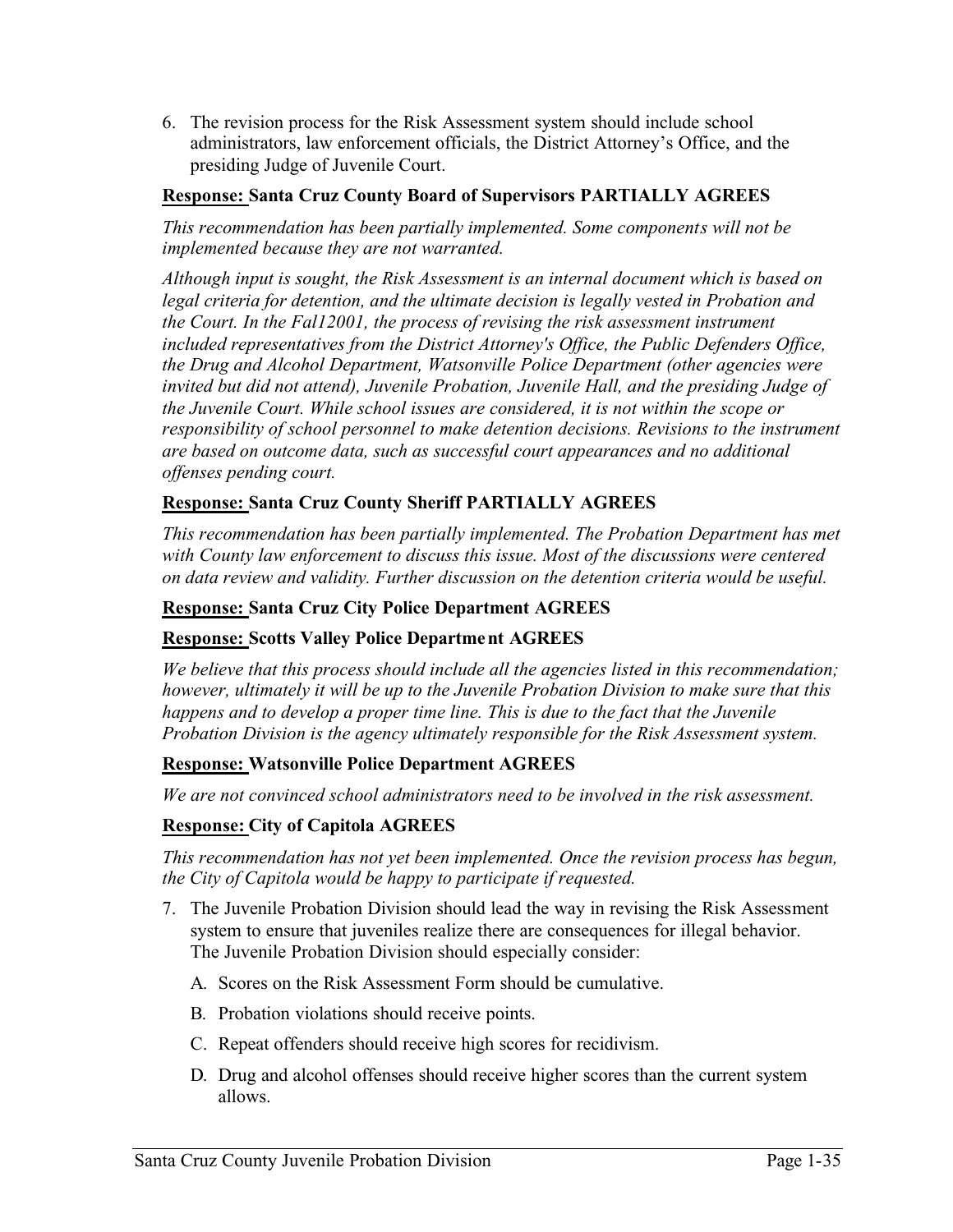### **Response: Santa Cruz County Board of Supervisors DISAGREES**

*The recommendation will not be implemented because it is not warranted.* 

*It is not the purpose of the Risk Assessment to ensure that juveniles realize there are consequences for illegal behavior. As mentioned above, the purpose of the Risk Assessment is to provide an effective and objective decision-making process for determining who should be held in custody pending due process. It is inappropriate and illegal to make detention decisions in order to impose consequences or to teach a lesson regarding illegal behavior. Juveniles are entitled to due process through the court. Detention is only appropriate when necessary to protect public safety and to ensure court appearance. The judge has the sole authority to impose Juvenile Hall commitment time as a punitive consequence for illegal behavior as part of a dispositional order.* 

*The A through D Grand Jury recommendations are already incorporated in the current Risk Assessment system, as shown below:* 

*A. The scores for the 9 areas on the risk instrument are cumulative.* 

*B. Probation violators receive points for the actual behavior, not the violation itself. For example, drug and alcohol use, new criminal behavior, or runaway behavior from home, all score points on the instrument. Over a third of the juvenile hall population, on any given day, is comprised of probation violators.* 

*C. Offenders score more points depending on the number of sustained offenses in the last year (See area 3 on the attached risk instrument).* 

*D. There is an entire drug and alcohol section in the latest revision (See area 9 on the attached risk instrument).* 

### **Response: Santa Cruz County Sheriff AGREES**

*This recommendation is directed at the Probation Department and Probation should answer. The Sheriff's Office believes the points made by the Grand Jury are worthy of consideration.*

### **Response: Santa Cruz City Police Department AGREES**

### **Response: City of Capitola PARTIALLY AGREES**

*This recommendation has not yet been implemented. As mentioned above the City of Capitola is willing to participate in revising the Risk Assessment Form if asked. Should that eventuality occur, we believe the process should determine outcome, and reserve our opinion on this matter until any such process would require it.* 

### **Response: Scotts Valley Police Department AGREES**

*Once again, we believe this is a good recommendation; however, it will be incumbent on the Juvenile Probation Division to implement these procedures and not the individual law enforcement agencies although we would like to be a part of the process.* 

8. The Juvenile Probation Division should provide monthly data to law enforcement officials detailing the status and disposition of cases under their jurisdiction.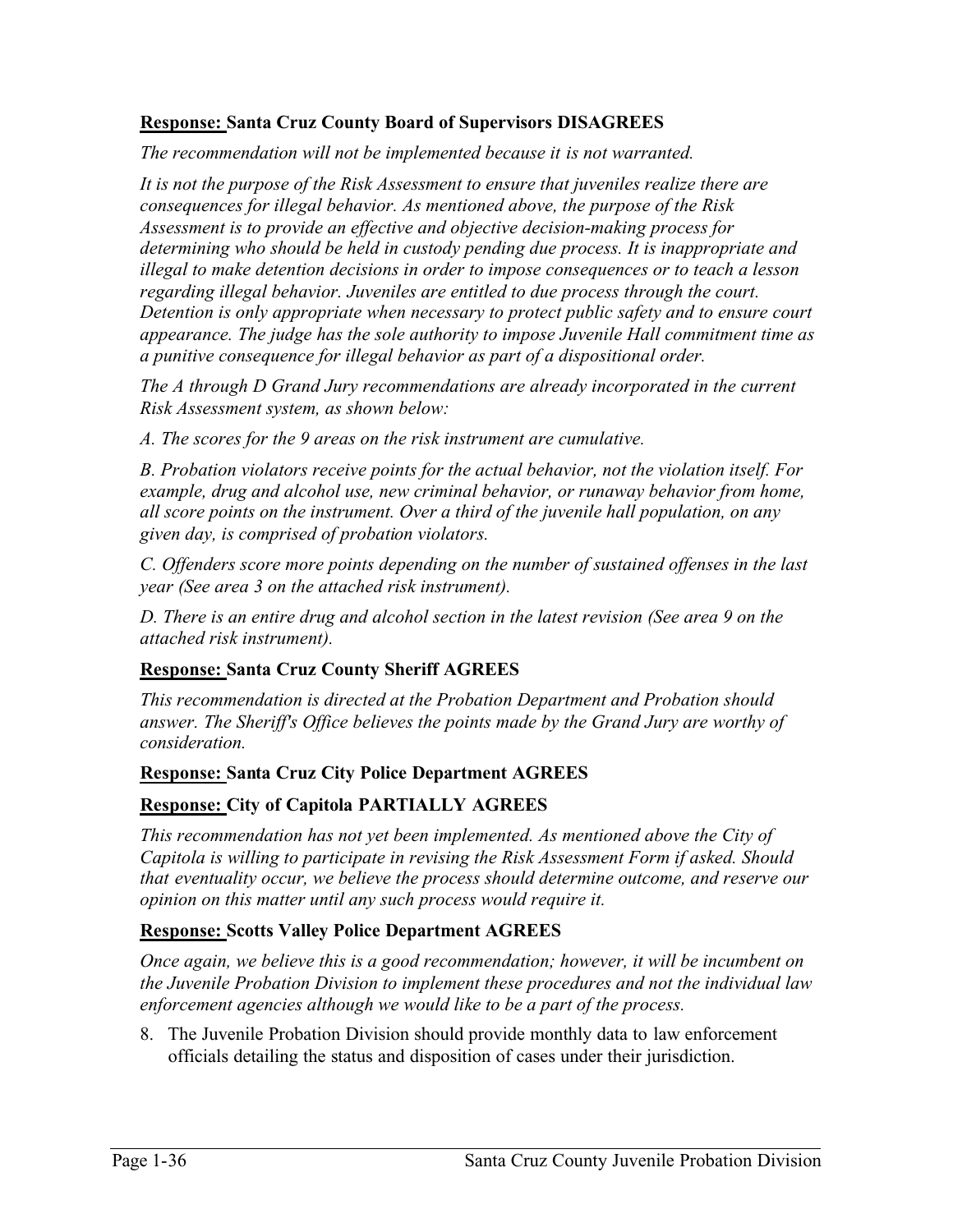### **Response: Santa Cruz County Board of Supervisors AGREES**

*This recommendation was implemented years ago.* 

*All County law enforcement agencies have Affidavits for Juvenile Court Petition forms which are to be filled out, attached to police reports and provided to the Probation Department. The affidavits trigger a response from Probation and the District Attorney in which the disposition of the case is delineated. Additionally, law enforcement has 24 hour access to current information on any and all court probation cases. Generating confidential lists on a monthly basis could result in inappropriate action by law enforcement officials based upon inaccurate or out of date information.* 

#### **Response: Santa Cruz County Sheriff AGREES**

*The recommendation has been implemented. There is a system currently in place that allows for this feedback, if requested, by individual officers.* 

#### **Response: Santa Cruz City Police Department AGREES**

#### **Response: Scotts Valley Police Department AGREES**

*Once again, we fully agree with this recommendation; however, again it will be incumbent upon the Juvenile Probation Division to make this happen.* 

#### **Response: Watsonville Police Department AGREES**

*Perhaps providing the information when the disposition is made would be even better.*

#### **Response: City of Capitola AGREES**

*This recommendation has not yet been implemented. Should the Juvenile Probation Division decide to provide such information, the City would find benefit from the information in our disposition of property and evidence, allow us to better implement our diversion program, and assist in future investigations.* 

9. The Juvenile Probation Division should formulate policy and procedures as well as participate in the development of a countywide diversion program.

#### **Response: Santa Cruz County Board of Supervisors AGREES**

*This recommendation was implemented years ago.*

*Diversion services are presently available countywide. Diversion services have been available countywide for the past five year. They include Teen Peer Court, Neighborhood Accountability Boards and Educational and Youth Service diversion options, as well as the Assets program at Pajaro Valley Prevention and Student Assistance and Police Diversions. All youth who are eligible for diversion have the opportunity to be diverted.* 

10. The Juvenile Probation Division should assign a specific probation officer or contact person to interact with administrative personnel and SROs at each public high school in the county.

#### **Response: Santa Cruz County Board of Supervisors AGREES**

*This recommendation was implemented years ago.*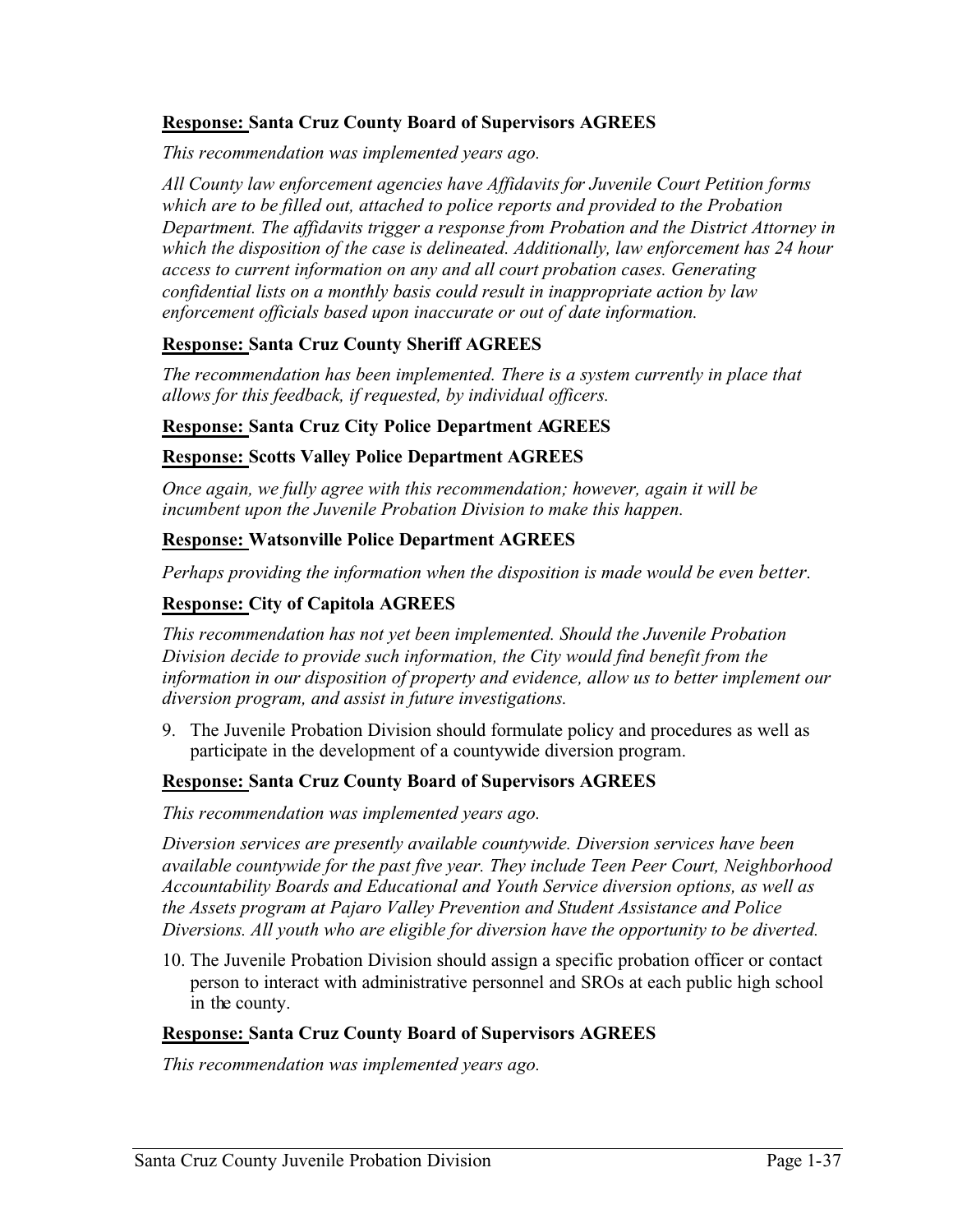*The Juvenile Probation Division has assigned a probation supervisor to attend SRO meetings. SRO's are encouraged to communicate with probation staff assigned to students at their school assignment. These probation officers are available to meet with SRO staff on a periodic basis. The Probation Department has expressed its interest to school and*  law enforcement personnel in being included in the funding opportunities to provide *probation partnership when funding School Resource Officers.* 

11. The Juvenile Probation Division should look for every possible means of reducing inefficiency, waste and duplication of efforts in response to pending budget cuts while maintaining necessary services provided to juveniles in Santa Cruz County.

### **Response: Santa Cruz County Board of Supervisors AGREES**

*This recommendation will continue to be implemented as it always has been.* 

### **Response: Santa Cruz County Board of Supervisors GENERAL COMMENTS**

*Unlike other areas of this report, the section of the report on the Juvenile Probation Division is replete with inaccuracies and demonstrates a fundamental lack of understanding of the role of the Probation Department as distinguished from the roles of the Court and law enforcement. The report also fails to recognize the outstanding efforts of the department to reform the system based upon the best research-based data available in the nation. The Probation Department's efforts have been recognized by the Annie E. Casey Foundation and the Robert Wood Johnson Foundation for their excellent Juvenile Probation system. In addition, staff from the agency are frequent presenters on Restorative Justice, Disproportionate Minority Confinement, and Detention Reform at local, state, and national Juvenile Justice conferences. These efforts should be applauded.*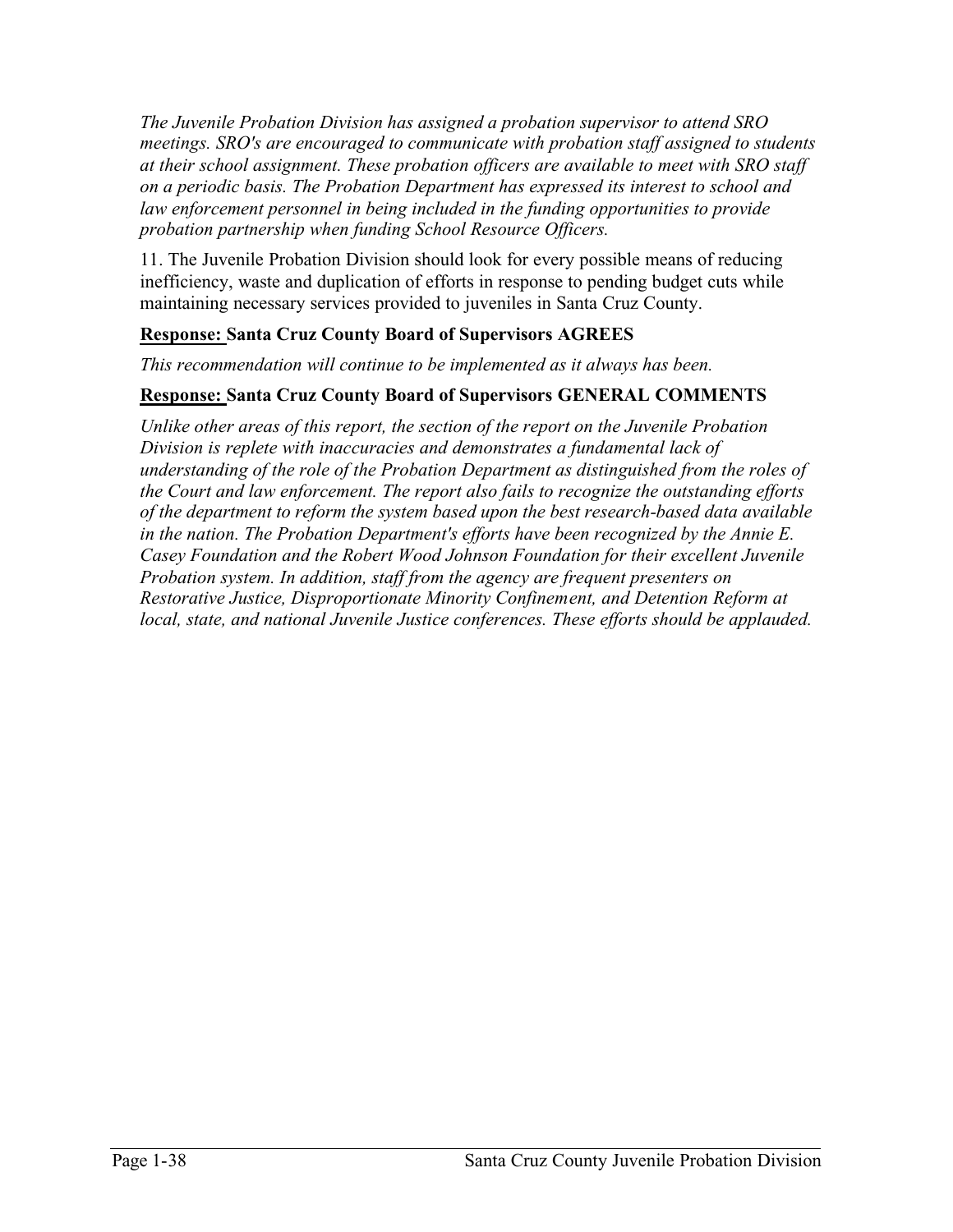### **Santa Cruz County Law Enforcement Agencies**

### **2001-2002 Grand Jury Report – Page 1-16**

### *Findings*

1. Census figures for the year 2000 indicate the number of youths under the age of 18 in Santa Cruz County as follows:

|                                | <b>Total Population</b> | 18 and Over | <b>Under 18</b> |
|--------------------------------|-------------------------|-------------|-----------------|
| City of Capitola               | 10,0333                 | 8,187       | 1,846           |
| City of Santa Cruz             | 54,593                  | 45,130      | 9,463           |
| <b>City of Scotts Valley</b>   | 11,385                  | 8,446       | 2,939           |
| City of Watsonville            | 44,265                  | 29,228      | 15,037          |
| <b>Total Santa Cruz County</b> | 255,602                 | 194,861     | 60,741          |

2. Countywide, 2,517 juvenile referrals were forwarded to the Juvenile Probation Division in the year 2001. These include reports or citations forwarded to the Juvenile Probation Division for disposition.

### **Response: Santa Cruz County Board of Supervisors AGREES**

3. The four city police departments in the county made a total of 1541 juvenile arrests in the year 2001. Statistics for each department are shown below:

|                                         | Capitola<br>Police<br><b>Department</b> | <b>Santa Cruz</b><br><b>Police</b><br><b>Department</b> | <b>Scotts Valley</b><br>Police<br><b>Department</b> | Watsonville<br><b>Police</b><br><b>Department</b> |
|-----------------------------------------|-----------------------------------------|---------------------------------------------------------|-----------------------------------------------------|---------------------------------------------------|
| <b>Misdemeanor</b><br><b>Arrests</b>    | 148                                     | 438                                                     | 95                                                  | 427                                               |
| <b>Felony Arrests</b>                   | 53                                      | 98                                                      | 36                                                  | 175                                               |
| <b>Total Juvenile</b><br><b>Arrests</b> | $*237$                                  | 536                                                     | $*166$                                              | 602                                               |

\*The Total Juvenile Arrests for the Capitola Police Depart ment includes 36 arrests for curfew violations. The Total Juvenile Arrests for the Scotts Valley Police Department includes 35 other arrests for offenses such as truancy and curfew violations.

### **Response: Santa Cruz County Sheriff AGREES**

*The Sheriff's Office agrees with the funding regarding statistics of juvenile arrest records in the four incorporated cities.* 

**Response: Santa Cruz City Police Department AGREES**

**Response: Scotts Valley Police Department AGREES**

**Response: Watsonville Police Department AGREES**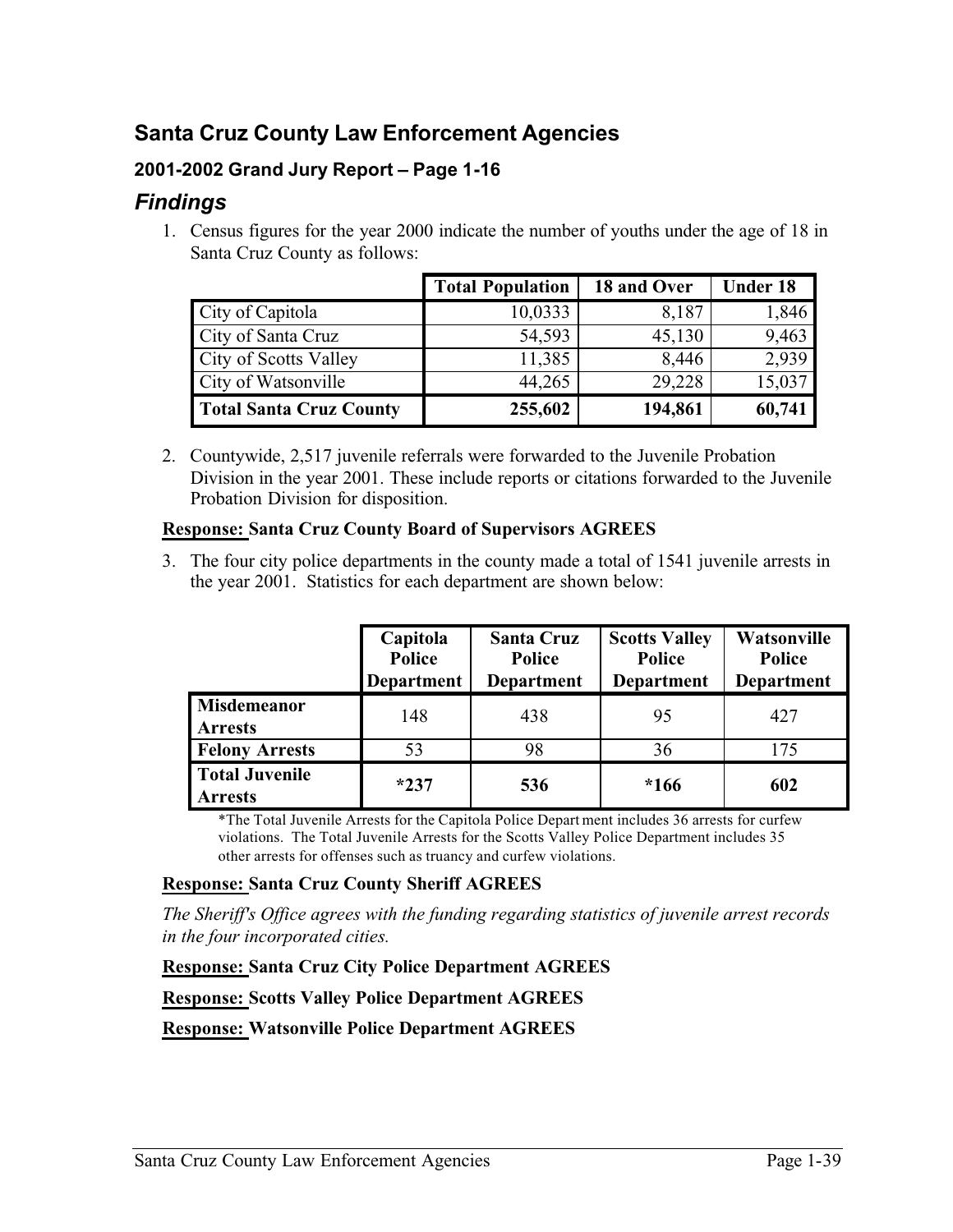### **Response: City of Capitola DISAGREES**

*Capitola Police Department actually made 184 Misdemeanor arrests and issued nine curfew citations.* 

4. The Sheriff's Department does not keep statistics on juvenile crime in the unincorporated areas of the county. The department reports there is currently no method of tracking this information.

### **Response: Santa Cruz County Sheriff PARTIALLY AGREES**

*The Sheriff's Office somewhat agrees. The Sheriff's Office does maintain statistics for juveniles as part of the overall State Department of Justice's Criminal Statistics Center mandatory reporting. Statistics for 2001-2002 shows the Sheriffs Office reported a total of 57 1 arrests of juveniles for various felony, misdemeanor, and "status offense" charges. Since the Sheriff's Office has an Older records management system than the other agencies, setting specific search parameters for juvenile issues is more problematic. Sheriff Tracy is in the process of updating the Sheriffs Records Management System (RMS).*

- 5. A recent study by the Watsonville Police Department reports several flaws in the current Santa Cruz County Juvenile Probation Division philosophy:
	- A. Repeat offenders are processed with a revolving door philosophy. They are continually placed on probation and released to parents.
	- B. 17% of juveniles arrested account for 52% of the crimes committed in the county.
	- C. This same 17% of juveniles averaged 3–15 arrests in a three-year period.
	- D. 47% of juveniles were on probation at the time of an arrest for another offense.

### **Response: Santa Cruz County Board of Supervisors DISAGREES**

*The Watsonville Police Department (WPD) research given to the Grand Jury was both inaccurate and incomplete. WPD shared their research and methodology with the Probation Department in January 2002. The Probation Department was able to assist the WPD in correcting errors in methodology and findings, and the Watsonville Police Department issued revised figures in February 2002. The Probation Department presented additional information to the police chiefs in May 2002. Unfortunately the Grand Jury apparently did not have access to the corrected information in preparing this report. Below is a point-by-point correction.* 

*A. "Repeat offenders are processed with a revolving door philosophy. They are continually placed on probation and released to parents". The Probation Department review of the cases cited in the Watsonville Police Department Study did not support this conclusion. The review showed a continually increasing level of sanctions with each new sustained law violation. The study revealed that 48% of the arrests of offenders selected for study by the WPD were ultimately sustained in court, meaning that 52% did not hold up in court as charged by Watsonville Police. When an offense is sustained, the youth are continued as wards of the court. If youth are returned home by the court, they are given greater levels of supervision. Levels of supervision are increased to daily contact with probation for some youth.*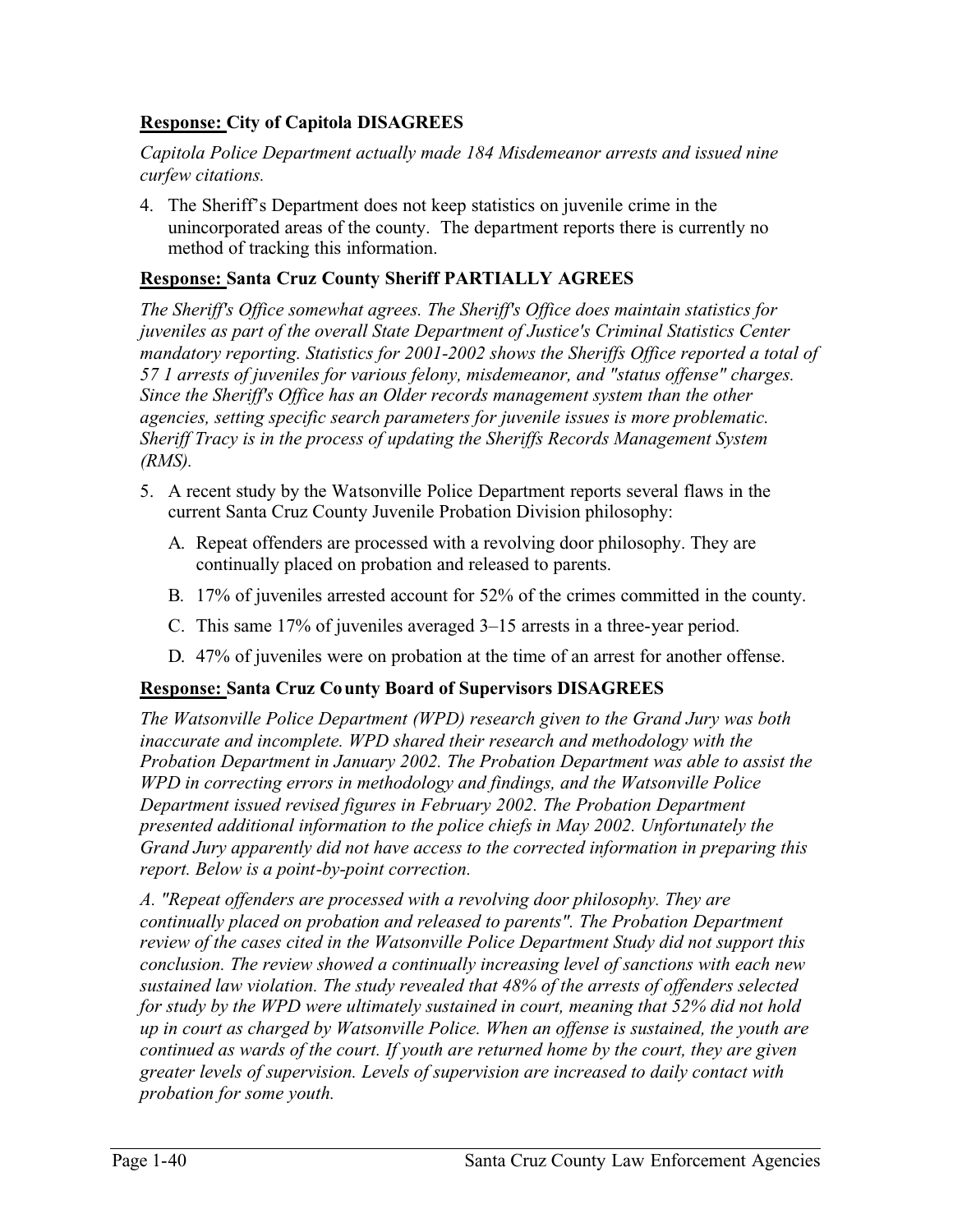*B. "17% of juveniles arrested account for 52% of the crimes committed in the county". In its review of the data, the Probation Department concentrated on actual "crimes committed" and, therefore, did not count technical violations of probation. Making that adjustment, results showed that 8.2% of juveniles arrested accounted for 29% of arrests for new crimes (the revision of methodology is consistent with studies conducted of repeat offenders in other jurisdictions and in Santa Cruz County). It should be noted that these figures are for Watsonville, not for the entire county, however the figure is consistent with the national studies on recidivism and is not considered unusual.* 

*C. "This same 17% of juveniles averaged 3-15 arrests in a three-year period". The Probation Department and the WPD studies both reflected a range of 4-16 arrests rather than 3-16 arrests. The WPD revision of their data showed that 12% of the youth in the three year study committed 39% of all arrests. The Probation Department further refined the study to reflect only arrests for new criminal offenses, and the results showed that 8% of the youth in the study were arrested for 29% of all arrests for criminal offenses.* 

*D. "47% of juveniles were on probation at the time of an arrest for another offense". The Probation Department shows that 34% of youth were arrested more than once. Fewer than that were on formal probation at the time of their subsequent arrest, since first time offenders were diverted when appropriate.*

### **Response: Watsonville Police Department PARTIALLY AGREES**

*A. We believe this is more a reality than their philosophy. We believe the Probation Department wants to stop offenders from repeating. No one has the solution to that percentage of the juvenile offender population.* 

*B. When written, our study concluded that slightly more than 14% of offending juveniles were repeat offenders, having between 3-15 arrests in a three-year period.* 

*C. We presented that study to the County Chiefs Association, which includes the Probation Department, for discussion. The Probation Department responded with a presentation and information. One of our agreements from that study is that slightly more than 12% are repeat offenders.* 

*D. We agree that a relatively small number of juveniles account for a large number of crimes. Until a strategy can be found to stop these juveniles from repeating, our position is that the neighborhoods and communities should come first and be protected from them. We continue a healthy dialogue on this subject, especially surrounding violent non-violent crimes.*

6. Police officials asserted that the majority of resources for youths in the juvenile justice system deal with criminally sophisticated repeat offenders.

### **Response: Santa Cruz City Police Department AGREES**

**Response: Scotts Valley Police Department AGREES**

### **Response: Watsonville Police Department AGREES**

*Our study concluded that the Probation Department does well with unsophisticated* one *and two time offenders.* 

### **Response: City of Capitola AGREES**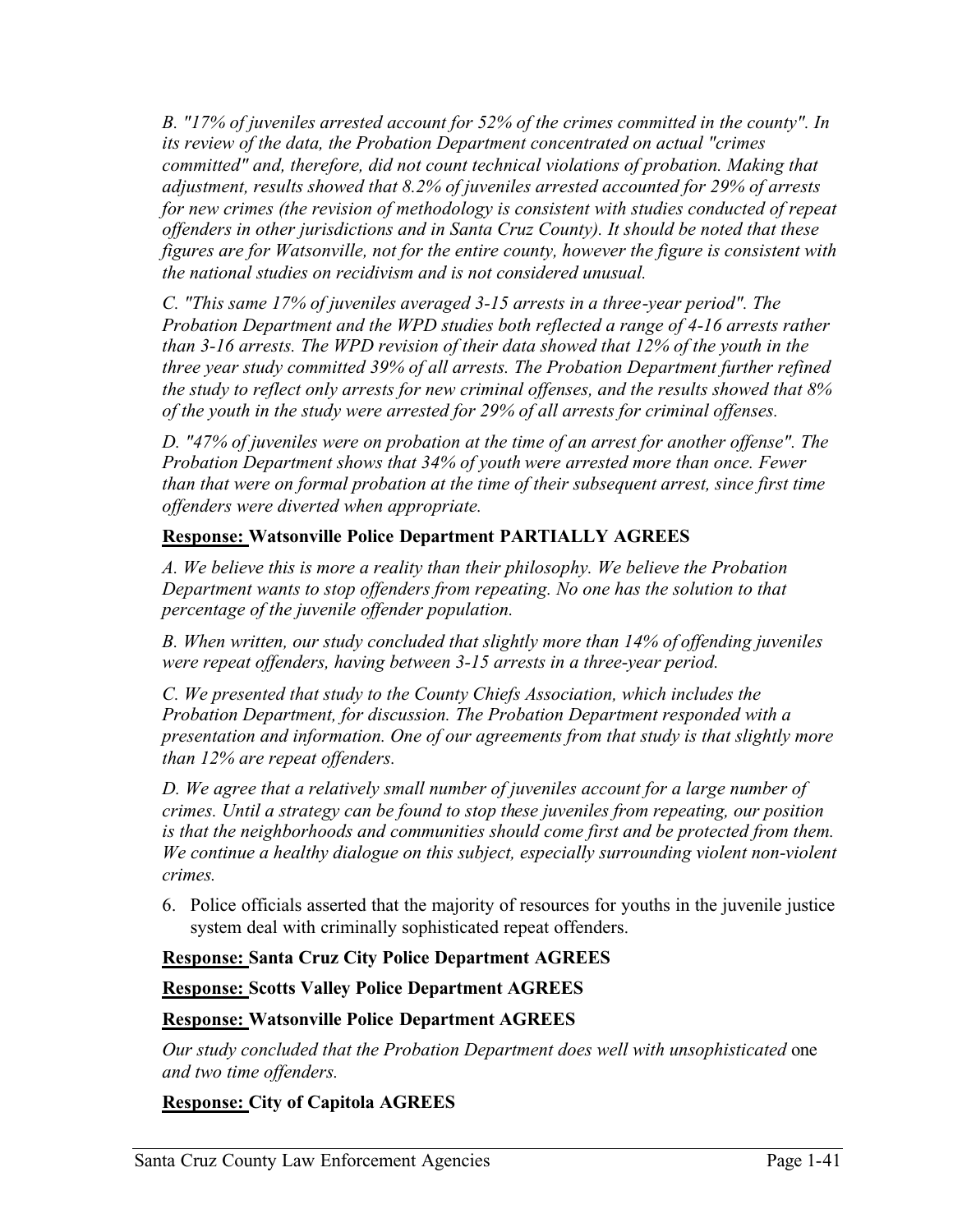7. Other law enforcement agencies in Santa Cruz County have not conducted similar studies to the Watsonville Police Department report.

### **Response: Santa Cruz City Police Department partially DISAGREES**

*The City of Santa Cruz did a similar, but smaller spot check of juvenile offenders. The results were very similar to Watsonville's experience.* 

### **Response: Scotts Valley Police Department AGREES**

*The Scotts Valley Police Department has not conducted a study similar to Watsonville Police Department's, however, we do not believe it is necessary for our City. The City of Watsonville's youth problems deal with serious criminal violations and youth gang violence. We do not have this problem in the City of Scotts Valley. Therefore, we see no need to go to the time and expense necessary to complete a similar study.* 

### **Response: Watsonville Police Department AGREES**

*In all fairness, Capitola and Scotts Valley do not have the numbers to justify an in depth study. A very good picture of repeat offenders and their impact overall on the county's residences would occur if Santa Cruz County Sheriffs Office and Santa Cruz Police Department could also do a study. Having said that, we are sure it would show similar results as ours did; that a small number of juveniles commit a large number of crimes.* 

*Our next step is to continue a dialogue with the Probation Department and the District Attorney's Office to place the community in the first priority of protection from these juveniles.*

### **Response: City of Capitola PARTIALLY AGREES**

*A current groundwork study of juvenile offensives in the City of Capitola indicates that of 53 felony offenses, 14 percent were weapons violations and 11 percent were assault based. The largest group of juvenile violations was in the felony vandalism (tagging) category at 35 percent. This study is not as comprehensive as Watsonville's, but it tends to demonstrate juvenile crime does not have the same costs for Capitola as it does for the City of Watsonville.* 

8. Substance abuse is a major factor in all categories of juvenile crime.

### **Response: Santa Cruz County Board of Supervisors AGREES**

### **Response: Scotts Valley Police Department AGREES**

*While we would agree that this is a problem in juvenile crime in Santa Cruz County, the majority of juvenile crime that we deal with in the City of Scotts Valley is not violent crime. The majority of juvenile crime we deal with are minor criminal violations.* 

### **Response: Watsonville Police Department AGREES**

### **Response: City of Capitola PARTIALLY AGREES**

*This statement is far reaching, overstating the effect of "substance abuse" on "all" juvenile crime. There was no observed data in our study to substantiate the claim that substance abuse has a consistent relationship to all cause-and-effect dynamics of juvenile crime. However, our evidence tends to point to the use of illegal substances and/or abuse as a substantially vital factor influencing the minor's decision-making process. Our research*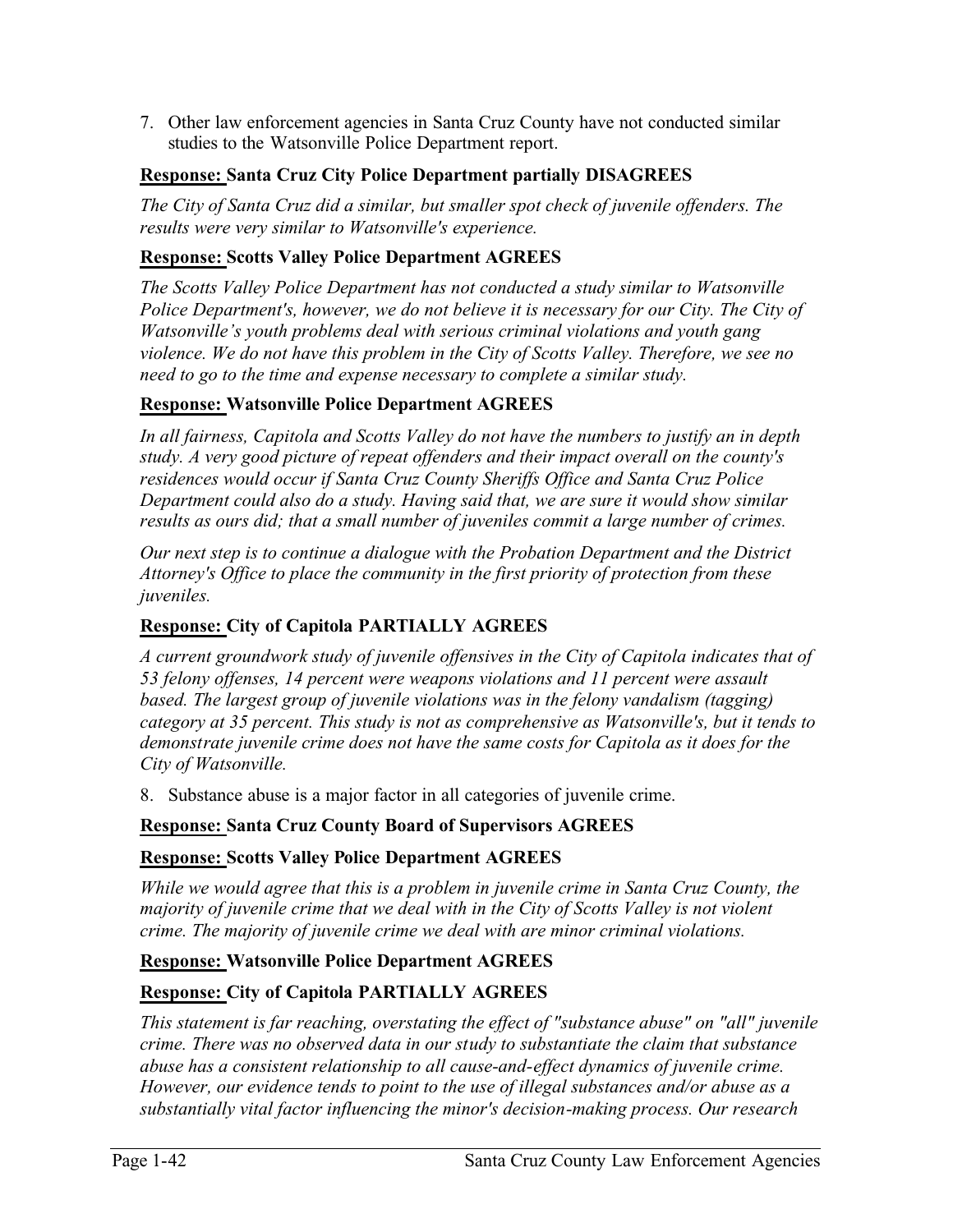*also seems to suggest a positive correlation between the use of controlled substances in criminal behavior of the developing, maturing juvenile- the 16 and 17 year old cohort. 42 percent of our misdemeanors are committed by these two age groups. Over one quarter of all felonies are committed by the same cluster.* 

9. Law enforcement officers state they are reluctant to take action in cases of alcohol or cigarette possession by a minor because no consequences will be imposed by the Juvenile Probation Division.

### **Response: Santa Cruz County Board of Supervisors DISAGREES**

*The County has no basis upon which to evaluate the accuracy of this anecdotal statement, but disagrees with the characterization of the consequences imposed by the Probation Department. The Juvenile Probation Division has and will continue to collaborate with Law Enforcement and School Administrations to provide diversion and pre-diversion responses to cigarette and alcohol possession.* 

### **Response: Santa Cruz City Police Department PARTIALLY DISAGREES**

*The SCPD takes enforcement action with minors regarding alcohol on a constant basis Most are referred to our in-house diversion program. Tobacco cases are referred also, but enforcement is not as stringent due to time availability to enforce.*

### **Response: Scotts Valley Police Department AGREES**

*We agree with this statement that many officers are reluctant to take enforcement action because of the fact that there are little to no consequences for minor violations. However, it's our position that our officers shall continue to enforce these laws vigorously and the consequences for those actions should be imposed by the Juvenile Probation Division.* 

### **Response: Watsonville Police Department PARTIALLY DISAGREES**

*Law enforcement officers may have told the Grand Jury that. However, statistics reflect lots of citations and arrests for alcohol violations. We also write some citations for minors in possession of cigarettes, especially around the high school. This is mostly because of our partnership with PVPSA. In most, if not all cases, juveniles and their families are*  referred to resources to deal with the underlying problems of alcohol or drug use.

*There is no locked juvenile detoxification or rehabilitation facility in this county.* 

### **Response: City of Capitola DISAGREES**

*More times than not, our officers enforce alcohol and tobacco violations via citation/ diversion/ probation referral regardless of known or unknown outcomes.* 

10. Some parents have reported that the Juvenile Court System's attitude toward marijuana use is very lax.

### **Response: Santa Cruz County Board of Supervisors DISAGREES**

*The County has no basis upon which to evaluate the accuracy of this anecdotal statement, but disagrees with the characterization of the Juvenile Court* 

*System's attitude towards marijuana use. Each first offender is seen with his or her parent( s) for an intake interview, and action is taken commensurate to the offense. Youth who have gone through the Juvenile Court System and are involved in substance use are*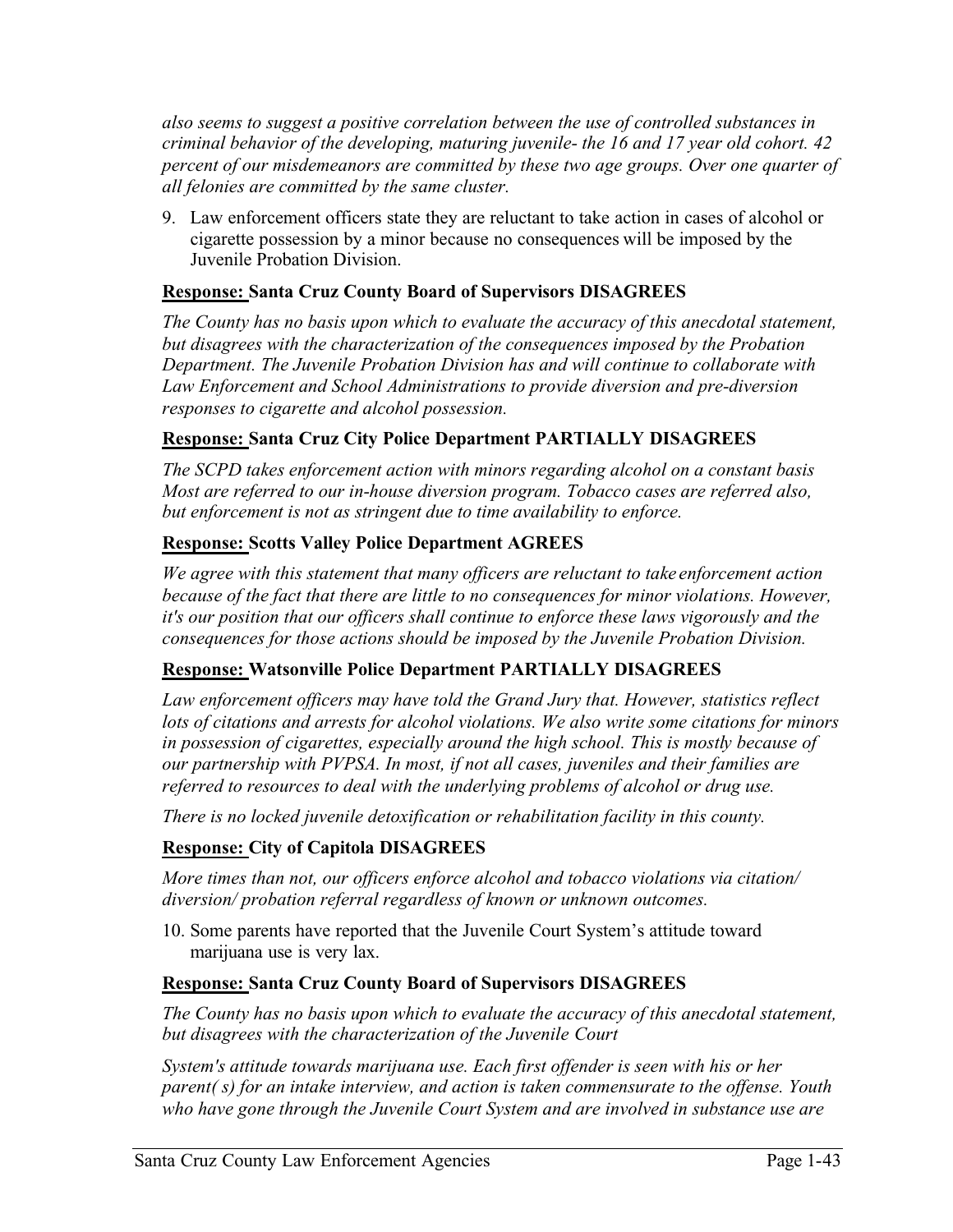*court ordered to abstain from drugs and alcohol and are ordered to submit to drug and alcohol testing. When there is a positive drug test the probation officer investigates the use and works with parents to determine an appropriate response, which may include further court action and/or treatment.* 

11. Some parents stated that despite repeated requests to initiate consequences or diversion for their child after a first offense, these requests were ignored both by the Juvenile Court and Juvenile Probation Division officials.

### **Response: Santa Cruz County Board of Supervisors DISAGREES**

*The County has no basis upon which to evaluate the accuracy of this anecdotal statement. Each first offender is seen by the Probation Department with his or her parent(s) for an intake interview and action is taken commensurate to the offense. The Juvenile Probation Division presently provides early referral to assessment and diversion programs for firsttime offenders.* 

12. Some law enforcement agencies offer diversion programs to youths in their jurisdiction.

### **Response: Santa Cruz City Police Department AGREES**

*We have partnered with the Probation Department on a diversion program for about 8 years. It is a very worthwhile program.* 

### **Response: Scotts Valley Police Department AGREES**

*We offer a Juvenile Diversion Program and have since 1978.*

### **Response: Watsonville Police Department AGREES**

### **Response: City of Capitola AGREES**

13. There is no countywide process for the administration of juvenile diversion programs.

### **Response: Santa Cruz County Board of Supervisors DISAGREES**

*The Probation Department administers juvenile diversion programs, and every youth who is eligible in this County receives diversion services.* 

### **Response: City of Capitola AGREES**

### **Response: Watsonville Police Department AGREES**

*At least two diversion programs are partnerships with the law enforcement agencies and Probation Department. We are one of them.* 

### **Response: Santa Cruz City Police Department AGREES**

*Since we work in partnership with the County Probation Department, they have taken the lead on diversion coordination. I am not aware of a formal countywide process.*

### **Response: Scotts Valley Police Department AGREES**

*We agree that there is no such administrative process countywide for juvenile diversion programs; however, we are not convinced a countywide process is necessary.*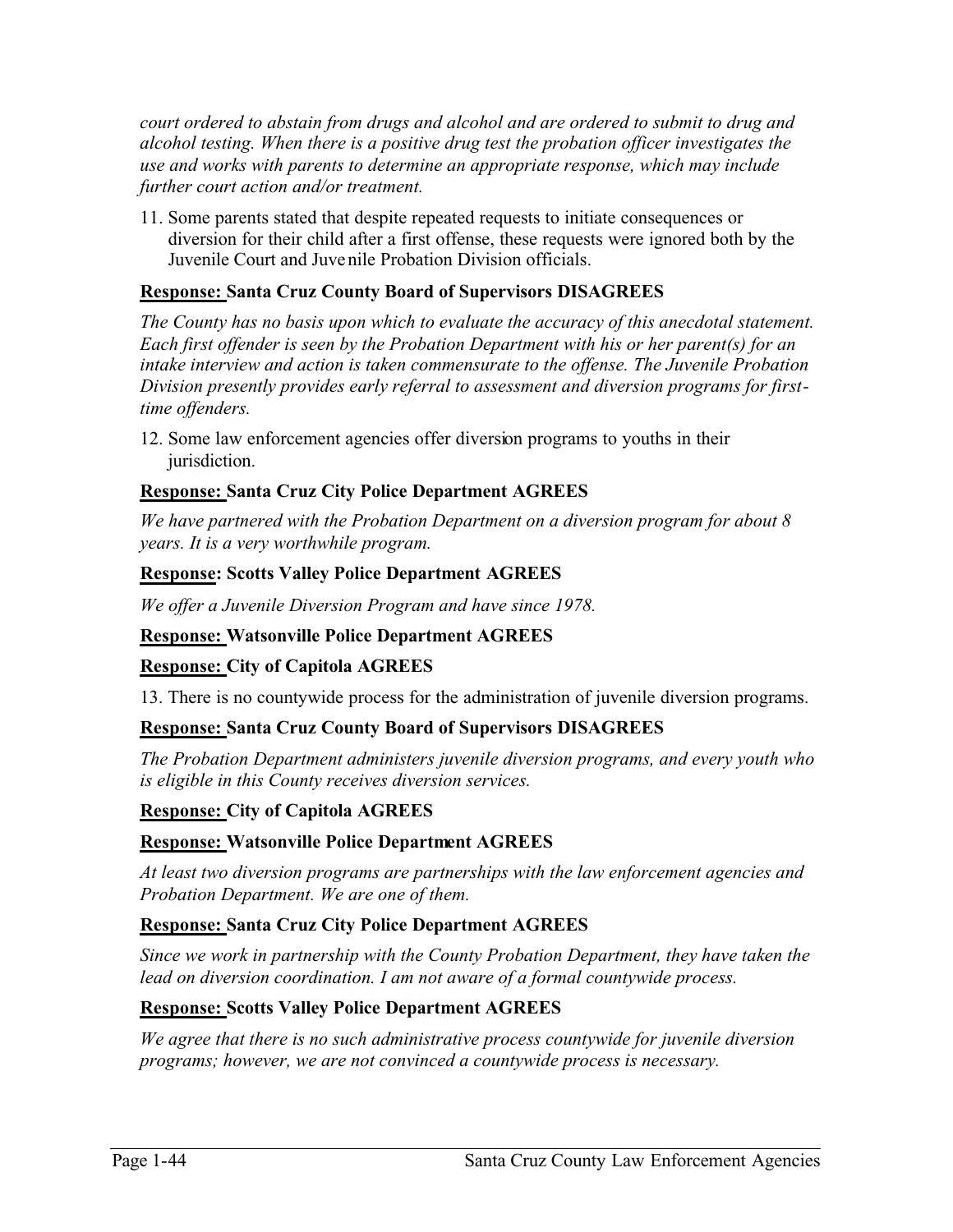### *Recommendations*

1. The Juvenile Probation Division should develop and implement a method of providing SROs at each public high school with a list of juveniles who have come into the Juvenile Probation system. The Juvenile Probation Division should distribute an upto-date list containing information on the terms of a juvenile's probation on a monthly basis to the SROs.

### **Response: Santa Cruz County Board of Supervisors DISAGREES**

*The recommendation will not be implemented, as it is unreasonable and not warranted. As stated above, all County law enforcement agencies have Affidavits for Juvenile Court Petition forms that are to be filled out, attached to police reports and provided to the Probation Department. The affidavits trigger a response from Probation and the District Attorney in which the disposition of the case is delineated. Additionally, law enforcement has 24 hour access to current information on any and all court probation cases. Generating confidential lists on a monthly basis could result in inappropriate action by law enforcement officials based upon inaccurate or out of date information.* 

### **Response: Santa Cruz County Sheriff**

*The recommendation has not been implemented. The recommendation is directed to the Probation Department.*

### **Response: Santa Cruz City Police Department AGREES**

*The Santa Cruz Police Department agrees with this recommendation. This was agreed to by Probation approximately 2 years ago. They have apparently had significant software programming issues. We have been informed that it is still "in process."* 

### **Response: Scotts Valley Police Department**

*Once again, this recommendation is incumbent upon the Juvenile Probation Division to provide this information to the individual police departments. You will have to refer to their response to make a determination as to whether or not they intend to comply with this recommendation.* 

### **Response: Watsonville Police Department AGREES**

*We believe this is already the case with our two high school SRO's.*

### **Response: City of Capitola DISAGREES**

*Requires further analysis. The City of Capitola is aware of the sensitive and confidential nature of such information, and while useful, would rely upon the Juvenile Probation Division's determination in this matter, especially so, since there are no high schools within the City of Capitola.* 

2. The Santa Cruz County Sheriff's Department and the four city Police Departments must enforce state and federal laws by citation or arrest despite any failure by the Juvenile Probation Division to enforce those laws.

### **Response: Santa Cruz County Sheriff AGREES**

*The Sheriff's Office has implemented this recommendation and does actively enforce the laws surrounding juveniles.*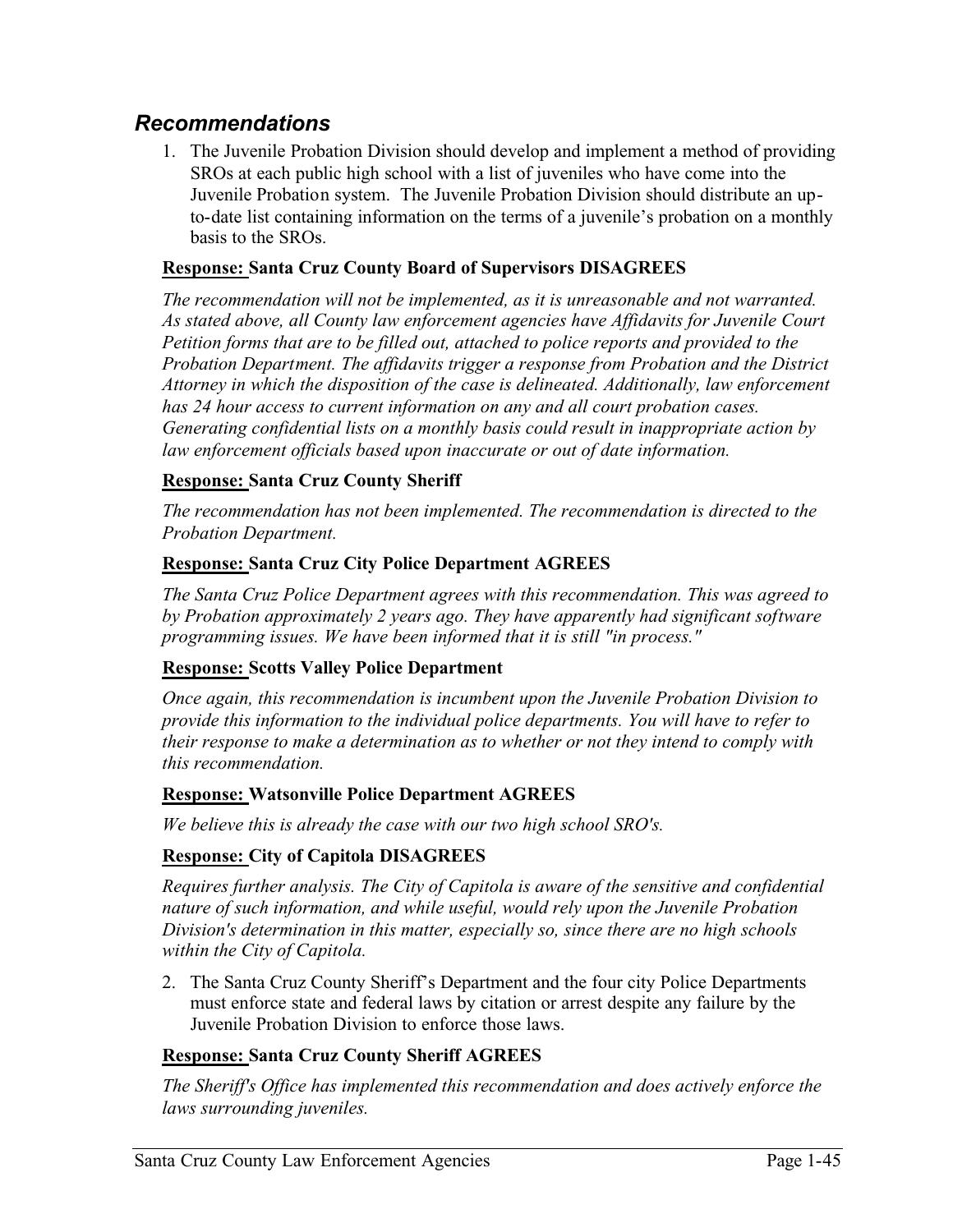### **Response: Santa Cruz City Police Department PARTIALLY AGREES**

*The Santa Cruz Police Department partially agrees with this recommendation. Local (state) officers generally do not have the legal ability to enforce federal statutes.*

### **Response: Scotts Valley Police Department AGREES**

*This policy was implemented by the Scotts Valley Police Department years ago.*

### **Response: Watsonville Police Department PARTIALLY AGREES**

*The word must is arguable. Law enforcement in a democracy has a lot of discretion. Spirit of the law v. letter of the law. Also, local law enforcement agencies in most cases do not have jurisdiction, alone, in federal violations of law.* 

### **Response: City of Capitola AGREES**

*The City of Capitola has been implementing such a program. Enforcing state and federal*  laws as they relate to juveniles is a priority with the City of Capitola.

3. The Santa Cruz County Sheriff's Department and law enforcement agencies in the cities of Capitola, Santa Cruz, Scotts Valley and Watsonville must implement processes to track juvenile crime and detention statistics.

### **Response: Santa Cruz County Sheriff PARTIALLY AGREES**

*The Sheriff's Office has not implemented this recommendation although base juvenile arrest statistics are maintained and reported to the State. A more in-depth analysis does require the purchase of a more modem records management system. This purchase will require funding support for the County. The Sheriff s Office has been in the planning stage for a new system and continues to work with the CAO's Office to identify funding sources.*

### **Response: Santa Cruz City Police Department AGREES**

 *We track the front end arrest. We need to coordinate better to track outcomes. We are currently in discussions to accomplish this and have asked the Probation Department to track dispositions after the arrest. This is similar to the adult tracking system.*

### **Response: Scotts Valley Police Department DISAGREES**

*We believe the statistics we presently provide for juvenile related crimes are adequate and meet the needs of the City of Scotts Valley. We have no intention at this time of keeping additional statistics relating to juvenile crime; however, we would be open to suggestions should there be specific recommendations for tracking juvenile crime.*

### **Response: Watsonville Police Department AGREES**

*Watsonville, Santa Cruz, Capitola, and Scotts Valley are in a better position to capture the front end data because we have the same automated records management system. The Santa Cruz County Sheriff's Office is in the process of implementing a different automated system. However, the capabilities will be similar or better. What is needed is the middle and disposition in an easily retrievable way. This requires the ability of the District Attorney and Probation Department to track and retrieve charges filed, reduced, increased, added, or dismissed, and what was the result- various levels of probation, programs, house detention, incarceration, etc.*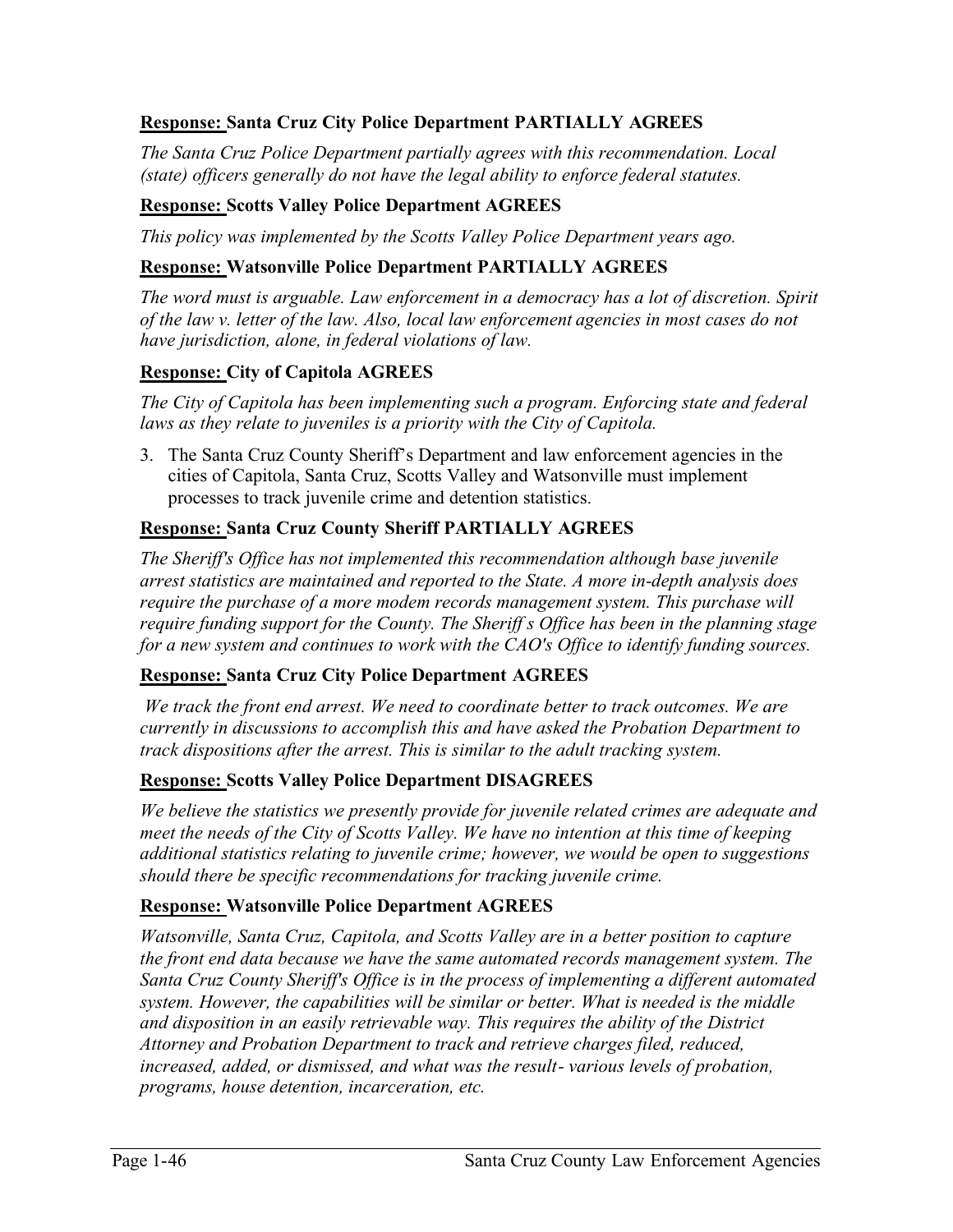### **Response: City of Capitola AGREES**

*The City of Capitola has not yet fully implemented such a program. The City of Capitola should have this data on or before the end of the 2002/2003 fiscal year.* 

4. The Santa Cruz County Sheriff's Department should offer diversion programs to youths under their jurisdiction.

### **Response: Santa Cruz County Sheriff AGREES**

*The Sheriff's Office will not be able to implement this recommendation. In our response to finding 23 on page 1-12, we discussed ongoing commitment to the juvenile justice system, i.e. five SRO positions, DARE deputy, etc. We are not able, due to staffing issues or funding, to establish a diversion program of our own. The Probation Department currently operates a number of diversion programs that are successful. The Sheriff's Office needs regarding youth diversion will continue to be addressed by the Probation Department.*

5. The Juvenile Probation Division, in conjunction with the Santa Cruz County Sheriff's Department and the police departments of the cities of Capitola, Santa Cruz, Scotts Valley, and Watsonville should cooperate to develop a plan for the administration of countywide diversion programs.

### **Response: Santa Cruz County Board of Supervisors AGREES**

*This recommendation was implemented five years ago and is in operation at this time*

### **Response: Santa Cruz County Sheriff AGREES**

*This recommendation has not been implemented. The Sheriffs Office looks forward to discussion on this recommendation. Improved coordination of a diversion program would enhance the Juvenile Justice System.* 

### **Response: Santa Cruz City Police Department PARTIALLY AGREES**

*The Santa Cruz Police Department partially agrees with this recommendation. I believe we need to work together so we do not waste or duplicate certain resources and to benefit by others experience. I do not think this is a "one size fits all" situation. Each jurisdiction could and should have input on individual issues/concerns within each agency. I strongly feel that the Probation Department should take the lead in juvenile diversion issues.*

### **Response: Scotts Valley Police Department AGREES**

*This department will cooperate in any manner whatsoever in order to develop a plan for the administration of countywide diversion programs even though we're not convinced of the need.*

### **Response: Watsonville Police Department AGREES**

*Perhaps one ASSETS type grant that would standardize diversion throughout the county law enforcement agencies.* 

### **Response: City of Capitola AGREES**

*The City of Capitola has not yet implemented this recommendation. The City of Capitola would participate in such a process.*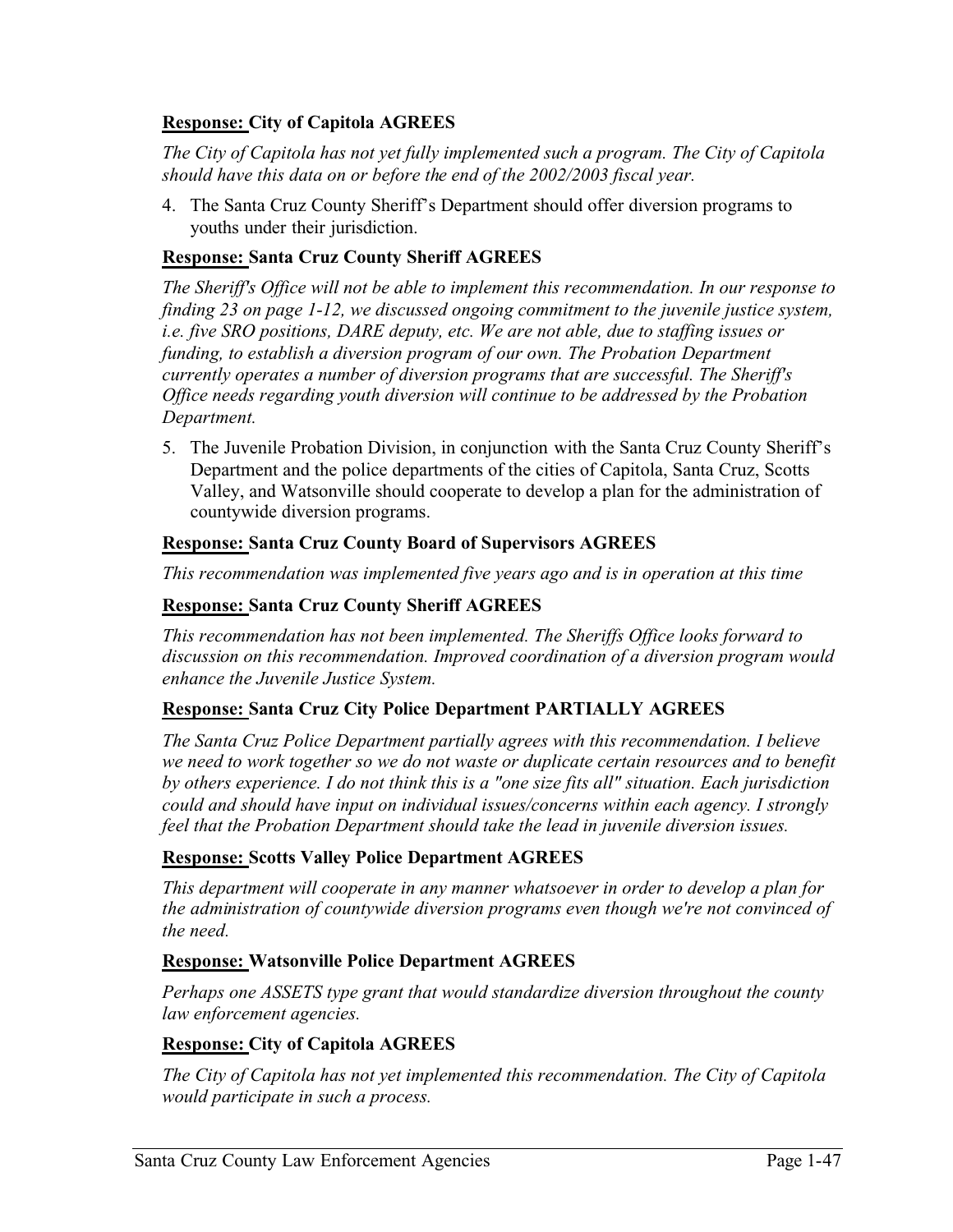6. The police departments of the cities of Capitola, Santa Cruz, and Scotts Valley should undertake studies of juvenile crime in their respective cities similar to the study done by the Watsonville Police Department.

### **Response: Scotts Valley Police Department DISAGREES**

*The City of Watsonville has juvenile related crime that in no way represents the types of juvenile related crime that occur in the City of Scotts Valley. The needs for the City of Watsonville are much different than the needs of the City of Scotts Valley in relation to juvenile crime, therefore, we see no need to implement such a recommendation at this time.*

### **Response: City of Capitola AGREES**

*The City of Capitola has not yet implemented this recommendation. The City of Capitola should have this data on or before the end of the 2002/2003 fiscal year.* 

### **Response: Santa Cruz City Police Department AGREES**

*The studies conducted by both the Watsonville Police Department and the Santa Cruz Police Department were very laborious and time consuming to put together. The probation information needs to be more easily accessible in order to track outcomes.*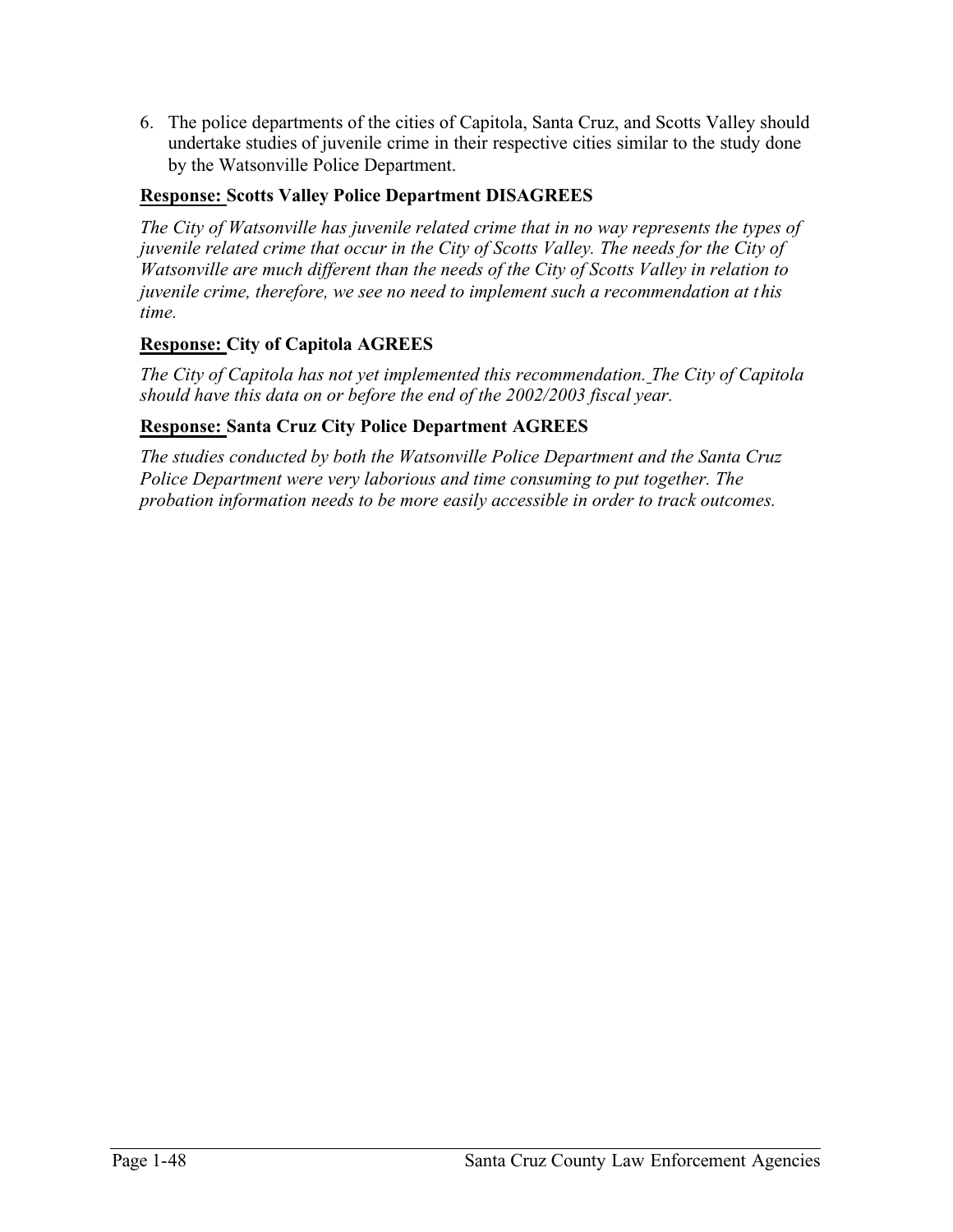### **Review of Initial Alcohol and Drug Intervention With High School Age Youth**

### **High Schools' Initial Response to Substance Abuse**

### **2001-2002 Grand Jury Report – Page 1-20**

### *Findings*

6. Those high schools students who are found to be in possession of alcohol or drugs on campus can expect to be cited by the School Resource Officer. The SRO is a peace officer from the local policing agency assigned to the school for security. The citation issued by the SRO will be sent to the Juvenile Probation Division. The Juvenile Probation Division investigates the incident and arranges for a conference with the student and parents.

### **Response: Santa Cruz County Sheriff AGREES**

*Drug and alcohol on campus are actively investigated and referred to Probation.* 

### **Response: Santa Cruz City Police Department AGREES**

### **Response: Watsonville Police Department AGREES**

*At Watsonville Police Department, the citation will most likely be forwarded to the ASSETS Probation Officer. The Probation Officer coordinates the appropriate course of action with input from school, law enforcement, and PVPSA.* 

7. A first-time offender may be placed on probation or may be considered for a diversion program. The process of placing a first-time offender on a diversion program frequently takes two months to initiate. A diversion program will avoid a permanent record and will include several months of counseling, group sessions, contracts, community service, writing essays and possibly a waiver for search and seizure.

### **Response: Santa Cruz County Sheriff AGREES**

*Diversion programs can be successful for many offenders. Probation has made efforts to get juveniles into diversion programs as quickly as possible.* 

### **Response: Santa Cruz City Police Department DISAGREES**

*Currently, our first-time diversion program placement is less than one month.*

### **Response: Watsonville Police Department PARTIALLY DISAGREES**

*We believe the selection and placement process is a week or two.* 

- 9. The high schools use the following programs for early assessment and counseling:
	- A. Students in the PajaroValley Unified School District, which include Aptos High School and Watsonville High School, are referred to Pajaro Valley Prevention and Student Assistance (PVPSA). It is a non-profit agency that supports Pajaro Valley School District. This model, which has a documented success rate, automatically and immediately places students in intervention programs.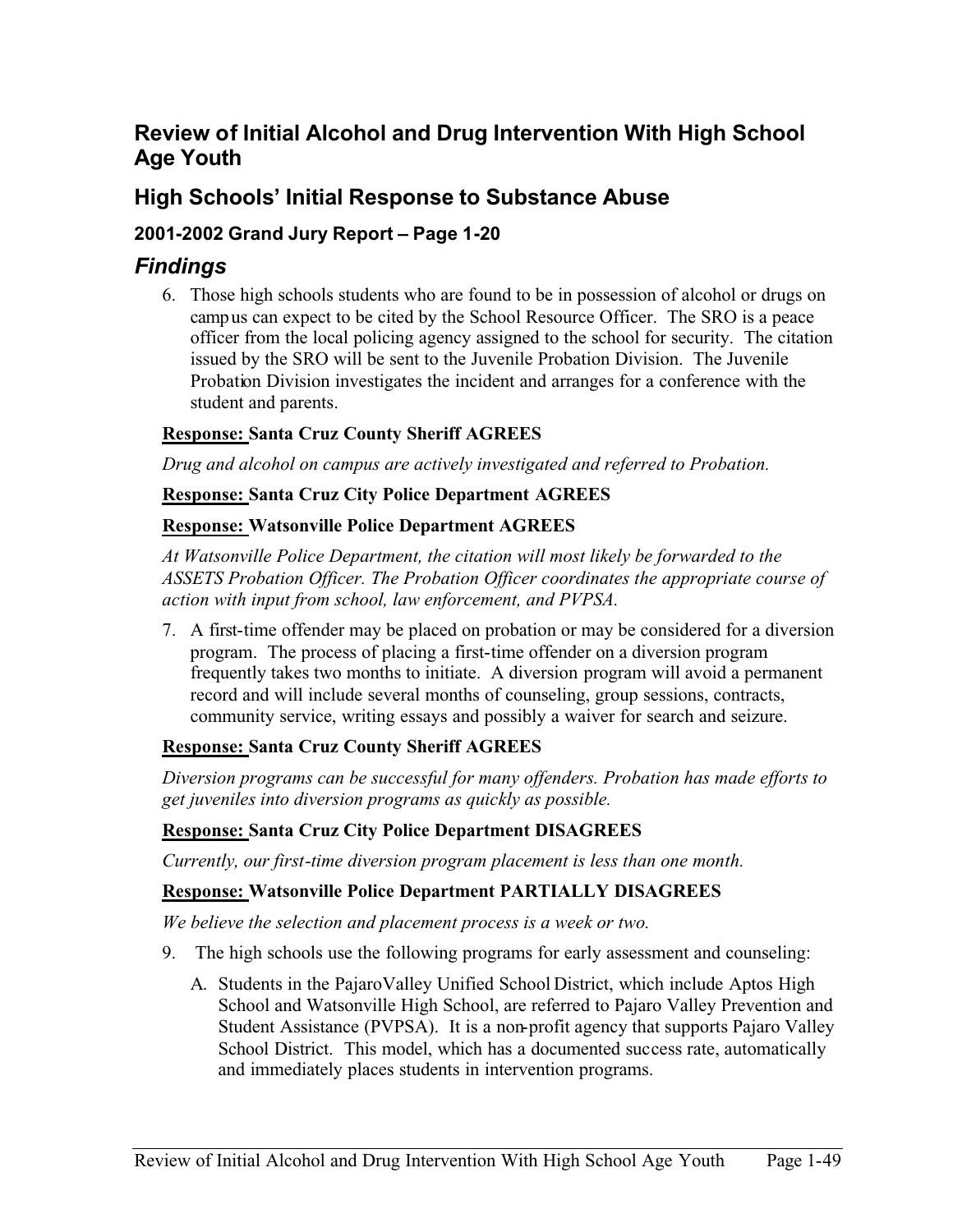- B. Students in the Santa Cruz City School District, which include Harbor, Santa Cruz and Soquel Highs, are referred to Youth Services for assessment and substance abuse counseling.
- C. Students from ScottsValley and San Lorenzo High Schools are referred to Triad Community Services for assessment and substance abuse counseling.

### **Response: Santa Cruz City School District PARTIALLY AGREES**

*Students are referred to Youth Services, other community agencies or a family physician for a drug use assessment. The assessment is returned to the school and the school counselor and school social worker determine the appropriate intervention for the student, using the assessment and other information gathered regarding the students health status, school achievement, attendance and behavior.* 

### *Recommendations*

1. The School Resource Officers should develop and supervise their own diversion programs for first-time offenders, as they are more closely associated with the students and could more easily track the progress of the youth than can be done by the personnel in the larger juvenile probation system.

### **Response: Santa Cruz County Sheriff DISAGREES**

*The Sheriffs Office will not be implementing this recommendation. The Sheriffs Office may, at times, work with school officials to divert certain juveniles from the criminal justice system. This will only be selected cases and will not develop into a full fledged Sheriff's Office diversion program.*

### **Response: Santa Cruz City Police Department DISAGREES**

*Our first-time offenders program works in partnership with the Probation Department. The program works quite well. The first- time offender program is part of our Juvenile Unit and works very closely with our juvenile crimes detective and our school resource officers. On occasion, some of the juveniles on our diversion program are not even part of the city school system (see police response to recommendation, page 10).* 

### **Response: Watsonville Police Department DISAGREES**

*SRO developing and supervising diversion programs are less likely to succeed than what we are doing now. Trying to do it alone would create consistency problems between students and schools within districts. They do not have the time nor training to write logs and follow-ups, or professionally counsel students and family members. In our case, ASSETS is a good model. However, we should audit each program, including ASSETS or other diversion programs for rate of success.* 

2. School Districts should give high priority to the development of school-based programs by non-profit agencies similar to PVPSA, to enable prompt and continuing assessment and intervention for first-time offenders.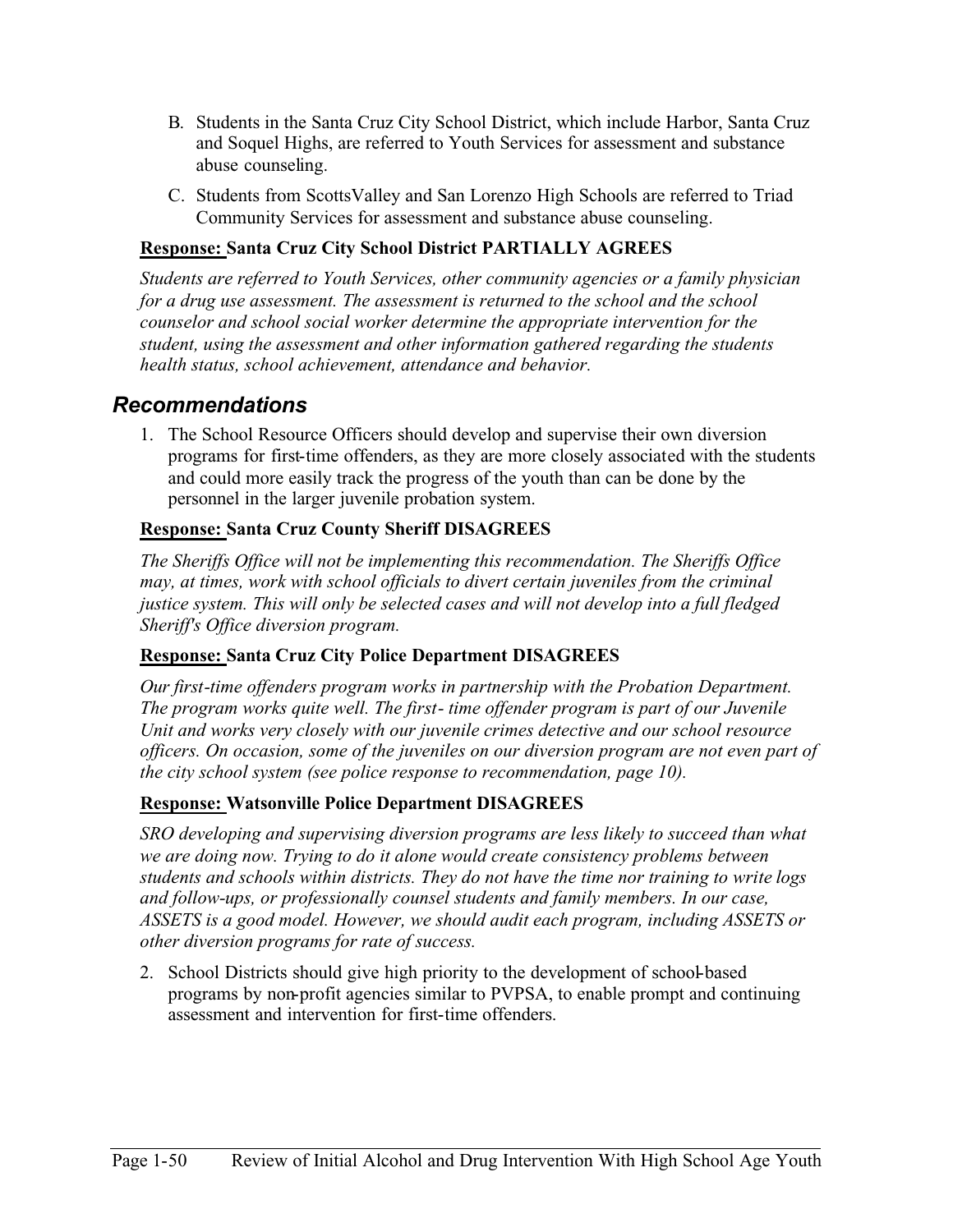### **Response: Scotts Valley High School PARTIALLY AGREES**

*This recommendation requires further analysis. It is our intention to analyze data, communicate with stakeholders within our community and public and private agencies. A more detailed response will be submitted within six months.*

### **Response: Santa Cruz City School District DISAGREES**

*School staff is responsible for being attentive to the overall health and well being of students. They must work closely with prevention and intervention partners such as Youth Services and the Parent Center. But when the primary responsibility for an aspect of student health, such as drug use, is transferred to a non-profit agency the coordination, integration and continuity of prevention and intervention services are lost. By coordinating efforts through school and district staff the needs of the child are met in their entirety. The school can provide a comprehensive response including a Student Study Team to analyze the academic, social and health needs of the student. Services such as group, individual or family counseling, student attendance consultation, access to health care, crisis intervention, mental health screening, risk of harm screening and other services are provided, on site, by trained staff thus providing a comprehensive approach to drug use and other barriers to learning.* 

### **Review of Alcohol and Drug Intervention with High School Youth Outside of School**

### **2001-2002 Grand Jury Report – Page 1-24**

### *General Findings*

7. School administrators, drug counselors and students are requesting the development of more Teen Center in their communities.

### **Response: Santa Cruz County Board of Supervisors AGREES**

### **Response: City of Capitola DISAGREES**

*While it may be true that school administrators, drug counselors and students might be requesting more teen centers, in our experience the vision of a teen center varies widely among each of these groups.* 

### **Response: City of Santa Cruz AGREES**

*The City of Santa Cruz has invested significantly in creating a new teen center to provide teens with a safe environment. The Teen Center was designed with the direct input from teens. The City has created a Youth Advisory Board with youths ranging in age from 12- 19. The youth are also actively involved in the operations and programming of the Teen Center. The Teen Center is centrally located in the heart of the City (Downtown).* 

*The Teen Center opened on December 15, 2001. It cost just under \$500,000 to construct (refurbish an existing space that is leased) and has an annual budget of approximately \$330,000. It is operated with the assistance of one (1) regular full-time staff person and two (2) regular half- time staff persons plus a considerable amount of temporary hours. Hours of operation are Monday through Thursday from 2:00 p.m. to 9:00 p.m. and Friday and Saturday from 2:00 p.m. to 11:00 p.m.*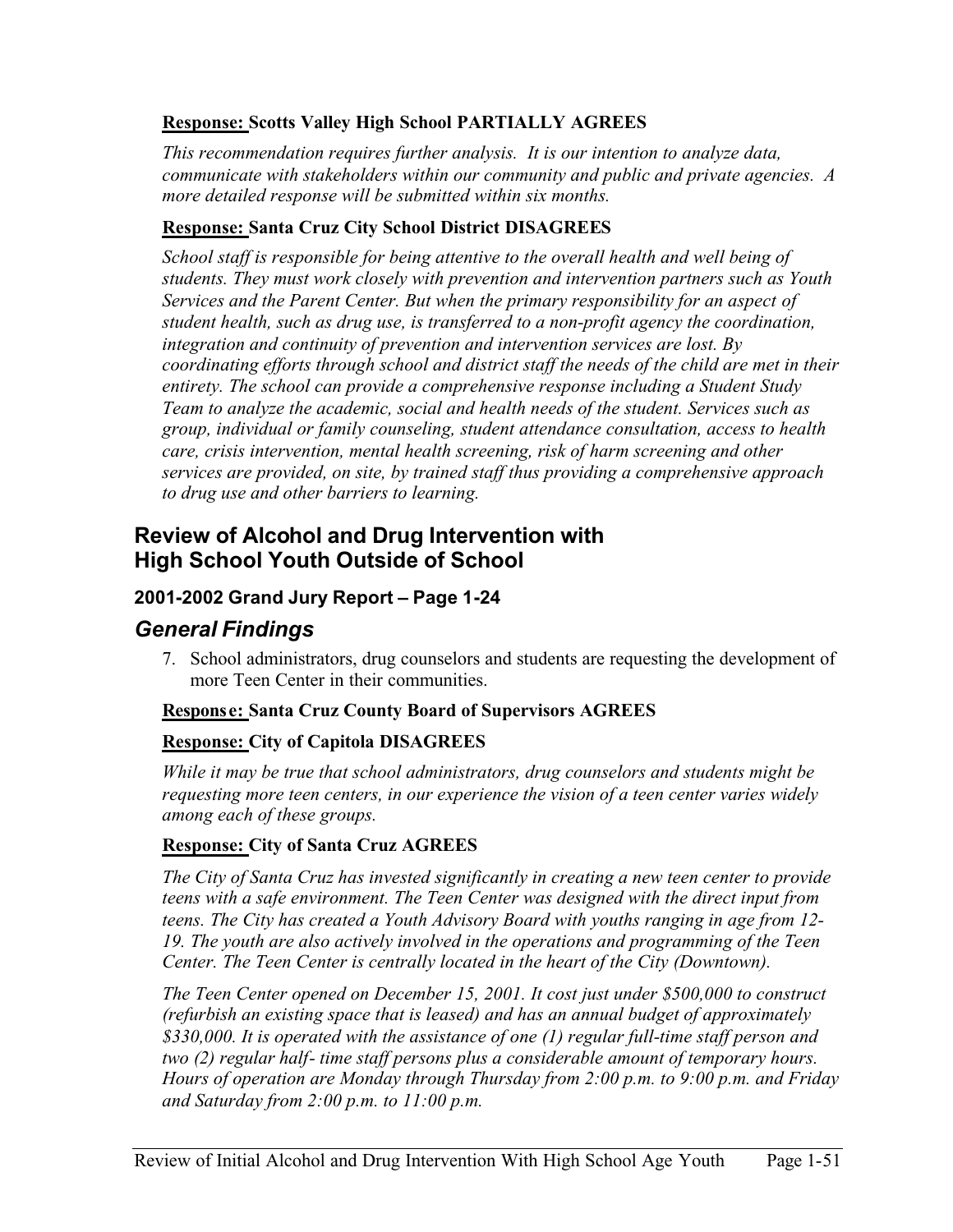*Activities range from trips and special classes to computer labs and tutorial sessions. Staff schedules regular band nights and special events (trivia and Jeopardy games). Art and poetry events, tournaments, and lectures are also sponsored at the Teen Center.* 

*Staff also provides information and referrals to teens seeking information and services not provided by the Teen Center. Teen Center staff networks with local non-profits and service providers and makes the center available for their meetings and gatherings.* 

### **Response: Watsonville Police Department PARTIALLY AGREES**

*Watsonville has six places teens can gather for various supervised activities. Ramsay Park and Center, Callaghan Park and Center, Marinovich Community Center, Gene Hoularis and Waldo Rodriguez Youth Center, all run by the City's Parks and Recreation and Neighborhood Services; Police Activities League Center run by the Watsonville Police Department; and Soccer Central, a privately run facility. There are three computer centers for students. There is a very large YMCA facility. We are looking for a site in the northern part of the city for a combined PAL/Boys and Girls Club. Watsonville is in pretty good shape on places for teens.* 

### *Findings on Diversion*

A diversion program is meant to help the first-time juvenile offender turn away from substance abuse and avoid a permanent record in the juvenile justice system. A diversion program for a drug or alcohol offense may include treatment programs, contracts, writing essays, community service and signing a waiver for search and seizure.

8. Youth who have been cited or arrested with alcohol or substance abuse violations may be offered a local diversion program if they reside within one of the four cities in the Santa Cruz County, all of which offer such a program. If not, their case will be sent to Juvenile Hall where it will be reviewed by the Juvenile Probation Division who may refer the youth to a diversion program.

### **Response: Santa Cruz County Board of Supervisors PARTIALLY AGREES**

*The Juvenile Probation Division receives diversion referrals, not the Juvenile Hall. This ensures that every youth in this county will receive diversion services, if eligible, regardless of where they live.* 

### **Response: Santa Cruz City Police Department AGREES**

13. The Sheriff's Department deals with youth in the unincorporated area of the county, and does not have a diversion program. It relies on referral to the Juvenile Probation Division, who may refer the youth to a diversion program.

### **Response: Santa Cruz County Sheriff AGREES**

### *Diversion for the unincorporated population is provided by the Probation Department.*

14. Over half of the county's youth population reside in the unincorporated area and are under the Sheriff's jurisdiction. They receive no immediate response to their infractions, because they are processed through the Juvenile Probation Division system, a process that usually involves a waiting period of about two months before entering a diversion program.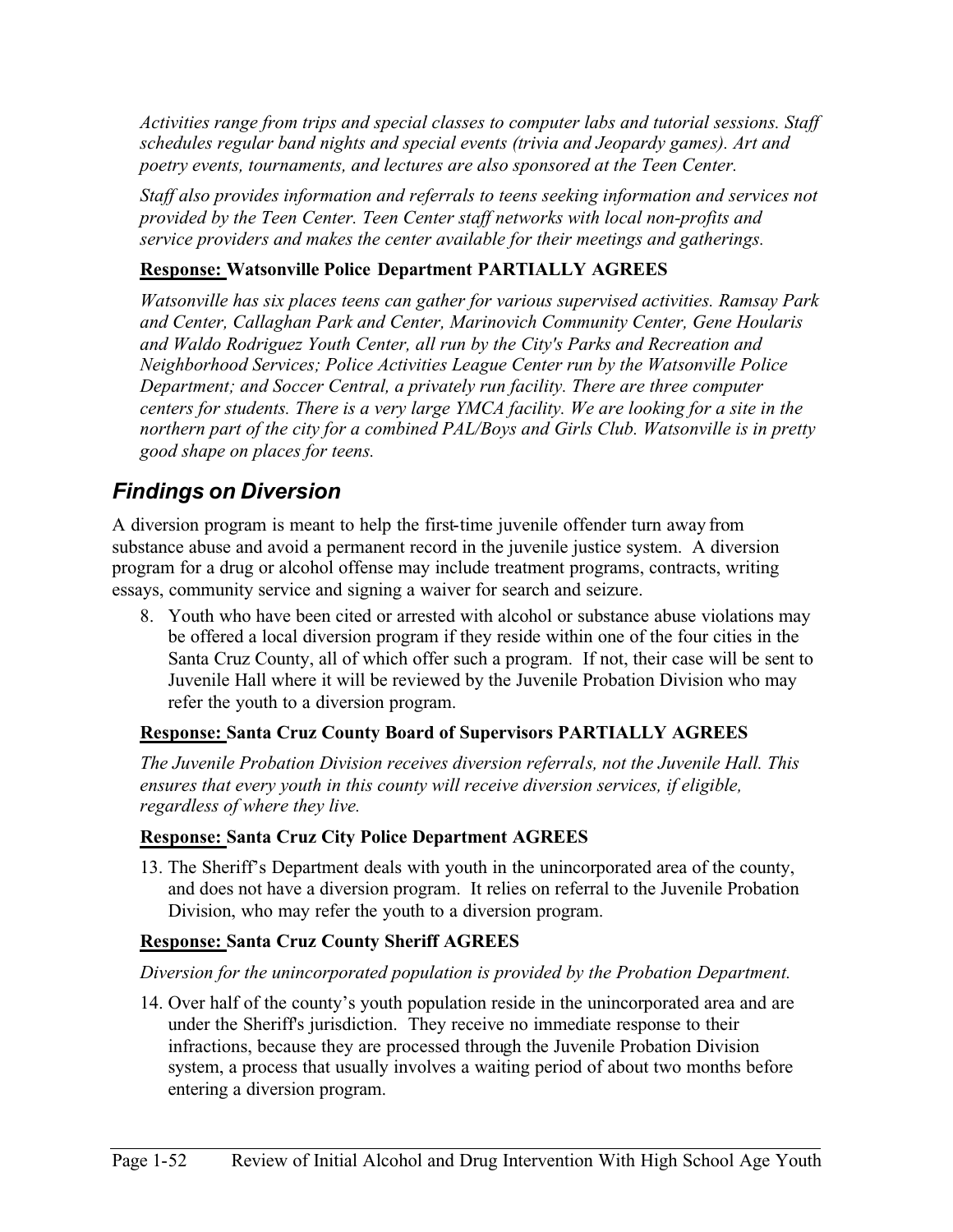### **Response: Santa Cruz County Board of Supervisors DISAGREES**

*The average length of time for a diversion interview through the Probation Division for the cities of Watsonville and Santa Cruz is approximately 2 weeks. The time period for a diversion interview for youth living in the unincorporated area is approximately one month. The Probation Department is able to provide a swifter response when a case is rapidly processed from police contact to probation referral and when there is a probation officer dedicated to a diversion program in collaboration with law enforcement and a community provider.* 

### **Response: Santa Cruz County Sheriff PARTIALLY AGREES**

*Juveniles who commit infractions are referred to the Probation I Department. The Probation Department should work to reduce the time between the referral and diversion programs.*

15. The Juvenile Probation Division stated that it is faced with high turnover of staff and high caseloads. Because of this, many youth on probation don't know who their Probation Officer is and have not seen them for two months.

### **Response: Santa Cruz County Board of Supervisors DISAGREES**

*Although the department is experiencing high turnover and some caseloads are high, as stated above, a recent study of youth in Juvenile Hall showed that it had been an average of 2 1/2 weeks since they had last seen their probation officer and that 83% of youth could accurately give their probation officer's name.* 

### *Recommendations*

1. The Santa Cruz City Police Department should initiate and administer its own diversion program.

### **Response: Santa Cruz City Police Department DISAGREES**

*The Santa Cruz Police Department has had a Juvenile Diversion Program for well over twenty years. At one point, it was staffed by a police officer. Approximately eight years ago, we looked around at other diversion programs in the state. After careful research, the recommendation was made to partner with the Probation Department to staff the program with a probation officer. One of the primary reasons to staff the position with a probation officer rather than a police officer is the probation officer's familiarity with the rest of the juvenile probation system. The probation officer is located in our (Police Department) Investigation Section and is part of our Juvenile Unit and works closely with our School Resource Officers.* 

*It has been our experience that this has worked out quite well and has benefited the Police Department, the Probation Department and the juveniles of our city. We now have a much closer working relationship, and each department is more aware of the strengths and weaknesses of the others system. By working together, we have tried to assist each other with the benefactor being the juvenile and the community. It is not a perfect system, but I believe the arrangement works to everyone's benefit.*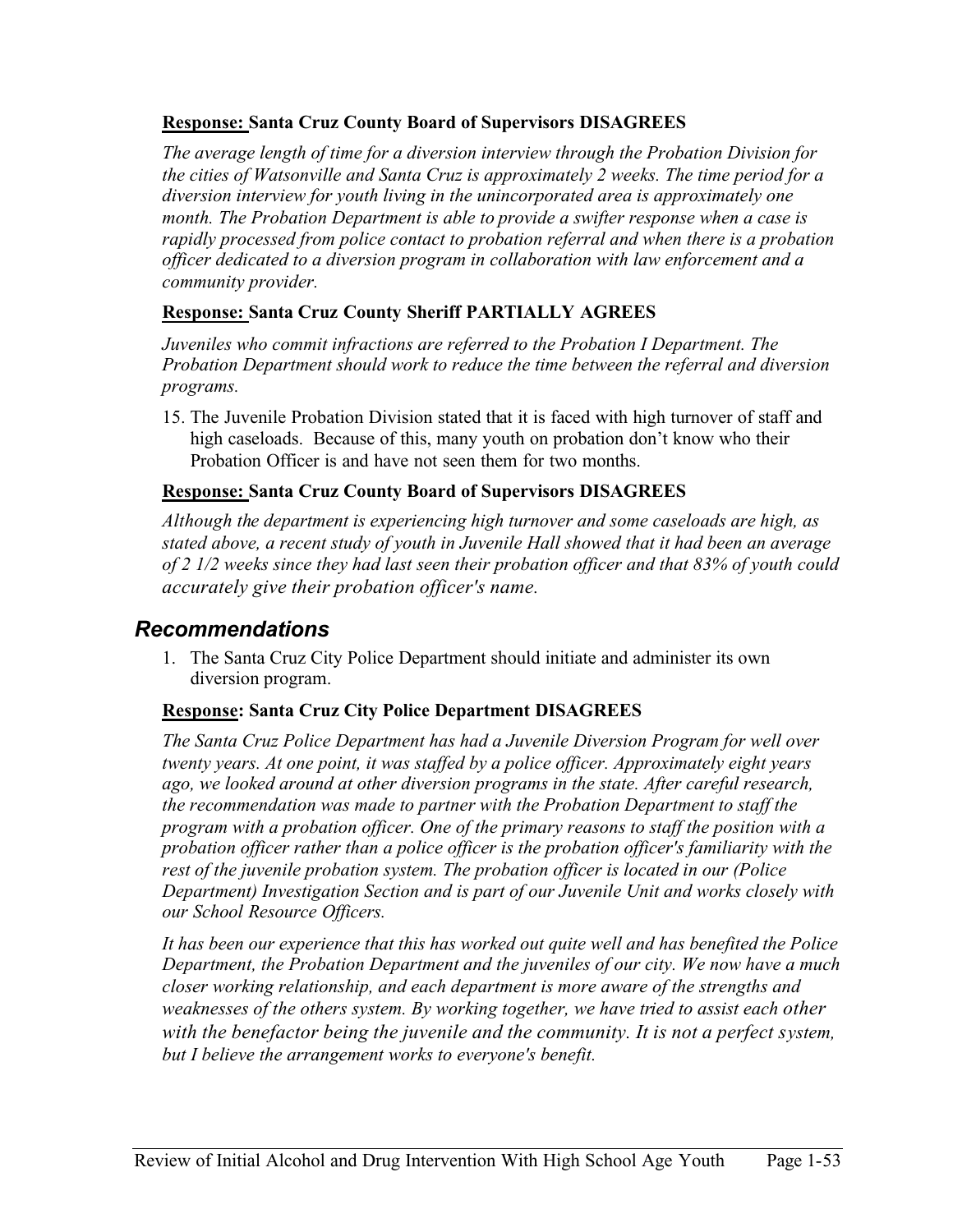2. The Sheriff's Department should initiate a diversion program so that there are early intervention opportunities for youth in the unincorporated areas of Santa Cruz County. This would help reduce the backlog at Juvenile Probation Division's intake screening.

### **Response: Santa Cruz County Sheriff DISAGREES**

*The Sheriff's Office will not be implementing this recommendation. The Probation Department has received substantial new funding over the past several years to add programs. At the same time, the Sheriff's Office has undergone budget cuts. The Sheriff's Office believes the Probation Department is funding a number of quality diversion programs and has the desire to see they remain effective.* 

3. The Juvenile Probation Division should alter its intake procedures to ensure early referral to assessment and diversion programs for first-time offenders.

### **Response: Santa Cruz County Board of Supervisors AGREES**

*This recommendation was implemented five years ago. The Juvenile Probation Division presently provides early referral to assessment and diversion programs for first-time offenders. The Probation Department will continue to streamline this process.* 

4. After intake screening at Juvenile Hall, whenever possible, the same Probation Officer should continue to be assigned to the same youth offender.

### **Response: Santa Cruz County Board of Supervisors DISAGREES**

*The recommendation will not be implemented because it is unreasonable. The Probation Department has developed highly specialized programs such as day treatment, family preservation, intensive supervision, intake, investigations and placement. Caseload functions and caseload size vary, depending on the level of structure, support and supervision required. The availability of specialized intensive services is of greater benefit than having the same Probation Officers.* 

5. To help youth remain free from substance abuse, the cities and the County of Santa Cruz should develop more 'teen centers.'

### **Response: Santa Cruz County Board of Supervisors DISAGREES**

*This recommendation will not be implemented without further study.* 

*The County of Santa Cruz provides a wide variety of programs designed to help youth remain free from substance abuse. The development of more "teen centers" is one method of prevention which will be considered in coordination with other methods as the County continually assesses and evaluates its overall substance abuse prevention program.* 

### **Response: Watsonville Police Department PARTIALLY AGREES**

*Key word is "more." We would like one more in the northern part of the city. Funding for building, maintaining and staffing these facilities is not readily available. Thus private grants or public/non-profit collaborations are necessary to* get *them built.* 

### **Response: City of Capitola**

*This recommendation requires further analysis. More empirical evidence is need before such an investment of public dollars can be made. While it is quite believable that school administrators and drug counselors would suggest the idea of a teen center to provide*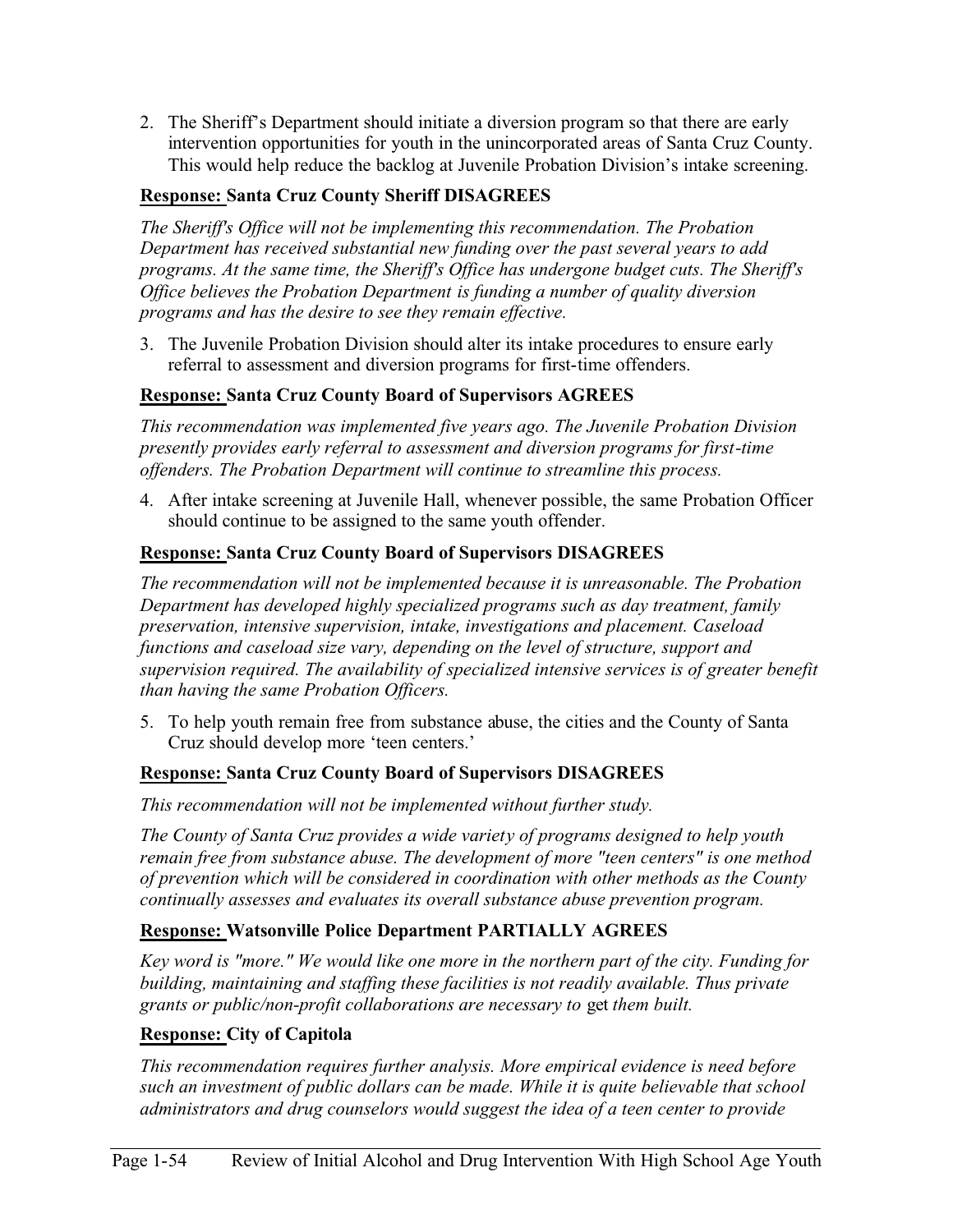*after school diversion or a haven from the temptation of drugs, the Grand Jury report in this section is unclear in establishing the efficacy of such a program. On an anecdotal basis, it is the experience of staff that the term "teen center" has a different meaning to a student than it would to a drug counselor. This would make it difficult to invest resources into a teen center that would receive political approval, but may not be used by teens, and might not accomplish the goal of drug abuse reduction in youth.* 

### **Response: City of Santa Cruz AGREES**

*Please see response to Finding Number 7 above.* 

### **Response: City of Scotts Valley AGREES**

*The City has recognized that there is a need to develop not only teen centers but teen programming and safe places for teens to congregate. In the Fall of 1999, the City implemented an after school recreation program targeted at younger teens. This innovative program provides an alternative to the "latch key syndrome" for Scotts Valley teens. Recreation staff meet the children who are signed up for the program each day at the Middle School. The children and staff then take County Transit to the Teen room at Siltanen Park. At the Teen room the children are supervised in a relaxing and fun environment that includes: homework areas, pool table, Football, ping pong, kitchen area, couches, and TV area. This program is starting its fourth year in the Fall of 2002 and has proved to be an excellent alternative for the young teens of Scotts Valley.* 

*The City also believes it is very important to provide safe fun areas for teens to gather and participate in positive activities. Toward this end, the City has approved the design for a 20,000 square foot skate park to be located at Skypark. This facility is getting close to becoming a reality as the final fund raising is currently being secured.* 

*The City has also developed long range plans to address the needs of the teens in the community by developing a conceptual design plan for a teen center to be located at Skypark in Scotts Valley. This teen center will be very near the Scotts Valley skate park, soccer fields, playground, and only a block from the Santa Cruz County Metro Station which will allow easy access by teens who do not drive.*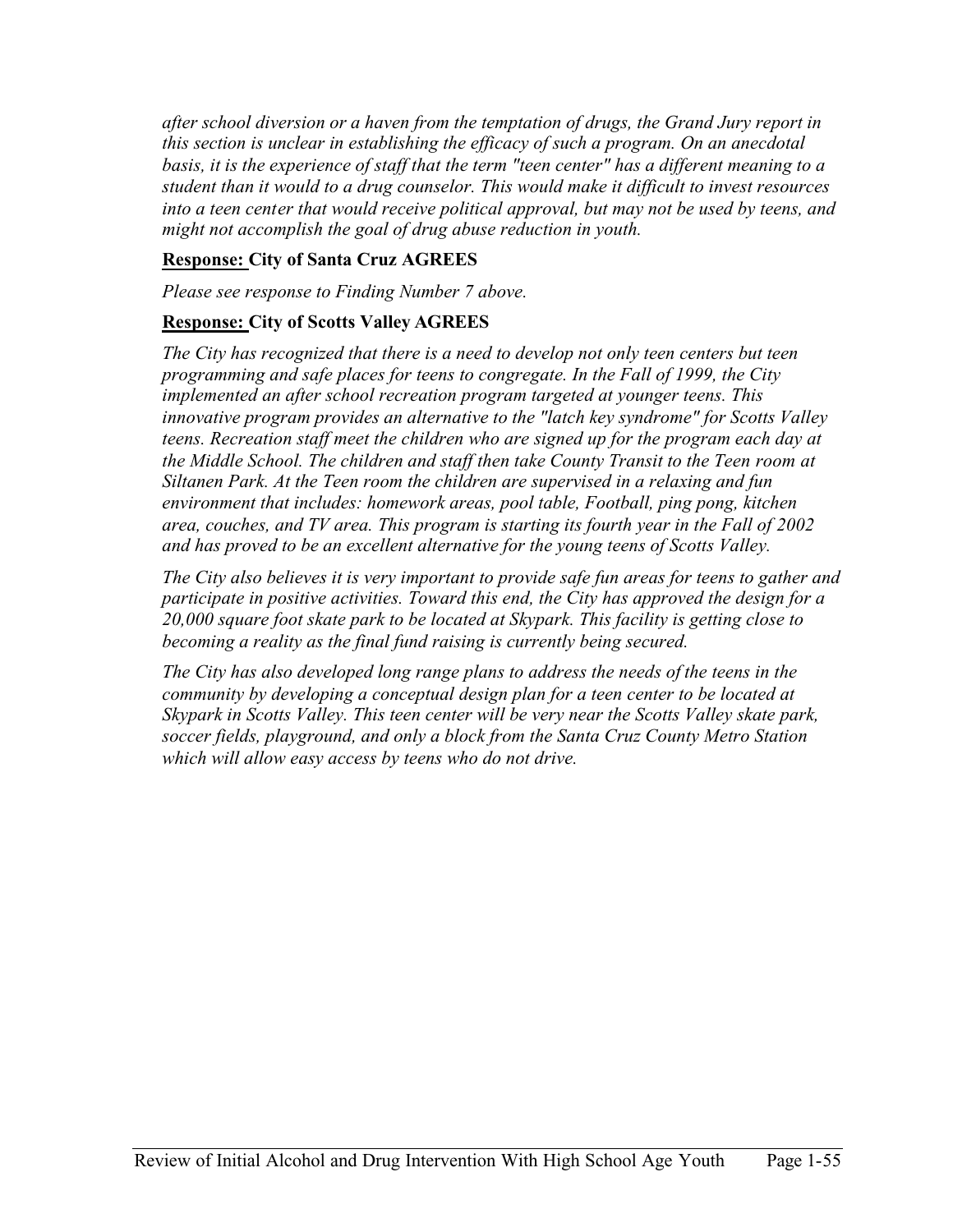### **Report on the Juvenile Hall**

### **2001-2002 Grand Jury Report – Page 1-30**

### **Note: The County Board of Supervisors is responding for Juvenile Hall**

### *Findings*

10. The Juvenile Hall facility is thirty-five years old and operates on a 24/7 basis. As acknowledged by Juvenile Hall staff, the building shows signs of aging and heavy use.

### **Response: Santa Cruz County Board of Supervisors AGREES**

### **Response: Santa Cruz County Sheriff AGREES**

11. Juvenile Hall does not have adequate heating and has no air conditioning systems.

### **Response: Santa Cruz County Board of Supervisors partially AGREES**

*The heating system is adequate, but it is old and inefficient.* 

### **Response: Santa Cruz County Sheriff AGREES**

18. The facility does not have a covered gym.

### **Response: Santa Cruz County Board of Supervisors AGREES**

### **Response: Santa Cruz County Sheriff AGREES**

19. County buses do not service Juvenile Hall. The closest bus stop is one mile from Juvenile Hall. Although bus vouchers are available to parents and juveniles, these are not used often. Juvenile Hall staff confirms that the facility's location does create difficulties for parents in accessing the facility.

### **Response: Santa Cruz County Board of Supervisors AGREES**

*Over the past ten years, this issue has been studied at great length by the Santa Cruz Metropolitan Transit District. On each occasion, the Transit District found it unfeasible to bring direct service to the Juvenile Probation Center. Instead, passengers are bused to the Scotts Valley Transit Center and given a free voucher for a taxi from the bus stop to the Probation Department.* 

### **Response: Santa Cruz County Sheriff AGREES**

### **Response: Santa Cruz Metropolitan Transit PARTIALLY AGREES**

*While Santa Cruz Metro's bus service does not serve Juvenile Hall, it does provide routes that come within .5 miles of Juvenile Hall. The location of the facility probably does create difficulties for parents in accessing the facility, if they do not have another means of transportation besides bus service.*

### *Recommendations*

1. The Board of Supervisors should implement a feasibility study for a new Juvenile Hall located more centrally in Santa Cruz County.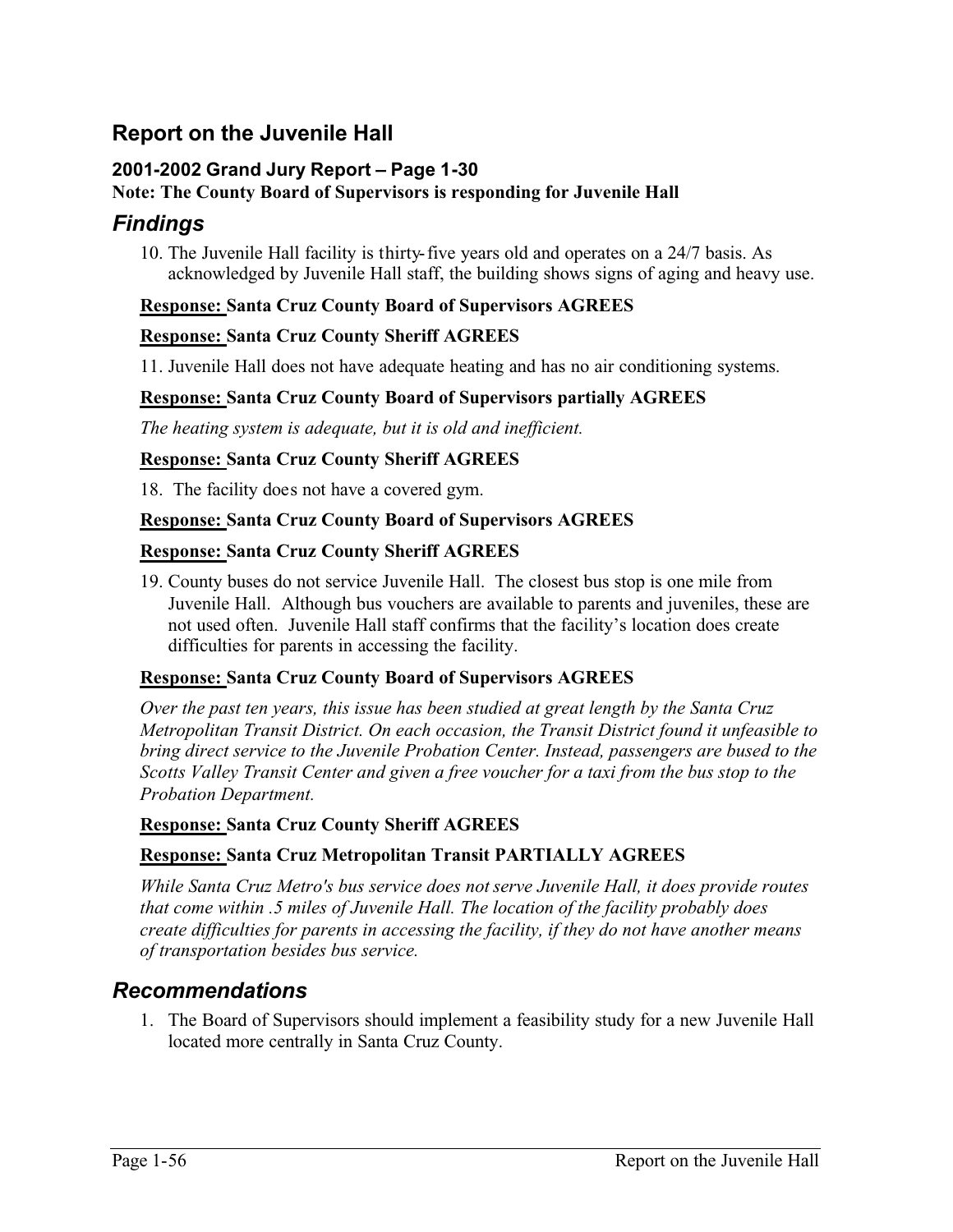### **Response: Santa Cruz County Board of Supervisors DISAGREES**

*This recommendation will not be implemented. The County believes that there are both advantages and disadvantages in having a more centrally located Juvenile Hall. Nonetheless, the cost of building a new facility would be prohibitive. In 1999 a Juvenile Hall Needs Assessment Report was completed by the Criminal Research Foundation which calculated that the cost of construction alone (land not included) would come to \$17.5 million. The Probation Department will continue to search for funding opportunities which could be used to assist the County in addressing facility needs.*

### **Response: Santa Cruz County Sheriff**

*The recommendation is addressed to the Board of Supervisors. The Board of Supervisors has already turned down State funds to improve the existing Juvenile Hall. State funding criteria would have required adding additional beds. The Board of Supervisors were willing to spend General Fund monies for improvements and turn down possible State funding as they did not want to increase the capacity of the facility.* 

*In deference to the Board of Supervisors locating a site for a new facility would be very difficult. Improvement of the existing facility or on-site expansion might prove to be more practical.*

2. The Grand Jury acknowledges that undertaking the relocation and construction of a new Juvenile Hall will be a lengthy process. Restoration of the present facility and the addition of heating and air conditioning systems at the Graham Hill location should be undertaken to upgrade the facility until such time as a new juvenile facility is built.

### **Response: Santa Cruz County Board of Supervisors AGREES**

### *This recommendation will be implemented.*

In 2000 and 2001, the Probation Department applied for two different grants, which *would have provided funding to remodel and upgrade the Juvenile Hall. Unfortunately, the Probation Department was not funded for either of these grants. The Board of Supervisors at that time set aside \$700,000 for remodeling of Juvenile Hall. This funding is supporting the construction of a new medical/mental health wing, replacement of the showers in both units as well as the plumbing to all of the individual rooms. Those funds were also used to replace 20 of the room doors to allows the doors to open out into the hall rather than into the rooms. This modification expands the living area of the rooms and increases safety.* 

### **Response: Santa Cruz County Sheriff AGREES**

*The recommendation has been partially implemented. Improvements to the existing facility are under way.* 

3. Santa Cruz Metropolitan Transit District should offer a bus route(s) with stops available at Juvenile Hall.

### **Response: Santa Cruz Metropolitan Transit DISAGREES**

*Santa Cruz Metro does not agree that it should offer a bus route with stops available at Juvenile Hall. Most recently, in 1998, Santa Cruz Metro made efforts to accommodate a request for bus service to Juvenile Hall by operating a trial shuttle service from the Scotts*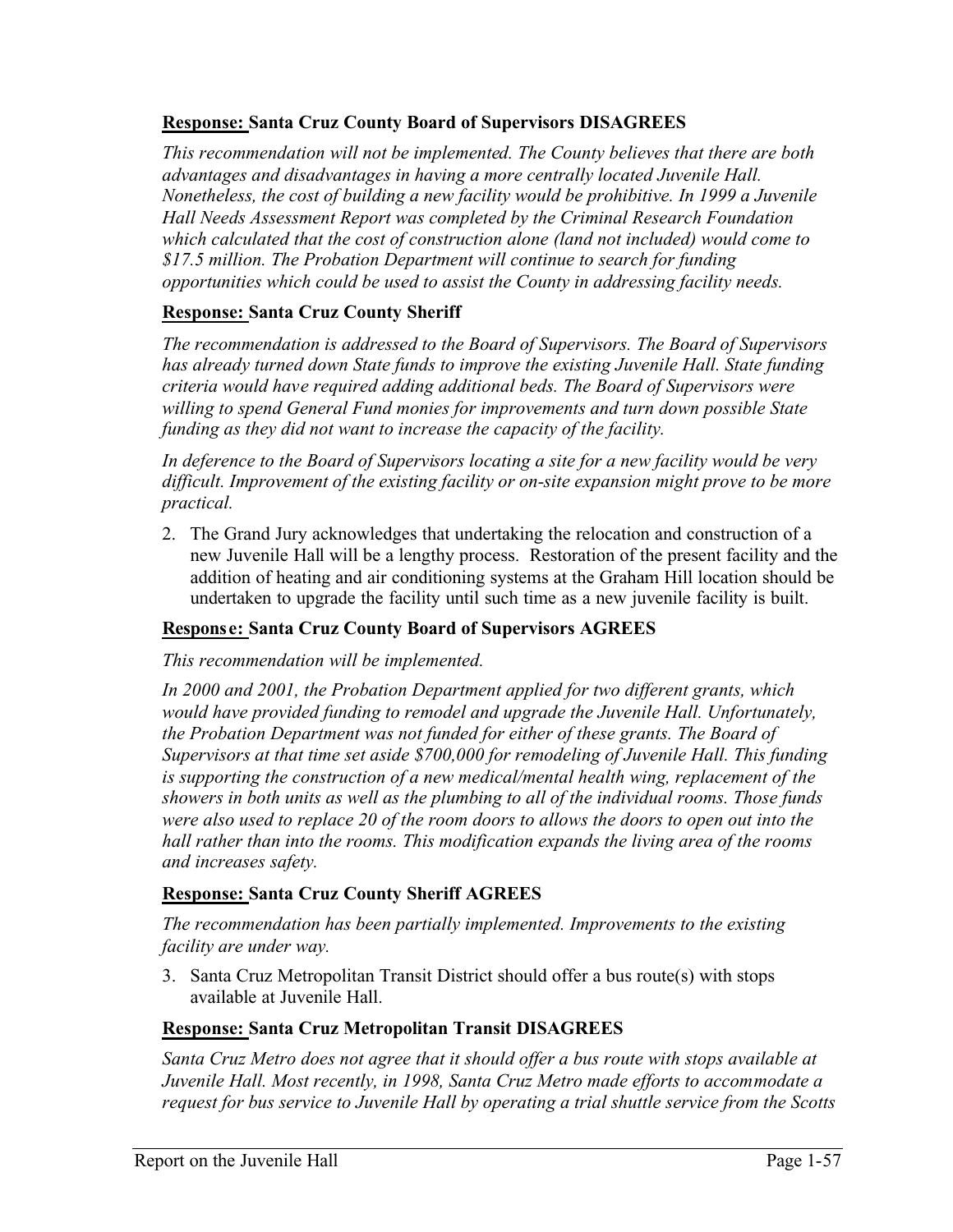*Valley Transit Center to Juvenile Hall that proved unsuccessful. This service was marketed by Juvenile Hall staff to generate ridership. Over the trial period of six weeks, beginning on June 15, 1998, it was determined that less than one customer per day was using the service. Santa Cruz Metro could not financially justify continuing this service when the passenger usage was so low.* 

*Additionally, there are no sidewalks that access Juvenile Hall and the parking lot at the Hall does not accommodate a turn around for a bus. Further, Santa Cruz Metro is currently facing a budget deficit that would preclude it from adding a route to Juvenile Hall at this time.*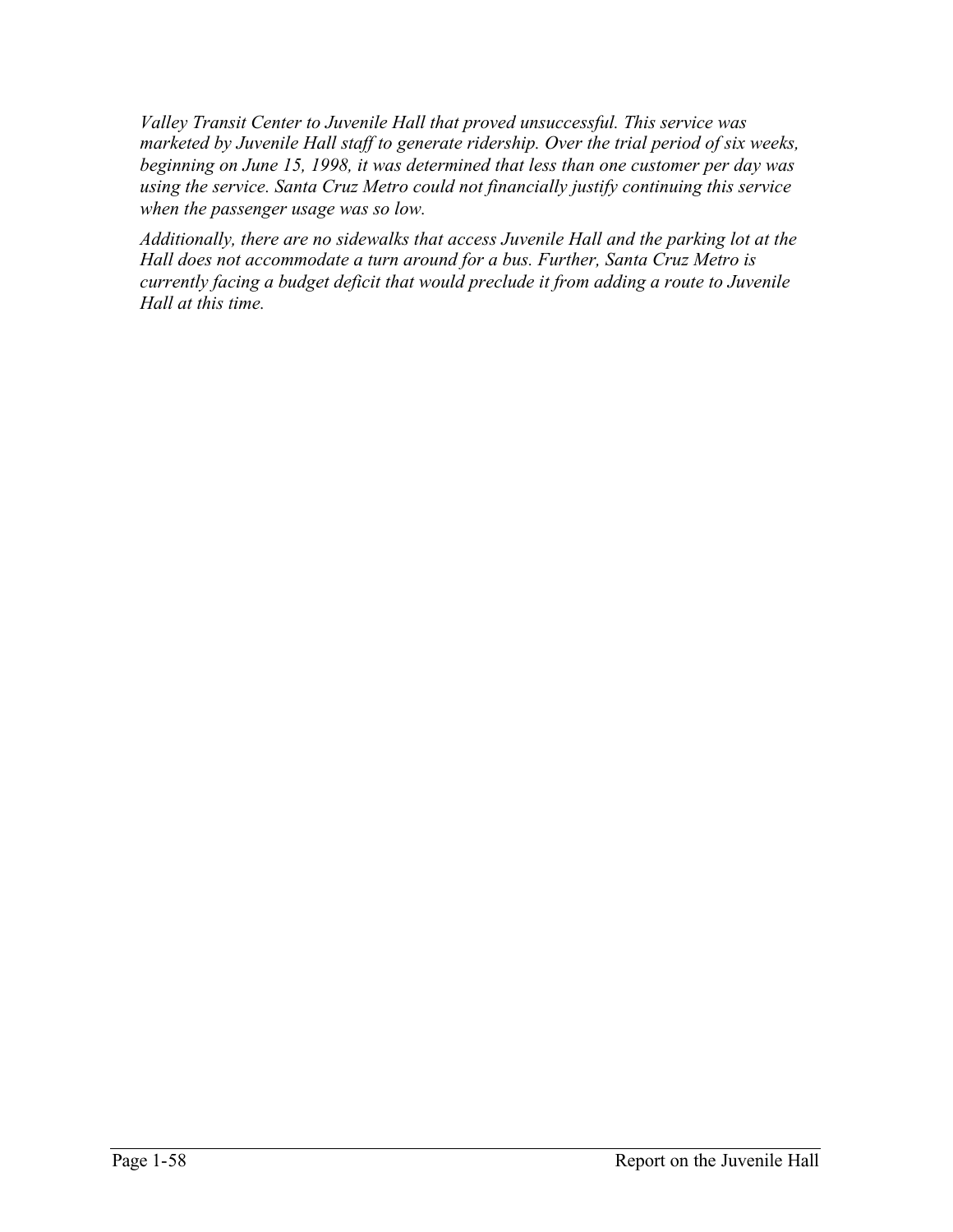

# **Santa Cruz County Grand Jury**

## **Response to the Final Report:**

Section 2 Audit and Finance Committee Reports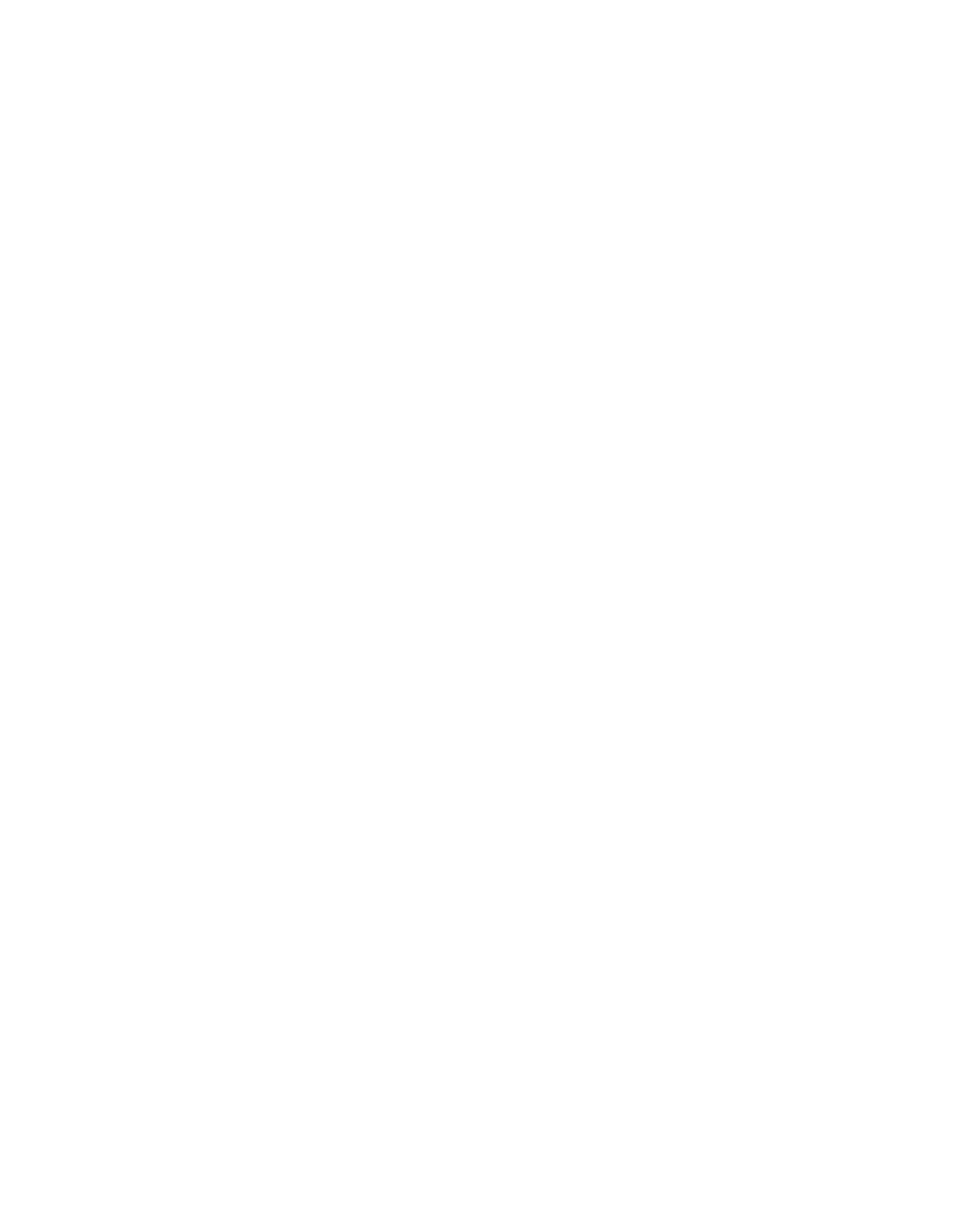### **Procedures Followed by Local Governments in Selecting Independent Auditors**

### **2001-2002 Grand Jury Report – Page 2-3**

### *Findings*

1. The cost of an annual audit for some small entities is a financial burden.

### **Response: Santa Cruz County Auditor/Controller AGREES**

*We agree with the Grand Jury's findings. The cost of required audits is a financial burden, for smaller districts, and the cost does indeed become a critical factor in the selection of an auditor. Because of the complexity of auditing standards and the high cost of liability insurance, many CPA firms no longer offer auditing services. There are few CPA firms in the County that perform audits, and even fewer that perform governmental audits.* 

2. The law allows for less frequent audits for smaller entities.

### **Response: Santa Cruz County Auditor/Controller AGREES**

3. There is a perception among special districts that there is a lack of choice in Certified Public Accountant (CPA) firms willing to audit special districts in Santa Cruz County.

### **Response: Santa Cruz County Auditor/Controller AGREES**

4. Guidelines for the audit of special districts state that cost should not be the sole factor in choosing an auditor.

### **Response: Santa Cruz County Auditor/Controller AGREES**

5. The responses of some local government entities to the Grand Jury's survey of procedures followed in the selection of an auditor leaves the appearance that they use price as the sole criterion for selecting an auditor.

### **Response: Santa Cruz County Auditor/Controller AGREES**

6. Other than school districts, most special districts in Santa Cruz County use one of two auditing firms among the several available choices.

### **Response: Santa Cruz County Auditor/Controller AGREES**

7. Many small firms decline to do local school and government audits because of the special requirements of these audits.

### **Response: Santa Cruz County Auditor/Controller AGREES**

8. There is no legal requirement to change auditors.

### **Response: Santa Cruz County Auditor/Controller AGREES**

9. Many financial professionals believe a periodic change of auditor should be a requirement in order to ensure the independence of the audit.

### **Response: Santa Cruz County Auditor/Controller AGREES**

10. Most special districts do not have a term limit policy for changing auditors.

### **Response: Santa Cruz County Auditor/Controller AGREES**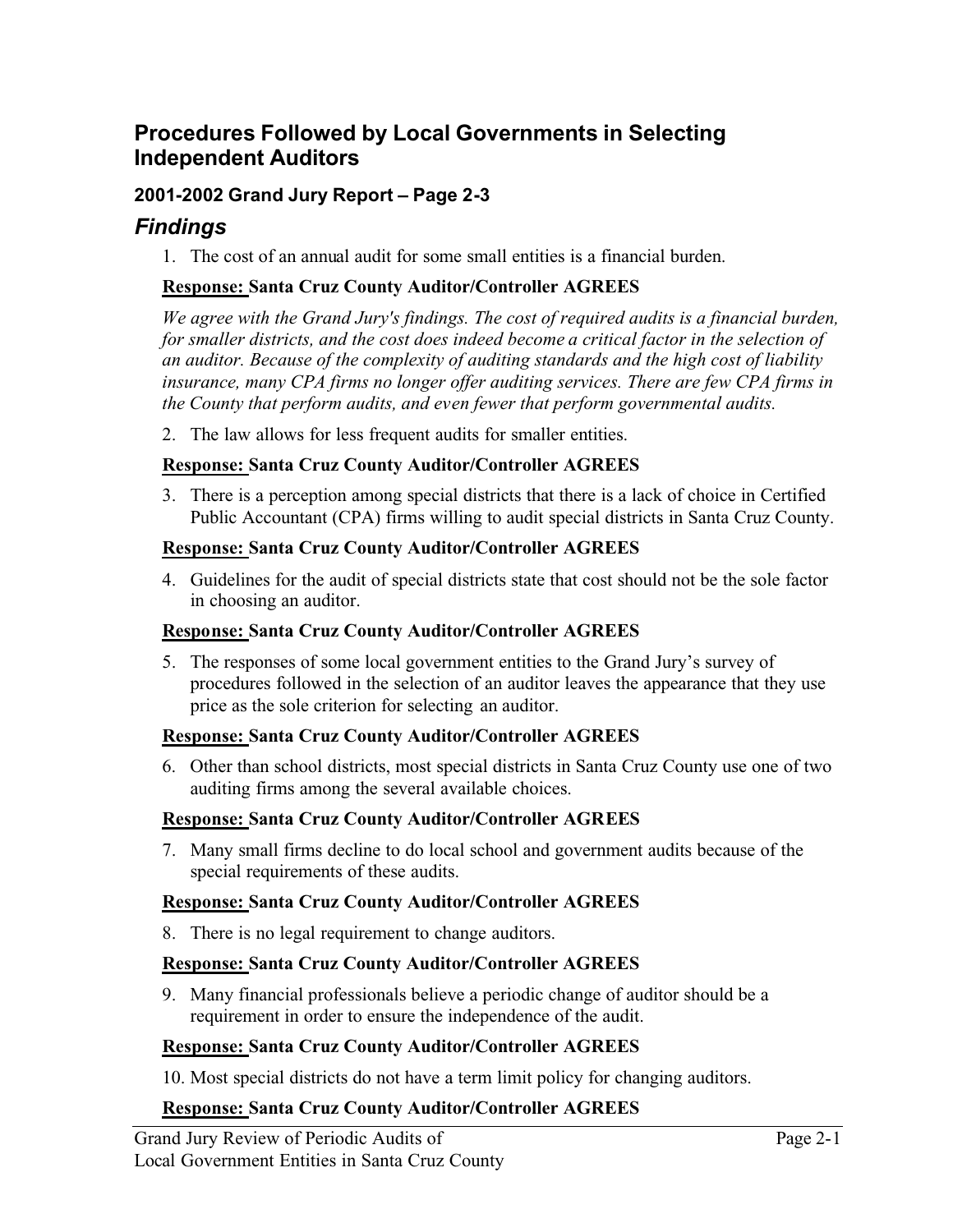### *Recommendations*

1. The retention of an auditor should be reviewed at least every 3 years and changed at least every 6 years.

### **Response: Santa Cruz County Auditor/Controller AGREES**

*This has been implemented. The County of Santa Cruz does review the retention of their auditors every three years, and does not retain an auditor for more than five years.*

- 2. The County Auditor/Controller should develop and publish guidelines for:
	- A. Frequency of audit for special districts for which an annual audit is a financial burden; and
	- B. Alternate safeguards in lieu of an annual audit for entities for which a formal audit is not warranted.

### **Response: Santa Cruz County Auditor/Controller DISAGREES**

*This recommendation will not be implemented. It is beyond the legal authority of the Auditor-Controller. Government Code Section 26909 establishes the audit requirements for all special districts and gives the Board of Supervisors some discretion to determine the frequency of those audits. The code does not provide for alternatives in lieu of audits.*

- 3. The Auditor/Controller should take an active role in encouraging competition among audit firms by:
	- A. Facilitating joint solicitations for audit services; (same comment)
	- B. Soliciting more CPA firms to do business in Santa Cruz County; and
	- C. Apprising Special Districts of their auditing choices.

### **Response: Santa Cruz County Auditor/Controller PARTIALLY AGREES**

*This recommendation has been partially implemented. We disagree with the recommendation that the Auditor-Controller should take an active role in encouraging competition among audit firms. Soliciting CPA firms to do business in Santa Cruz County is beyond the statutory duty of the Auditor-Controller, which is to obtain or conduct financial audits of the special districts. Over the last few years the Auditor-Controller has encouraged special districts to have their audits performed by local CPA firms rather than by the Auditor- Controller. Special districts are apprized of their auditing choices and, if interested, are given a listing of local firms that perform audits or have informed us of their interest in doing so.*

### **Response of Local Governments to the Recommendations of their Auditors**

### **2001-2002 Grand Jury Report – Page 2-4**

### *Findings*

1. Board members and management of some special districts lack training in financial and insurance matters.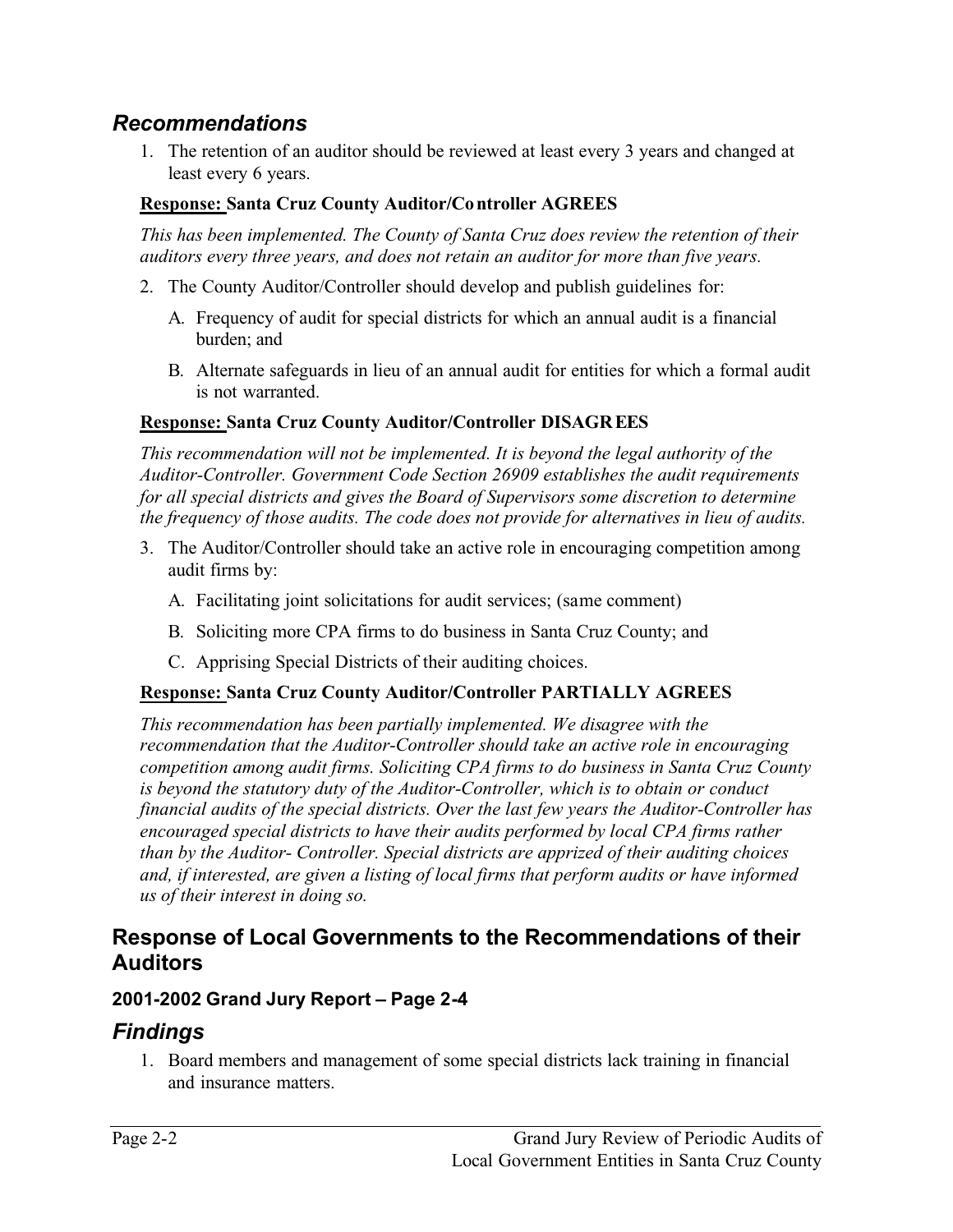### **Response: Santa Cruz County Audit Committee AGREES**

### **Response: Santa Cruz County Auditor/Controller AGREES**

2. Local governments often receive the same recommendations for corrective action from their auditor year after year but fail to act despite agreement to do so.

### **Response: Santa Cruz County Audit Committee AGREES**

#### **Response: Santa Cruz County Auditor/Controller AGREES**

3. Santa Cruz County school districts are required by state law to follow a formal process to ensure that they adequately respond to the recommendations of their auditor. In this process, prior to submission to the Office of the State Controller, the Chief Business Officer of the County Office of Education reviews each school's documentation of the corrective action it has taken in response to each recommendation.

#### **Response: Santa Cruz County Audit Committee AGREES**

### **Response: Santa Cruz County Auditor/Controller AGREES**

4. The law does not require a formal process to ensure that non-school special districts respond to the recommendations of their auditor.

#### **Response: Santa Cruz County Audit Committee AGREES**

### **Response: Santa Cruz County Auditor/Controller AGREES**

### *Recommendations*

- 1. The Auditor/Controller should consider presenting an annual Financial Managers' Training Session for management of small districts. This session would provide training in the following areas:
	- A. Selection of an auditor;
	- B. Use of an audit as a management tool;
	- C. Evaluation of an entity's insurance needs;  $\frac{1}{1}$
	- D. Selection of an insurance provider; and
	- E. Responsibilities when participating in self-funded insurance programs.

Additionally, this program could serve as an opportunity for potential audit and insurance firms to market their services to local governments; thus increasing available choices.

### **Response: Santa Cruz County Auditor/Controller DISAGREES**

*This recommendation may not be implemented. The Auditor's office can provide training sessions for the management of special districts if the districts are willing to pay for the training because it would require additional staffing. The districts will need to make their wishes and needs known to us. The Auditor-Controller's office often provides accounting guidance for special district personnel, but the Auditor-Controller does not have the expertise to give advice on insurance matters. We have, as needed, contacted special* 

 $^{\rm 1}$  For further discussion of insurance issues see page 2-11 of this report.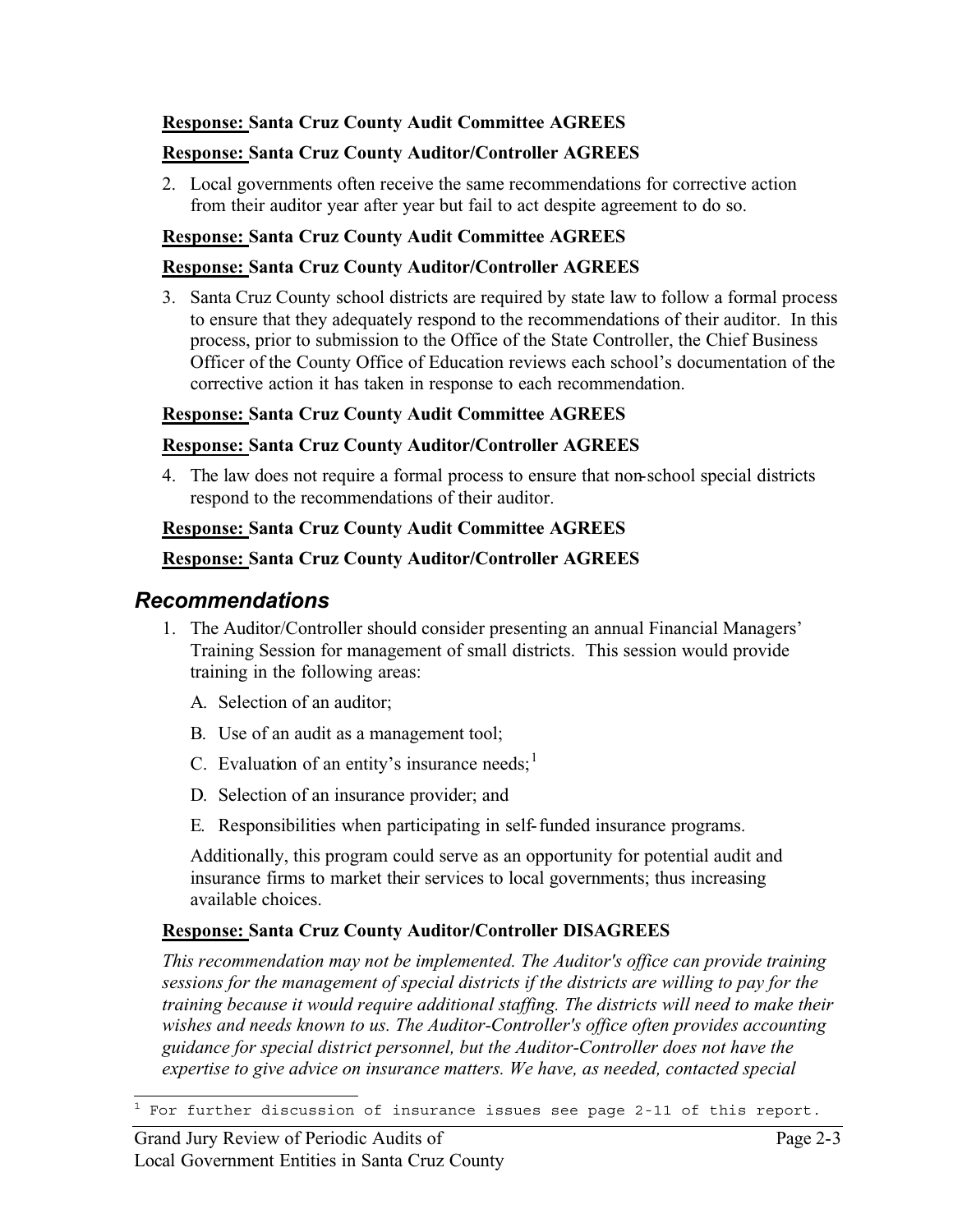*districts and their auditors to ensure that insurance coverage is disclosed in the districts' audit reports.*

- 2. Non-school special districts, in concert with the County Auditor/Controller and the County Audit Committee, should adopt a formal process similar to that followed by school districts to ensure that they adequately respond to the auditor's recommendations:
	- A. Each non-school special district should be required to submit to the County Audit Committee the corrective actions it has taken in response to the recommendations of the auditor; and
	- B. The County Audit Committee should compile and submit a report of this information to the Board of Supervisors and to the Grand Jury on an annual basis. This report should be made available to the public through the public library system and by posting on the County website.

### **Response: Santa Cruz County Audit Committee DISAGREES**

*This recommendation will not be implemented. We agree that that special district audit reports should be monitored and corrective actions taken. However, those activities are beyond the scope of the Audit Committee's duties and authority. The Auditor-Controller already provides some oversight to the special districts, but ensuring that corrective actions are taken is the responsibility of the special district board of directors and management. The Auditor-Controller makes himself available to special district boards for consultation and advice when the special district boards or management make such a request.*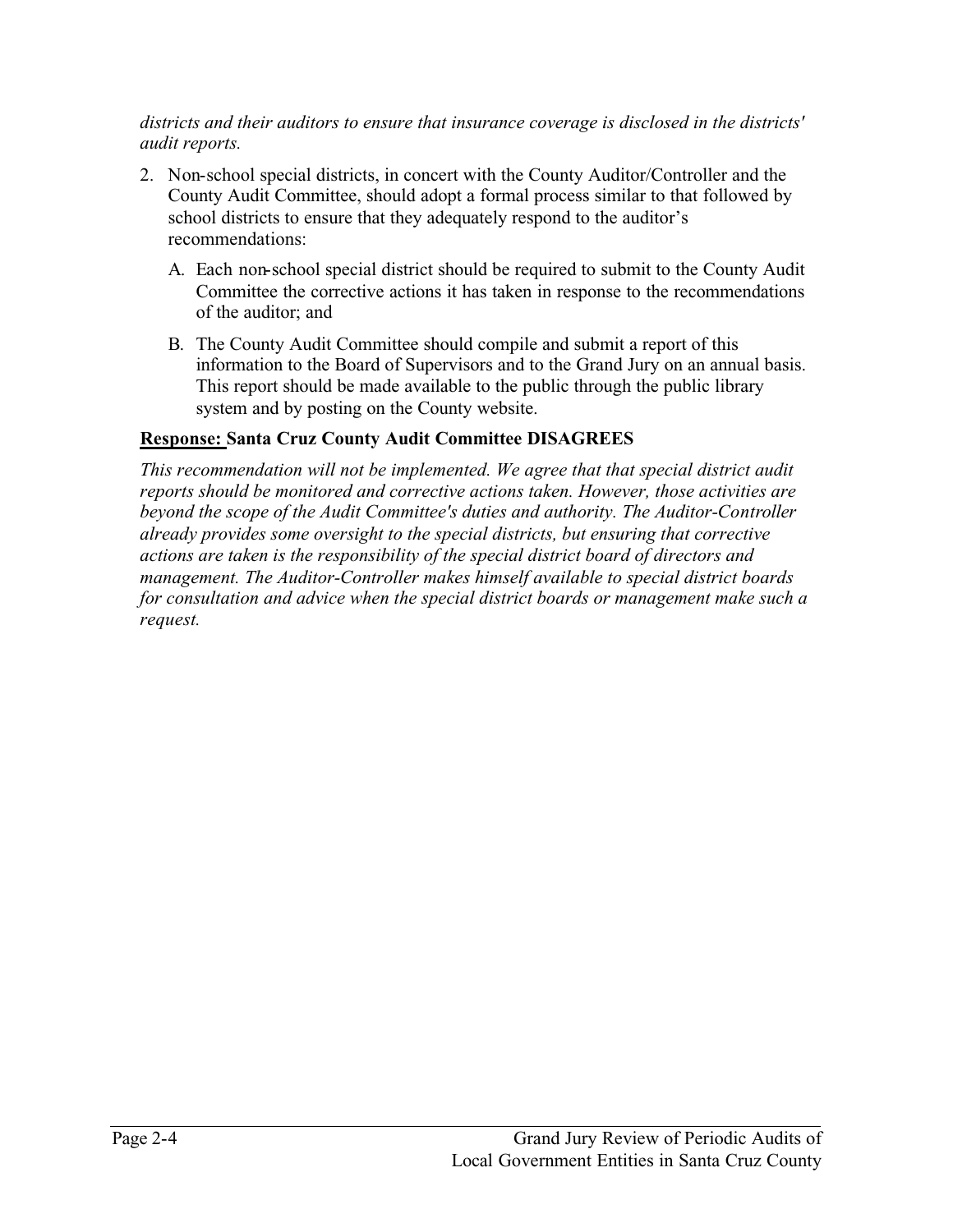# **Procedures Followed in the Transfer of Funds between Local Government Entities and between County Government Departments<sup>2</sup>**

# **2001-2002 Grand Jury Report – Page 2-6**

# *Findings*

1. It is the practice of many local government entities to bill each other for services provided. This practice is intended to prevent unnecessary duplication of staff and at the same time to correctly reflect the full cost of government services. In most cases, these services and reimbursements are documented and the entities are formally billed.

#### **Response: Santa Cruz County Auditor/Controller AGREES**

#### **Response: City of Capitola PARTIALLY AGREES**

*The practice of billing for services is primarily to recover costs, rather than to reflect the full cost of government services. The full cost of government services should be reflected in the governmental agency's budget.*

#### **Response: City of Scotts Valley AGREES**

#### **Response: City of Watsonville AGREES**

#### **Response: Santa Cruz County Office of Education AGREES**

*The County Office of Education has numerous relationships with local districts. Some involve direct fee for services programs and, in some instances, the County Office of Education is funded to provide services directly with or without supplemental fees. The COE is responsible to four Direct Support Districts as authorized by statute. Those districts with over 1,000 average daily attendance receive support as needed. County offices of education are mandated to provide certain services. The mandates are directed by legislation and the California Constitution. County superintendents have some discretion about how mandated services are provided.* 

- 2. Not all services provided by one entity to another are documented and billed. For example:
	- A. The Santa Cruz County Assessor, Treasurer-Tax Collector, and County Auditor/Controller provide services related to property tax collection for school districts for which they cannot by law receive reimbursement.
	- B. The County Office of Education in some cases chooses not to seek reimbursement for accounting and financial services it provides to small school districts that lack sufficient staff because of the burdensome nature of determining and allocating such expenses.

 $2$  For the purposes of this report a Government entity is defined as an organization with an independent budget which may or may not be audited separately. In practice, whether or not an organization is a separate entity may not be easy to determine.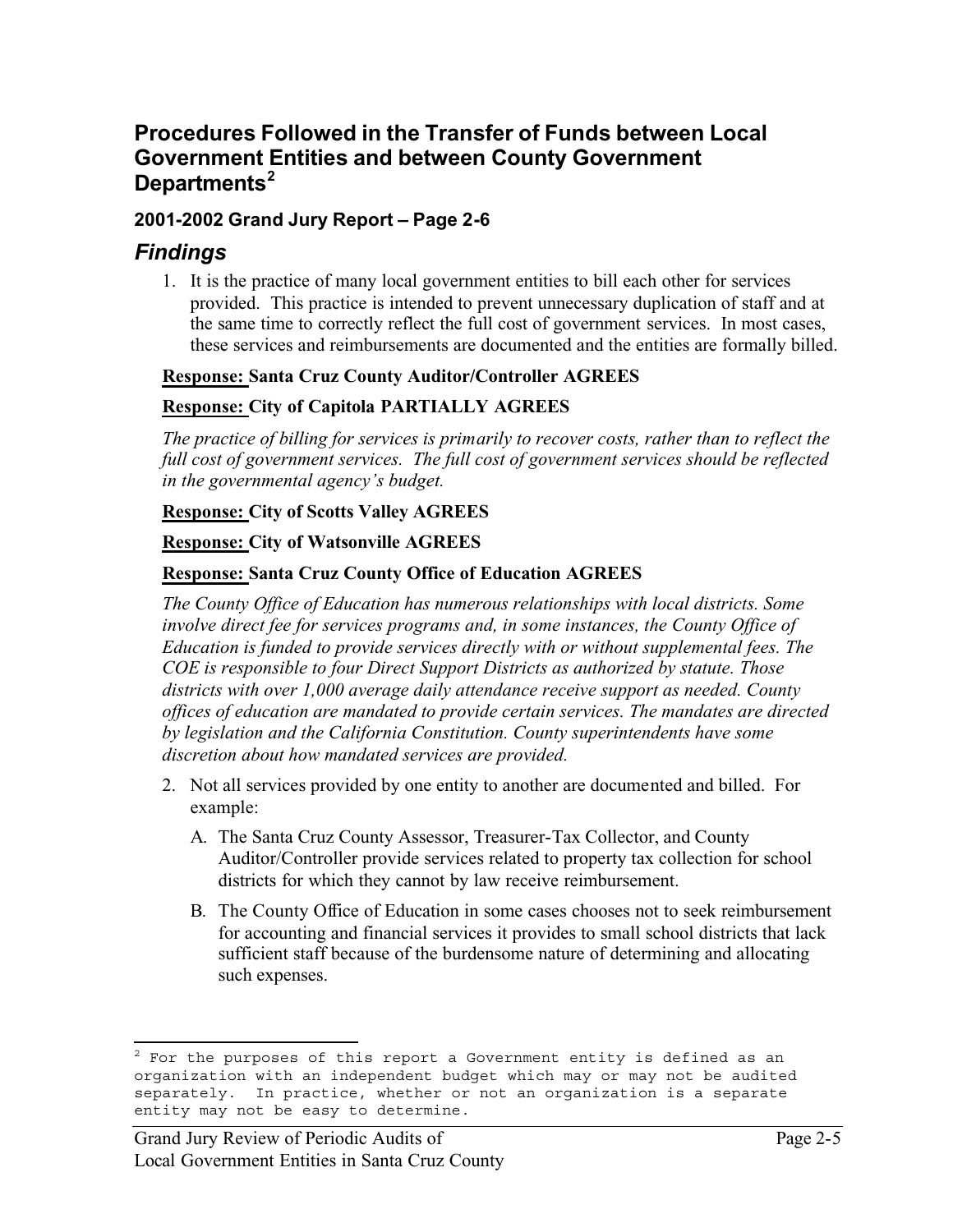C. The City of Capitola recently decided to recapture expenditures for services provided to its Redevelopment Agency (RDA). The City of Capitola did not keep records for these services at the time they were provided. Later the city chose to engage in a process purportedly designed to estimate these expenses.

[Note: See Cities and other County Agencies Committee Reports page 3-4 for a more detailed discussion of this issue.]

# **Response: Santa Cruz County Auditor/Controller AGREES**

# **Response: City of Capitola AGREES**

# **Response: City of Scotts Valley DISAGREES**

*To the best of the City's knowledge, all services provided by/to the City of Scotts Valley to/from other entities are documented and paid.* 

# **Response: Santa Cruz County Office of Education PARTIALLY AGREES**

*The County Office of Education provides many different services and support functions for local school districts. County offices of education are mandated under AB1200 to provide certain services. Funding for core services reflects attempts by the Legislature to ensure that county offices of education can provide mandated and discretionary services without regard to a district's size or ability to purchase services.* 

# **Response: City of Watsonville PARTIALLY DISAGREES**

*The City of Watsonville bills all services performed for other agencies. However, it does make financial sense to not bill for some services if the cost to determine a fair service cost and billing for that service cost exceeds the reimbursement.* 

3. Government funding sources are generally divided into two types: restricted and unrestricted. Restricted funds must be used for a defined purpose while unrestricted funds may be used for any purpose.

# **Response: Santa Cruz County Auditor/Controller AGREES**

# **Response: City of Watsonville AGREES**

# **Response: City of Capitola DISAGREES**

*All government funds are restricted in use for public purposes. Some funding sources are restricted more than others. The types of restrictions are many and vary significantly in severity.*

# **Response: City of Scotts Valley AGREES**

*The City of Scotts Valley accounts for restricted funds separately so the identity of the funds can be preserved.* 

# **Response: City of Watsonville AGREES**

# **Response: Santa Cruz County Office of Education AGREES**

4. Misuse of restricted funds creates a potential liability because discovery of the misuse may jeopardize future funding and may lead to a requirement that the funds be returned to their source.

# **Response: Santa Cruz County Auditor/Controller AGREES**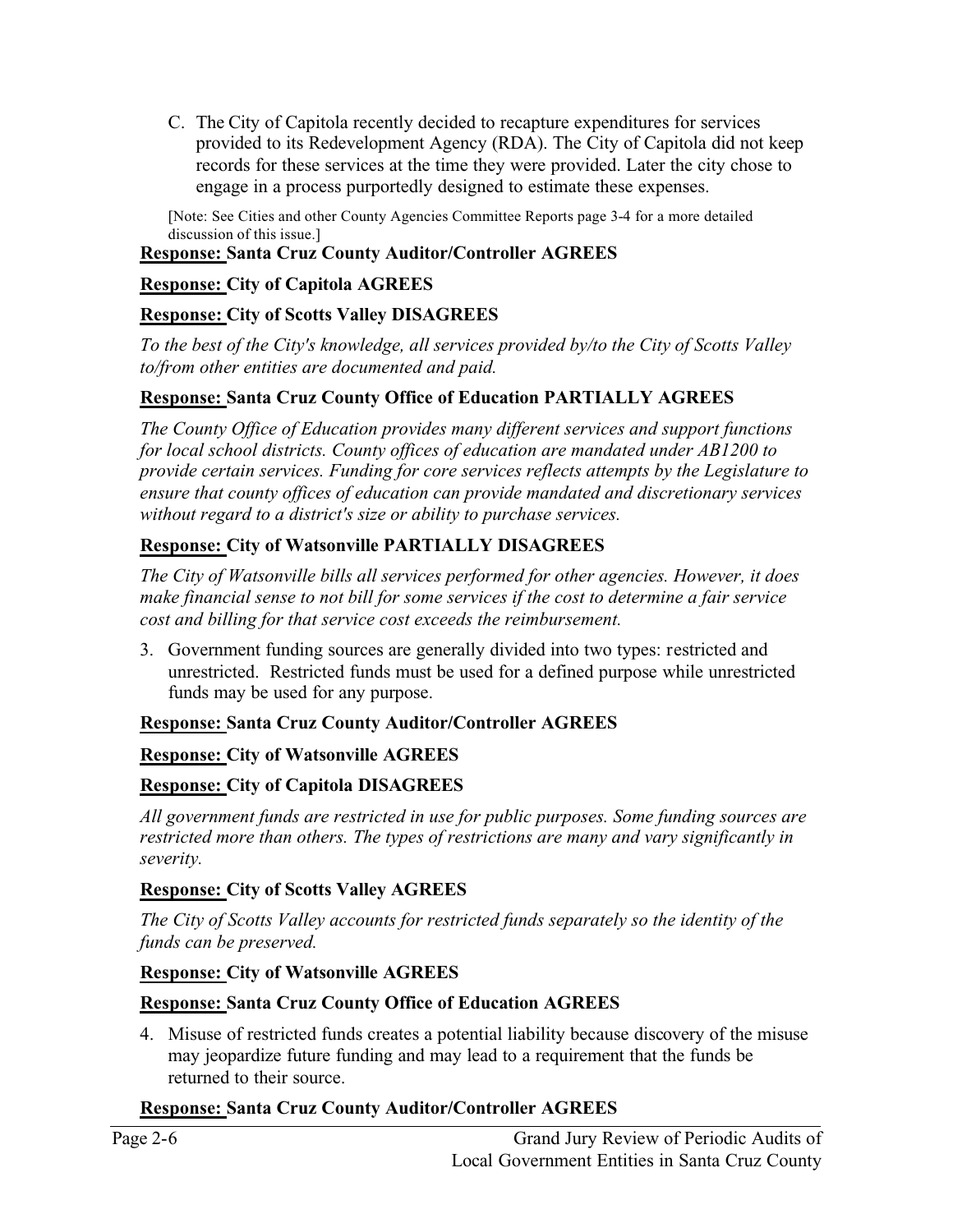#### **Response: City of Watsonville AGREES**

# **Response: City of Capitola PARTIALLY AGREES**

*Misuse of public money has many ramifications one of which for certain type of funds, such as grants, is the return of the money, and another is jeopardizing future funding. Other consequences of misuse include but are not limited to: forgiveness, fines, imprisonment, discipline of other sorts, and replacement funding from other accounts and funds.*

# **Response: City of Scotts Valley AGREES**

*As stated in Finding 3, the City of Scotts Valley accounts for restricted funds separately thereby eliminating the chance of accidental misuse.* 

# **Response: City of Watsonville AGREES**

# **Response: Santa Cruz County Office of Education AGREES**

*We are not aware of any instances of misuse of restricted funds now or in the recent past that have required funds to be returned to the source.* 

# *Recommendations*

1. To ensure their proper use, the Auditor/Controller should prepare and distribute to all local government entities a summary of potential consequences for misuse of restricted funds.

#### **Response: Santa Cruz County Auditor/Controller DISAGREES**

*This recommendation will not be implemented. Each entity has the responsibility of maintaining its accounting systems in accordance with generally accepted accounting practices. The Auditor-Controller has no authority to set standards for other entities. The Auditor's staff is hard pressed to complete financial reports required by the State and by the Governmental Accounting Standards Board; there are insufficient resources to develop and publish additional reports.*

# **Response: City of Capitola AGREES**

*Should the Auditor/Controller decide to distribute such information, the City of Capitola would receive and review it.* 

# **Response: City of Scotts Valley AGREES**

*The City of Scotts Valley has not implemented this recommendation because it first requires action on the part of the County Auditor/Controller. The City would accept these summaries from the County if and when they are prepared and distributed.* 

# **Response: City of Watsonville AGREES**

*The County has not implemented this recommendation, but the City would accept a report from the Auditor/Controller with the summary of potential consequences for misuse of restricted funds and foreword it to various staff responsible in monitoring the city's restricted funds.*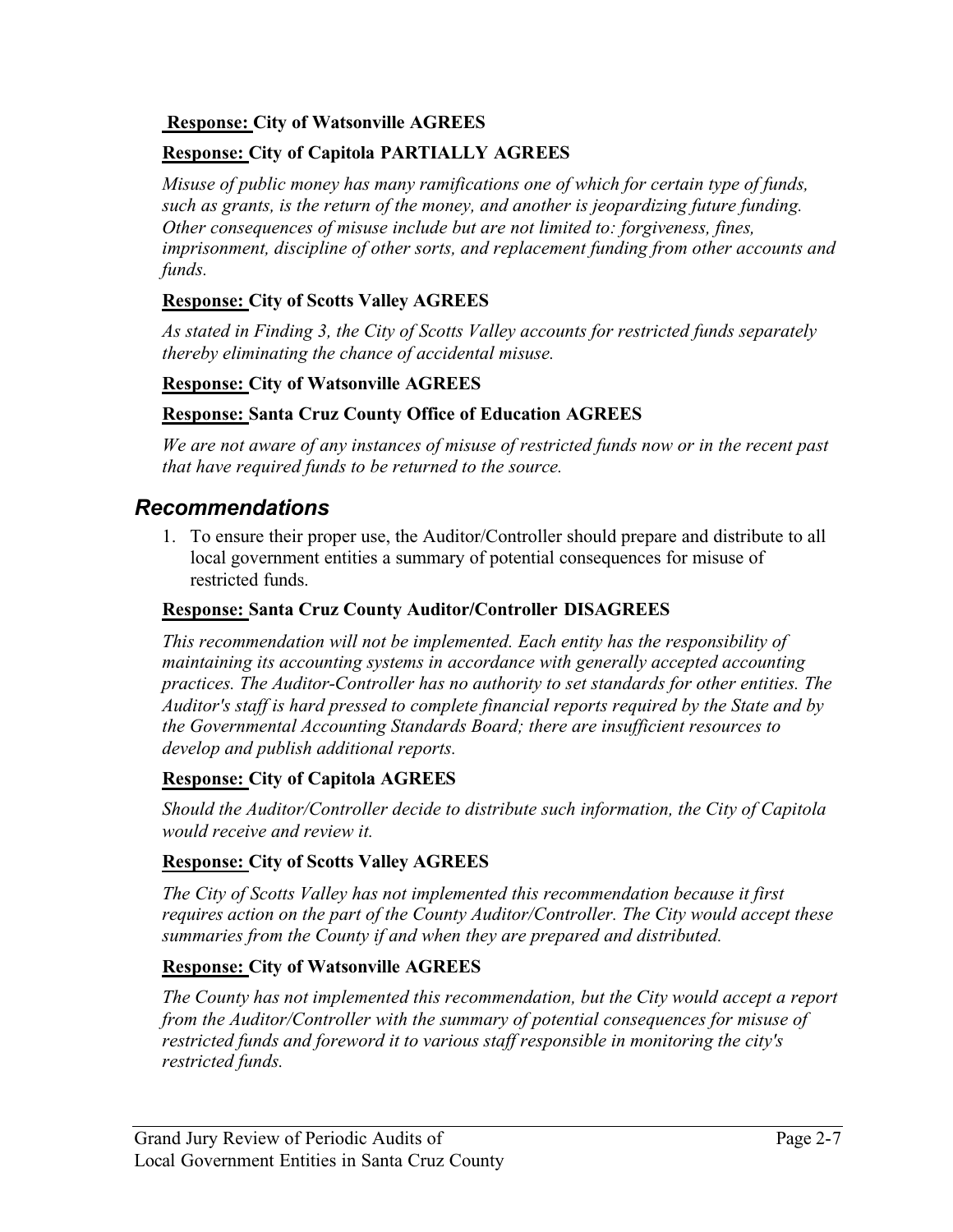*Nevertheless, this action is not warranted. The City receives various restricted funds that are kept in special revenue funds. With each restricted revenue, specific restrictions are generated by the funding source. It is critical to the City that these requirements be met and documents audited by the City's external auditors through the Single Audit, grant audits or specific compliance audits. Also, the City may be audited by Federal, State and local funding agencies. We do not feel that the County should be responsible to monitor the restricted funds of the City of Watsonville as this would be a task too great for anyone entity to undertake. Further, the task is largely assigned to existing State and Federal agencies.*

*In fact, the 1984 Single Audit Act of Congress recognized the problem with having every Federal grant being audited by the granting agency. As a result, the Single Audit Act required that all Federal grants be audit by a single agency. This oversight agency was the agency which granted the most funds to the recipient government. Although this process is not perfect, it is much better than previous times when grant audits were continuously being performed by numerous agencies.* 

2. The Auditor/Controller should prepare and distribute a summary of accounting standards for documenting and billing for services provided by one entity to another. All entities in this county, including cities, should follow these standards. Should an entity desire not to adhere to these standards, the appropriate governing body should approve this deviation prior to the provision of services, and only after a discussion and vote in a public meeting.

# **Response: Santa Cruz County Auditor/Controller DISAGREES**

*This recommendation will not be implemented. Each entity has the responsibility of maintaining its accounting systems in accordance with generally accepted accounting practices. The Auditor-Controller has no authority to set standards for other entities. The Auditor's staff is hard pressed to complete financial reports required by the State and by the Governmental Accounting Standards Board; there are insufficient resources to develop and publish additional reports.*

# **Response: City of Capitola AGREES**

*Should the Auditor/Controller decide to distribute such information, the City of Capitola would receive and review it. The City Council reserves its right to refer all such information to staff and receive City of Capitola staff direction and guidance. The City's first priority for accounting standards is Generally Accepted Accounting Principals (GAAP); any recommendations by the Auditor/Controller would be submitted to the City's Financial Advisory Committee for their review and recommendations to City Council.* 

# **Response: City of Scotts Valley AGREES**

*The City of Scotts Valley has not implemented this recommendation because it first requires action on the part of the County Auditor/Controller. After receiving these standards from the County, the City could then make a determination if it would be possible to abide by them.*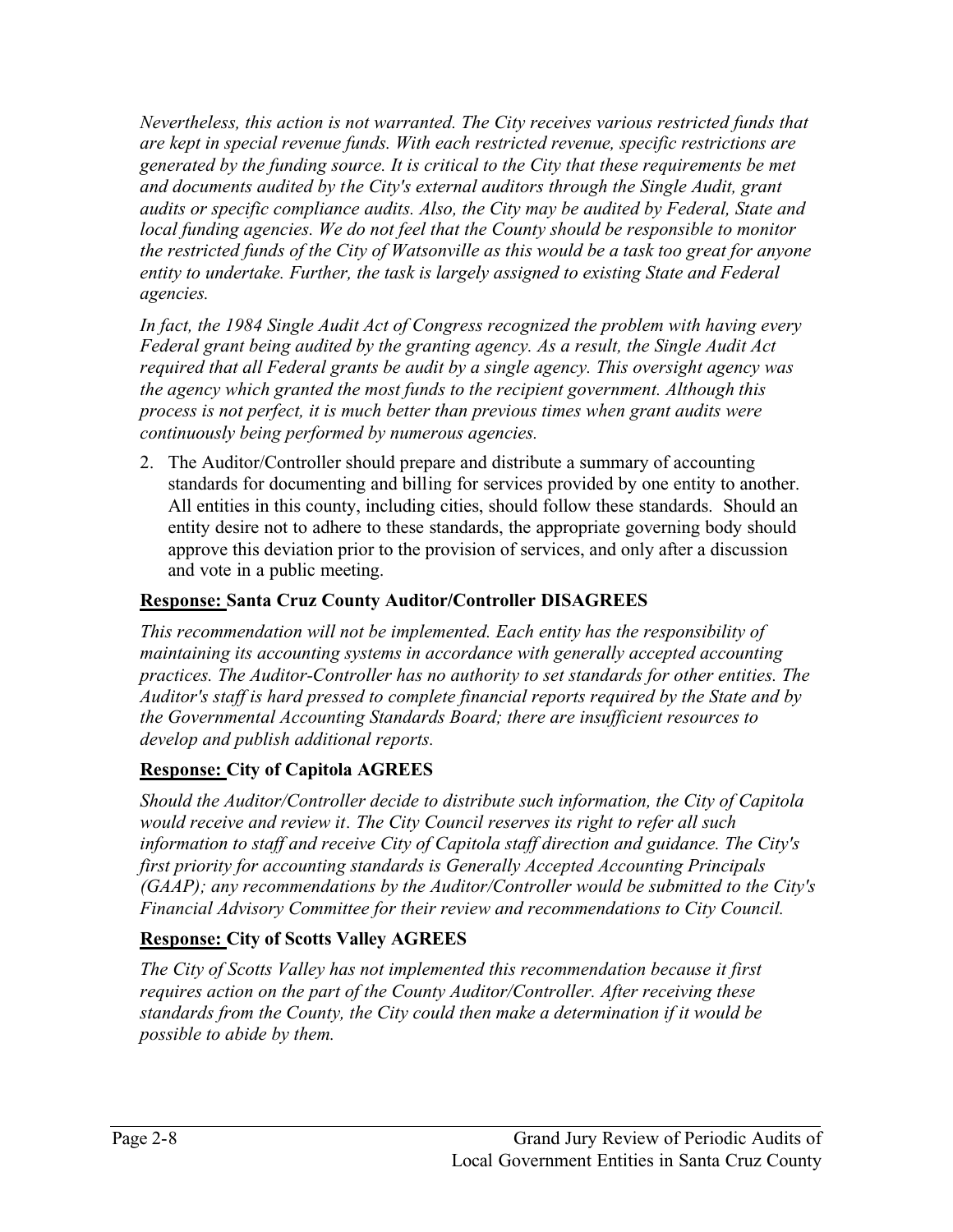### **Response: City of Watsonville DISAGREES**

*The City will not implement the recommendation because it is not warranted. The City of Watsonville is a Charter City that follows GASB (Government Accounting Standards Board), and GAAP (Generally Accepted Accounting Practices). Within these standards, the City finds guidance on how to handle documenting and billing for services provided by one entity to another. For example, the City of Watsonville follows the League of California Cities white paper on transactions between local governments and redevelopment agencies. The City of Watsonville does not need another layer of standards to follow. The City is also audited each year for compliance with other agencies by it's external auditors. In order to gain an accurate picture of the real costs of education in each school district, the Chief Business Officer of the COE should create and publicly distribute a report detailing expenses incurred supporting each district for which the COE is not reimbursed.*

# **Response: Santa Cruz County Auditor/Controller DISAGREES**

*This recommendation will not be implemented. Each entity has the responsibility of maintaining its accounting systems in accordance with generally accepted accounting practices. The Auditor-Controller has no authority to set standards for other entities. The Auditor's staff is hard pressed to complete financial reports required by the State and by the Governmental Accounting Standards Board; there are insufficient resources to develop and publish additional reports.*

3. In order to gain an accurate picture of the real costs of education in each school district, the Chief Business Officer of the COE should create and publicly distribute a report detailing expenses incurred supporting each district for which the COE is not reimbursed.

# **Response: Santa Cruz County Office of Education DISAGREES**

# *Will not implement because it is not warranted.*

*The Santa Cruz County Office of Education does not believe that categorization of such costs has a material impact on the determination of the cost of education in each entity. "Cost" varies among students and is dependent upon several factors such as grade level, special services programs and other factors. Cost cannot be tracked nor attached to a specific student. While a significant portion of our budget is dedicated to the students directly served by the COE, the cost of maintaining the information would outweigh the value of the information obtained. Additionally, much of the information is duplicated in reports compiled by the State but specific districts are not identified.* 

- 4. The County Auditor/Controller should create and publish a report describing expenses the County incurs for supporting other entities for which the County is not reimbursed, in order to get an accurate picture of the real cost of the services provided by these entities.
- 5. Each city should create a report detailing expenses it incurs for supporting other entities such as joint ventures and redevelopment agencies for which the city is not reimbursed, in order to gain an adequate picture of the real costs of these entities.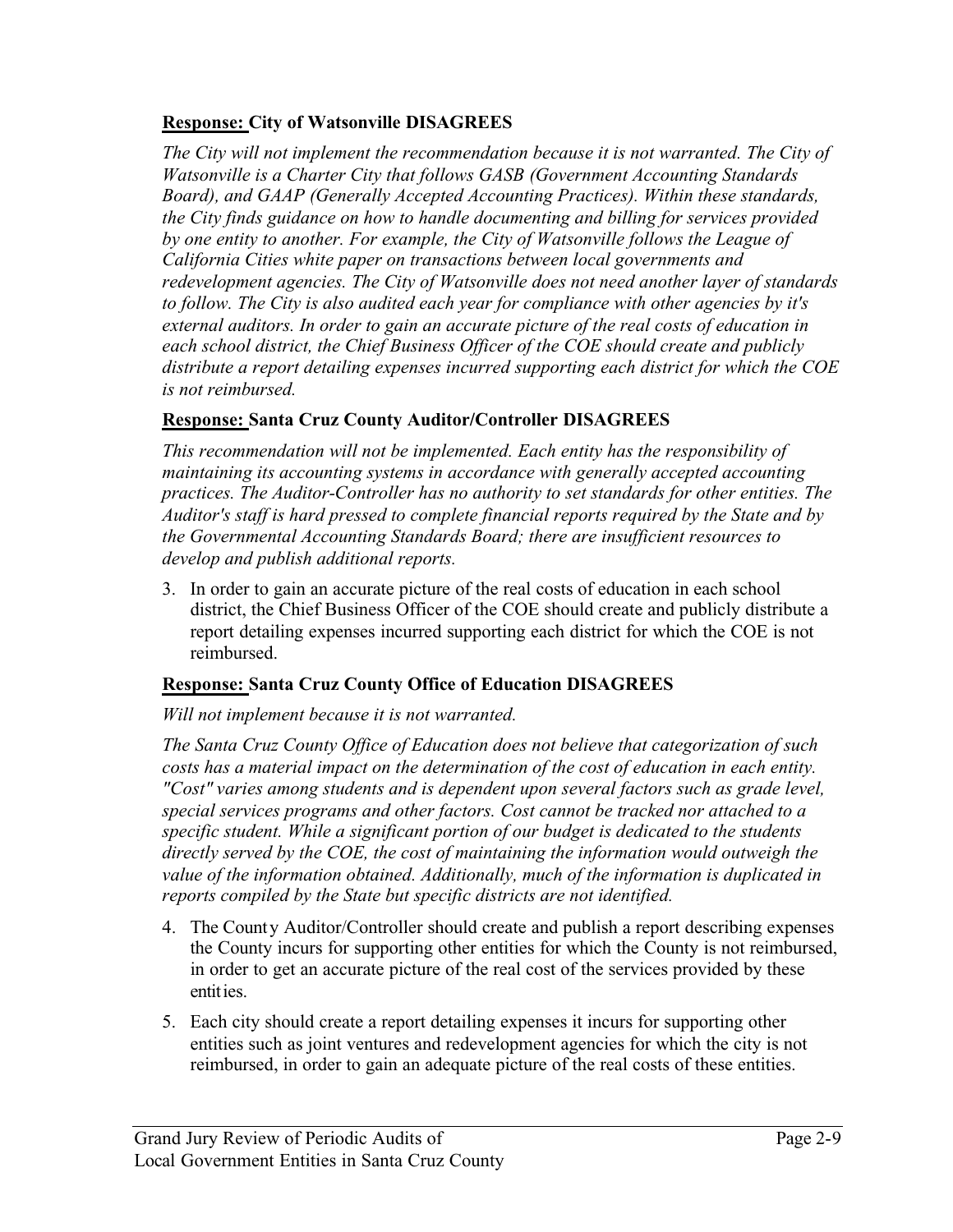# **Response: City of Capitola AGREES**

*Please see the City's responses to the items under "An Investigation of the City of Capitola Redevelopment Agency Reimbursement Loan agreement". The City of Capitola reserves its rights and privileges on how it allocates its limited resources to meet its service demands. Certainly, clarity of reporting and fair reimbursements are a priority for the City.*

### **Response: City of Scotts Valley AGREES**

*The City of Scotts Valley will implement this recommendation.* 

#### **Response: City of Watsonville DISAGREES**

*The City will not implement the recommendation because it is not warranted. The City of Watsonville does not provide substantial services that are not reimbursed by other agencies. If the City waives a cost for a specific service, the cost to track these fees is not cost effective for an entity with an \$81.5 million budget. Cities are not allowed to record in kind services or revenues as non-profits are under GAAP or GASB and would not be able to record the fees.* 

6. Local government entities should include in their annual budgets a summary of services provided to them by other local government entities without reimbursement in order to reflect better the actual costs of their programs.

#### **Response: City of Capitola DISAGREES**

*It is unclear what is meant by this recommendation. If both public agencies list a program as an expense the recognized program expenses will be doubled. In some cases it is impossible to identify the expense to an individual agency. For example, mutual aid agreements when exercised are done so at no expense to the receiving agency, consequentially these expenditures are unknown until the time of each event, \ I and are not recognized as an expenditure by the Agency receiving the mutual aide.* 

#### **Response: City of Scotts Valley AGREES**

*The City of Scotts Valley will implement this recommendation with the next budget (2003- 04).*

#### **Response: City of Watsonville DISAGREES**

*The City will not implement the recommendation because it is not warranted. The City of Watsonville does not provide substantial services that are not reimbursed by other agencies. If the City waives a cost for a specific service, the cost to track these fees is not cost effective for an entity with an \$81.5 million budget. The City has received the Government Finance Officers Association's Distinguished Budget Presentation Award because it meets program criteria as a policy document, as an operation guide, as a financial plan and as a communication device. The City feels that the time and cost for preparing a schedule not required by government standards out weighs any benefit for displaying these costs (if any). At the same time, City Council always has the prerogative to review and manage the City as it sees fit. An internal policy towards obtaining this type of information may be helpful for them. However, an additional external authority placing additional requirements upon the City is not needed.*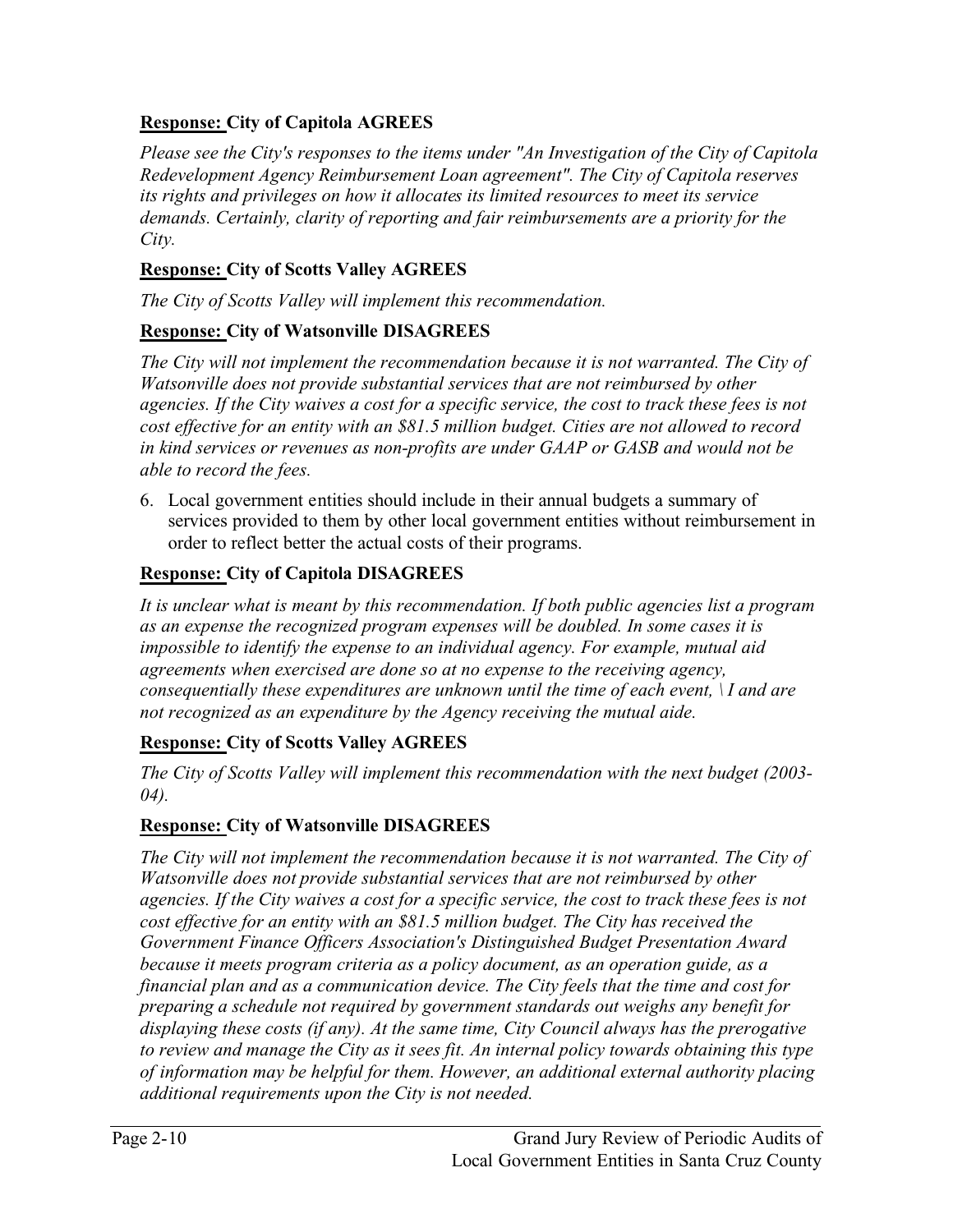#### **Response: Santa Cruz County Office of Education AGREES**

*Will not implement because it is not warranted or is not reasonable.*

*The Santa Cruz County Office of Education does not believe that categorization of such costs has a material impact on the determination of the cost of education in each entity. The budget is highly categorized and services described. The services the COE receives from other agencies are minimal and the majority are informational communication, thus it would be difficult if not impossible to quantify with an associated cost. The cost of maintaining such information would outweigh the value of the data obtained.*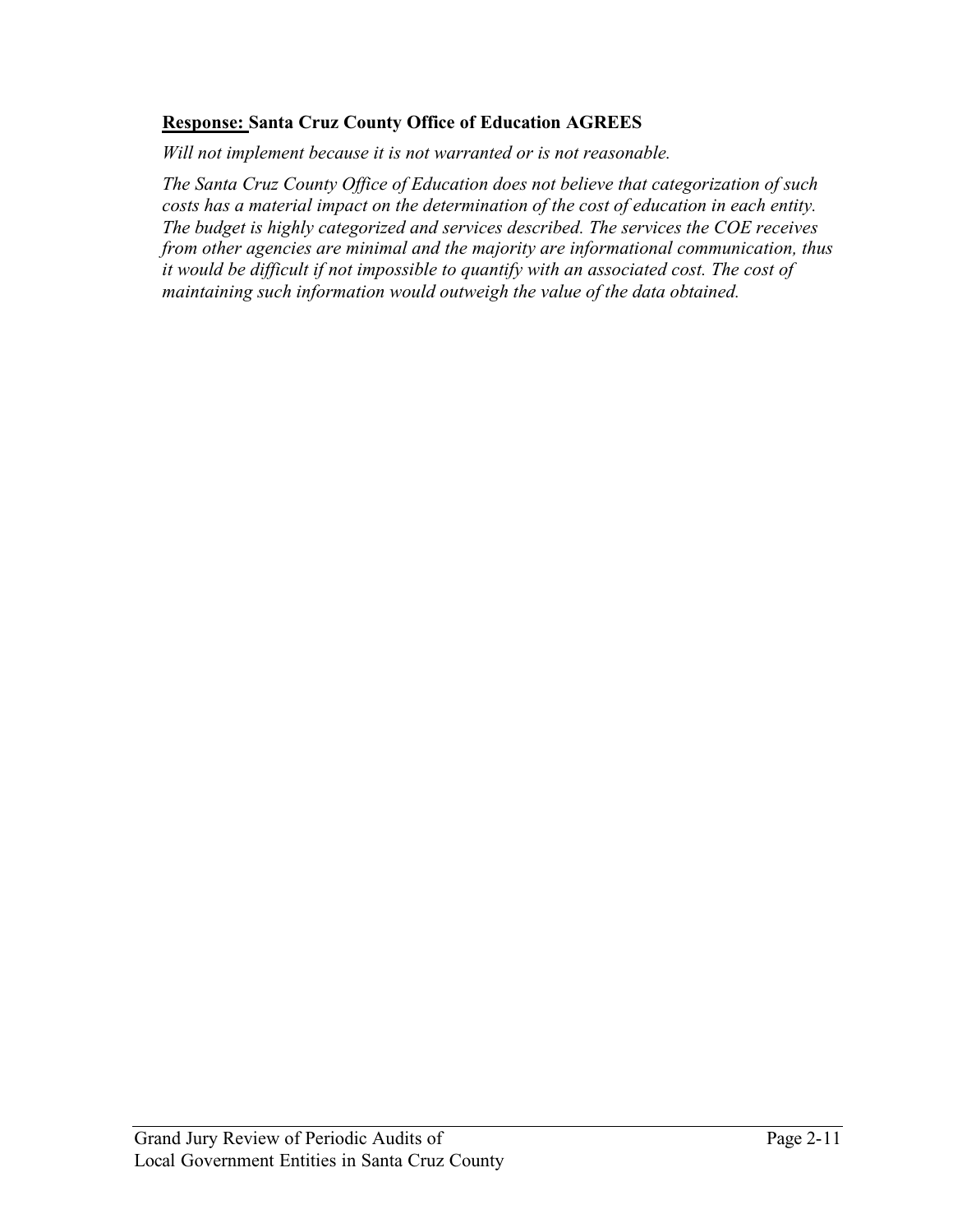# **The Participation of Local Government Entities in Joint Powers Authorities**

# **2001-2002 Grand Jury Report – Page 2-9**

# *Findings*

[Note to Reader: The Joint Powers Act (Government Code Sections 6500 et seq.) allows two or more government entities to enter into an agreement to jointly exercise powers common to them all or to create a separate entity (referred to as a joint powers agency) to carry out those common powers. For example the cities of Scotts Valley, Santa Cruz, Capitola and the County of Santa Cruz have formed a JPA for the purpose of administering the library services throughout the county.

In this report we will use the term "joint powers authority" or "JPA" to refer to both a joint powers agency and an agreement to jointly exercise common powers. Additionally, in recent years many government agencies have created JPAs for the purpose of sharing the risk of self-funded insurance. This section of the report deals with traditional "power exercising" JPAs, while insurance related JPAs are covered separately in the next section of the report.]

1. JPAs are generally audited separately from their members.

#### **Response: Santa Cruz County Auditor/Controller AGREES**

#### **Response: Santa Cruz County Office of Education AGREES**

2. Member entities may be liable for the debts of their JPA. $<sup>3</sup>$ </sup>

#### **Response: Santa Cruz County Auditor/Controller AGREES**

#### **Response: Santa Cruz County Office of Education PARTIALLY AGREES**

*We partially agree with the statement as it does not apply to all situations.*

3. Many entities fail to disclose their membership in JPAs in their annual audit.

#### **Response: Santa Cruz County Auditor/Controller AGREES**

#### **Response: Santa Cruz County Office of Education DISAGREES**

*The COE disagrees to the statement. It does not apply to the COE and local school districts.*

4. Many local JPAs have the same or similar make-up of directors because these directors are provided by the forming entities.

#### **Response: Santa Cruz County Auditor/Controller AGREES**

#### **Response: Santa Cruz County Criminal Justice Council AGREES**

5. Some JPAs have citizen members, which allows for greater participation of interested citizens in the policy decisions of these entities.

#### **Response: Santa Cruz County Auditor/Controller AGREES**

 $3$  A joint powers agency, as a separate entity, is responsible for its own debts and liabilities. These debts and liabilities would not legally extend to the entities that created the agency. However, in practice, the terms of the agreement to form the JPA or the remaining interests of the forming entities after its collapse often leave the forming entities stuck with the bill.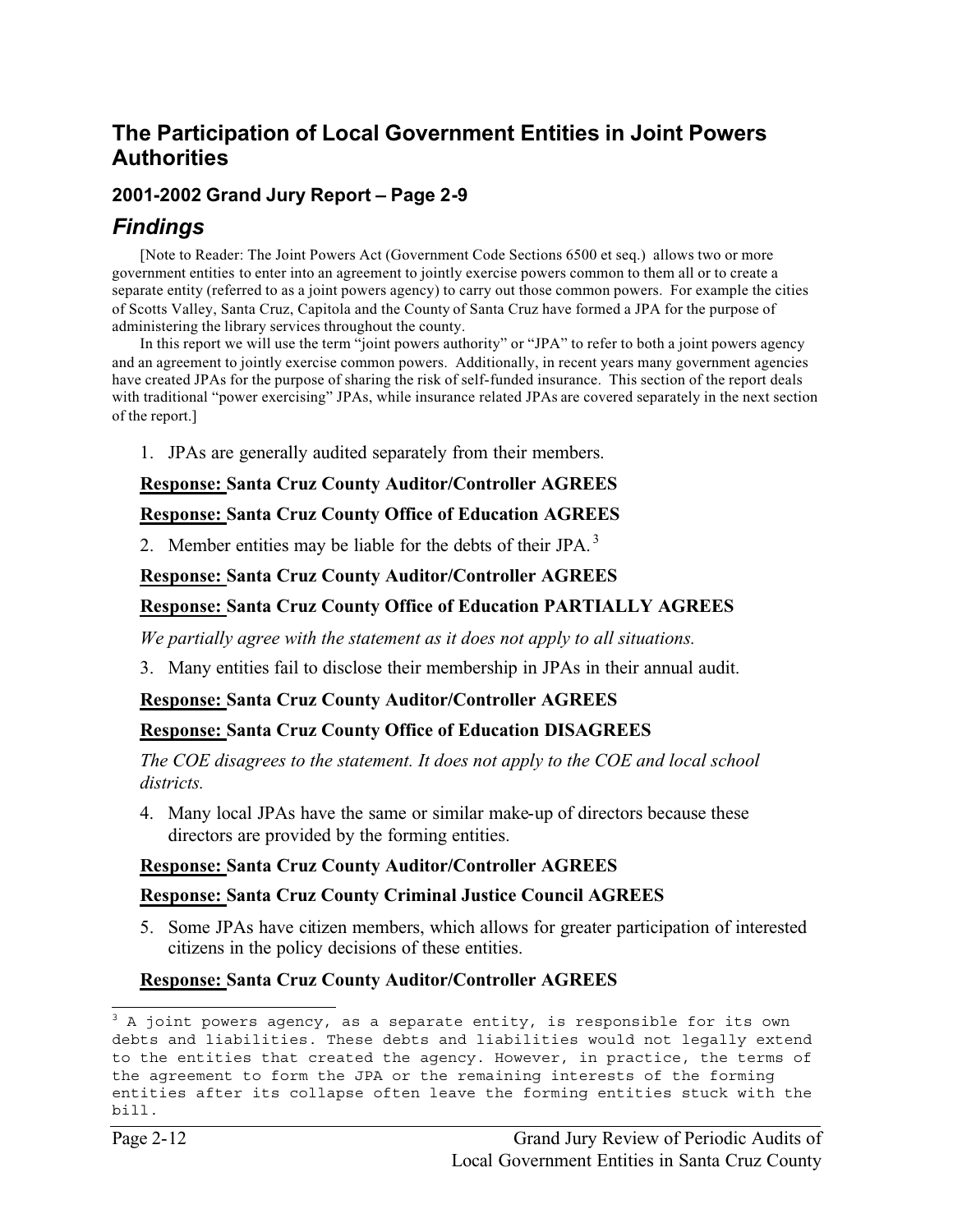#### **Response: Santa Cruz County Criminal Justice Council AGREES**

6. The Santa Cruz County Criminal Justice Council and the Region M Criminal Justice Planning Board are both JPAs created by local government agencies to coordinate policy in the law enforcement area. These JPAs contain no citizen members.

#### **Response: Santa Cruz County Auditor/Controller AGREES**

#### **Response: Santa Cruz County Criminal Justice Council PARTIALLY AGREES**

*As to those references to the Santa Cruz. County Criminal Justice Council, the Criminal Justice Council partially agrees. While the Criminal Justice Council does participate in the coordination of policy in the law enforcement area, the Criminal Justice Council was established to provide for a coordinated, responsive and efficient criminal justice system for all of the residents of the Cities and County of Santa Cruz. The membership of the Criminal Justice Council does include two citizen members representing community based organizations.*

# *Recommendations*

1. Local government entities that participate in JPAs should ensure that this fact is adequately reflected in their annual audits.

#### **Response: Santa Cruz County Auditor/Controller DISAGREES**

*This recommendation will not be implemented. It is the responsibility of an entity's independent auditor to ensure that annual audits provide the appropriate disclosures.* 

#### **Response: Santa Cruz County Office of Education AGREES**

*Implemented. This is an existing practice of the Santa Cruz County Office of Education.* 

*The Santa Cruz County Office of Education agrees that JPAs in which the member entity has a potential financial impact (positive or negative) should be disclosed as part of the annual financial report/audit. School district auditors have disclosed this information in each school district's audit. The COE continues to audit this practice in the school districts.*

2. Local government entities that participate in JPAs should ensure that these JPAs are adequately audited and insured.

# **Response: Santa Cruz County Auditor/Controller PARTIALLY AGREES**

*This recommendation has been partially implemented. JPA's and special districts are required to have financial audits and it is the Auditor-Controller's responsibility to ensure that the audits are performed or to conduct such audits. It is beyond the scope of the Auditor's responsibility or expertise to determine whether entities are adequately insured.*

#### **Response: Santa Cruz County Office of Education AGREES**

*Implemented. This is an existing practice of the Santa Cruz County Office of Education.* 

*The Santa Cruz County Office of Education agrees that its representatives on the JPA boards will exercise due diligence in ensuring the financial stability of JPAs of which it is a member.*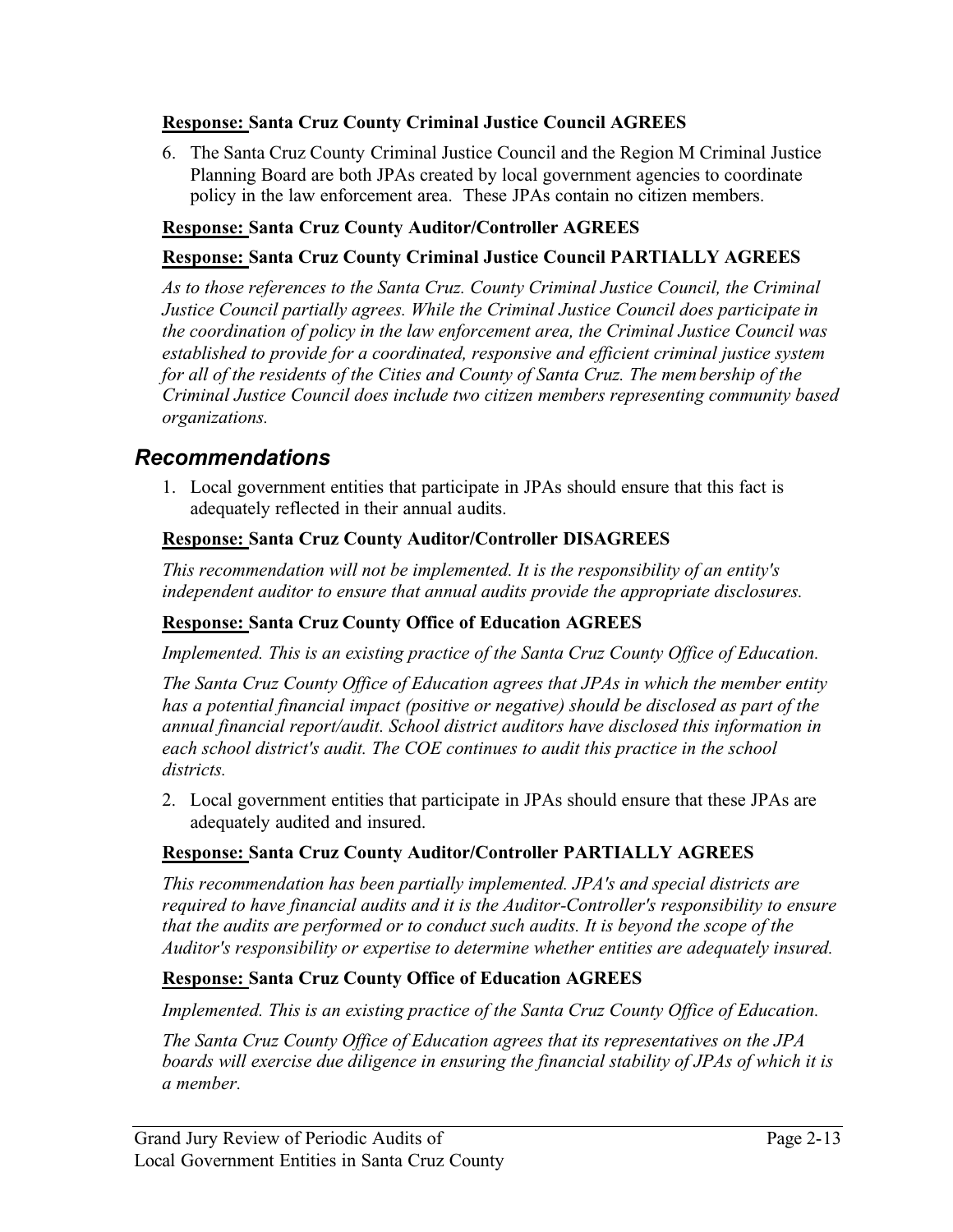3. Local government entities that participate in JPAs should examine the make-up of the governing boards of these JPAs to determine if citizen members should be added to improve the capabilities of these boards.

# **Response: Santa Cruz County Criminal Justice Council AGREES**

*This recommendation has been implemented. In 1995 the Criminal Justice Council carefully examined the make-up of the board and at that time amended the JPA to include a second representative of a community based organization. The representatives of the community based organizations separately represent both North and South Santa Cruz County. These members are each very active in their respective communities and thus provide an added voice for the community.* 

4. Because there is strong public interest in the exercise of their powers, the Santa Cruz County Criminal Justice Council and the Region M Criminal Justice Planning Board should be encouraged to add citizen members to their governing boards.

# **Response: Santa Cruz County Criminal Justice Council AGREES**

*This recommendation has been implemented. See response to recommendation number three.*

5. The Santa Cruz County Volunteer Initiative Program should be asked to create a system for recruiting and assigning qualified independent citizen volunteers to serve on JPAs that would benefit from the advice of experienced members or the input independent members of the public.

# **Response: Santa Cruz County Criminal Justice Council DISAGREES**

*This recommendation will not be implemented. The issue of including experienced members of the public was successfully addressed and accomplished by the Criminal Justice Council both at its inception in 1986, then again in 1995.*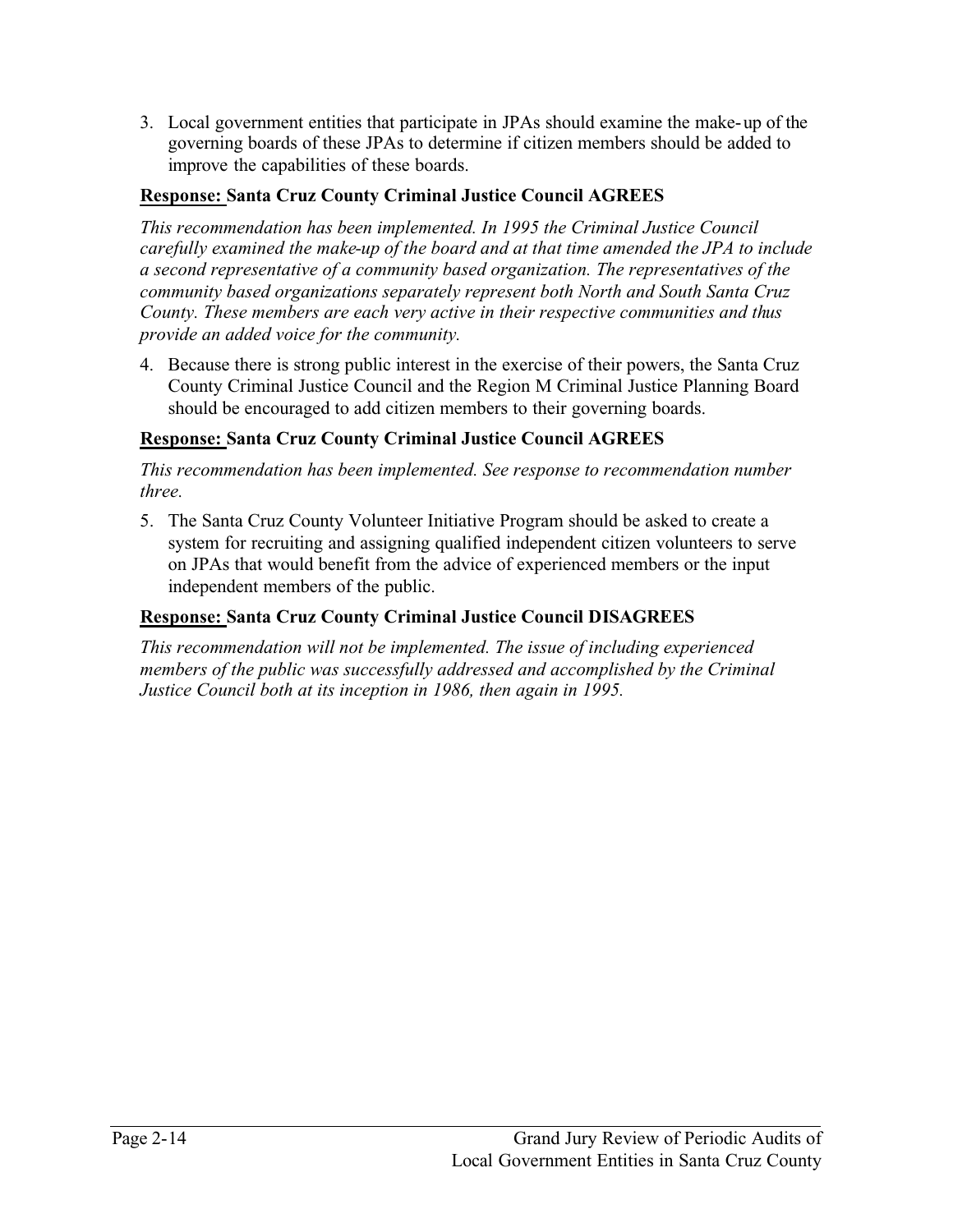# **The Participation of Local Government Entities in Joint Powers Authorities for the Purpose of Self-Funded Insurance**

# **2001-2002 Grand Jury Report – Page 2-11**

# *Findings*

1. Failure to adequately fund JPAs formed for the purpose of self-funded insurance may result in unexpected demands on members' budgets and an inability to pay claims.

#### **Response: Santa Cruz County Office of Education AGREES**

**Response: Santa Cruz Fire Agencies Insurance Group AGREES**

#### **Response: Santa Cruz San Benito County Schools Insurance Group (SC-SB CSIG) PARTIALLY AGREES**

*SC-SB CSIG partially agrees with finding number one. Currently, SC-SB CSIG does not have any self-funded claims, and has not since October 1997. The group, however, has been and will continue to self-insure when that decision is financially acceptable. If decision is made to return to self-insurance it will be based on an actuarial study with recommended funding levels.*

2. The Santa Cruz-San Benito County Schools Insurance Group is a JPA formed to provide self-funded workers' compensation insurance to local school employees. This joint powers authority has not provided self-funded insurance to its members since 1995. As of year-end June 30, 2001, the JPA had reserves totaling \$2,948,286. Pajaro Valley Unified School District has announced its intention to withdraw from the JPA and asked that it receive its portion of the reserve, which it estimates at \$1,300,000.00.

#### **Response: Santa Cruz County Office of Education AGREES**

*The JPA was formed to provide workers compensation until 1995, after which time, workers compensation was procured commercially* 

#### **Response: Santa Cruz San Benito County Schools Insurance Group (SC-SB CSIG) PARTIALLY AGREES**

*SC-SB CSIG agrees with the Grand Jury finding number two with the exceptions noted below.*

*First exception to finding number two: "The Santa Cruz-San Benito County Schools insurance Group is a JPA formed to provide self-funded workers' compensation insurance to local school employees."*

*SC-SB CSIG partially agrees with this finding. The function and purpose of the Authority are described as follows in the Joint Exercise of Powers of Agreement:*

*A. The Authority is established for the purposes of administering this Agreement, pursuant to the provisions of the California Government Code, and of providing the services and other items necessary and appropriate for the establishment, operation and maintenance of a Joint Program for Workers' Compensation protection for the public agencies who are Members thereof, and to provide a forum for discussion, study,*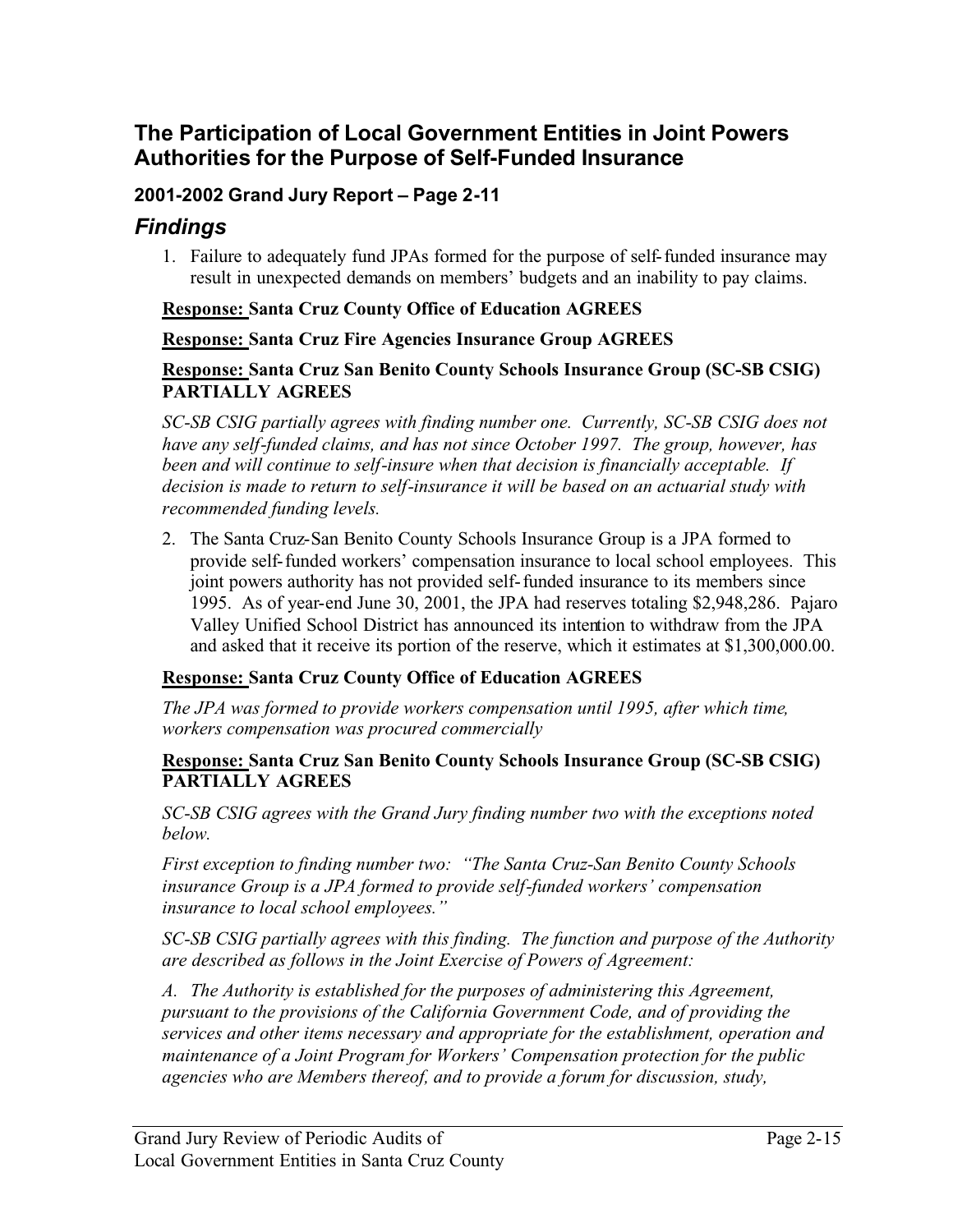*development and implementation of recommendations of mutual interest regarding other programs.*

*B. The functions of The Authority are:*

*(1) To provide a Joint Program and system, as stated in the Basis of Contribution and given to each Member, for Workers' Compensation claims against the Members of The Authority and as such, to perform, or contract for the performance of, the financial administration, policy formulation, claim service, legal representation, safety engineering, and other services as necessary for the payment and handling of all Workers' Compensation claims against Members.*

*(2) To pursue the Member's right of Subrogation against a third party when in the discretion of the Board of Directors the same is appropriate. Any and all proceeds resulting from the assertion of such Subrogation rights shall accrue to the benefit of The Authority.*

*(3) To enter into contracts necessary to accomplish the purposes of this Agreement.*

*(4) Establishes one of the functions as to obtain appropriate commercial insurance coverage as determined by the Board of Directors. SC-SB CSIG has purchased commercial insurance for its members since 1995.*

*(5) To acquire, hold, and dispose of property, real and personal,, all for the purpose of providing the membership with the necessary education, study, development, and implementation of a Joint Program for* 

*(6) Workers' Compensation including, but not limited to, the acquisition of facilities and equipment, the employment of personnel, and the operation and maintenance of a system for the handling of the Joint Program.*

*(7) To incur debts, liabilities, and Obligations necessary to accomplish the purposes of this Agreement.*

*(8) To receive gifts, contributions, and donations of property, funds, services, and other forms of assistance from persons, firms, corporations, associations and any governmental entity.*

*(9) To invest funds as deemed appropriate by the Board of Directors, and as subject to law.*

*(10) To provide a forum for discussion, study, development, and implementation of recommendations of mutual interest regarding other Joint Programs.*

*(11) To sue and be sued in the name of The Authority.*

*(12) To perform such other functions as may be necessary or appropriate to carry out this Agreement, so long as such other functions so performed are not prohibited by any provision of law.*

*(13) To join other joint powers authorities to provide services and coverages to The Authority.*

*Second exception to finding number two "As of year-end June 30, 2001, the JPA had reserves totaling \$2,948,286. Pajaro Valley Unified School District has announced its*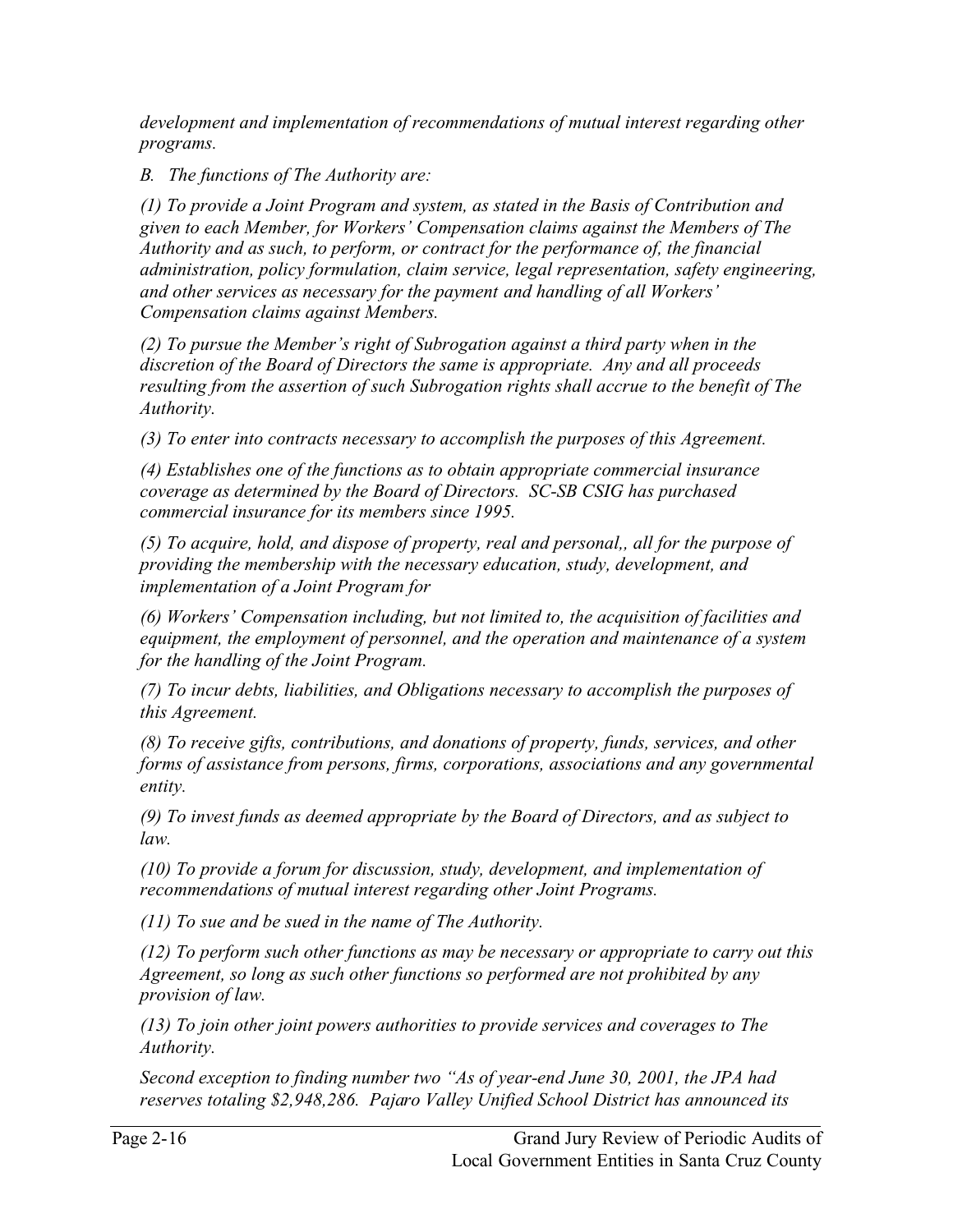*intention to withdraw from the JPA and asked that it receive its portion of the reserve, which it estimated at \$1,300,000.00."* 

*The cash reserves at June 30, 2001, were \$2,948,286.00, and the retained earnings as of June 30, 2001 were \$2,949,391, which verifies SC-SB CSIG's solvency, however, Pajaro Valley Unified School District did withdraw from membership and \$1,289,769.00 was returned to Pajaro Valley Unified School District. SC-SB CSIG remains fiscally sound and had retained earnings of \$1,860,481 as of June 30, 2002. (see Attachment A)*

# *Recommendations*

1. Local government entities who participate in self-funded JPAs should ensure that this fact is adequately reflected in their annual audits

#### **Response: Santa Cruz County Office of Education AGREES**

*Implemented. This is an existing practice of the Santa Cruz County Office of Education. The Santa Cruz County Office of Education agrees that JP As in which the member entity has a potential financial impact (positive or negative) should be disclosed as part of the annual financial report/audit. School district auditors generally disclose this information in each school district's audit.* 

#### **Response: Santa Cruz Fire Agencies Insurance Group AGREES**

#### **Response: Santa Cruz San Benito County Schools Insurance Group (SC-SB CSIG) AGREES**

*Recommendation has been implemented. Please see the accompanying notes to the financial audit statements in the June 30, 2002, Financial Audit. (see Attachment A)*

2. Local government entities that participate in self-funded JPAs should ensure that these JPAs are adequately funded.

# **Response: Santa Cruz County Office of Education AGREES**

*Implemented. This is an existing practice of the Santa Cruz County Office of Education. The Santa Cruz County Office of Education agrees that its representatives on the JP A boards should exercise due diligence in ensuring the financial stability of JP As of which it is a member.* 

#### **Response: Santa Cruz Fire Agencies Insurance Group AGREES**

*Please note response to Recommendation 6.* 

#### **Response: Santa Cruz San Benito County Schools Insurance Group (SC-SB CSIG) AGREES**

#### *Recommendation has been implemented. SC-SB CSIG is fiscally sound. (see Attachment A)*

3. Local government entities that participate in self-funded JPAs should ensure that these JPAs are audited annually.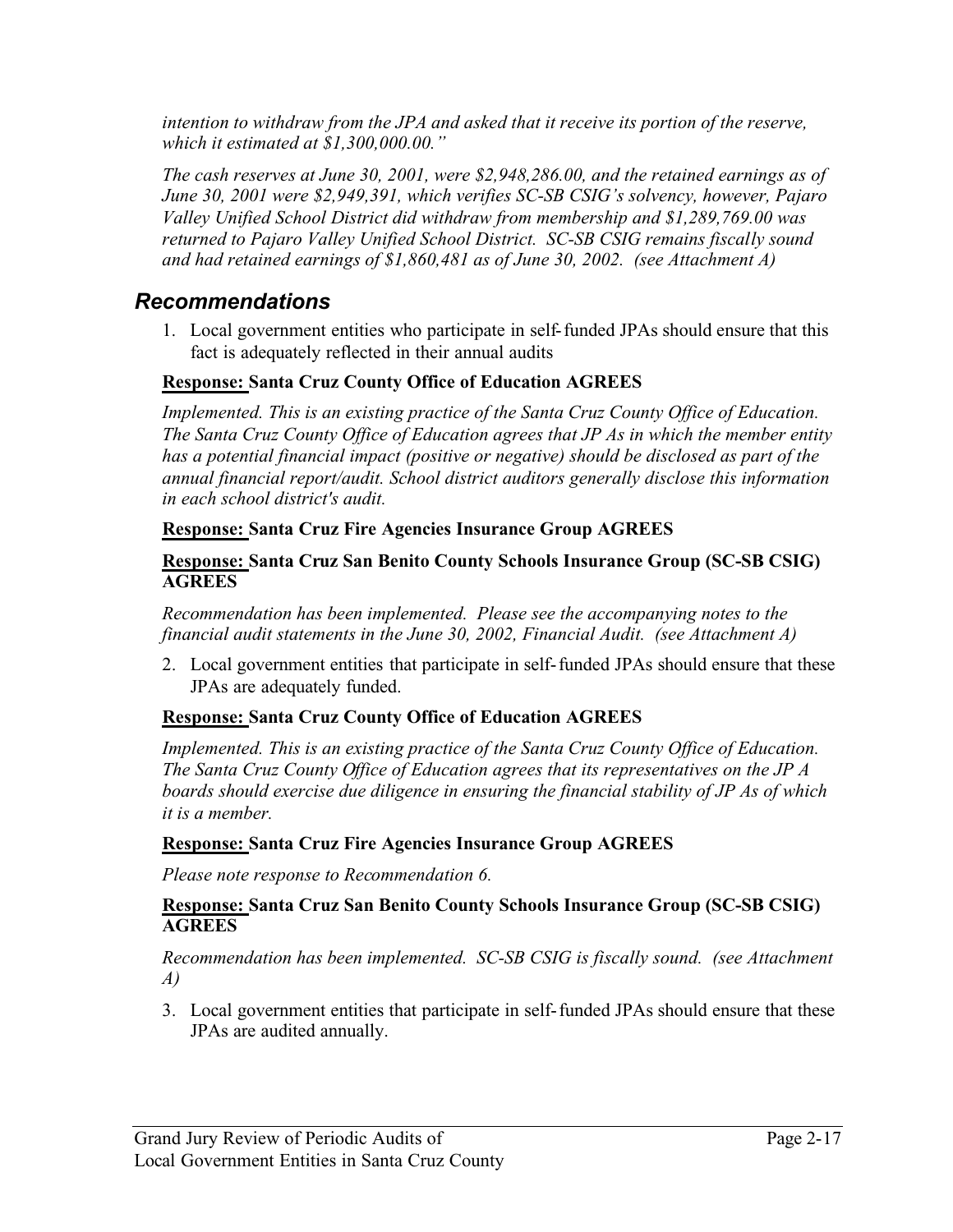# **Response: Santa Cruz County Office of Education AGREES**

*Implemented. This is an existing practice of the Santa Cruz County Office of Education. The JPA agreement by laws require that an annual audit be conducted. The JP As also conduct annual actuarial studies to establish liabilities and determine appropriate rates. The Santa Cruz County Office of Education representatives to the JPA boards, are aware of their responsibilities to maintain prudent business practices to maintain the financial stability of the JPAs.* 

#### **Response: Santa Cruz Fire Agencies Insurance Group AGREES**

*This has been implemented since the JPA inception in 1978.* 

#### **Response: Santa Cruz San Benito County Schools Insurance Group (SC-SB CSIG) AGREES**

*Recommendation has been implemented. SC-SB CSIG is annually audited. (see Attachment A)*

4. Local government entities that participate in self-funded JPAs should ensure that these JPAs are reviewed by a qualified actuary on a regular basis to determine their required funding level.

# **Response: Santa Cruz County Office of Education AGREES**

*Implemented. This is an existing practice of the Santa Cruz County Office of Education. The JP A agreement/bylaws require that an annual audit be conducted. The JP As also conduct annual actuarial studies to establish liabilities and determine appropriate rates. The Santa Cruz County Office of Education representatives to the JPA boards are aware of their responsibilities to maintain prudent business practices to maintain the financial stability of the JPAs.* 

#### **Response: Santa Cruz Fire Agencies Insurance Group AGREES**

*This has been implemented. In the past we procured an actuarial review every three years. This will now be done annually. Please note response to Recommendation 6.*

#### **Response: Santa Cruz San Benito County Schools Insurance Group (SC-SB CSIG) AGREES**

*Recommendation has been implemented. SC-SB CSIG engages an actuary on an annual or bienniel basis as deemed appropriate.*

5. If the Santa Cruz-San Benito County Schools Insurance Group is not going to provide self-funded insurance, it is not serving its intended purpose and should be closed out.

# **Response: Santa Cruz County Office of Education AGREES**

*The Santa Cruz County Office of Education will not implement because it is not warranted. While the Santa Cruz / San Benito County Schools Insurance Group JP A is not ~ currently providing a self-insured workers compensation program, it is providing a "group purchase" workers compensation program which is consistent with the JP A agreement/bylaws creating efficiency and cost savings. The JP A was not formed solely to provide "self-insured" programs, but a financial solution that best meets the need of the members. Additionally, the administration of the prior year claims still require some level*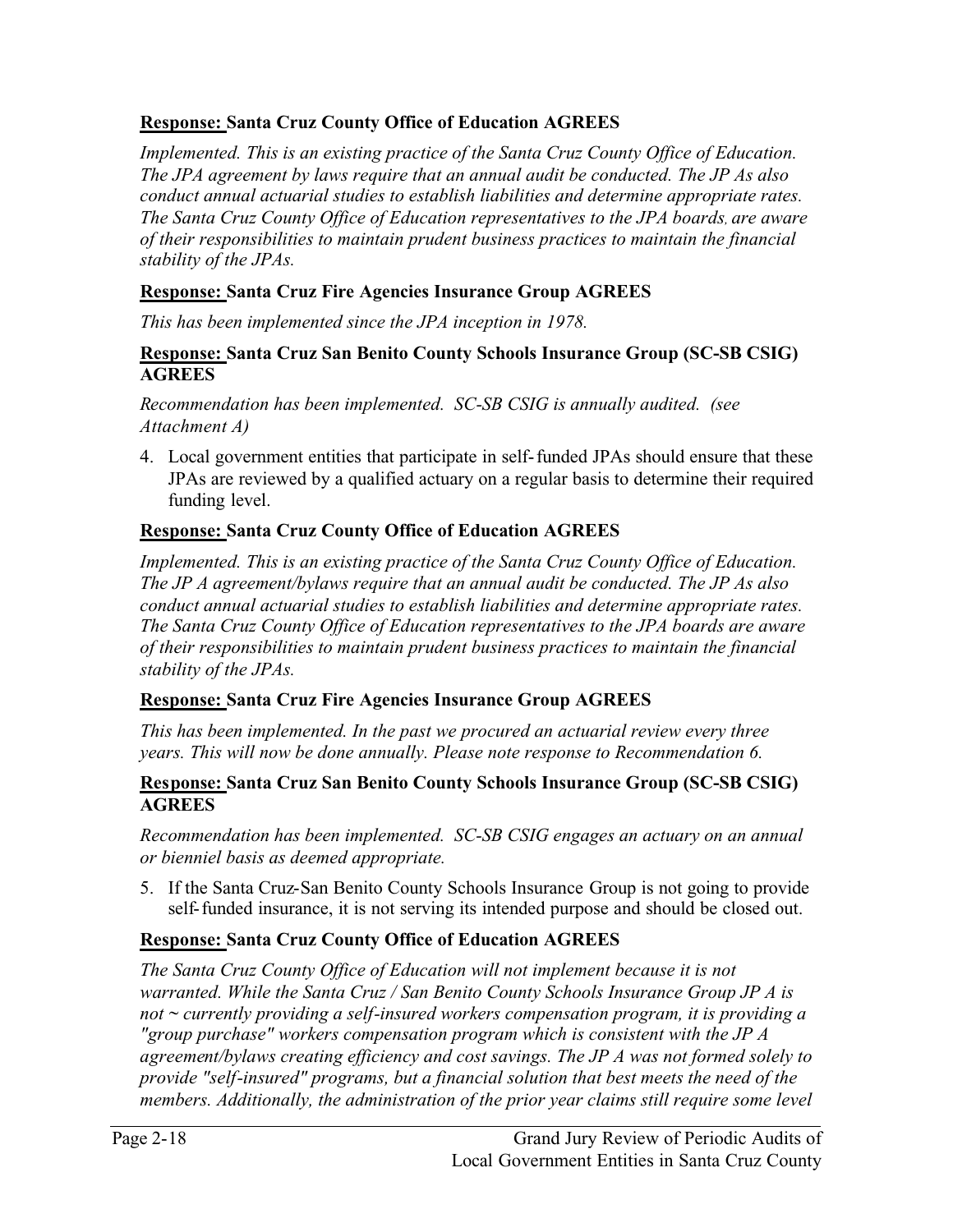*of JP A responsibility/oversight until all liability is dissolved. Also, if economic conditions warrant, the JP A will likely move back to commercial self-insurance.*

#### **Response: Santa Cruz San Benito County Schools Insurance Group (SC-SB CSIG) AGREES**

*The function and purpose of the Authority is described as follows in the Joint Exercise of Powers of Agreement:*

*A. The Authority is established for the purposes of administering this Agreement, pursuant to the provisions of the California Government Code, and of providing the services and other items necessary and appropriate for the establishment, operation and maintenance of a Joint Program for Workers' Compensation protection for the public agencies who are Members thereof, and to provide a forum for discussion, study, development and implementation of recommendations of mutual interest regarding other programs.*

*B. The functions of The Authority are:*

*(1) To provide a Joint Program and system, as stated in the Basis of Contribution and given to each Member, for Workers' Compensation claims against the Members of The Authority and as such, to perform, or contract for the performance of, the financial administration, policy formulation, claim service, legal representation, safety engineering, and other services as necessary for the payment and handling of all Workers' Compensation claims against Members.*

*(2) To pursue the Member's right of Subrogation against a third party when in the discretion of the Board of Directors the same is appropriate. Any and all proceeds resulting from the assertion of such Subrogation rights shall accrue to the benefit of The Authority.*

*(3) To enter into contracts necessary to accomplish the purposes of this Agreement.*

*(4) Establishes one of the functions as to obtain appropriate commercial insurance coverage as determined by the Board of Directors. SC-SB CSIG has purchased commercial insurance for its members since 1995.*

*(5) To acquire, hold, and dispose of property, real and personal, all for the purpose of providing the membership with the necessary education, study, development, and implementation of a Joint Program for Workers' Compensation including, but not limited to, the acquisition of facilities and equipment, the employment of personnel, and the operation and maintenance of a system for the handling of the Joint Program.*

*(6) To incur debts, liabilities, and Obligations necessary to accomplish the purposes of this Agreement.*

*(7) To receive gifts, contributions, and donations of property, funds, services, and other forms of assistance from persons, firms, corporations, associations and any governmental entity.*

*(8) To invest funds as deemed appropriate by the Board of Directors, and as subject to law.*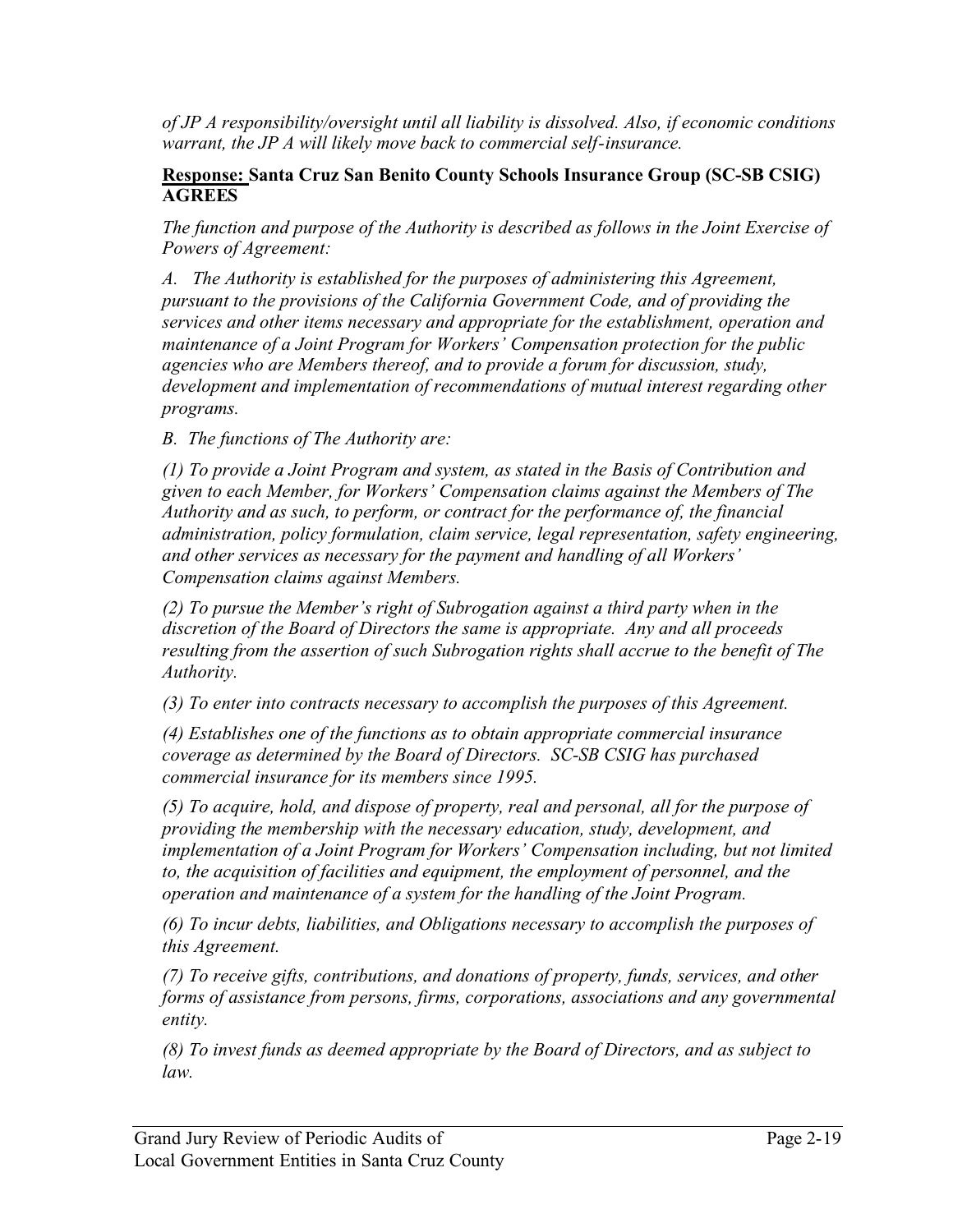*(9) To provide a forum for discussion, study, development, and implementation of recommendations of mutual interest regarding other Joint Programs.*

*(10) To sue and be sued in the name of The Authority.*

*(11) To perform such other functions as may be necessary or appropriate to carry out this Agreement, so long as such other functions so performed are not prohibited by any provision of law.*

*(12) To join other joint powers authorities to provide services and coverages to The Authority.*

6. The Santa Cruz Fire Agencies Insurance Group should be adequately funded at the earliest possible opportunity. The member fire districts should consider this a priority.

# **Response: Santa Cruz Fire Agencies Insurance Group AGREES**

*Our member fire districts agree that there is no greater priority for our JP A than that of financial adequacy. To this end we have looked into several options designed to alleviate and or eliminate the funding deficiencies of our JP A. In the end it was determined that the most responsible course of action was to join a larger and more adequately funded workers' compensation program. We were also acutely aware that there was a significant financial obligation needed to meet our expected claims reserve costs for our current "tail claims".*

*Both of these issues and concerns have been positively addressed as of July 1,2002, with our affiliation with and inclusion in the CSAC Excess Insurance Authority primary workers' compensation insurance program, and additionally we have also contracted with CSAC for the transfer all SCCFAIG financial liability from prior claims into their program. This contract that transfers our "tail claims" liability secures an agreed fixed cost to our claims liability that we will repay in annual installments over a five year period.*

*We feel very confident that this change will more than adequately satisfy the concerns shared by both the Santa Cruz County Grand Jury and our Board of Directors.* 

*I am enclosing the 2001 annual report for the CSAC Excess Insurance Authority as well as an insurance review and evaluation from our legal counsel, for your scrutiny.* 

# **The Participation of the Grand Jury in the Audit Process in Santa Cruz County**

# **2001-2002 Grand Jury Report – Page 2-12**

# *Findings*

1. Some local government entities form audit committees to oversee their audit process. Members of these committees are required to exercise their full independent judgment in the interests of the audit process.

# **Response: Santa Cruz County Audit Committee AGREES**

2. In 1998, the county formed an audit committee composed of representatives of county government and two members of the Grand Jury. This committee meets twice a year.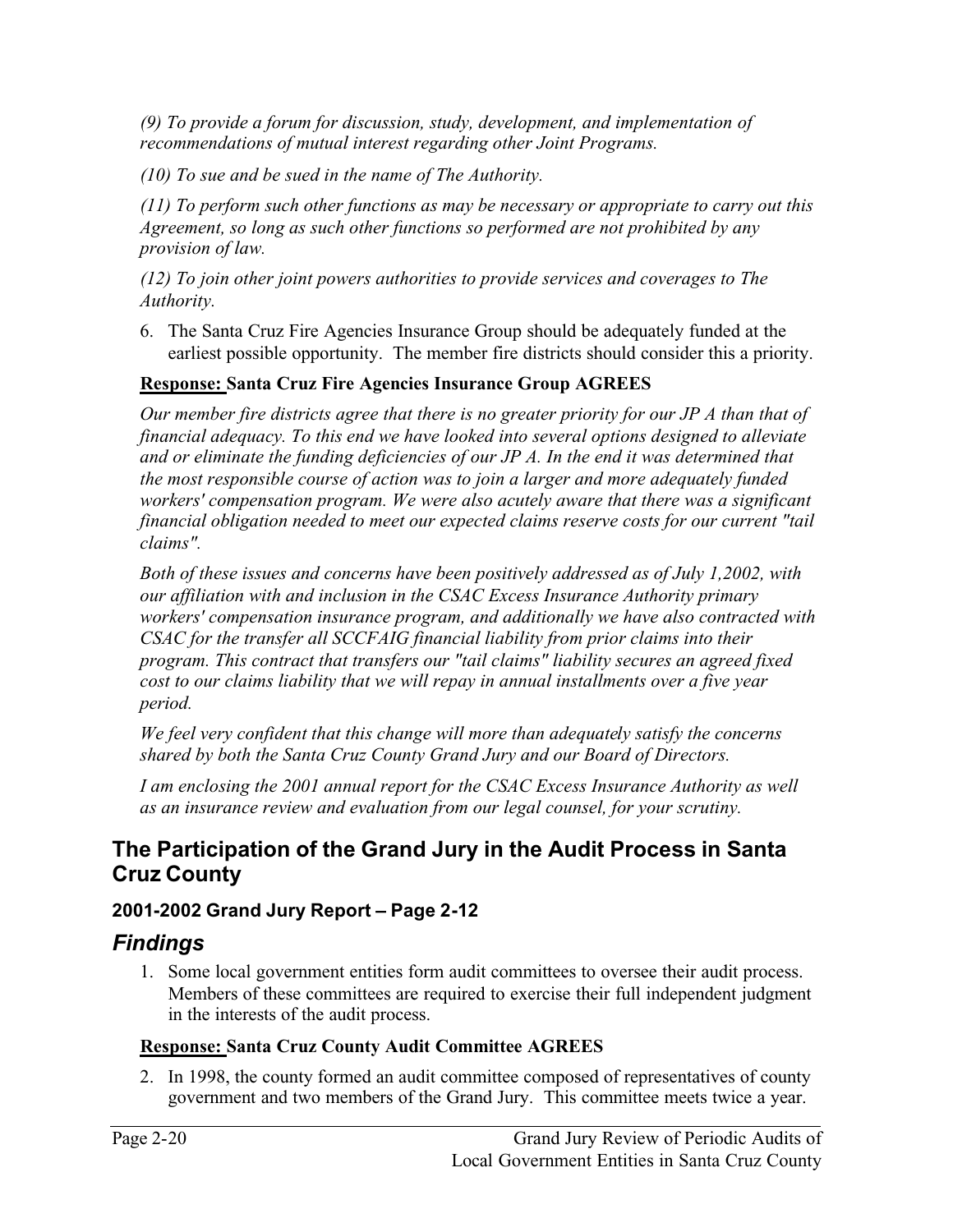The first meeting is to ratify the choice of an auditor and the second meeting is to review the results of the audit and the auditor's recommendations.

### **Response: Santa Cruz County Audit Committee AGREES**

3. The Grand Jury has no formal arrangements with other local government agencies to participate in their audit process.

#### **Response: Santa Cruz County Audit Committee AGREES**

4. The Grand Jury is intended to serve as an independent reviewer of the local government audit process.

#### **Response: Santa Cruz County Audit Committee AGREES**

5. The Grand Jury is required by law to maintain the confidentiality of its sources and subjects in the course of its investigations.

#### **Response: Santa Cruz County Audit Committee AGREES**

# *Recommendations*

1. Future Grand Juries should adopt the following Memorandum of understanding with the County Office of Education:

#### **Proposed Memorandum of Understanding between the Santa Cruz County Grand Jury and the County Office of Education**

- A. The Assistant Superintendent for Business should contact the Audit Committee of the Grand Jury early in their term to arrange a meeting to explain the school audit process.
- B. The Assistant Superintendent of Business should send a report to the Grand Jury Audit Committee detailing corrective actions taken in response to the audit findings.
- C. The County Office of Education and all school districts should add the Grand Jury Audit Committee to their distribution list for annual budgets and audits, and forward any auditor recommendations that are not included in the audit.
- D. It is highly recommended that Grand Jury committees consider contacting the County Office of Education prior to submitting information requests directly to school districts.

While both parties recognize that they cannot bind their successors, it is highly recommended that successive grand juries and County Office of Education staff adhere to this Memorandum of Understanding until modified by mutual agreement.

# **Response: Santa Cruz County Office of Education DISAGREES**

*The Santa Cruz County Office of Education will not implement as the recommendation is not warranted.* 

*'The County Office of Education sees the benefit of coordinating Grand Jury information requests with the COB prior to contacting school districts directly and encourages the presiding judge and the Grand Jury to initiate coordination of those issues that impact*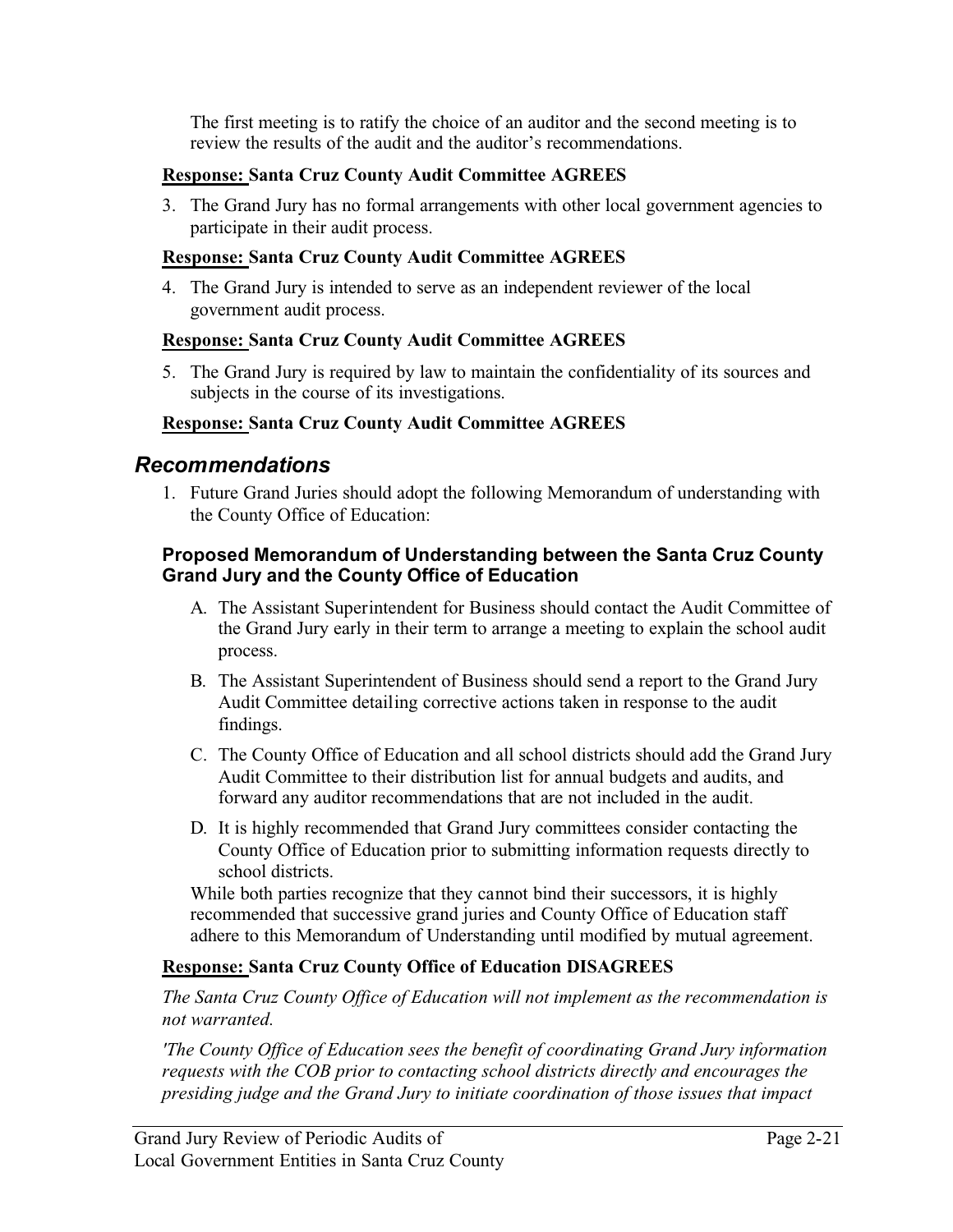*education. The County Office of Education is best poised to coordinate data resource collection. The County Office of Education, however, will not enter into a Memorandum of Understanding for many of the same reasons as cited by the Grand Jury report; however, the County Superintendent of Schools has gone on record in the past, and did again this year, request that the Grand Jury's requests for information and response relative to schools be coordinated, as appropriate, through the County Office of Education. The County Office of Education will arrange meetings to review areas of study*  and will coordinate making all information available to the Grand Jury. The County *Office of Education will add the Grand Jury to its distribution list for the annual audit and annual budget as adopted.* 

2. Future Grand Juries should adopt the following Memorandum of Understanding with the County Auditor/Controller, the County Audit Committee, and non-school Special Districts:

# **Proposed Memorandum of Understanding Between the Santa Cruz County Grand Jury and the Santa Cruz County Auditor/Controller and Non-School Special Districts**

- A. The County Auditor/Controller should contact the Audit Committee of the Grand Jury early in their term to arrange a meeting to explain the County audit process.
- B. The County of Santa Cruz and all non-school special districts should add the Grand Jury Audit Committee to it distribution list for budgets, audits and notes to managers
- C. The County Audit Committee should annually prepare and send a report to the Grand Jury Audit Committee detailing corrective actions taken by the County in response to the audit findings.
- D. In order to maintain Grand Jury independence, grand jury members should not be members of the County Audit Committee.
- E. The two Grand Jury positions on the County Audit Committee should be replaced with citizen members.
- F. The County Audit Committee should meet more than twice a year to encourage a more active role in its oversight of the audit process.

While both parties recognize that they cannot bind their successors, it is highly recommended that successive grand juries and Auditor/Controller adhere to this Memorandum of Understanding until modified by mutual agreement.

# **Response: Santa Cruz County Audit Committee DISAGREES**

*This recommendation will not be implemented. As each Grand Jury establishes its own agendas, interests and recommendations, and can not be obligated by any Memorandum of Understanding, we believe that any Memorandum of Understanding would have no benefit.*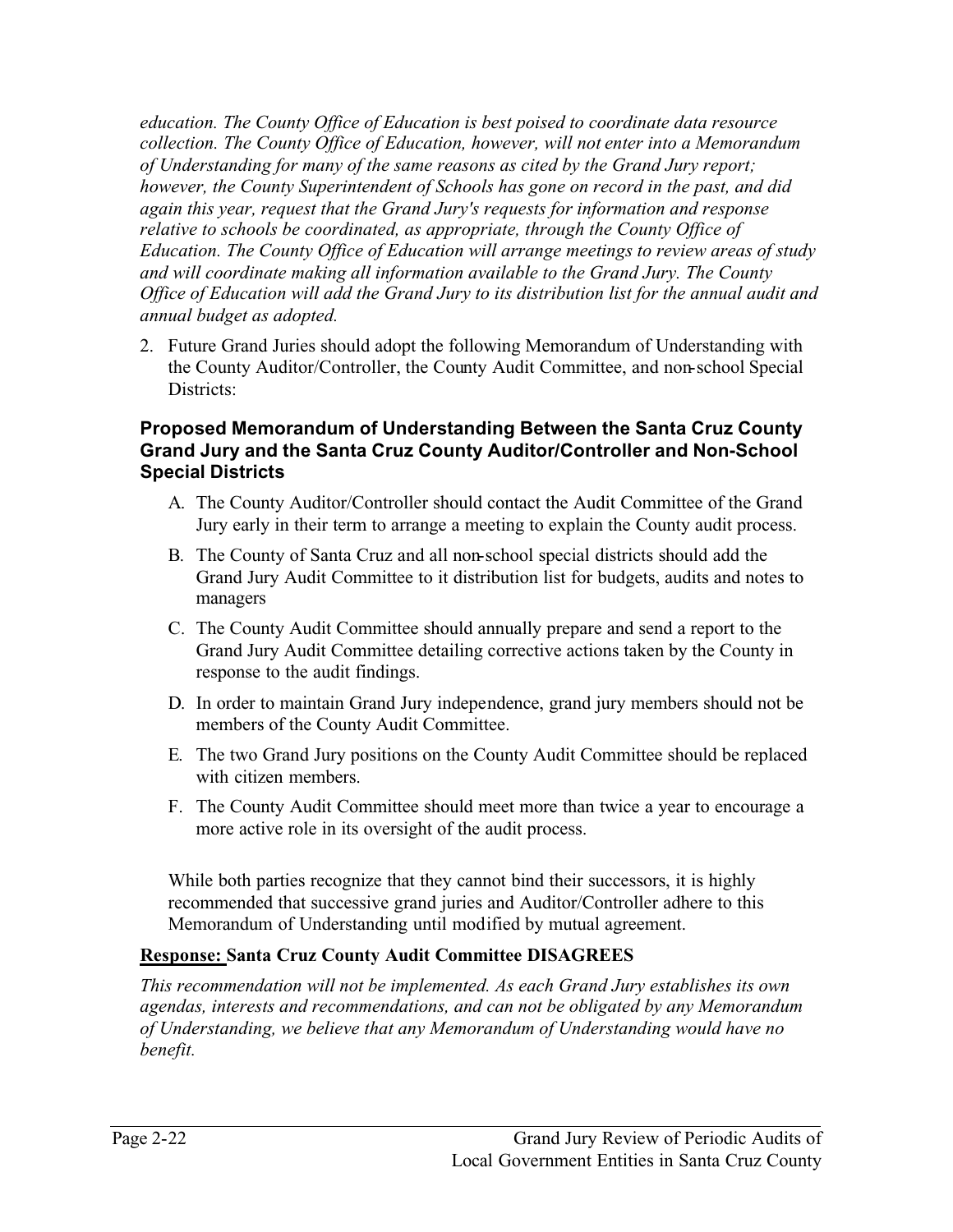*A. The County's annual financial report is very detailed and voluminous, and some Grand Juries are not as interested as others in reading financial reports. The reports are all public documents and are available on request.* 

*B. This recommendation has been implemented by the County. Budgets, financial reports and management letters are distributed to the Grand Jury when the reports are published. The County's budget and annual financial report are also on the County's website.* 

*C. This recommendation has been implemented. The County does prepare responses and corrective action plans, if appropriate. Our responses to audit findings are generally*  included in the independent auditors management letter. In addition, the independent *auditor usually includes a status update on recommendations in the subsequent audit report. The management letter is made available to the Grand Jury, and all recommendations and corrective actions are discussed at the audit committee meetings.* 

*D. We believe that the best way for the Grand Jury to exercise its audit oversight responsibility and to understand the audit process is by participating in the County Audit Committee meetings. Grand Jury participation on the Audit Committee does not impair the independence of the audit process, but gives the Grand Jury the opportunity to meet with the independent auditors and express concerns or special requests. The Grand Jury is always invited to County Audit Committee meetings, although some Grand Jury members have chosen not to participate.* 

*E. This recommendation will not be implemented. Previous Grand Juries have made other recommendations as to the composition of the County's Audit Committee, and future Grand Juries are likely to make additional recommendations. There is currently one member of the public on the Committee, and that person, a Certified Public Accountant, educator, and former city finance director, is* very well *qualified. We are satisfied with the current composition of the Committee and will keep it this way. We will continue to invite the Grand Jury Audit Committee members to participate.* 

*F. This recommendation will be implemented as circumstances require. The County Audit Committee meets at least twice each year. During years that the County issues requests for proposals for audit services, the Committee schedules additional meetings to review the proposals and recommend the CPA firm to be awarded the contract. The Audit Committee is flexible and meetings are scheduled whenever the Committee's . 1 participation or oversight is appropriate.*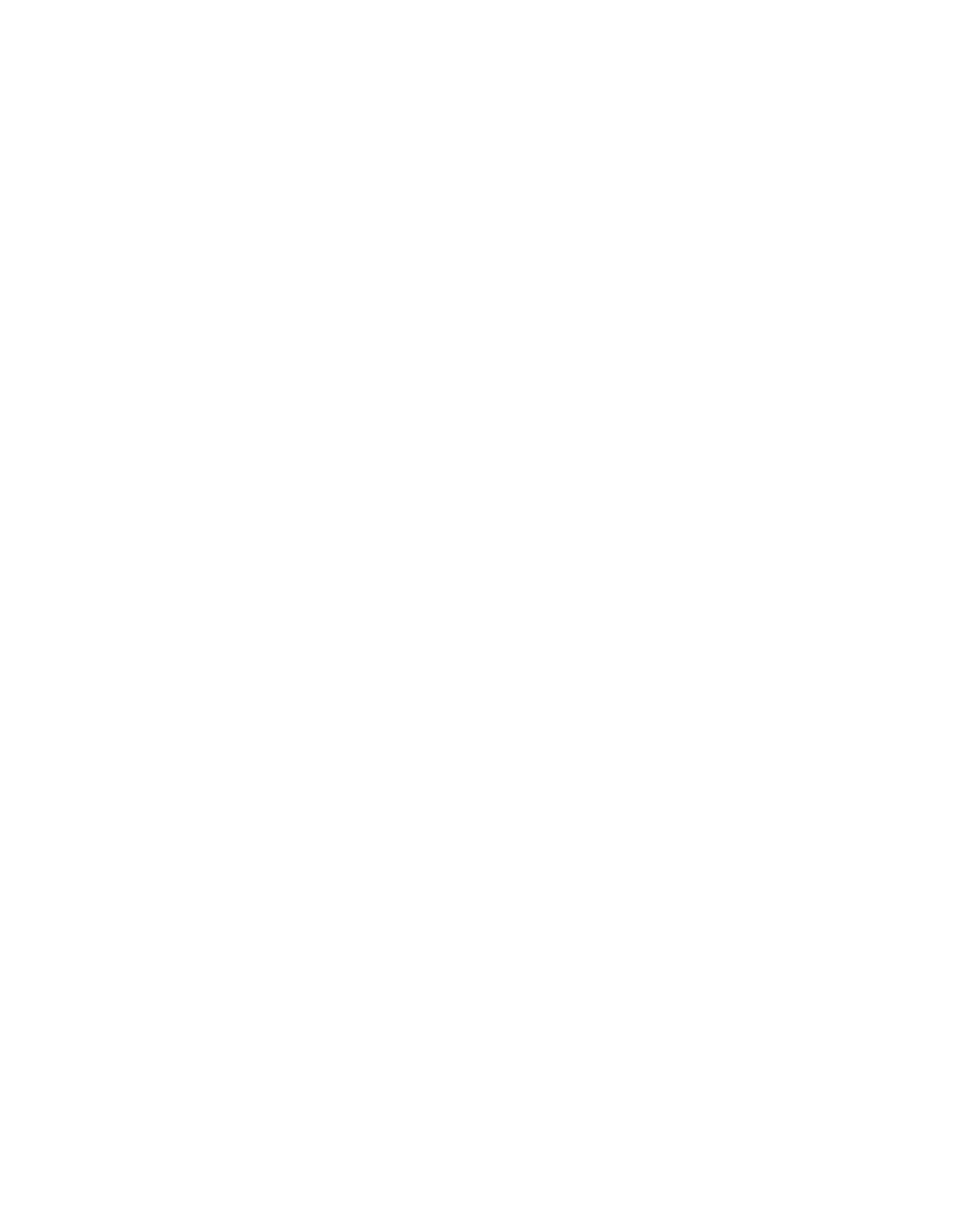

# **Santa Cruz County Grand Jury**

# **Response to the Final Report:**

Section 3 Cities and Other County Agencies Committee Reports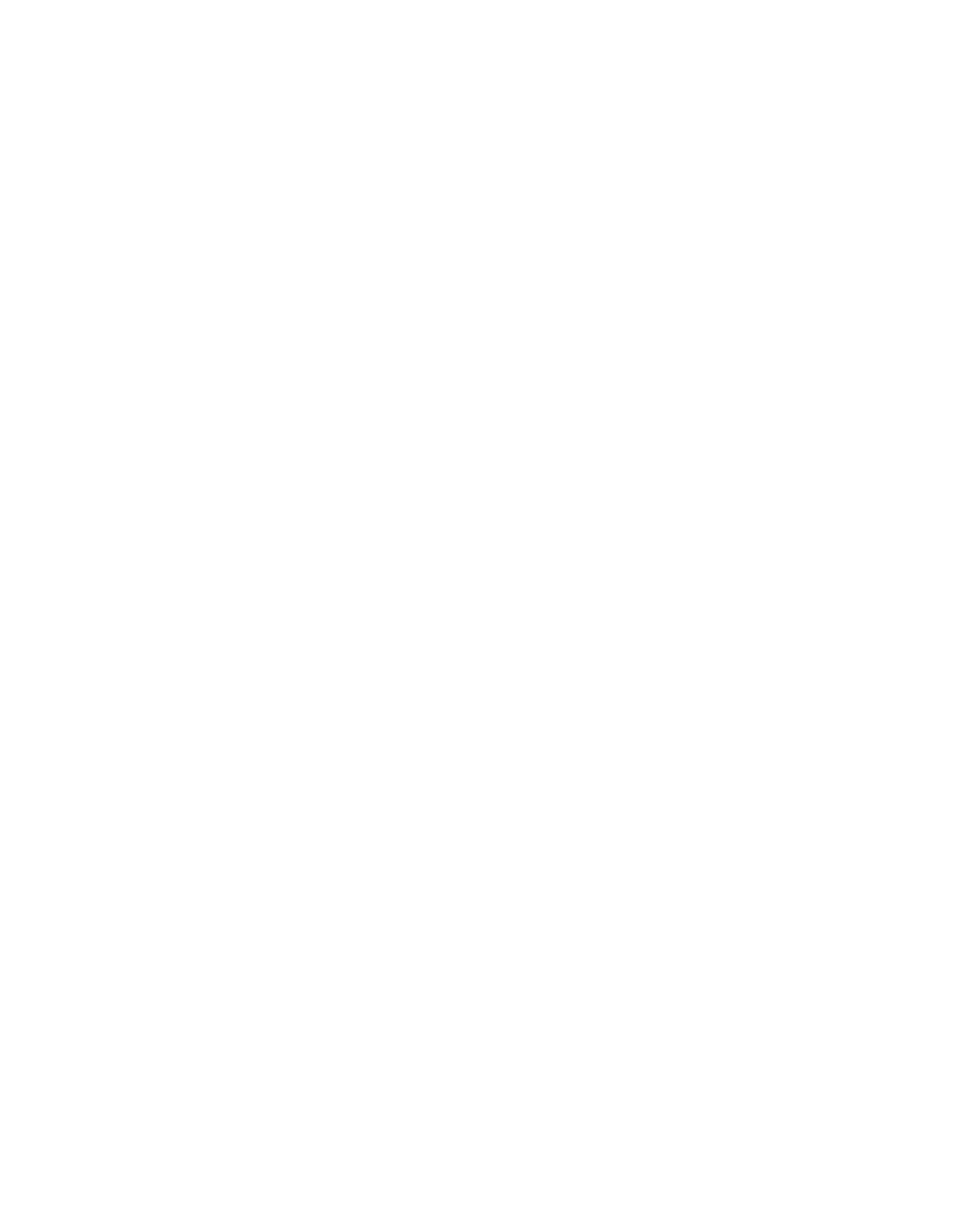# **An Investigation of the City of Capitola Redevelopment Agency Reimbursement** *Loan Agreement*

# **2001-2002 Grand Jury Report – Page 3-4**

# *Findings*

The following findings delineate the process followed by the Capitola City Council in choosing to adopt the reimbursement plan laid out in its *Loan Agreement* of December 13th, 2001.

1. The originating 1981 Agreement states: "The City will keep records of activities and services in order that an accurate record of the Agency's liability to the City can be ascertained."

#### **Response: City of Capitola AGREES**

- 2. Time and performance records are currently unavailable to confirm reimbursement amounts.
- 3. The City has not applied for full reimbursement of its RDA expenses since 1995– 1996.

#### **Response: Treasurer of the Capitola Redevelopment Agency AGREES**

- 4. The Capitola City Council, by a unanimous vote on December 13, 2001, adopted a *Loan Agreement* to receive reimbursement from the Capitola RDA for administrative expenses.
- 5. The eligible years for reimbursement have been limited, as the City Council chose to forego the expenses and interest incurred during 1995 and 1996. This was due to concerns, conclusions and a legal opinion referencing the statute of limitations and the eligibility of the City to collect on all past expenses.
- 6. The Capitola City Attorney and General Counsel offered several legal opinions that addressed the statute of limitations and the need for documentation. Included was the statement urging the Council to be aware of: "…surprises through the revival of claims that have been allowed to slumber till evidence has been lost, memories have faded, and witnesses have disappeared." "That a creditor who has been especially slow in asserting its rights must not be allowed to profit by that delay."
- 7. The method for reimbursement for the target years 1997 1998 through 2000 2001 is to be the flat fee of 15% of the adjusted net tax increment.

Definition: The net tax increment equals the total of the gross tax increment revenues of the RDA, less the exempted pass through agreements of the County, Fire, Library, and Special Districts. This resulting total is the net tax increment upon which the 15% flat fee deduction for administrative expenses is calculated. After this, 20% of the original gross tax increment is deducted for the setaside for affordable housing. A final, major deduction accounts for accumulated debt service.

The following Table offers a calculated example of a 15% flat-fee administrative reimbursement amount and its erosive effect on the balance remaining for "capital projects." The figures reported are for 2000–2001 Actual, as derived from: Redevelopment Agency — The Source & Use of Funds, Years: 2000–2004, Table 1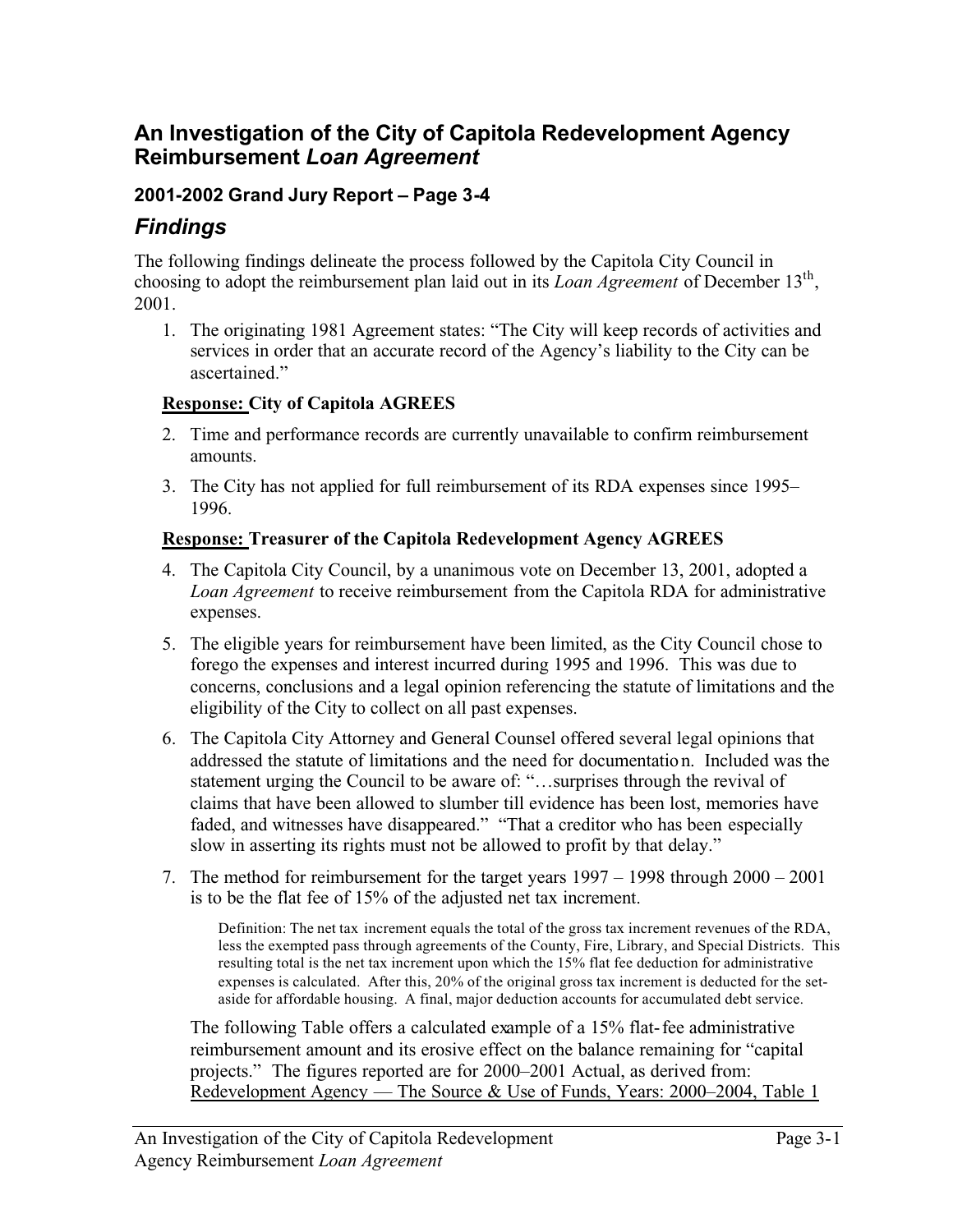| 2000-2001 Actual Gross Tax Increment                          | \$1,675,000              |
|---------------------------------------------------------------|--------------------------|
| Minus the 2000-2001 Pass-Through Agreements                   | $-600,900$               |
| Total of the Net Tax Increment (NTI)                          | $= 1,074,100$            |
| 15% of the N.T.I. for Flat-Fee Administrative Fee             | $-161, 115$ <sup>*</sup> |
| Minus 20% of the Gross T.I. for Housing Set-Aside             | $-335,000$               |
| Minus the listed amount of 2000-2001 Debt Service             | $-382,200$               |
| Minus the listed amount for Professional Services             | $-57,600$                |
| Total Example Amount Remaining for "Capital Projects"         | $= 138,185\dagger$       |
| Reported amount spent on "Capital Projects" for 2000-<br>2001 | $zero - no$ entry        |

\*Example calculation only. The amount for 2000-2001 as shown in Figure 1 Exhibit A to the adopted *Loan Agreement* is 139,117. The difference is due to the difference between Actual and Early Calculated projections.

†In this calculation, the total amount remaining for "capital projects" represented as a percentage of the Gross Tax Increment is only 8.25%.

# **Response: City of Capitola AGREES**

*The flat fee of 15% of the adjusted net tax increment was used in the calculation; this figure is less than 9% of the gross tax increment. As future pass-through agreements are implemented; such as the County Library Fund and Special Districts; the percentage of gross incremented attributed to reimbursement fees paid to the City will continue to decrease.*

#### **Response: Treasurer of the Capitola Redevelopment Agency AGREES**

*Please consider adding to the Findings a statement, which draws attention to an important fact revealed by the data in the Table in Finding #7. Specifically, the Reimbursement Loan Agreement has the City charging the RD A \$110,865 (\$161,115 - 15% of the \$335,000 Housing Set Aside) in administrative fees during fiscal 2001-2002 for administering redevelopment projects, but there were no projects during the entire year.*

*Currently six out of seven of the programs that comprise Capitola's Housing Program, which expends the 20% Housing Set Aside monies, are administered by outside agencies, not City staff. Nonetheless, the Reimbursement Loan Agreement has the City charging the RDA \$50,250 in fees (15% of the \$335,000 Housing Set Aside) for administering the Housing programs during fiscal 2001-2002. Furthermore, it has been reported in City Council and RDA Board meetings that the outside agencies also charge administrative fees that amount to 5%-20% of the budgeted monies, which is in addition to the 15% already paid to the City for administering those programs.*

8. These reimbursement amounts for 1997–2001 have been developed as a loan, with a structured amount of simple interest that currently ranges from 5% to slightly over  $6\%$ .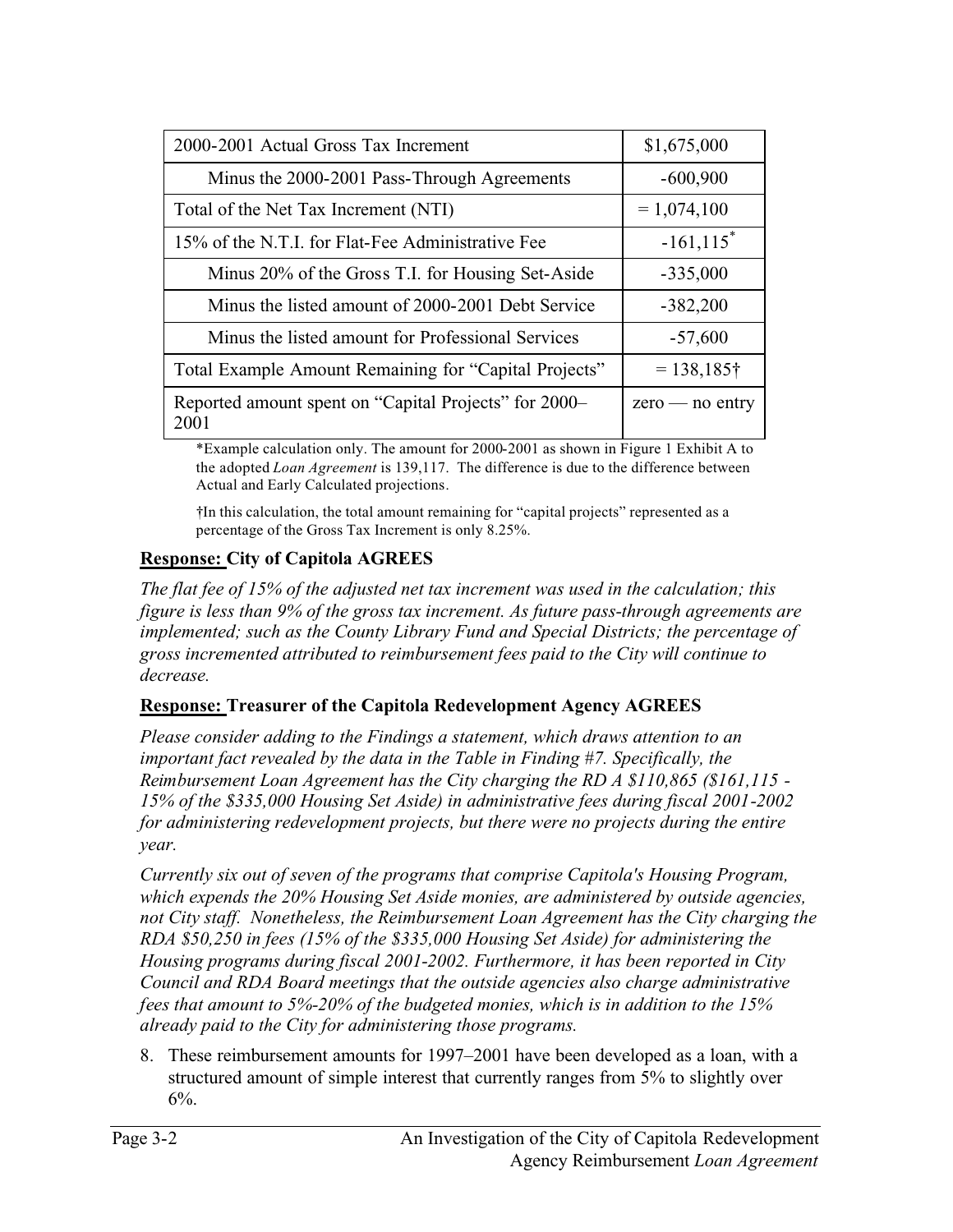- A. Fifteen percent of this figure for the years 1997 through 2001 equals: \$539,213.
- B. An additional \$78,815 has been added to that amount for accumulated back interest. For specifics, see Exhibit A at the end of this report.
- C. These amounts are to be paid, "as funds are available," as determined by the City Council, over a period "*not to exceed twenty-five years*."

# **Response: City of Capitola AGREES**

*The interest rate is based upon the annual March LAIF rate, for 2001-02 that rate was 2.96%.*

9. The original draft of the *Loan Agreement* stated that the amounts owed from 1997 to the present were to be considered estimates. This draft recommended the use of time cards for a two-year period in order to measure and to confirm the accuracy of the fifteen percent flat fee. (This original draft is dated: Sept. 26, 2001 as a report by senior city staff to the Oct. 11, 2001 meeting of the City Council). This provision was deleted from the adopted agreement.

# **Response: City of Capitola AGREES**

# **Response: Treasurer of the Capitola Redevelopment Agency AGREES**

*It would have been helpful to have a clear Finding as to whether the current City Council/RDA Board of Directors is legally bound by the promises the previous City Councils/RDA Boards made to the Grand Jury. The promises were to implement a timecard system and use the information from it as the basis for reimbursing the City for services on behalf of the RDA. While it would seem some level of obligation was created by those written promises, it is unclear whether a legally binding obligation was created.*

- 10. In a separate and earlier report from June of 2000, General Counsel emphasized against, "…vague documentation, especially given the contractual provision that the City periodically invoice the RDA and keep accurate records of its costs." Refer to the originating 1981 Agreement.
- 11. The current City Manager estimated the various percentages of total time allocated to the RDA by city staff. These specifics have been detailed for review by the City Council:
	- A. A tabulation of all direct and overhead costs of the City were listed, since a portion of those expenses were deemed attributable to maintaining the offices of the RDA.
	- B. An example of percentage reimbursement was pulled from the operations of the Santa Cruz County Office of Redevelopment. These offices use an annually variable percentage — versus a fixed flat fee percentage — to recover the costs of administering this Agency. For the period 1999–2000, the actual percentage of expenses to revenues was 9.56%; and for 2000–2001, this ratio was 10.35%.
- 12. All of the above information is part of the progress report; the "well documented" case, to quote the City Attorney, developed by city staff to justify two important decisions: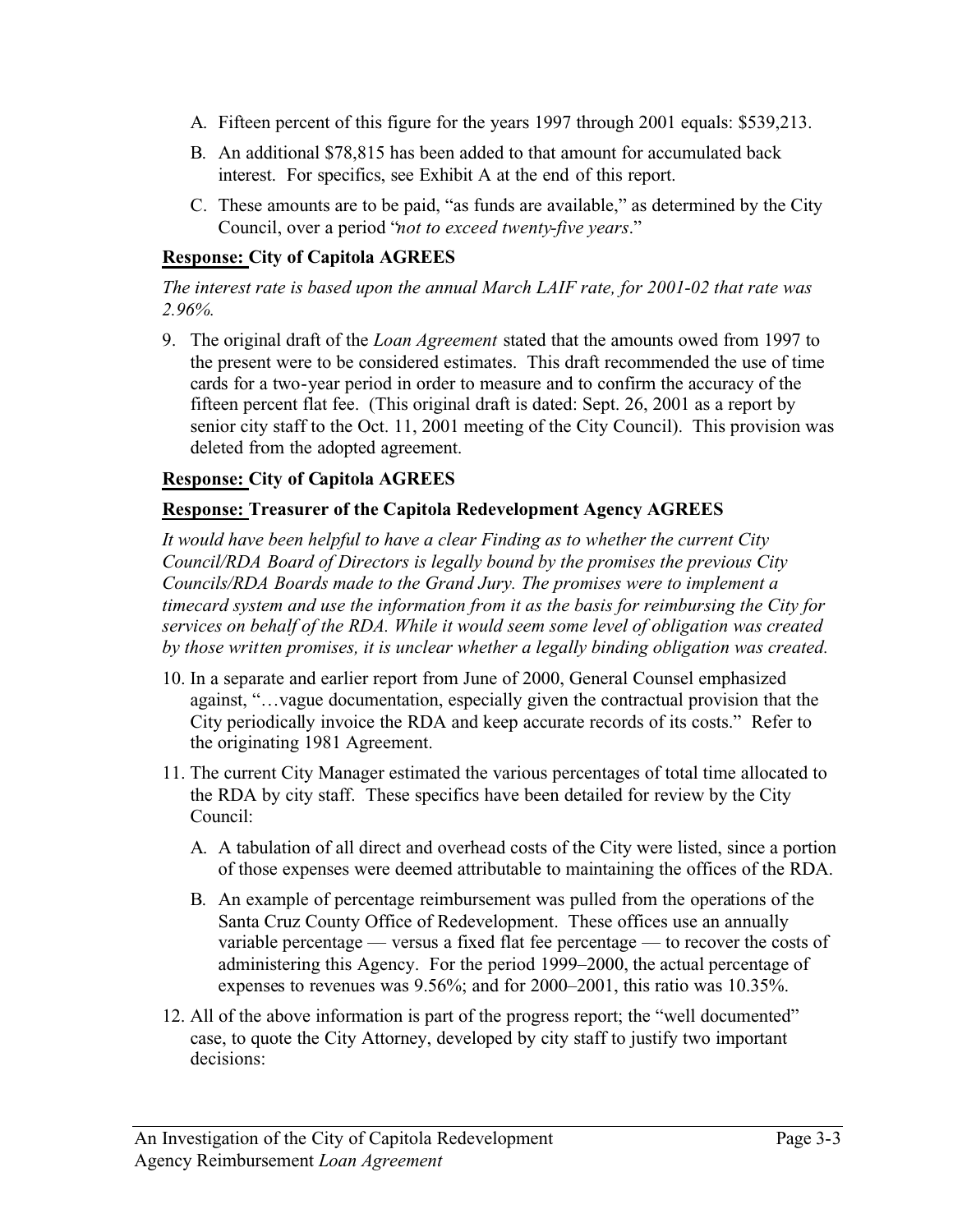- A. To decide how the City was to obtain past reimbursement without any written records.
- B. To determine what percentage of the net tax increment the City could expect to adopt.
- 13. The normal range with flat-fee, percentage based reimbursements for similar agencies, as suggested by a redevelopment official, is in the range of five to fifteen percentage points, provided that it is supported by legitimate documentation.

# **Response: City of Capitola DISAGREES**

*The City is unfamiliar with this guideline a suggested by a redevelopment official. The current process for the city of Capitol a uses a percentage that is less than 9% of the gross tax increment and therefore falls within this range. Furthermore, this 9% of tax increment must also cover the cost of direct staff time.* 

# **Response: Treasurer of the Capitola Redevelopment Agency AGREES**

*It would also have been helpful to have a Finding whether the City's contractual obligation to "...keep records of activities and services in order that an accurate record of the Agency's liability to the City can be ascertained", which is in the agreement that formed the RDA in 1981, is still in force. If the Reimbursement Loan Agreement did not waive this obligation, then there are conflicting resolutions. While this may be viewed as a minor housekeeping matter, it does create a reason to reconsider the Reimbursement Loan Agreement. Perhaps a compromise would be to phase-in the Reimbursement Loan Agreement after several years of documenting expenses, as set forth in the RDA's founding document.*

14. There remains dissent within the Finance Committee regarding the use of a flat-fee reimbursement schedule instead of time cards.

# **Response: City of Capitola AGREES**

15. A new time-keeping system for payroll purposes is being procured for all of City Hall. However, its use is not being prepared for monitoring the time and performance costs of administering the RDA.

# **Response: City of Capitola DISAGREES**

*The CUlTent time keeping system is being upgraded. Implementation is targeted for January 2003; there is ajob cost system that will be used. The City Council may chose to assign job costing to the RDA.* 

# **Response: Treasurer of the Capitola Redevelopment Agency AGREES**

It would have been helpful for the Findings to reflect one of the main reasons the *Reimbursement Loan Agreement was favored over timecards. A proposal was considered to track actual expenses for two years and thereafter use that data to establish the RDA's financial obligation to the City for services rendered in past years. However, it appeared that taking two years to track actual costs would prevent the City from obtaining reimbursement for its services to the RDA during Fiscal 1997-98 and Fiscal 1998-99, based on the four-year statute of limitations that applies to this situation, according to an opinion letter from the previous City Attorney.*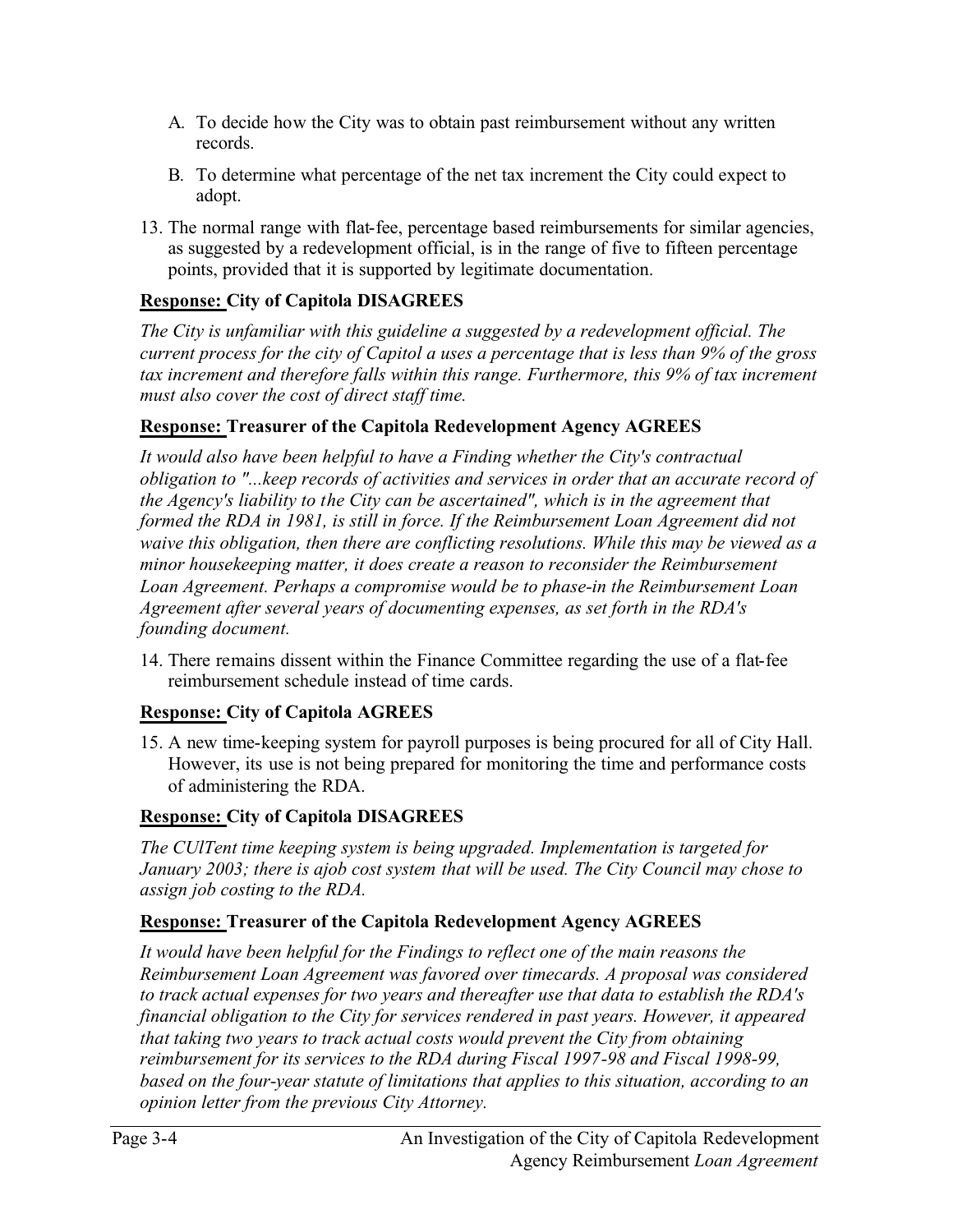*The statutes of limitations is in our laws to facilitate justice. There is general agreement that as time passes, memories fade, key people are no longer available and pertinent records get misplaced. Therefore, statutes of limitations provide predictability and protection. However, in this situation, I do not believe the issues that are the basis for statutes of limitations are pertinent. I wonder whether the City and RDA could agree to waive the four-year statute of limitations in this case, without violating statutory requirements. If so, the City would not incur a financial penalty for conducting a twoyear study to determine the actual cost of the services it provides to the RDA, and there would be firm data upon which to base a determination of the RDA's obligation to the City for the past years of service.*

- 16. It is the City Manager's responsibility to provide to the City Council, a balanced budget for its approval.
- 17. The RDA is required to have its annual report audited by the City, and its annual Statement of Indebtedness approved by the County Auditor.
- 18. The County Auditor, who chose to approve the report, reviewed the 2000–2001 Statement of Indebtedness. In this instance, the auditor chose to send an annotated copy of this report to the State Finance Department for further review. The State Finance Department has the authority under state statute SB1711 to sue a redevelopment agency, but has no active monitoring system to review a Statement of Indebtedness.

# **Response: City of Capitola PARTIALLY AGREES**

*The City cannot speak to the actions of the County Auditor. To date the RDA has not received any comments from the State Finance Department related to the SOl. Furthermore it is our understanding that the Auditor Controller sent the SOl to the State Finance Department for reasons other than are being considered in this matter.* 

# **Response: Treasurer of the Capitola Redevelopment Agency AGREES**

*The City is scheduled to implement a timecard system later this fiscal year. Therefore, there will soon be a system in place that will make it possible to conduct a study regarding the actual costs the City incurs providing services to the RDA*

- 19. The County Auditor disbursed the tax increment funds for 2000–2001 to the Capitola RDA.
- 20. The 2001–2002 Statement of Indebtedness is due for submission on September 30, covering the year inclusively through June 30th, 2002.

# *Recommendations*

1. In the light of past challenges to the fiscal responsibility of RDA/City officers, and in full knowledge of two separate Grand Jury reports directly recommending time card reporting, and in acknowledgement of the City's previous agreement to do so, the City should look to, and proceed with, implementing procedures that build the trust and confidence of the public.

# **Response: Capitola City Manager AGREES**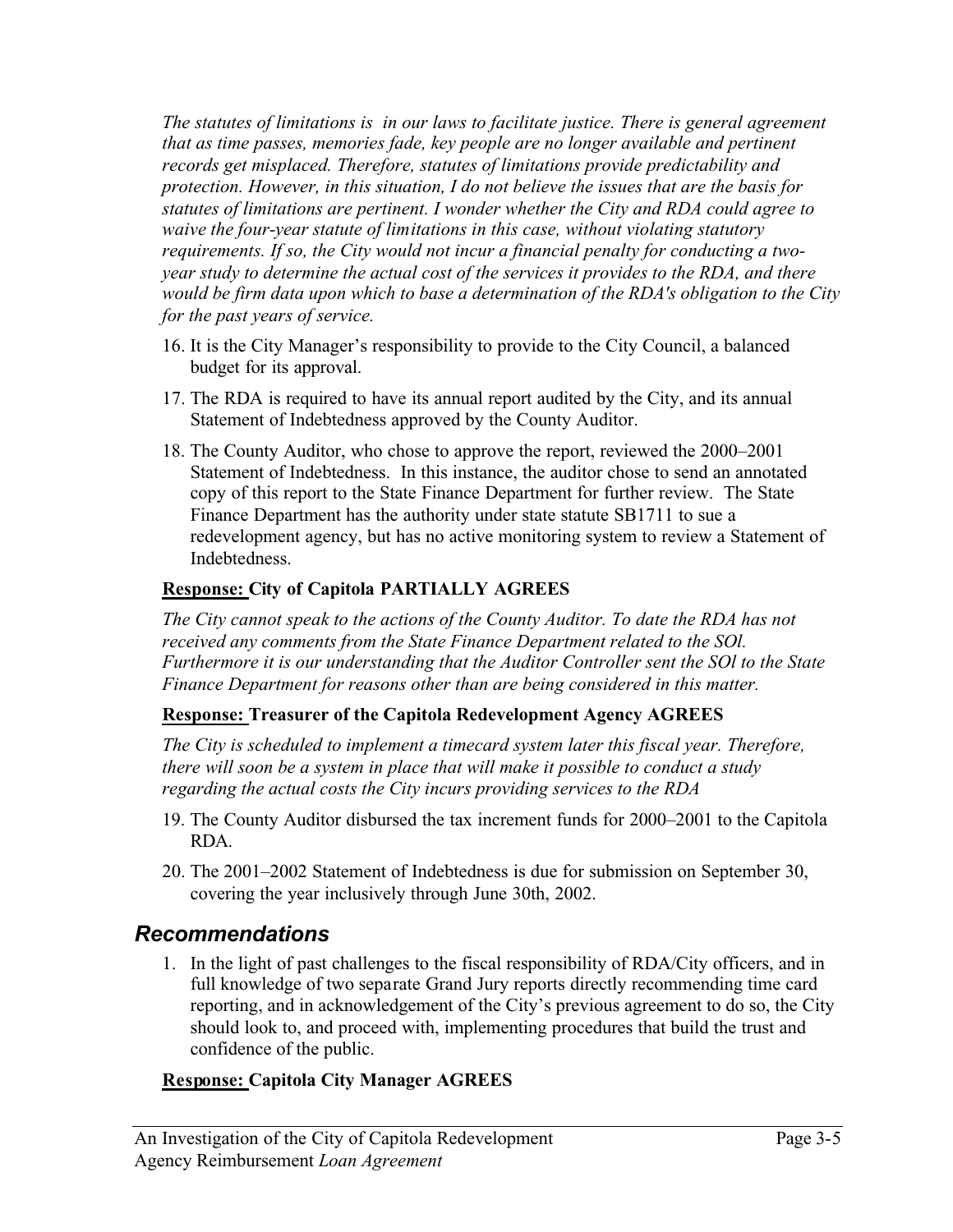*We concur that a past City Council did agree to put into place a time keeping system to account for RDA activity and to assist in the reimbursement to the City General Fund for costs spent on behalf of the RDA. While in most respects we would recommend that the City keep faith with its agreements, in any individual matter it is within the Council's discretion to make that decision. One City Council is not bound by the decisions of a past Council. It is within the authority of a current City Council to change the direction of policy, and we believe that any such change of policy is the sole province of the Council.* 

*The City General Fund during this time, and for years previous, is paying costs that are being incurred by the Redevelopment Agency. This means that there is less money available for Police Services, code enforcement, park maintenance, Jade Street Park acquisition, street maintenance, recreation programs and many other services which are provided by the City's General Fund. In order to accommodate the current demands on Finance, protect the fiscal interests of the City General Fund, and avoid making any further commitments that may not be able to be kept, the City Council, with the recommendation from the Finance Committee by a majority vote, agreed with the RDA to use the 15% of net tax increment model to identify RDA costs.* 

*We still support that decision. This support is predominantly based upon the multi-page analysis, submitted by staff to the RDA Board and the City Council. This analysis audited key positions and the time they spent performing RDA duties. In addition, labor rates, administrative costs and other overhead costs were identified. The 15% of net tax increment model was reflective of these results. Furthermore, the results from the 15% of net tax increment model were consistent with charges from other RDA agencies, if not with formula, giving the City Council, RDA Board and the Finance Committee an acceptable level of comfort.*

*It is important to understand that different cities calculate RDA reimbursements to the General Fund in different ways. From the research completed by City of Capitola, it has been observed that smaller cities often do not directly staff the RDA and use a formula other than time cards to calculate the reimbursement. We further believe that the 15% of net increment model is conservative especially so considering that the City does not collect its pass through from the RDA tax increment.* 

*Finally, the fact that the 15% of net tax increment model is being used does not preclude implementing, at a later date, an effective time card and job costing system. City staff is in the process of making arrangements with its payroll vendor to do just that. The soonest this may be implemented is January 1,2003 to coincide with the new calendar year and W2's. The Finance Committee will continually review the progress of the planned time card system and evaluate its merit for RDA cost reimbursement analysis.* 

# **Response: City of Capitola AGREES**

*We concur that a past City Council did agree to put into place a time keeping system to account for RDA activity and to assist in the reimbursement to the City General Fund for*  costs spent on behalf of the RDA. While in most respects we would recommend that the *City keep faith with its agreements, in any individual matter it is within the Council's discretion to make that decision. One City Council is not bound by the decisions of a past Council. It is within the authority of a current City Council to change the direction of policy, and we believe that any such change of policy is the sole province of the Council.*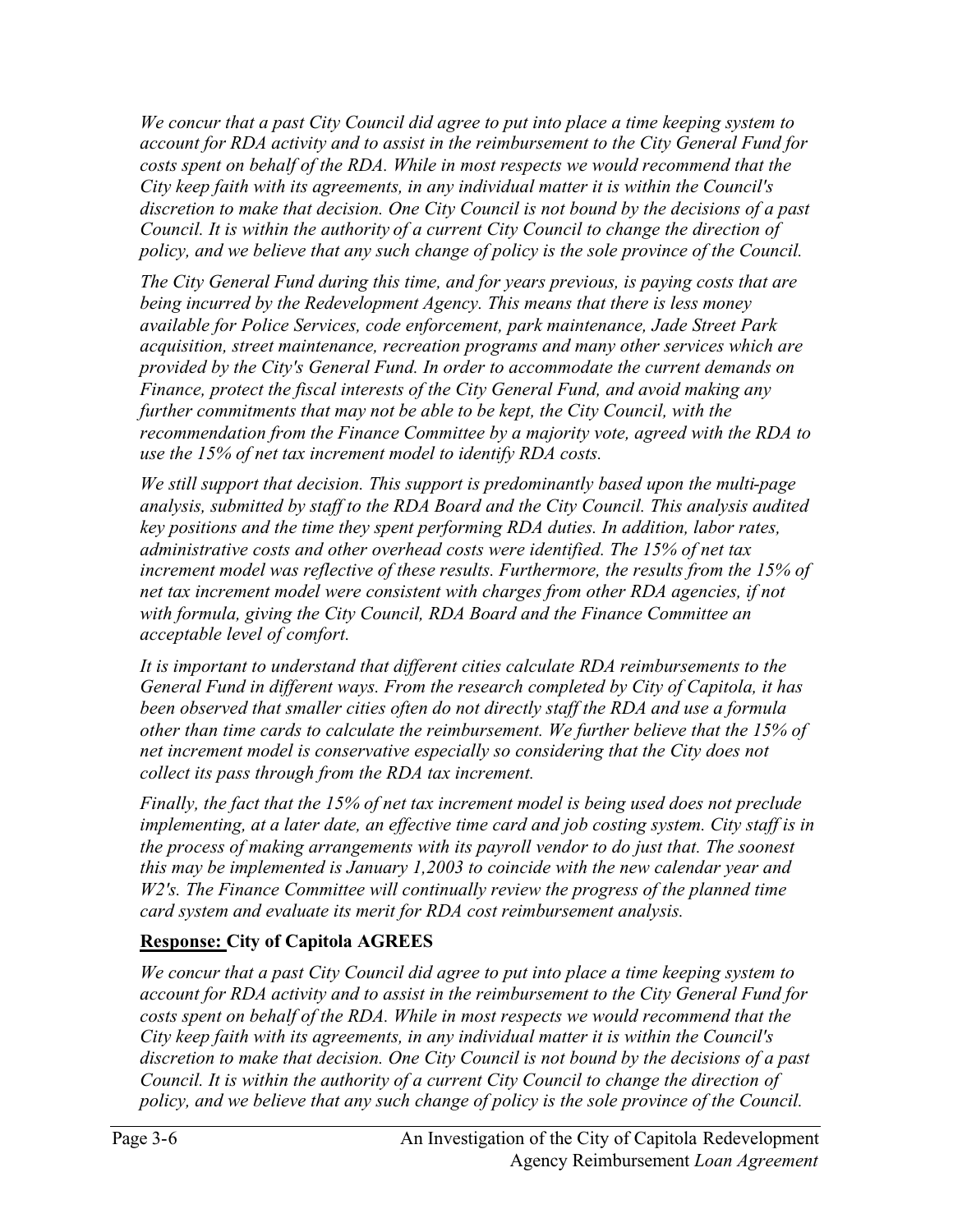*The City General Fund during this time, and for years previous, is paying costs that are being incurred by the Redevelopment Agency. This means that there is less money available for Police Services, code enforcement, park maintenance, Jade Street Park acquisition, street maintenance, recreation programs and many other services which are provided by the City's General Fund. In order to accommodate the current demands on Finance, protect the fiscal interests of the City General Fund, and avoid making any further commitments that may not be able to be kept, the City Council, with the recommendation from the Finance Committee by a majority vote, agreed with the RDA to use the 15% of net tax increment model to identify RDA costs. We still support that decision. This support is predominantly based upon the multi-page analysis, submitted by staff to the RDA Board and the City Council. This analysis audited key positions and the time they spent performing RDA duties. In addition, labor rates, administrative costs and other overhead costs were identified. The 15% of net tax increment model was reflective of these results. Furthermore, the results from the 15% of net tax increment model were consistent with charges from other RDA agencies, if not with formula, giving the City Council, RDA Board and the Finance Committee an acceptable level of comfort.* 

*It is important to understand that different cities calculate RDA reimbursements to the General Fund in different ways. From the research completed by City of Capitola, it has been observed that smaller cities often do not directly staff the RDA and use a formula other than time cards to calculate the reimbursement. We further believe that the 15% of net increment model is conservative especially so considering that the City does not collect its pass through from the RDA tax increment.* 

*Finally, the fact that the 15% of net tax increment model is being used does not preclude implementing, at a later date, an effective time card and job costing system. City staff is in the process of making arrangements with its payroll vendor to do just that. The soonest this may be implemented is January 1, 2003 to coincide with the new calendar year and W2's. The Finance Committee will continually review the progress of the planned time card system and evaluate its merit for RDA cost reimbursement analysis.*

# **Response: Treasurer of the Capitola Redevelopment Agency AGREES**

*It is inconceivable that any responsible elected official would not desire to "…build the trust and confidence of the public ." The underlying issue is how to accomplish that objective within the practical constraints faced by the City Council/RDA Board of Directors. Reasonable minds differ on this point.* 

*The Reimbursement Loan Agreement does not instill the high degree of trust and confidence that is called for in this situation. I believe the history of misuse of RDA funds by previous City management, combined with the promises that were made to the Grand Jury, call out for a reimbursement process that is beyond reproach.* 

*However, we should keep in mind that the flat 15% administration fee seems to be reasonable in other situations, as reported in Finding #13. However, is a flat fee the best way to "...build the trust and confidence of the public"? I believe that a comprehensive timecard system, administered in strict adherence to stringent guidelines, policies and procedures, including contemporaneous supervisory review as part of the expenditure approval process, will best meet the needs of our current situation.*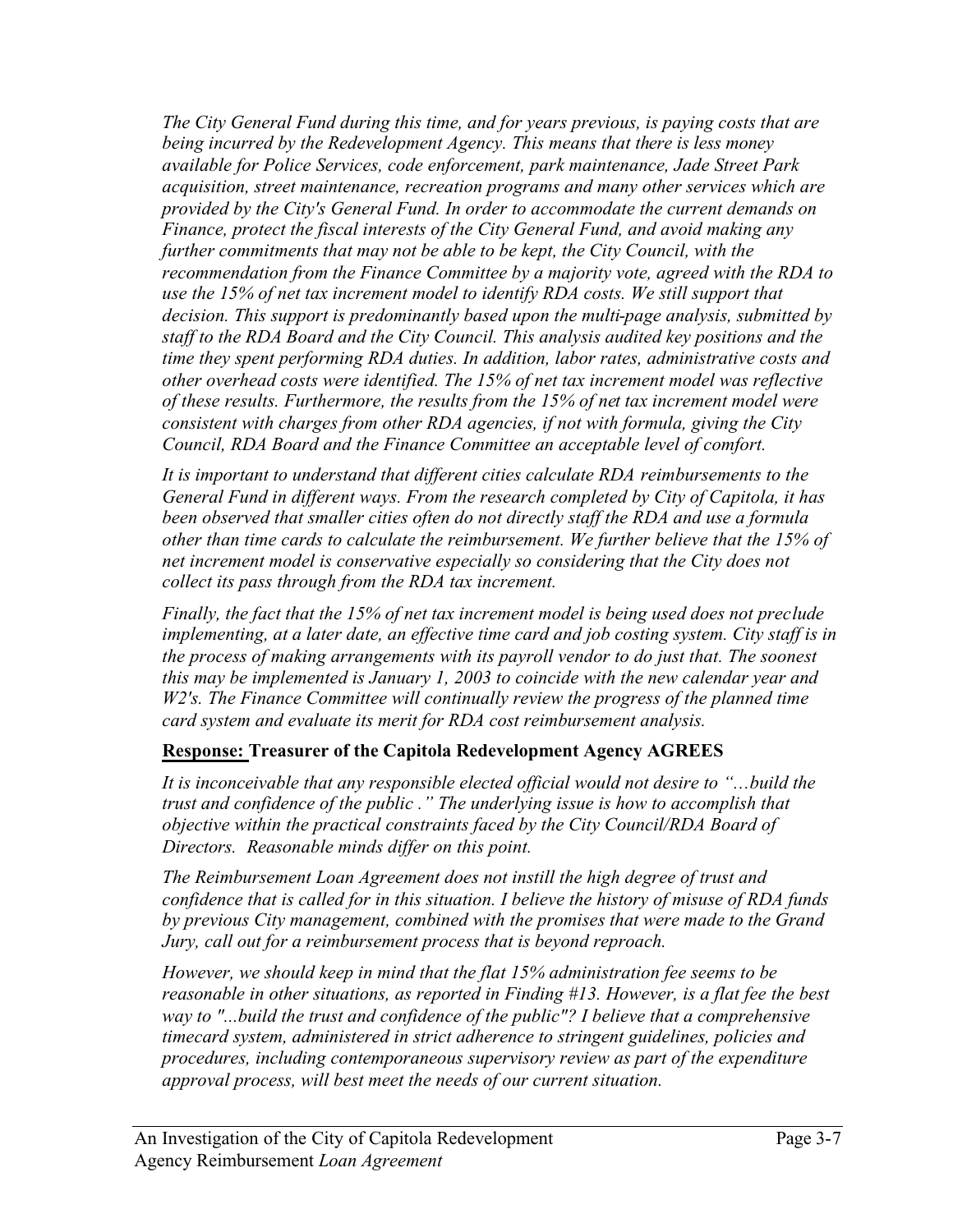*In my judgment, the criterion to use in forming opinions on these matters is to ask "How would an RDA Board of Directors that is separate and independent from the City Council have acted?" Since the same officials serve on both the City Council and RDA Board of Directors, there is an inherent conflict of interest. I believe this means a higher standard of accountability is called for than is provided by a flat 15% administrative fee. Clearly, there are problems with using the flat fee approach. For example, under the first year of the Reimbursement Loan Agreement, the City is due to receive \$110,865 in reimbursements for administrative costs associated with Redevelopment projects, even though it is quite likely there were very little actual administrative expenses, because there were no active Redevelopment projects during the entire year.* 

*A key question to consider is whether the main function of Capitola' s Redevelopment Agency is to provide redevelopment, or do something else. For example, during fiscal 2001-2002, 92% of the tax increment Capitola received was used for four purposes. They were pass throughs, debt service, housing and City administrative fees. The breakdown was 36% of the total tax increment went to pass throughs, 23% to debt service, 20% for Housing, 10% (of the total tax increment) for City administrative support, and 3% for professional services. That left only 8.25% of the total tax increment for actual redevelopment projects. From another perspective, about one-half of the redevelopment funds (i.e. 36% in pass throughs, 10% for the City, and 20%-35% of the 20% housing monies) went to other governmental bodies.* 

*This sheds important light on the predominant function of Capitola's Redevelopment Agency. Six times more money was allocated to other governmental bodies than was available for redevelopment projects. Only one out of every 12 dollars received for redevelopment was available for redevelopment projects. To draw an analogy, under the*  laws of our land, a drink called "apple juice" must be comprised mainly of juice from *apples. But, a redevelopment agency is not required to use most of its funds for redevelopment. Therefore, the moniker "redevelopment agency" seems misleading. In actuality, most of Capitola's redevelopment funds are used to sustain bureaucracies; and only a relatively small portion is spent on redevelopment projects.*

2. The City Council should reconsider its actions, revisit the advice of its City Attorney and that of other paid counsel, and develop the systems necessary to carefully monitor and report the actual expenses incurred on behalf of its RDA. It is further suggested that this resulting system be applied to confirm the accuracy of requested reimbursement amounts relating to 1997–2001.

# **Response:Capitola City Manager DISAGREES**

*We disagree with the Grand Jury's interpretation of the two attorney opinions, both of which support the action taken by the City Council and the Redevelopment Agency Board of Directors. Once a time card system is developed, which we note is not a system that measures actual expenses, it will be up to a future Council to determine whether to change the current expense reimbursement model.*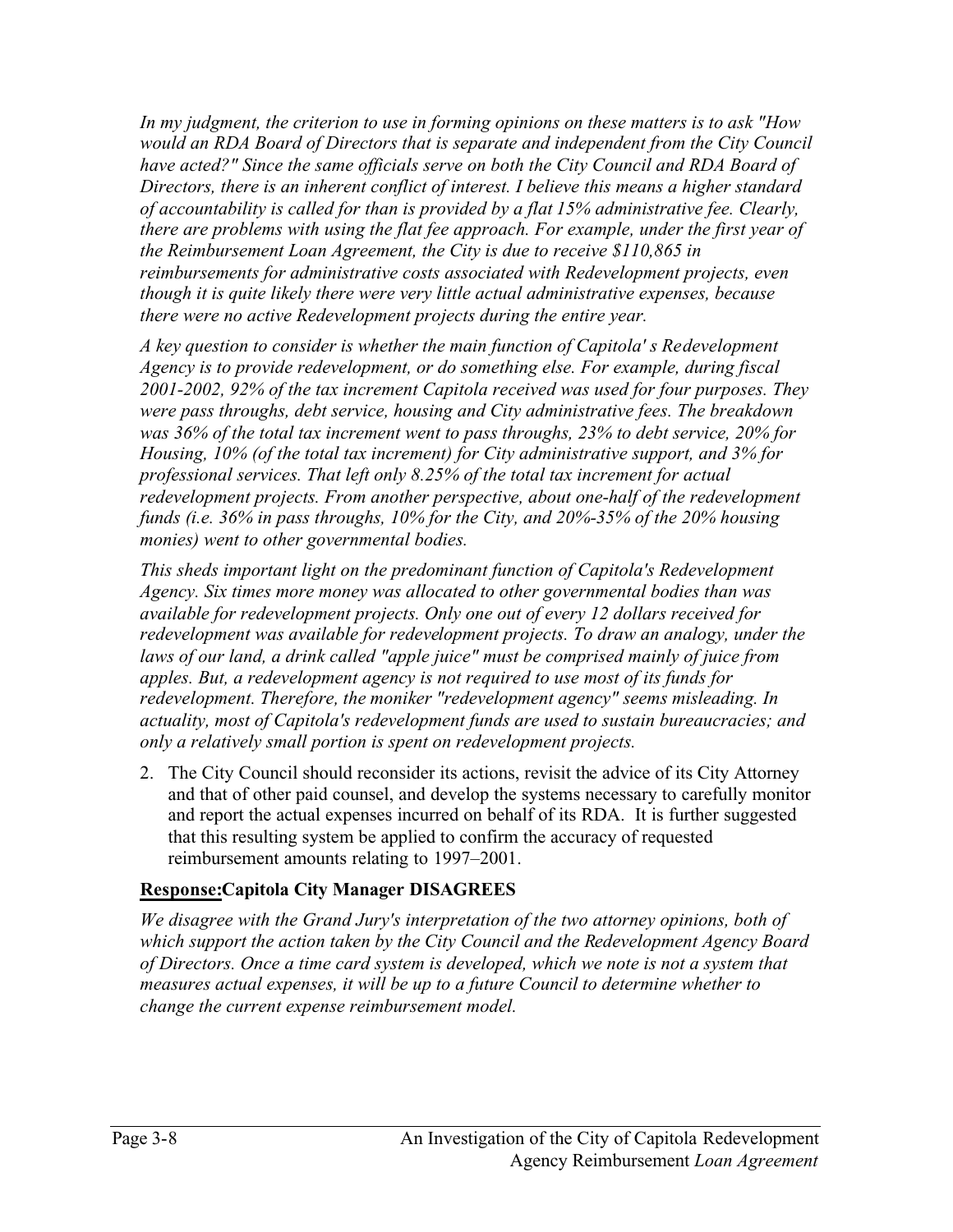#### **Response: Treasurer of the Capitola Redevelopment Agency AGREES**

*The City plans to implement a timecard system in the near future. Therefore, it should not be very difficult to get the information that would prove the amount of reimbursement money flowing from the RDA to the City is justified.*

*Timecard systems will not provide all of the cost information that will be needed. There are overhead and indirect costs, which should also be measured and included, such as rent, utilities, insurance, etc. The system that's used must be carefully designed to yield comprehensive, totally accurate and representative information.* 

*Creating a cost accounting system that provides comprehensive, totally accurate and representative information is an art form. Cost accounting systems are easily manipulated. That is what brought down Enron and has put other high-profile companies under intense scrutiny. So, the bottom-line is the design and administration of whatever cost accounting system/program the City may use must be carefully conceived.*

3. The City Council should not accept a City budget that relies on inappropriate contributions from its Redevelopment Agency.

# **Response: City of Capitola DISAGREES**

*We are unclear as to the meaning of the word "inappropriate" as it relates to the adoption of the budget. The City Council/RDA Board of Director and Finance Committee reviewed the budget. We were aware of the RDA expense compensation model used. Two different attorneys informed us that the model was acceptable. We have seen that the model identifies costs in a proportion that is similar to that of other agencies. In terms of identifying the amount due to the City, we forgave the first two years of nonpayment. We recognize the authority of the Council and the RDA Board of Directors to approve these reimbursements; and, we made the recommendation that the budgets be approved. In our opinion this defines appropriate.*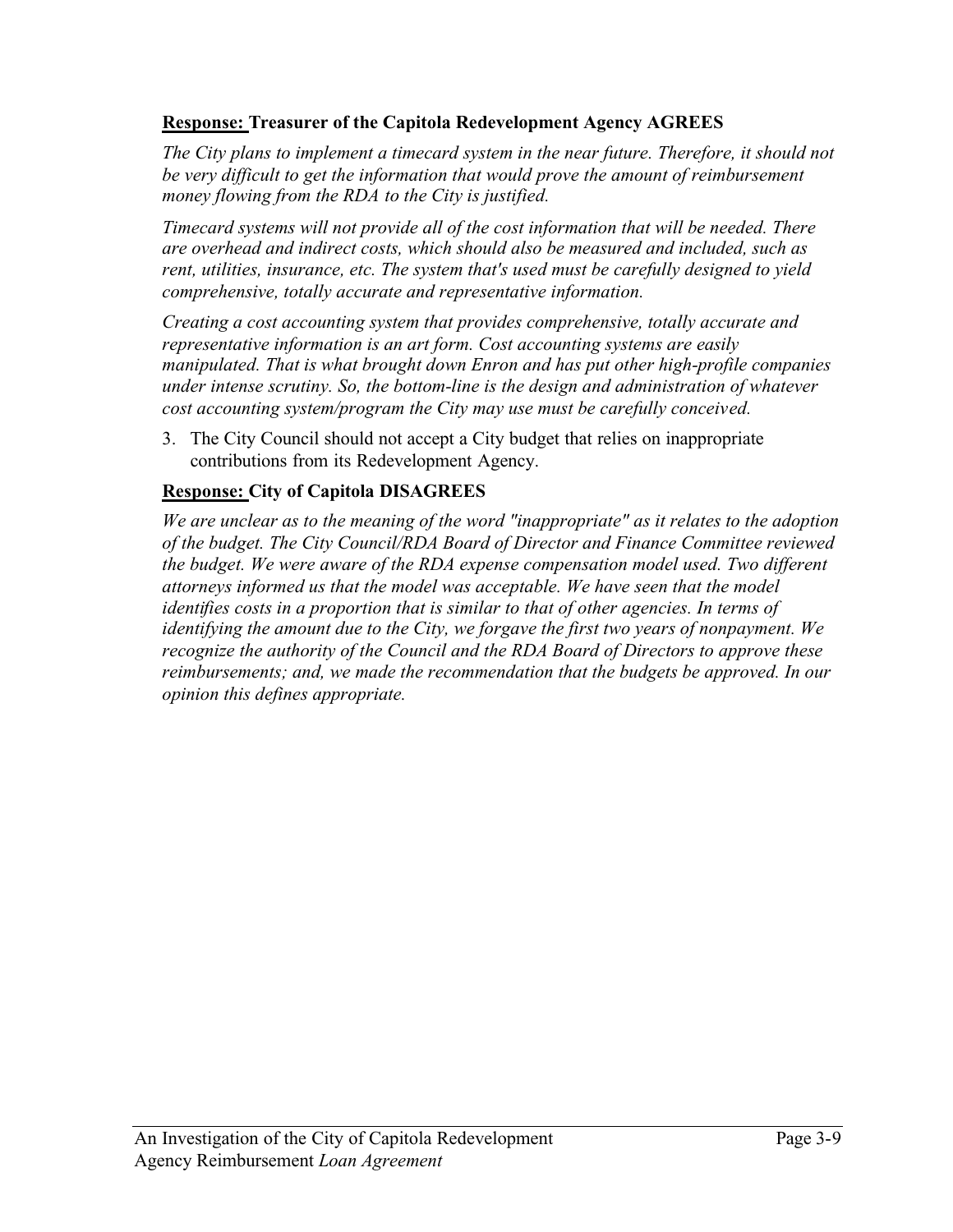# **Investigation of the Lack of Affordable Housing in Santa Cruz County**

# **2001-2002 Grand Jury Report – Page 3-14**

# *Findings*

1. A Housing Element is an integral part of the General Plan of a city or county or a city and county including the County of Santa Cruz.

# **Response: Santa Cruz County Board of Supervisors AGREES**

2. California law requires that the Housing Element (plan) of each county be certified by the California Department of Housing and Community Development (HCD) as meeting legal requirements. Failure to comply results in Santa Cruz County being ineligible to apply for millions of dollars per year in State funding.

# **Response: Santa Cruz County Board of Supervisors DISAGREES**

*State law does not 'require' the County to have a certified Housing Element; it requires that the County submit a Housing Element that is consistent with State law. To this end, the Board of Supervisors has approved the Housing Element and has determined that the '~ Element was prepared in accordance with State law.* 

3. The Santa Cruz County Board of Supervisors, as the responsible executives of the County, with full knowledge and understanding are, and for a number of years, have been out of compliance with California and Santa Cruz County housing laws.<sup>1,2</sup> Even in the face of repeated memos from high level County officials advising the Supervisors of same and recommending corrective actions, they failed to vote as a majority to bring the County into compliance.

# **Response: Santa Cruz County Board of Supervisors DISAGREES**

*The Board of Supervisors has certified the County's Housing Element per the requirements of state law, according to County Counsel and maintains that the approved Housing Element complies with State law. Furthermore, the County continues to implement a multitude of State housing laws, (e.g. laws pertaining to density bonuses, second units, and the approval of low income housing developments, etc.) and County programs to promote affordable housing opportunities.* 

4. Many employed individuals and families in the very low-income category live in condemned structures, abandoned vehicles, sheds, storage bins and camps for the homeless. They endure living with unacceptable health and safety violations: without plumbing, without sanitary facilities, without electricity, without heat and with infestations of vermin.

A quoted response from the 2001 Farmworker Housing and Health Survey:

 $1$  California Government Code 65580 et seq., and Santa Cruz County Codes, Chapter 17.10, et seq.

 $^2$  Housing Element Compliance Report, State of California Dept of Housing and Community Development, dated February 1, 2002, page 8, Santa Cruz County. www.hcd.ca.gov/hpd/hrc/plan/he/status.htm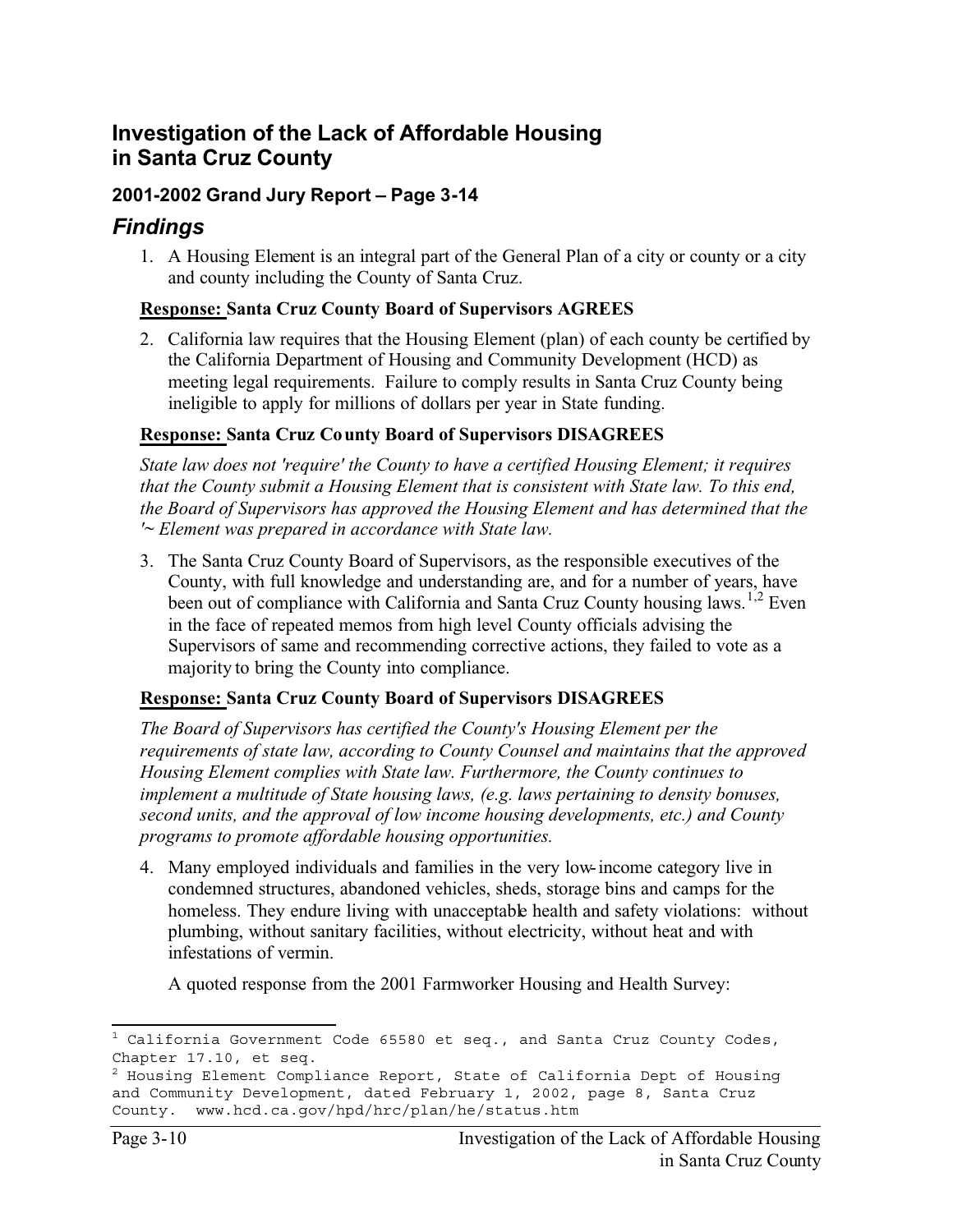"...some people were living in a hotel room with one bedroom, a small bathroom, kitchen...there were eight people there...they were in wretched conditions, dead cockroaches, rats, and the roof in bad condition."

### **Response: Santa Cruz County Board of Supervisors AGREES**

5. The crisis is not limited just to those with very low incomes. The drastic rise in the cost of housing, and the lack of remedial action, has forced an exodus of people in the public and private sectors with essential skills and an inability to attract replacements. Included are medical providers, educators, law enforcement and firefighting personnel, other professionals and service workers, all of whom are vital to a healthy community. Also, many of the professional and highly skilled individuals have accepted higher salaries in nearby counties, but continue to occupy their Santa Cruz County residences, thus increasing the problem.

#### **Response: Santa Cruz County Board of Supervisors AGREES**

6. One Supervisor produced an affordable housing proposal to help public employees only. Although not adopted, the proposed remedy was to provide public employees with (a), preferential treatment in affordable housing opportunities and (b), financial assistance using County funds. Santa Cruz County Code 17.10.100 describes this practice as an illegal Conflict of Interest.

#### **Response: Santa Cruz County Board of Supervisors DISAGREES**

*The proposal was developed in the context of a wide range of programs to address affordable housing needs. Clearly, the lack of affordable housing has become a critical issue for local public employers, and it is appropriate for those entities to explore how they might be able to use their assets to stabilize their workforce through providing housing affordable to their workers. In the event that such a program were to proceed, it would not be illegal as suggested by the Grand Jury. Chapter 17.10 simply refers to conflict of interest for staff directly involved in the administration of the Measure J program and would have no bearing on these new programs.* 

- 7. The ongoing failure of the County Supervisors to take actions that would result in meeting affordable housing laws has resulted in Santa Cruz County being ineligible to apply for millions of dollars per year in State funding for.<sup>3</sup>
	- A. Acquisition, development, rehabilitation and financing of rental or ownership housing for low-income families.
	- B. Assistance for first time homebuyers.
	- C. Infrastructure improvements, community facilities and some community services.
	- D. Business attraction, retention and revitalization activities.
	- E. Capitalization of a loan fund for local businesses for working capital, revolving lines of credit, equipment renovation and other.

<sup>&</sup>lt;sup>3</sup> Board of Supervisors Meeting, agenda item 65, October 19, 1999. Letter from the Director, Santa Cruz County Planning Department and the County Administrative Officer to the Santa Cruz County Board of Supervisors, dated October 19, 1999.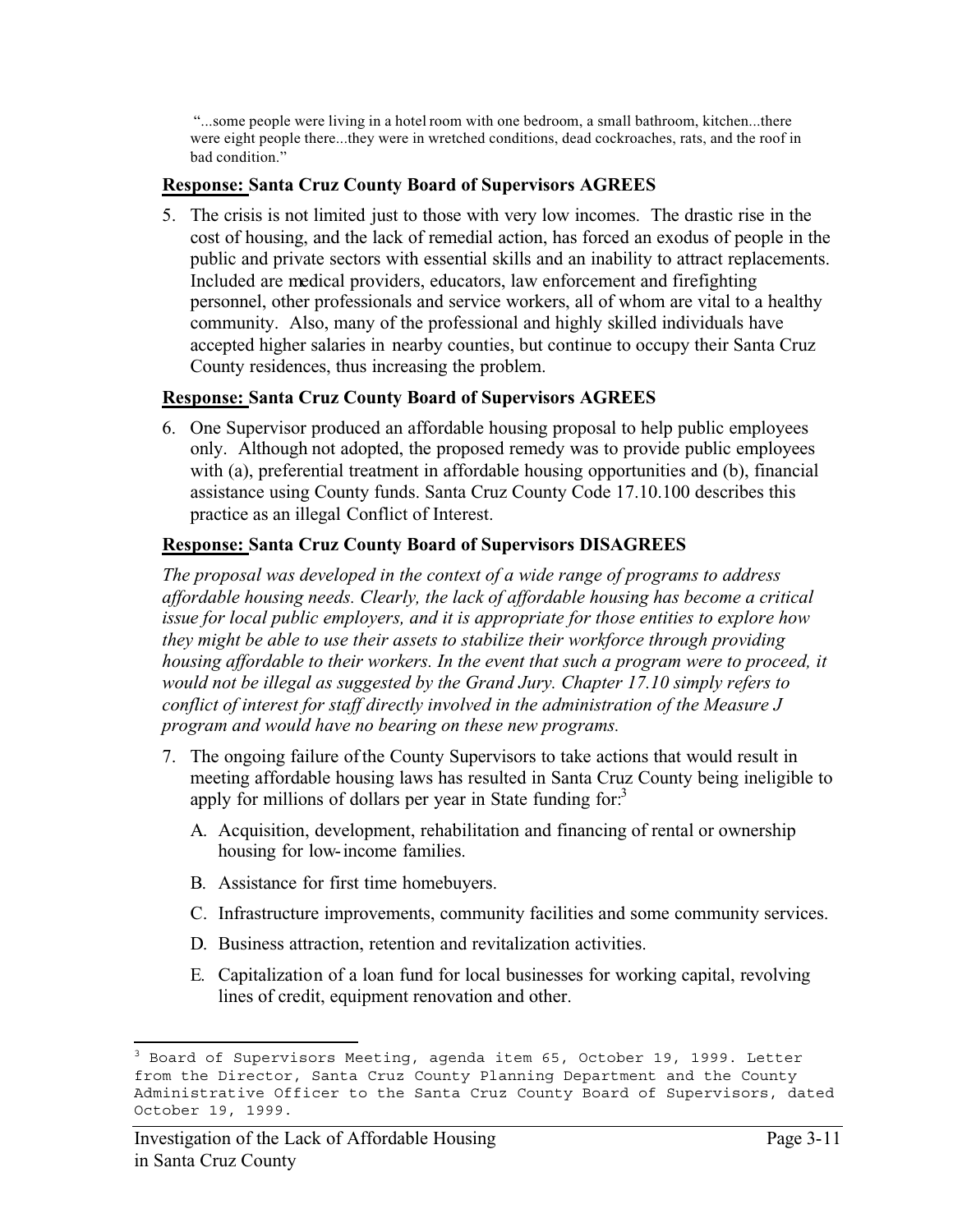F. Economic development and related infrastructure improvements.

# **Response: Santa Cruz County Board of Supervisors PARTIALLY AGREES**

*While it is true that the County was in a position to be non-competitive for various funding sources due to the lack of certification of the Housing Element, it is not correct to suggest that the County Supervisors were taking no action. In fact, the Board made numerous efforts to negotiate with State HCD to receive certification of the Housing Element.* 

8. When questioned in public debates about the loss of these funds, high-level County officials have asserted that no loss of funds has occurred because such funds can, and have been obtained by non-profit organizations and that grants of such funds could not be received by both non-profits and the County. A closer examination of the facts revealed these assertions to be misleading.

# **Response: Santa Cruz County Board of Supervisors PARTIALLY AGREES**

*The State supports a wide variety of housing and economic development programs which, through a competitive process, make available funds to local communities either directly through municipalities or through other third parties. A small portion of these funds require a State-certified Housing Element prerequisite prior to submitting funding application. The County has been extremely effective in obtaining competitive State housing funds. Since 1988, the County has leveraged almost \$60 million in State housing funds, which has assisted over 435 units of affordable housing from State-funded sources.* 

- 9. The number of primary and 2nd or vacation homes created for moderate income (fewer than 15% of County households) and high income has been disproportionate to the economic ratio of those in need. In parallel, according to County documents and the testimony of County housing officials, the number of affordable dwelling units has actually been declining. Among the reasons for the decline:
	- A. Builders are permitted to demolish affordable dwelling units and replace them with larger, market rate homes.
	- B. Construction of expensive single-family dwellings is being permitted in areas zoned for affordable multifamily dwellings
	- C. The number of dwelling units carrying time limited affordable deed restrictions by agreement with landlords is shrinking.<sup>4</sup> The agreements are expiring at a higher rate than they are being replaced.
	- D. Funding mandated for affordable housing is being excessively used on rehabilitation of existing dwelling units, instead of being used to increase the overall number of dwelling units.

# **Response: Santa Cruz County Board of Supervisors PARTIALLY AGREES**

*A. Existing, non-restricted, housing stock is often demolished to make way for new construction, either as a replacement house on a single-family lot or to facilitate the construction of a number of new houses approved as a part of a development project. County Code Chapter 12.06 requires that these units-to-be-demolished be offered for* 

<sup>4</sup> Landlords are subsidized for the difference between the affordable rate and the prevailing market rate.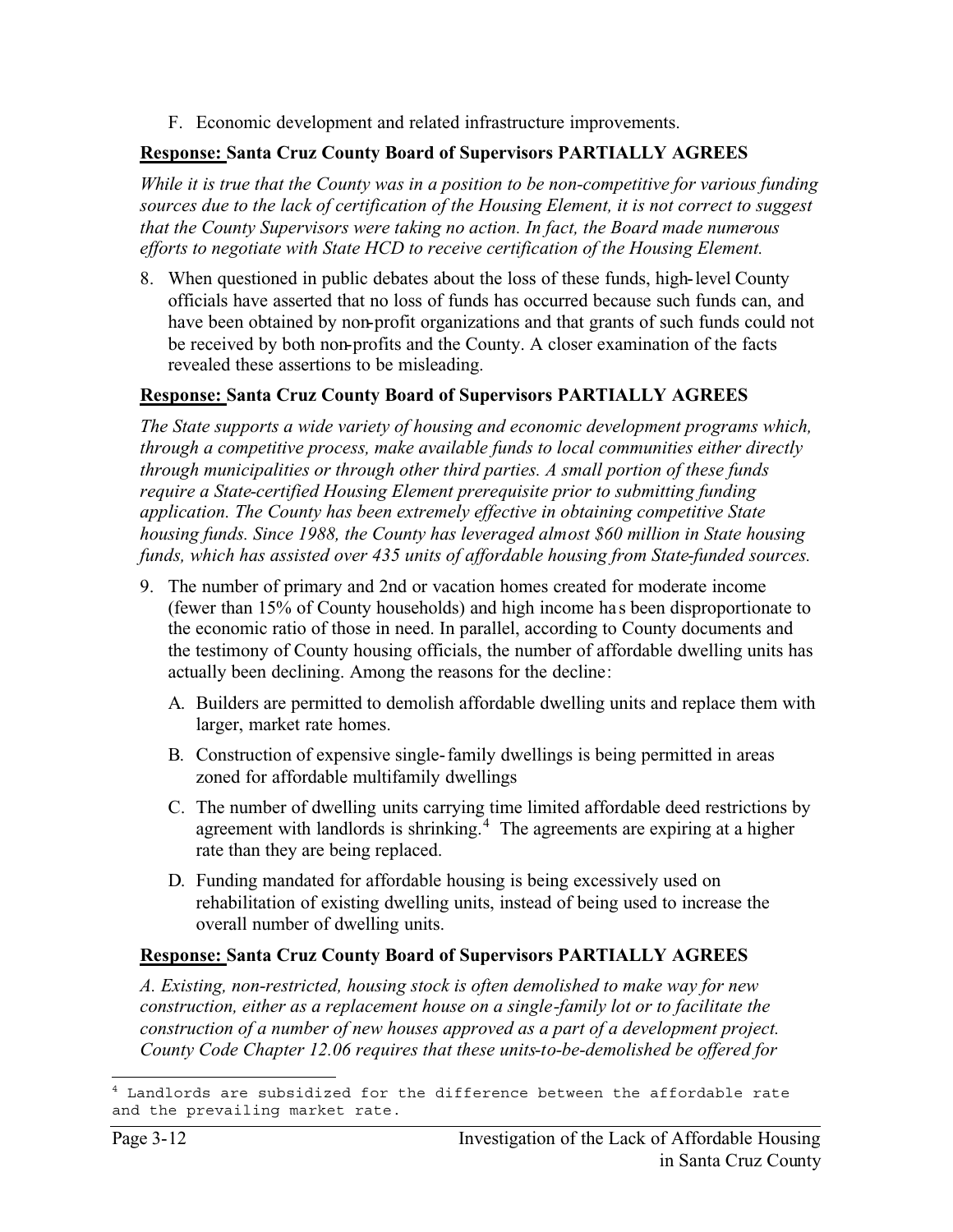*relocation to another lot prior to demolition. The County has recently amended the Affordable Housing Ordinance to remove a feature of the ordinance that allowed developers to be exempt from affordable housing requirements for demolished units.* 

*B. The County recently adopted an ordinance to better ensure that project approvals comply with the minimum General Plan density range, which would, discourage the construction of expensive single-family dwellings in areas zoned for multi-family dwellings.*

*C. The County monitors units with expiring affordability restrictions and, when appropriate, helps facilitate the extension of affordability restrictions within existing legal parameters.*

*D. Funding mandated for affordable housing is being used to support new construction, rehabilitation and the preservation of expiring affordable housing subsidies. In the last two years alone, projects involving over 120 new units have been built utilizing local affordable housing funds, with another 140 units about to begin construction.*

10. Affordable housing has not been attractive to developers and realtors. Given the ample opportunities to build and sell very expensive homes, there have been no economic incentives to consider affordable housing.

# **Response: Santa Cruz County Board of Supervisors PARTIALLY AGREES**

*High housing prices in our community are a result of many complex regional and macroeconomic factors far beyond the purview of the Board of Supervisors. Because of those factors, it is not practical to expect developers to construct a substantial number of affordable housing units. In this economic environment, it is essential that developers access federal, state, and local special housing funds to provide the critical financing needed to make affordable housing work. The County Redevelopment Agency has an*  active program to work with non-profit housing provider, which have the most direct *access to these special funds, to build and rehabilitate affordable housing.* 

11. There is a widely communicated misconception – touted by those who advocate it – that encourages the false belief that meeting legal requirements for affordable housing mandates high rise developments and/or unacceptable growth.<sup>5</sup> The law requires neither. It merely says if a county or city plans to increase (or decrease) the number of dwelling units, the housing element must address the needs of all income segments of the community and cannot unfairly favor certain income groups at the expense of others.

# **Response: Santa Cruz County Board of Supervisors PARTIALLY AGREES**

*The issue of state-mandated housing requirements and unacceptable growth is very complex. On one hand, the State requires that all jurisdictions maintain a General Plan that reflects the goals and policies of the community regarding future land use*  development, and specifically states that each jurisdiction is free to decide how it will *develop under the General Plan, as long as all requirements of the State law are met. On* 

<sup>&</sup>lt;sup>5</sup> The Mid County Post, May 7- 20, 2002, "New Housing Policies Could Bring Crowding," and "Your Neighborhood Might Be Next," by Jan Beautz, Santa Cruz County Supervisor.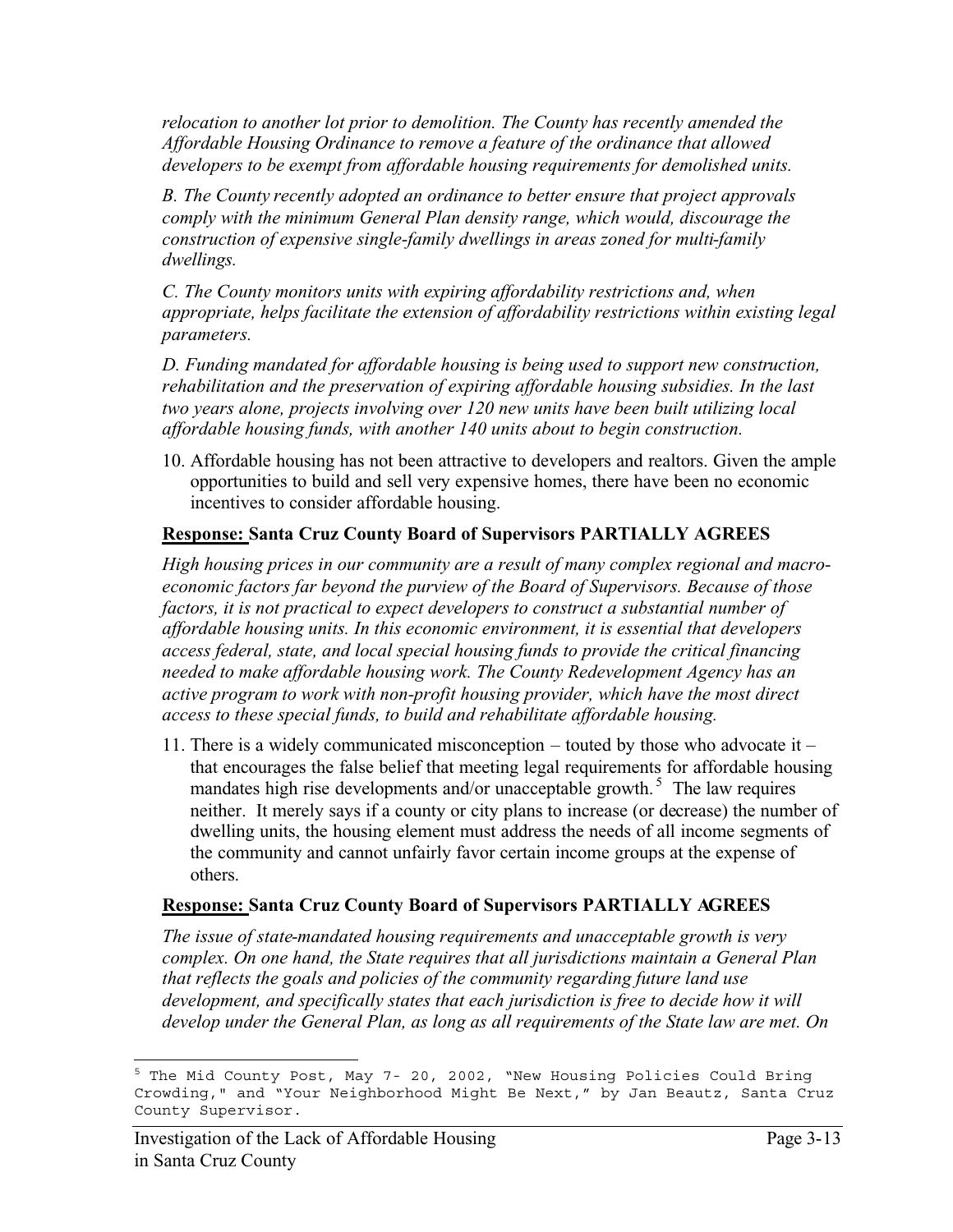*the other hand, the law allows the State to forecast housing needs numbers for the cities and counties of the state without consideration of their General Plans and other adopted local land use policies. For the County, the issue is how the mandated housing requirements will be met given the policies of the General Plan and the availability of developable residential land. The County agrees with the statement contained in this finding that the State law says that the Housing Element must address the needs of all income segments of the community and cannot unfairly favor certain income groups at the expense of others.* 

12. According to the findings of experts with detailed knowledge of the County and all the constraints therein, there are numerous options for relieving the affordable housing situation and substantially bringing the Plan into compliance) These can be achieved without compromising essential health and safety requirements, environmental or coastal protections, agricultural lands or services important to the quality of life. These options, sometimes individually, sometimes collectively, have been proposed to the Supervisors on many occasions but no action has been taken. Instead, the Supervisors, while publicly voicing support for affordable housing, have instead, directed further studies, directed additional analysis, requested additional reports, directed economic modeling, directed exploration of possibilities and routinely deferred considerations to future dates – often repeatedly – until they eventually failed to appear on subsequent agendas. In contrast, a number of housing officials within the County commended the City of Watsonville for conscientiously addressing their affordable housing needs and obligations.

# **Response: Santa Cruz County Board of Supervisors DISAGREES**

*The County disagrees with this finding and refers the Grand Jury to Attachment B, the Implementation Schedule for the Housing Action Plan approved by the Board in November 2001. The Implementation Plan shows that several key ordinances and policy initiatives were approved and are now in the implementation phase.*

13. Housing projects, which violated affordable housing laws, have been approved by the County Supervisors. County law ("Measure J") requires 15% of new residential developments to be affordable or, satisfy one of several alternative options such as 'inlieu' fees, or transfer credits based on the value of property or dwellings in the development (County Code Section 17.10.034) These fees or other options accrue for the creation of affordable housing. The minimum in-lieu fee, as shown in the Code, is \$160,000. Examples of violations found by the Grand Jury are Tan Heights at 13% and Calabria Heights at 10%.

# **Response: Santa Cruz County Board of Supervisors DISAGREES**

*All affordable housing agreements approved by the Board have been consistent with Board approved programs and policies. The examples cited involved developers complying with the transfer of credit program, which was an option available to developers at the time to comply with Measure J. That program has been eliminated.*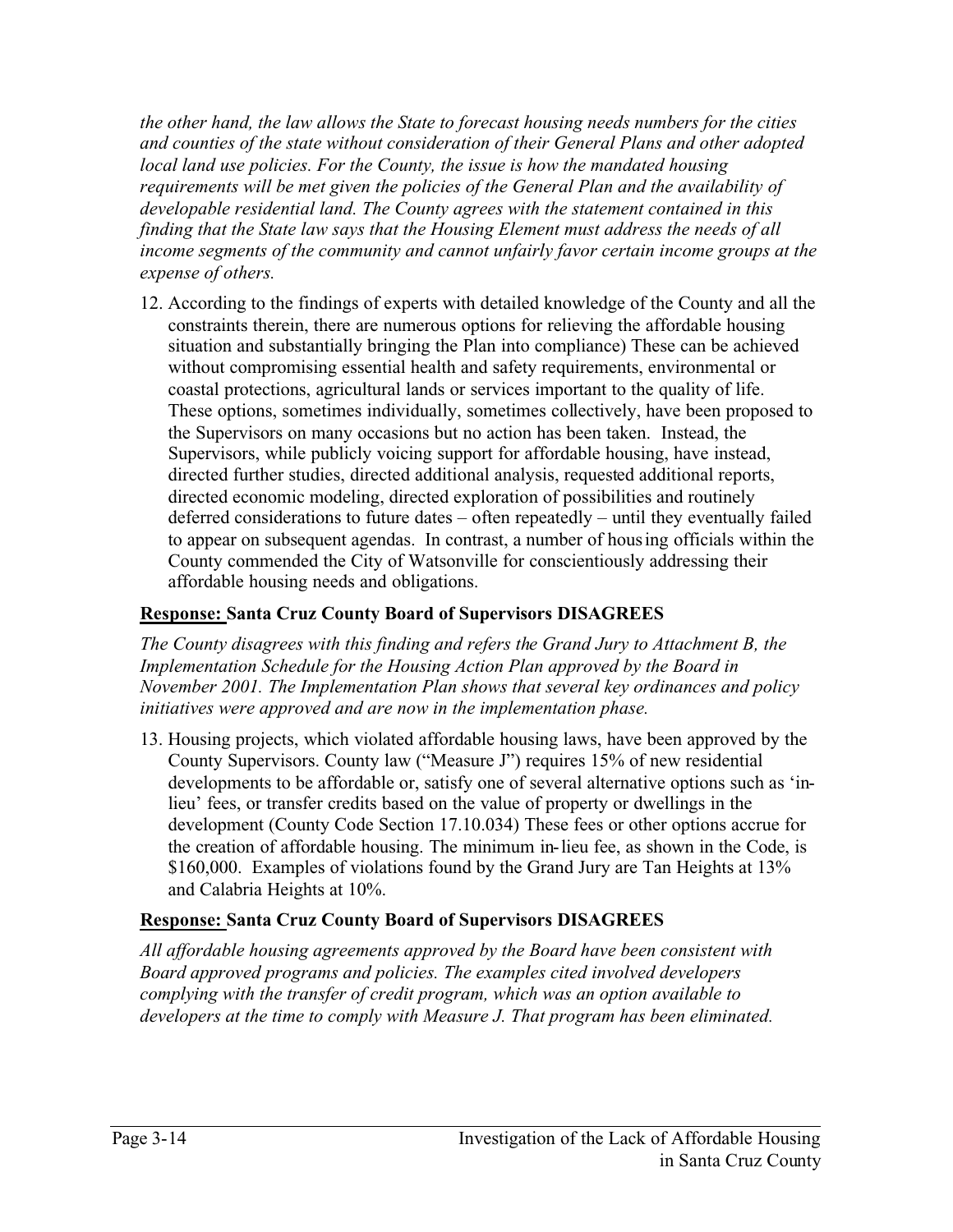14. According to the testimony of more than three local housing officials within Santa Cruz County, urban services boundaries<sup>6</sup> in the County have historically been determined by anti-growth actions directed by elected officials rather than based on suitability of location for housing development.

# **Response: Santa Cruz County Board of Supervisors DISAGREES**

*The urban services boundaries are based on sound planning principles and are designed to encourage development in already developed areas, rather than in outlying areas that*  do not have access to services (water, sewer, etc.). The boundaries of the USL conform to *the boundaries of the Sanitation District, as the provision of municipal sewer service coincides with the development of 'urban' densities.* 

- 15. The root of many County problems can be traced to the lack of affordable housing:
	- A. Many workers are forced to commute long distances, often two hours or more. Typically those who must make the longest commutes to more affordable places are those who can least afford to those with lowest incomes. This puts additional traffic on already badly deteriorated roads, but Community Development Block Grant funding from the State that would help the situation has been denied, due to the Supervisors' decision not to comply with affordable housing laws.
	- B. A shortage of employees is hurting businesses and public agencies. Both have experienced an outflow of people and fruitless recruiting programs because the ratio of income to housing affordability is better elsewhere.
	- C. Strained sanitary facilities of public buildings and local businesses, because unemployed and working homeless people living in vehicles or moving from one temporary shelter to another are forced to use them.
	- D. Health and Safety Code violations. According to testimony by a County employee, inspectors are overloaded with work in this area and illegally built living quarters of various kinds.

# **Response: Santa Cruz County Board of Supervisors PARTIALLY AGREES**

*The County agrees that the lack of affordable housing is a significant issue, however, the County is unaware of the data used to support the statements in A-D above. As indicated elsewhere in this report, the Board of Supervisors has complied with all Affordable Housing laws.* 

16. The lack of affordable housing for low-income individuals is having a particularly serious impact on low-income individuals receiving treatment for mental illness, substance abuse and other problems and on their caregivers as well. Because these patients have no fixed address or telephone, it is a serious concern to physicians and other caregivers who cannot locate and maintain necessary contact with their patients to monitor efficacy of treatment and progress.

# **Response: Santa Cruz County Board of Supervisors AGREES**

 $6$  Municipal water, sewers, transportation and other services are typically available only within urban service areas.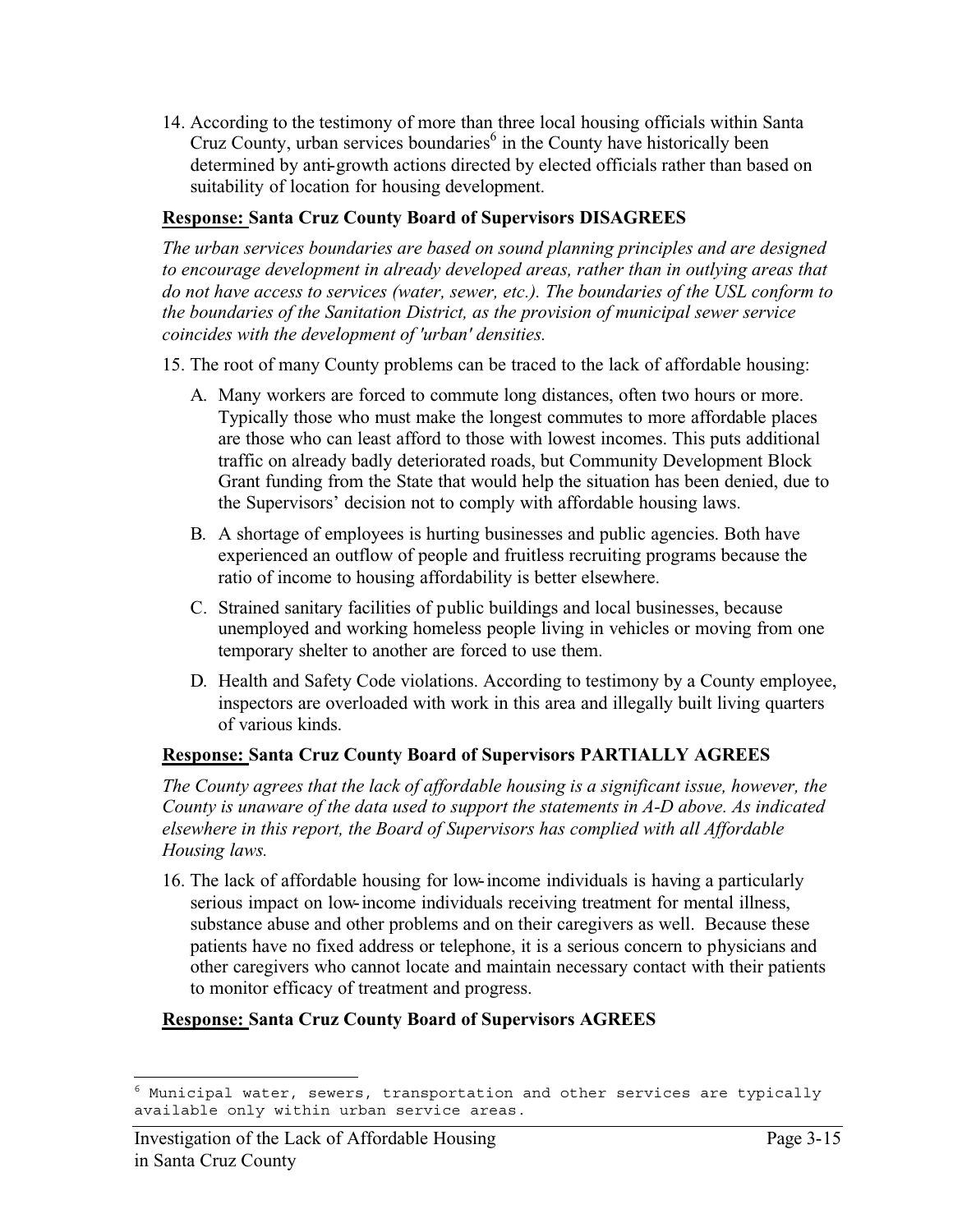17. As stated in this Grand Jury report on County schools, nearly all of the schools in the County have experienced a decline in enrollment, and a resultant loss of State funds. County educators interviewed by the Grand Jury have pointed directly to the lack of affordable housing as the reason.

# **Response: Santa Cruz County Board of Supervisors PARTIALLY AGREES**

*The lack of affordable housing is one of several critical reasons- not "the" reason - why the school districts are experiencing decreasing enrollment* 

18. A number of County officials have testified that the University of California, Santa Cruz has not provided its 'fair share' of on-campus housing.

# **Response: Santa Cruz County Board of Supervisors AGREES**

19. The director of housing for the University of California, Santa Cruz, reports UCSC provides the largest percentage of on-campus housing within the University of California system.

# *Recommendations*

1. The Supervisors should implement the options identified in the Affordable Housing Action Plan<sup>7</sup> authored by the County Administrative Officer, the County Planning Director and the County Redevelopment Director and submitted to the Board of Supervisors in November 2001. This would significantly help to bring the Housing Element into compliance with California and Santa Cruz County laws now, and in the future.

# **Response: Santa Cruz County Board of Supervisors AGREES**

*As indicated in Attachment B, the Implementation Schedule and Timeline for the Affordable Housing Action Plan, the Board has proceeded with Plan implementation on a variety of measures, including ordinance changes to establish the minimum General Plan density program, to expand the second unit program to include agricultural land and a \$15,000 per unit subsidy program, removing incentives from the County Code Section 17.10 which excluded the demolition of existing units from affordable housing requirements, and adding flexibility to 17.10 in a variety of ways, and numerous other initiatives as enumerated in the Action Plan.*

- 2. The County Supervisors should immediately publish and prominently publicize, a clear disclosure of:
	- A. The facts regarding affordable housing laws.
	- B. The facts regarding a competently formulated housing element.
	- C. The facts regarding the consequences of failing to do so.

The Supervisors should then responsibly serve the citizens by mandating that such a housing element is executed and administered on the basis of need, fairness and compliance with the law.

 $7$  Board of Supervisors Meeting, agenda item 63, November 6, 2001. http://sccounty01.co.santacruz.ca.us/bds/board/20011106/20011106.htm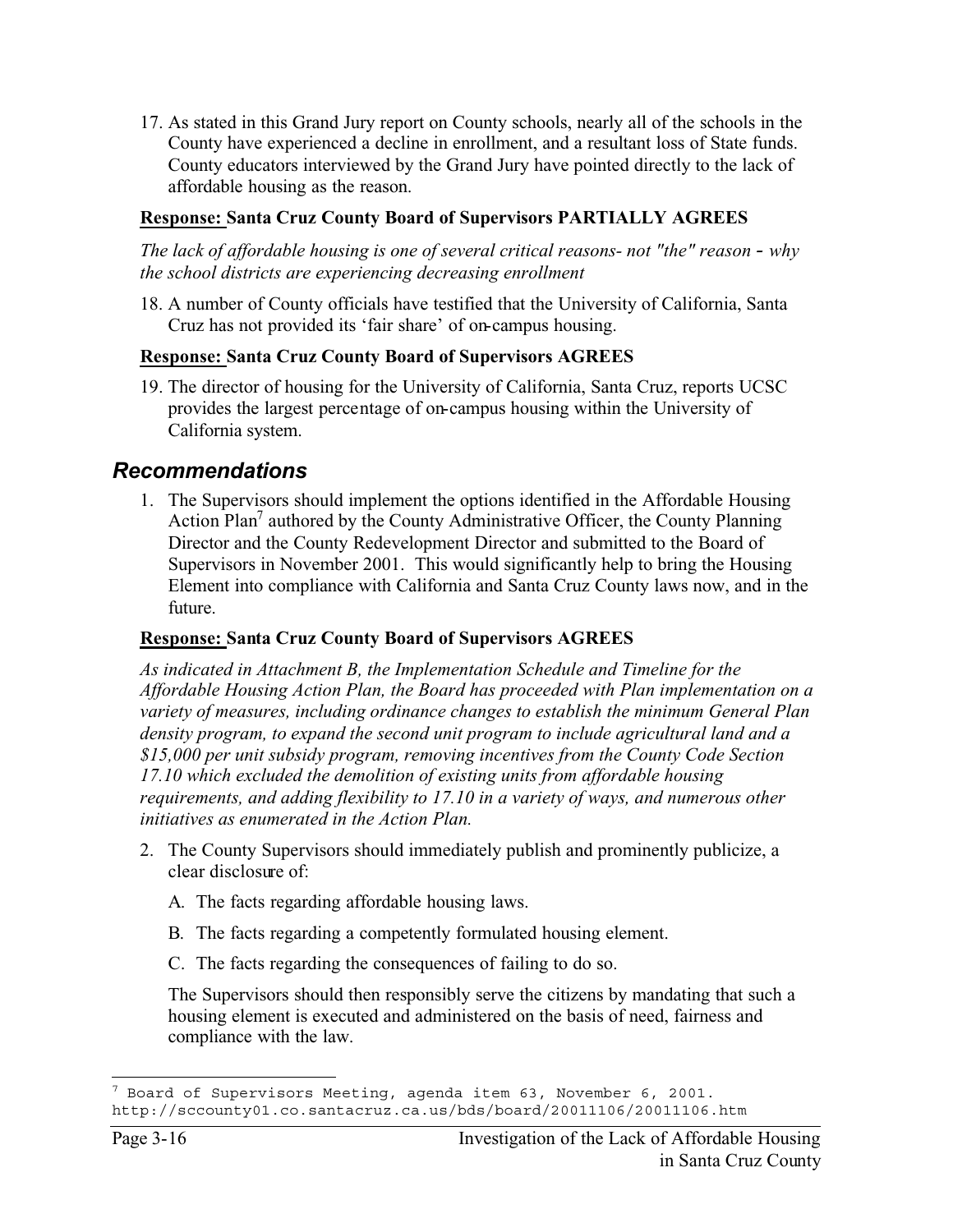### **Response: Santa Cruz County Board of Supervisors AGREES**

*This recommendation has been implemented.* 

*State law prescribes public notification regulations. In accordance with State law, the County has to complete a Housing Element update by December 31, 2002, covering the period of 2000-2007. Staff has been participating in the public review process for the distribution of the State's mandated regional housing need for the Monterey Bay region to the counties and cities in the region. Until the County's 'fair share' has been determined, County staff can only work on the preliminary sections of the Housing Element, including the beginnings of the outreach program. To that end, advertisements regarding the current Housing Element process were published in the Santa Cruz Sentinel, the Register-Pajaronian, the Valley Press, the Scotts Valley Banner, the Mid- County Post, etc. These advertisements informed the public that the County was beginning its Housing Element update and gave e-mail addresses, phone numbers and postal addresses for the public's use in contacting planning staff to get preliminary information and to be placed on a mailing list for future notification of public meetings and mailings.* 

3. The Grand Jury recommends that complaint, pursuant to Section 65587 (a), (b) and (c) in their entirety, be filed with the Court by the Santa Cruz County District Attorney, or the State Attorney General by request of the County District Attorney, and/or by other interested parties as a class action, to ensure the Santa Cruz County Board of Supervisors breaks with their history of willfully failing to comply with duties and obligations required of them by law. California Government Code, Section 65587 provides:

(a) "Each city, county, or city and county shall bring its housing element, as required by subdivision (c) of Section 65302, into conformity with the requirements of this article on or before October 1,  $1981<sup>8</sup>$ , and the deadlines set by Section 65588.<sup>9</sup> Except as specifically provided in subdivision (b) of Section 65361, the Director of Planning and Research shall not grant an extension of time from these requirements."

(b) "Any action brought by any interested party to review the conformity with the provisions of this article of any housing element or portion thereof or revision thereto shall be brought pursuant to Section 1085 of the Code of Civil Procedure; the court's review of compliance with the provisions of this article shall extend to whether the

 $8$  In 1981 California housing law was amended to include mandated schedules for housing elements. Every five years the California Department of Housing and Community Development, the agency responsible for certifying housing law compliance, formulates, and then negotiates housing objectives with each metropolitan area in the State. Each area is subsequently assigned a numerical housing objective that is then apportioned to local government jurisdictions within that area. During the ensuing five years, each jurisdiction must carry out actions toward achieving its compliance objectives and HCD conducts annual reviews of those actions and their success relative to compliance. Since at least 1994, Santa Cruz County has failed to comply.

<sup>&</sup>lt;sup>9</sup> Sec. 65588 includes 'grandfather' provisions for housing elements compliant with the prior (1977) housing law requirements and whose fiveyear cycles had not expired by 1981.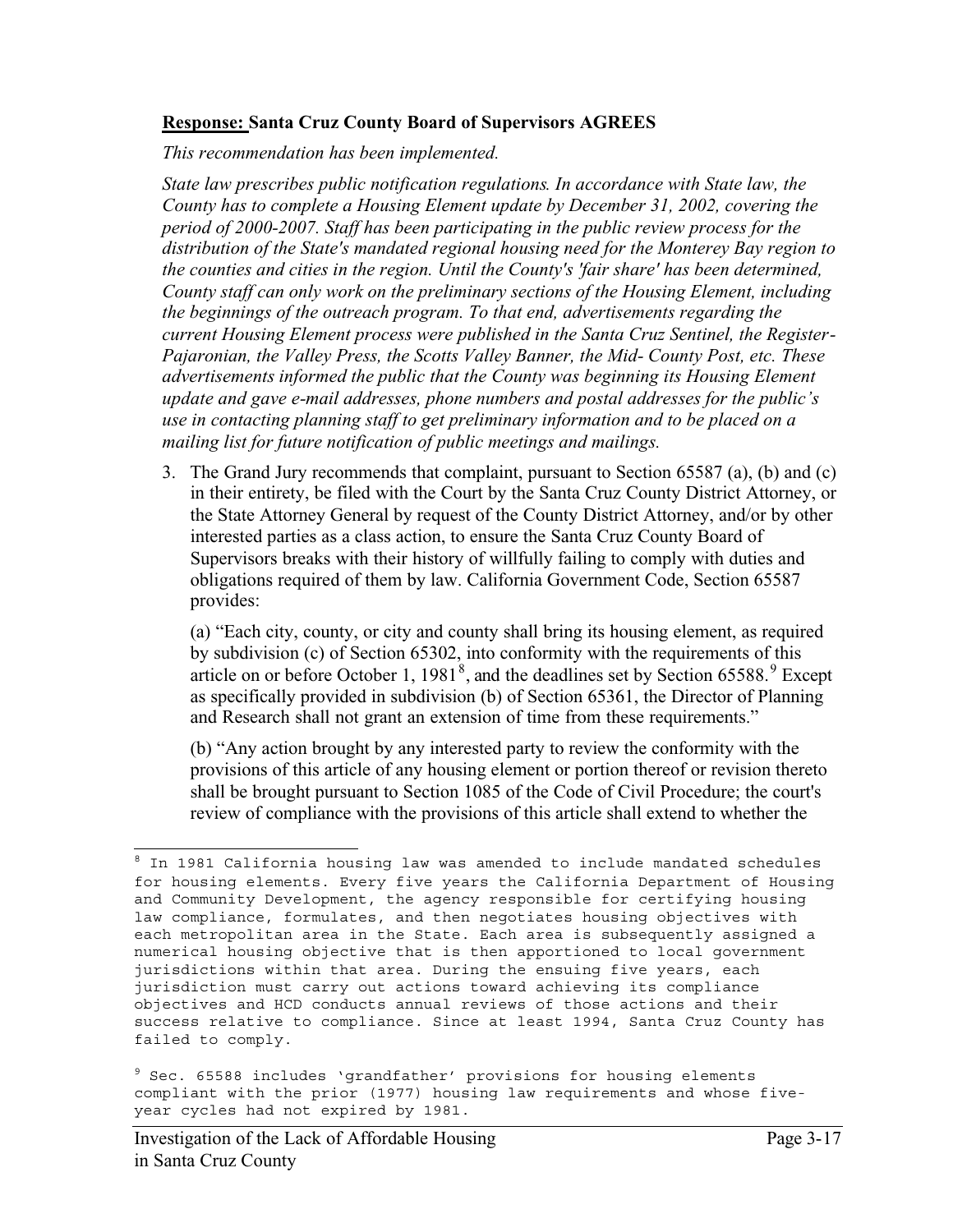housing element or portion thereof or revision thereto substantially complies with the requirements of this article."

(c) "If a court finds that an action of a city, county, or city and county, which is required to be consistent with its general plan, does not comply with its housing element, the city, county, or city and county shall bring its action into compliance within 60 days. However, the court shall retain jurisdiction throughout the period for compliance to enforce its decision. Upon the court's determination that the 60-day period for compliance would place an undue hardship on the city, county, or city and county, the court may extend the time period for compliance by an additional 60 days."

# **Response: Santa Cruz County Board of Supervisors DISAGREES**

*These recommendations do not fall within the purview of the County. The District Attorney is an independently elected office and independently determines what, if any, actions are appropriate. However, the County believes that the Santa Cruz County Board of Supervisors has never failed to comply with duties and obligations required of them by law.*

# **Response: Office of the Santa Cruz County District Attorney DISAGREES**

*The District Attorney's Office does not have authority to bring an action in court for violation of Government Code section 65587(a), (b) and (c).* 

*A District Attorney cannot bring an action in court without a statute which specifically confers authority on the District Attorney to proceed. In the criminal arena, the Government Code (sections 26500-26503) states that the District Attorney is the public prosecutor vested with the power to conduct on behalf of the People, all prosecutions for public offenses within the county. (See also Hicks v. Board of Supervisors (1977) 69 Cal. App. 3d 228, 240).* 

*There are many types of civil cases which a district attorney may bring, but in each instance there is a California statute which specifically provides for district attorney enforcement. For example, acts of unfair business competition may be challenged by a district attorney in civil court under Business and Professions Code section 17203 and 17206. Likewise, Business and Professions Code section 17536 permits a district attorney to seek civil penalties for false advertising. The Fish and Game Code provides for civil enforcement of sections 1600.1 and 5650 by the district attorney. The Health and Safety Code allows the district attorney to pursue civil forfeiture of monies connected to narcotics trafficking. Unlike the foregoing examples, there is nothing in the housing element law, Government Code section 65581 et. seq., which authorizes a district attorney to go into court.* 

*In contrast to district attorneys, the California Attorney General has much broader authority. If the Attorney General believes that enforcement of a law is in the public interest, he or she may file a complaint in court even when there is no language in the relevant statute authorizing Attorney General intervention. According to a California appellate court, it is a "settled rule in California that the Attorney General is authorized 'to file any civil action for the enforcement of the laws of the state or the United States Constitution, which in the absence of legislative restriction he deems necessary for the*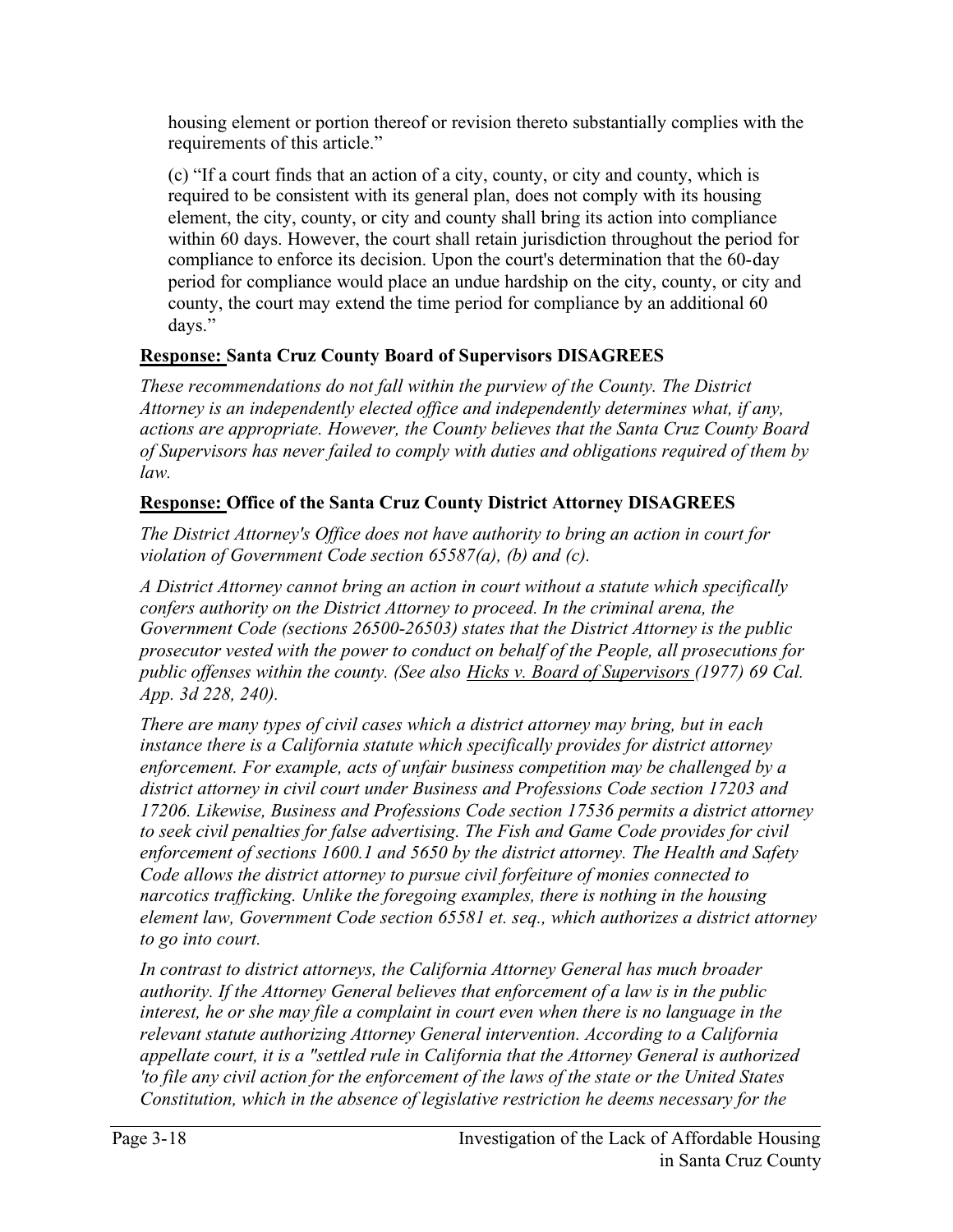*protection of public rights and interests.'" (People ex rei. Lynch v. San Dieao Unified School District (1971) 19 Cal. App. 252, 258).* 

*Government Code section 65587 allows "any interested party" to bring an action to enforce the statute. Apart from the Attorney General, this language would allow an array of individuals and agencies to seek private enforcement of the affordable housing law.* 

4. The County should retain a community planning firm with excellent credentials to work with the appropriate County entities to optimize the Affordable Housing Action Plan above, and produce additional creative solutions for the Housing Element to improve the quality of life in the County as a whole. If linked with cooperative efforts of the local cities, these actions can bring even greater benefits.

# **Response: Santa Cruz County Board of Supervisors DISAGREES**

*This recommendation requires further study. The use of consultants for the preparation of the General Plan update is under review.* 

- 5. The supply of UC Santa Cruz on-campus student housing is inadequate to meet demand and is imposing an additional burden on an already critical situation. The Santa Cruz County Board of Supervisors and the Santa Cruz City Council should employ every reasonable means to induce UCSC to move forcefully in two areas:
	- A. Do more to build its fair share of student housing
	- B. Limit the student population to accurately reflect the current housing situation

# **Response: Santa Cruz County Board of Supervisors AGREES**

*This recommendation will be implemented.*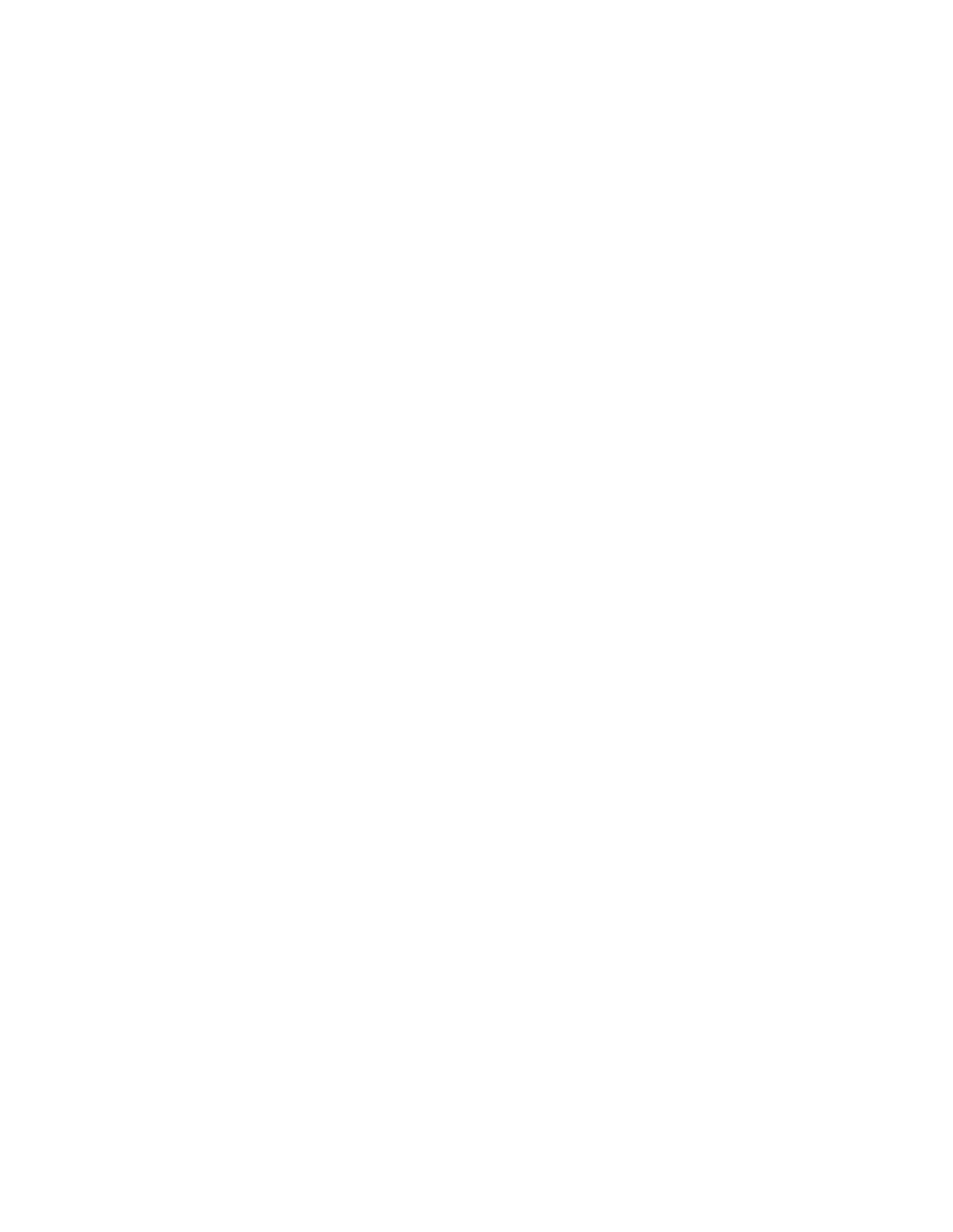

# **Santa Cruz County Grand Jury**

# **Response to the Final Report:**

Section 4 Criminal Justice Committee Reports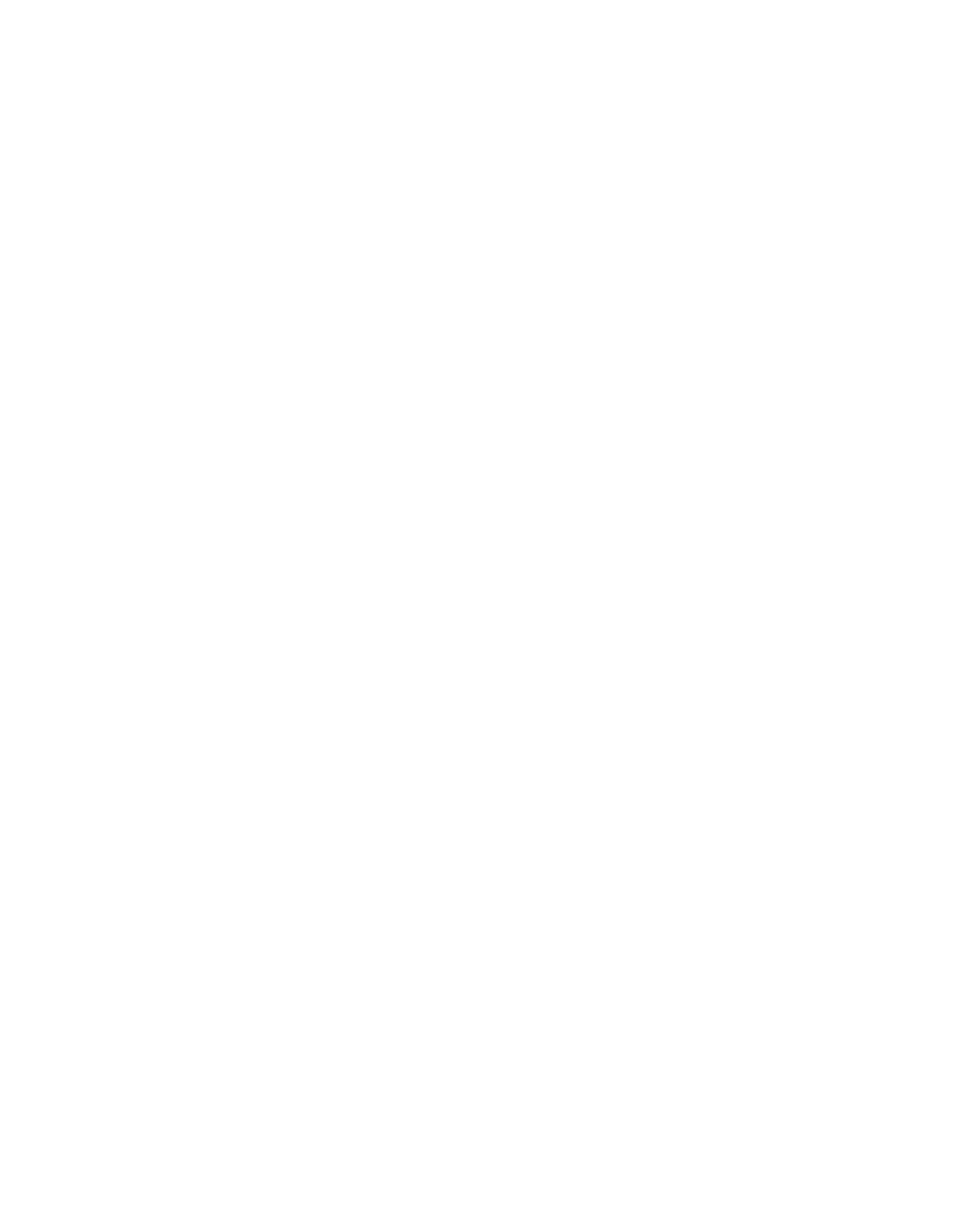# **Review of the Blaine Street Women's Facility**

# **2001-2002 Grand Jury Report – Page 4-2**

# *Findings*

1. The Blaine Street jail is a minimum-security facility set in a home-like environment complete with a backyard, benches, children's sandbox and vegetable garden. The State Board of Corrections has rated the facility to house 40 female inmates. The average occupancy for the year ending 2001 was eighteen inmates per month. The accepted officer-to-inmate ratio is one to fifty/sixty inmates. Therefore, only one officer is required to be on duty.

# **Response: Santa Cruz County Board of Supervisors PARTIALLY AGREES**

*The County partially agrees with this finding. The rated capacity of Blaine Street is 32.*

# **Response: Santa Cruz County Sheriff AGREES**

*The Sheriffs Office agrees with this finding with the exception that the Board Of Corrections rated capacity for the Blaine Street Facility is 32 inmates.* 

2. The County's Health Service Agency provides medical, pharmacy and diagnostic services. Doctors from the Main Jail attend sick call each weekday morning. A chaplain, Crisis Intervention Team and other service providers also come to the facility.

# **Response: Santa Cruz County Board of Supervisors AGREES**

# **Response: Santa Cruz County Sheriff AGREES**

3. The Supervising Correctional Officer from Blaine Street interviews inmates at the Main Jail at the time of booking. All persons arrested in Santa Cruz County are booked through the Main Jail. During the assessment interview the inmate is informed of house rules, behavioral expectations, work assignment and class attendance requirements that must be met in order to be assigned to Blaine Street. According to the supervisor, inmates must display a cooperative attitude and peaceful behavior if they are to remain at this facility.

# **Response: Santa Cruz County Board of Supervisors AGREES**

# **Response: Santa Cruz County Sheriff AGREES**

4. The female inmates move freely inside the facility and on the fenced grounds. There are no locked doors at the facility. Inmates detained at Blaine Street can walk away from their incarceration at any time. This rarely happens, however, because inmates understand the consequence for leaving or violating facility rules is a return to the Main Jail. Most of the women prefer to serve their time at the Blaine Street facility because of the special privileges available there.

# **Response: Santa Cruz County Board of Supervisors AGREES**

# **Response: Santa Cruz County Sheriff AGREES**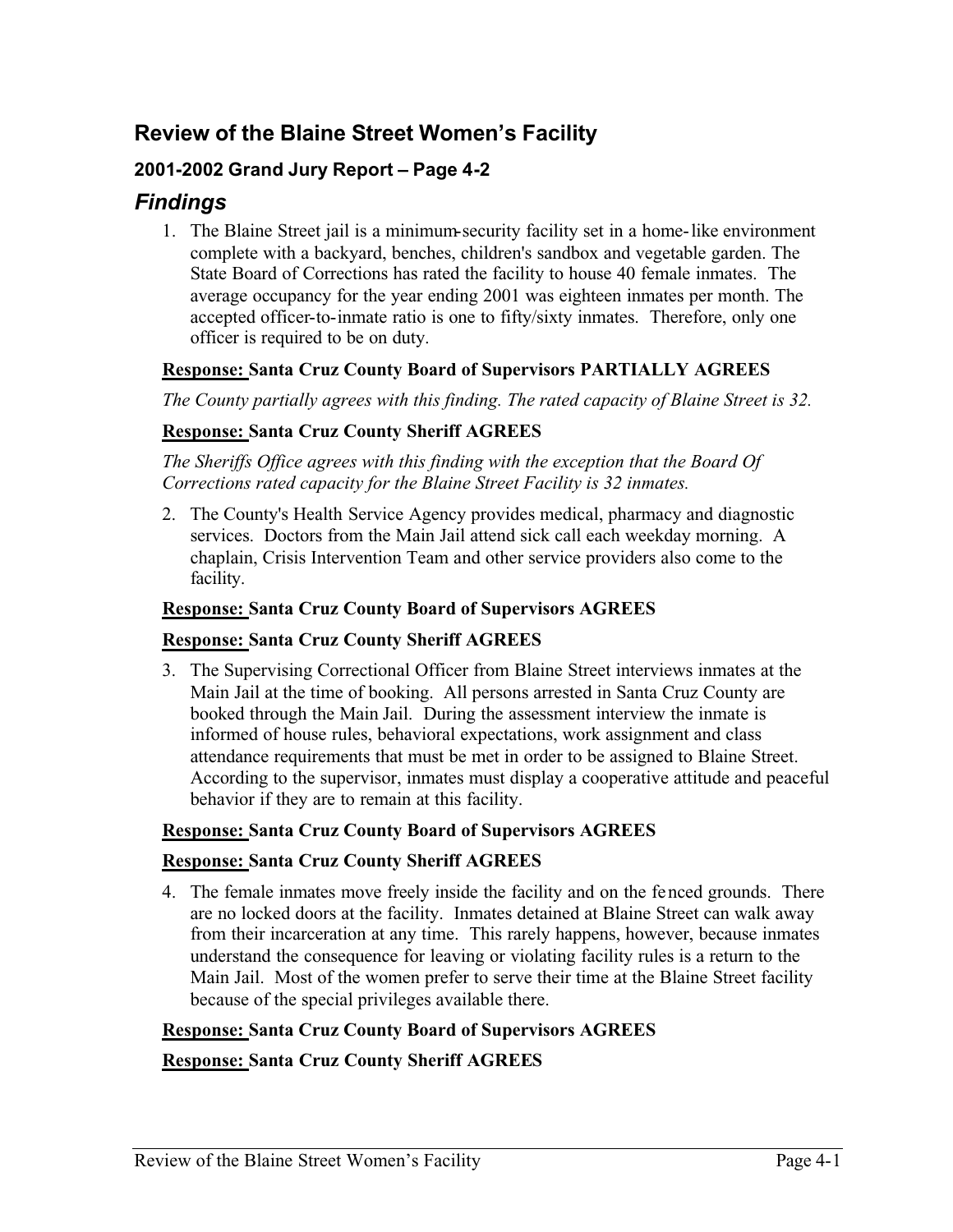5. Blaine Street inmates have smoking privileges that are not available at the Main Jail. The back yard is the designated smoking area.

# **Response: Santa Cruz County Board of Supervisors AGREES**

# **Response: Santa Cruz County Sheriff AGREES**

6. Inmates can purchase candy, soda, cigarettes, playing cards and personal items from vending machines. They also have access to television, exercise equipment, videos, board games and a library.

# **Response: Santa Cruz County Board of Supervisors AGREES**

# **Response: Santa Cruz County Sheriff AGREES**

7. Inmates are allowed one two-hour visit with family each weekend.

# **Response: Santa Cruz County Board of Supervisors AGREES**

# **Response: Santa Cruz County Sheriff AGREES**

8. Many of the women return to this facility, as they are frequent offenders. At the time of the Grand Jury's tour, staff at Blaine Street had no means of tracking the rate of recidivism.

# **Response: Santa Cruz County Board of Supervisors AGREES**

# **Response: Santa Cruz County Sheriff AGREES**

9. The most common offenses are related to substance abuse (drugs and alcohol).

# **Response: Santa Cruz County Board of Supervisors AGREES**

# **Response: Santa Cruz County Sheriff AGREES**

10. The average inmate stay is three to four months.

# **Response: Santa Cruz County Board of Supervisors AGREES**

11. The inmates' day begins at 6:30 a.m. and lights out is at 10:00 p.m.

# **Response: Santa Cruz County Board of Supervisors AGREES**

# **Response: Santa Cruz County Sheriff AGREES**

12. The inmates' day begins at 6:30 a.m. and lights out is at 10:00 p.m.

# **Response: Santa Cruz County Board of Supervisors AGREES**

# **Response: Santa Cruz County Sheriff AGREES**

13. Each inmate is assigned duties that may include kitchen chores, cleaning the facility and other household tasks. The inmates prepare meals in the small kitchen with menus developed by the Food Service Manager from the Main Jail. Some of the inmates also help prepare meals at the Main Jail under the Food Service Manager's supervision.

# **Response: Santa Cruz County Board of Supervisors AGREES**

# **Response: Santa Cruz County Sheriff AGREES**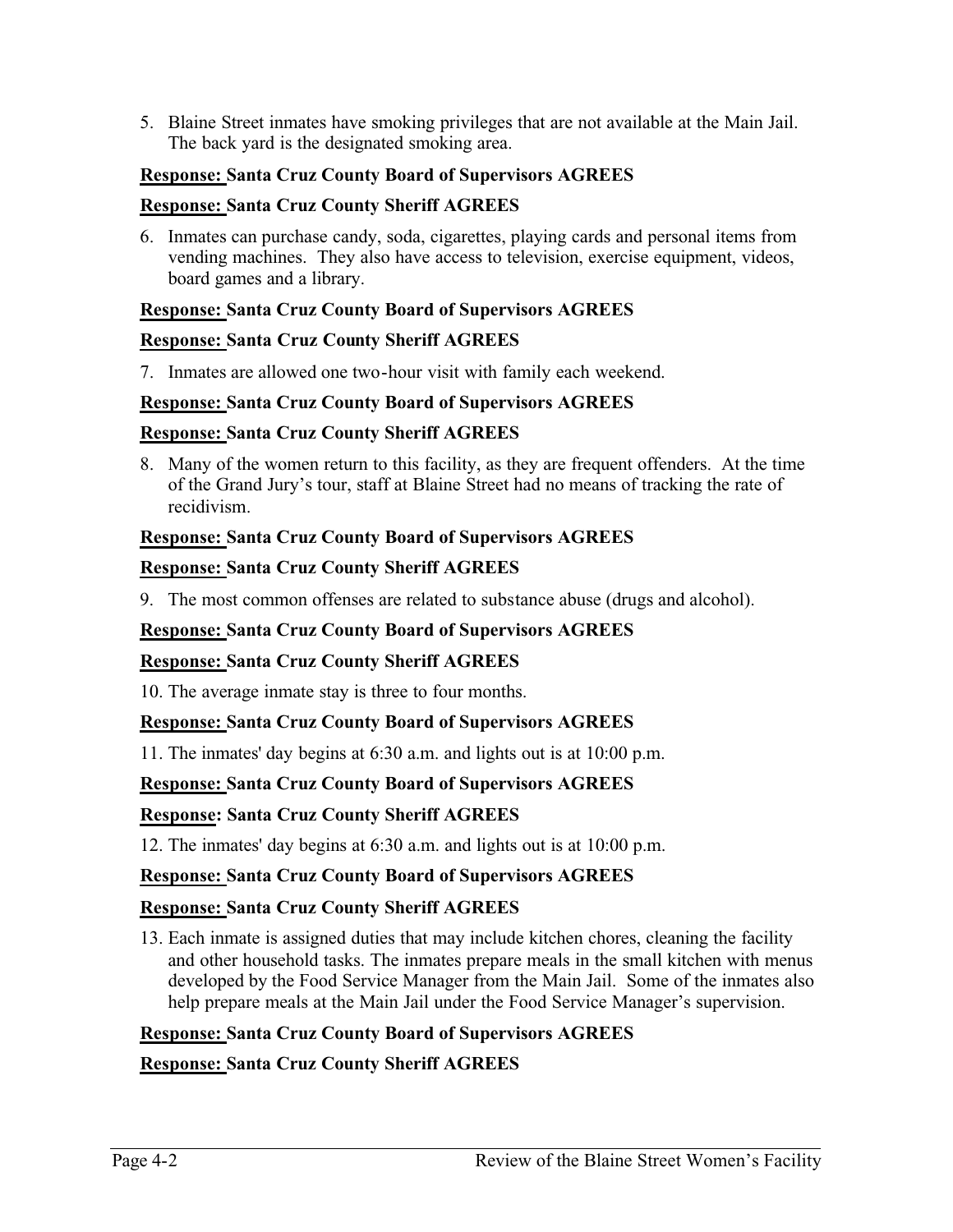14. Some of the inmates participate in the Work Release Program, which permits participants to work during the day and return to the facility in the evening. In some cases, this allows inmates to continue in a job they held before their incarceration.

# **Response: Santa Cruz County Board of Supervisors AGREES**

*The County agrees with this finding, with the correction that the Grand Jury report is referring to Work Furlough rather than Work Release.* 

# **Response: Santa Cruz County Sheriff AGREES**

*This should read the Work Furlough Program rather than the Work Release Program, but the Sheriffs Office agrees with this finding.* 

- 15. The jail provides some training classes and help in getting a high school diploma while the inmate is incarcerated. The following are some of the classes that are offered at the facility for the inmates:
	- Computer Classes
	- Narcotics and Alcoholics Anonymous
	- Smoking Cessation
	- Career and Job Development
	- GED Preparation
	- Art Classes
	- Parenting Classes
	- Knitting and Crocheting Classes.

# **Response: Santa Cruz County Board of Supervisors AGREES**

#### **Response: Santa Cruz County Sheriff AGREES**

# *Recommendations*

1. The inmates that meet the criteria to be housed currently at Blaine Street should be moved to another minimum-security facility such as a halfway house.

# **Response: Santa Cruz County Board of Supervisors DISAGREES**

*This recommendation will not be implemented because the County does not have jurisdiction over these decisions. In-custody placement of inmates is the decision of the court.*

#### **Response: Santa Cruz County Sheriff DISAGREES**

*The Sheriffs Office will not be able to implement this recommendation because the decision whether to house an inmate in the Blaine Street facility or an out-of-custody facility rest with the sentencing judge, not the sheriff: This decision is outside of the Sheriffs jurisdiction. Every inmate's criminal history and personal situation is closely reviewed by the Probation Department prior to sentencing. Probation then makes recommendations to the Court. The Court has several sentencing options, one of which is to sentence the inmate to the Sheriffs custody to serve time. The Sheriffs only decision is whether the inmate serves their sentence in the Main Jail or Blaine Street.*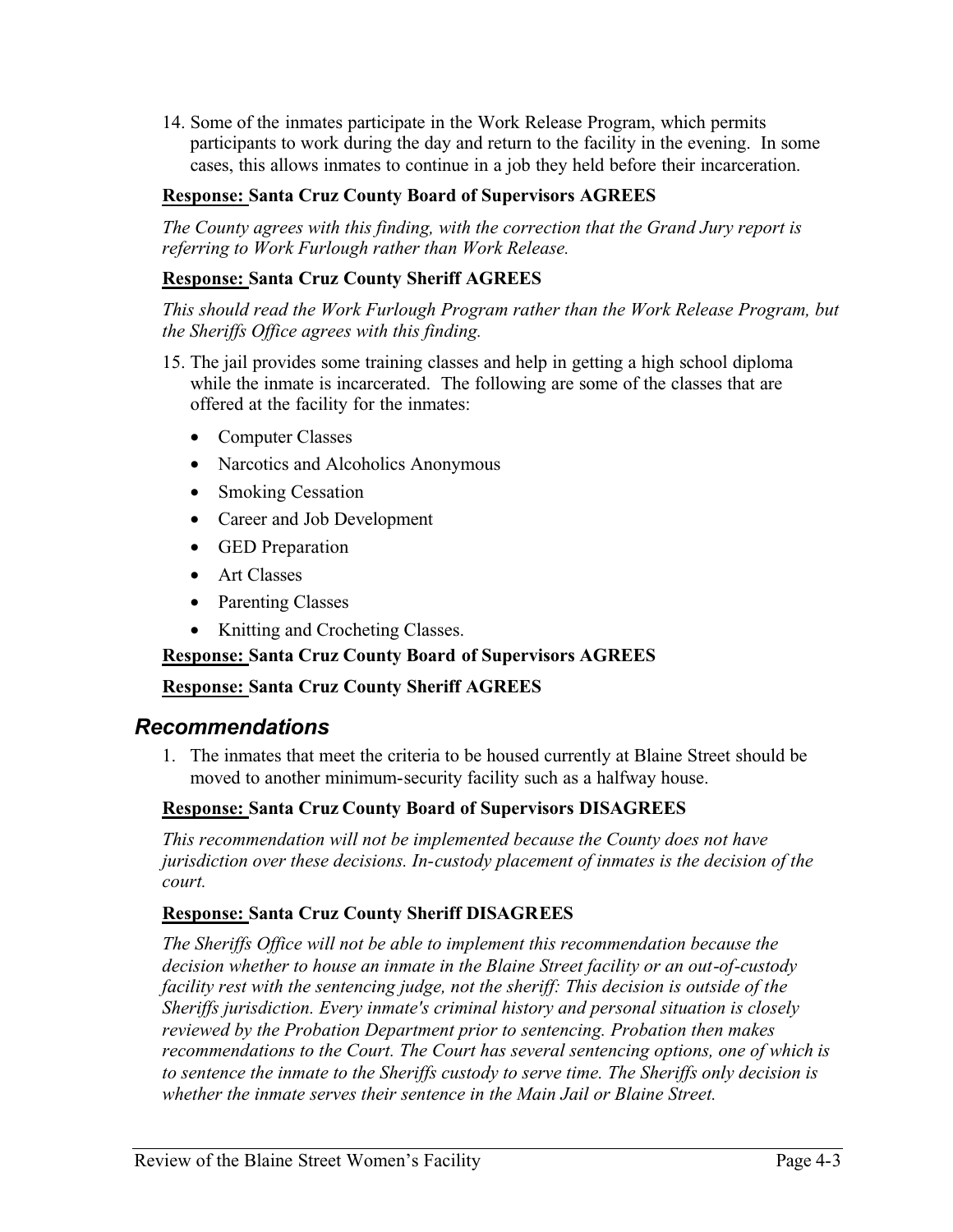2. Blaine Street staff should develop a system for tracking recidivism.

# **Response: Santa Cruz County Board of Supervisors**

*This recommendation should be referred to the Sheriff's Office.* 

### **Response: Santa Cruz County Sheriff DISAGREES**

*The Sheriffs Office does not plan on implementing this recommendation at this tme for the following reasons. We are not opposed to developing a system for tracking recidivism, but have not because we believe we already know the answer, which is approximately 80%. In the corrections field when a person returns to custody after being released it is called recidivism. In the drug treatment world it's called relapse. It is a common tenant in the study of addiction that relapse is a normal part of the recovery process. Nearly all of the inmates at Blame Street are there because of substance abuse. Residential drug treatment facilities, sober living environments and half-way houses all have approximately the same rate of success. Minimum security jails throughout the Nation all have approximately the same recidivism rate. There is no reason to believe that Blame Street is any different. The Blame Street facility is just one small component of the enormous criminal justice system and substance abuse arena which all share an 80 percent recidivism/relapse rate.* 

3. The Blaine Street facility should be remodeled and made into a medium-security wing for housing women who need more supervision and restrictions but who do not need to be housed at the maximum-security Main Jail.

This renovation would provide the alternative of removing from the Main Jail women inmates who are incarcerated for minor infractions and need only a medium-security facility. This would also separate female inmates requiring only a medium-security facility from the more violent and/or more criminally sophisticated female inmates.

A Blaine Street renovation would also relieve overcrowding at the Main Jail while more fully utilizing the Blaine Street facility and would also increase the available system capacity for male inmates at the Main Jail.

# **Response: Santa Cruz County Board of Supervisors DISAGREES**

*This recommendation will not be implemented because it is not warranted. The County believes that it is important to provide a minimum security facility for women which allows a number of benefits, including expanded visitation and educational programs. The Sheriff's Office is pursuing ways of providing similar programs to the women currently housed in the Main Jail.* 

# **Response: Santa Cruz County Sheriff DISAGREES**

*The Sheriffs Office will not implement the recommendation because it is not warranted or is not reasonable. The Sheriffs Office understands the Grand Jury's recommendation and agrees that there would be the benefits described.* 

*However, there would also be some negative outcomes, which we believe would result m an overall less desirable situation. If the Blame Street facility was remodeled to meet the standards for a medium-security facility, there would no longer be a minimum-security facility available to women. Minimum security facilities have certain benefits that*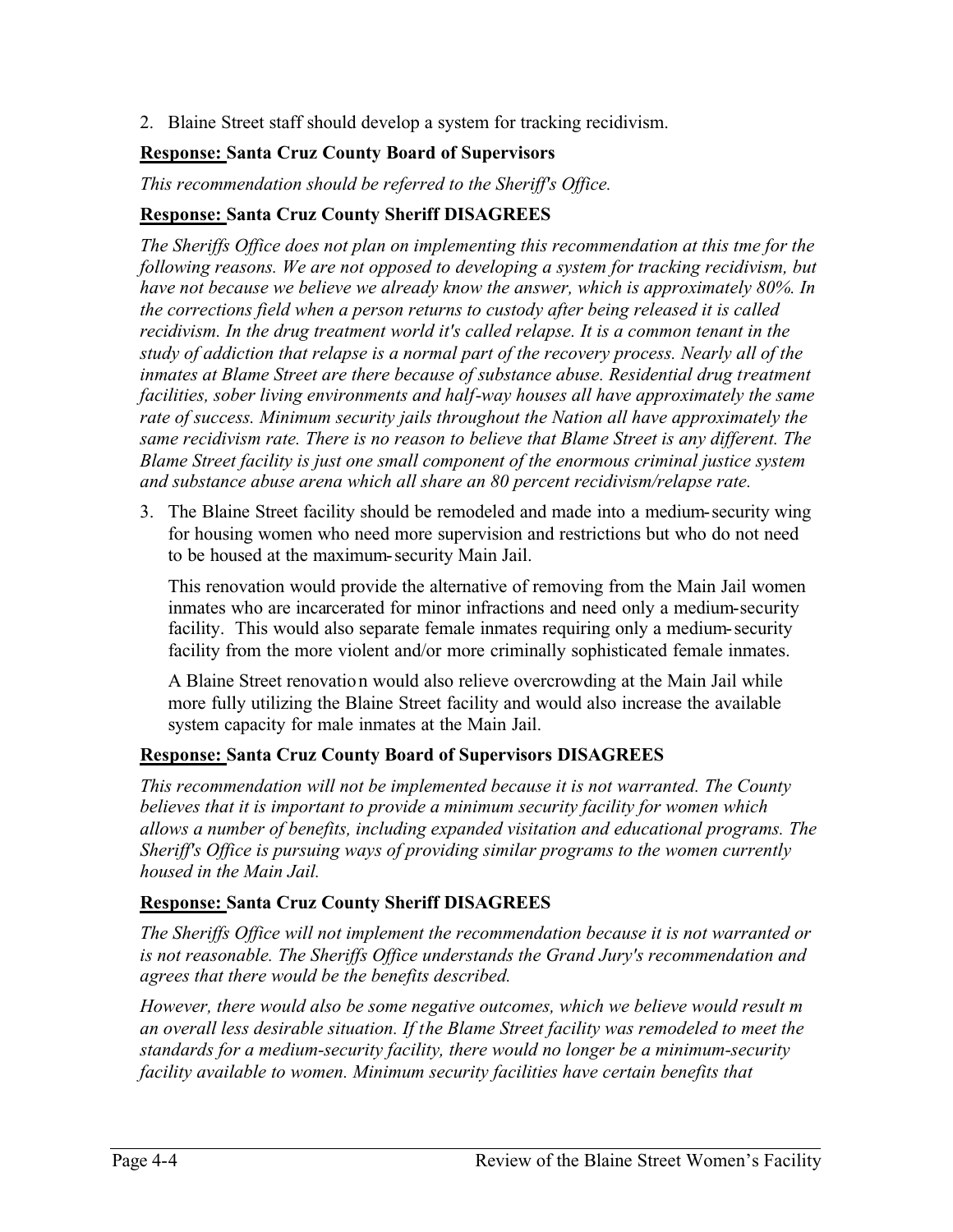*medium- security facilities do not, such as family contact visiting, expanded educational programs and an atmosphere with positive peer support.* 

*An alternative approach to the hardening of the Blame Street facility that we are currently pursuing is the softening of the two women's units m the Main Jail. Since we are unable to bring the women m the Main Jail out to the programs at Blame Street we are bringing the programs at Blame Street into the Main Jail. Until recently, programs such as education and drug treatment were very limited m the Main Jail. The women m the Main Jail are now receiving several programs including, addiction education, anger management, general education equivalency, women's health education and overcoming domestic violence.*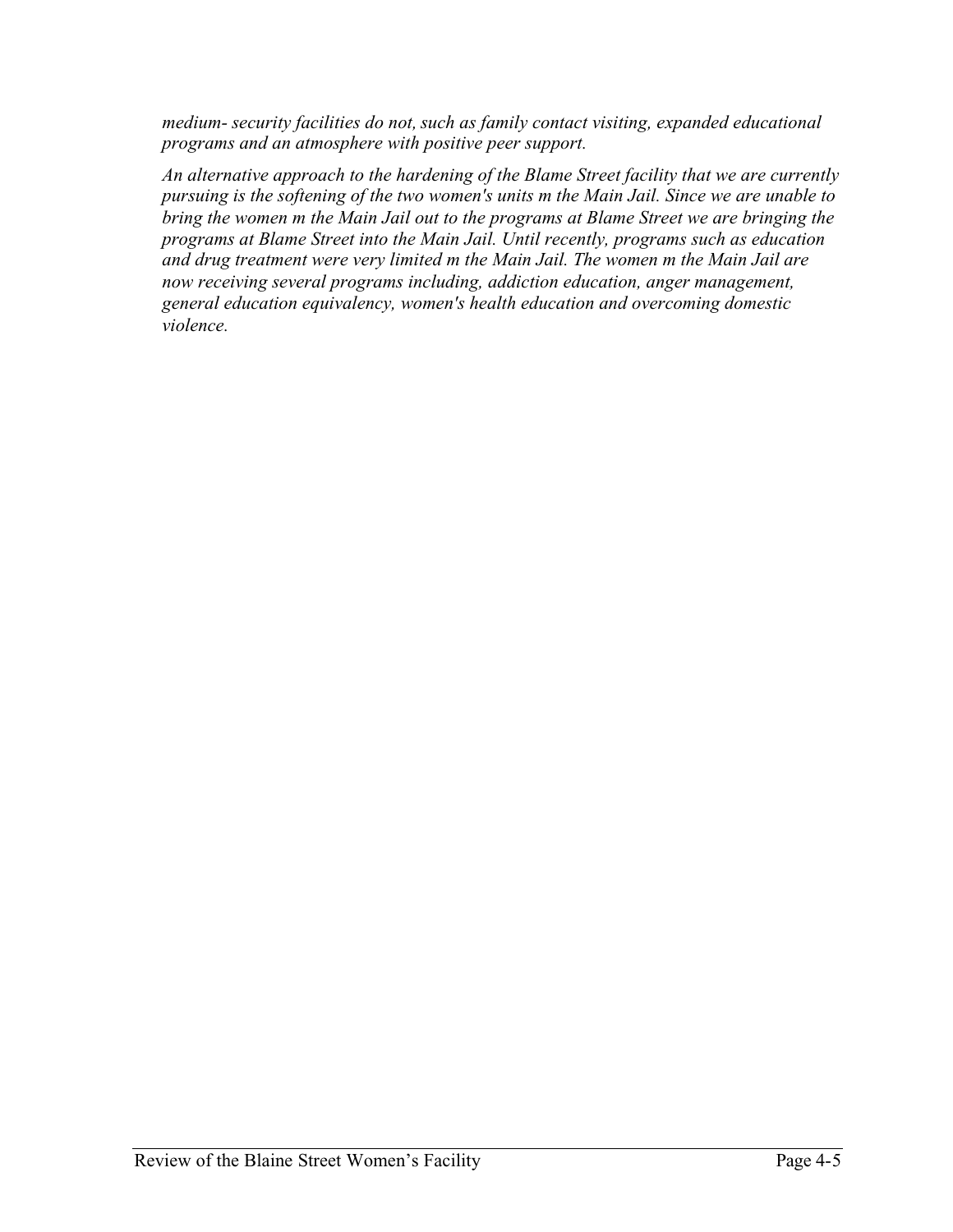# **Review of the Main Jail**

# **2001-2002 Grand Jury Report – Page 4-5**

# *General Findings*

1. The jail system operates on a budget of approximately \$16,338,000 a year.

# **Response: Santa Cruz County Board of Supervisors AGREES**

# **Response: Santa Cruz County Sheriff AGREES**

2. The Main Jail houses both male and female inmates who are awaiting trial and individuals sentenced to terms of one year or less for serious and/or violent crimes. In protracted cases, stays in the Main Jail may extend up to three and one half years. This includes time served in the county jail before, during and after trial.

# **Response: Santa Cruz County Board of Supervisors AGREES**

# **Response: Santa Cruz County Sheriff AGREES**

3. Substance abuse (drug and alcohol) is the leading cause of arrest involving both male and female inmates.

# **Response: Santa Cruz County Board of Supervisors AGREES**

# **Response: Santa Cruz County Sheriff AGREES**

4. Alcohol-only bookings in the Main Jail make up 20.1 percent of total bookings. These bookings are referred to as 647-Fs per the penal code section (Drunk in Public). Many individuals booked for 647-Fs are booked and released more than once in a 24-hour period.

# **Response: Santa Cruz County Board of Supervisors AGREES**

# **Response: Santa Cruz County Sheriff AGREES**

5. Male and female inmates have separate housing areas. There is no interaction between male and female inmates.

# **Response: Santa Cruz County Board of Supervisors AGREES**

# **Response: Santa Cruz County Sheriff AGREES**

6. Women at the facility are a growing population. The average number of females at the Main Jail is 45. The policy at the jail is to house less criminally sophisticated women apart from those who are more sophisticated or disruptive. The term "criminally sophisticated" is a term used in the detention industry to describe an offender's familiarity with and adeptness in crime and the detention system. At the end of fieldwork, there were 32 less sophisticated female inmates and 14 more sophisticated women housed in two separate "pods."

# **Response: Santa Cruz County Board of Supervisors AGREES**

# **Response: Santa Cruz County Sheriff AGREES**

7. At the end of fieldwork, approximately ten female inmates would qualify for housing in a medium-security facility if such a facility were available.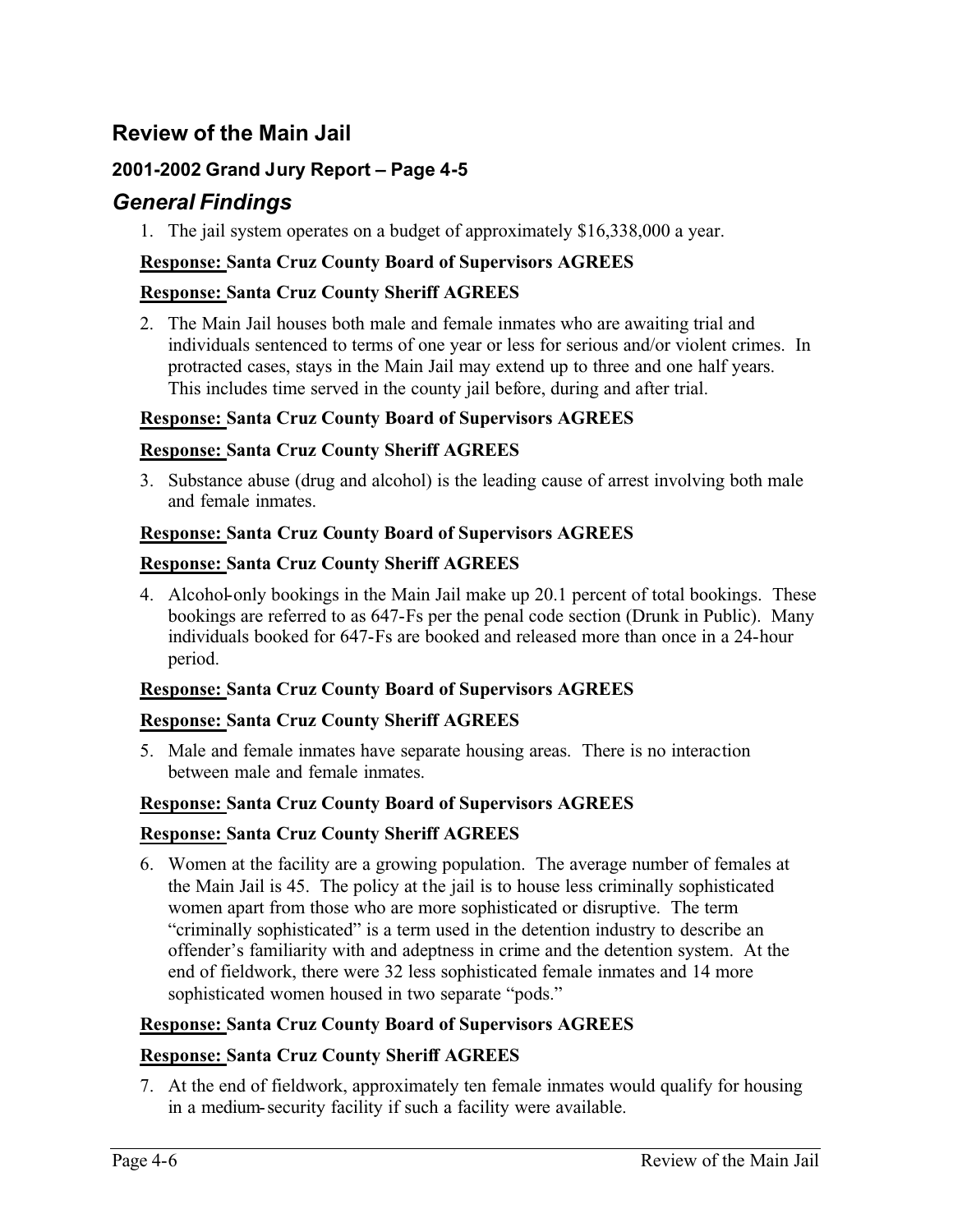# **Response: Santa Cruz County Board of Supervisors AGREES**

# **Response: Santa Cruz County Sheriff AGREES**

8. At the time of the Grand Jury's tour, staff stated that it is too early to determine the long-term effects the passing of Proposition 35 will have on jail occupancy. The purpose of Proposition 35 is to divert substance abusers from a jail setting to community treatment programs.

# **Response: Santa Cruz County Board of Supervisors AGREES**

#### **Response: Santa Cruz County Sheriff AGREES**

*Proposition 36 went into effect July 1, 2001. Our experience in Santa Cruz is consistent with the majority of jails throughout the State. That is, initially the number of inmates in custody went down slightly, but a year later there are more inmates in custody than before Proposition 36.* 

9. At the end of fieldwork, Main Jail staff had no system in place to track recidivism among inmates. Staff estimated the rate at 75% for both men and women.

#### **Response: Santa Cruz County Board of Supervisors AGREES**

# **Response: Santa Cruz County Sheriff AGREES**

# *Facility Findings*

10. The monthly average occupancy of the Main Jail for the year 2001 was 348. This is well above the Board of Corrections rating of the facility for 249 inmates. The Board of Corrections has approved an upgrade of 62 beds. After remodeling, the board rated capacity will be 311. Inmates are assessed for various health issues (e.g., communicable disease, substance abuse issues, general physical and mental health) after being booked into the Main Jail. This evaluation establishes the inmate's assignment to a housing unit as well as any appropriate medical care he or she may need.

# **Response: Santa Cruz County Board of Supervisors AGREES**

# **Response: Santa Cruz County Sheriff AGREES**

11. The facility contains a medical unit that is staffed Monday through Friday from 8:00 a.m. to 5:00 p.m. A medical doctor is on duty Monday-Wednesday and Friday from 8:00 a.m. to 12:00 p.m. A nurse practitioner is on duty on Thursdays. There are also a dentist, psychologist, chaplain and a Crisis Intervention Team available at various scheduled times during the week or as the need arises. If there is a medical emergency during the night or weekends that the jail staff cannot handle, the inmate is transported to an emergency hospital. The medical facility is well maintained and there are brochures on crisis counseling and health-related matters available to the inmates.

# **Response: Santa Cruz County Board of Supervisors AGREES**

# **Response: Santa Cruz County Sheriff AGREES**

12. Some recidivist inmates admit to "checking in" periodically to avail themselves of medical and dental services available at the Main Jail.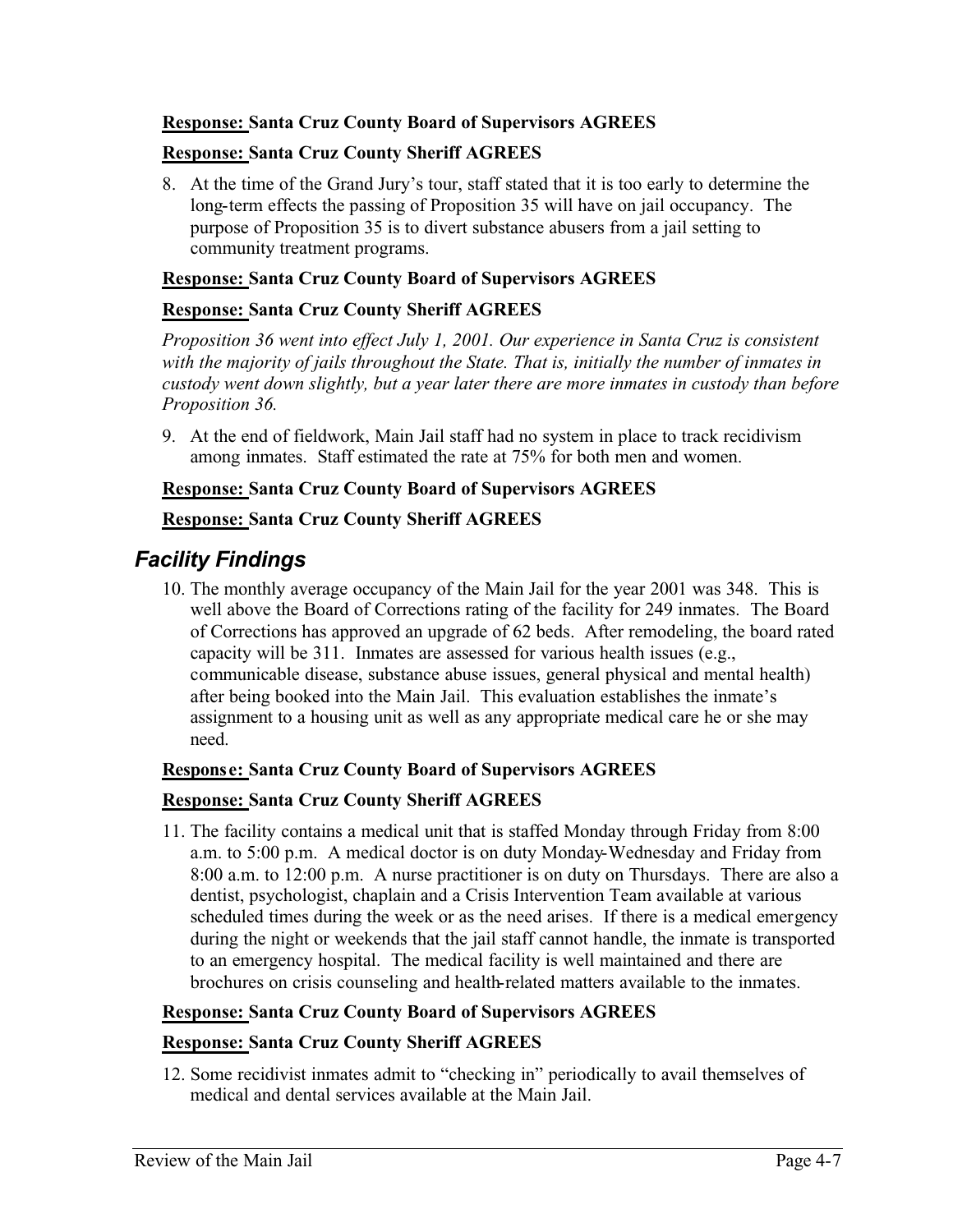# **Response: Santa Cruz County Board of Supervisors AGREES**

# **Response: Santa Cruz County Sheriff AGREES**

13. A full-time Food Service Manager is responsible for overseeing the preparation and distribution of all meals to the inmates in all four county detention facilities. The Manager supervises two cooks who are county employees as well as female inmates from the Blaine Street facility who assist in the preparation of all meals. Before coming to the Main Jail kitchen, inmate helpers are screened for communicable diseases at the Blaine Street facility by Health Services personnel. (The Blaine Street facility is a minimum-security facility for women located adjacent to the Main Jail.) The Main Jail also uses the services of a dietician. The kitchen is clean and well organized and feeds more inmates than it was designed to handle.

# **Response: Santa Cruz County Board of Supervisors AGREES**

# **Response: Santa Cruz County Sheriff AGREES**

# *Staff Findings*

14. The Main Jail is budgeted for a maximum of 94 employees. The actual number of personnel employed at the jails is 77. At the time of the Grand Jury's tour, 17 positions were unfilled.

# **Response: Santa Cruz County Board of Supervisors AGREES**

# **Response: Santa Cruz County Sheriff AGREES**

15. Minimum staffing for the Main Jail is thirteen correctional officers during the day and twelve officers during the night shift.

# **Response: Santa Cruz County Board of Supervisors AGREES**

# **Response: Santa Cruz County Sheriff AGREES**

16. The facility has an average of three detention officer retirements each year that are work related (e.g., due to on-the-job injury or disability). These retirees receive a minimum of 50 percent of their salary and lifetime benefits.

# **Response: Santa Cruz County Board of Supervisors AGREES**

# **Response: Santa Cruz County Sheriff AGREES**

17. In order to meet the required staffing ratios, there is a policy of mandatory overtime, which, while it keeps the jails staffed, results in staff stress and fatigue.

# **Response: Santa Cruz County Board of Supervisors AGREES**

# **Response: Santa Cruz County Sheriff AGREES**

18. The starting salary for a detention officer is \$3,149 per month plus benefits, not including overtime compensation.

# **Response: Santa Cruz County Board of Supervisors AGREES**

# **Response: Santa Cruz County Sheriff AGREES**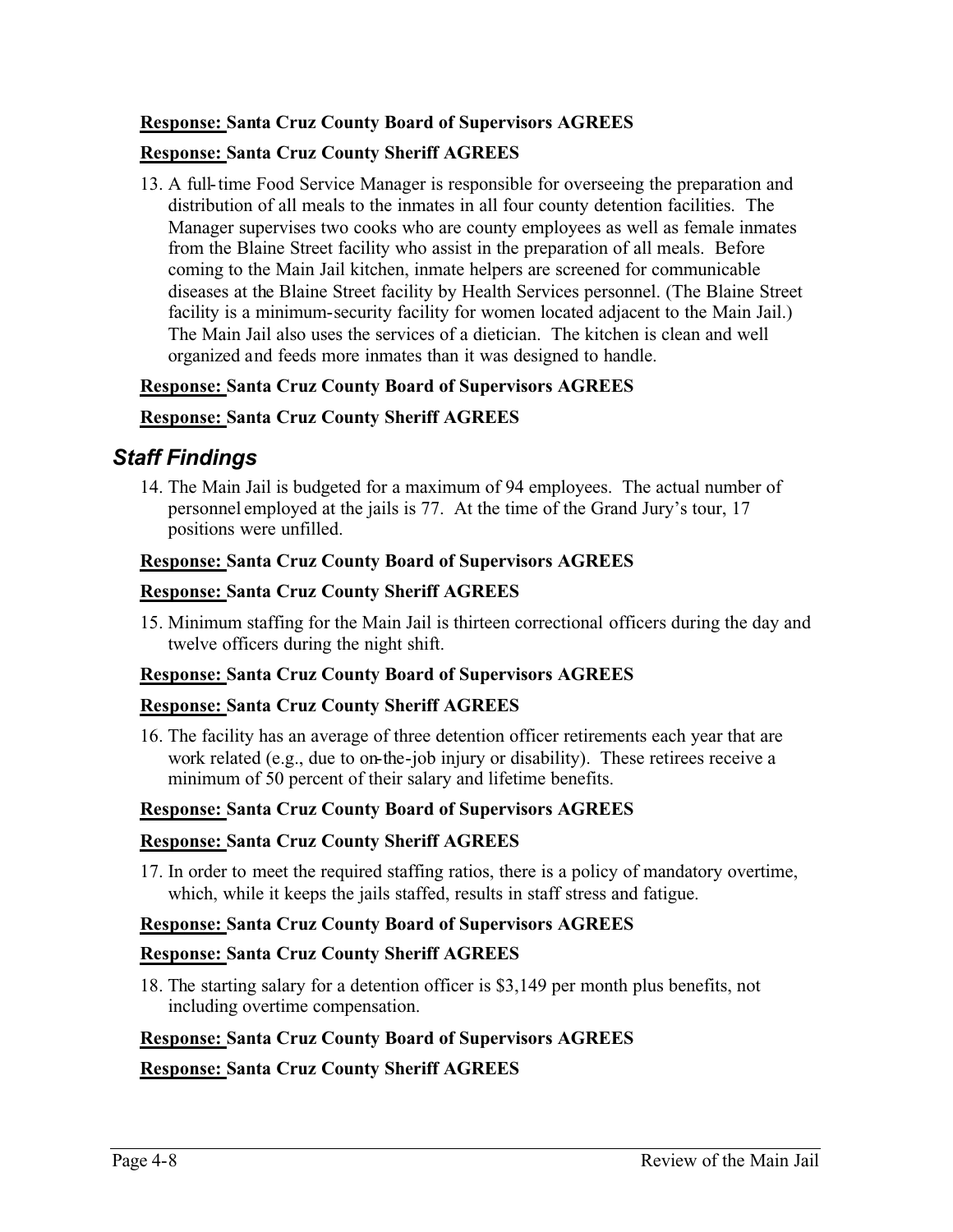19. Training for detention officers is given at Cabrillo College if there are enough candidates to fill a class (minimum of seventeen trainees). The training consists of five weeks of classroom work and fifteen weeks of on-the-job training. Once training is successfully completed, the officer is then on probation for the remainder of their first year of duty.

# **Response: Santa Cruz County Board of Supervisors AGREES**

# **Response: Santa Cruz County Sheriff AGREES**

20. If there are not enough trainees to fill a classroom, candidates are sent to Sacramento for training. This increases the cost of training because expenses also include travel, housing and meals. The cost of the classroom training in Sacramento is also more than the cost of training in Santa Cruz.

# **Response: Santa Cruz County Board of Supervisors AGREES**

#### **Response: Santa Cruz County Sheriff AGREES**

21. It costs Santa Cruz County at least \$58,101 to train a new detention officer, which includes his/her first year's salary.

#### **Response: Santa Cruz County Board of Supervisors AGREES**

#### **Response: Santa Cruz County Sheriff AGREES**

22. Staff at the Main Jail stated that turnover rate for detention officers is high because similar jobs are available in the areas surrounding San Jose and San Francisco at higher salaries. After training, many officers leave the area for the longer commute but higher salaries. Last year the department lost twenty-six officers, many of whom left to take higher paying positions. The number of detention officers leaving the County is approximately 40 percent annually.

#### **Response: Santa Cruz County Board of Supervisors AGREES**

#### **Response: Santa Cruz County Sheriff AGREES**

23. Low pay, jail overcrowding, and mandatory overtime all have a negative effect on morale among detention officers.

#### **Response: Santa Cruz County Board of Supervisors AGREES**

#### **Response: Santa Cruz County Sheriff AGREES**

# *Recommendations*

1. The Sheriff's Department should investigate other approaches to dealing with alcoholonly administrative detentions.

# **Response: Santa Cruz County Sheriff AGREES**

*The Sheriffs Office has implemented this recommendation in that we are investigating other approaches. Several years ago, the County embarked on a study to identify the alternatives for dealing with public inebriants. My recollection is that three main options were discussed; 1) contract with a private provider to receive public inebriants, 2) establish a County operated sobering facility, or 3) continue with the jail acting as the*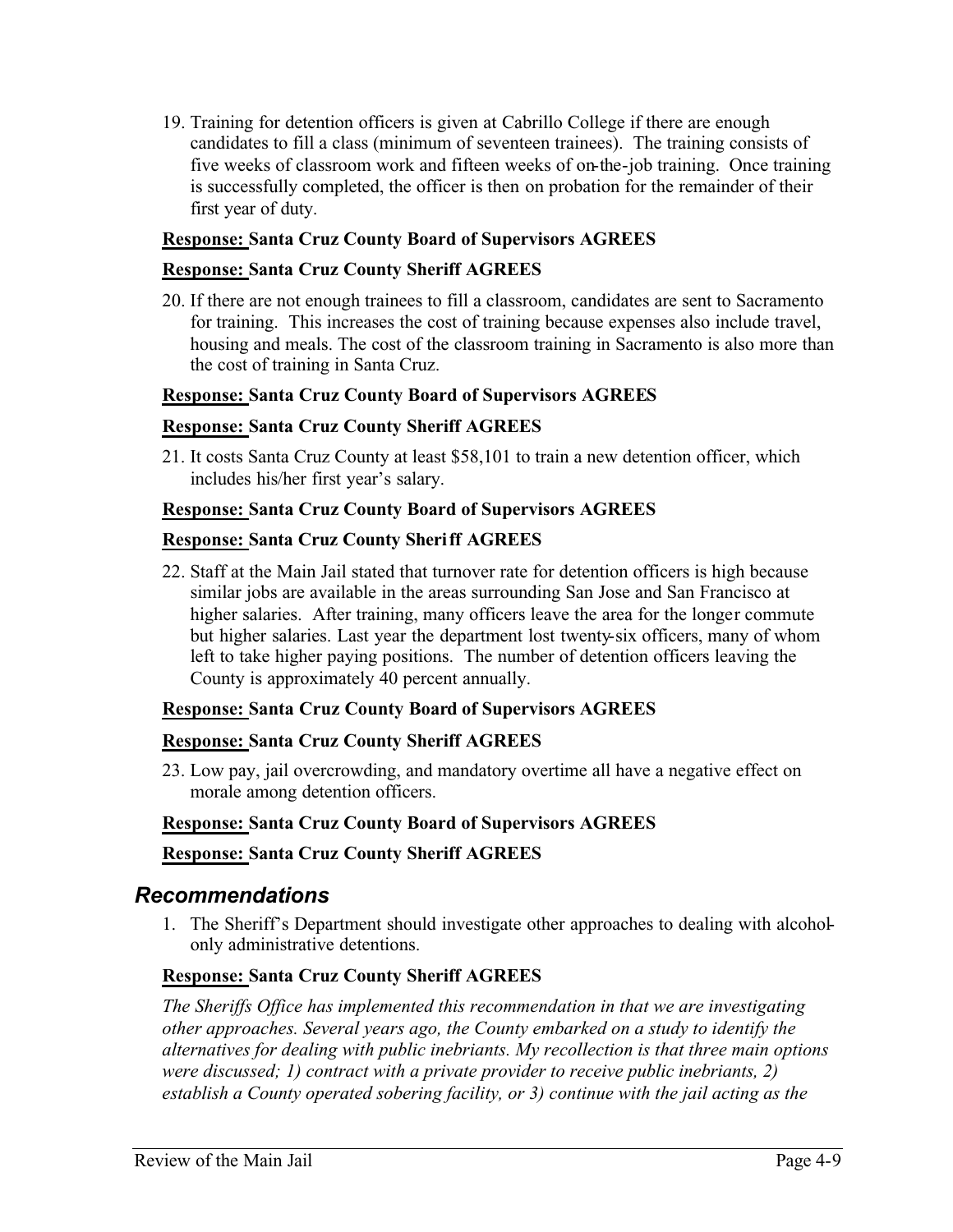*detoxification facility. The first option was dismissed because there were no such private providers who could handle the volume and be cost effective. The second option of the County establishing its own detox facility was problematic because it required a location, a building, processing staff and medical staff. The challenge of finding a location, with a willing neighborhood and the enormous staff expense, made this option unobtainable. The third option became the most viable, especially since the necessary staff was already in place at the Jail. It appeared then, and still does today, that only the largest counties in the State are able to afford separate facilities. Therefore, the County Jail continues to be our only public-detox facility.* 

*The Sheriffs Office is currently approaching this topic in a slightly different way. In collaboration with County Health Service Agency and the City of Santa Cruz Police Department we are studying and preparing a report for the Board of Supervisors regarding the impact of chronic public inebriants on the downtown area and the local hospital emergency rooms. That report will be presented later this year.* 

2. The Blaine Street facility should be converted to a medium-security unit for housing women who do not need to be held in the maximum-security Main Jail but who need more supervision and restrictions than afforded by the present minimum-security Blaine Street configuration. This would help alleviate overcrowding at the Main Jail by freeing up approximately 46 beds.

# **Response: Santa Cruz County Sheriff DISAGREES**

*The Sheriffs Office will not be implementing this recommendation because it is not warranted. The Sheriffs Office understands the Grand Jury's recommendation and agrees that there would be the benefits described. However, there would also be some negative outcomes which we believe would result in a less desirable situation overall. If the Blaine Street facility, were remodeled to meet the standards for a medium-security facility there would no longer be a minimum-security facility available to women. Minimum security facilities have certain benefits that medium- security facilities do not, such as family contact visiting, expanded educational programs and an atmosphere with positive peer support.*

*An alternative approach to the hardening of the Blaine Street facility that we are currently pursuing is the softening of the two women's units in the Main Jail. Since we are unable to bring the women in the Main Jail out to the programs at Blaine Street we are bringing the programs at Blaine Street into the Main Jail. Until recently, programs such as education and drug treatment were very limited in the Main Jail. The women in the Main Jail are now receiving several programs including, addiction education, anger management, general education equivalency, women's health education and overcoming domestic violence.*

3. The Board of Supervisors of Santa Cruz County must establish and implement a salary schedule for the Santa Cruz County Jail system that is competitive with the counties in the Bay area rather than other central California counties.

# **Response: Santa Cruz County Board of Supervisors AGREES**

*This recommendation has been implemented. Salaries and benefits for employees in the jail system are negotiated with employee bargaining units.*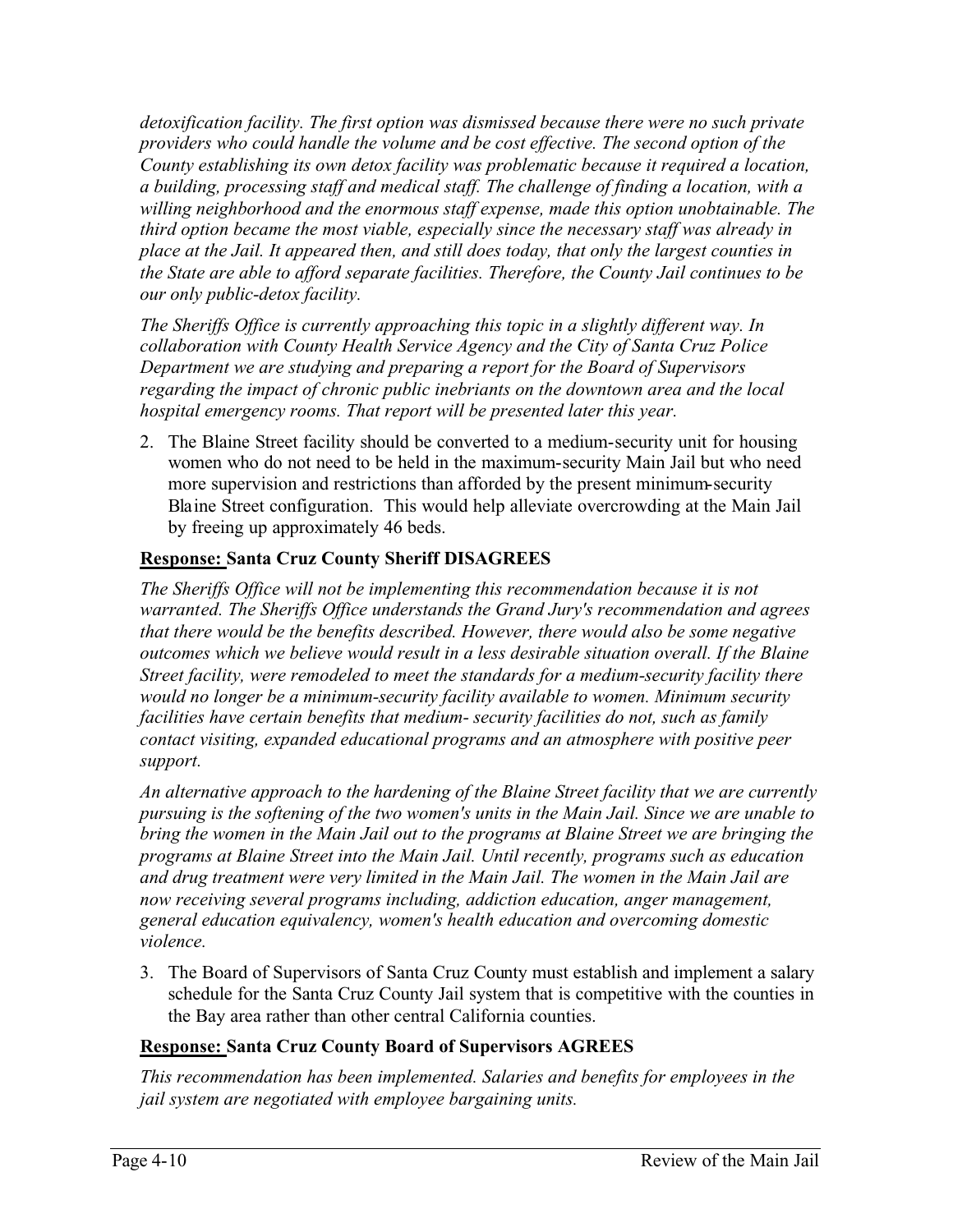# **Response: Santa Cruz County Sheriff DISAGREES**

*The Sheriffs Office will not implement this recommendation because it is beyond the Sheriffs scope of authority. It would be more appropriate for the Board of Supervisors and the County Administrative Office to respond to this recommendation.*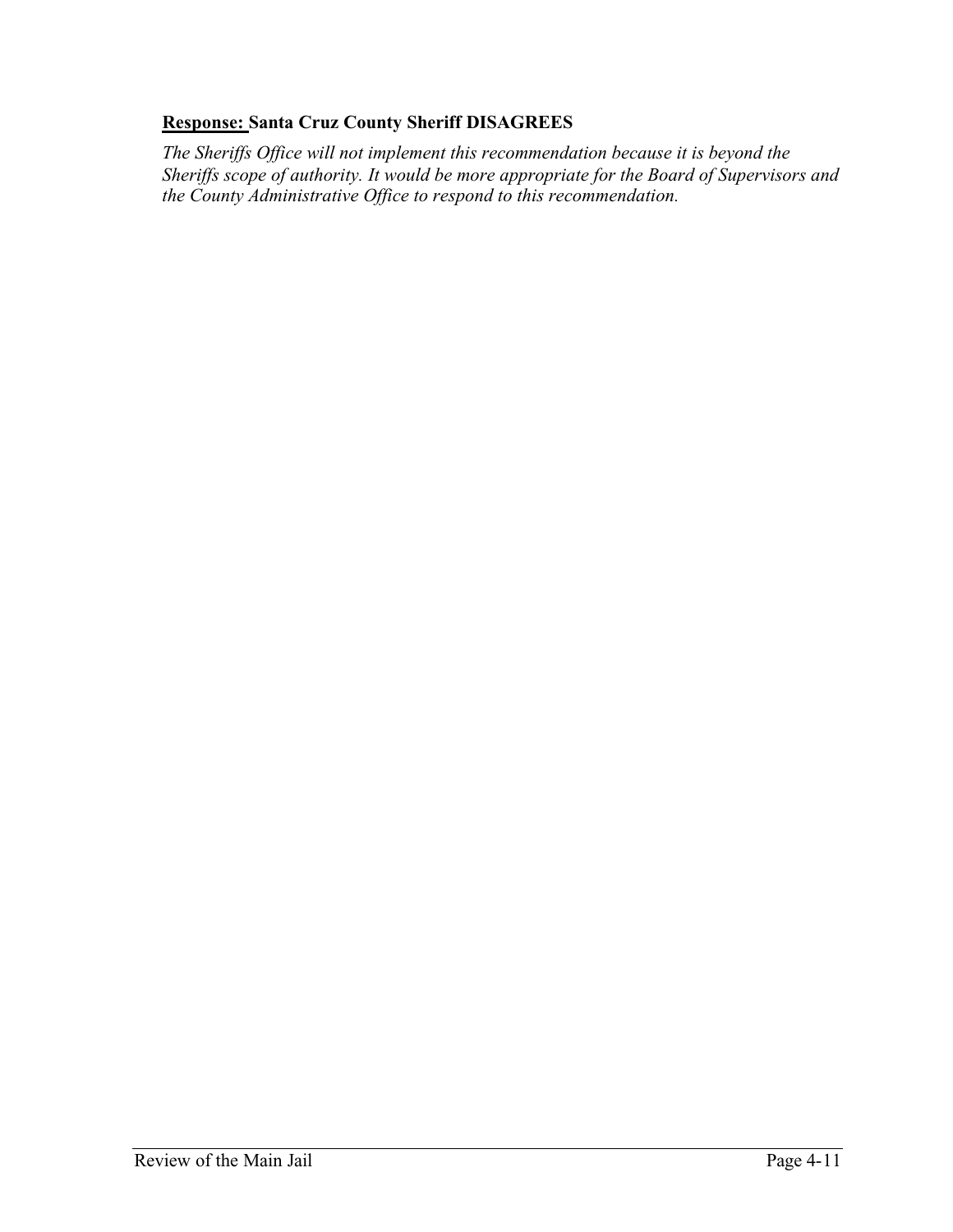# **Report on the Rountree Facility**

# **2001-2002 Grand Jury Report – Page 4-9**

# *Findings*

1. The two different categories of facilities at the site make it easier to handle discipline issues, since inmates can be easily moved from one to the other. Staff reports that the significantly higher level of privileges in the minimum-security unit leads most inmates to prefer and strive for assignment to that facility.

# **Response: Santa Cruz County Sheriff AGREES**

2. Each of the units in the medium-security facility has a rated capacity of 48. Each of the units in that facility has 55 beds, allowing for the temporary housing of more inmates than the rated capacity.

# **Response: Santa Cruz County Sheriff AGREES**

3. The minimum-security facility housed 68 inmates on October 3, 2001, the day of the Grand Jury's tour.

# **Response: Santa Cruz County Sheriff DISAGREES**

*On October 3,2001 there were 106 inmates housed at the Minimum-security facility. This must be a simple misunderstanding or clerical error.*

4. All told, the facility has a rated capacity of 162 and a total bed capacity of 250 inmates. Again, this allows for the temporary housing of inmates numbering in excess of the rated capacity.

# **Response: Santa Cruz County Sheriff AGREES**

5. The kitchen floor has been refinished, in accordance with the recommendations of the 1999-2000 Grand Jury. Work was completed in 2001.

# **Response: Santa Cruz County Sheriff AGREES**

6. The roof of the minimum-security facility has been repaired in accordance with the recommendation of last year's Grand Jury. This work was done at a cost of approximately \$185,000.

# **Response: Santa Cruz County Sheriff AGREES**

7. If a detainee is an illegal immigrant, the Immigration & Naturalization Service (INS) requires that they be held in at least a medium-security facility. These detainees are then transferred to the INS for a deportation hearing upon their release.

# **Response: Santa Cruz County Sheriff AGREES**

8. Inmates of the jail farm are able to attend classes daily from 8:30 AM until 11:00 AM. Vocational classes fall into five categories: auto body repair, food services, landscaping, building maintenance, and computer operation. Other classes offered at the facility include English as a second language and General Education Diploma (GED) preparatory classes.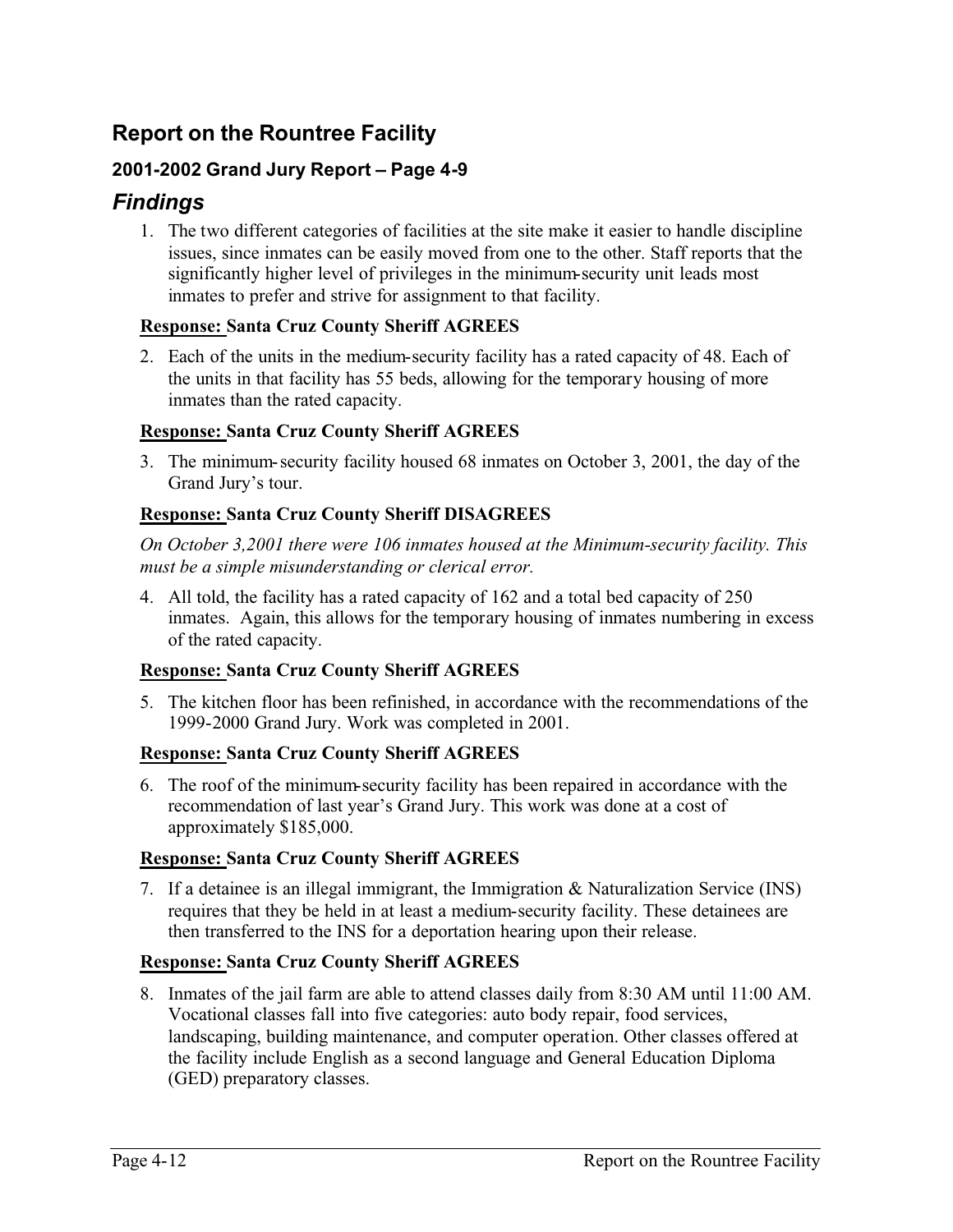# **Response: Santa Cruz County Sheriff AGREES**

9. Additional courses are available at the jail farm in substance abuse, anger management, and general job skills training. Additional programs are also provided by volunteer organizations. These include Alcoholics Anonymous, Narcotics Anonymous, AIDS education classes as well as Bible and church services.

#### **Response: Santa Cruz County Sheriff AGREES**

10. Although a somewhat smaller number of classes are available in the medium-security facility, courses are available in English as a second language, preparation for the GED, substance abuse, anger management and job skills. As at the farm, a number of self-help programs are also provided by volunteer organizations.

#### **Response: Santa Cruz County Sheriff AGREES**

11. A library is available to all inmates at Rountree. Although books cannot be brought directly into the medium-security facility, they can be obtained on an inmate's behalf directly from the publisher or from an online book distributor like Amazon.com. In the minimum-security facility, relatives are able to bring books to the inmates.

#### **Response: Santa Cruz County Sheriff AGREES**

12. An auto body shop is run at the facility. This is maintained partially for the purposes of training and to enable inmates to document work performance when subsequently entering the workforce. It also generates revenue.

#### **Response: Santa Cruz County Sheriff AGREES**

*The revenue generated by the auto body program is placed into a trust fund which in turn*  pays the expenses of the program. There is no profit. Please refer to the response to *Recommendation # 1 below for further explanation.* 

13. The Sheriff's department maintains a general accounting of Inmate Welfare Fund monies for all facilities collectively. However, there is no breakdown or itemization of income and expense items from the individual facilities.

#### **Response: Santa Cruz County Sheriff DISAGREES**

*The department maintains a detailed accounting of the Inmate Welfare Fund which breaks down and itemizes expenses from individual facilities where it is appropriate. Please refer to the response to Recommendation # 1 below for further explanation.* 

14. The revenues received by the auto body shop are not reported as income into the "Inmate Welfare Fund." Similarly, the expenses of the shop are not listed as expenditures associated with the fund.

#### **Response: Santa Cruz County Sheriff AGREES**

*The Sheriff's Office agrees with this finding because the revenues are placed in the auto*  body program's trust fund which is separate and apart from the Inmate Welfare Fund. *Please refer to the response to Recommendation #1 below for further explanation.*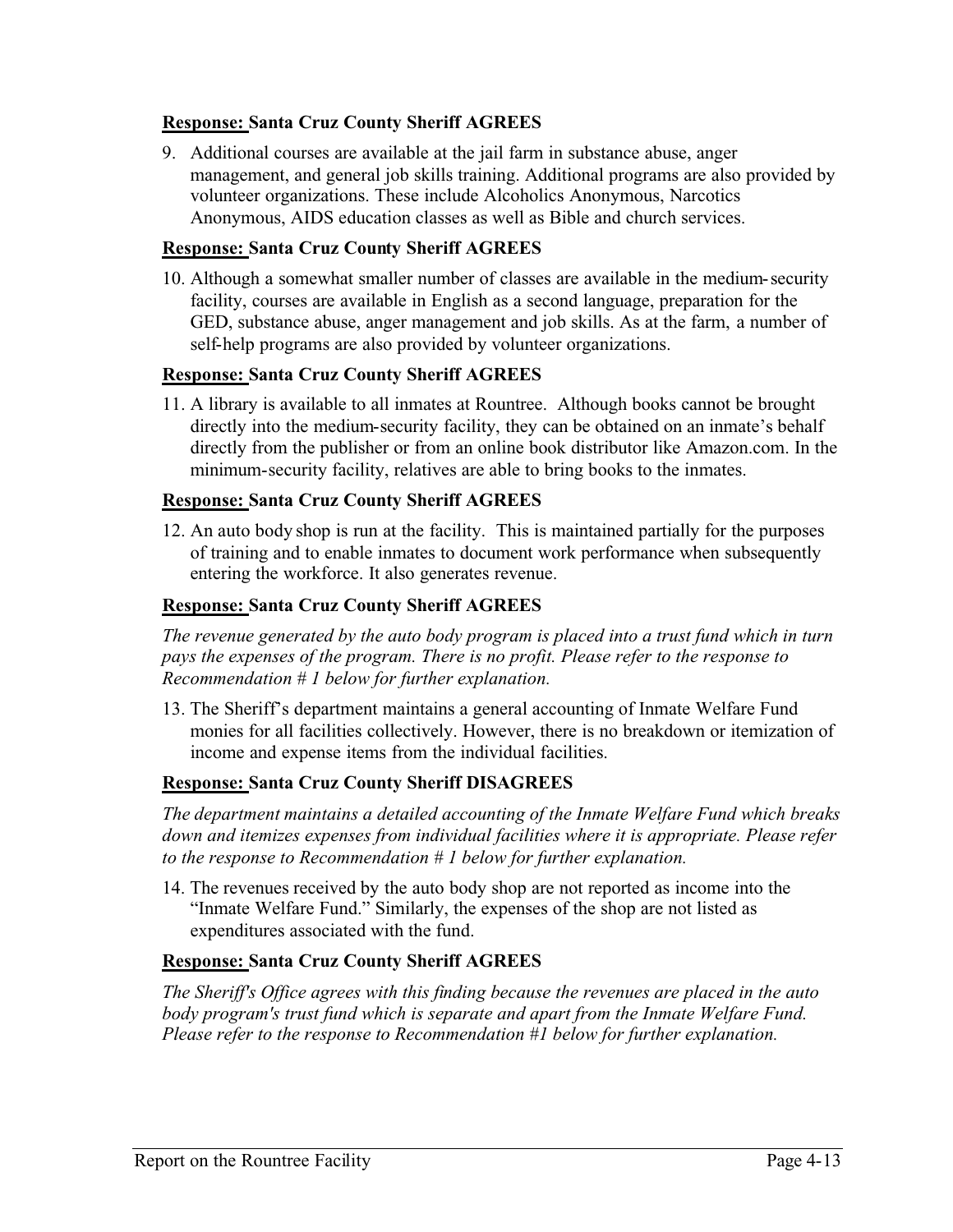# *Recommendations*

1. As the proprietor of the Inmate Welfare Fund, the Sheriff's department should record and track all expenses and revenues associated with the fund in accordance with generally accepted accounting principles.

# **Response: Santa Cruz County Sheriff AGREES**

*The Sheriff's Office has implemented the recommendation in that we have been doing this for several years. There is a simple explanation that will clear up this misunderstanding.* 

*Finding #12 above states that the Auto Body Shop generates revenue. This is true, but the revenue does not go into the Inmate Welfare Fund. Finding #14 states that the revenues received by the Auto Body Shop are not reported as income into the "Inmate Welfare Fund." This is true because that is not where they go. The auto body shop is a Regional Occupational Program (ROP) managed by the County Office of Education. The auto body shop instructor is an employee of the County Office of Education. The income generated by the body shop is split at the time the customer pays for the repairs. The portion of the bill for "Parts" is placed in an ROP trust fund which in turn pays for items such as paint, sandpaper, and body filler. The portion of the bill for "Labor" goes into a trust fund managed by the Sheriffs Office and held by the County Auditor's Office. It is, in turn, used to buy tools, teaching supplies, and to maintain the paint booth. There is no profit. All monies received by the auto body program go back into the auto body Program. The revenue does not go into, nor is it mingled in any way with, the Inmate Welfare Fund.* 

*The trust funds maintained by both the County Auditor and the County Office of Education are detailed and in accordance with generally accepted accounting principles.* 

*The Inmate Welfare Fund is also managed in accordance with generally accepted accounting principles and is audited by the County Auditor. It is a line item budget with significant detail. A status report is presented to, and accepted by, the Board of Supervisors each year as required by law.*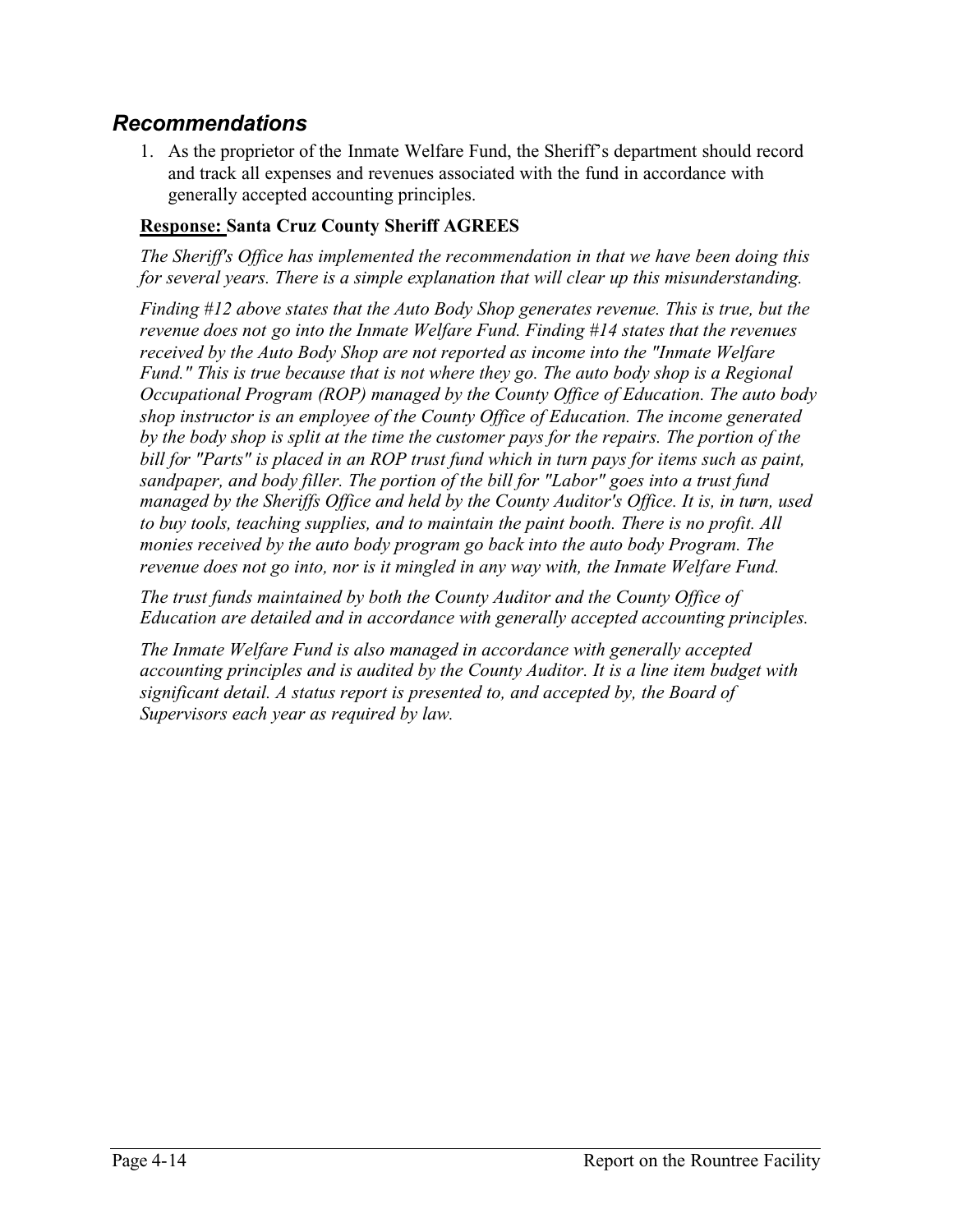

# **Santa Cruz County Grand Jury**

# **Response to the Final Report:**

Section 5 Health and Human Services Committee Reports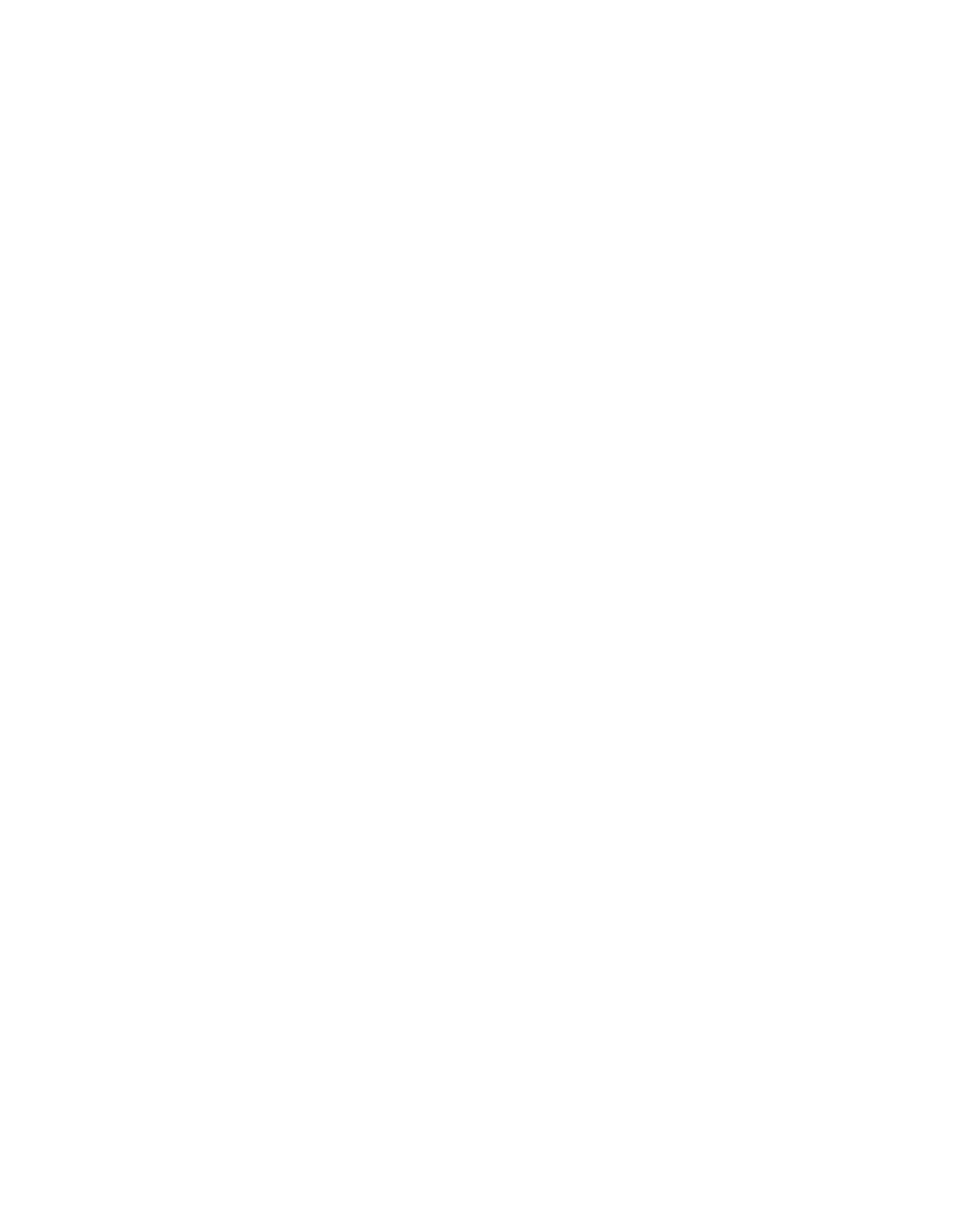# **Long Term Care For Seniors**

# **Part One–Alternatives To Nursing Home Placement**

# **2001-2002 Grand Jury Report – Page 5-1**

# *Findings*

- 1. Cuts in reimbursements to residential care facilities by the state and federal governments have resulted in unnecessary placement of elderly people in nursing homes.
- 2. There are thirty-one residential care facilities in the county with a total bed capacity of 1141; only fifty-two of these beds accept people receiving SSI if they are not already assigned. The average cost per person, per month is \$1000-\$3000 and SSI pays \$800- \$850 per month.
- 3. Due to the lack of residential care facilities in Santa Cruz County, some poor residents who are discharged from the hospital and are unable to remain at home in order to avoid nursing home placement, must go to Santa Clara County for residential care needs. Adult Protective Services and hospital discharge planners have assisted some Santa Cruz County residents to take this route.
- 4. Inadequate cost of living adjustments in Santa Cruz County to keep in line with the increased costs of housing, services and supplies, prevents agencies such as the Multipurpose Senior Services Program from moving people out of nursing homes and back into the community.

# **Response: Santa Cruz County Board of Supervisors PARTIALLY DISAGREES**

*Lack of community resources prevent the elderly and individuals with disabilities from remaining in their homes, and as a result of the number of residential beds available, they are sometimes placed in skilled nursing facilities which is a higher level of care than they actually need.* 

5. Many elderly and disabled people who are in nursing homes could manage better in an alternative setting.

# **Response: Santa Cruz County Board of Supervisors PARTIALLY DISAGREES**

*The exact number of elderly and people with disabilities that could manage better in an alternative setting with the proper level of assistance and resources from the community is unknown, but some people in nursing homes could manage better in a less restrictive environment outside of a nursing home. Appropriate supports are needed to be successful.* 

6. Thirty percent of home health care agencies nationwide have gone out of business due to cuts in reimbursement payments by the state and federal governments.

# **Response: Santa Cruz County Board of Supervisors PARTIALLY DISAGREES**

*In addition to home health care agencies, health care providers nationwide have been affected by the continued trend of escalating health costs. Limited Medi-Cal and Medicare reimbursements and the required amount. of documentation make it difficult for home health care agencies and health care providers to continue operating.*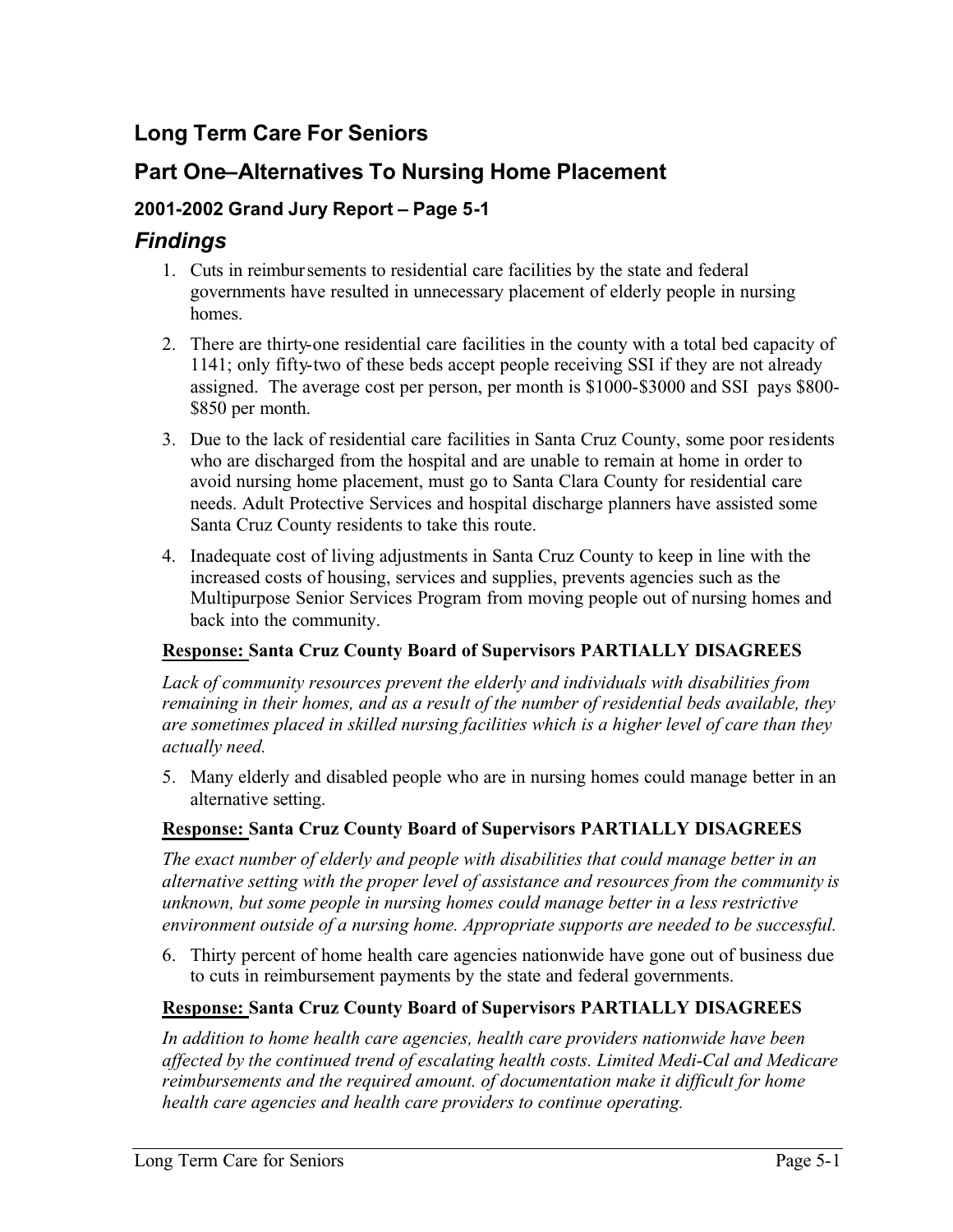- 7. The County Board of Supervisors governs a Public Authority for In-Home Support Services. The Public Authority has a computer system in place to provide registry for caregivers and to establish standards for care.
- 8. The wages for caregivers for elderly people is inadequate, since caregivers are usually paid minimum wage. The Public Authority has been successful in increasing the caregivers' minimum wage to \$8.50 per hour, which is a step toward solving the problems of staff shortages and poor quality of care.

# *Recommendations*

1. The Board of Supervisors should support efforts by county service agencies to lobby state officials to support less costly alternatives to nursing homes that enable older adults to remain at home or in their communities.

# **Response: Santa Cruz County Board of Supervisors AGREES**

*This recommendation has been implemented. The Long Term Care Integration Pilot Program has been awarded a planning grant for the fourth year, 2002-2003 and is exploring various service delivery systems in long term care that will enable older adults to age with dignity in their homes.*

2. The county should apply for federal low-cost housing assistance for construction of residential care facilities under the Department Housing and Urban Development in order to expand the number of residential care beds available to recipients of SSI.

# **Response: Santa Cruz County Board of Supervisors AGREES**

*The recommendation will not be implemented. Addressing low-cost housing assistance is a regional concern involving all levels of government--State, Federal and local. Many State and Federal housing program guidelines contain maximum loan limits or maximum home prices that are keyed to broader statewide standards, and therefore disadvantage Santa Cruz County due to our high home prices.* 

3. The Board of Supervisors should make every effort to convince federal and state officials that higher rates of reimbursement be authorized for residential care for lowincome elders.

# **Response: Santa Cruz County Board of Supervisors DISAGREES**

*This recommendation has been implemented. The Health Services Agency is making an effort to convince federal and state officials that a different designation is required for Santa Cruz County. This would enable health care providers in the County to receive an increase in reimbursement rates for Medicare providers.*

4. In order to recruit and retain caregivers of LTC services and meet their basic needs, the County Board of Supervisors should support efforts to obtain reasonable wage/benefit packages for this important workforce.

# **Response: Santa Cruz County Board of Supervisors AGREES**

*The recommendation has been implemented. The implementation of the IHSS Public Authority has enabled the County to continue to support efforts to increase the wages and benefits of the caregivers.*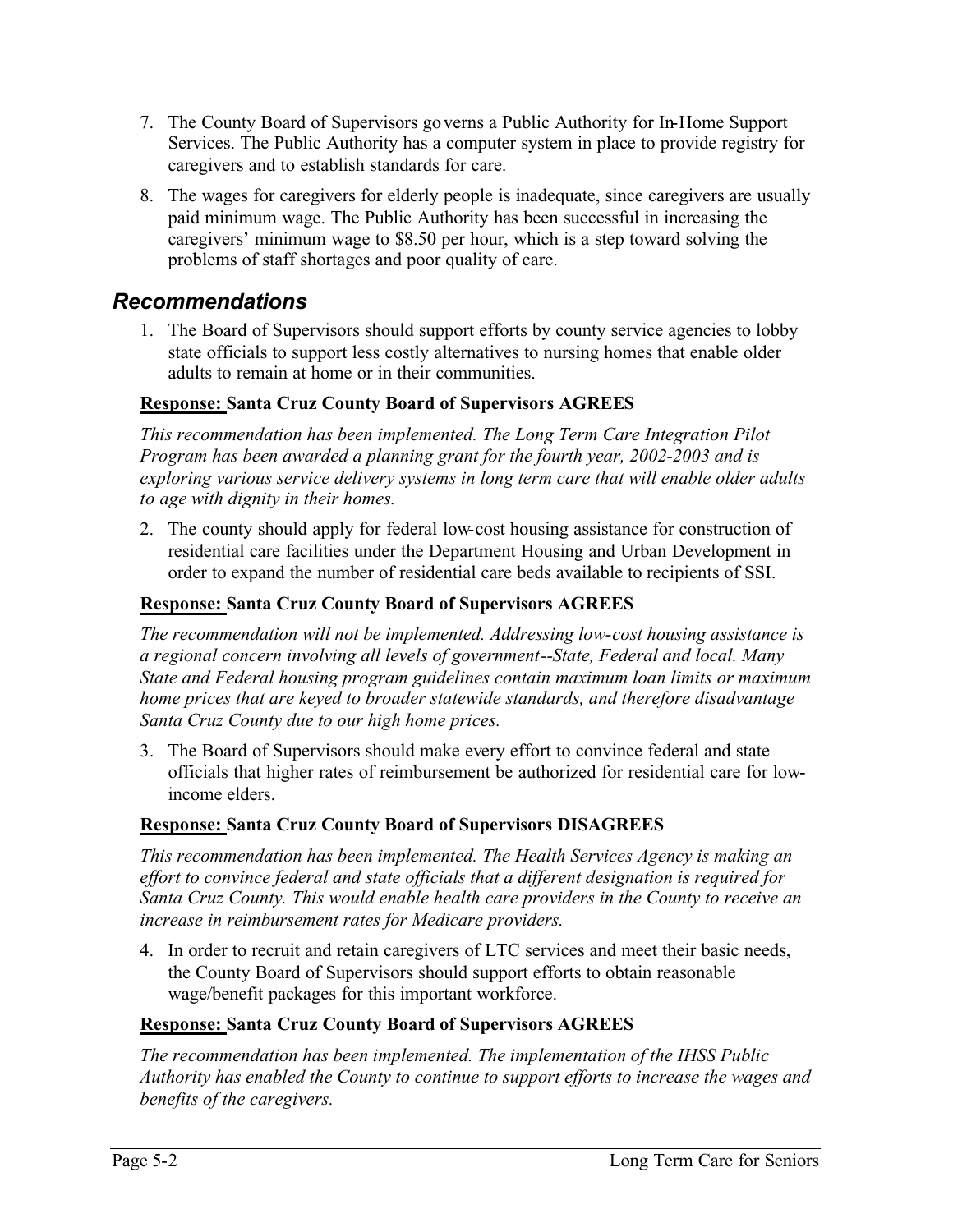5. The Board of Supervisors should continue to support funding and efforts to purchase property for the Elderday Pajaro Valley facility.

# **Response: Santa Cruz County Board of Supervisors AGREES**

*The recommendation will be implemented. The County anticipates that a suitable site to develop Elderday in Pajaro Valley will be located in Watsonville by November 2002.* 

# **Part Two–The Long Term Care Integration Pilot Project Pathways to Successful Reform**

# **2001-2002 Grand Jury Report – Page 5-11**

# *Findings*

1. According to an article in the Santa Cruz Sentinel regarding the 2000 Census, Santa Cruz County has about 36,000 residents who are 60 years or older comprising 14 percent of the total population. By the year 2020, it is projected that this number will more than double to 81,700 or 22 percent of the overall population as members of the "baby boomer" generation enter their sixties.

# **Response: Santa Cruz County Board of Supervisors AGREES**

2. The focus of the Long Term Care Integration Pilot Project has been placed on lowincome seniors who are in need of some form of long-term care assistance and who are eligible for both Medicare and Medi-Cal. This group must rely entirely on the government to meet LTC needs. Regular presentations by the Pilot Program leadership are made before the Santa Cruz County Board of Supervisors to keep the Board current on the work of this project.

# **Response: Santa Cruz County Board of Supervisors AGREES**

- 3. The Pilot Project has identified the following deficiencies in local LTC services:
	- A. Fragmentation of long term care services
	- B. Duplication in financing of service programs
	- C. Unnecessary repetition of application procedures and client assessments
	- D. Inflexible regulatory requirements
	- E. Lack of continuing case management and unified medical records
	- F. Failure to assure an appropriate level of care and timely transfers to another level of care
	- G. Hospital and nursing home admissions which are made due to shortages in alternative treatment settings and the lack of a case management system capable of dealing with all aspects of long term care
	- H. Lack of affordable intermediate and residential care beds

Leaders of the project believe that these deficiencies inflate costs and limit access to care. The range of unsolved problems is also depicted in the matrix provided by the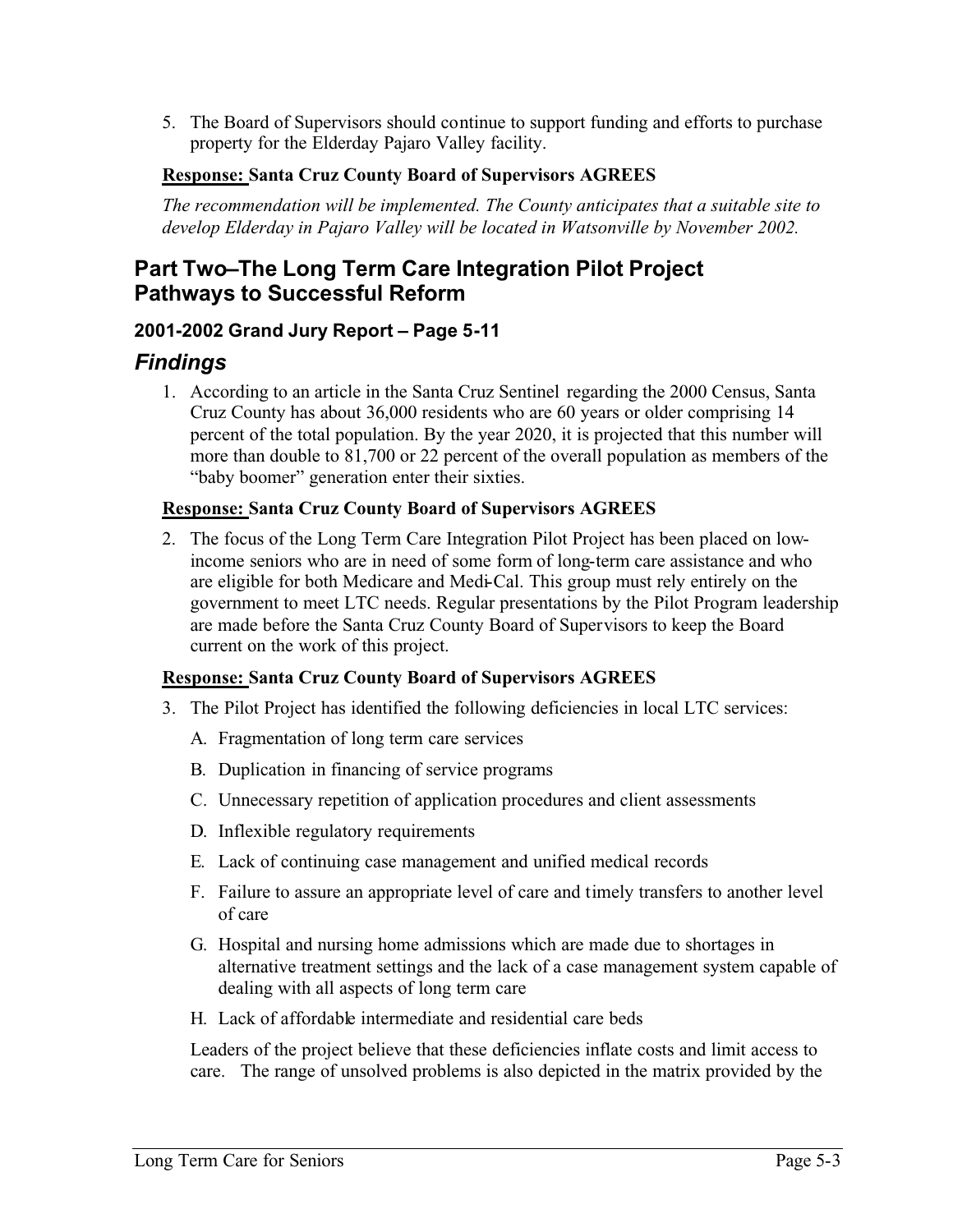Pilot Project entitled "County of Santa Cruz Long Term Care Integration Pilot Project Service Survey Common Functions Grid." See page 5-21.

# **Response: Santa Cruz County Board of Supervisors AGREES**

- 4. To clarify its mission, the Pilot Project adopted the following goals and objectives:
	- A. Develop a common vision for a more responsive and better integrated system.
	- B. Build consensus and support among stakeholders—consumers, providers, advocates and public officials.
	- C. Gather pertinent data related to demographics, current service costs and projected utilization and costs of services in the future.
	- D. Describe an optimum mix of these services and develop an adequate capacity to meet projected needs, especially for housing, which includes assisted living resources for low and medium income clients.
	- E. Develop a case management system capable of moving clients within the continuum of local services when individual needs undergo change. Cut down on the paperwork required now in filling out redundant applications and repetitive needs assessments.
	- F. Design viable methods of financing, governance, administration and internal data systems capable of contributing to the efficient management of operations, and to the future planning and evaluation of long-term care in Santa Cruz County.

# **Response: Santa Cruz County Board of Supervisors AGREES**

- 5. Some corporate HMOs have recently disenrolled Medicare eligible members because their coverage cannot be provided in their plans at Medicare rates without sustaining financial loss. Many of the disenrolled seniors have been left without geographical access to another HMO.
- 6. Seniors have no avenue open for appeal of these disenrollments, which have the effect of discriminating against seniors in favor of younger enrollees still served in these HMOs.
- 7. PACE demonstration programs are paving the way to the coverage of inclusive long term care services in HMOs for low income seniors eligible for both Medicaid and Medicare.
- 8. The Santa Cruz County Long Term Care Commission has endorsed the goals and objectives of the Pilot Project.

# *Recommendations*

- 1. The Health Services Agency should recommend to the Board of Supervisors that federal waivers be obtained in order to accomplish the following:
	- A. The pooling of all federal and state matching funds available to Santa Cruz County for LTC services for low-income seniors into a local public authority capable of using prepayment methods and quality assurance in the reimbursement of all service providers.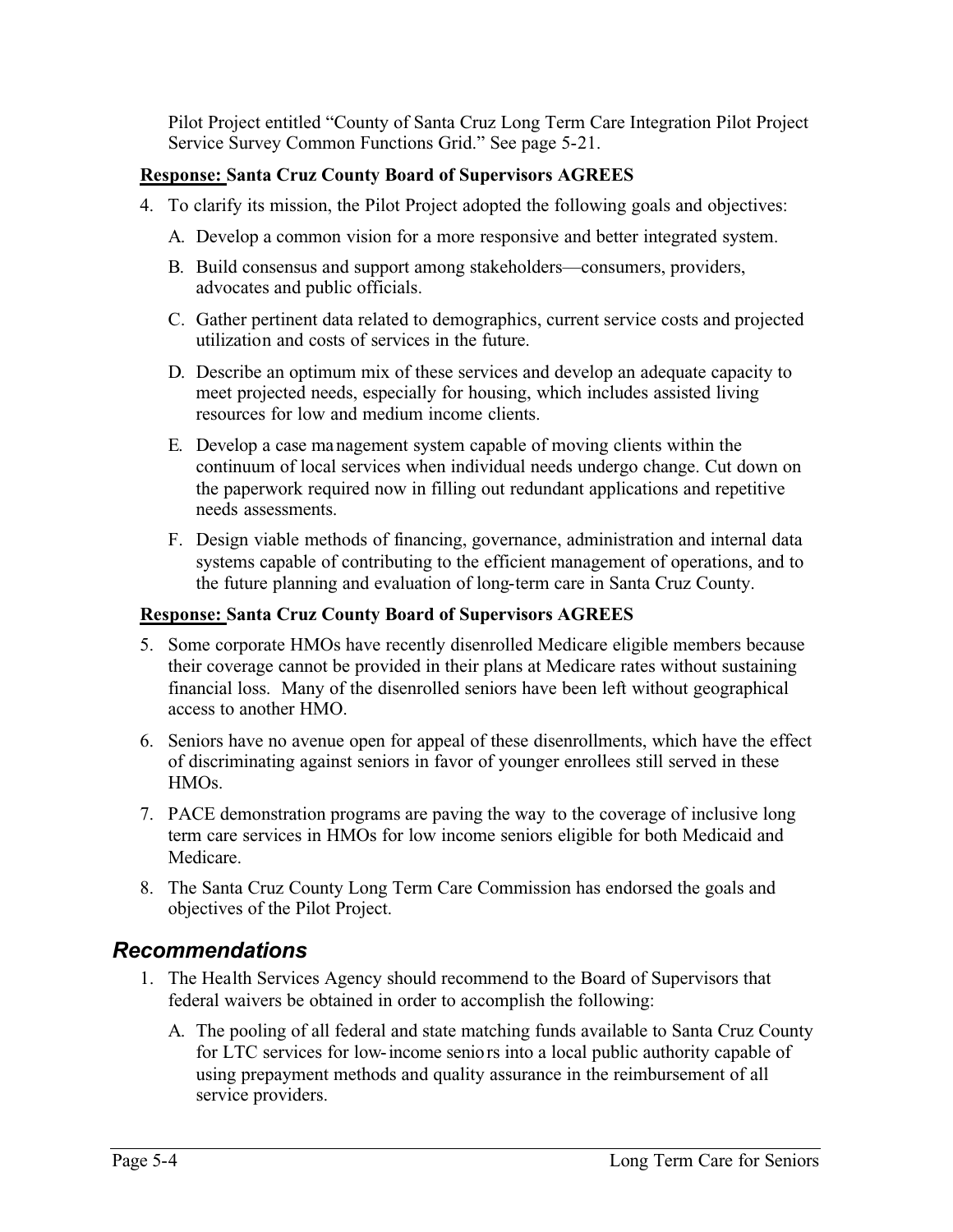# **Response: Santa Cruz County Board of Supervisors DISAGREES**

*The recommendation requires further analysis. Key stakeholders are developing a financial feasibility plan that will include how service providers can be reimbursed with the various federal and state funds allocated to the County's low-income seniors. Pooling of state and federal funds requires waivers and/or legislation and is very challenging to obtain.*

# **Response: Central Coast Alliance for Health DISAGREES**

*This recommendation requires further analysis. The Alliance continues working in partnership in regional long term care integration ("TCI") planning. The Alliance has a major role L TCI now and in the future and will continue working with its local partners and stake holders to determine the most appropriate solutions for effective LTC integration. The Alliance board's focus, currently, is on potential insurance for IHSS workers, case management of chronic illness, and of elderly and disabled members, and analysis of long term care integration options, including a potential federal waiver demonstration project. However, the governance and administrative structure for the L TCIPP has not yet been determined.* 

B. The designation of the Managed Medical Care Commission as the local public authority to carry out the integration of LTC services for low-income seniors on a prepaid capitation basis.

# **Response: Santa Cruz County Board of Supervisors DISAGREES**

*The recommendation requires further analysis. The LTCIPP governance structure has not yet been determined and finalization of a system wide governance and administrative structure will be completed by end of the fiscal year. The Alliance is facing a serious challenge with the state budget.* 

C. Addition of seniors who are eligible for Medi-Cal and Medicare into the Alliance Plan and into the demonstration project recommended by last year's Grand Jury relating to the expansion of health insurance coverage for low income families.

# **Response: Santa Cruz County Board of Supervisors AGREES**

*The recommendation will be implemented. During the initial phase of integration, the long-term care integration pilot project will only concentrate on Medi-Cal/Medicare dual eligible recipients with plans to phase in Medicare-only eligible recipients at a later date.* 

# **Response: Central Coast Alliance for Health AGREES**

*This recommendation will be implemented. The focus of the LTCI planning group and program design is on dual eligible Medicare/Medi-Cal ("Medi-Medi") beneficiaries. Medicare only beneficiaries may be brought into the program later after the program is fully implemented, depending on fiscal feasibility, and support among local health care providers and the community at large* 

D. Relief of the Alliance Plan from the assumption of financial risk during the time period of the demonstration. Benefits should cover the full range of alternatives to nursing home placement.

# **Response: Santa Cruz County Board of Supervisors DISAGREES**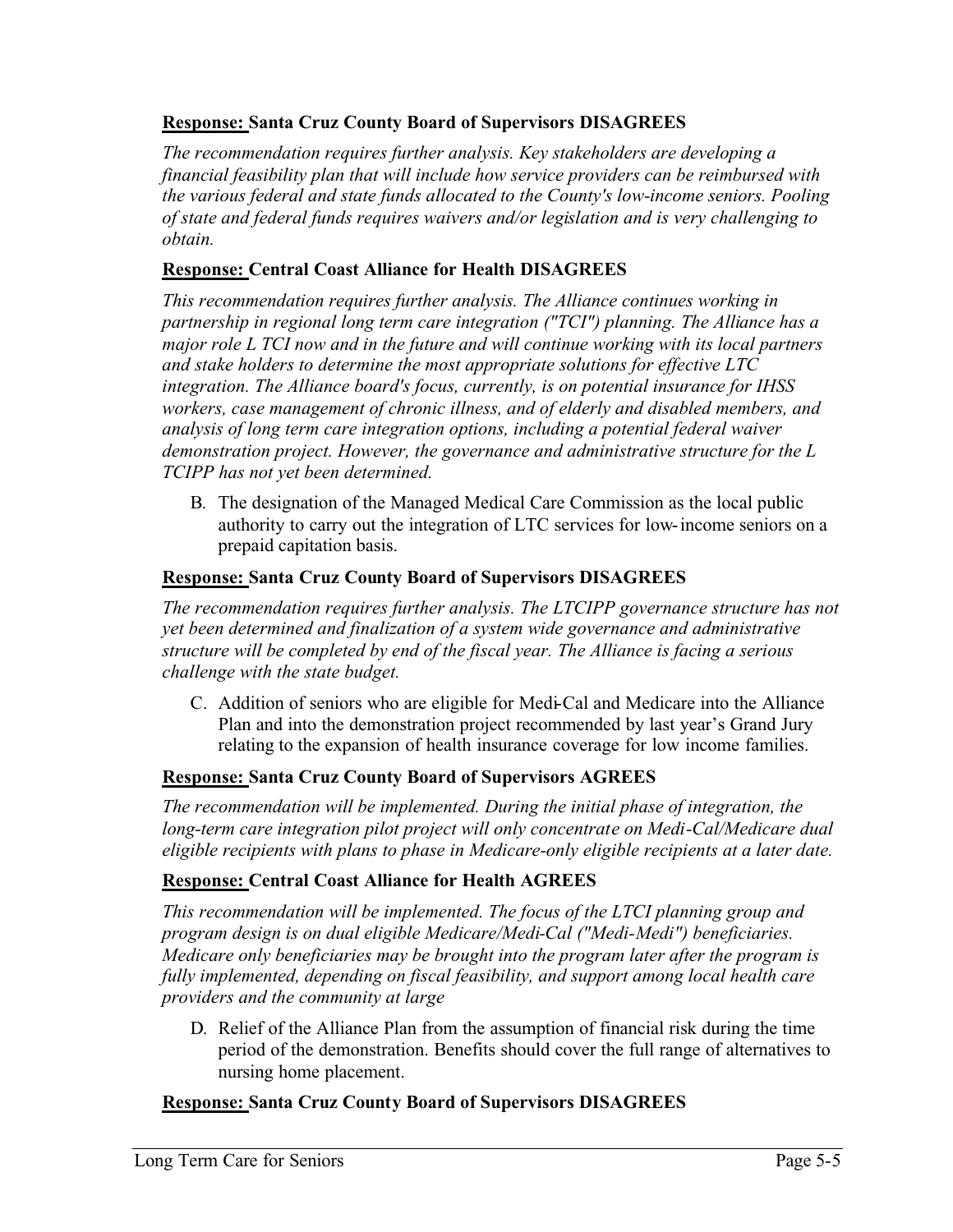*The recommendation requires further analysis. The County is working closely with the Alliance Plan to complete the financial and data analysis by the end of October 2002, to help determine the level of financial risk and how much financial risk can be assumed during the demonstration project by the County, the Alliance and other partners.* 

# **Response: Central Coast Alliance for Health DISAGREES**

*This recommendation requires further analysis. The Alliance, as a part of the LTCI planning group is working to develop models of LTCIP that would allow development of infrastructure while limiting risk, particularly during development period.* 

- 2. If the federal waivers are granted, the Alliance Plan should strive to accomplish the following goals:
	- A. Provide a single point of entry to the service system with one consistent method of assessment of need.

# **Response: Santa Cruz County Board of Supervisors AGREES**

*This recommendation will be implemented. A single point of entry has been part of the program design. The LTCIPP steering committee is also exploring various long-term care model designs that also include an on-line universal assessment tool. Recommendations for the model design most appropriate for Santa Cruz County will be determined by the end of 2003.* 

# **Response: Central Coast Alliance for Health AGREES**

*This recommendation will be implemented. The Alliance continues to work in partnership with a variety of stakeholders in the community as part of the LTCI steering committee to develop a LTCI program design. The program design would likely include a single point of entry into the system, and a standardized database for case management* 

B. Make an initial referral to a single source of on-going case management in order to carry out an appropriate written treatment plan for each client.

# **Response: Santa Cruz County Board of Supervisors DISAGREES**

*This recommendation requires additional analysis. The County agrees with this model but must work with partners on how to accomplish this.*

# **Response: Central Coast Alliance for Health DISAGREES**

*This recommendation requires further analysis. Again, the Alliance continues to work in partnership with a variety of stakeholders in the community as part of the LTCI steering committee to develop a LTCI program design. The Alliance will work with its LTCI partners to accomplish the common goals of this group.* 

C. As the individual's needs change, assure easy transfer within the service system without requiring repetitive applications or assessments.

# **Response: Santa Cruz County Board of Supervisors AGREES**

*The recommendation will be implemented. Easy transfer within the service system will be an integral part of the service delivery system that the LTCIPP will include in the design of the pilot project.*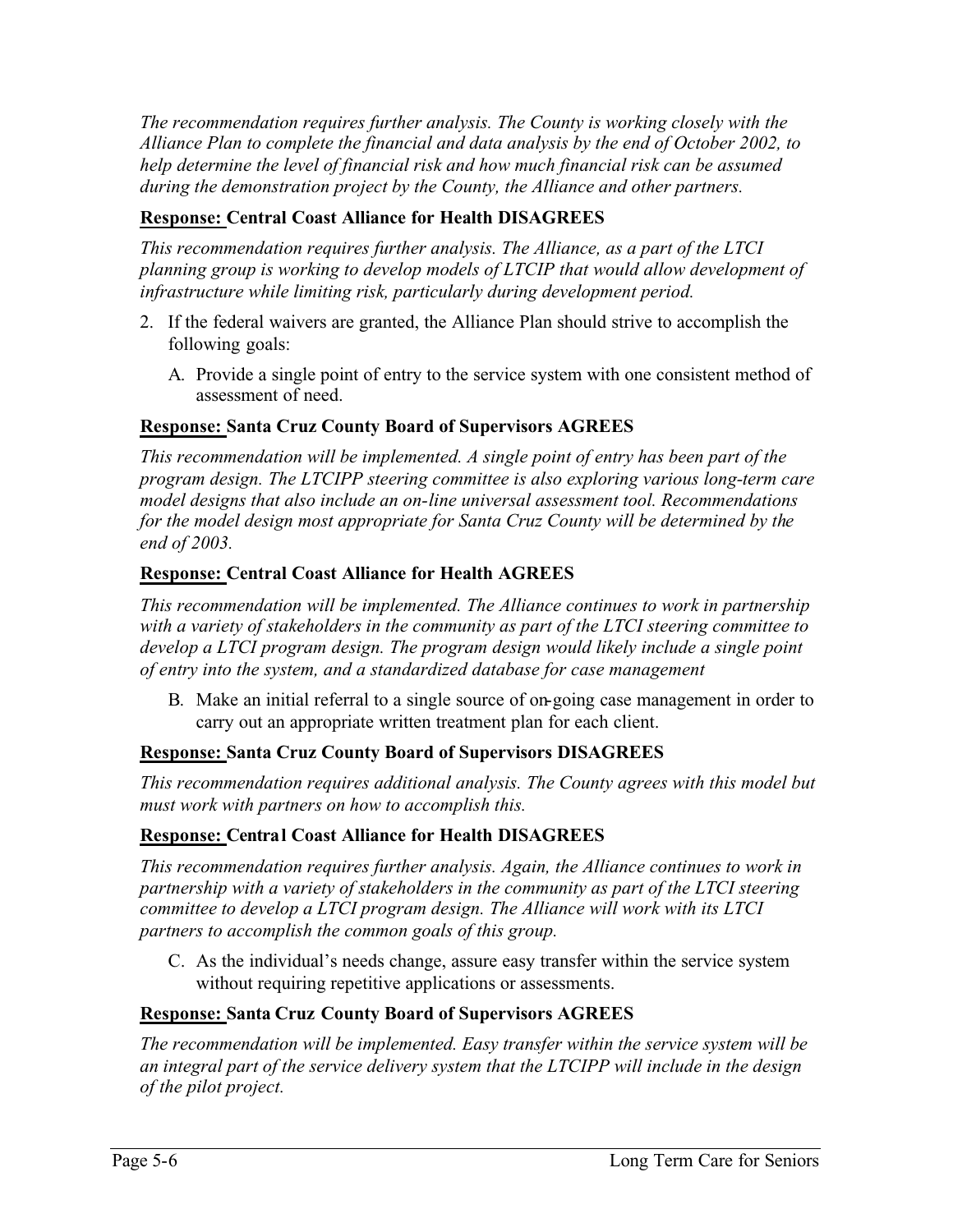# **Response: Central Coast Alliance for Health AGREES**

*This recommendation will be implemented. This is a primary component of the service delivery system and part of the program design being discussed by the LTCI planning group.*

D. Whenever feasible revise the service system to foster independence by facilitating care in the home or in a residential facility located in the community. Offer organized programs of health education and chronic disease management in collaboration with public health personnel.

# **Response: Santa Cruz County Board of Supervisors AGREES**

*This recommendation will be implemented. Health education programs and chronic disease management programs that support long term care goals will be recommended in the service delivery system that the County and local stakeholders decide upon by the end of the 2002-2003 planning grant.* 

# **Response: Central Coast Alliance for Health AGREES**

*This recommendation will be implemented. Health education, disease management programs, and case management for chronic illness is part of the Alliance board's focus and will be a part of the service delivery system of the LTCI as the Alliance and stakeholders continue to work in partnership to develop a program design to meet the LTC needs of the community.* 

3. The Board of Supervisors should undertake on-going development of manpower and community-based facilities sufficient to provide adequate care within defined geographical regions of the county.

# **Response: Santa Cruz County Board of Supervisors DISAGREES**

*This recommendation will require additional analysis. The LTCIPP is working closely with stakeholders to list the scope of services that will be included in the design of the pilot project. The recommendation to expand facilities and staff resources is dependent on available resources.* 

- 4. Health Services Agency should lobby state and federal authorities for:
	- A. Promulgation of federal regulations to prohibit arbitrary and involuntary disenrollments from Medicare HMOs because of the adverse impact they have at the local level.

# **Response: Santa Cruz County Board of Supervisors AGREES**

*This recommendation will be implemented.*

B. Protection of access by seniors to the advantages of HMO enrollment now and in the future, especially if the full coverage of alternatives in LTC services become a feasible benefit of membership in an HMO, as a result of the success of the PACE demonstrations now underway.

# **Response: Santa Cruz County Board of Supervisors AGREES**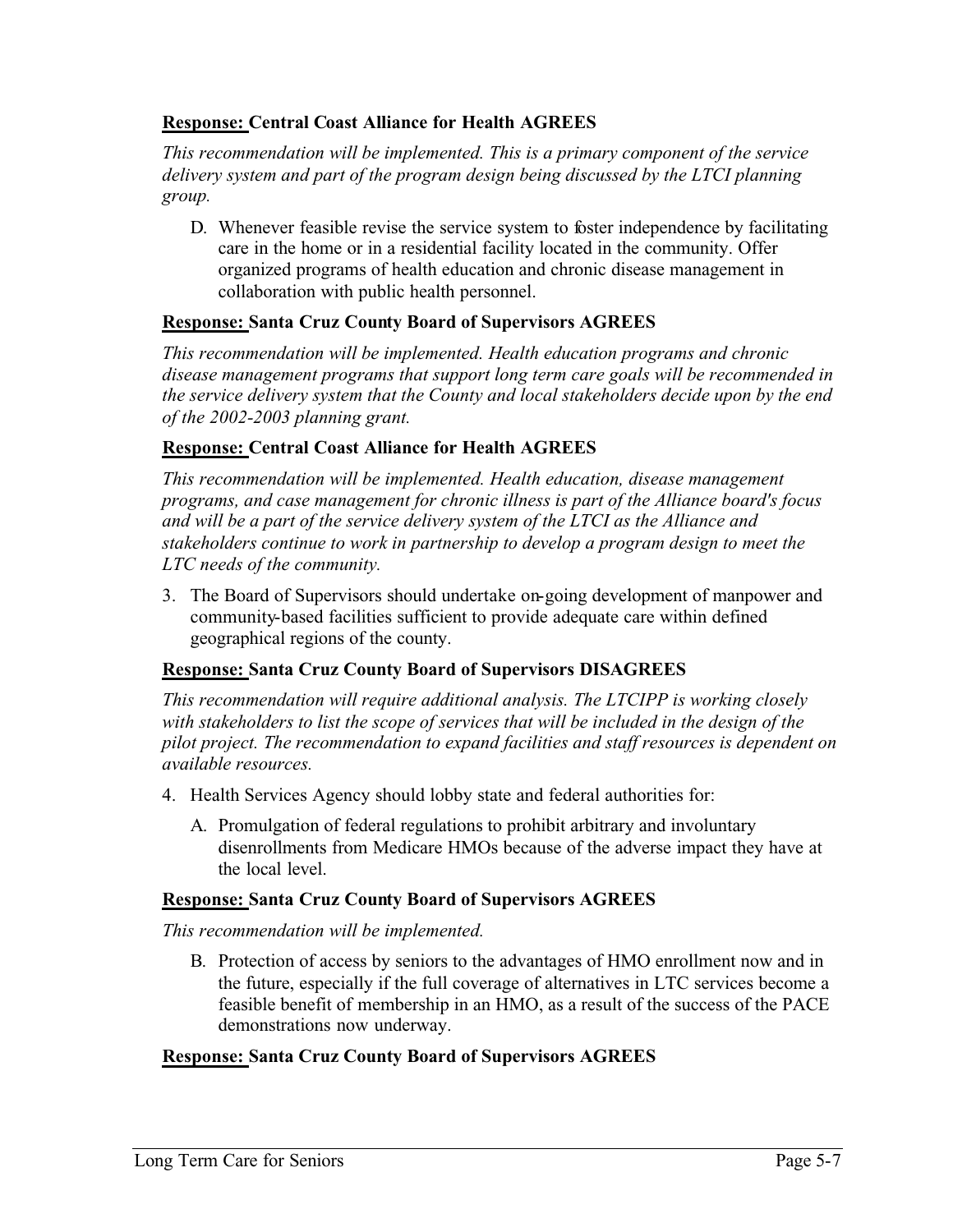*This recommendation will be implemented. Consumer choice and access to care are principles supported by the County. Federal legislation and rates have a strong influence on this phenomenon.* 

# **General response to report on Long Term Care Response : The Long Term Care Interagency Commission**

*The Long Term Care Interagency Commission advocates any efforts to improve quality of care, efficiency and cost of providing the range of services inherent to long term care systems. The goal of integrating the various components into a managed medical care system could provide a more accessible and seamless system for the frail seniors in need of services in our County. The Commission has followed the efforts of the Long Term Care Integration Pilot Project to develop a plan for a less fragmented system (with a single point of entry) for delivery- of long term care services in Santa Cruz County. The difficulty of dealing with the plethora of regulatory roadblocks inherent to the numerous agencies involved has been frustrating and the process slow. Designation of the Managed Medical Care Commission to carry out integration of long term care seems a viable vehicle to accomplish this enormous task.* 

*We agree that the County must actively develop new systems to meet the growing needs of the aging population. Projections of dramatic increases to the senior population in the next 20 years demand we focus on developing innovative programs, such as the On Lok model, to address those needs of the aging residents of Santa Cruz County.* 

*We concur with the recommendations as noted in the* Report *and recognize that implementation of them is contingent upon several factors: securing of federal waivers to pool funds; designation of the Managed Medical Care Commission or equivalent entity to develop a plan for Long Term Care integration; and expansion of the Alliance role, including strategies to reduce their financial risk during a demonstration project. Once federal waivers are obtained, such goals as development of a single point of entry for services and revision of the service delivery system can occur.* 

*The Commission also supports the* Report's *recommendation that the Board of Supervisor's undertake efforts to develop manpower and community based facilities to address care needs within geographical regions in the County. Additionally, the Commission concurs with the recommendation for the Health Services Agency to lobby and advocate for improvements in Health Maintenance Organizations regarding access to Medicare for our County's senior population.*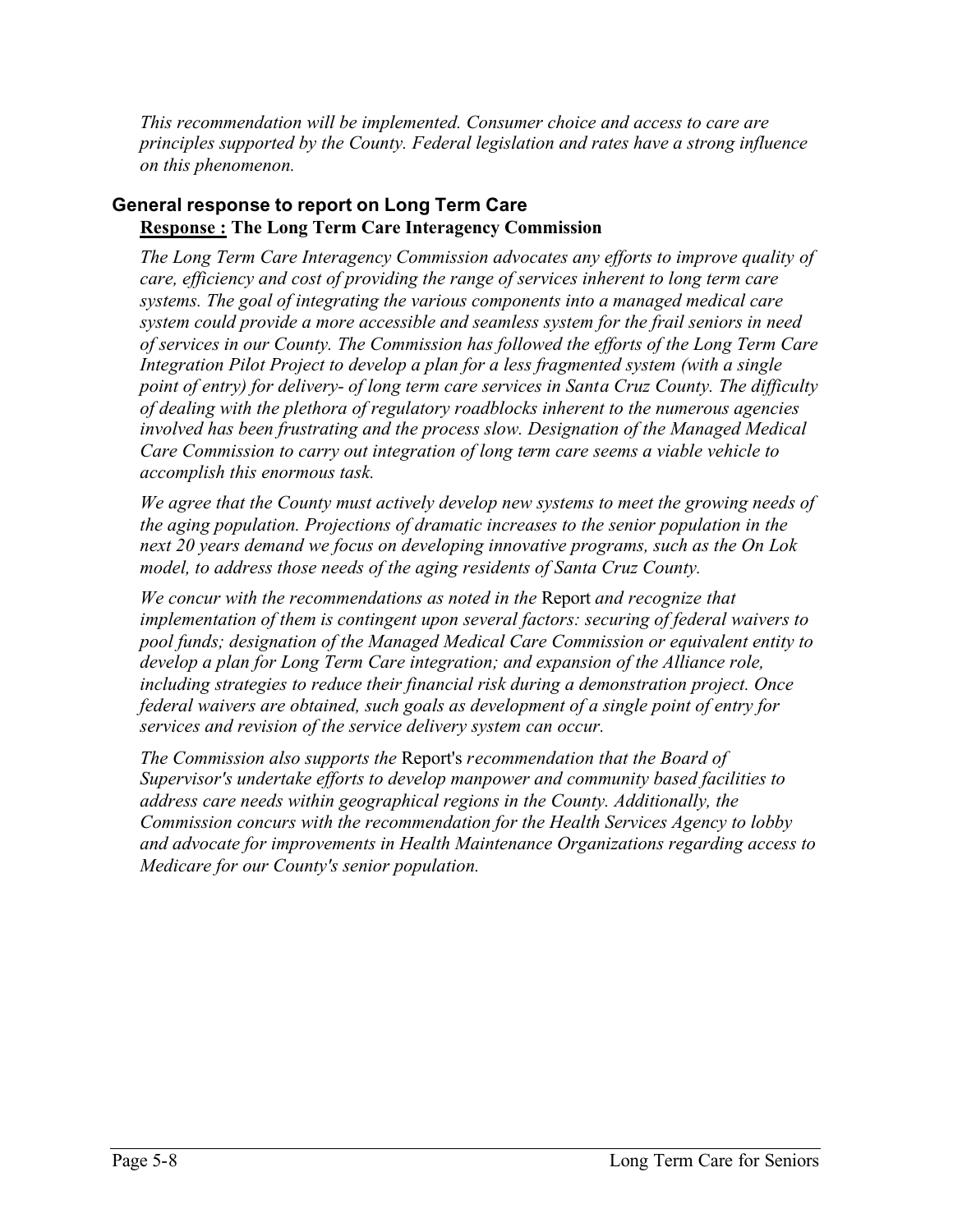# **Review of Mental Health Services for Homeless Adults in Santa Cruz County**

# **2001-2002 Grand Jury Report – Page 5-22**

# *Recommendations*

1. The Santa Cruz County Board of Supervisors should provide leadership and support to foster efforts to create more affordable transitional and permanent housing with support services in our community for people with psychiatric disabilities, especially those who have been homeless.

# **Response: Santa Cruz County Board of Supervisors AGREES**

*This recommendation will continue to be implemented. The Board will continue to provide advocacy in this area. Several mental health grants have been developed to expand housing options.* 

2. The Board of Supervisors and city councils should expand the capacity of successful, ongoing programs such as the Homeless Persons Health Project to help mentally ill adults who are homeless.

# **Response: Santa Cruz County Board of Supervisors AGREES**

*This recommendation has been implemented. The County Health Department was just awarded an expansion grant for the Homeless Persons Health Project.* 

# **Response: City of Watsonville AGREES**

*The City has implemented this recommendation through supporting programs such as the Community Action Board Shelter Project. This program provides all homeless, including the mentally ill, the security of housing they need to aid in their treatment process, The Suicide Prevention Service of the Central Coast is another program supported by the City that is also available for the mentally ill homeless adults. Survivor support groups are organized as well as providing awareness of other community support resources. Furthermore, the City will further expand on this recommendation when future funding is available.*

# **Response: Santa Cruz City AGREES**

*The City of Santa Cruz continues to provide significant support to homeless services. While social services are not provided directly by the City, the City has over the years dedicated a significant portion of its Federal Community Development Block Grant (CDBG) funds toward homeless services. In addition, discretionary General Fund revenues have also been allocated toward homeless services on an annual basis through the City's Social Services Program (SSP) funding, including direct funding to the Homeless Services Center and River Street programs. In the current fiscal year, approximately \$255,000 in SSP funding has been allocated toward the Homeless Services Center, Interfaith Satellite Shelter Program, Page Smith Community House, and River Street Shelter.* 

*With respect to the Homeless Persons Health Project, the City supports this wellestablished and beneficial program more indirectly through the support of the Homeless*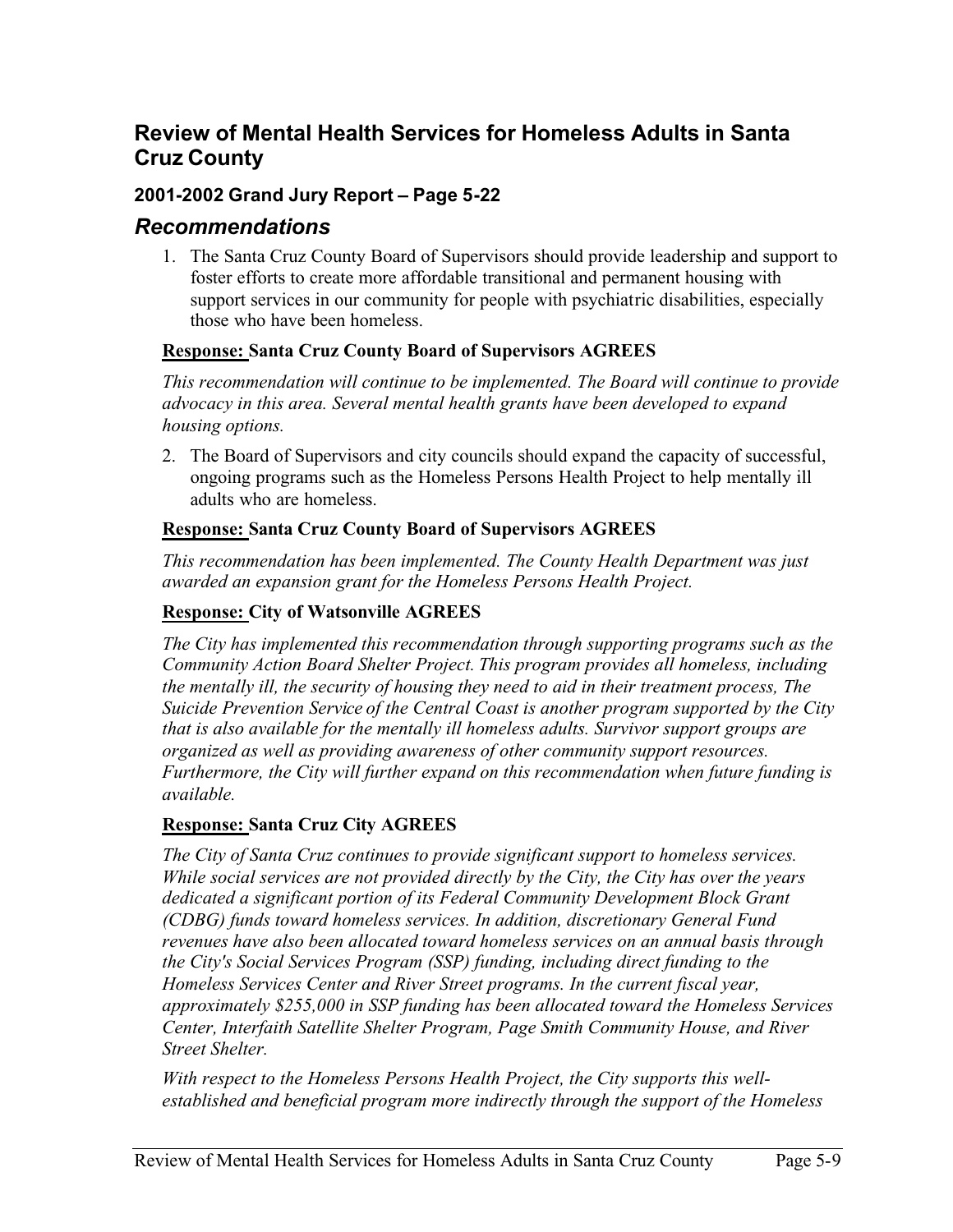*Services Center, shelter programs, and the Page Smith Community House, all of which work closely with the Homeless Persons Health Project to provide a coordinated continuum of services. In addition, the master plan funded by the City of Santa Cruz for the Coral Street site that includes the Homeless Services Center, River Street Shelter, and Page Smith Community House, provides space in the new facility for the Homeless Persons Health Project.* 

# **Response: City of Capitola DISAGREES**

*The City has not implemented this recommendation. As stated, this recommendation is prospective for all agencies, and such a recommendation would require Council approval for the City of Capitola. Every year the City of Capitola considers this matter at budget time. The City of Capitola currently assists in the financing of a multitude of non profits. For fiscal year 2002/03 the amount of this financing exceeded a quarter of a million dollars. To evaluate the appropriation of money in this regard, the City has established a community grant process open to all community organization for application. Applications are reviewed and funded as part of the budget process. Any organization including those who assist the mentally ill adult homeless are welcome to apply.*

# **Response: City of Santa Cruz AGREES**

*The City of Santa Cruz continues to provide significant support to homeless services. While social services are not provided directly by the City, the City has over the years dedicated a significant portion of its Federal Community Development Block Grant (CDBG) funds toward homeless services. In addition, discretionary General Fund revenues have also been allocated* 

# **Response: City of Scotts Valley AGREES**

*The City of Scotts Valley has not participated in the homeless persons health project. However, the City Council does participate financially on an annual basis through programs such as the Homeless Service Center. Should the homeless persons health project wish funding from the City of Scotts Valley, they may make such a request in May of 2003 for the City Council's consideration.* 

3. The Board of Supervisors and city councils should continue to support the successful homeless service providers such as Homeless Services Center and River Street Programs.

# **Response: Santa Cruz County Board of Supervisors**

*This recommendation has been implemented. The Board has implemented this*  recommendation through its support for the development of the new Family Shelter and *new building for the Homeless Persons Health Project and for Homeless Services Center administration.*

# **Response: City of Capitola**

*The City of Capitola has implemented this recommendation. Capitola City Council does now and has in the past funded the Homeless Services Center as direct City funding in the amount of \$2,334 for 2002/03, rather than as a grant program. The City of Capitola also provides a grant in the amount of \$4,000 to the Winter Shelter Program*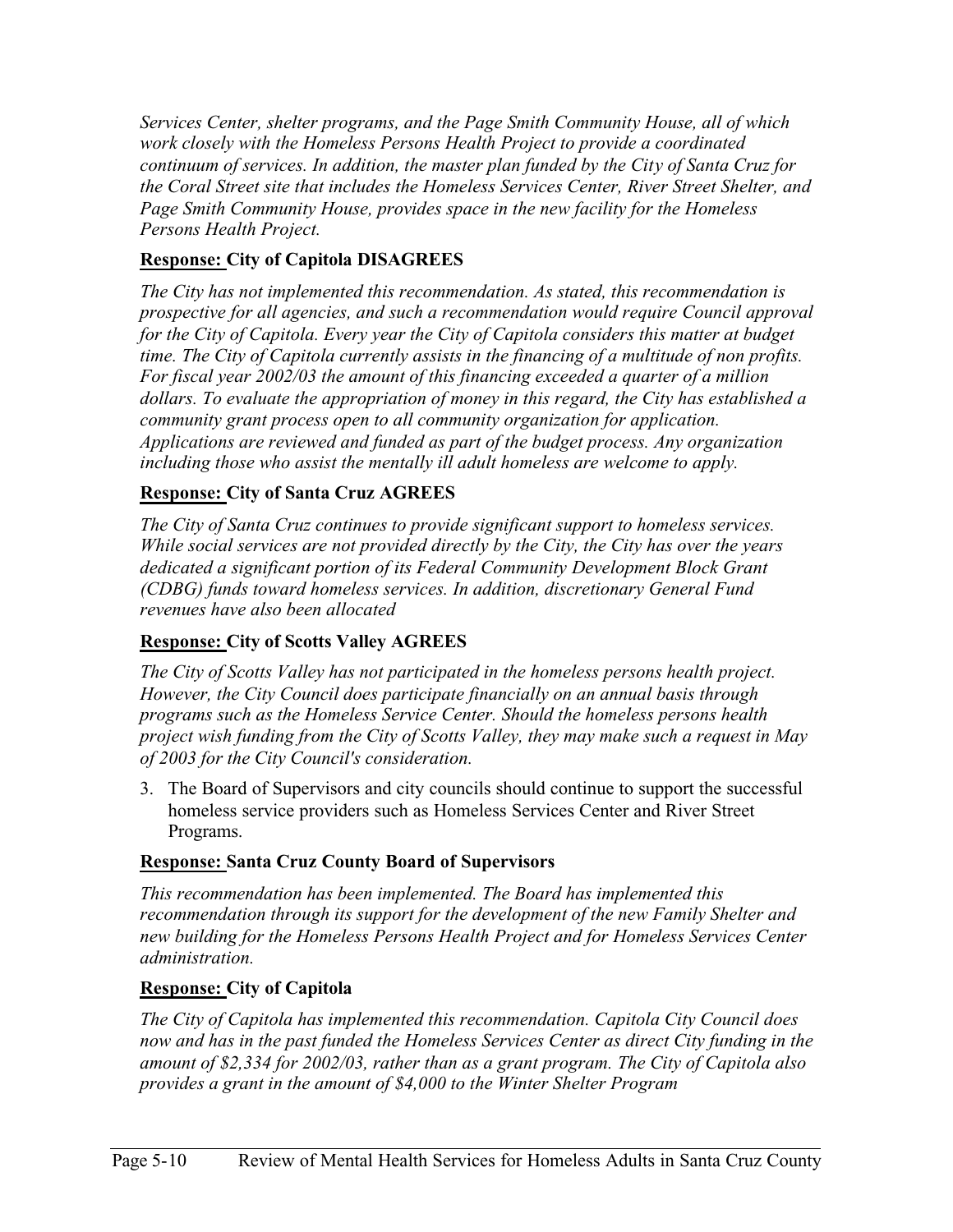# **Response: City of Santa Cruz AGREES**

*See response in Number 2.* 

# **Response: City of Scotts Valley AGREES**

*The City of Scotts Valley has implemented the recommendation by continuing to fund the Homeless Services Center based on their annual funding request of the City of Scotts Valley. In addition, the City of Scotts Valley has participated financially and with staff with the Santa Cruz County Continuum of Care Coordinating Group that is developing the Santa Cruz County 5- Year Strategic Plan on Homelessness. That report will be presented to the City Council at the Council meeting of September 18th with their findings and recommendations on reducing homelessness in the County of Santa Cruz.* 

# **Response: City of Watsonville AGREES**

*The City has implemented this recommendation through its continued support to such programs as the one mentioned in the above recommendation as well as the Salvation Army and the Pajaro Valley Shelter Services programs, These programs strive to transition its participants back into independent living,. Emergency shelter is provided with two meals per day as well as transportation to other shelters within Santa Cruz County. The Salvation Army also offers training to develop the skills needed to transition such as assistance with school attendance and job hunting,* 

4. The Santa Cruz County Office of National Alliance for the Mentally Ill should continue its goal of training every police officer in the county to handle crisis situations involving persons who suffer from a mental illness.

# **Response: Santa Cruz County Board of Supervisors AGREES**

*The County has no jurisdiction over the National Alliance for the Mentally Ill, but supports the organization's training activities.* 

5. The County should give priority to assigning a van from the County Fleet Service for use by the Homeless Persons Health Project.

# **Response: Santa Cruz County Board of Supervisors DISAGREES**

*This recommendation will not be implemented at this time. The County did not receive a request of this nature during budget hearings. Staff at HPHP can check out a van when they need one. Should the request be made in future years, it will be considered in the context of the County budget.*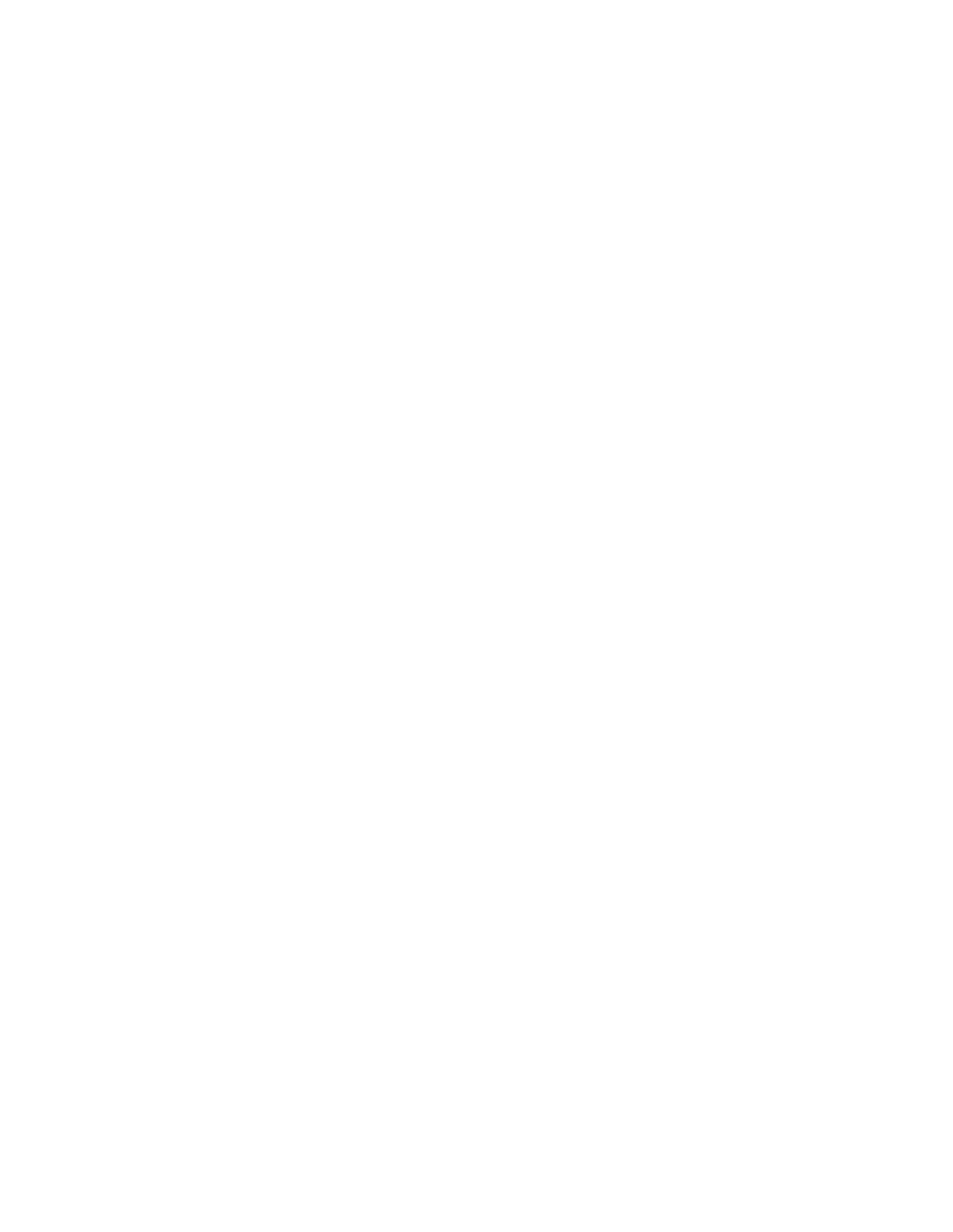

# **Santa Cruz County Grand Jury**

## **Response to the Final Report:**

Section 6 Schools and Libraries Committee Reports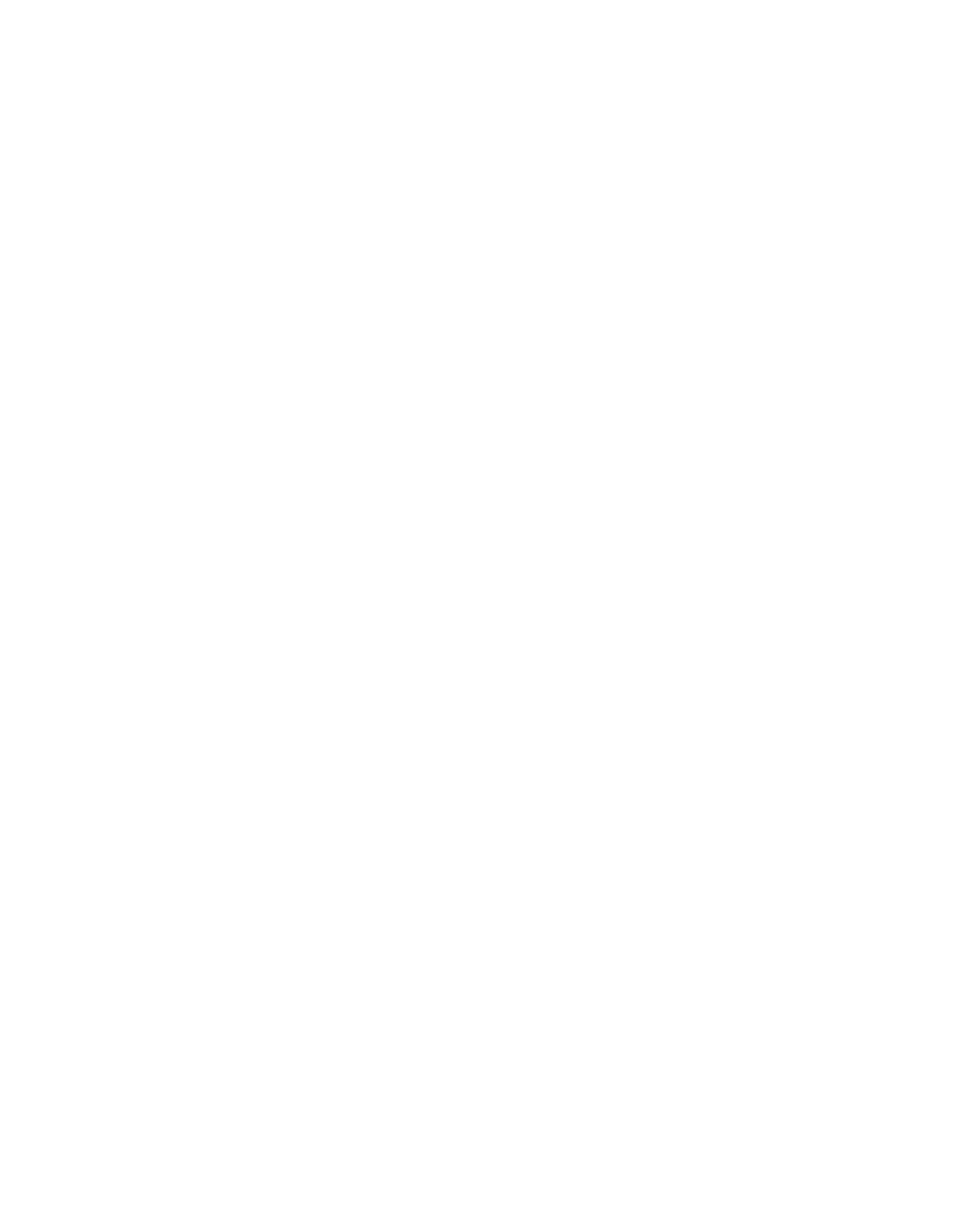## **A Review of the Structure and Administration of the Santa Cruz County Public School Systems**

#### **2001-2002 Grand Jury Report – Page 6-1 Response: Santa Cruz County Board of Education Santa Cruz County Office of Education**

#### *Introduction*

*County superintendents and trustees appreciate the very complex nature of today's California school governments. Local educators also appreciate the Jury's effort to explain and improve school practices, structure and multi-tiered integration. It is this complexity that makes understanding the operations, efficiencies and integration of school districts a daunting effort. We hope the following response helps to clarify and edify difficult issues for Jury members and interested members of the public.* 

*In Santa Cruz County, some of the top performing schools are in small districts. It is unclear how these schools and students would benefit from inclusion in larger districts and there are many aspects small districts offer students and parents that might be lost in a larger district. Small and relatively small school districts allow parents and staff to regularly express opinions and influence trustees. Parents often refer to their opportunity to participate in school governance as a reason for supporting smaller districts.*

*This document is not a comparative study of districts statewide. While it does not include a comprehensive study of districts throughout the state, it does contrast local districts with statewide averages. The response also individually addresses the Jury's findings and recommendations. (NOTE: Happy Valley Elementary School District, Mountain Elementary School District and Pacific School District included the following in their Response Reports.)*

#### *Small Districts Succeed in Santa Cruz County*

*While there are many educators who feel that comparing districts of different sizes and student populations is difficult at best, we believe that in using standard measurements any or all of our districts compare quite favorably with larger metropolitan school districts in general and with San Jose Unified School District (a model used by the Grand Jury) in specific.* 

*Median API:* 

*Individual efforts of the 10 districts combined for* 

| Santa Cruz Co.      | 743     |
|---------------------|---------|
| San Jose Unified    | 635/645 |
| State of California | 500     |

*Percentage of high school Seniors completing University of California entrance requirements:*

*Individual efforts of the 10 districts combined for*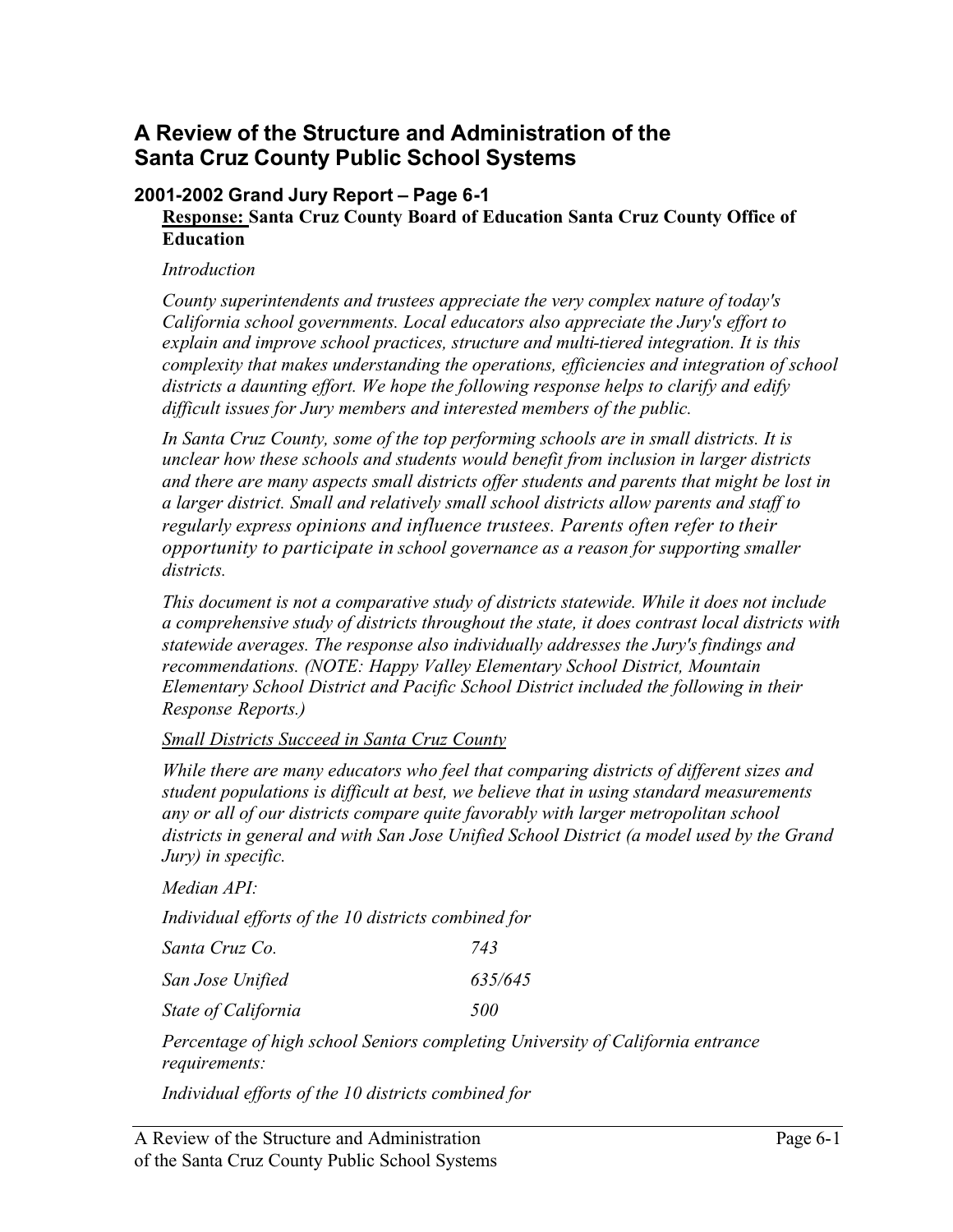| SantaCruz Co.                                       | 39.1% |
|-----------------------------------------------------|-------|
| San Jose Unified                                    | 36.8% |
| <b>State of California</b>                          | 36.0% |
| Suspensions per 100 high school students            |       |
| Individual efforts of the 10 districts combined for |       |
| Santa Cruz County                                   | 2.7   |
| San Jose Unified                                    | 10.0  |

*Santa Cruz County is at least 8 times larger in square miles than San Jose Unified School District. The geographical constraints of Santa Cruz County challenge a one-district concept. Busing students from Watsonville to Santa Cruz, or farther, would require extensive transportation resources that are currently not present in the County and are not reimbursed by the state. The acquisition, operation and maintenance of such an extensive fleet of vehicles would add extraordinary cost to a countywide district. For the one-district efficiencies to work, there would have to be busing. Busing is expensive and would be inconvenient for parents who would then have to make the commute themselves for child care needs, school open houses, sports activities, etc.* 

*When looking to balance the intention to make the most of scarce educational resources and create appropriate curriculum and environments to promote student learning and achievement, consolidation may not be the best choice. Creating a central administration doesn't in all instances allow for the sharing of resources. If, in fact, there is classroom space in Boulder Creek, that is going to be virtually impossible to share with students in Watsonville, no matter how the schools are governed or organized.* 

*Consolidation into one district may limit choice, as in a consolidation, all schools must be identical in policies and have an equitable division of property and facilities from the original districts. Districts may choose to have Jr. High or Middle Schools, or they could choose to make a school for grades 7 -12. They can combine schools on one campus or close schools depending on their local Boards and leadership. Consolidation would effectively cancel that flexibility in balancing budgets.* 

*The COE often works with districts to form a consortium with other community organizations to integrate services and maximize resources. The County Office of Education and the ten districts are already volunteering to cooperate frequently when it is educationally and financially supportive. Examples include: Consolidated Applications, Coordinated Compliance Review, system for providing substitute teachers, cooperative meals (Soquel provides the lunches for Mountain), cooperative busing, shared employees, English Language Leaner Support, and taking state surveys (the COE coordinates taking the California State Healthy Kids Survey for all schools). Among the programs and services already consolidated and provided by the COE to districts are: Regional Occupational Programs; Special Education Programs; Alternative Education Programs; Outdoor Science Educational Program; payroll services; debt funding assistance; technology services; new teacher support; Baldrige in Education training; homeless population education; applicant fingerprint processing; processing teacher credentials;*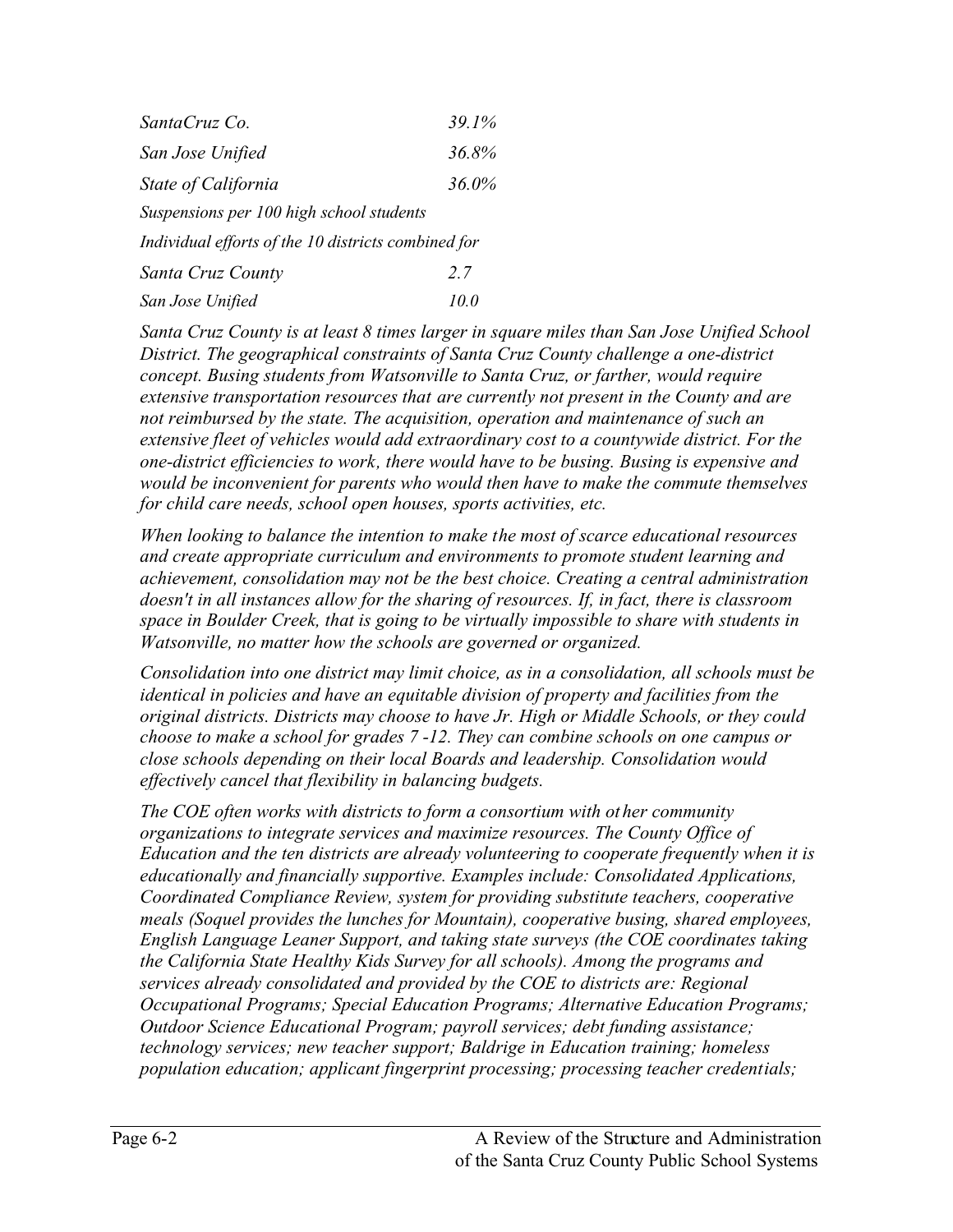*migrant population educational services; childcare resources and referrals; and retirement counseling.* 

*Small districts may receive more funding per pupil as there is frequently a minimum grant amount. This gain would be lost with consolidation. Parent fundraising is a large part of smaller district supplemental revenues. This would likely proportionately decline in a*  larger district. The percentage of parental involvement in small districts may be greater, *including volunteer time.* 

*The COE regularly provides schools and districts with assistance on grants. An example: We just receive~ a \$10,000 Community Foundation grant to create a School Emergency Response with a Mental Health Protocol. We meet with representatives from all districts*  to create emergency mental health response materials that can be downloaded from the *COE website to respond to a critical incident.* 

| <b>GRANTS AWARDED</b>                    | <b>BENEFITTING SCHOOLS</b>    | <b>IMPACT</b>                                      |
|------------------------------------------|-------------------------------|----------------------------------------------------|
| TO COE                                   | <b>COUNTYWIDE</b>             |                                                    |
| Digital High School                      | All high schools              | $$300$ / student - 1 s/ year                       |
|                                          |                               | \$45/student ongoing funds                         |
| <b>Arts Work Grants</b>                  | Live Oak, SLVUSD              | \$375,000 in four years                            |
| Distinguished Schools                    | 4 Elementary schools this     | No monetary reward state                           |
| <i>Applications</i>                      | year                          | recognition program                                |
| <b>Packard Foundation</b>                | Theater at SLVHS              | \$130,000                                          |
| <b>Academic Systems</b>                  | Middle School Math pilot      | \$250,000                                          |
| New Teacher Project                      | All schools in every district | Essential new teacher and<br>new principal support |
| AB 496 Credentialing<br>teachers in math | Santa Cruz City Schools       | \$162,000                                          |
| AB 1331 Math Training                    | All districts except Soquel   | \$606,046                                          |
| <b>AB 75 Principal Training</b>          | All districts                 | \$4,00 per site admin                              |
| $AB$ 466 - Math and                      | All districts                 | \$2,500 per teacher $K$ -6, and                    |
| English/Language Arts                    |                               | 7-12 math, science, social                         |
| studies training                         |                               | and English teachers                               |
| Science Fair                             | All districts training        | State & International<br>winners and, secondarily, |
|                                          |                               | all participating students                         |
| Mock Trial                               | High school Teams training    | <b>State Competition</b>                           |
| <b>COE</b> Technology Dept               | All schools, all districts    | Network structure, e-mail<br>county wide           |

*Other examples:*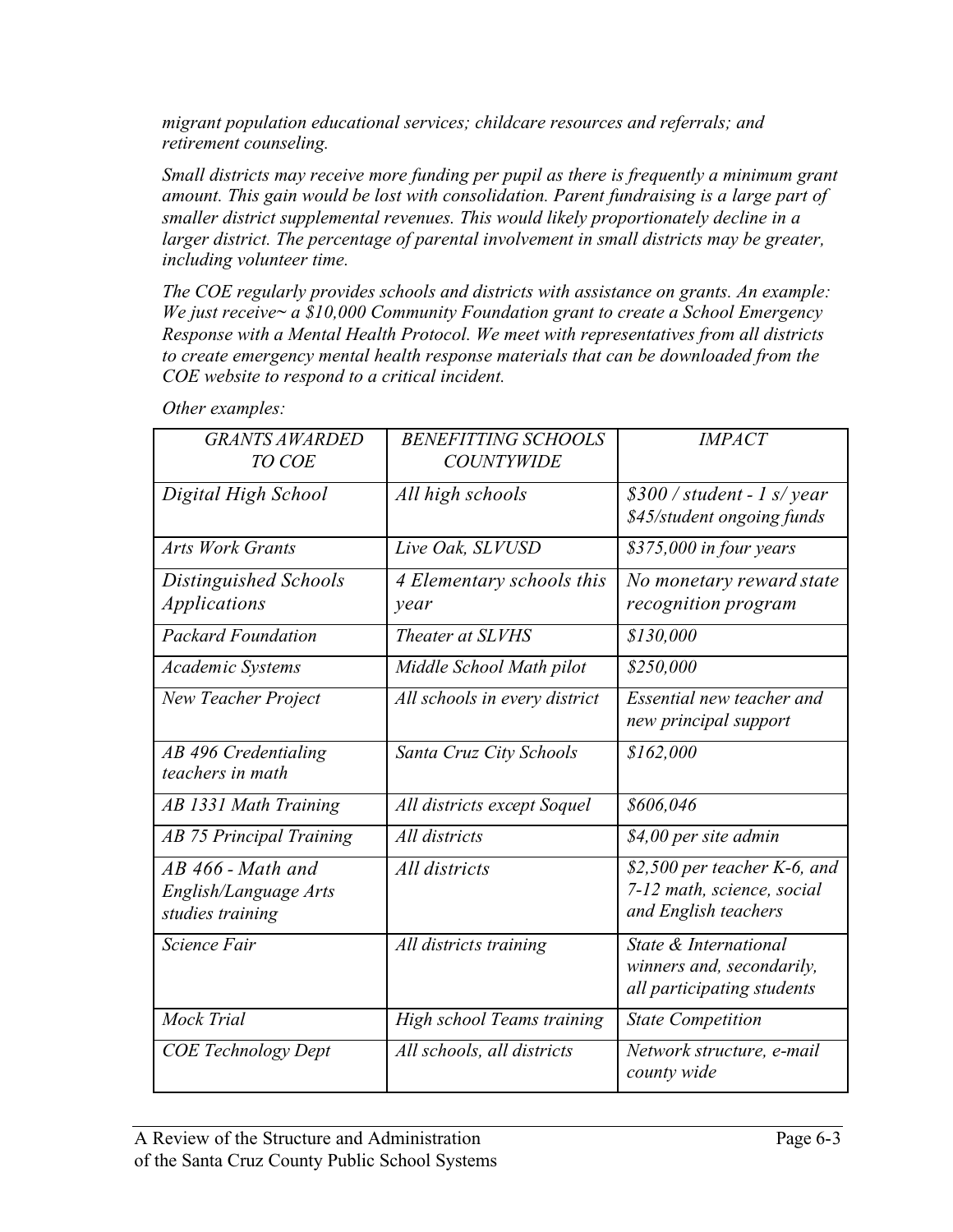| $CA$ Drug and Alcohol Grant   All districts |                        | \$4.50/student |
|---------------------------------------------|------------------------|----------------|
| Cal Safe Grants                             | All districts training | \$316,000      |
| Tobacco Grant                               | All districts          | \$37/student   |

*Santa Cruz County Office of Education revenue derived from grants that are partnered with or provide services to either select or all districts totaled \$11,365,777 in the 2001- 2002 fiscal year. Other grants that the COE assists in preparing are enumerated in the COE and district budgets.* 

#### *Enrollment Decline and Consolidation*

*If the major problem is a decline in enrollment, does consolidation address the issue? Does merging all districts into one increase the number of students? Addressed in terms of percentage, parental involvement, including volunteered time, may be greater in a smaller district. Eliminating parent choice of district of attendance will likely lead to an increase in opting out of the public school system, choosing private schools, or creating their own charter school, leading to a further decline of public school enrollment.* 

*The Grand Jury suggests that the County Board of Education and County Office of Education promote the consolidation of school districts. The jury may not be aware of the role in school district organization by the County Committee for School District Organization, which is comprised of the elected members of the County Board of Education. Although code allows the County Committee on School District Organization to initiate district reorganization, the Committee has chosen primarily to serve as a review board for either districts(s) or citizen initiated actions. Serving constituents and their communities of interest is significant to the Committee. To promote such proposals could be construed to appear prejudicial.* 

## *Findings*

1. Table 2 illustrates that having ten school districts in the county creates a duplication of administrative functions.

|                                 | <b>COE</b> | <b>PVUSD</b> | <b>SC</b> | $S_{V}$ | <b>SLV</b> | <b>SOQ</b> | LO | (4)<br>One-<br><b>School</b><br><b>Districts</b> |
|---------------------------------|------------|--------------|-----------|---------|------------|------------|----|--------------------------------------------------|
| Superintendent                  | X          | X            | X         | X       | X          | X          | X  | X                                                |
| <b>Assistant Superintendent</b> | X          | X            | X         | X       | X          | X          | X  |                                                  |
| <b>Business Services</b>        | X          | X            | X         | X       | X          | X          | X  | X                                                |
| <b>Bond Projects</b>            | X          | X            | X         | X       | X          | X          | X  | X                                                |
| Finance                         | X          | X            | X         | X       | X          | X          | X  | X                                                |
| Facility                        | X          | X            | X         | X       | X          | X          | X  | X                                                |

**Administrative Functions Matrix**

Page 6-4 A Review of the Structure and Administration of the Santa Cruz County Public School Systems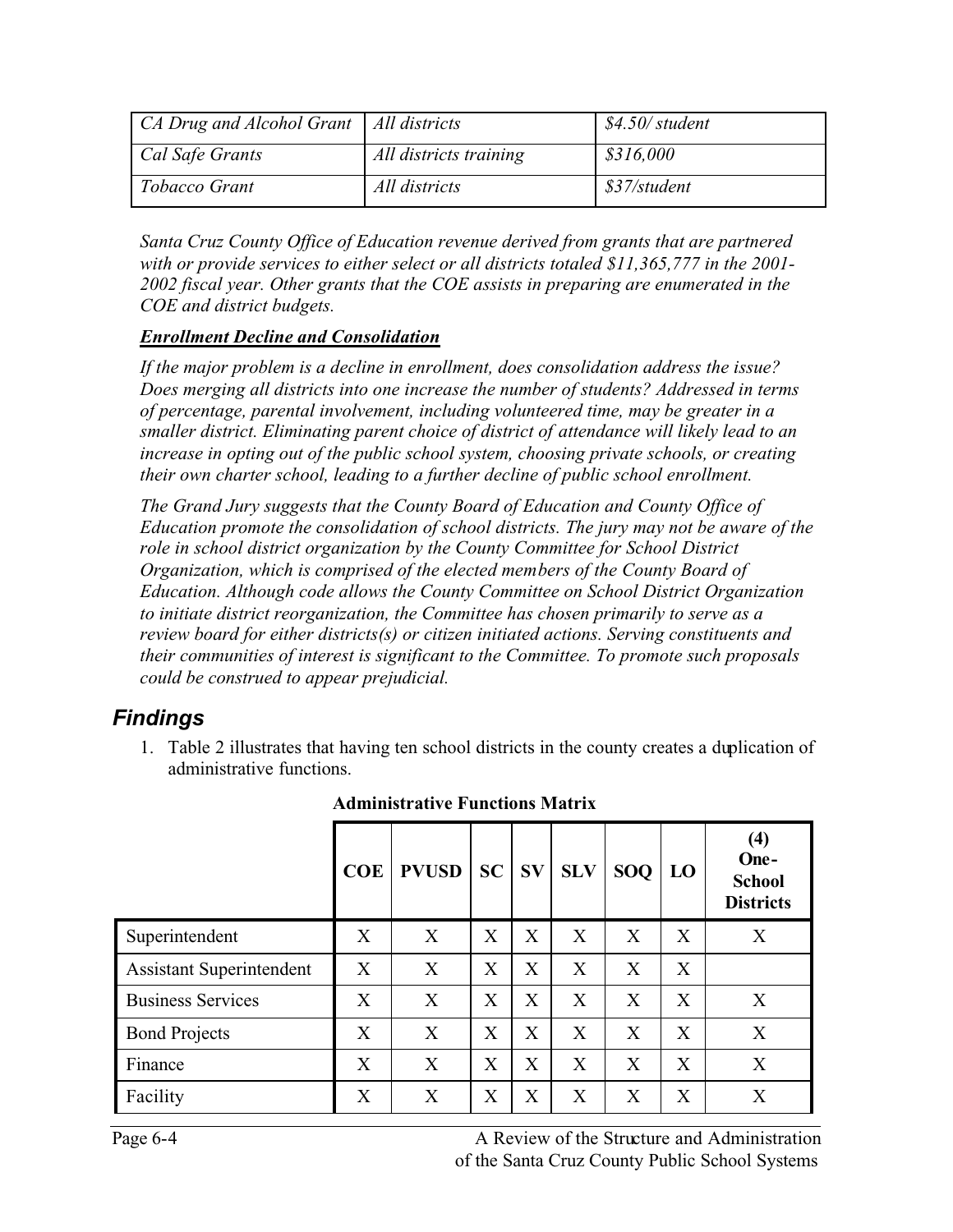| Food Services                      | X | X | X | X | X | X | X | X |
|------------------------------------|---|---|---|---|---|---|---|---|
| Purchases                          | X | X | X | X | X | X | X | X |
| Curriculum                         | X | X | X | X | X | X | X | X |
| <b>Staff Development</b>           | X | X | X | X | X | X | X | X |
| <b>Student Support Services</b>    | X | X | X | X | X | X | X | X |
| Technology                         | X | X | X | X | X | X | X | X |
| <b>Health Services</b>             | X | X | X | X | X | X | X | X |
| Human Resources                    | X | X | X | X | X | X | X | X |
| <b>Teacher Contracts</b>           | X | X | X | X | X | X | X |   |
| Union, Lease, Project<br>Contracts | X | X | X | X | X | X | X |   |

#### **Table 2.**

The matrix does not include duplicated positions in each district for special education. These positions are included in the Special Education Local Program Administration (SELPA) and are discussed later in this report.

#### **Response: Santa Cruz County Office of Education PARTIALLY AGREES**

*While we agree that some functions are duplicated as stated in the finding, those functions are in many instances in response to state mandated requirements to provide certain administrative directives. We do not agree that Table 2 reflects the personnel allocation for such efforts and want to make a distinction between function and position. For instance, in most of the small and medium size districts, sometimes one or a few administrators provide for the entire roster of duties contained in the table. In larger districts, due to the number of sites and variances required to accommodate the special needs of a diversely populated district, a number of people are required to accomplish like or similar tasks. The chart suggests that all districts employ a like number of administrators to perform the various functions This is not the case. A duplication of function does not, in all instances, equate to a duplication of position. Some administrative functions are driven by the number and special needs of students enrolled in any particular (\ district. For example, a district with a large percentage of English Language Learners would require an administrator specializing in supporting that population as required by state and federal guidelines. Another district, regardless of the total number of students enrolled, may not have an English Language Learner population to serve and would not employ an administrator with that focus. In addition, as it is the function of administrators to support and be a resource to teachers and students at the classroom level, we do not believe that a duplication of function is counterproductive to student achievement. In fact, it is our belief that a well-run district provides for an integration of services provided to promote classroom excellence and student success.*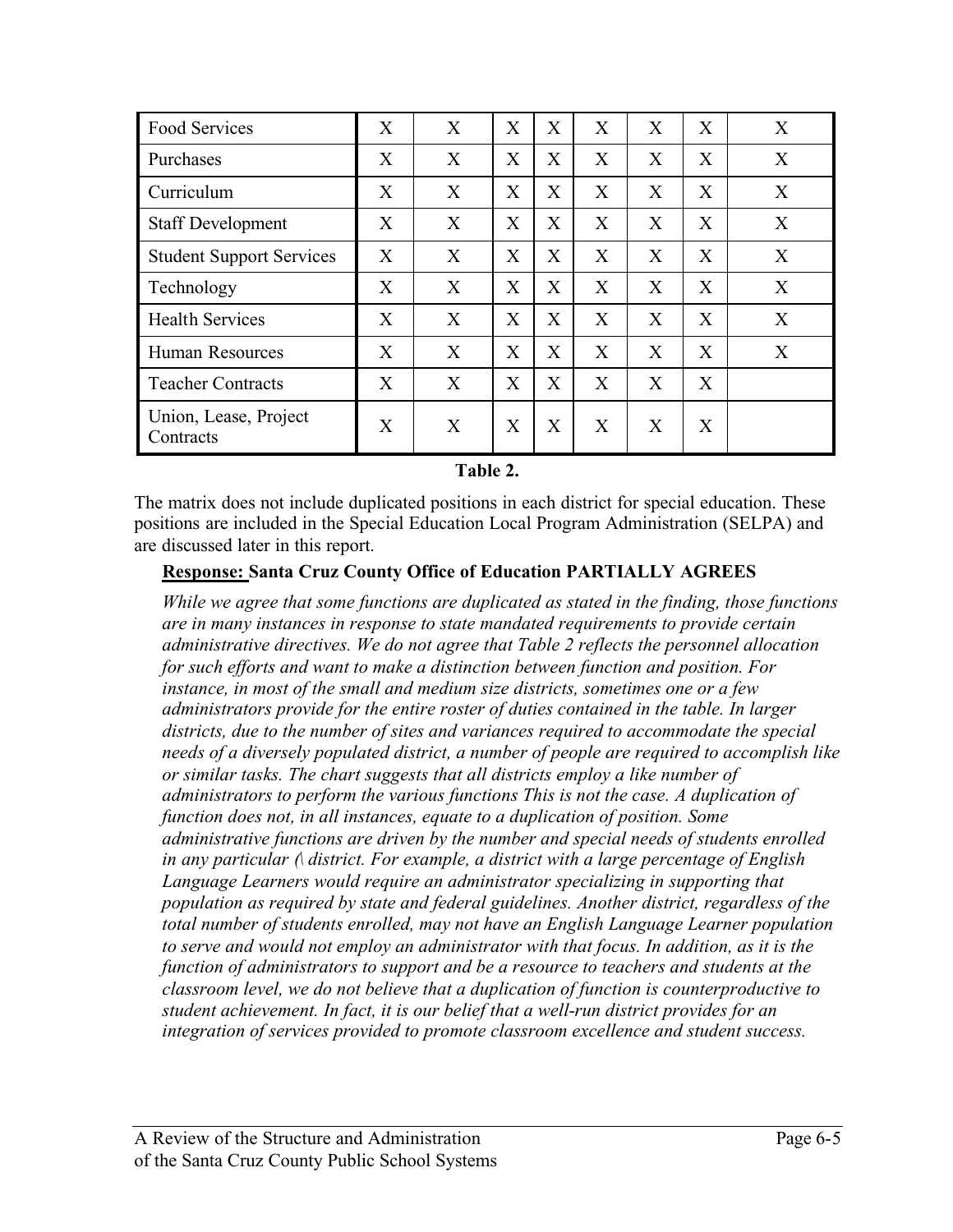## **Response: Bonny Doon School PARTIALLY AGREES**

*While we agree that some functions are duplicated as stated in the finding, those functions exist in many instances as responses to state-mandated requirements to provide certain administrative directives. We do not agree that Table 2 reflects the manpower allocation for such efforts. Specifically, the chart suggests that all school districts employ a like number of administrators to perform the various administrative functions. This is not true. A duplication of function does not equate to a duplication of positions.* 

## **Response: Pacific School District PARTIALLY AGREES**

*Same response as the County Office of Education*

## **Response: Happy Valley Elementary School District PARTIALLY AGREES**

*Same response as the County Office of Education*

## **Response: Mountain Elementary School District PARTIALLY AGREES**

*Same response as the County Office of Education, with added comment: At Mountain ESD, all checked positions are actually performed by the one administrator who also serves as the school's principal.*

## **Response: Live Oak School District PARTIALLY AGREES**

*Table 2 reflects the manpower allocation for such efforts and want to make a distinction between function and position. For instance, in most of the small and medium size districts, sometimes one or a few administrators provide for the entire roster of duties contained in the table. In larger districts, due to the number of sites and variances required to accommodate the special needs of a diversely populated district, a number of people are required to accomplish like or similar tasks. The chart suggests that all districts employ a like number of administrators to perform the various functions. This is not the case. A duplication of function does not, in all instances, equate to a duplication of position. Some administrative functions are driven by the number and special needs of students enrolled in any particular district. A well-run district provides for an intimacy of services provided to promote classroom excellence and student success.* 

## **Response: Santa Cruz City School District PARTIALLY AGREES**

*We agree that some functions are replicated as stated in the finding, those functions are in many instances in response to state mandated requirements to provide certain administrative directives. We do not agree that Table 2 reflects the manpower allocation for such efforts and want to make a distinction between function and position. For instance, in most of the small and medium size districts, sometimes one or a few administrators provide for the entire roster of duties contained in the table. In larger districts, due to the number of sites and variances required to accommodate the special needs of a diversely populated district, a number of people are required to accomplish like or similar tasks. The chart suggests that all districts employ a like number of administrators to perform the various functions. This is not the case. A replication of function does not, in all instances, equate to a duplication of position. Some administrative functions are driven by the number and special needs of students enrolled in any particular district.*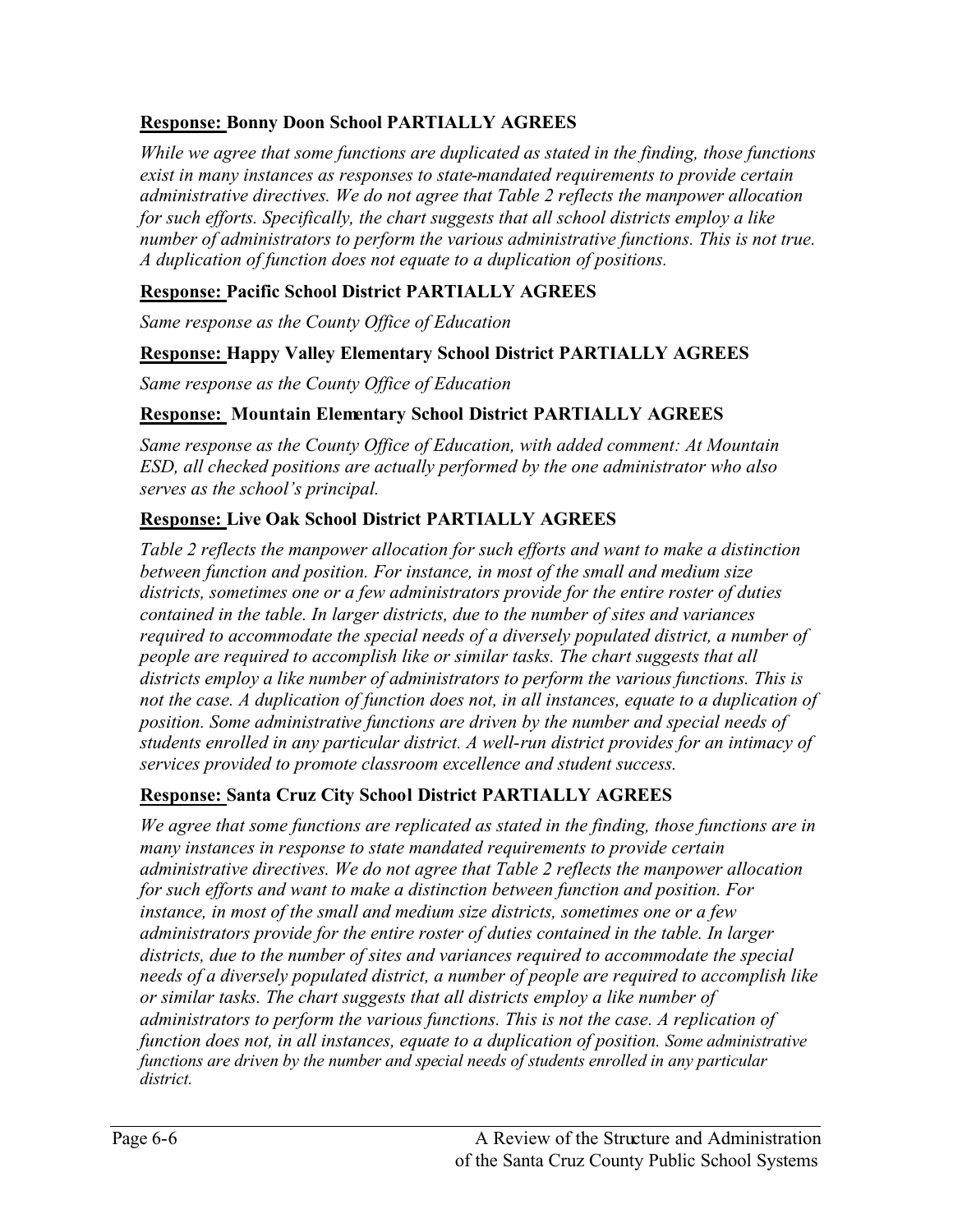#### **Response: Soquel Union Elementary School District PARTIALLY AGREES**

*The chart suggests that all districts employ a like number of administrators to perform the various functions. This is not the case. Though some functions may be duplicated as stated in the finding, those functions are in many instances in response to state mandated requirements to provide certain administrative directives. We do not agree that Table 2 reflects the manpower allocation for such efforts and want to make a distinction between function and position. For instance, in most of the small and medium size districts, sometimes one or a few administrators provide for the entire roster of duties contained in the table.* 

*Soquel Union Elementary School District has only 3.5 District administrators. These 3.5 people perform all of the sixteen administrative functions listed in the chart, with the assistance of a Supervisor of Maintenance, Transportation and Food Services and a Technology Coordinator.* 

*Some administrative functions are driven by the number and special needs of students enrolled in any particular district. For example, a district with a large percentage of English Language Learners may employ an administrator whose sole duties are to support that population. Another district, regardless of the total number of students enrolled, may have a small English Language Learner population to serve and would not employ an administrator with that focus. In Soquel schools, a principal with expertise in this area oversees programs for English Learners.* 

#### **Response: San Lorenzo Valley School District PARTIALLY AGREES**

*Same response as the County Office of Education with added comment: In the San Lorenzo Valley Unified School District, one or a few administrators provide for the entire roster of duties contained in the table. The chart suggests that all districts employ a like number of administrators to perform the various functions. This is not the case. A duplication of function does not equate to a duplication of position. In addition, as it is the function of administrators to support and be a resource to teachers and students at the classroom level, we do not believe that a duplication of function is counterproductive to student achievement. In fact, it is our belief that a well-run district provides for an integration of services provided to promote classroom excellence and student success.* 

## **Response: Scotts Valley Unified School District PARTIALLY AGREES**

*Same response as the County Office of Education*

## **Response: Pajaro Valley Unified School District PARTIALLY AGREES**

*In a large district like Pajaro Valley, the functions listed may be performed by more than one person in some cases and multiple functions by a single person in other cases. An example is that Curriculum and Staff Development are perforn1ed by a single person whereas there are three Assistant Superintendents covering three geographic zones in the District. The larger the district, the more staff it takes to perform many of the functions.* 

2. Table 3 details the cost per student in each of the school districts in Santa Cruz County.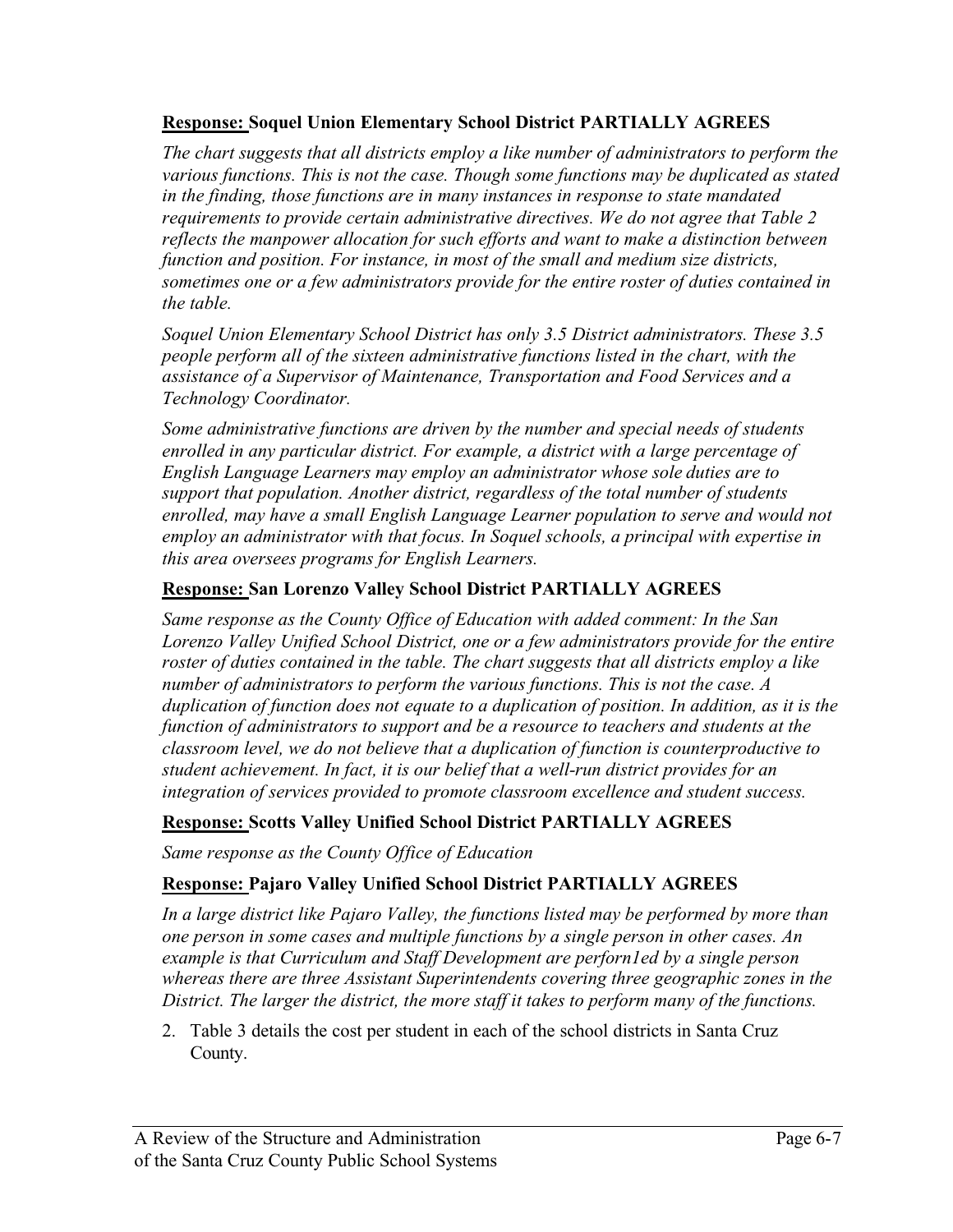|  |  | <b>Cost Per Student Comparison</b> |
|--|--|------------------------------------|
|--|--|------------------------------------|

|                                                                                           | <b>Actual</b><br><b>Expenditure</b> | Number of<br><b>Students</b> | Number of<br><b>Schools</b> | Cost per<br><b>Student</b> |
|-------------------------------------------------------------------------------------------|-------------------------------------|------------------------------|-----------------------------|----------------------------|
| (4) One-School Districts:<br>Bonny Doon, Happy<br>Valley, Mountain, Pacific<br>Elementary | \$4,660,810                         | 540                          | 4                           | \$8,631                    |
| Live Oak School District                                                                  | \$16,346,121                        | 1,994                        | $\overline{4}$              | \$8,198                    |
| Soquel<br><b>Elementary School District</b>                                               | \$14,344,059                        | 2,142                        | 5                           | \$6,697                    |
| Scotts Valley<br>Unified School District                                                  | \$14,578,141                        | 2,591                        | 4                           | \$5,626                    |
| San Lorenzo<br>Unified School District                                                    | \$27,086,531                        | 3,996                        | 6                           | \$6,778                    |
| Santa Cruz<br><b>City School District</b>                                                 | \$56,537,272                        | 7,998                        | 12                          | \$7,069                    |
| Pajaro Valley<br>Unified School District                                                  | \$142,649,320                       | 19,863                       | 24                          | \$7,182                    |
| <b>Combined Budget:</b>                                                                   | \$276,202,254*                      | 39,124                       | 59                          | \$7,060                    |

\*Includes monies for 538 Special Education and Alternative Education students with the COE and 257 students at Pacific Collegiate Charter School.

#### **Table 3.**

## **Response: Santa Cruz County Office of Education DISAGREES**

*The chart does not accurately reflect the basic cost of educating each student in the districts listed. The following table reflects our calculations based upon fiscal year 2000- 01 audited actual expenditures and student enrollment (California Basic Educational Data System)- CBEDS - count and Average Daily Attendance - ADA figures*

|                            | <b>Audited</b><br><b>Actuals</b><br>General<br>Fund<br><b>Expenditure</b><br>s<br>FY 2000-01 | 2000-01<br><b>Students</b><br>(CBEDS) | 2000-01<br>$(P-2)$ ADA | <b>Number</b><br>of<br><b>Schools</b> | Cost/<br><b>Student</b><br>(CBEDS) | Cost/ADA<br>$(P-2)$ |
|----------------------------|----------------------------------------------------------------------------------------------|---------------------------------------|------------------------|---------------------------------------|------------------------------------|---------------------|
| One-school Districts *     | 4,655,998<br>S                                                                               | 534                                   | 514                    | 4                                     | S<br>8,719                         | \$<br>9,057         |
| <b>Live Oak Elementary</b> | 13,985,451                                                                                   | 2,116                                 | 2,000                  | 4                                     | 6,609                              | 6,993               |
| Soquel                     | 14,939,229                                                                                   | 2,287                                 | 2,146                  | 5                                     | 6,532                              | 6,962               |
| <b>Scotts Valley</b>       | 14,479,925                                                                                   | 2,385                                 | 2,273                  | 4                                     | 6,071                              | 6,372               |
| <b>San Lorenzo Valley</b>  | 24,993,762                                                                                   | 4,179                                 | 3,920                  | 6                                     | 5,981                              | 6,377               |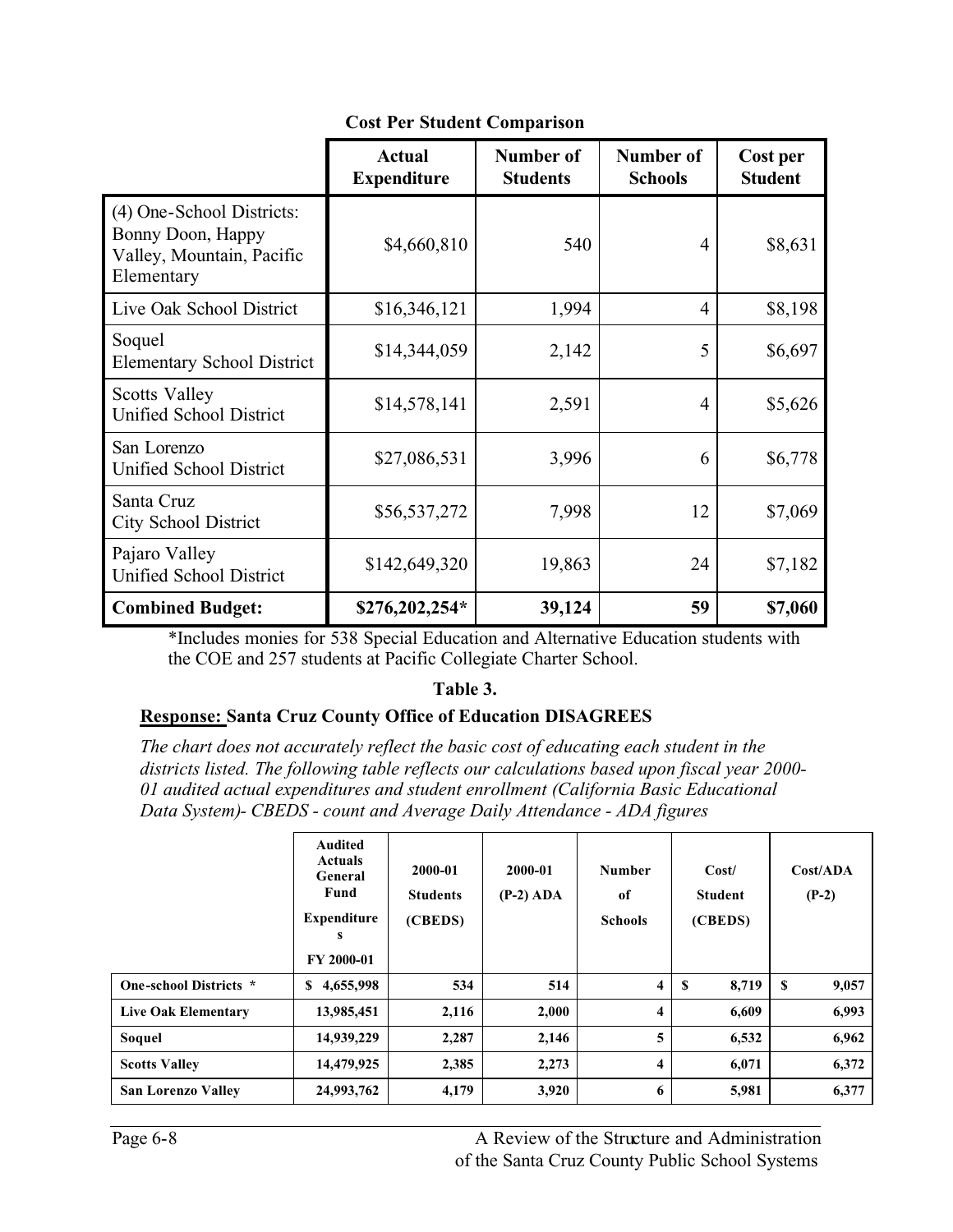| <b>Santa Cruz City Schools</b><br><b>Dist</b> | 57, 215, 237  | 8,415  | 7,849  | 12 | 6,799 | 7,289 |
|-----------------------------------------------|---------------|--------|--------|----|-------|-------|
| Pajaro Valley USD                             | 139,251,209   | 19.886 | 18.411 | 24 | 7.002 | 7,563 |
| Combined<br><b>Expenditures/Totals</b>        | \$269,520,811 | 39,802 | 37,113 | 59 | 6.772 | 7,262 |

## **Response: Bonny Doon School DISAGREES**

*The chart does not accurately reflect the basic cost of educating each student in the districts listed. Correct information is available in the County Office of Education response to this finding.* 

#### **Response: Scotts Valley Unified School District DISAGREES**

*The chart does not accurately reflect the basic cost of educating each student in SVUSD. The following table reflects our calculations based upon fiscal year 2000-01 audited actual expenditures and student enrollment (California Basic Educational Data System – CBEDS - count and Average Daily Attendance – ADA – figures).*

|               | Audited<br>Actuals<br>General<br>Fund<br>Expendi<br>tures<br><b>FY</b><br>2000-01 | 2000-01<br><b>Students</b><br>(CBEDS | 2000-01<br>$(P-2)$<br>ADA | <b>Number</b><br>$\int$<br>Schools | Cost/<br>Student<br>(CBEDS) | Cost/ADA<br>$(P-2)$ |
|---------------|-----------------------------------------------------------------------------------|--------------------------------------|---------------------------|------------------------------------|-----------------------------|---------------------|
| Scotts Valley | 14,479,9<br>25                                                                    | 2,385                                | 2,273                     | 4                                  | 6,071                       | 6,372               |

## **Response: Happy Valley Elementary School District DISAGREES**

*Same response as the County Office of Education.*

#### **Response: Mountain Elementary School District DISAGREES**

*Same response as the County Office of Education with the following added comment Mountain ESD would like the Grand Jury to recognize this note which indicates that we*  did not receive a concentration grant and that our per pupil spending was much lower *than indicated on the chart. During the 2001-02 school year, Mountain's total expenditures (per unaudited actuals) was \$1,072,966.02. This includes both restricted and unrestricted funds. If we divide this number by our CBEDS enrollment of 153, you get a per pupil expenditure of \$7012.85; if it is divided by our year end –average daily attendance of 149.5, the per pupil expenditure would be \$7177.03. This is certainly less than the Cost/ADA of the two largest districts in the county.*

## **Response: Santa Cruz City School District DISAGREES**

*Same response as the County Office of Education.*

#### **Response: Live Oak School District DISAGREES**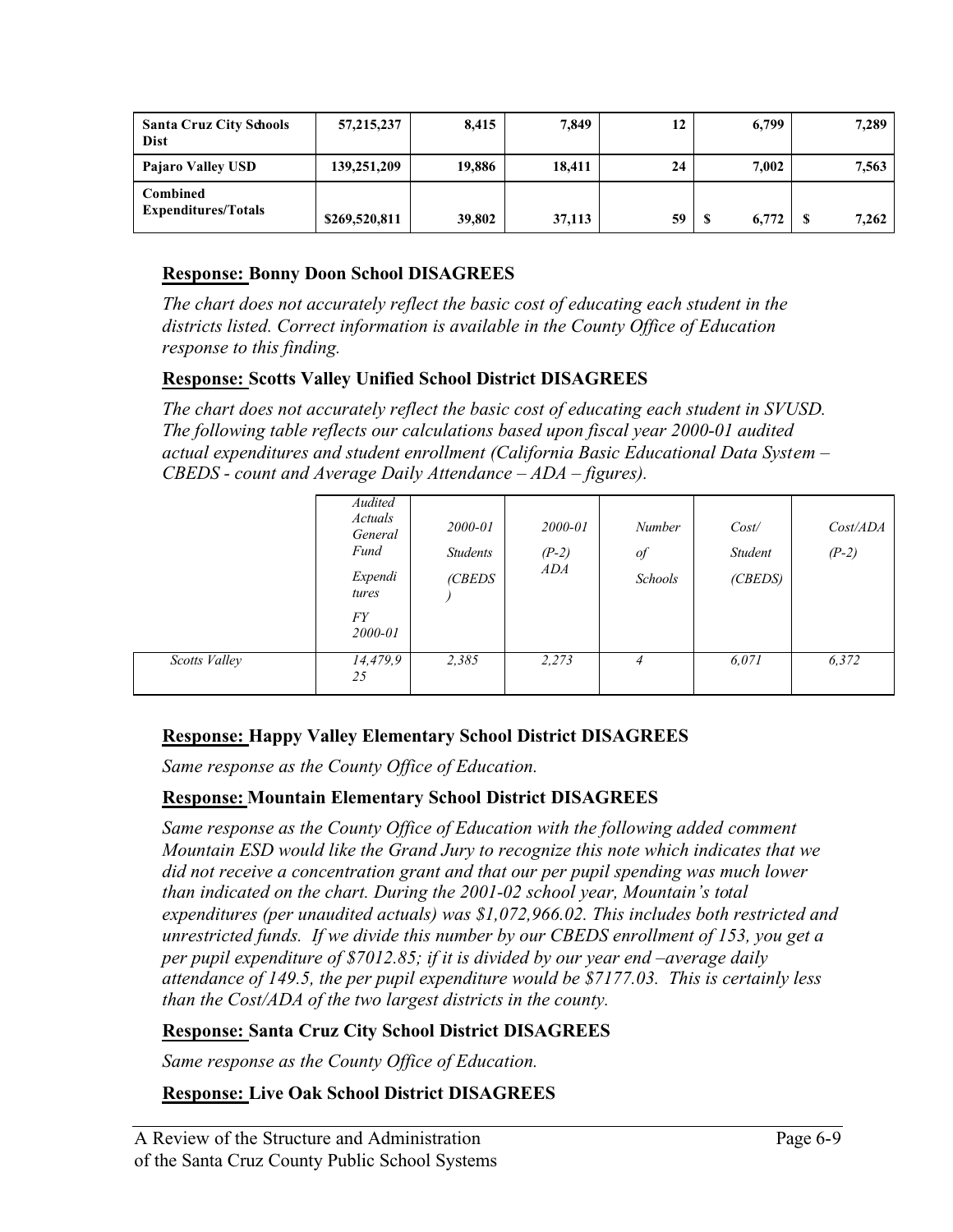*Same responses as the County Office of Education.*

## **Response: Pacific School District DISAGREES**

*Same response as the County Office of Education.*

#### **Response: San Lorenzo Valley School District DISAGREES**

*Same response as the County Office of Education.*

#### **Response: Soquel Union Elementary School District DISAGREES**

*Same response as the County Office of Education with the following added comment: Each school district in the county receives different state and federal grants. These may be included in expenditure calculations, but do not reflect the cost of a "basic" education. Different districts will have different funding and resources based upon special populations or grant opportunities. Comparisons that include special or restricted dollars are problematic.* 

#### **Response: Pajaro Valley Unified School District DISAGREES**

*It depends on what is to be implied from the chart because the numbers are not really accurate. The actual expenditure includes the general fund unrestricted along with restricted funds for special education, transportation, lottery, and special projects and grants (including one time funds and prior year carryovers) but does not include funds for adult education, cafeteria, children's center and construction.*

*The number of students appears to be enrollment and not ADA which is used to fund most district functions. The number of sites is incorrect and does not include children's centers, community day schools, and the five charter schools. The resulting cost per student shows relative costs, based on some unspecified assumptions, but does not allow for a direct comparison with the other districts.* 

## **Declining Enrollment**

3. Santa Cruz County school administrators agree that all of the school districts are concerned about the effects of declining enrollment.

#### **Response: Santa Cruz County Office of Education AGREES**

*Population fluctuations in general and student populations in particular are generally unpredictable. Population decreases and increases are monitored and projections made as closely as possible. Since a large percentage of school income is based on the number of students, districts attempt to accurately predict the number of students for budget projections. Schools that are witnessing declining enrollment have adjusted their budgets and will continue to adjust to maintain balanced budgets and consistent services. Reference Santa Cruz Sentinel article Thursday, August 29,2002, headlined, "Class-size crunch, First day of school sees more students than expected." Enrollment figures are up from projections for the current school year, indicating enrollment decline may be leveling off.* 

## **Response: Santa Cruz City School District AGREES**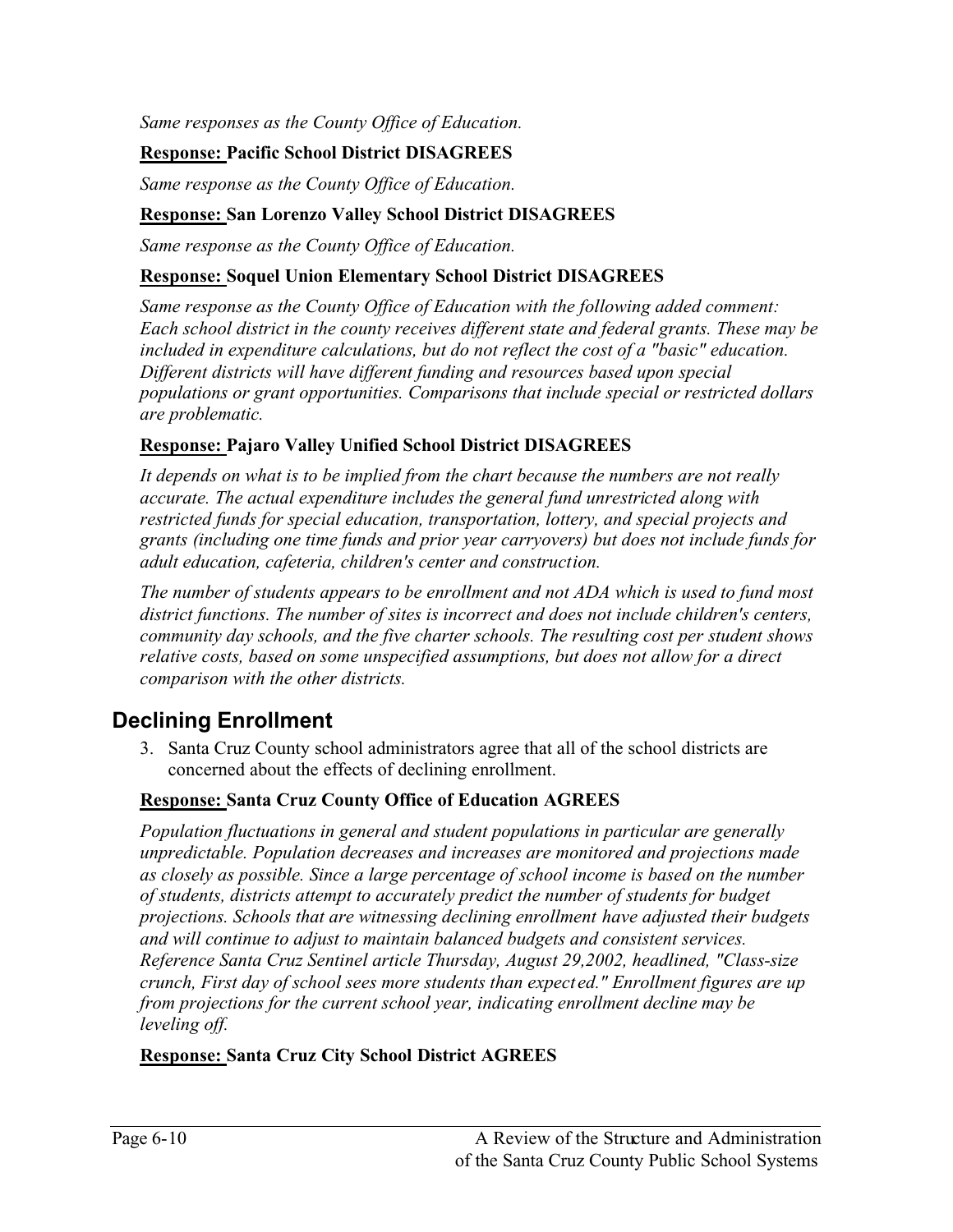#### **Response: Pajaro Valley Unified School District DISAGREES**

Pajaro Valley Unified has grown in student population until the past year when the *enrollment Stabilized. The district does not anticipate any decline in enrollment over the next five years.* 

#### **Response: San Lorenzo Valley School District AGREES**

 *Response is the same as the County Office of Education with the added comment:*

*SVUSD is experiencing overall enrollment growth due to the addition of new students at Scotts Valley High School (SVHS). This year SVHS seated its first senior class and overall enrollment for the high school is expected to continue to grow through the 2003- 2004 school year. The District's K-8 enrollment is declining slightly.*

#### **Response: Bonny Doon School AGREES**

Schools in Santa Cruz County that are witnessing declining enrollments have adjusted their budgets and will continue to maintain balanced budgets and consistent services.

#### **Response: Pacific School District AGREES**

*Response is the same as the County Office of Education.*

#### **Response: Scotts Valley Unified School District AGREES**

*Same response as the County Office of Education with the following added comment: SVUSD is experiencing overall enrollment growth due to the addition of new students at Scotts Valley High School (SVHS). This year SVHS seated its first senior class and overall enrollment for the high school is expected to continue to grow through the 2003- 2004 school year. The District's K-8 enrollment is declining slightly.*

#### **Response: Happy Valley Elementary School District AGREES**

*Response is the same as the County Office of Education.*

#### **Response: Soquel Union Elementary School District AGREES**

*Response is the same as the County Office of Education.*

#### **Response: Mountain Elementary School District AGREES**

*Response is the same as the County Office of Education with the added comment:*

#### *However, Mountain EDS's enrollment during the school year 2001-02 increased from the prior years.*

#### **Response: Live Oak School District AGREES**

*Since a large percentage of school income is based on the number of students, districts attempt to accurately predict the number of students for budget projection. Schools who are witnessing declining enrollment have adjusted their budgets and will continue to reorganize in order to do so.* 

4. Santa Cruz School District lost 720 students in 2000/2001.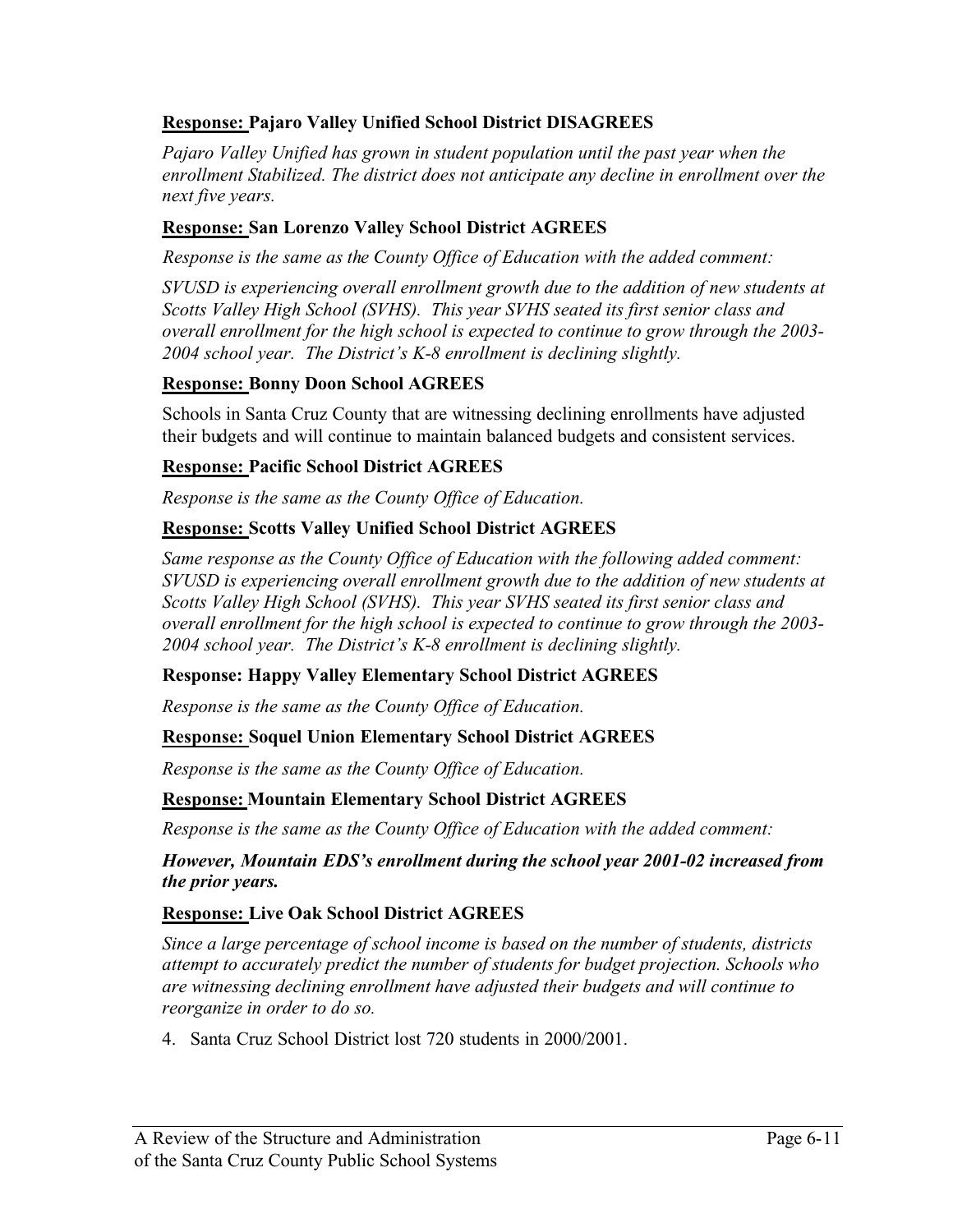## **Response: Santa Cruz County Office of Education DISAGREES**

*The current Demographic Study produced by the California Department of Education (CDE) (\* Educational Demographics Unit @ data1.cde.ca.gov/dataquest) indicates that SCCS declined by 417 students from 2000-01 to 2001-02. If calculated in the years 2000 and 2001,enrollment declined by 705 students. Many of these students predictably now attend Scotts Valley High School and charter schools within the County.* 

## **Response: Bonny Doon School DISAGREES**

*While that school district is experiencing declining enrollment, and also while we have no direct access to their documentation, so large a number as 720 students seems prima facie to be impossibly large.* 

## **Response: Soquel Union Elementary School District DISAGREES**

*Response the same as the County Office of Education with following additional comment:*

*Soquel Union Elementary School District has no direct data upon which to base a response to factual statements about other districts.* 

## *Response: Santa Cruz City School District DISAGREES*

*Response is the same as the County Office of Education.*

## **Response: Pacific School DISAGREES**

*Response is the same as the County Office of Education.*

## **Response: Scotts Valley Unified School District DISAGREES**

*Response is the same as the County Office of Education.* 

## **Response: San Lorenzo Valley Unified School District**

*It would be inappropriate for the San Lorenzo Valley Unified School District to respond for another public agency.*

## **Response: Happy Valley Elementary School District DISAGREES**

*Response is the same as the County Office of Education with added comment:*

*It is not appropriate to respond for another public agency.*

## **Response: Mountain Elementary School District DISAGREES**

*Response is the same as the County Office of Education.*

## **Response: Live Oak School District DISAGREES**

*It is inappropriate to respond for another public entity. The current Demographic Study produced by the California Department of Education (CDE) (\* Educational Demographics Unit @ datal.cde.ca.gov/dataquest) indicates that SCCS declined by 417 students from 2000-01 to 2001-02. If calculated in the years 2000 and 2001 ,enrollment declined by 705 students. Many of these students predictably !low attend Scotts Valley High School and charter schools within the County.*

5. Bonny Doon School District lost 112 students over five years.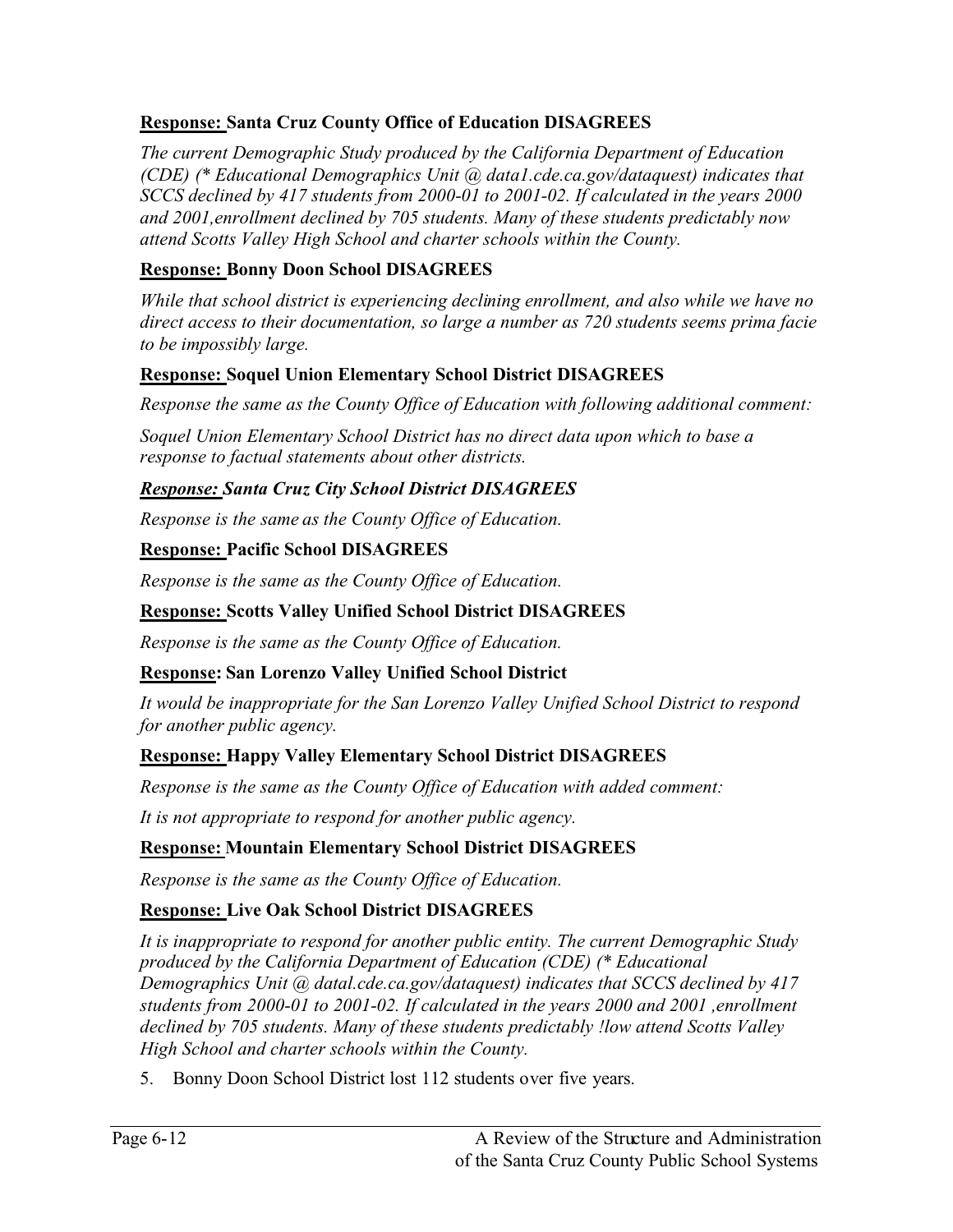#### **Response: Santa Cruz County Office of Education DISAGREES**

*The CDE Demographic Study indicates a decline of 68 students in the past 5 years.* 

#### **Response: San Lorenzo Valley School District**

*It is inappropriate to respond for another public entity.*

#### **Response: Bonny Doon School DISAGREES**

*The California Department* of *Education's Educational Demographics Unit reports a decline* of *68 students during the past five years.* 

#### **Response: Soquel Union Elementary School District DISAGREES**

*Soquel Union Elementary School District has no direct data upon which to base a response to factual statements about other districts. However, the CDE Demographic Study indicates a decline of 68 students in the past 5 years.* 

#### **Response: Scotts Valley Unified School District**

*SVUSD is not in a position to comment with any certainly regarding issues related to Bonny Doon School District.*

#### **Response: San Lorenzo Valley School District**

*It is inappropriate to respond for another public entity.*

## **Response: Happy Valley Elementary School District DISAGREES**

*The CDE Demographic Study indicates a decline of 68 students in the past 5 years.* 

#### **Response: Mountain Elementary School District DISAGREES**

*The CDE Demographic Study indicates a decline of 68 students in the past 5 years.* 

#### *It is not appropriate to respond for another public agency.*

#### **Response: Live Oak School District DISAGREES**

*It is inappropriate to respond for another public entity. The CDE Demographic Study indicates a decline of 68 students in the past 5 years.* 

#### **Response: Santa Cruz City School District**

*Cannot agree, partially agree or disagree. SCCS does not track enrollment data for other district in our county.* 

6. Soquel School District lost 140 students over five years.

#### **Response: Santa Cruz County Office of Education DISAGREES**

*The CDE Demographic Study indicates a decline of 307 students in the past 5 years.* 

#### **Response: Santa Cruz City School District**

*Cannot agree, partially agree or disagree. SCCS does not track enrollment data for other district in our county.* 

## **Response: Scotts Valley Unified School District**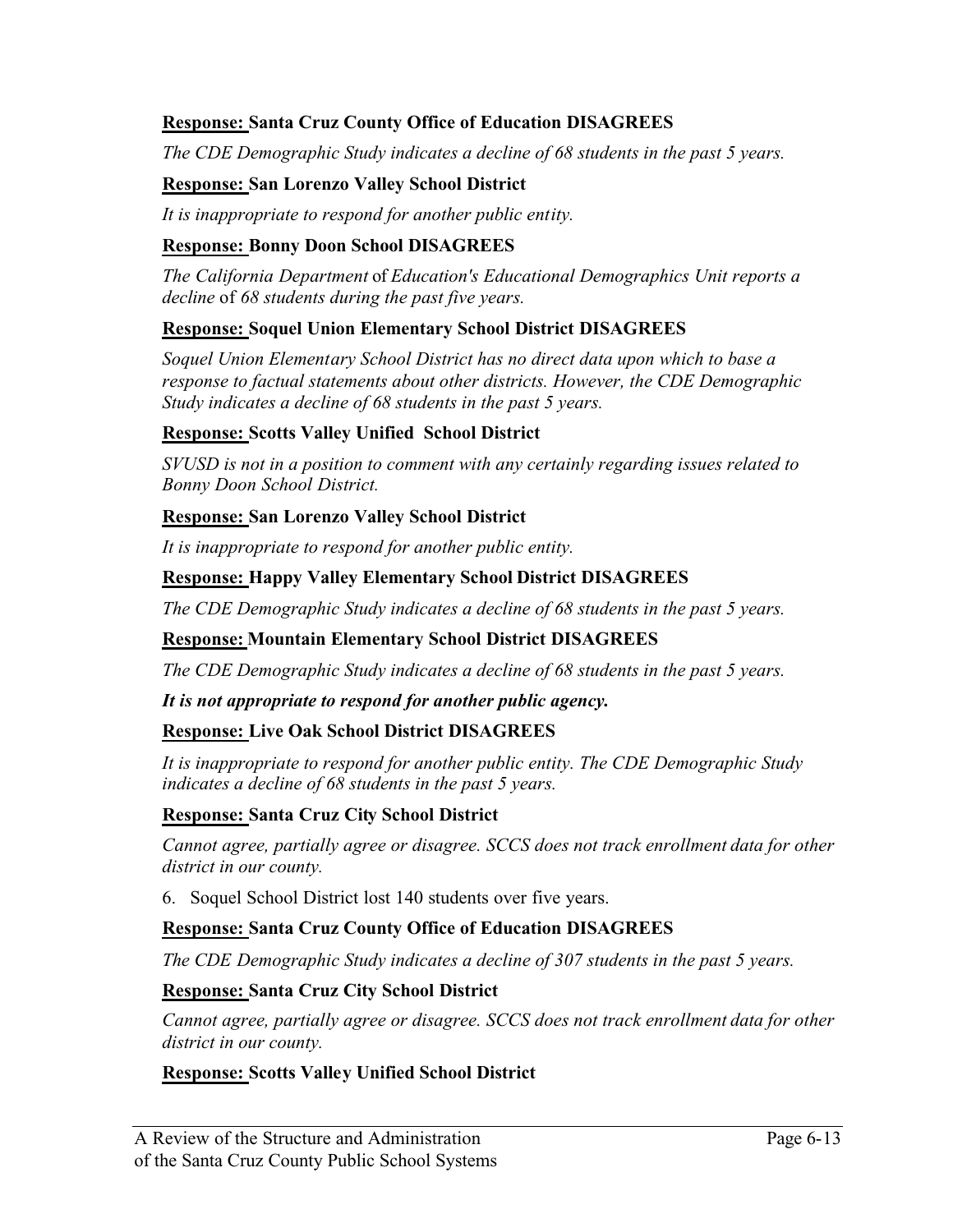*SVUSD is not in a position to comment with any certainly regarding issues related to Soquel School District.* 

## **Response: San Lorenzo Valley School District**

*It is inappropriate to respond for another public entity.*

## **Response: Bonny Doon School**

*Unable to respond. We have no access to that district's enrollment information.* 

#### **Response: Soquel Union Elementary School District DISAGREES**

*The CBEDS enrollment in 1996 was 2403. The CBEDS enrollment in 2001 was 2142. This is a difference of261 students. However, this year's enrollment to date reflects less than 1 % of a decline in enrollment from last year's CBEDS count, which may reflect a slowing in the rate of decline. Enrollment tends to be cyclical, with periods of decline followed by periods of growth over time.* 

#### **Response: Happy Valley Elementary School District DISAGREES**

*The CDE Demographic Study indicates a decline of 307 students in the past 5 years.* 

#### **Response: Mountain Elementary School District DISAGREES**

*It is inappropriate to respond for another public entity. The CDE Demographic Study indicates a decline of 307 students in the past 5 years.* 

#### **Response: Pacific School District DISAGREES**

*The CDE Demographic Study indicates a decline of 307 students in the past 5 years.* 

#### **Response: Live Oak School District DISAGREES**

*It is inappropriate to respond for another public entity. The CDE Demographic Study indicates a decline of 307 students in the past 5 years.* 

7. Administrators at Live Oak, Pacific and San Lorenzo Valley state that they have all experienced declining enrollment.

#### **Response: Santa Cruz County Office of Education AGREES**

**Response: Santa Cruz City School District AGREES**

#### **Response: Bonny Doon School**

*Unable to respond. We have had no communication with those districts' administrators on this subject.* 

#### **Response: Scotts Valley Unified School District**

*SVUSD is not in a position to comment with any certainly regarding issues related to these district.* 

#### **Response: Happy Valley Elementary School District AGREES**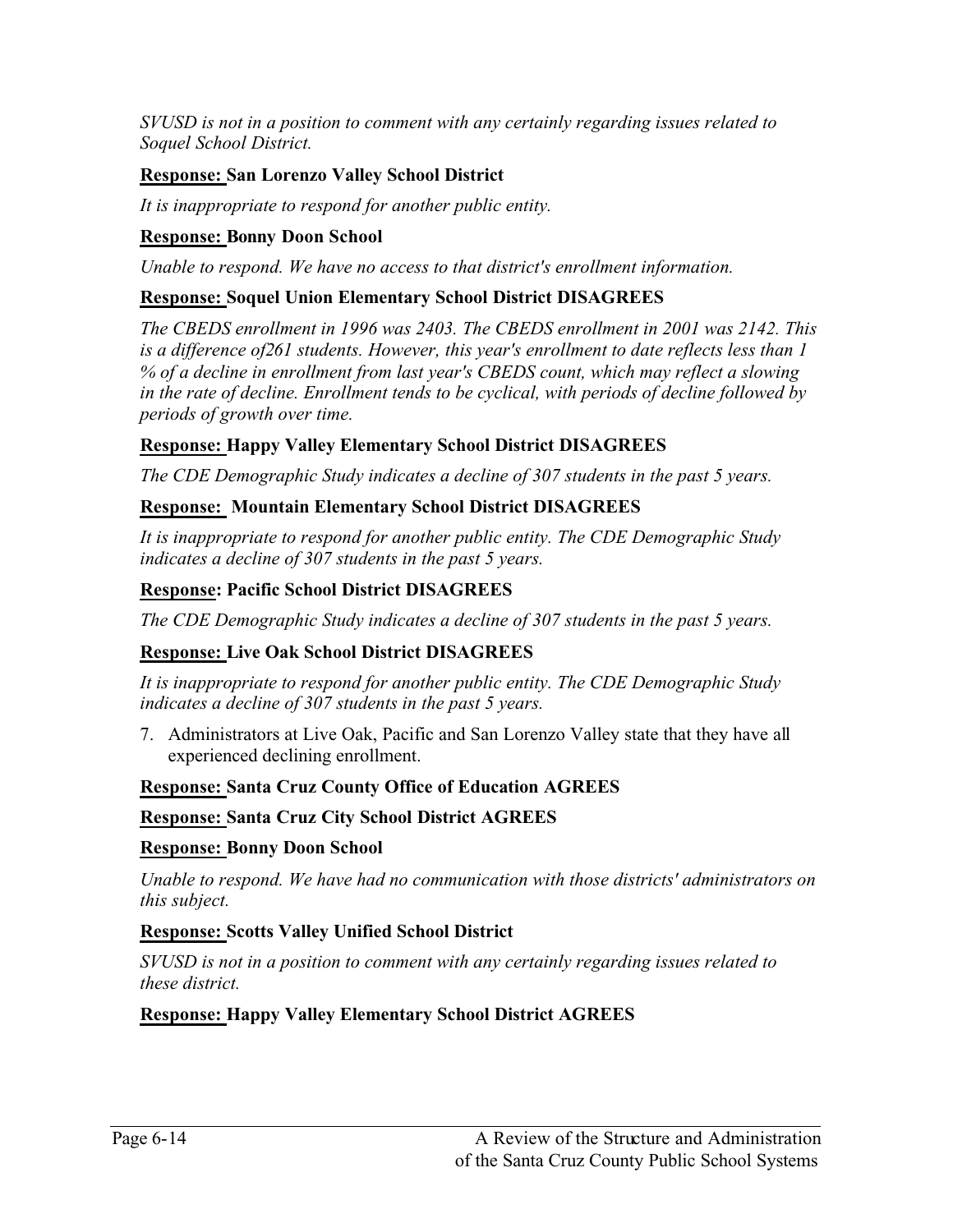#### **Response: San Lorenzo Valley School District AGREES**

*With regard to Live Oak, it would be inappropriate for the San Lorenzo Valley Unified School District to respond for another public agency. With regard to the San Lorenzo Valley Unified School District, agree.*

#### **Response: Mountain Elementary School District AGREES**

*It is inappropriate to respond for another public entity.*

#### **Response: Soquel Union Elementary School District AGREES**

## **Response: Pacific School District – PARTIALLY AGREES**

*The data need to show a broader time period, not declining enrollment in a single year. The statement is taken out of context. The study needs to look at interdistrict transfers to show trends and determine if enrollment is stable. Also, the study should look at reasons for transfers. Pacific School District has experiences an increase in enrollment over the past three years. When interviewed by the Jury members, our response was that we had slightly declined from the previous year, however, we had increased much more in the previous year. The enrollment at Pacific School District is not declining, but stable at a slightly higher number than enrollment over the past twenty years.*

#### **Response: Live Oak School District AGREES**

8. Many schools that have not shown a drop in enrollment have zero growth.

#### **Response: Santa Cruz County Office of Education PARTIALLY AGREES**

In general, this is an accurate statement; however, the Scotts Valley Unified School *District increased by 207 students, a predictable shift of student population due to the opening of the new Scotts Valley High School.*

## **Response: Bonny Doon School**

*Unable to respond. We have had no access to this category* of *information.*

## **Response: Santa Cruz City School District**

*Cannot agree, partially agree or disagree. SCCS does not track enrollment data for other district in our county.* 

## **Response: Soquel Union Elementary School District PARTIALLY AGREES**

*Soquel Union Elementary School District has no direct data upon which to base a response to factual statements about other districts. Based on discussions at Superintendent's Council meetings, this statement reflects comments made by the Superintendents of those districts. However, the Scotts Valley Unified School District increased by 207 students, a predictable shift of student population due to the opening of the new Scotts Valley High School.* 

## **Response: Scotts Valley Unified School District PARTIALLY AGREES**

*Response is the same as the County Office of Education.*

#### **Response: Happy Valley Elementary School District PARTIALLY AGREES**

*Response is the same as the County Office of Education.*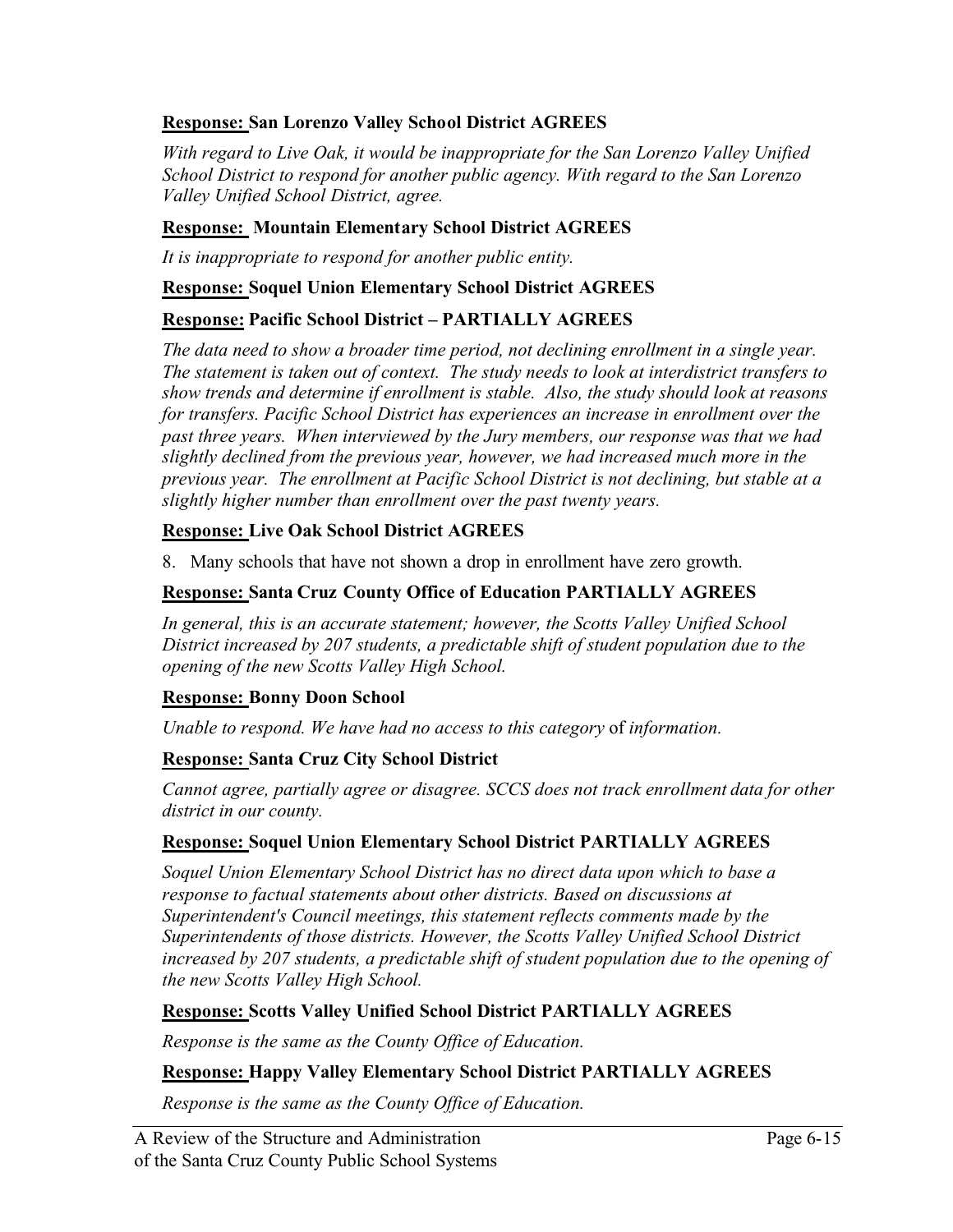#### **Response: Mountain Elementary School District PARTIALLY AGREES**

## **Response: Pacific School District PARTIALLY AGREES**

*Response is the same as the County Office of Education.*

## **Response: Live Oak School District PARTIALLY AGREES**

*Based upon the Demographic Study only two (2) school districts reflected an increase in enrollment in 2001-02. Happy Valley increased by 1 student and Mountain increased by 5 students.*

## **Response: San Lorenzo Valley School District**

*It is inappropriate to respond for another public entity.*

#### **Response: Pajaro Valley Unified School District DISAGREES**

*The 15 elementary, 5 middle schools and 3 high schools will vary in enrollment each year depending to a degree on the location of our large migrant population. The total districts population is not declining.*

9. According to the State Franchise Tax Board, Santa Cruz County will lose an additional 2,200 students by the year 2010.

#### **Response: Santa Cruz County Office of Education AGREES**

*If the decline continues at the same rate as from 2000-01 to 2001-02 (1.3%), it is possible that the enrollment could decrease at least 2,200 students within the next 8 years. However, a number of issues still could effect the student population, (i.e. building lower cost housing for Santa Cruz, etc.). In addition, the further out in time that predictions are*  made, the more unreliable the results become. Straight- line trending is highly unreliable, *especially as the timeline is extended.* 

#### **Response: Bonny Doon School**

*Unable to respond. We have had no access to this category* of *information.*

## **Response: Santa Cruz City School District PARTIALLY AGREES**

*Response is the same as the County Office of Education.*

#### **Response: Mountain Elementary School District PARTIALLY AGREES**

*Response is the same as the County Office of Education.*

#### **Response: Scotts Valley Unified School District PARTIALLY AGREES**

*Response is the same as the County Office of Education*

## **Response: Soquel Union Elementary School District PARTIALLY AGREES**

*Response is the same as the County Office of Education.*

## **Response: Happy Valley Elementary School District PARTIALLY AGREES**

*Response is the same as the County Office of Education.*

## **Response: Pacific School District AGREES**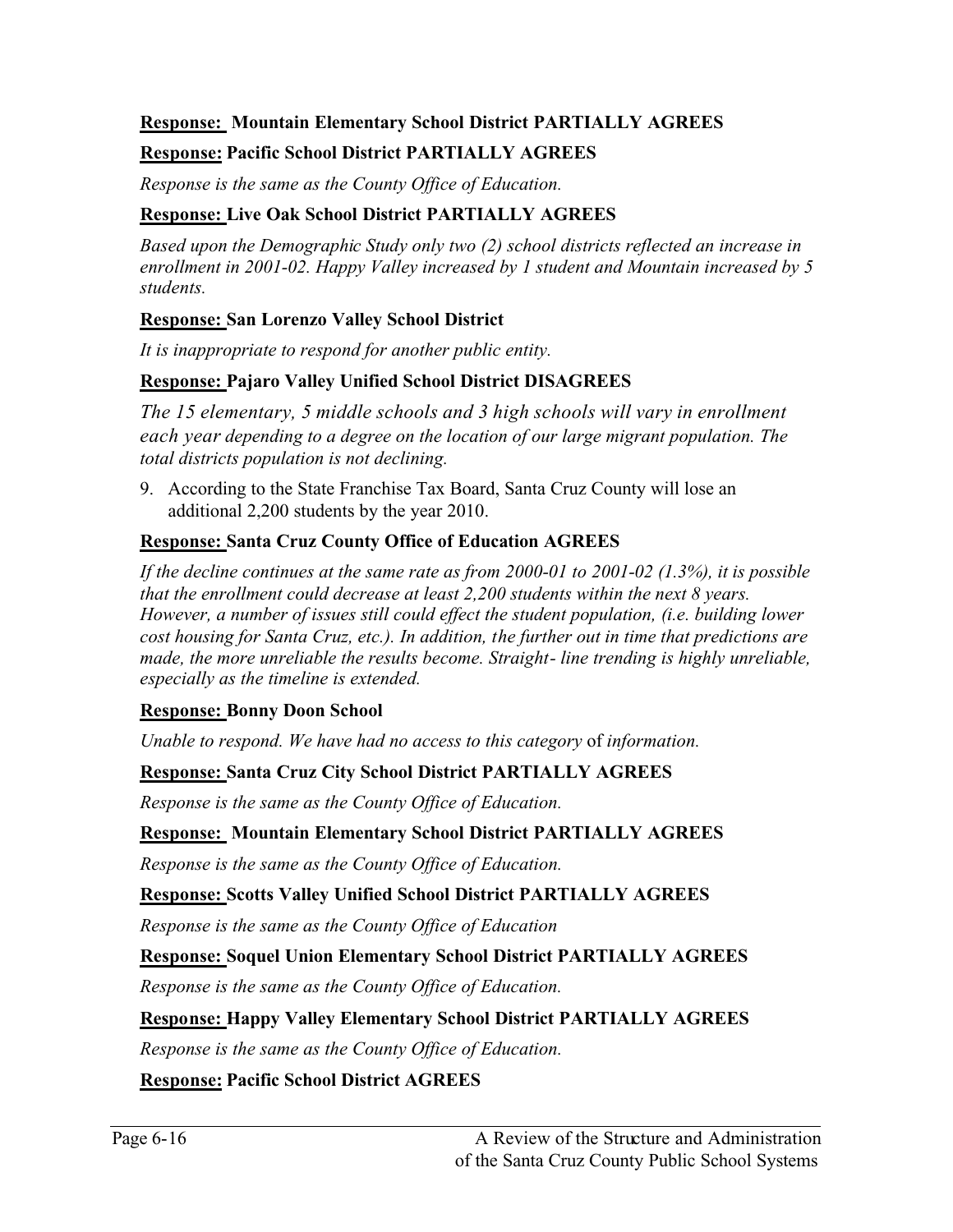*Response is the same as the County Office of Education*

## **Response: Live Oak School District PARTIALLY AGREES**

*Response is the same as the County Office of Education.* 

## **Response: San Lorenzo Valley School District PARTIALLY AGREES**

*Response is the same as the County Office of Education*

#### **Response: Pajaro Valley Unified School District DISAGREES**

*We have no way of knowing the source or accuracy of this information but it is academic to the Pajaro Valley District for we expect a level population due to the projected housing growth within our district.* 

10. Some northern classrooms have empty desks while many southern classrooms experience overcrowding.

#### **Response: Santa Cruz County Office of Education DISAGREES**

*The assumption that declining enrollment creates empty classrooms is inaccurate. There are a multitude of programs and services looking for space in our schools (i.e. music, libraries, continuation schools, child-care facilities and charter programs). Classroom space fluctuates with the changing demands for services. All districts have plans for student growth and decline, and hire only the number of teachers needed to teach the enrolled students. The districts make adjustments annually in the number of teachers and the use of classrooms. Available to families is an inter district transfer process, based on parent requests, which allows students to move across district boundaries.*

## **Response: Bonny Doon School DISAGREES**

*The implication of this statement is that declining enrollment creates empty desks. On the contrary, classroom space fluctuates with changing demands for service; and districts make annual adjustments in the size of their teaching staff and the number of classrooms in use.*

#### **Response: Santa Cruz City School District DISAGREES**

*Response is the same as the County Office of Education.*

## **Response: Scotts Valley Unified School District DISAGREES**

*Response is the same as the County Office of Education.* 

#### **Response: Soquel Union Elementary School District DISAGREES**

*Response is the same as the County Office of Education with the additional comment: In the Soquel district, our facilities ream overcrowded in spite of the recent declines in enrollment.*

#### **Response: San Lorenzo Valley School District DISAGREES**

*Response is the same as the County Office of Education.* 

## **Response: Mountain Elementary School District DISAGREES**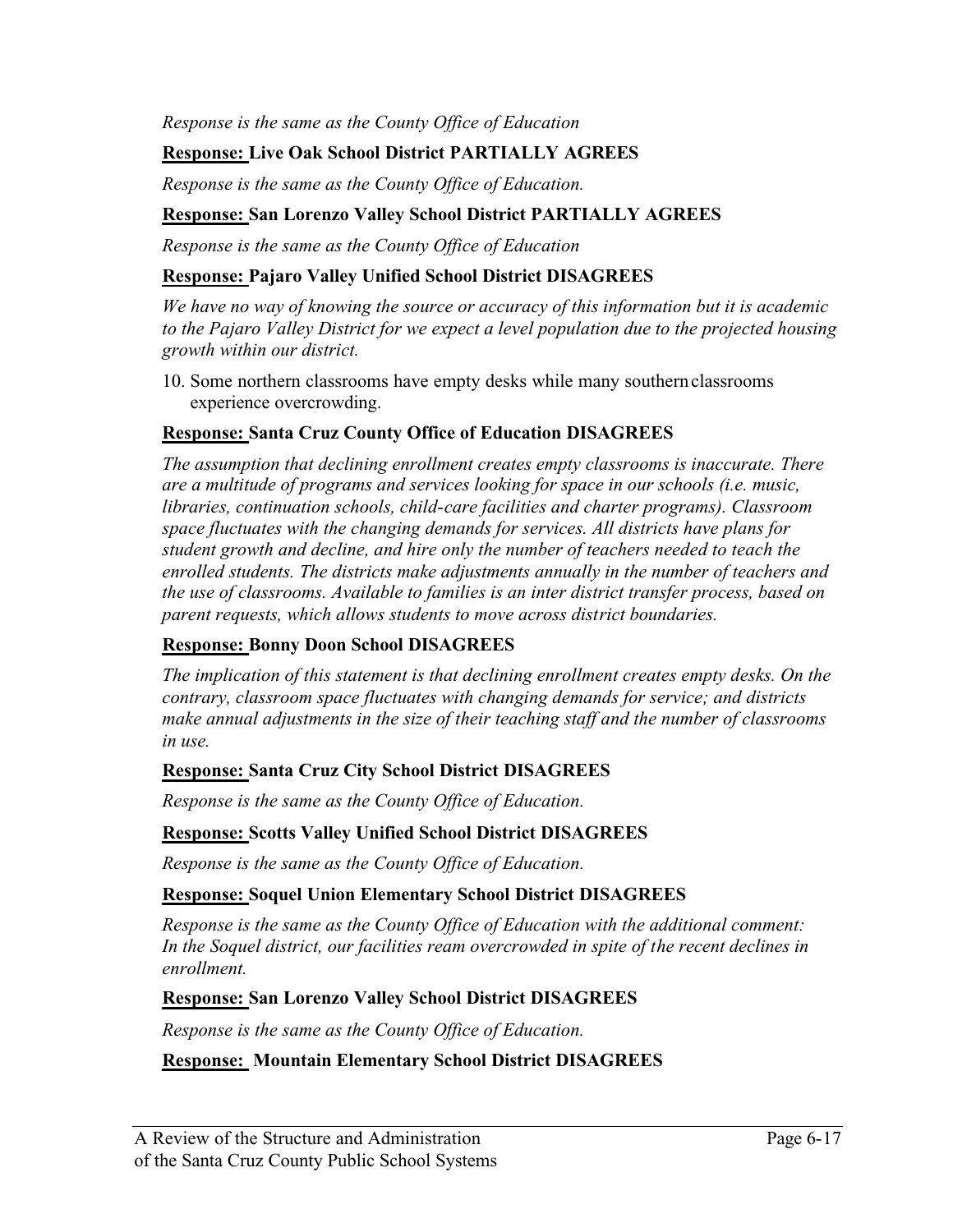*Response the same as the County Office of Education with the additional comment: Mountain ESD has no empty classrooms; in fact, is overflowing with students. Special pull-out programs like music and dance have limited space and crowded conditions.*

## **Response: Happy Valley Elementary School District DISAGREES**

*The response is the same as the County Office of Education.* 

## **Response: Pacific School District DISAGREES**

*Response is the same as the County Office of Education.*

## **Response: Live Oak School District DISAGREES**

*Solutions to declining enrollment do not create empty classrooms as there are a multitude of programs and services looking for space in our schools (i.e. music, art, libraries, Even Start, child development expansion, etc.). All districts have plans for student growth and decline, and hire only the number of teachers needed to teach the enrolled students. The districts make adjustments annually in the number of teachers and the use of classrooms.* 

## **Response: Pajaro Valley Unified School District DISAGREES**

*The Pajaro Valley District is constructing a new high school which will relieve the overcrowding at the high school level. Two elementary schools have been approved by the State Allocation Board and will be funded with the passage of the State Bond in November. These schools will relieve overcrowding at the elementary level. Otherwise, it is costly and inefficient to transport students from Watsonville to areas around Santa Cruz. Neighborhood schools are necessary to effectively provide before and after school programs as well as co-curricular and extra-curricular activities.* 

## **Deficits**

11. Most school districts are experiencing financial difficulties. Studies suggest that by the year 2010, Santa Cruz County public schools will lose approximately \$21,455,390 due to a drop in Average Daily Attendance (ADA).

## **Response: Santa Cruz County Office of Education AGREES**

*If the decline continues at the same rate as from 2000-02 to 2001-02 (1.3%), it is possible the statement could be accurate. Again, we stress the unreliability of straight-line trending which may not hold validity over an extended period. Additionally, there are other factors unrelated to enrollment/average daily attendance that affect the finances of a school district.*

## **Response: Bonny Doon School DISAGREES**

*We are unaware that six of the County's ten school districts "are experiencing financial difficulties", which is not a defined term in this context in any case. Further, no school district business officer would make an eight year prediction of revenue loss on a countywide basis. The intervening economic, demographic and political variables are too numerous to give any credibility to such a forecast.* 

## **Response: Santa Cruz City School District AGREES**

**Response: Pajaro Valley Unified School District PARTIALLY AGREES**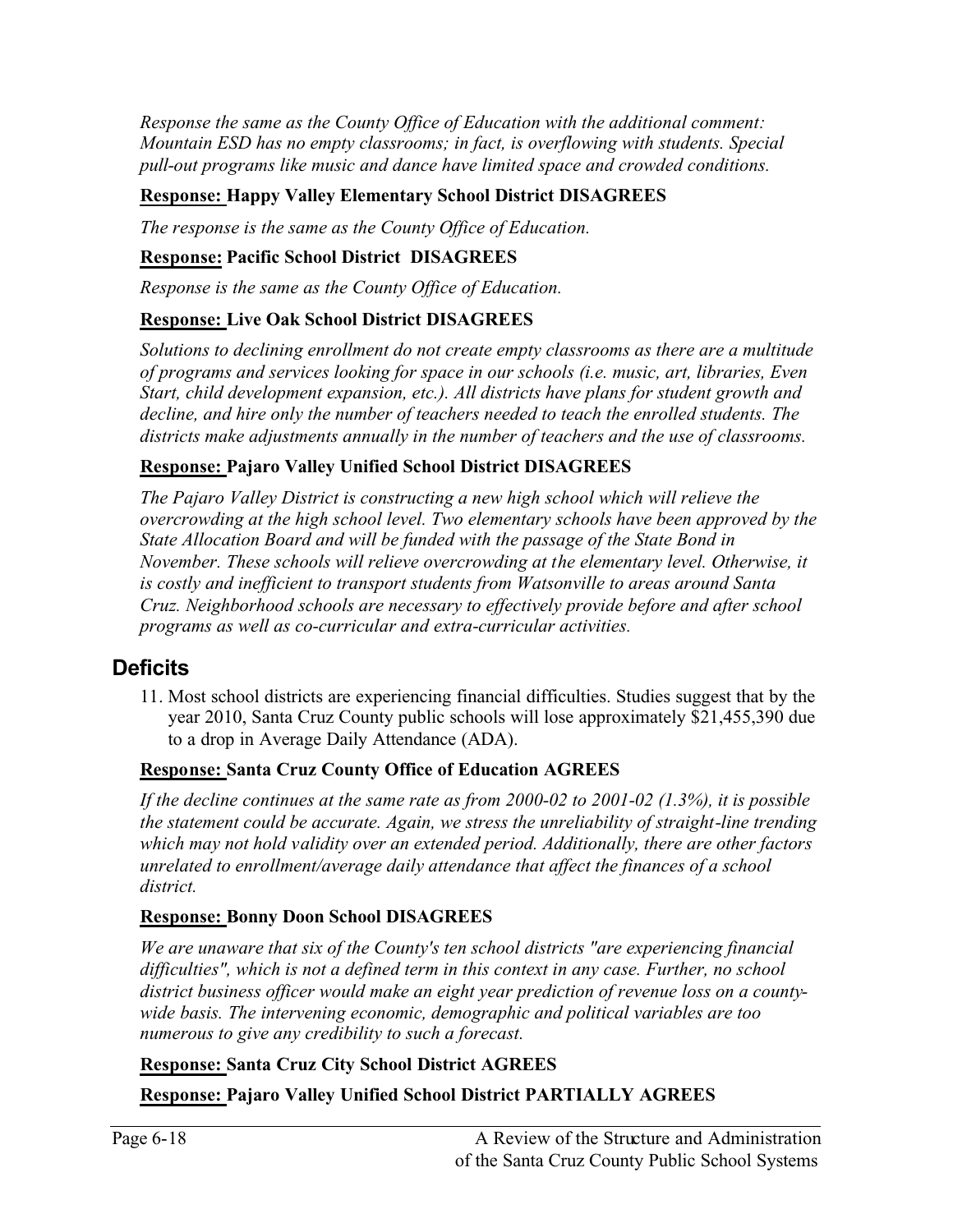*Many school districts are experience financial difficulties because the State is not properly funding local school districts. Even in good years, the State has become very prescriptive with much of the new funding, leaving districts with few discretionary funds with which to address local financial issues. The drop in enrollment and the resulting lost of state apportionment will occur no matter how many districts there are in the County.*

## **Response: Soquel Union Elementary School District PARTIALLY AGREES**

*Response is the same as the County Office of Education with the added comment:*

*As stated earlier, although a decline in students was predicted for Soquel schools this year, at the time of this writing, Soquel Schools have experienced an enrollment that is almost identical to last year's CBEDS*

## **Response: San Lorenzo Valley School District AGREES**

*Response is the same as the County Office of Education.*

## **Response: Scotts Valley Unified School District AGREES**

*Response is the same as the County Office of Education.* 

#### **Response: Happy Valley Elementary School District AGREES**

*Response is the same as the County Office of Education.*

#### **Response: Pacific School District AGREES**

*Response is the same as the County Office of Education.*

## **Response: Mountain Elementary School District AGREE**

*If the decline continues at the same rate as from 2000-1 to 2001-02 (1.3%), it is possible the statement could be accurate. Again, we stress the unreliability of straight-line trending which may not hold validity over an extended period. Additionally, there are other factors unrelated to enrollment/average daily attendance that affect the finances of a school district*

## **Response: Live Oak School District AGREES**

*Cumulatively, if the decline continues, this amount could be realistic. School budgets are done annually, based on the ADA, with staffs increasing or decreasing to balance the budget. Districts will be required to adjust their staffs accordingly.* 

12. Additional funds are available from the State as incentives for more efficiently organized districts. Based upon today's figures the incentives are \$20 per student, which equates to approximately \$800,000 potentially available to County schools.

## **Response: Santa Cruz County Office of Education DISAGREES**

*These funds have not been available for over 20 years. Currently, the only incentive funding we are aware of (private funding through the Gates Foundation), encourages smaller as opposed to larger districts.*

## **Response: Bonny Doon School DISAGREES**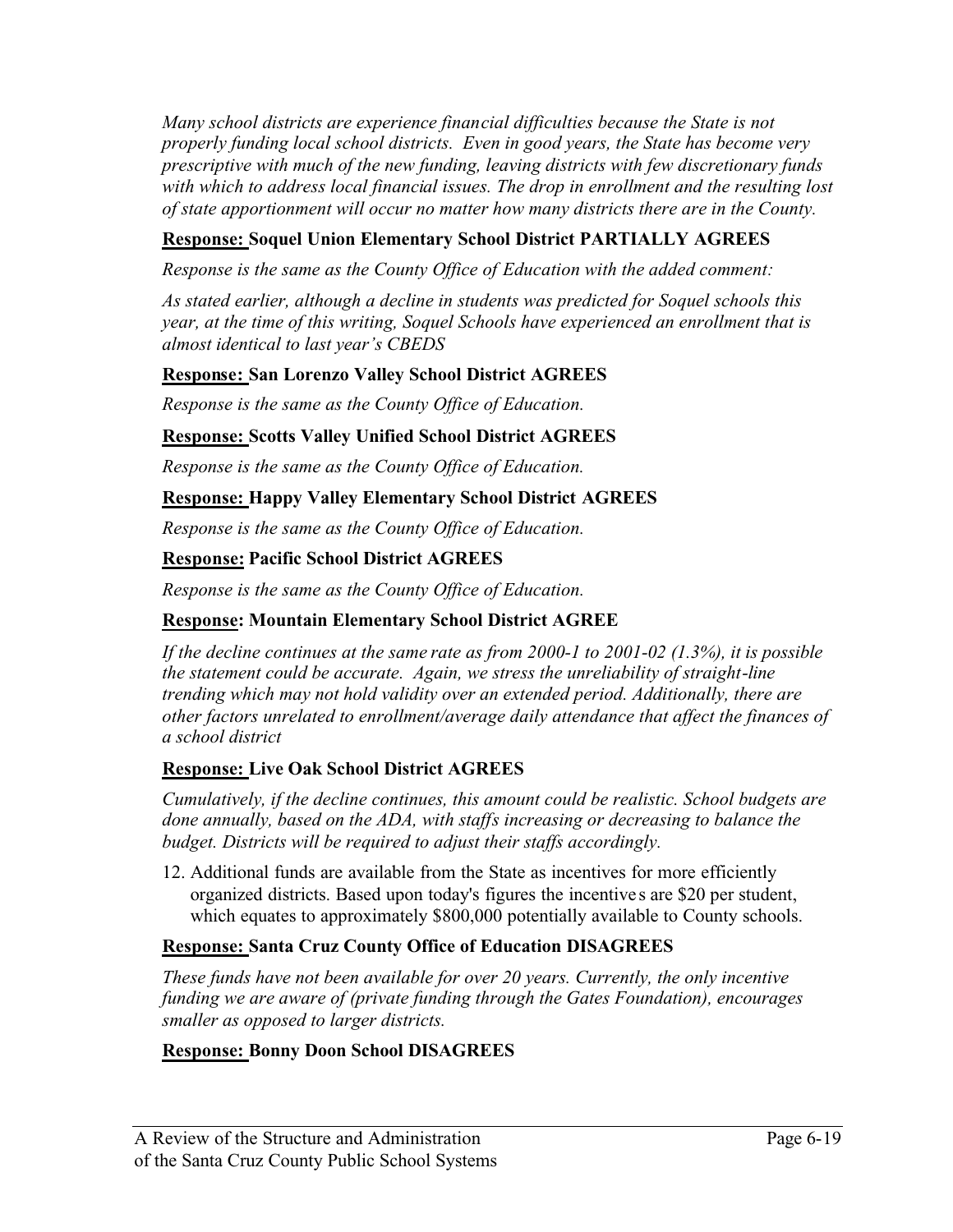*These funds have not been available for more than twenty years. Currently, the only incentive we are aware of (private funding through the Gates Foundation) encourages smaller - not larger - school districts.* 

## **Response: Soquel Union Elementary School District DISAGREES**

*Response is the same as the County Office of Education.*

## **Response: Santa Cruz City School District DISAGREES**

*Response is the same as the County Office of Education.*

#### **Response: San Lorenzo Valley School District DISAGREES**

*Response is the same as the County Office of Education.*

#### *Response: Scotts Valley Unified School District DISAGREES*

*Response is the same as the County Office of Education.*

#### **Response: Happy Valley Elementary School District DISAGREES**

*Response is the same as the County Office of Education.* 

#### **Response: Mountain Elementary School District DISASGREES**

*Response is the same as the County Office of Education.*

#### **Response: Pacific School District DISAGREES**

*Response is the same as the County Office of Education.*

## **Response: Live Oak School District DISAGREES**

*These funds have not been available for over 20 years. Currently, the only incentive funding we are aware of (Gates funding), encourages smaller as opposed to larger districts. Unified school districts (K-12) have a higher revenue limit per student than most elementary (K-8) districts.* 

#### **Response: Pajaro Valley Unified School District DISAGREES**

*This unification incentive has not been available for at least 20 years. The last major effort by the State to unify districts throughout the state was in the mid 1970s.* 

13. School districts in Santa Cruz County do not employ professional project managers to oversee major building renovation projects. This exposes the districts to cost overruns and waste.

#### **Response: Santa Cruz County Office of Education DISAGREES**

*All districts with major renovation projects, including Scotts Valley, Santa Cruz, San Lorenzo Valley, Live Oak, Pajaro Valley and Soquel, have hired professional project managers coupled with employee liaisons.* 

#### **Response: Bonny Doon School DISAGREES**

*All school districts in Santa Cruz County with major renovation projects have hired professional project managers and employee liaisons. This unfounded assertion is egregiously false and offensive to the school districts' management.*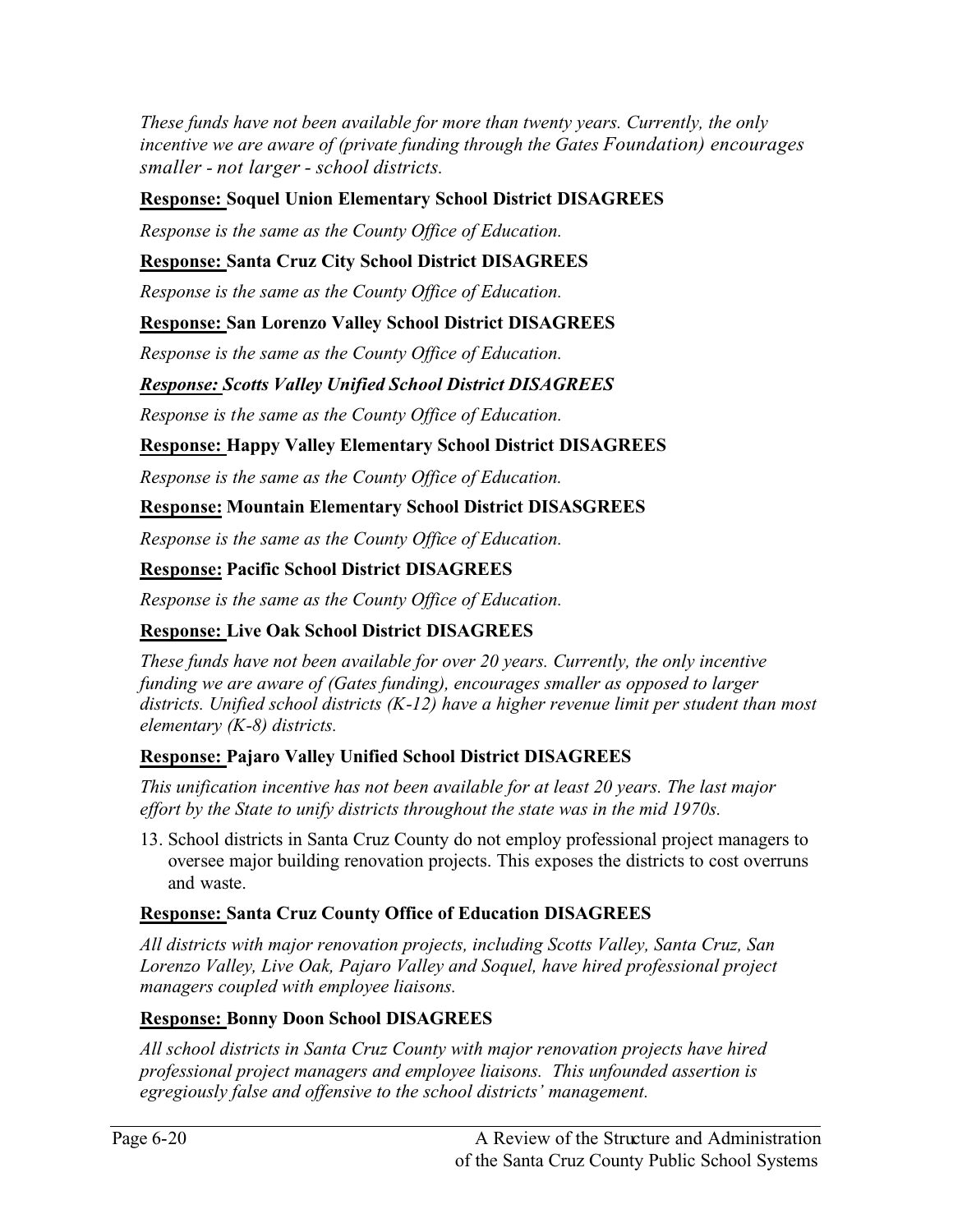#### **Response: Soquel Union Elementary School District DISAGREES**

*All districts with major renovation projects, including Scotts Valley, Santa Cruz, San Lorenzo Valley, Live Oak, Pajaro Valley and Soquel, report having hired professional project managers. Soquel Union Elementary School District employs a Construction Manager to oversee the bond projects in progress. This Construction Manager has extensive experience with private and public construction.* 

#### **Response: San Lorenzo Valley School District DISAGREES**

*We have hired professional project managers to oversee our projects.* 

#### **Response: Scotts Valley Unified School District DISAGREES**

*Scotts Valley Unified School District employed professional construction and project management firms during the modernization of Brook Knoll Elementary School and the construction of Scotts Valley High School.* 

#### **Response: Happy Valley Elementary School District DISAGREES**

*All districts with major renovation projects including Scotts Valley, Santa Cruz, San Lorenzo Valley, Live Oak, Pajaro Valley and Soquel, have hired professional project managers coupled with employee liaisons.*

#### **Response: Mountain Elementary School District DISAGREES**

*Response is the same as the County Office of Education.*

#### **Response: Pacific School District DISAGREES**

*All school districts in Santa Cruz County with major renovation projects have hired professional project managers and employee liaisons.*

#### **Response: Santa Cruz City School District DISAGREES**

*Santa Cruz City Schools has hired professions project managers coupled with employee liaisons to oversee our modernization projects.*

#### **Response: Live Oak School District DISAGREES**

*Live Oak has hired professional project managers and employee liaisons. Live Oak School District has had the services of a project manager (2001-02) on its last modernization project (Green Acres Elementary School).*

## **Response: Pajaro Valley Unified School District DISAGREES**

*Pajaro Valley uses professional Construction Managers to oversee all our modernization projects which have been completed on time and within budget. The Construction Managers were selected through a competitive process described in Board Policy.* 

## **Special Education Programs**

14. Special Education Programs are Federally and State mandated but many are only partially funded. These programs are extremely expensive and impose a severe financial burden on the entire education system.

#### **Response: Santa Cruz County Office of Education AGREES**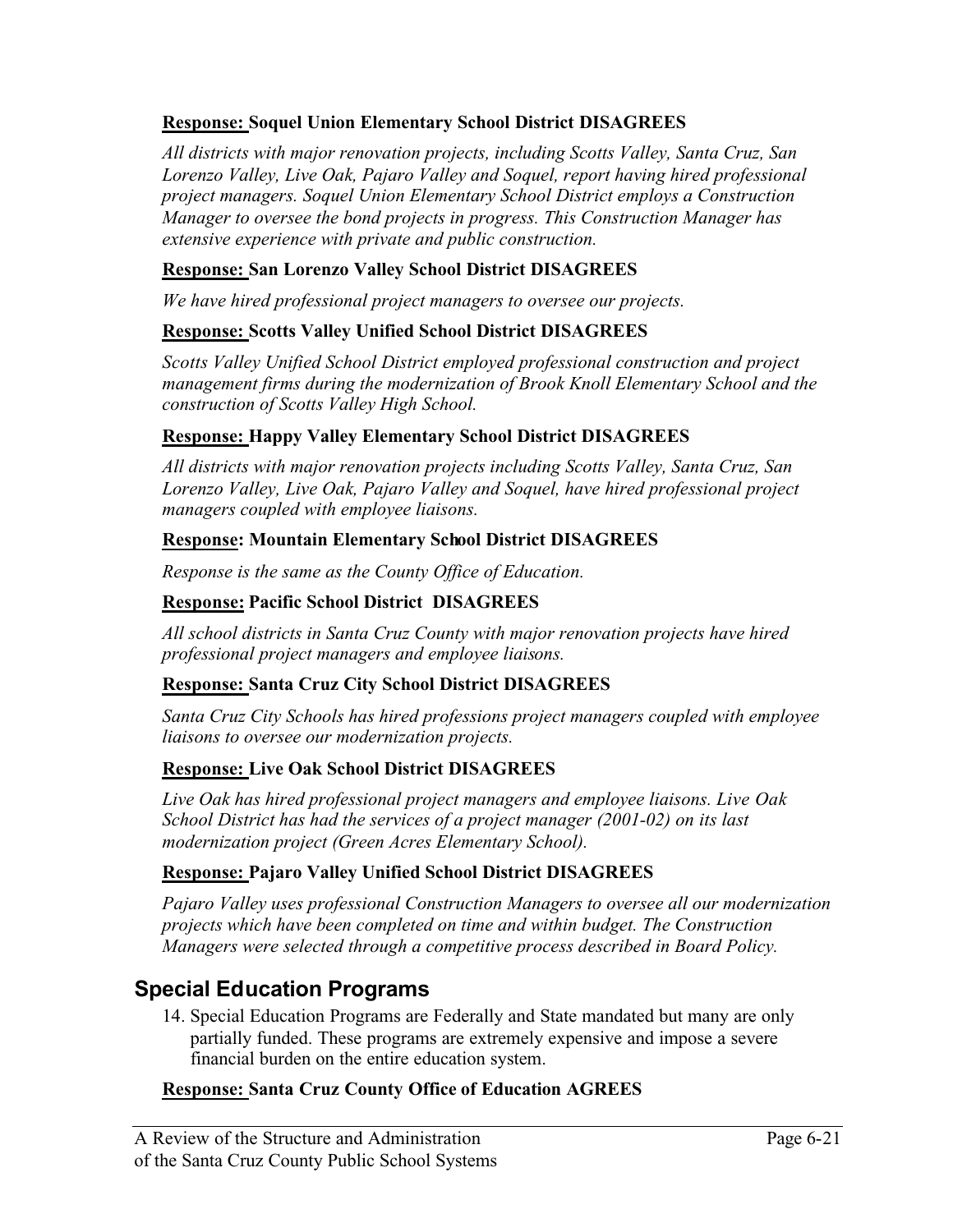*The federal government has never fully funded their mandated programs. It is a matter of perspective as to whether these programs impose a severe financial burden on the entire education system.* 

## **Response: Bonny Doon School PARTIALLY AGREES**

*The federal Department of Education has never fully funded its mandated programs. But it is a matter of perspective as to whether these programs impose a "severe financial burden on the entire educational system."* 

## **Response: Santa Cruz City School District AGREES**

## **Response: Pajaro Valley Unified School District AGREES**

*This fact is true regardless of the size of the district.*

## **Response: Soquel Union Elementary School District AGREES**

*The federal government has never fully funded their mandated programs. It is true that districts, by accident of who lives within their attendance boundaries, may have the obligation of significant expenses for individual students with special needs.* 

## **Response: San Lorenzo Valley School District AGREES**

*The federal Department of Education has never fully funded its mandated programs. But it is a matter of perspective as to whether these programs impose a "severe financial burden on the entire educational system."* 

## **Response: Scotts Valley Unified School District AGREES**

*The federal government has never fully funded their mandated programs. It is a matter of perspective as to whether these programs impose a severe financial burden on the entire education system.*

## **Response: Happy Valley Elementary School District AGREES**

*The federal government has never fully funded their mandated programs. It is a matter of perspective as to whether these programs impose a severe financial burden on the entire education system.*

## **Response: Mountain Elementary School District AGREE**

*Response is the same as the County Office of Education with the following additional comment: For small district, two or more excessively expensive cases can impose a severe financial burden on the entire system.*

## **Response: Pacific School District AGREES**

*Response is the same as the County Office of Education.*

## **Response: Live Oak School District AGREES**

*The federal government has never fully funded their mandated programs. By failing to fund this program, the Live Oak School District uses 1.3 million dollars in general fund revenues to support special education.* 

15. The special education program in Santa Cruz County has two administrative staffs. Pajaro Valley Unified School District runs its own Special Education Local Program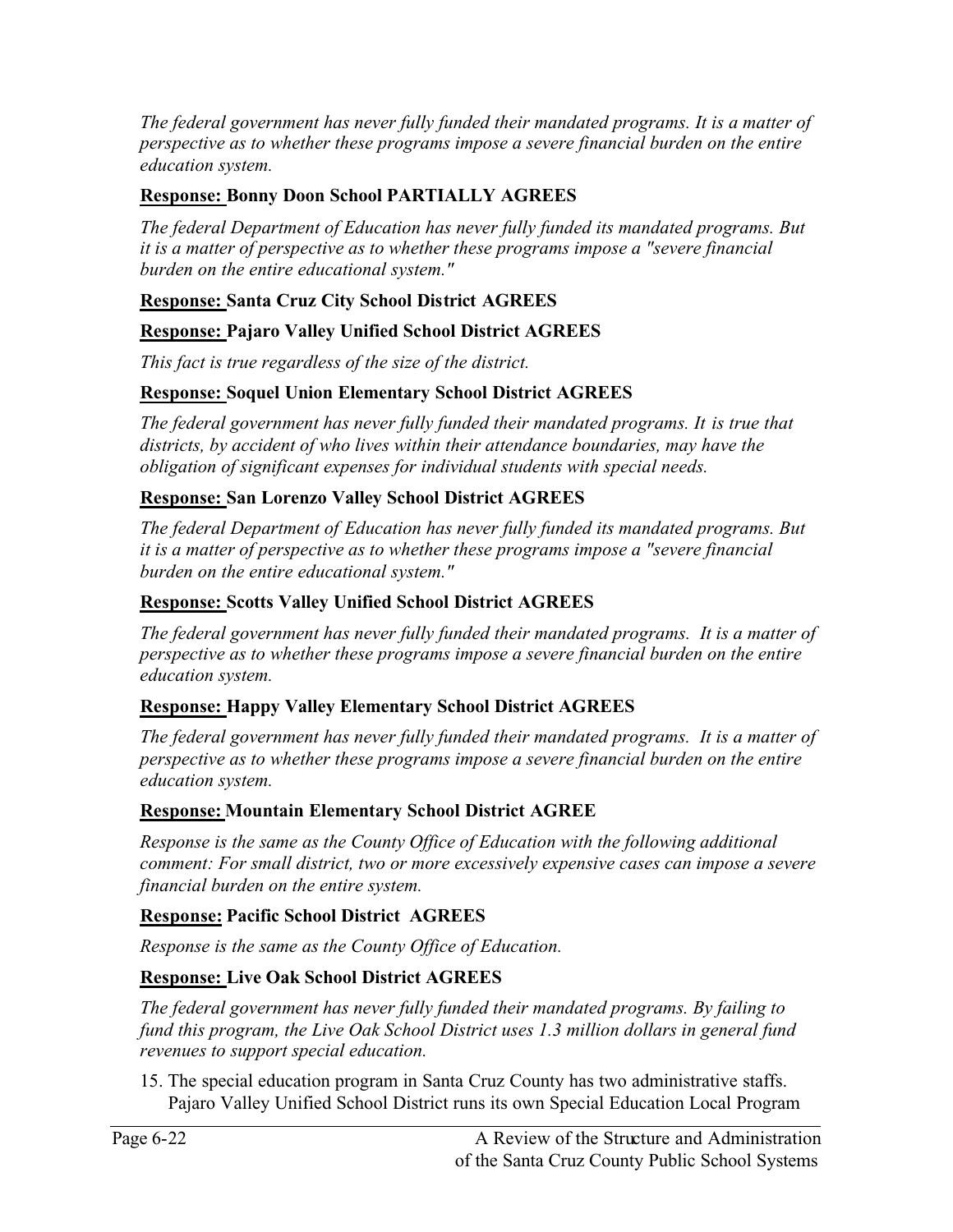Administration (SELPA) program. The COE and the other nine school districts are in a consortium called Northern County SELPA.

## **Response: Santa Cruz County Office of Education AGREES**

**Response: Bonny Doon School AGREES**

*This is the organizational pattern.*

**Response: Santa Cruz City School District AGREES**

**Response: Happy Valley Elementary School District AGREES**

**Response: Soquel Union Elementary School District AGREES**

**Response: Mountain Elementary School District AGREE**

**Response: Pacific School District AGREES**

**Response: Live Oak School District AGREES**

**Response: San Lorenzo Valley School District AGREES**

**Response: Scotts Valley Unified School District AGREES**

**Response: Pajaro Valley Unified School District AGREES**

*The Pajaro Valley Unified School District is a single district Special Education Local Planning Area (SEL A) approved by the State. It has the same size Special Education Department regardless of which SELPA it is in. The only difference in administrative organization is that the District Director of Special Education also serves as the SELPA Director.*

16. The County of Santa Cruz receives approximately \$22 million dollars annually for special education funding. 40% of this funding comes from federal sources and 60% from state revenues.

## **Response: Santa Cruz County Office of Education DISAGREES**

*The state contributes approximately 85% and the federal government contributes approximatelyl5% funding to school district and COE special education programs countywide.*

## **Response: Bonny Doon School DISAGREES**

*The federal government has never provided 40% of the funding requirements for special education in this County. The districts' general funds and the County sources of funding are not considered in this funding.* 

## **Response: Soquel Union Elementary School District DISAGREES**

*The state contributes approximately 85% and the federal government contributes approximatelyl5% funding to school district and COE special education programs countywide.*

## **Response: Pajaro Valley Unified School District DISAGREES**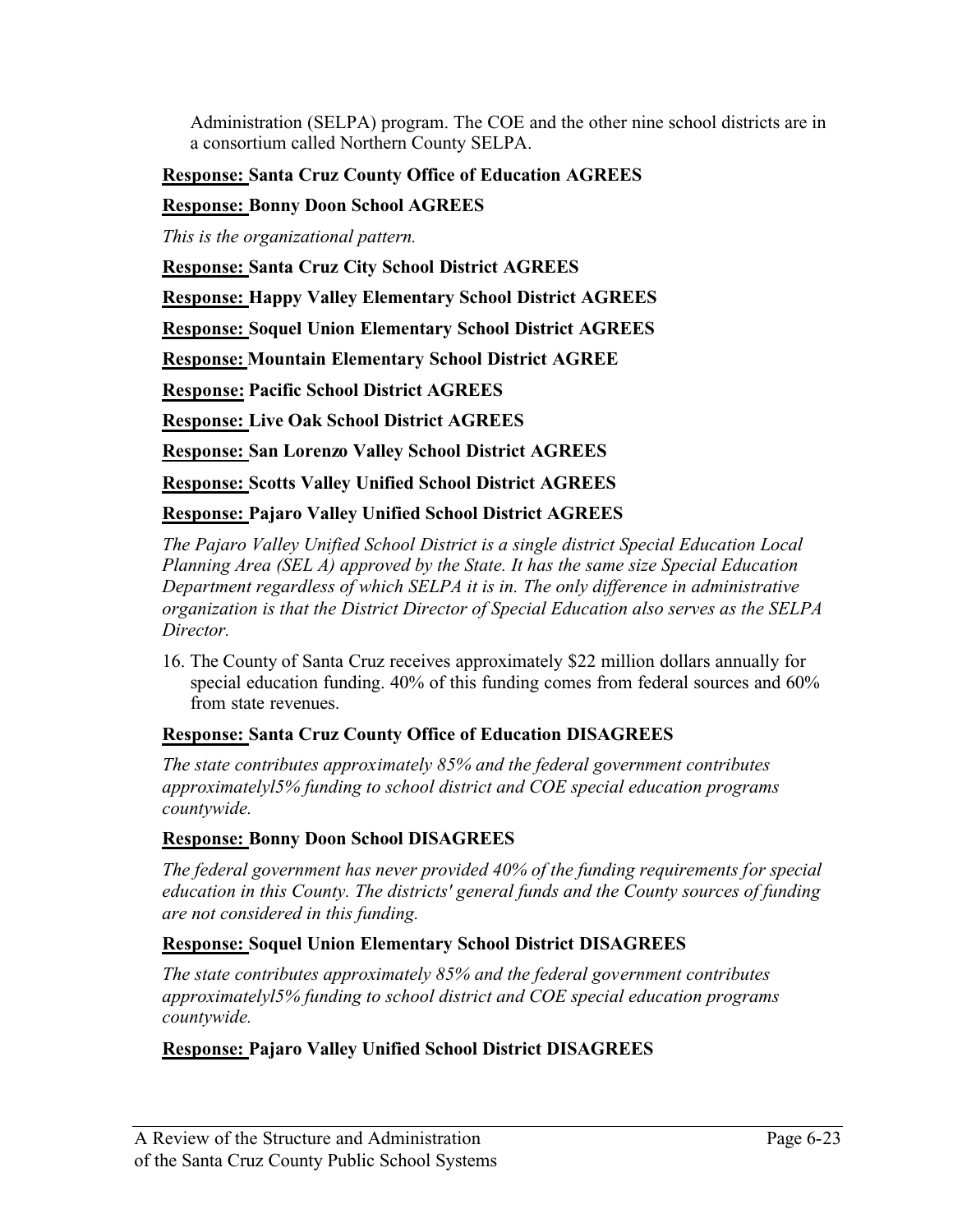*The Federal Government only contributes 15% and the State 85% of the funds the District receives which is short by over \$3 million dollars the amount needed to operate the program.*

## **Response: Santa Cruz City School District DISAGREES**

*The state contributes approximately 85% and the federal government contributes approximatelyl5% funding to school district and COE special education programs countywide.*

## **Response: San Lorenzo Valley School District DISAGREES**

*The state contributes approximately 85% and the federal government contributes approximatelyl5% funding to school district and COE special education programs countywide.*

## **Response: Scotts Valley Unified School District DISAGREES**

*The state contributes approximately 85% and the federal government contributes approximately15% funding to school district and COE special education programs countywide.*

## **Response: Happy Valley Elementary School District DISAGREES**

*The state contributes approximately 85% and the federal government contributes approximatelyl5% funding to school district and COE special education programs countywide.*

## **Response: Mountain Elementary School District DISAGREE**

*The state contributes approximately 85% and the federal government contributes approximatelyl5% funding to school district and COE special education programs countywide.*

## **Response: Pacific School District DISAGREES**

*The state contributes approximately 85% and the federal government contributes approximatelyl5% funding to school district and COE special education programs countywide.*

## **Response: Live Oak School District DISAGREES**

*The state contributes approximately 85% and the federal government contributes approximately 15% funding to school district and COE special education programs countywide. The federal government has never met its statutory 40% obligation.* 

17. The COE administers the north county SELPA and serves as a conduit for special education funds from the state to the school districts.

## **Response: Santa Cruz County Office of Education AGREES**

## **Response: Bonny Doon School AGREES**

**Response: Soquel Union Elementary School District AGREES**

**Response: Scotts Valley Unified School District AGREES**

**Response: Happy Valley Elementary School District AGREES**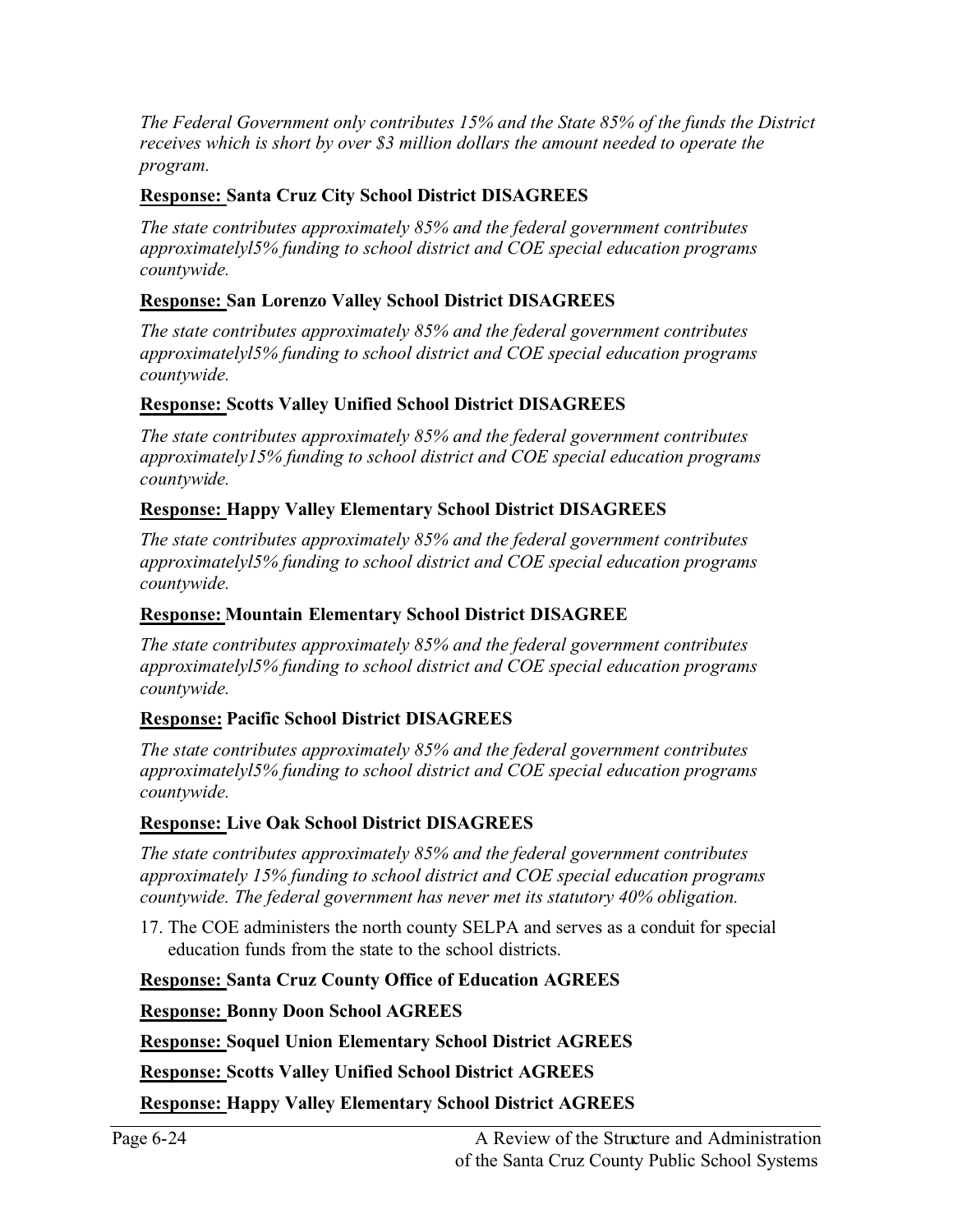#### **Response: Mountain Elementary School District AGREES**

**Response: Pacific School District AGREES**

**Response: Live Oak School District AGREES**

**Response: Santa Cruz City School District AGREES**

**Response: San Lorenzo Valley School District AGREES**

#### **Response: Pajaro Valley Unified School District AGREES**

18. Districts utilizing special education services provided by the COE are charged for additional "excess cost."

## **Response: Santa Cruz County Office of Education DISAGREES**

*Since the state changed the method of funding of Special Education through AB602, regional services are provided for the SELPA, and there has been no "excess cost" applied for the past three years.* 

## **Response: Bonny Doon School DISAGREES**

*This has not been part of the funding model for more than three years.*

#### **Response: Pajaro Valley Unified School District**

*Does not apply to Pajaro Valley*

#### **Response: Soquel Union Elementary School District DISAGREES**

*Response is the same as the County Office of Education.*

## **Response: Santa Cruz City School District DISAGREES**

*Response is the same as the County Office of Education.*

#### **Response: San Lorenzo Valley School District DISAGREES**

*Response is the same as the County Office of Education.*

## **Response: Scotts Valley Unified School District DISAGREES**

*Response is the same as the County Office of Education.*

## **Response: Happy Valley Elementary School District DISAGREES**

*Response is the same as the County Office of Education.*

## **Response: Mountain Elementary School District DISAGREE**

*Response is the same as the County Office of Education.*

## **Response: Pacific School District DISAGREES**

*Response is the same as the County Office of Education.*

## **Response: Live Oak School District DISAGREES**

*Since the state changed the method of funding of Special Education (1999-2000) through AB602, regional services are provided for the SELPA, and there no longer is "excess cost".*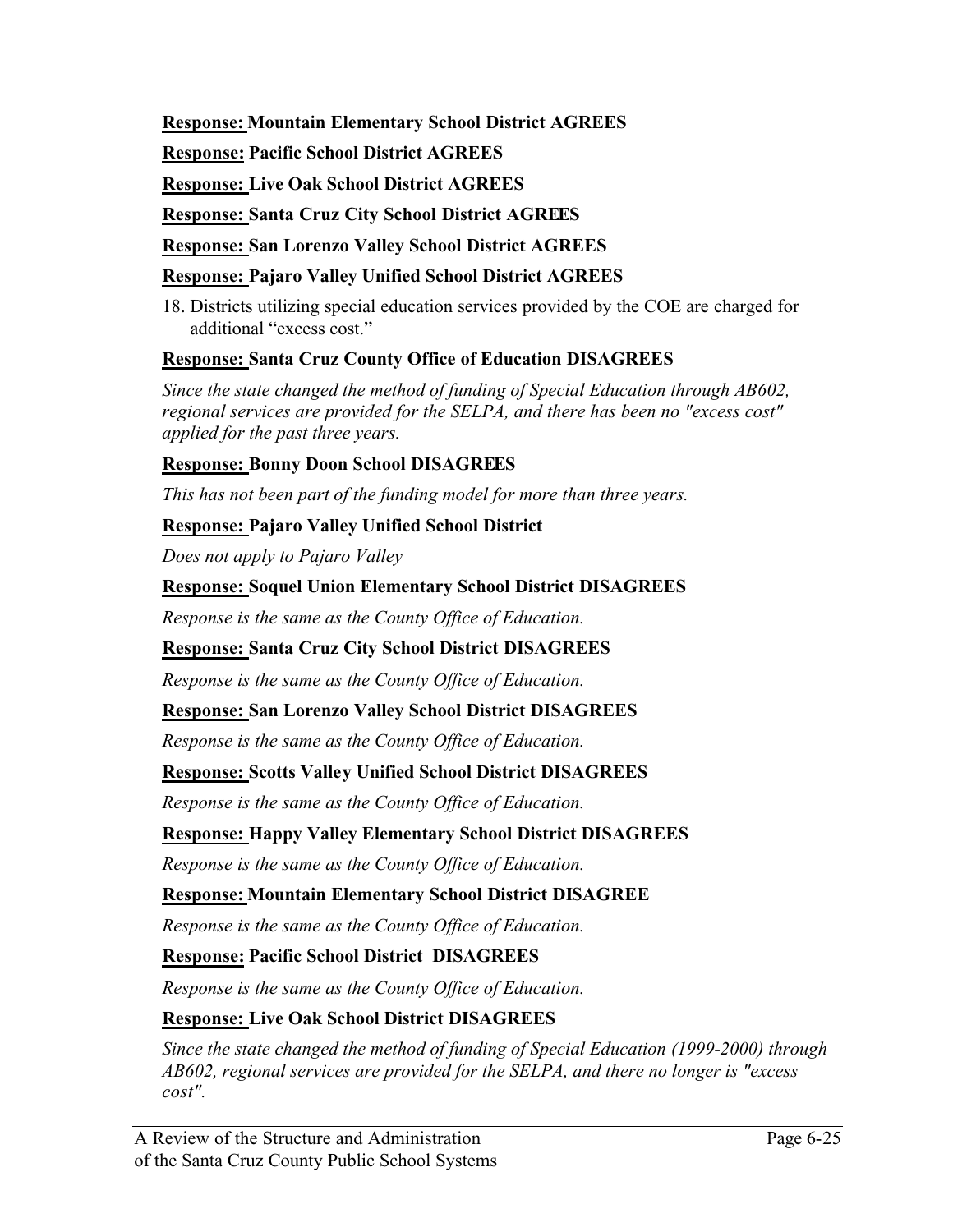#### **Response: Pajaro Valley Unified School District**

*Does not apply to Pajaro Valley*

19. The funds for the consortium in the northern county area are approximately \$11 million annually. The COE retains 50% to cover the cost of programs they provide (including 61 special education teachers' salaries) and the remaining funds are distributed to the consortium members. If there are excess costs for the program, the school districts may have to reimburse the COE for participating in the program.

#### **Response: Santa Cruz County Office of Education DISAGREES**

*The COE does not have 61 special education teachers. The correct figure is 35 which consists of three psychologists, four speech pathologists, four teachers to the visually handicapped, 2 orthopedic specialists, one nurse and 21 classroom, teachers. There are no excess cost charges to individual districts.* 

#### **Response: Bonny Doon School DISAGREES**

*The COE employs 35 professionals in its special education program. This total includes three psychologists, four speech pathologists, four teachers of the visually impaired, two orthopedic specialists, one nurse and twenty-one classroom teachers. There are no excess costs charged to school districts.* 

#### **Response: Pajaro Valley Unified School District**

*Does not apply to Pajaro Valley*

#### **Response: Santa Cruz City School District DISAGREES**

*The response is the same as the County Office of Education.*

#### **Response: Soquel Union Elementary School District DISAGREES**

*The response is the same as the County Office of Education.* 

#### **Response: San Lorenzo Valley School District DISAGREES**

*Response is the same as the County Office of Education.* 

#### **Response: Scotts Valley Unified School District DISAGREES**

*Response is the same as the County Office of Education.*

## **Response: Happy Valley Elementary School District DISAGREES**

*Response is the same as the County Office of Education.*

#### **Response: Mountain Elementary School District DISAGREE**

*Response is the same as the County Office of Education.*

## **Response: Pacific School District DISAGREES**

*Response is the same as the County Office of Education.*

#### **Response: Live Oak School District DISAGREES**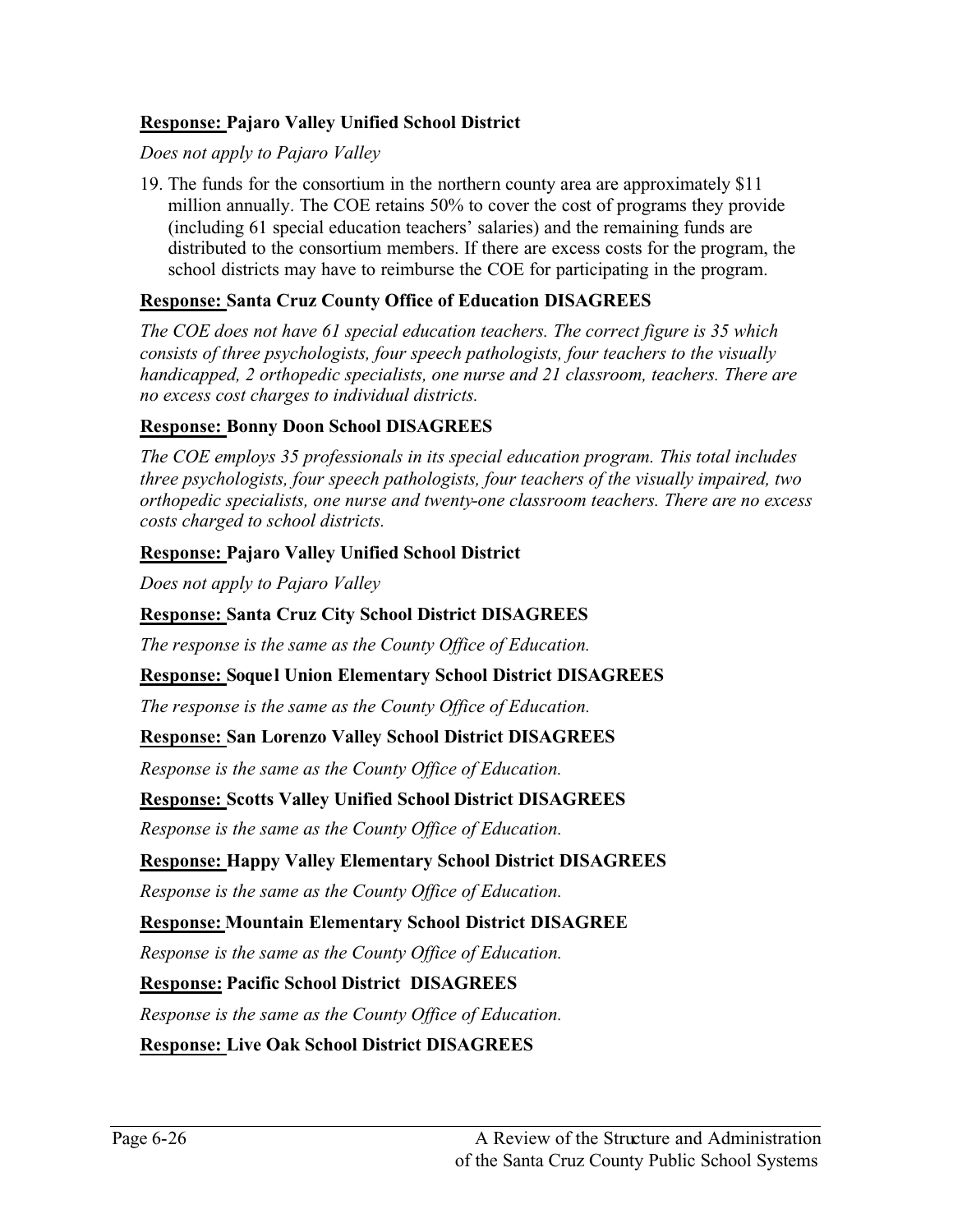*The correct figure is 35 COE staff. This consists of three psychiatrists, four speech pathologists, four teachers to the visually handicapped, 2 orthopedic specialists, one nurse and 21 classroom teachers.* 

20. Pajaro Unified School District has its own SELPA in the southern county area and is funded directly from the state, thereby eliminating additional administrative costs.

## **Response: Santa Cruz County Office of Education DISAGREES**

*At one time, a single SELPA served San Benito County in addition to Santa Cruz County. It was later divided into three - south County (PYUSD), north County, and San Benito County each of which operates under the same state and federal regulations.* 

## **Response: Pajaro Valley Unified School District AGREES**

*The District has a special education department and the Director of Special Education also serves as the SELPA Director.* 

#### **Response: Bonny Doon School DISAGREES**

*Both SELPAS in Santa Cruz County operate under the same structure. There is no funding difference between them, and no "elimination" of additional administrative costs.* 

#### **Response: Santa Cruz City School District DISAGREES**

*Response is the same as the County Office of Education.* 

#### **Response: Soquel Union Elementary School District DISAGREES**

*Response is the same as the County Office of Education.*

#### **Response: San Lorenzo Valley School District DISAGREES**

*Response is the same as the County Office of Education.* 

#### **Response: Scotts Valley Unified School District DISAGREES**

*Response is the same as the County Office of Education.*

## **Response: Happy Valley Elementary School District DISAGREES**

*Response is the same as the County Office of Education.* 

## **Response: Mountain Elementary School District DISAGREE**

*Response is the same as the County Office of Education.*

## **Response: Pacific School District DISAGREES**

*Response is the same as the County Office of Education.*

#### **Response: Live Oak School District DISAGREES**

*Response is the same as the County Office of Education.*

## **Grant Money**

21. Each individual district must procure federal, state and private grant money in its own behalf.

## **Response: Santa Cruz County Office of Education DISAGREES**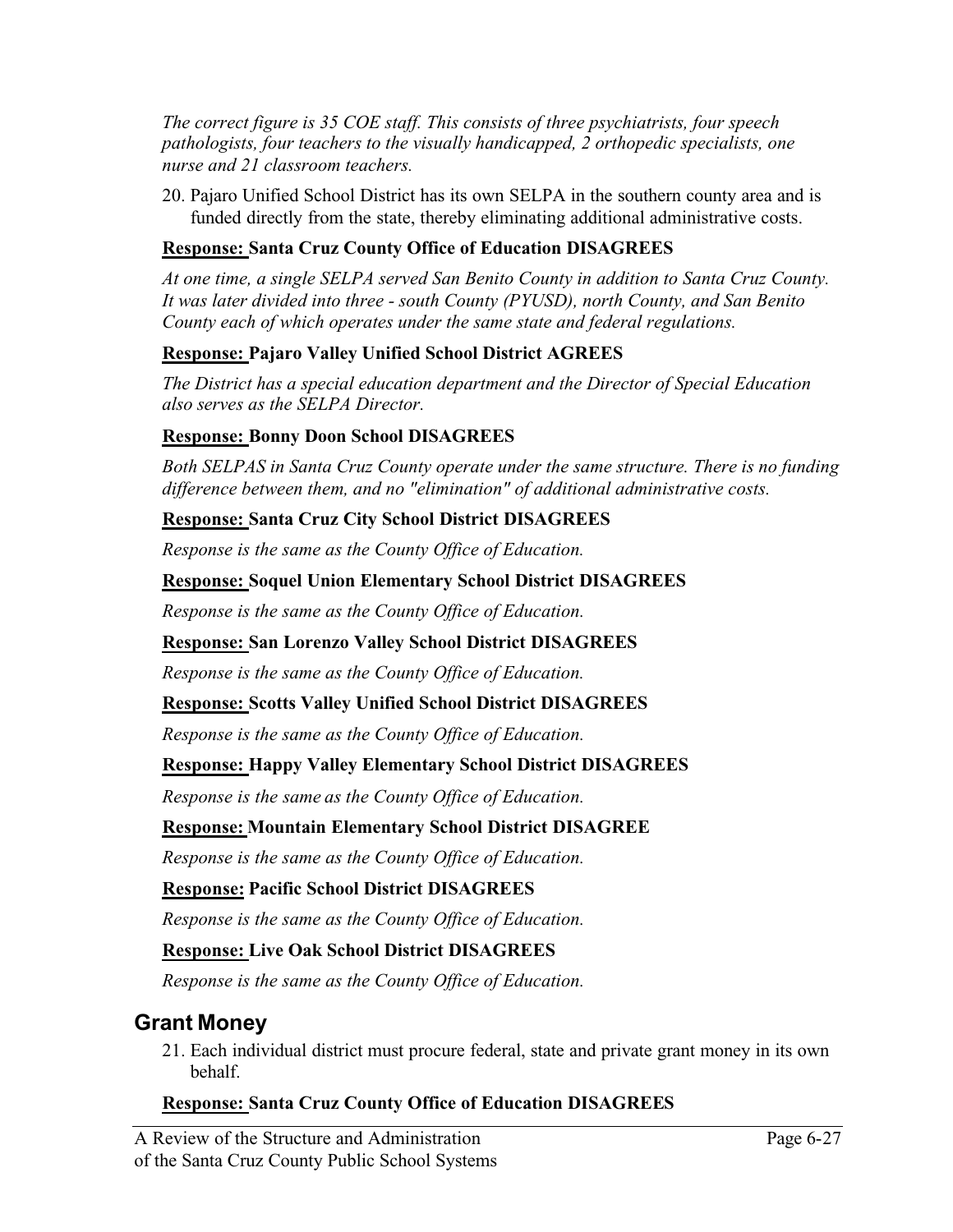*Districts often partner when applying for federal, state and private grants. Often the requirements for the grant determine who applies and how the application is developed. When applying for grants, a district might have the option to procure funding on its own or collaboratively. The option would be selected based upon the grant requirements and the odds of being awarded the grant. Sometimes applying individually is an advantage and sometimes collaborative applications are to the participating districts' advantage. At times individual applications are mandatory (all IIUSP grant schools must apply individually)*

## **Response: Bonny Doon School DISAGREES**

*This is inaccurate and misleading. Districts often partner to obtain private funding. Examples include the Packard grant for the arts. State and federal funding is most often calculated on a formula basis; there is no search for state or federal funding sources.* 

## **Response: Pajaro Valley Unified School District DISAGREES**

*Pajaro Valley does obtain a significant amount of federal, state and local grant funds but also participates in various consortiums with the COE and other districts to obtain funds.* 

## **Response: Santa Cruz City School District DISAGREES**

*Response is the same as the County Office of Education.*

## **Response: Scotts Valley Unified School District DISAGREES**

*Response is the same as the County Office of Education.*

## **Response: San Lorenzo Valley School District DISAGREES**

*Response is the same as the County Office of Education.*

## **Response: Happy Valley Elementary School District DISAGREES**

*Response is the same as the County Office of Education.*

## **Response: Soquel Union Elementary School District PARTIALLY AGREES**

*Response is the same as the County Office of Education with the additional following comment:*

*Districts often partner when applying for federal, state and private grants. Often grant requirements determine who may apply and how the application is developed. When applying for grants, a district might have the option to procure funding on its own or collaboratively. The option would be selected based upon the grant requirements and the odds of being awarded the grant. Sometimes applying individually is an advantage and sometimes collaborative applications are advantageous. At times individual district applications are mandatory.* 

## **Response: Mountain Elementary School District DISAGREE**

*Response is the same as the County Office of Education with the additional following comment: The fours small districts have formed a consortium and often apply together.*

## **Response: Pacific School District DISAGREES**

*Response is the same as the County Office of Education.*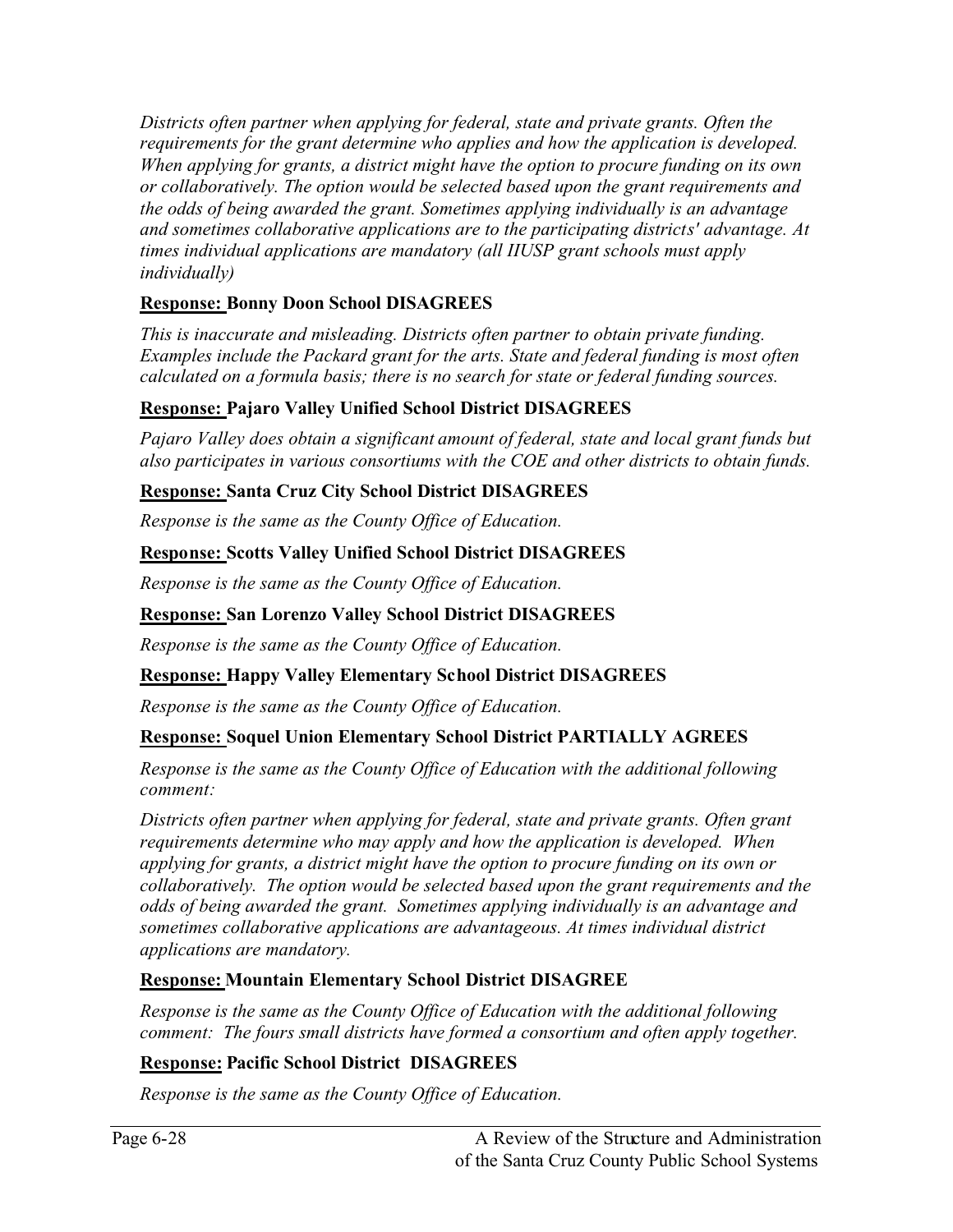## **Response: Live Oak School District DISAGREES**

*Often the requirements for the grant determine who applies and how the application is developed. When applying for grants, districts might have the option to procure funding on its own or in a collaborative. The option of participating in a consortium is based upon the grant requirements and the odds of being awarded the grant.* 

*The demographic data in the Live Oak School District supports applying for many grants independently. By applying as a consortium, the District's demographic eligibility would be diminished and thus it would not qualify for grants it is currently receiving.* 

22. Preparing grant documents is costly and time consuming.

#### **Response: Santa Cruz County Office of Education AGREES**

**Response: Bonny Doon School AGREES**

**Response: Pajaro Valley Unified School District AGREES**

**Response: Scotts Valley Unified School District AGREES**

**Response: Soquel Union Elementary School District AGREES**

**Response: San Lorenzo Valley School District AGREES**

**Response: Happy Valley Elementary School District AGREES**

**Response: Mountain Elementary School District AGREES**

*Response is the same as the County Office of Education with the additional following comment: It is very time consuming but again the single administrator works extra hours unpaid to get this done. It does not cost the district extra dollars to do this task.*

#### **Response: Pacific School District AGREES**

**Response: Santa Cruz City School District AGREES**

#### **Response: Live Oak School District AGREES**

*Current staff often have the ability and time to apply for grants as it is within the respective job descriptions. The District budgets grant writing support in each grant application.*

23. While there are ten school districts in the County, a cooperative grant application system does not exist.

#### **Response: Santa Cruz County Office of Education DISAGREES**

*A cooperative grant application system does exist. The COE regularly discusses cooperative grants at the Curriculum and Instruction, Project Directors, and Superintendents' meetings. The opportunities for cooperative grants are evaluated.* 

#### **Response: Bonny Doon School DISAGREES**

*This finding is incorrect.*

#### **Response: Pajaro Valley Unified School District DISAGREES**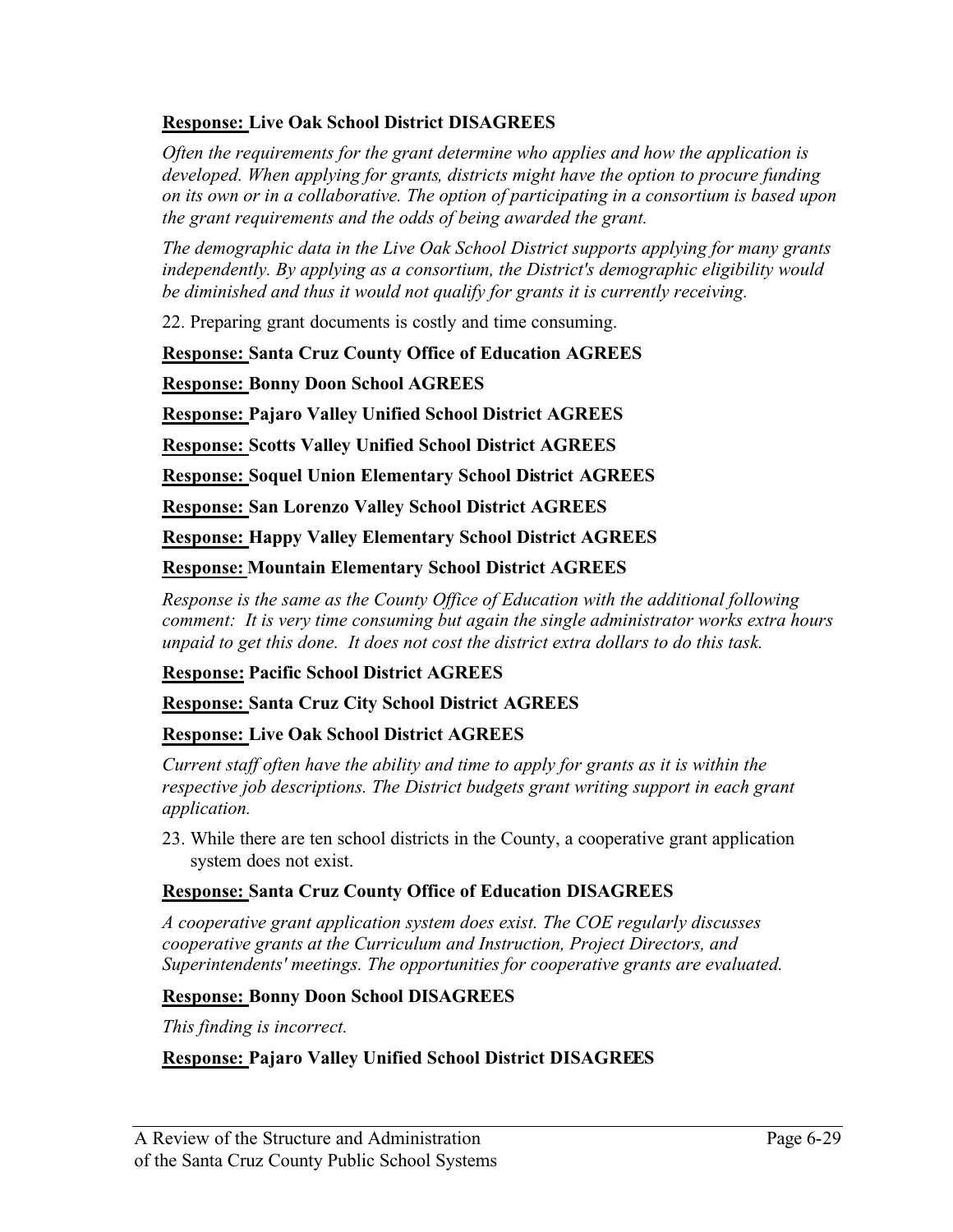*While the District does obtain a significant amount of federal, state and local grants, we also participate with various consortiums and work on cooperative grants with the COE and other districts.* 

## **Response: Santa Cruz City School District DISAGREES**

*Response is the same as the County Office of Education.* 

## **Response: Scotts Valley Unified School District DISAGREES**

*Response is the same as the County Office of Education.*

## **Response: Soquel Union Elementary School District DISAGREES**

*Response is the same as the County Office of Education with the additional comment:*

*A cooperative grant application system does exist. The COE regularly discusses the potential for cooperative grants at the Curriculum and Instruction, Project Directors, and Superintendents' meetings. The opportunities for cooperative grants are evaluated. If there is an advantage in applying cooperatively, that opportunity exists.* 

## **Response: San Lorenzo Valley School District DISAGREES**

*Response is the same as the County Office of Education.* 

## **Response: Happy Valley Elementary School District DISAGREES**

*Response is the same as the County Office of Education.*

## **Response: Mountain Elementary School District DISAGREES**

*Response is the same as the County Office of Education with the additional following comment: The four small schools have a coop that does our Consolidated Application and other APS as appropriate.* 

## **Response: Pacific School District DISAGREES**

*Response is the same as the County Office of Education.*

## **Response: Live Oak School District DISAGREES**

*A cooperative grant application system does exist as needed.* 

24. The COE does not regularly prepare grant applications for individual school districts.

## **Response: Santa Cruz County Office of Education DISAGREES**

*We have a cooperative system, meeting regularly with superintendents to evaluate grants. We do prepare grants together. There are many instances, including: Digital High School Grant for all high schools, Packard Grants for music and the arts in the schools, the AB 1331 mathematics grant, four years of Arts Works Grants, AB 75 for training principals, AB 466 for training teachers, safety grants, and the tobacco grants.* 

## **Response: Bonny Doon School DISAGREES**

*This finding is also ill informed.*

## **Response: Pajaro Valley Unified School District DISAGREES**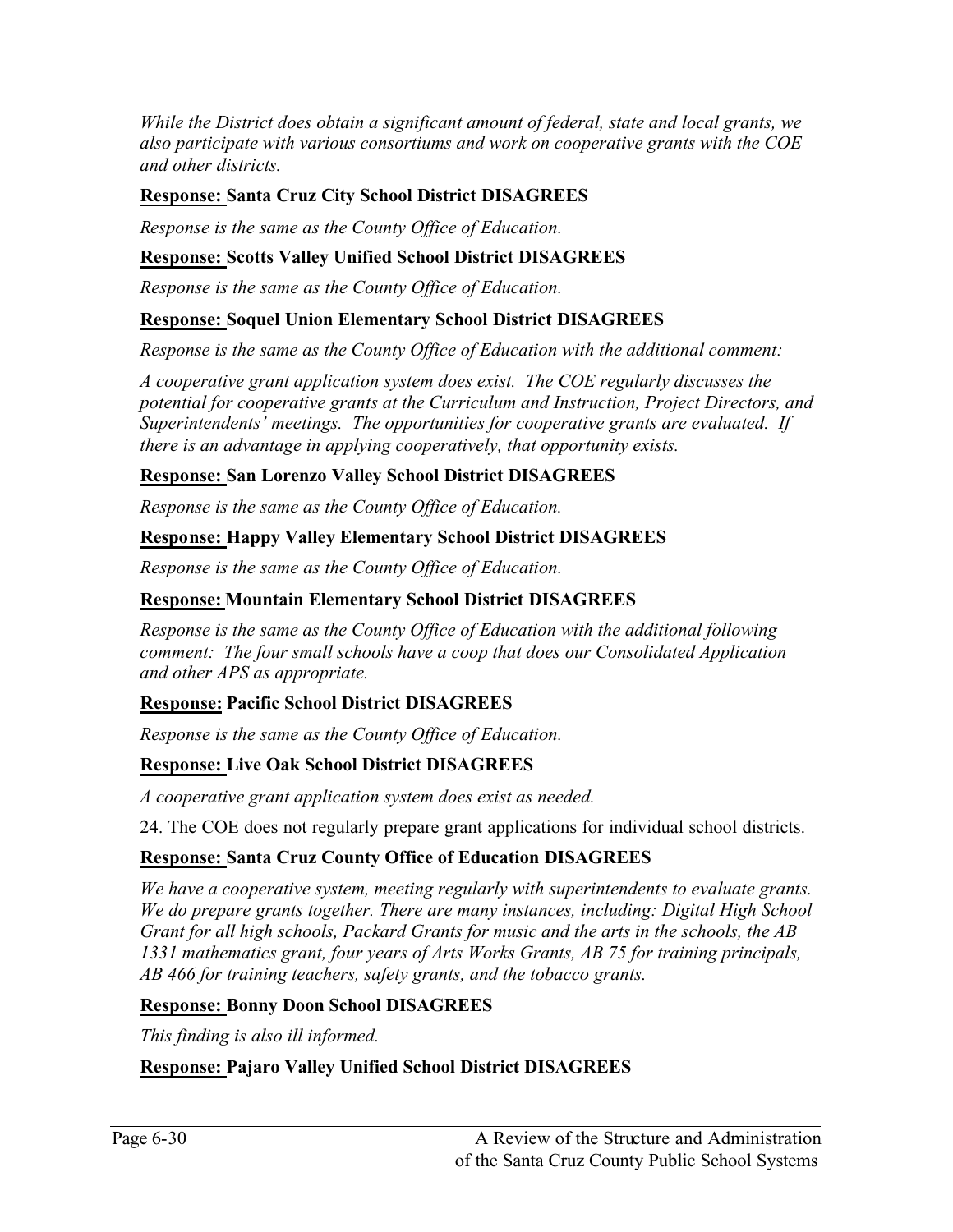*There are cooperative processes in the County and at times the COE will prepare or assist in the preparation of grant applications*

#### **Response: Scotts Valley Unified School District DISAGREES**

*Response is the same as the County Office of Education.*

#### **Response: Happy Valley Elementary School District DISAGREES**

*Response is the same as the County Office of Education.*

#### **Response: Santa Cruz City School District DISAGREES**

*Response is the same as the County Office of Education.*

#### **Response: San Lorenzo Valley School District DISAGREES**

*Response is the same as the County Office of Education.*

#### **Response: Live Oak School District DISAGREES**

*The Live Oak School District participates in three consortium cooperative grants AB 1331, AB 75, and AB 466.* 

#### **Response: Soquel Union Elementary School District PARTIALLY DISAGREES**

*There are many instances in which districts apply for grants individually. However, we have a cooperative system. COE staff meets regularly with superintendents to evaluate grants. We do prepare grants together. Instances include: Digital High School Grant for all high schools, the AB 1331 mathematics grant, four years of Arts Works Grants, AB 75 for training principals, AB 466 for training teachers, safety grants, and the tobacco grants.*

#### **Response: Mountain Elementary School District DISAGREES**

*Response is the same as the County Office of Education.*

#### **Response: Pacific School District DISAGREES**

*Response is the same as the County Office of Education.*

25. The criteria for many federal, state and private grant monies are family income levels (based on federal guidelines) within the district, and/or the number of non-English speaking students.

#### **Response: Santa Cruz County Office of Education AGREES**

#### **Response: Bonny Doon School AGREES**

**Response: Happy Valley Elementary School District AGREES**

**Response: Live Oak School District AGREES**

**Response: San Lorenzo Valley School District AGREES**

**Response: Soquel Union Elementary School District AGREES**

**Response: Mountain Elementary School District AGREES**

**Response: Pacific School District AGREES**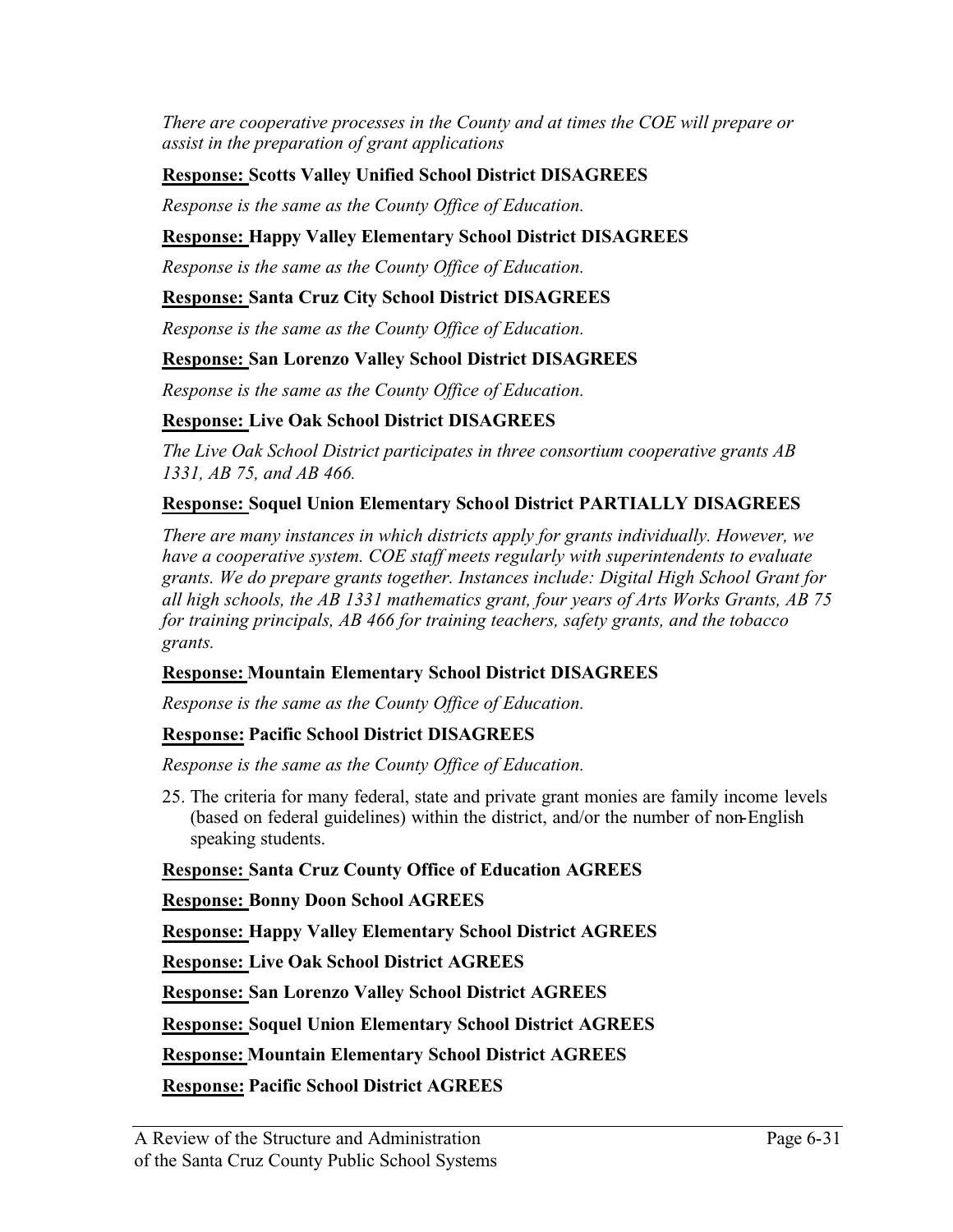#### **Response: Scotts Valley Unified School District AGREES**

#### **Response: Santa Cruz City School District AGREES**

## **Response: Pajaro Valley Unified School District AGREES**

*Pajaro Valley is able to obtain a large number of grants because we have a significant number of low income families and non-English speaking students.* 

26. Many of the county school districts do not meet the criteria of family income level or non-English speaking students to qualify for grants.

## **Response: Santa Cruz County Office of Education AGREES**

*As one district, we could potentially not qualify for many of the grants the districts now or have received. PVUSD and Live Oak could potentially lose funds as the impact of unique local statistics is dissipated in combining districts.*

#### **Response: Bonny Doon School AGREES**

*However, where districts fail to qualify for state or federal grants for targeted services, the reason is that the services are not needed in the districts.* 

#### **Response: Santa Cruz City School District AGREES**

#### **Response: Soquel Union Elementary School District AGREES**

*Soquel Union Elementary School District does not qualify for some grants available to other districts. However, as one county-wide district, we could potentially not qualify for many of the grants that smaller individual districts now receive. PVUSD and Live Oak, for example, could potentially lose funds as the impact of unique local statistics is dissipated if districts combined.* 

#### **Response: San Lorenzo Valley School District AGREES**

*Response is the same as the County Office of Education.*

## **Response: Scotts Valley Unified School District AGREES**

*Response is the same as the County Office of Education.*

## **Response: Happy Valley Elementary School District AGREES**

*Response is the same as the County Office of Education.*

## **Response: Mountain Elementary School District AGREES**

*Response is the same as the County Office of Education.*

## **Response: Pacific School District AGREES**

*Response is the same as the County Office of Education.*

## **Response: Live Oak School District AGREES**

*However, the Live Oak School District does qualify for many grants. Live Oak could potentially lose funds, as part of a consortium, because its unique local statistics will dissipate by combining with other districts.* 

## **Response: Pajaro Valley Unified School District AGREES**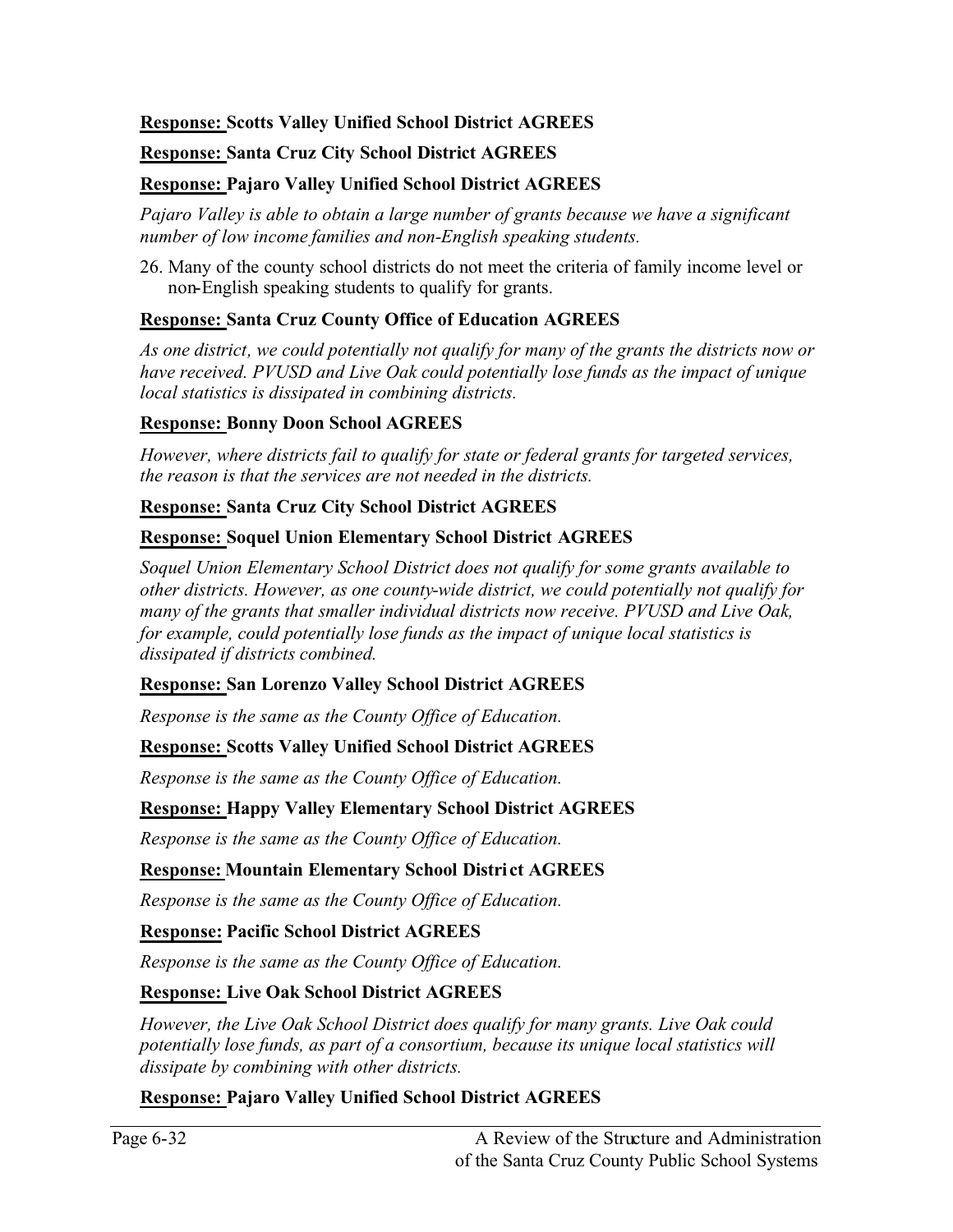*While this is true, Pajaro Valley is not one of those districts and so qualifies for a Jarge number of grants that would not occur if we were included in a countywide district.* 

27. The data indicate the southeastern portion of the county has a larger percent of lowerincome families and non-English speaking students, which qualifies Pajaro Valley Unified School District for a larger number of grants.

**Response: Santa Cruz County Office of Education AGREES**

**Response: Bonny Doon School AGREES**

**Response: Scotts Valley Unified School District AGREES**

**Response: Soquel Union Elementary School District AGREES**

**Response: Santa Cruz City School District AGREES**

**Response: Happy Valley Elementary School District AGREES**

**Response: Mountain Elementary School District AGREES**

**Response: Pacific School District AGREES**

**Response: Live Oak School District PARTIALLY AGREES**

*Live Oak qualifies - has similar percentages proportional to its student population.* 

**Response: San Lorenzo Valley School District AGREES**

**Response: Pajaro Valley Unified School District AGREES**

## **County Office of Education**

28. In 1861 D.J. Haslam served as the first Superintendent of Santa Cruz County schools, supervising twenty-one schools, 1,756 students and a budget of \$6,344.

## **Response: Santa Cruz County Office of Education DISAGREES**

*In 1976, the County Office of Education commissioned Margaret Koch and a supporting team to write a history of the public school system in Santa Cruz County. That history, published in 1978 under the title* Going to School in Santa Cruz County. a Historic of the County's Public School System. *pages 21 and 22, states that in 1861 a report was issued by D.J. Haslam, serving as County Superintendent of Schools. Mr. Haslam apparently was the first superintendent for whom there is a documented name. When county offices of education were first authorized by the California legislature in 1852, local public officials such as the county assessor typically assumed the office of superintendent (page 84). On page 22 of the publication, it is stated that "Haslam notes (in his report of 1861) that there were 1.312 children residing in the county at that time, but only ill were enrolled in school." Page 24 indicates that, "And, predictably, they did grow more numerous as new districts were formed each with its small, one-room public school. By~, just four years after Haslam's report, the number of schools had tripled. There were then 21 schools serving 1.756 children."*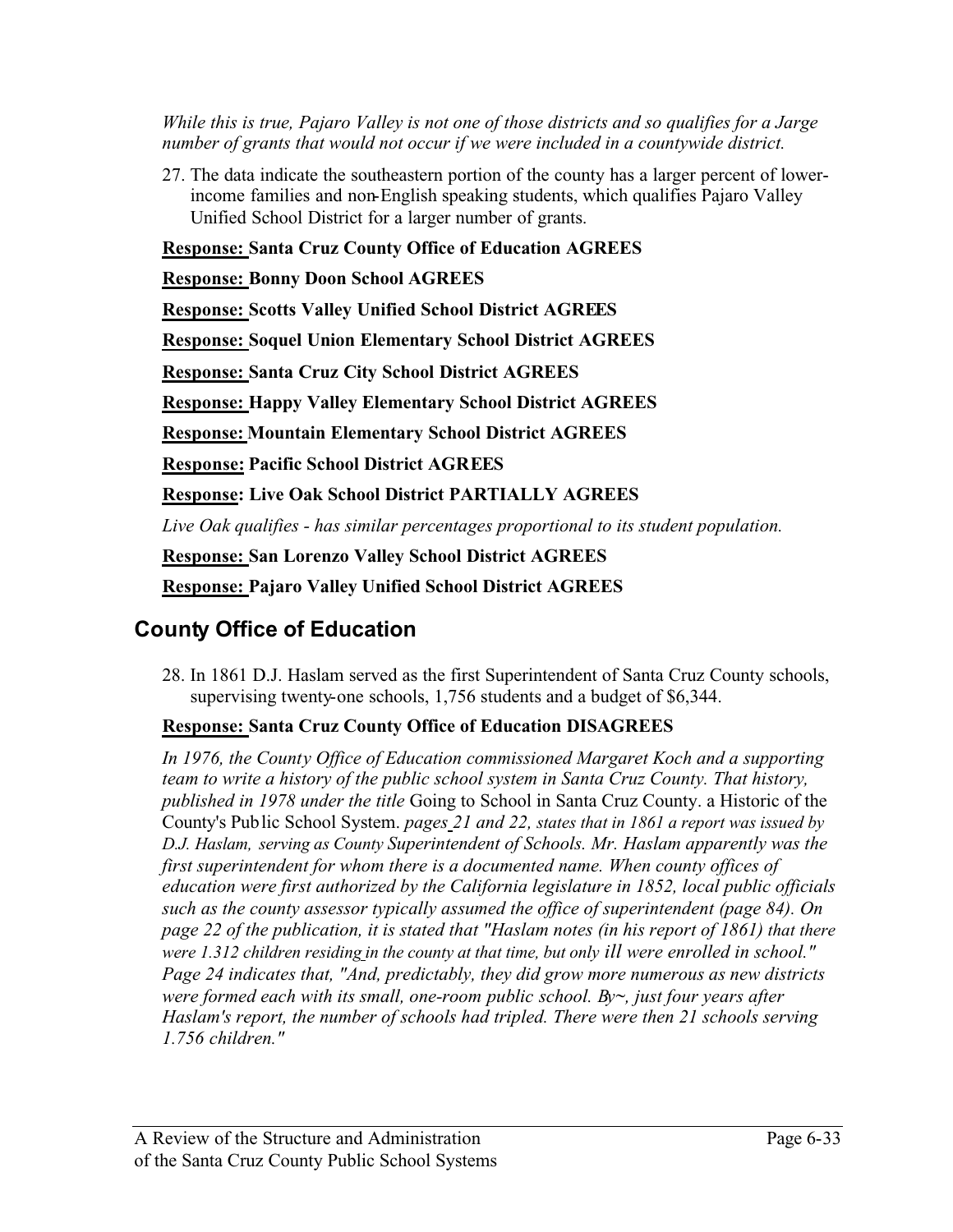29. Until 1890 the County Superintendent was a part-time employee. Today the County Office of Education has a budget of \$34,097,978 and employs 286 persons supporting 40,000 students.

## **Response: Santa Cruz County Office of Education AGREES**

*Historical documents indicate that in 1890, then county superintendent, Linscott "…moved to Santa Cruz in December of 1890 to devote full time to being county superintendent of schools." The County Office of Education budget for 2001-2002 was \$38,428,000. The number of County Office of Education employees is currently 326 (see response to Finding 30).* 

30. The County Office of Education currently consists of:

- 37 Administrators
- 61 Special Education Teachers
- 49 Vocational Teacher
- 55 Classroom aides
- 10 Student support therapists, work experience teachers
- 24 Administrator assistants secretaries
- 40 Clerical
- 5 Technology support staff
- 5 Maintenance staff

## **Response: Santa Cruz County Office of Education AGREES**

*Note that of the 37 administrators, 5 are assigned to and funded by non-COE agencies. The 61 teachers are not exclusive to the Special Education Program but include Alternative Education Program teachers as well. There are 35 certificated/credentialed positions in the Special Education Program and 26 in the Alternative Education Program. There are 18 Alternative Education classroom sites and 20 Special Education Program classroom sites. 0 The 55 classroom aides are assigned to both Special Education and Alternative Education Program classrooms. Many Special Education students are mandated by law to be assigned "one-on-one" aides. Vocational teachers are part-time and many teach one highly specialized class per day.* 

31. The mission statement of the COE states: "The County Superintendent of Schools is to oversee and further the progress of education in all school districts within the County and serve as an intermediate link between those local districts and the State Department of Education."

## **Response: Santa Cruz County Office of Education DISAGREES**

*The mission statement of the COE, updated and revised by a committee of COE employees in 2001, states: The Santa Cruz County Office of Education provides quality educational programs and services to a diverse community of learners, educators, school districts and collaborative partners. The statement in Grand Jury Finding #31 is of unknown origin and not the mission statement of the COE now or in at least the past two decades. The County Office of Education has established four primary organizational goals: High*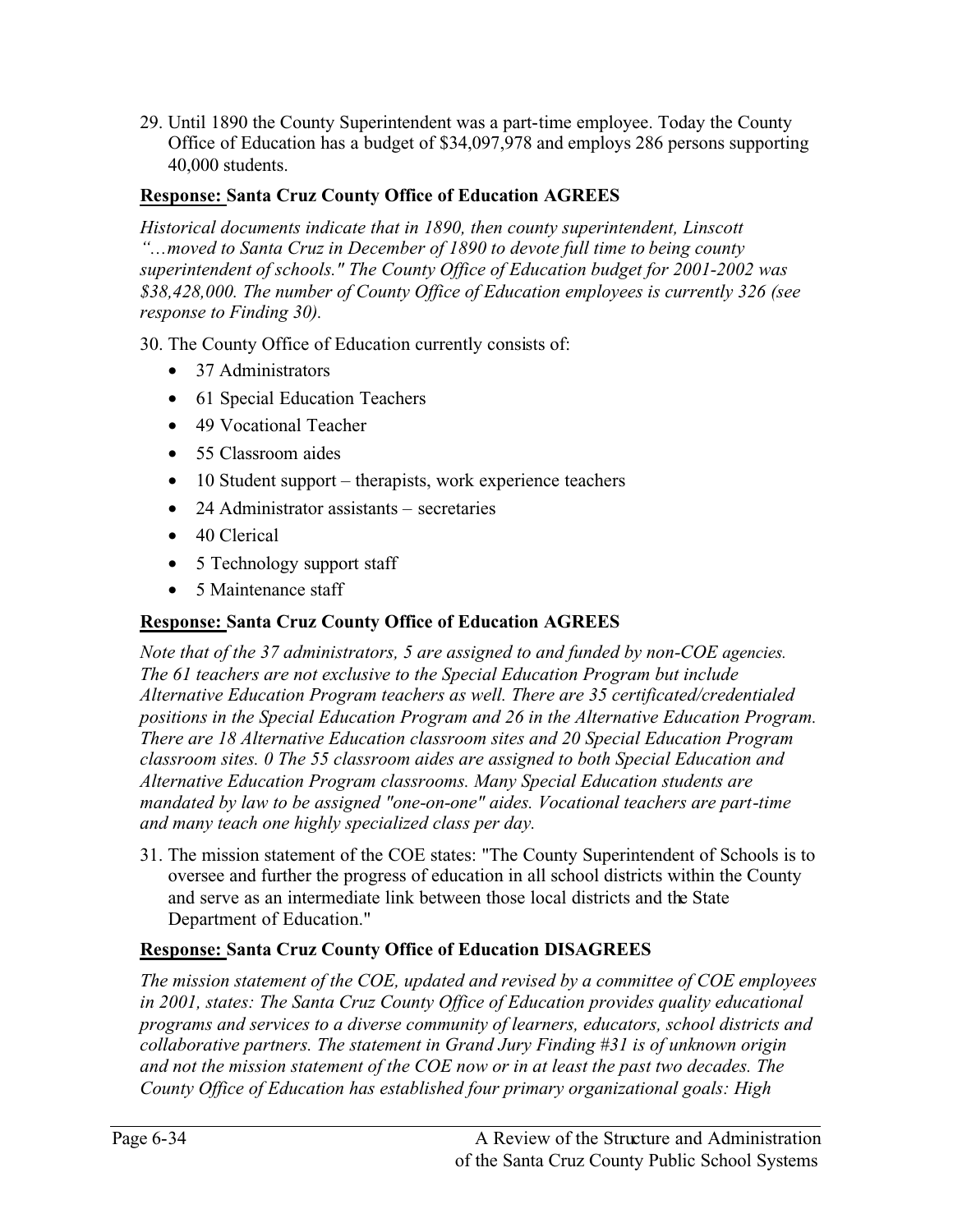#### *Achievement for All Students; Effective, Efficient Operations; A Safe and Appropriate Environment; Partnering for Quality Results.*

32. The County Superintendent has the responsibility of providing those services that can be more economically and efficiently provided by a central office rather than an individual local school district.

#### **Response: Santa Cruz County Office of Education AGREES**

33. The COE generally does not offer services that compete with the districts, or impose programs or laws.

#### **Response: Santa Cruz County Office of Education AGREES**

*The COE does not provide services that "compete" with districts, but, in some circumstances, provides services and programs that supplement district programs, reach a different student or staff audience, or coordinates a service or program to reach a broader audience among several or all districts.* 

34. Four of the state-mandated functions of the COE are:

- Information and coordination services
- Program and staff development services
- Fiscal oversight of the County's school districts.
- Registration of teaching credentials for teachers who teach within Santa Cruz County

#### **Response: Santa Cruz County Office of Education AGREES**

35. The four one-school districts in the County receive financial and accounting assistance from the COE for which they are not billed.

#### **Response: Santa Cruz County Office of Education PARTIALLY AGREES**

*All school districts receive some financial and accounting assistance from the COE for which they are not billed as part of our mandated services.* 

36. Funding for the COE is divided into two categories: 85% is restricted to special education, vocational education and schools at detention facilities. The funding is partially based on Average Daily Attendance (ADA, the amount per student funded by the State to the schools). The remaining 15% covers administrative costs.

#### **Response: Santa Cruz County Office of Education AGREES**

37. The COE bills districts utilizing programs administered by the COE for excess costs.

#### **Response: Santa Cruz County Office of Education DISAGREES**

*There are currently no excess costs billed to districts for COE administered programs. There are fee-for-service programs offered.* 

38. The COE has the primary responsibility of reviewing the yearly audits of the school districts' budgets.

#### **Response: Santa Cruz County Office of Education AGREES**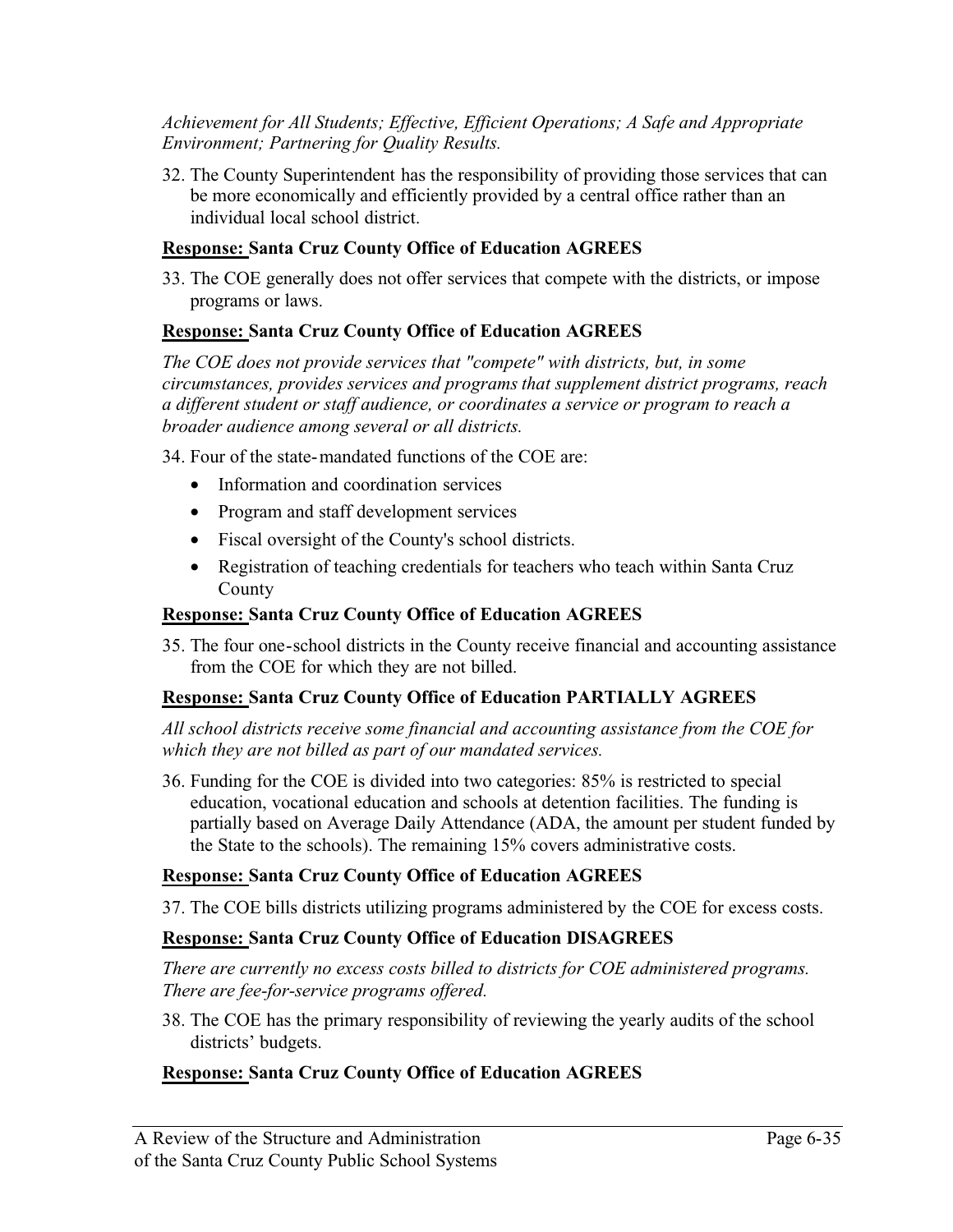39. All school and district payrolls pass through the COE, which also passes along an administrative charge to the school districts.

#### **Response: Santa Cruz County Office of Education DISAGREES**

*There are no administrative fees charged for payroll services except to the charter school as permitted by law. The only fee is for data processing services.* 

40. As of April 1st 2002, the county wide declining enrollment dilemma has not resulted in budget or staff reductions at the COE.

#### **Response: Santa Cruz County Office of Education AGREES**

*The declining enrollment in some districts does not directly affect the overall services provided to districts. The same services continue to be provided.* 

# **One-School Districts**

41. These four one-school districts have a total student enrollment of 540:

- Bonny Doon Union Elementary School District
	- Founded 1940. 170 students.
	- One school K-6.
- Happy Valley Elementary School District
	- Founded 1864. 130 students.
	- One school K-6.
- Mountain Elementary School District
	- Founded 1869. 158 students.
	- One school K-6
- Pacific Elementary School District
	- Founded 1906. 82 students.
	- One school K-6
- Yearly budget (combined): \$4,660,810
- Total Number of Employees (combined): 122

#### **Response: Bonny Doon School PARTIALLY AGREES**

*We have limited access to other district information.*

#### **Response: Happy Valley Elementary School District PARTIALLY AGREES**

*Happy Valley Elementary School enrollment on CBEDS day, October 3,2001 was 131 students.*

#### **Response: Pacific School District PARTIALLY AGREES**

*The enrollment figures are based on Average Daily Attendance. Acctual enrollment is greater than reported. Pacific School District had 88 students enrolled and Happy Valley School District reported 132.* 

#### **Response: Mountain Elementary School District PARTIALLY AGREES**

*First of all, it is not appropriate to respond for another public agency. We cannot confirm*  data for the other three small districts. We agree with the founding date and that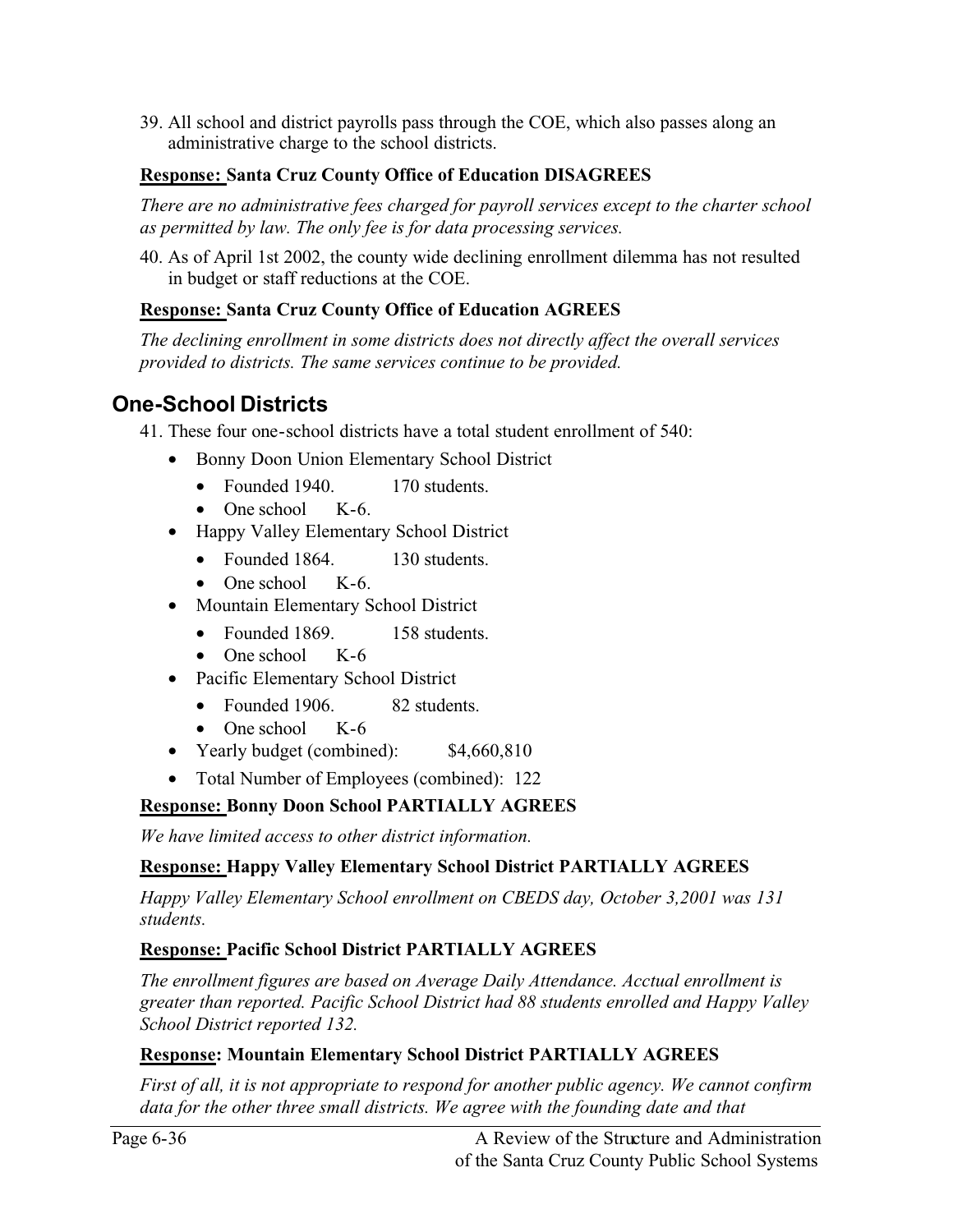*Mountain is a one school K-6 district. We agree that the high enrollment for the 2001-02 school district was 158. Our yearly budget for the 2001-02 School year was \$1,072,966.02. By employees, it is not clear if this means fte's (full-time positions) or total number of people employed-combining full and part time positions. During the 2001-02 School Year, our total number of employees were: Employee Group Number of Full Time Number of Part Time Teachers- 6/ 3; Administrator- 1; Office staff- 1/1; Aides: Library, Classroom, Tech- 11 Food supervisor- 1 Custodian- 1. Through the COE we had one very part time Psychologist and a part-time Speech Therapist This group includes 25 people but less than 15 fte's.* 

42. Each district is a self-contained business entity, i.e., it includes hiring, budgeting, employee contract, curriculum and fund raising functions.

#### **Response: Bonny Doon School AGREES**

#### **Response: Pacific School District PARTIALLY AGREES**

*The four one-school districts receive a considerable amount of assistance from the County Office of Education with respect to financial analysis, budget development, vendor and payroll warrants and the annual audit.* 

#### **Response: Happy Valley Elementary School District PARTIALLY AGREES**

*The four one-school districts receive a considerable amount of assistance from the County Office of Education with respect to financial analysis, budget development, vendor and payroll warrants and the annual audit.* 

#### **Response: Mountain Elementary School District PARTIALLY AGREES**

*Although we are a separate school district, we are a direct service district. This means that the County Office of Education must provide certain services for us. The SCCOE assigns a financial analyst to work closely with the administrator. The analyst assists with budget preparation and monitoring as well as in the completion of complex State and local fiscal reports.* 

43. The Principal has the dual role of District Superintendent and School Administrator.

#### **Response: Bonny Doon School AGREES**

*Don't forget chief business official, human resources manager, and head of maintenance and custodial services.* 

#### **Response: Happy Valley Elementary School District AGREES**

#### **Response: Pacific School District AGREES**

#### **Response: Mountain Elementary School District DISAGREES**

*The role is not a dual role. The District Administrator assumes the roles of Superintendent, business services administrator, much of the load of the financial administrator, is in charge of facility, food services, purchases, curriculum, staff development, student support services, technology, health services, human resources, teacher and other contracts as well as being the principal of the school.* 

44. Since family income levels are generally above federal guidelines in these districts, very little grant money is available.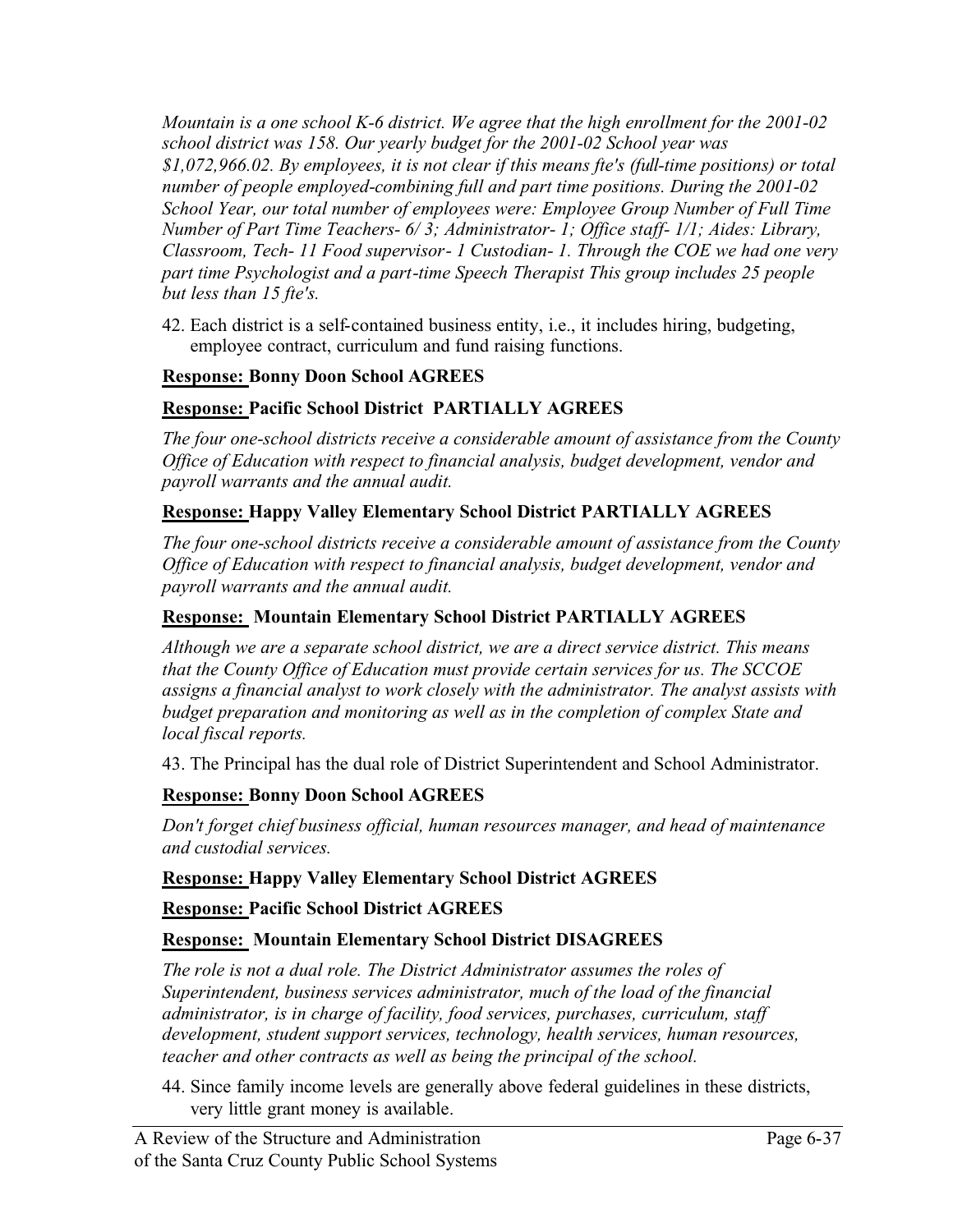#### **Response: Bonny Doon School AGREEES**

*This is matched by very little need for the grants.*

#### **Response: Pacific School District PARTIALLY AGREES**

*Pacific School District and Happy Valley Elementary School District have received Title I Concentration Grant funds based on the number of students eligible for free and reduced lunches under federal guidelines.* 

#### **Response: Happy Valley Elementary School District PARTIALLY AGREES**

*Happy Valley and Pacific Elementary have received Title I Concentration Grant funds*  based on the number of students eligible for free and reduced lunches under federal *guidelines.*

#### **Response: Mountain Elementary School District PARTIALLY AGREES**

*While the family incomes of those who live in-district tend to be generally high, approximately half of our students are here because we are the school of parental choice for families in other parts of the county. Our inter-district transfer students tend to come from families with lower economic resources than those of our in-district students. Approximately 14% of our children qualified for free lunches last year. Because we are in an area listed by the Federal government as '~al" we qualify for grant money not available to other more urban districts. Last of all, we have a very strong parent group that fund-raises throughout the year to support a number of our fine programs. Fundraising parents often come from the more affluent families.* 

45. Due to the cost of special education programs, a very serious financial threat is posed to these small districts. If a student needs an aide or a tutor with him/her or if the student needs education outside of the district, the district must pay for it.

#### **Response: Bonny Doon School PARTIALLY AGREES**

*No mention is made of the safety nets that exist within the County t o protect small districts against sudden, massive costs arising out of the need to provide special education services.*

#### **Response: Pacific School District AGREES**

#### **Response: Happy Valley Elementary School District AGREES**

#### **Response: Mountain Elementary School District PARTIALLY AGREES**

*We agree that the cost for special education programs is very high. We also agree that if one of our students needs special services of any kind, the district must pay for it. However, this is true for all school districts-not just the one-school districts. The difference, of course, is that our budget is much smaller than a place like Pajaro Valley Unified School District. One student's cost to them is painful but it does not create a threat. One student's severe cost to a one-school district can impact the entire district. If a small district gets two extremely expensive cases, it can certainly threaten the financial stability of the district. Because the percentage of high cost special education students has risen in this area, it is a concern for all districts.*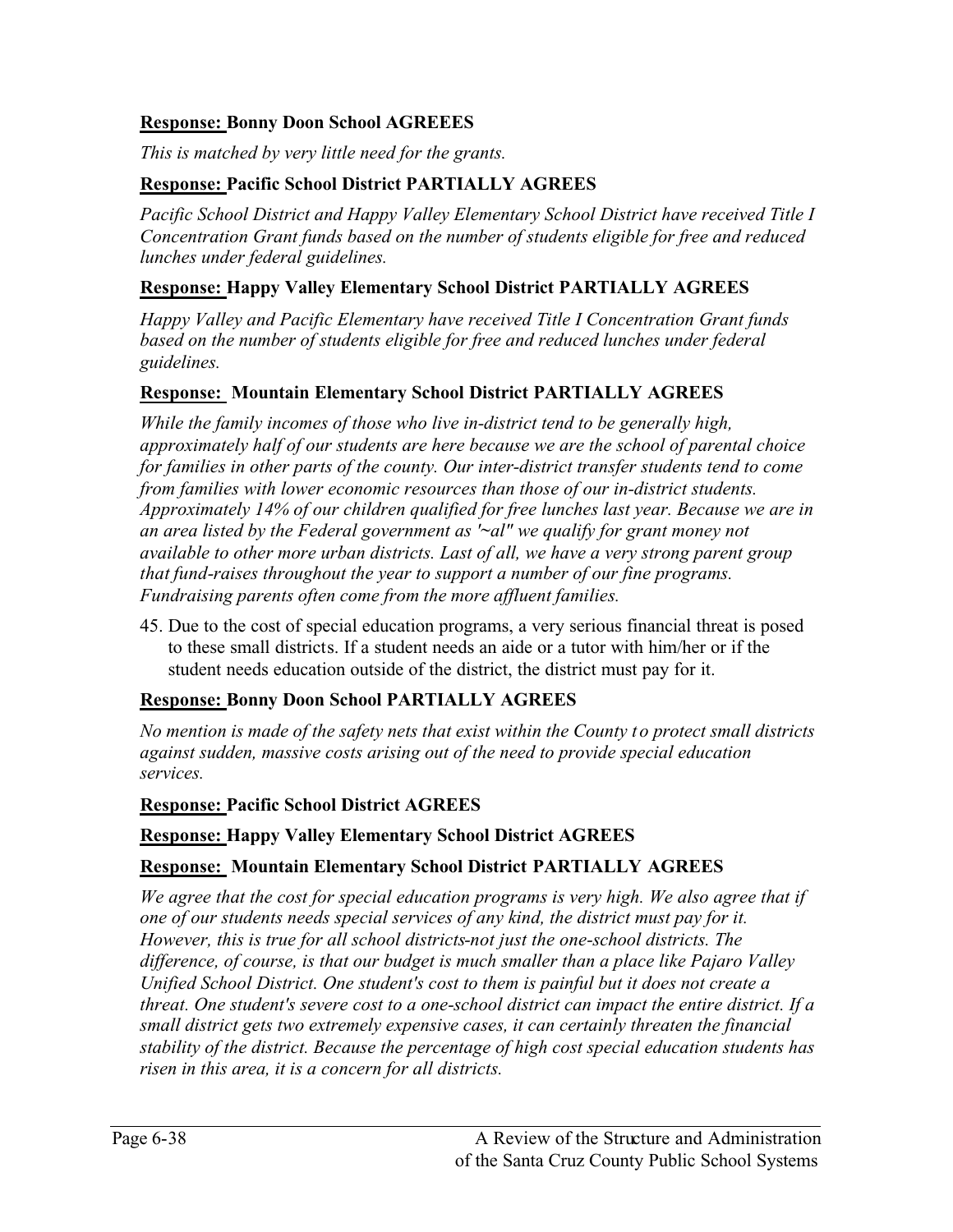46. Test scores in these one-school districts lead the county, but the cost per student is much higher than the other six county school districts.

#### **Response: Bonny Doon School AGREES**

Is it possible that by providing more funding to our schools we can foster greater student *achievement, and therefore higher test scores?* 

#### **Response: Pacific School District DISAGREES**

*The chart presented in Grand Jury Finding #2 does not accurately reflect the basic cost of educating students in the one-school districts. During the 2000-01 fiscal year, Pacific Elementary District received a Title I Concentration Grant of\$263,618, and Happy Valley Elementary District received \$412,000 from the same federal funding source. If the amount of Concentration Grant funding for both schools (\$675,618) is subtracted ~ from the one-school districts 2000-01 general fund expenditures, the total Audited Actual General Fund Expenditures would be \$3,980,380, divided by the ADA for the single school districts, the Cost/Student (CBEDS) would be \$7,454 and (P-2) would be \$7,744.* 

*Since the small school districts have consistently achieved high test scores over a longer period of time, this additional Title I Grant money doesn't account for the academic achievement of the one-school districts.*

#### **Response: Happy Valley Elementary School District DISAGREES**

*The chart presented in Grand Jury Finding #2 does not accurately reflect the basic cost of educating students in the one-school districts. During the 2000-01 fiscal year, Pacific Elementary District received a Title I Concentration Grant of\$263,618, and Happy Valley Elementary District received \$412,000 from the same federal funding source. If the amount of Concentration Grant funding for both schools (\$675,618) is subtracted ~ from the one-school districts 2000-01 general fund expenditures, the total Audited Actual General Fund Expenditures would be \$3,980,380, divided by the ADA for the single school districts, the Cost/Student (CBEDS) would be \$7,454 and (P-2) would be \$7,744.*

#### **Response: Mountain Elementary School District PARTIALLY AGREES**

*We agree that the test scores and high and lead the county; however, we disagree that the cost per student is much higher than the other six county school districts. See comments on Findings 2 and 41.* 

47. An Administrator stated, "Parental involvement and a dedicated, committed staff are a key component to the success of the district."

#### **Response: Bonny Doon School AGREES**

#### **Response: Pacific School District AGREES**

#### **Response: Happy Valley Elementary School District AGREES**

#### **Response: Mountain Elementary School District AGREES**

*Parents are very involved in all aspects of the Mountain School District. They volunteer their time to assist in the classroom, they are in charge of the monthly newsletter, they sit on committees, the Parents' Club is the major fundraising arm of the district, parents are involved as classroom helpers, they participate in the site council, they were major*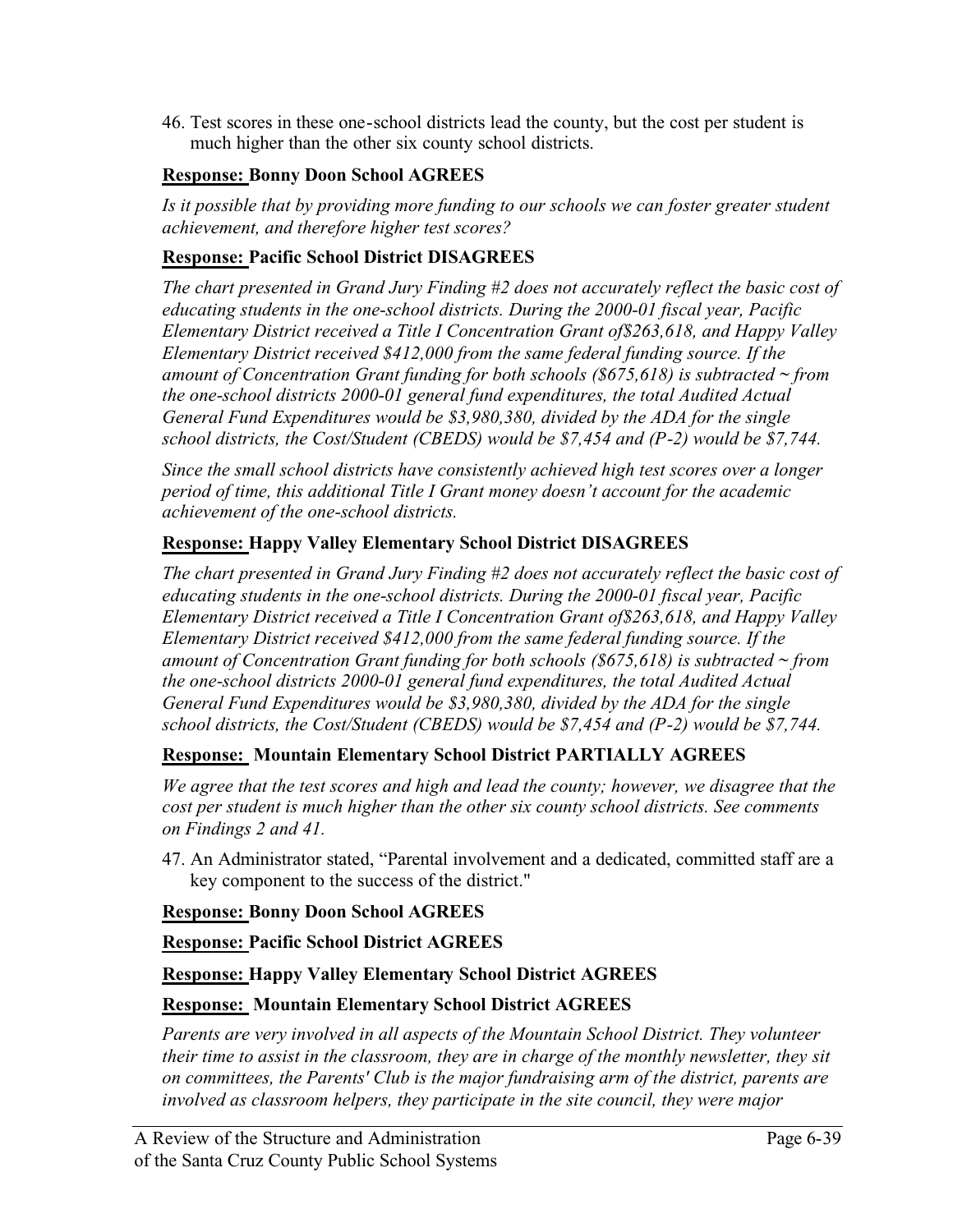*players in the strategic planning process, they coordinate workdays to weed, repair and paint the facilities, etc. They attend our events and feel themselves to be important to the running of the school and district.* 

*The dedication of the staff includes all categories: classroom teachers, who usually teach two or more grades, the resource teacher who also works with Title I, the horary aide who donates many hours of unpaid time to keep the horary in excellent condition, the secretary who takes on the work of five or m departments as well as playing the role of ' 'school nurse" for minor cuts and scrapes, the maintenance person who is also the custodian, and the administrator who administers all the departments.* 

48. Families are moving from the area, one of the least affordable in the nation, due to the high cost of housing.

#### **Response: Bonny Doon School PARTIALLY AGREES**

*This may be one of the reasons for leaving the area. The finding is too simply stated, however, to be of much value.* 

#### **Response: Pacific School District AGREES**

#### **Response: Happy Valley Elementary School District AGREES**

#### **Response: Mountain Elementary School District PARTIALLY AGREES**

*The cost of housing in Santa Cruz County is doubtless some of the least affordable in the nation; however, we have a lot of stability in our student body-particularly those families who live in our district. Many of the sixth graders, in fact, started school together in kindergarten.*

49. Declining enrollment severely impacts small districts. A family with any children leaving the school district poses a serious financial loss due to the loss of payment for ADA for that student.

#### **Response: Pacific School District AGREES**

#### **Response: Bonny Doon School PARTIALLY AGREES**

*This may be true for most small school districts; but it is not true in basic aid school districts. This fact seems not to be included in the Grand Jury's deliberations.* 

#### **Response: Happy Valley Elementary School District AGREES**

#### **Response: Mountain Elementary School District PARTIALLY AGREES**

*Mountain and other one-district schools often have a long waiting list of students from families who would like to attend. Declining enrollment impacts all districts; because our budget is small, the loss of a family may impact the finances of the school-particularly if the openings occur in grades where there is no one on a waiting list. During the past few years, Mountain has shown a slight increase in enrollment; however, that could change at any time.*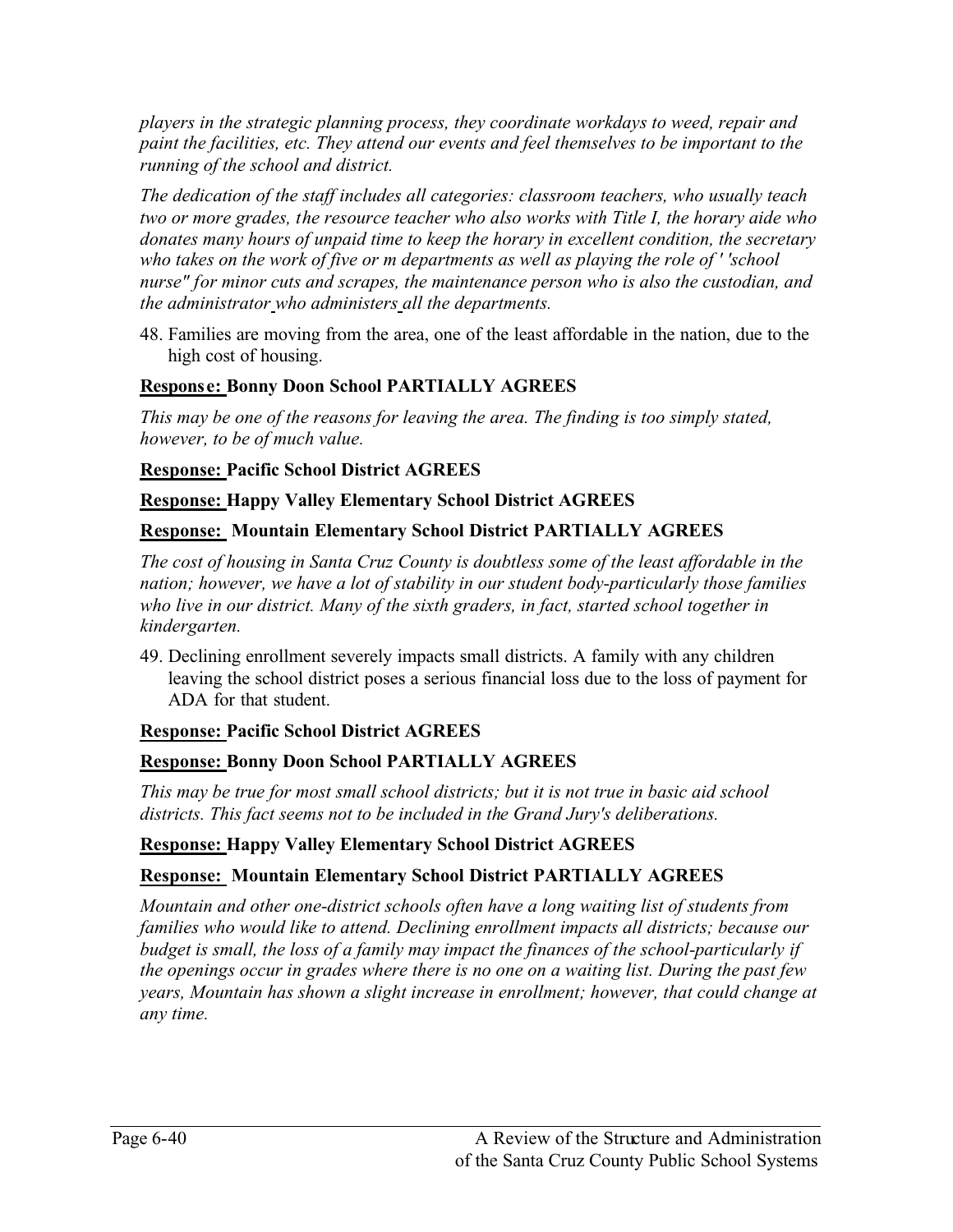# **Six Multi-School Districts**

#### **Live Oak School District**

|      |       |              | Founded   Number of Students   Yearly Budget   Number of District Employees ! |
|------|-------|--------------|-------------------------------------------------------------------------------|
| 1872 | 1.994 | \$13,226,298 | 267                                                                           |

Four Schools — Kindergarten (K) through 8th Grade

- Del Mar Elementary School
- Green Acres Elementary School
- Live Oak Elementary School
- Shoreline Middle School
- 57. Live Oak School District, surrounded by the Soquel and Santa Cruz school districts, has housing that is increasingly out of the reach of many working families. Consequently the Live Oak School District is experiencing declining enrollment.

#### **Response: Live Oak School District AGREES**

In 1990, the Live Oak School assessed tax value was \$1,444,366,250. Currently the *District's assessed tax value is \$2,916,346,675.* 

58. Live Oak will face budget deficits within two years unless costs in the school district are lowered; additional funding is acquired or transfers of students from other districts are achieved.

#### **Response: Live Oak School District AGREES**

*The Live Oak School District Governing Board formed an Economic Viability Study Group (25 community representatives) that recommended the District follow a prescriptive financial plan that should help the District avoid deficits within the next two years.*

- 59. The district has been proactive in addressing their budget issues by doing the following in an effort to attract more students:
	- Opened day care to all residents in the community
	- Opened a community center
	- Formed a parent/teacher committee to examine budget and declining enrollment issues.
	- Are preparing to open a magnet school (a school which emphasizes a specific area of study) and plan to enroll students who live anywhere in Santa Cruz County who are interested in that subject.

#### **Response: Live Oak School District AGREES**

*Opened day care to all residents in the community* 

*Green Acres Preschool expansion 2002-03*

*Live Oak Preschool expansion 2003-04*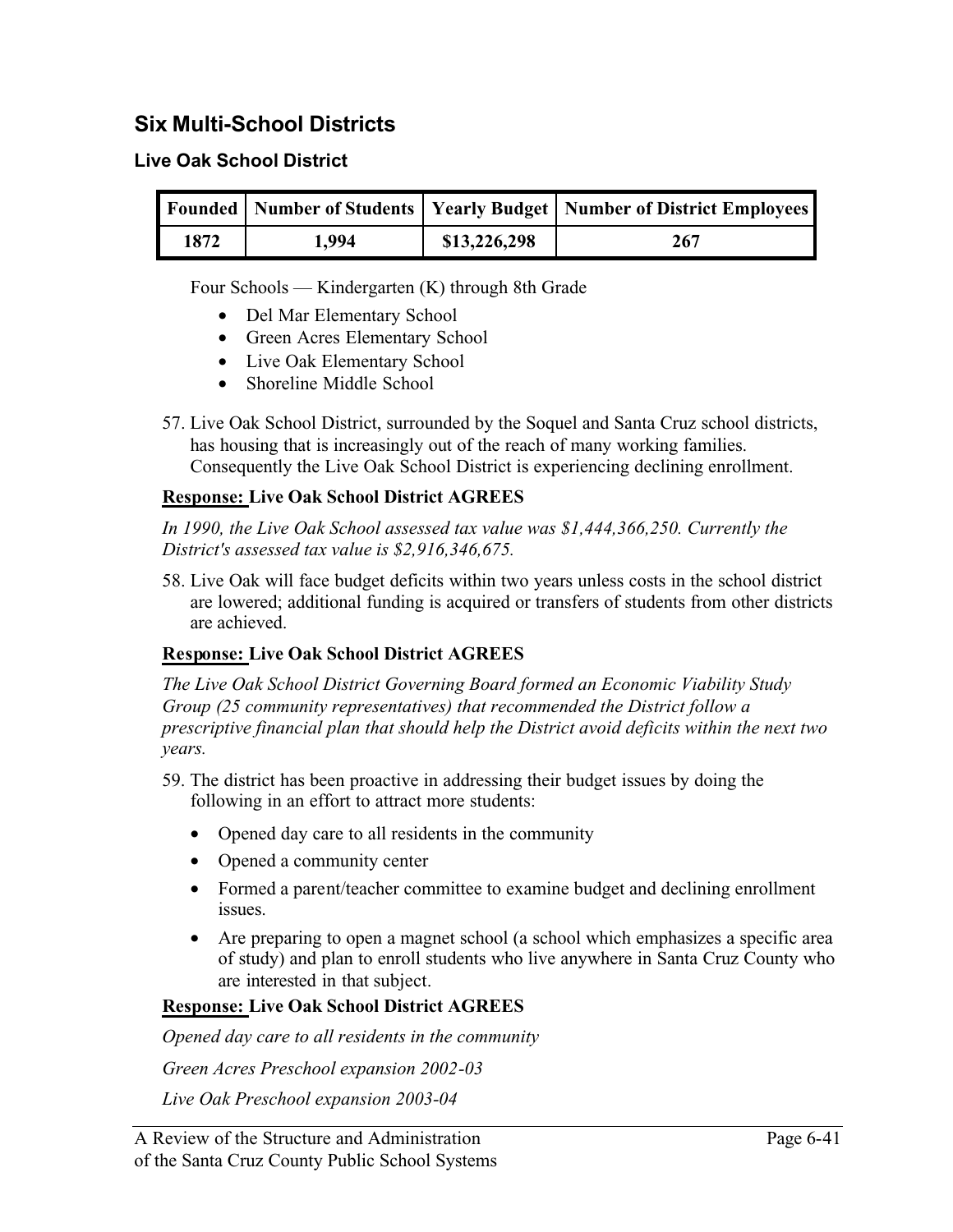*Del Mar Preschool expansion 2004-05*

*Opened a community center* 

*The District opened a community Teen Center in 2001-02.*

*The District is currently negotiating joint-use agreements with the Live Oak/Soquel Redevelopment Agency to develop two joint-use gyms through SB 1795 funding.* 

*Formed a parent/teacher committee to examine budget and declining enrollment Issues.* 

*Formed a citizen advisory committee to help develop and implement the District's Economic Viability Report.*

*Are preparing to open a magnet school (a school which emphasizes a specific area of study) and plan to enroll students who live anywhere in Santa Cruz County who are interested in that subject.*

*Applied for a federal charter school planning grant (2002) with the intent of opening a small charter high school (2003) for those parents currently seeking a modified independent study program with core college prep courses being offered at a District school site.* 

#### **Soquel Union Elementary School District**

|      |       |              | Founded   Number of Students   Yearly Budget   Number of District Employees |
|------|-------|--------------|-----------------------------------------------------------------------------|
| 1890 | 2,142 | \$14,344,059 | 226                                                                         |

Five Schools — Kindergarten (K) through 8th Grade

- Capitola Elementary School
- Main Street Elementary School
- Santa Cruz Gardens Elementary School
- Soquel Elementary School
- New Brighton Middle School
- 60. Soquel suffers from declining student enrollment with approximately 140 students lost over the last five years.

#### **Response: Soquel Union Elementary School District DISAGREES**

*The CBEDS enrollment in 1996 was 2403. The CBEDS enrollment in 2001 was 2142. This is a difference of 261 students. However, this year's enrollment to date reflects less than 1 % of a decline in enrollment from last year's CBEDS count, which may reflect a slowing in the rate of decline. Enrollment tends to be cyclical, with periods of decline followed by periods of growth over time.* 

61. Lack of affordable housing and the high cost of special education severely impact this district. District Administrators expect budget deficits in the future.

#### **Response: Soquel Union Elementary School District AGREES**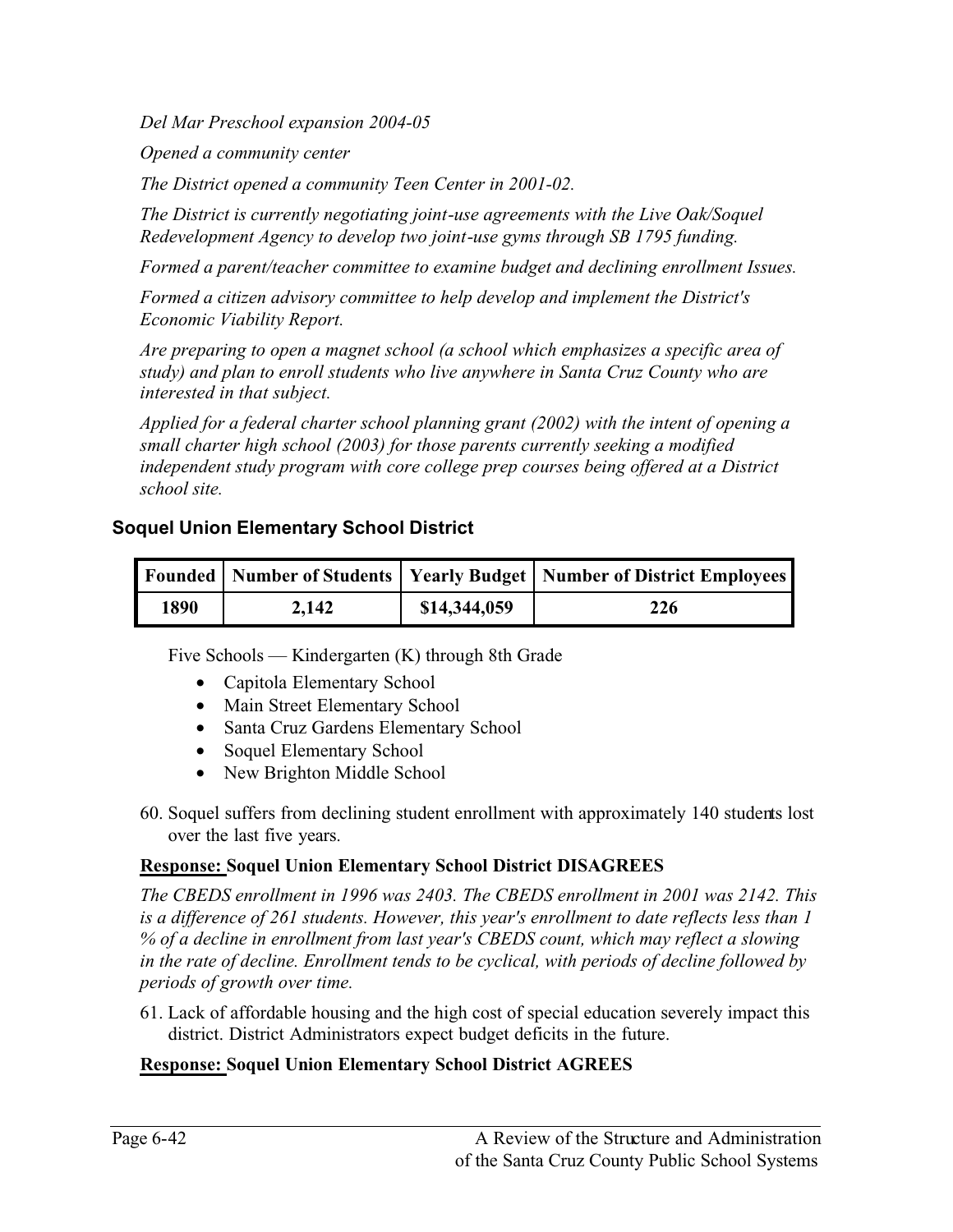*The high cost of housing impacts everyone in our county. Certainly, it is often difficult for school employees to purchase a house in this market. It is true that districts, by accident of who lives within their attendance boundaries, may have the obligation of significant expenses for individual students with special needs. These individual obligations sunset as students move out of the system. It is impossible to predict future obligations, as they are dependent upon individual student needs. At this time the Soquel Union Elementary School District has not entirely met its 3% reserve requirements for School Year 02-03. We are working to remedy this within our current resources.* 

62. Family income levels tend to be above federal guidelines that make it very difficult for the district to qualify for grants.

#### **Response: Soquel Union Elementary School District PARTIALLY AGREES**

*Soquel Union Elementary School District does qualify for Title 1 funding, which is based on poverty levels in our attendance area. There are state and federal grants that either assign priority to districts with a higher poverty rate than our district's poverty rate, or require a higher poverty rate to make application.* 

63. Administrators state that the cost of preparing grant applications greatly reduces the net amount funded to the district.

#### **Response: Soquel Union Elementary School District DISAGREES**

*Staff and administrative time is used in the preparation of grant applications. Certainly, grant preparation time must be weighed when deciding to apply for grants. Of more significant impact is the level of staff time needed to implement grants according to state and federal guidelines and meet compliance requirements for monitoring. Some grants carry significant paperwork and data collection requirements even though they strictly*  limit the amount of indirect or administrative costs that can be charged against the grant *funds.*

#### **Scotts Valley Unified School District**

|      |       |              | Founded   Number of Students   Yearly Budget   Number of District Employees |
|------|-------|--------------|-----------------------------------------------------------------------------|
| 1872 | 2,591 | \$14,578,141 | 257                                                                         |

Four Schools — Kindergarten (K) through 11th Grade

- Brook Knoll Elementary School
- Vine Hill Elementary School
- Scotts Valley Middle School
- Scotts Valley High School
- 64. Scotts Valley High School was opened on September 3rd 1999. This increased the total enrollment for the school district. However, by doing so other districts lost enrollment.

#### **Response: Scotts Valley Unified School District AGREES**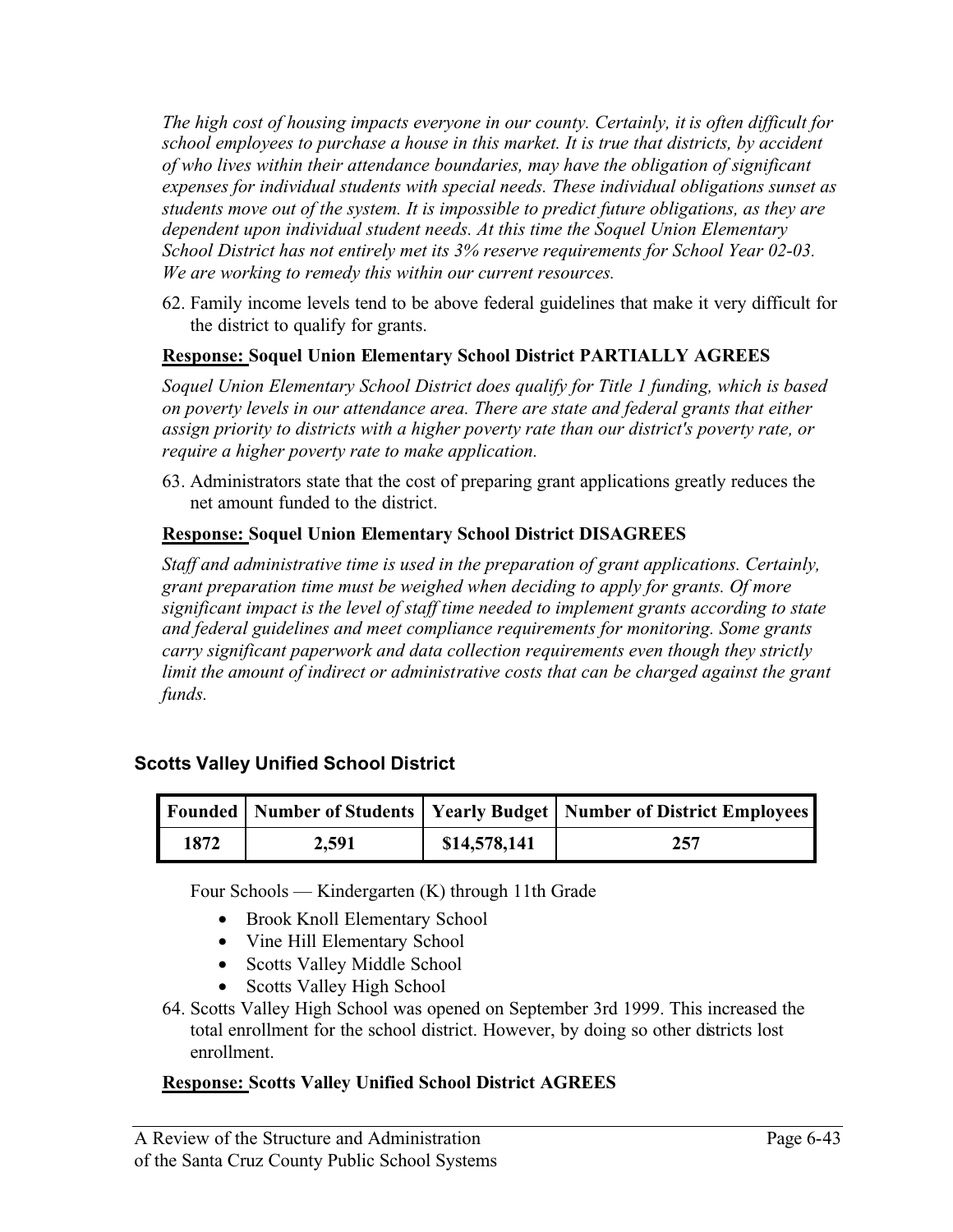65. Declining enrollment has not impacted the district, but the Scotts Valley district does not anticipate future growth.

#### **Response: Scotts Valley Unified School District PARTIALLY AGREES**

*While the overall District enrollment continues to increase due to the increase in enrollment at Scotts Valley High School as additional classes have been added over the last four years the K-8 enrollment has declined slightly.*

66. The district is in the process of remodeling its middle school campus.

#### **Response: Scotts Valley Unified School District DISAGREES**

*In March 2002 a bond measure was considered by voters and was narrowly defeated. One component of the bond was to rebuild Scotts Valley Middle School (SVMS). Since the bond was defeated this project is on hold.*

67. On November 8, 1994 voters approved two bond measure totaling \$22.7 million for a new high school.

#### **Response: Scotts Valley Unified School District AGREES**

68. On May 1, 1995, \$4.5 million was released with the remaining \$18.2 million released on August 1st 1997.

#### **Response: Scotts Valley Unified School District AGREES**

69. Voters rejected additional school bonds for the district in March 2002.

#### **Response: Scotts Valley Unified School District AGREES**

#### **San Lorenzo Valley Unified School District**

|      |       |              | Founded   Number of Students   Yearly Budget   Number of District Employees |
|------|-------|--------------|-----------------------------------------------------------------------------|
| 1952 | 3,996 | \$27,086,531 | 447                                                                         |

Six Schools — Kindergarten (K) through 12th Grade

- One Charter Program
- Boulder Creek Elementary School
- Quail Hollow Elementary School
- Redwood Elementary School
- San Lorenzo Valley Elementary School
- San Lorenzo Valley Junior High School
- San Lorenzo Valley High School
- 70. San Lorenzo Valley School District is located in the mountainous region of Santa Cruz County.

#### **Response: San Lorenzo Valley School District AGREES**

71. The district faces numerous challenges with transportation and declining enrollment.

#### **Response: San Lorenzo Valley School District AGREES**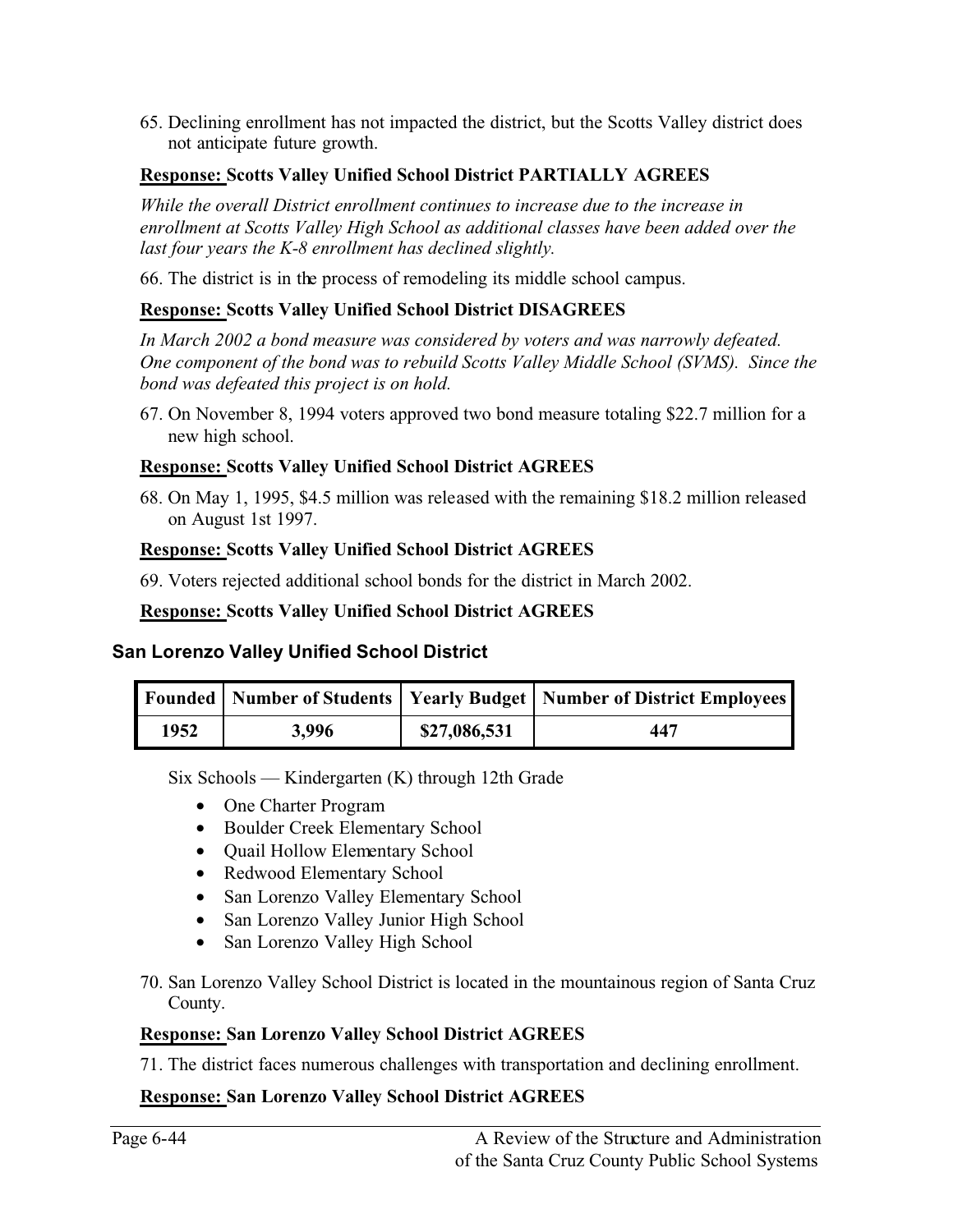72. While district buses operate daily during school hours, late after-school activities pose a problem.

#### **Response: San Lorenzo Valley School District AGREES**

73. Missing scheduled morning pick-ups and return trips home often discourages students from attending school or participating in after school activities.

#### **Response: San Lorenzo Valley School District PARTIALLY AGREES**

*We believe that sometimes students may be discouraged from attending school or participating in after school activities rather than "often."*

74. School officials feel free bus passes for public transportation would help daily attendance.

#### **Response: San Lorenzo Valley School District AGREES**

75. At the close of fieldwork, the Superintendent stated the budget would have a deficit in the 2002-2003 school year.

#### **Response: San Lorenzo Valley School District DISAGREES**

*The Superintendent must have been misunderstood. The Superintendent would never have made such a statement since he then would have to make a formal report to the State with a negative certification of the budget and then turn the district over to the County Superintendent of Schools. School districts are not allowed to have deficits in their budgets.*

#### **Santa Cruz City School District District**

|      |       |              | Founded   Number of Students   Yearly Budget   Number of District Employees ' |
|------|-------|--------------|-------------------------------------------------------------------------------|
| 1857 | 7,998 | \$56,537,272 | 938                                                                           |

Twelve Schools — Kindergarten (K) through 12th Grade

- Two Ark Studies Schools: Ark School (9-12) and Home Studies AFE (K-12)
- Bayview Elementary School
- Branciforte Elementary School
- De Laveaga Elementary School
- Gault Elementary School
- Monarch Elementary School
- Natural Bridges Elementary School
- Westlake Elementary School
- Sojourn Charter Middle School
- Branciforte Junior High School
- Mission Hill Junior High School
- Delta Charter High School
- Harbor High School
- Santa Cruz High School
- Soquel High School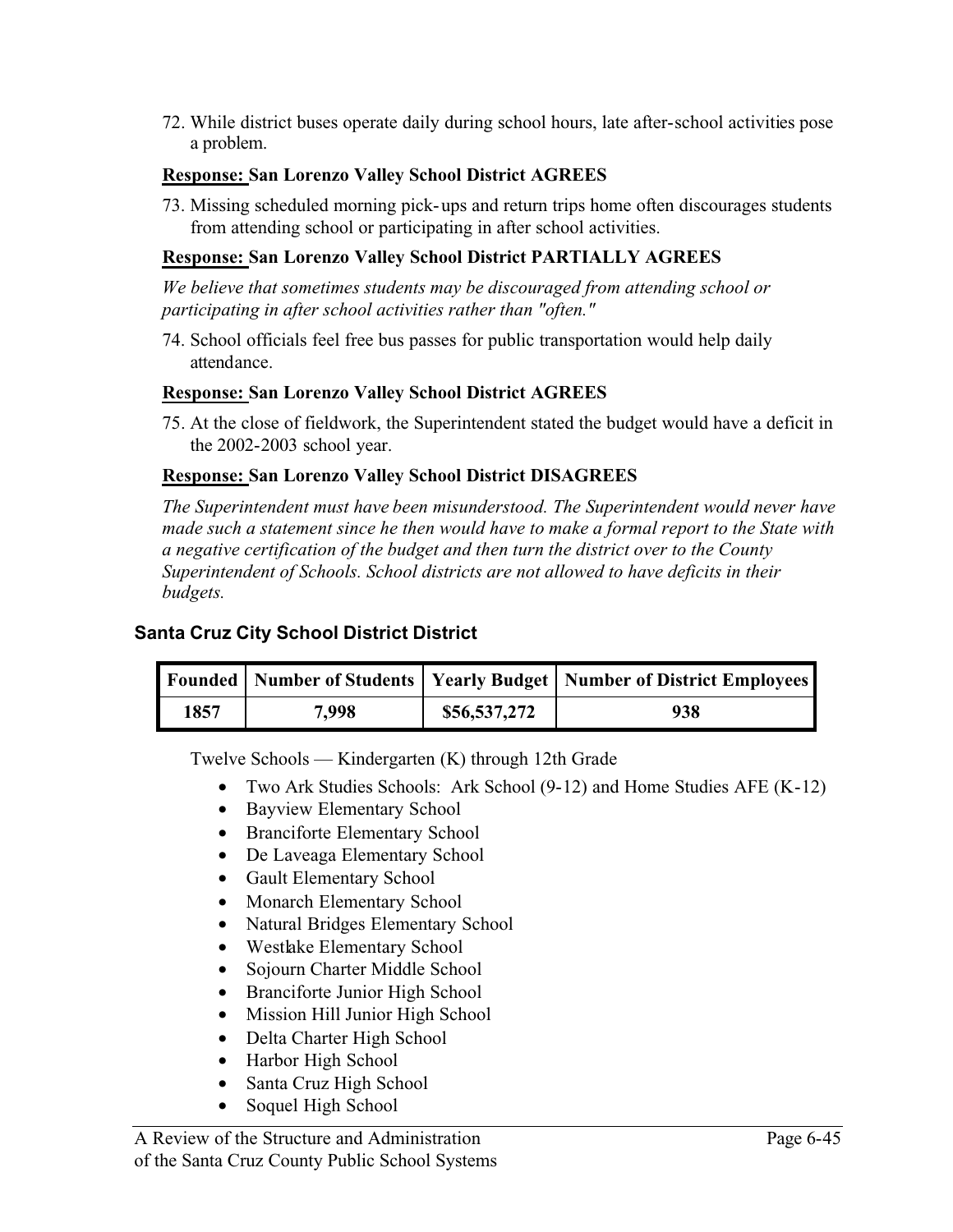76. The district has lost approximately 720 students since 1999. 322 students were lost during the 2001 school year alone.

#### **Response: Santa Cruz City School District PARTIALLY AGREES**

*District enrollment has declined by approximately 720 students. The term "lost" implies that students once previously enrolled in the district have transferred or relocated elsewhere, which is not the case.* 

77. In order to remain solvent, the district must reduce its budget by \$3.2 to \$4.9 million dependent on receiving additional funding.

#### **Response: Santa Cruz City School District AGREES**

78. A parcel tax measure was recently passed. According to district officials, these amounts will not be sufficient to cover growing deficits.

#### **Response: Santa Cruz City School District AGREES**

79. In 1998, voters approved bond measures totaling \$86 million designated for school remodeling.

#### **Response: Santa Cruz City School District AGREES**

80. The District has been in the processing of renovating older school buildings in order to bring them into compliance with federal mandates.

#### **Response: Santa Cruz City School District AGREES**

81. The district recently announced that Strategic Construction Management Consulting Company would receive \$1.2 million to oversee these renovations.

#### **Response: Santa Cruz City School District AGREES**

82. Recently two high school principals resigned their positions citing the high cost of housing, declining enrollment, and budget concerns. One principal was quoted as saying; "I've been having to make budget decisions that honestly are difficult for me to deal with, reducing people's work day, their work year. Unfortunately this is the beginning of a cycle that is not going to go away for a while."

#### **Response: Santa Cruz City School District AGREES**

*There are several factors, professional and personal, that contribute to administrators' decisions to resign their positions, including, but not exclusively, the cost of housing, declining enrollment, and budget concerns.* 

83. Many students from the Santa Cruz City School District District were transferred to Scotts Valley High School, which opened in 1999. This negatively impacted the school district's ADA.

#### **Response: Santa Cruz City School District PARTIALLY AGREES**

*Students, who would have attended the Santa Cruz City School District District in absence of Scotts Valley High School, attend Scotts Valley High School, i.e. their high school of residence.*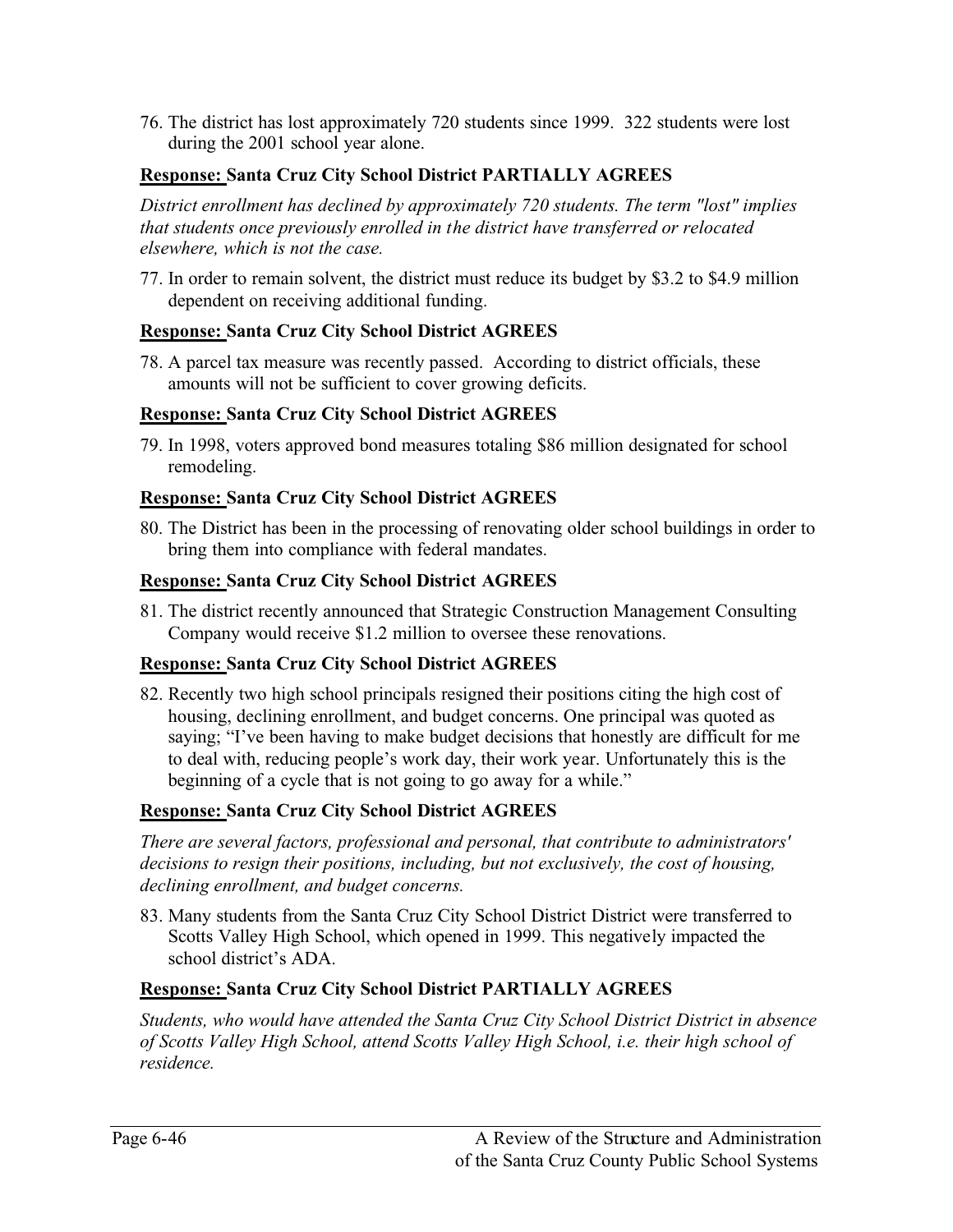#### **Pajaro Valley Unified School District**

|      |        |               | Founded   Number of Students   Yearly Budget   Number of District Employees ' |
|------|--------|---------------|-------------------------------------------------------------------------------|
| 1960 | 19,863 | \$142,649,320 | 2,381                                                                         |

Schools — Kindergarten (K) through 12th Grade

- Three Charter Schools
	- Alianza Elementary Charter School
	- Linscott Charter School
	- Pacific Coast Charter School
- Amesti Elementary School
- Ann Soldo Elementary School
- Bradley Elementary School
- Calabasas Elementary School
- Freedom Elementary School
- H. A. Hyde Elementary School
- Hall Elementary School
- MacQuiddy Elementary School
- Mar Vista Elementary School
- Mintie White Elementary School
- Ohlone Elementary School
- Rio Del Mar Elementary School
- Salsipuedes Elementary School
- Starlight Elementary School
- Valencia Elementary School
- E.A. Hall Middle School
- Lakeview Middle School
- Pajaro Middle School
- Rolling Hills Middle School
- Aptos Junior High School
- Aptos High School
- Renaissance High School
- Watsonville High School

84. Pajaro Valley Unified School District is the largest school district in the County.

#### **Response: Pajaro Valley Unified School District AGREES**

*The district has grown until last year and has now stabilized the enrollment unlike the remainder of the county which is declining.* 

85. The migrant population and other non-English speaking students create unique expenses and challenges for PVUSD.

#### **Response: Pajaro Valley Unified School District AGREES**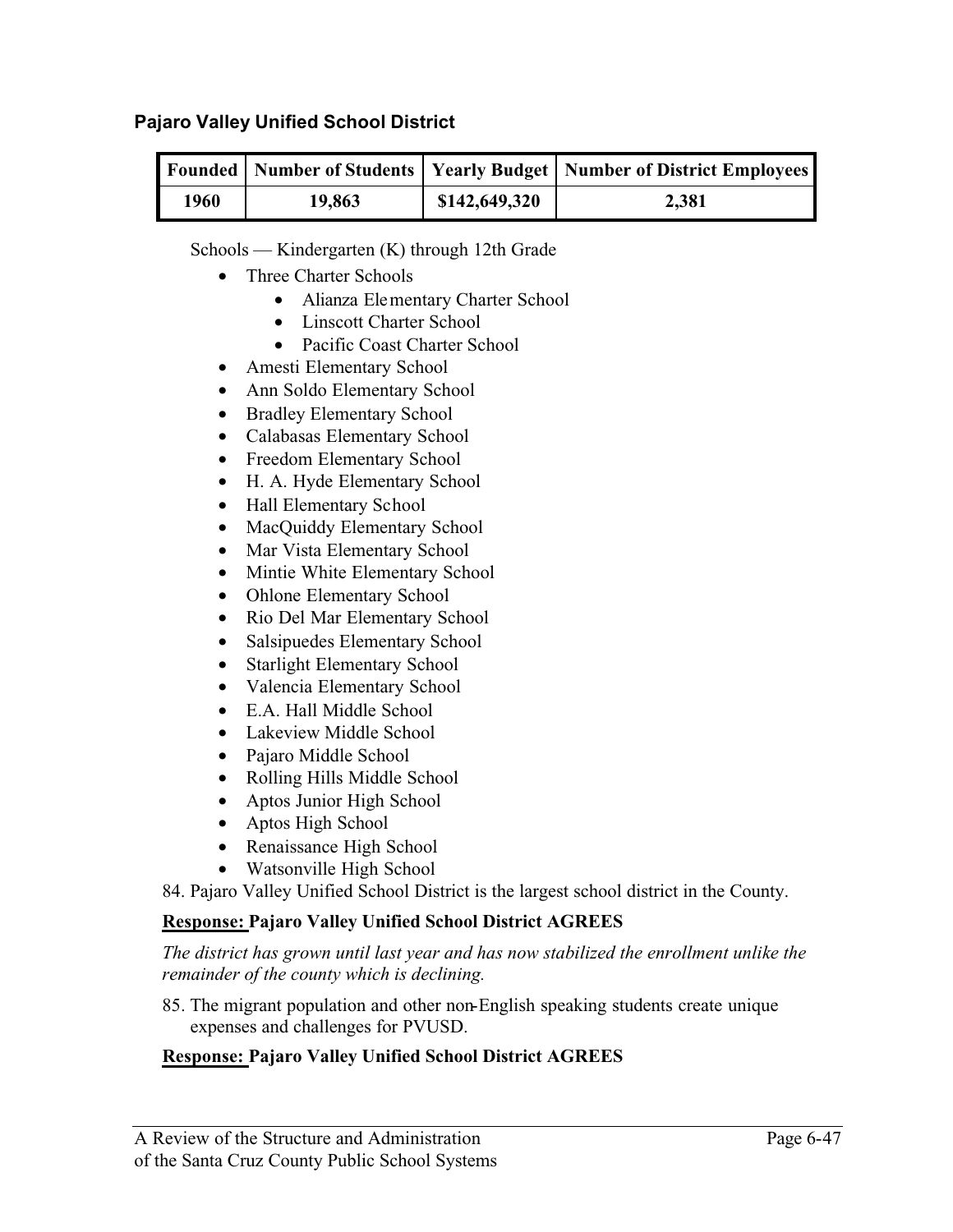*The challenges are exacerbated by the fact that almost all of our students who are "English Learners" live in a community in which it is not necessary for them to speak English in order to have their basic needs met. Community services, family services, health care, and businesses all cater to the Spanish-speaking population. Therefore, there is very little exposure to or opportunities to practice the English language other than the five hours spent in school.* 

86. According to State of California statistics, thirteen schools in the district have unacceptably low-test scores.

#### **Response: Pajaro Valley Unified School District DISAGREES**

*Using the state's Academic Performance Index (API) and the rankings on a scale of one to ten (one being the lowest) there are 14 schools in the bottom rank (decile one), and three more in decile two. Source: 2001 Base API.* 

87. The District is continuously initiating programs to reverse low academic achievement.

#### **Response: Pajaro Valley Unified School District AGREES**

*The District is implementing a comprehensive and coordinated plan for the 2002-2003 school year to produce significant increases in academic achievement.* 

88. Overcrowding at the high schools is a major concern.

#### **Response: Pajaro Valley Unified School District AGREES**

*Construction has now started on the third high school which is scheduled to open by the end of 2004. In the meantime, there are sufficient relocatable facilities to house the classes need at the two high schools to maintain the District's class size ratios. The District has placed a bond issue on the November ballot to further address the current deficiencies in the District's high schools.* 

89. A new high school is scheduled to open in approximately two years.

#### **Response: Pajaro Valley Unified School District AGREES**

*Construction has now started on the third high school which is scheduled to open by the end of 2004.* 

#### *Conclusions* **Note: While not required to do so, Bonny Doon did respond to the conclusions.**

11. A consolidated school district would ensure uniform policies and procedures in all schools throughout the county.

#### **Response: Bonny Doon School PARTIALLY AGREES**

*No response required from Bonny Doon School. However, a consolidated school district would ensure uniform policies and procedures in all schools throughout the County." However, we agree only because a single Board of Trustees would have jurisdiction throughout the County. We do not agree that a single Board of Trustees for all schools in Santa Cruz County is a good thing for education.*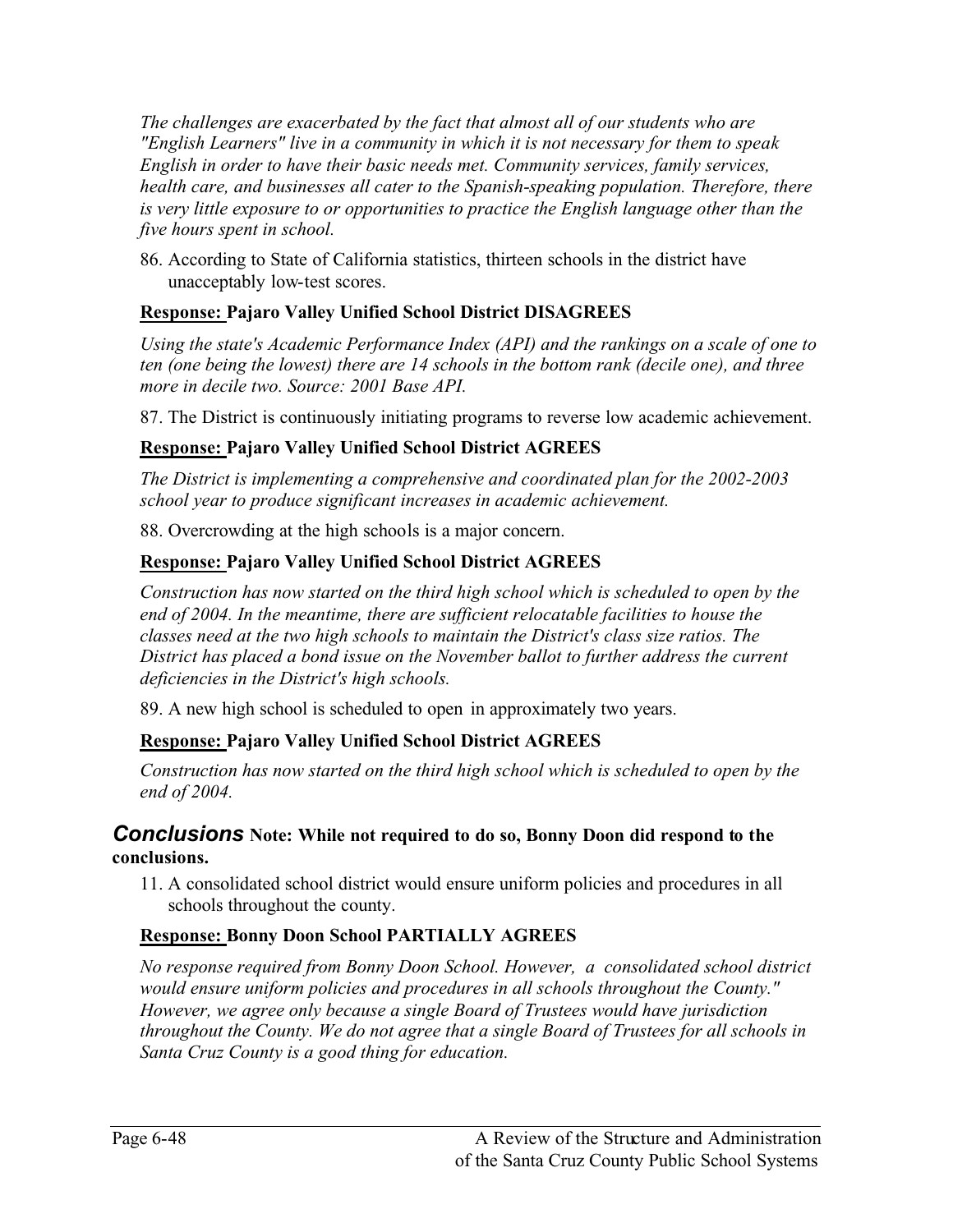# *Recommendations*

1. The ten school districts within the County of Santa Cruz should be combined into one Consolidated School District. The Grand Jury urges the County Board of Education and the County Office of Education to immediately initiate the process for consolidation outlined in the California Education Code.

#### **Response: Santa Cruz County Office of Education DISAGREES**

*The Santa Cruz County Office of Education will not implement because it is not warranted.*

*There is a process in place under California Education Code which provides for the citizenry or local district governing boards, as the elected local representatives, under a democratic process to initiate consolidation. While some may consider it within the jurisdiction of the County Committee on School District Organization to mandate change, it has been the practice of the current and prior Committees to respond to proposals initiated by citizens and school districts. There is currently a statewide Master Plan for Education revise being conducted which will provide guidance in this and, once adopted, will be referenced by the County Committee on School District Organization.* 

#### **Response: Bonny Doon School DISAGREES**

*Note: Although not required to do so, Bonny Doon School chose to do so and made this same comment for all of the recommendations.*

*No response is required from Bonny Doon School. However, none of recommendations should be implemented because they are each drawn from the findings and conclusions in the previous portions of the Grand Jury report; and these findings and conclusions are factually inadequate.* 

- 2. The County Board of Education and the County Office of Education should empanel a Citizens' Committee to oversee Recommendation Number One. This committee should consist of members from the following groups:
	- Educators
	- Business Professionals
	- Union Representatives
	- Concerned citizens

#### **Response: Santa Cruz County Office of Education DISAGREES**

*The Santa Cruz County Office of Education will not implement because it is not warranted. There is an elected County Committee for School District Organization that is based on nine criteria delineated in the State Educational Code and representing all geographical areas of the County. Empanelling an additional committee would duplicate this process.* 

3. The County Board of Education and the County Office of Education should obtain the services of an outside and independent senior level business executive to assist in a comprehensive review of the structure and administration of the County Office of Education and every school district.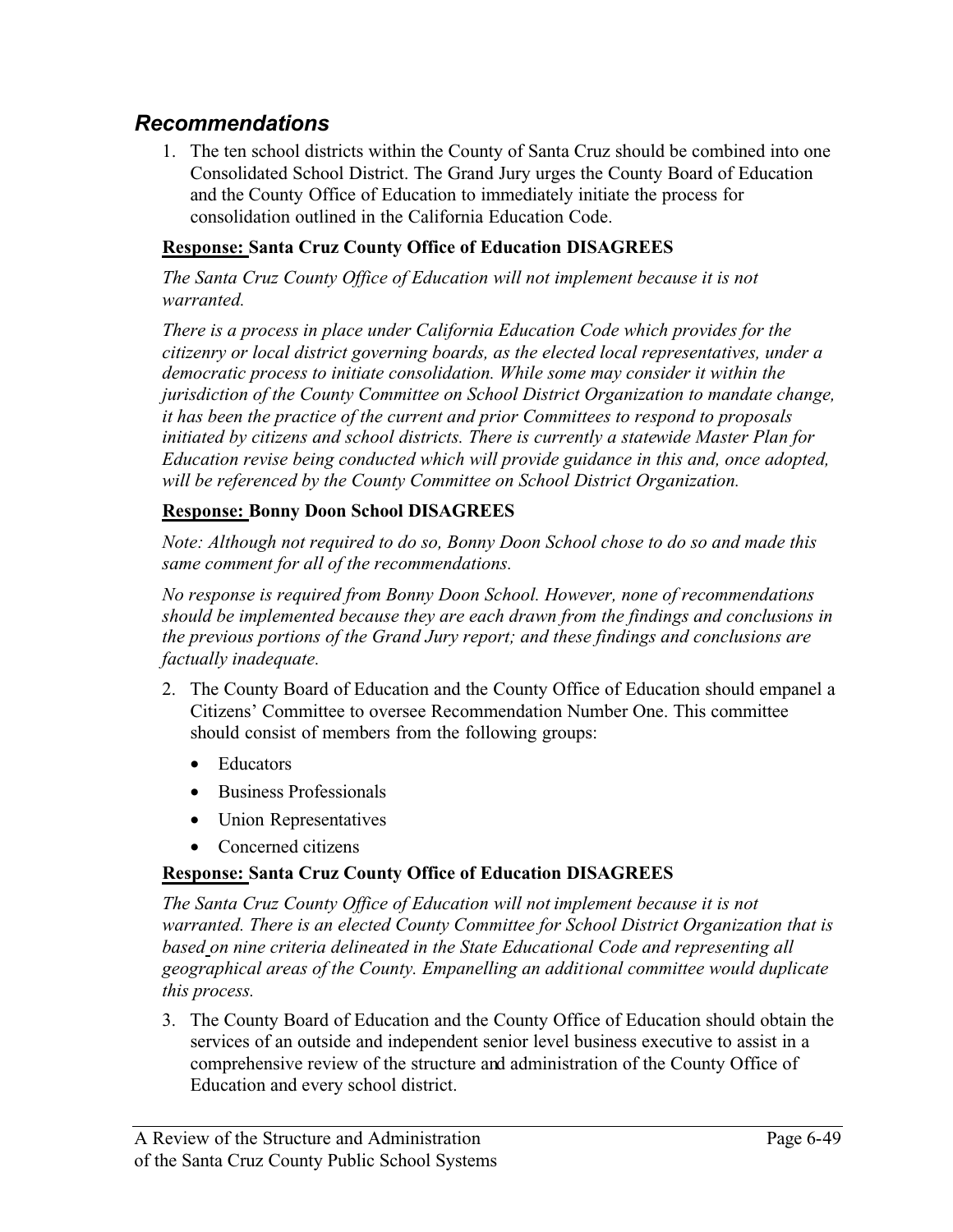#### **Response: Santa Cruz County Office of Education DISAGREES**

*The Santa Cruz County Office of Education will not implement because it is not warranted. There are several examples that demonstrate that the County Office of Education has obtained the services of an outside and independent entity to conduct studies of specific areas. The Financial Crisis Management Team (FCMAT) has been hired on several occasions to conduct studies and make recommendations relative to the structure, administration and operations within the COE. FCMAT is the preferred entity to conduct such reviews based upon knowledge of educational entities, experience and reputation*

4. The County Board of Education, the County Office of Education and Pajaro Valley Unified School District should examine and streamline the administration of the SELPA programs.

#### **Response: Pajaro Valley Unified School District DISAGREES**

*Pajaro Valley Unified School District will not implement this recommendation because it is not warranted. The current single district SELPA was created and approved by the State in 1993 to better serve local special education needs. The District's special education program is administered by the Director of Special Education who also acts as the SELPA Director. This organization structure is streamlined, efficient and cost effective.*

#### **Response: Santa Cruz County Office of Education DISAGREES**

*The Santa Cruz County Office of Education will not implement because it is not warranted. The current two SELF As were created at the request of PVUSD and approved by the State in 1993. Each SELPA is a Local Education Agency, separate from the County Office of Education and governed by its own council. State mandated local plans are due for review during* 2002-03. *In reviewing the plan, operational improvements will be addressed.*

5. In order to address declining enrollment in north county schools, the County Board of Education and the County Office of Education should immediately authorize a study focused on alleviating overcrowding in south county classrooms.

#### **Response: Santa Cruz County Office of Education DISAGREES**

*The Santa Cruz County Office of Education will not implement because it is not warranted. PVUSD, an independent, locally governed school district, has a plan in place to build several new schools including a high school to be completed by* 2004. *It was recently announced that the District board has authorized a study of the district's organizational structure. It was also announced on August 29,2002, that the Santa Cruz City School Districts District has authorized a study relative to the feasibility of unification of the Santa Cruz City School Districts Elementary and Santa Cruz City School Districts High School Districts. We will convene meetings with all district superintendents to explore opportunities for cooperative ventures, including efforts to alleviate declining enrollment and overcrowding where identified.*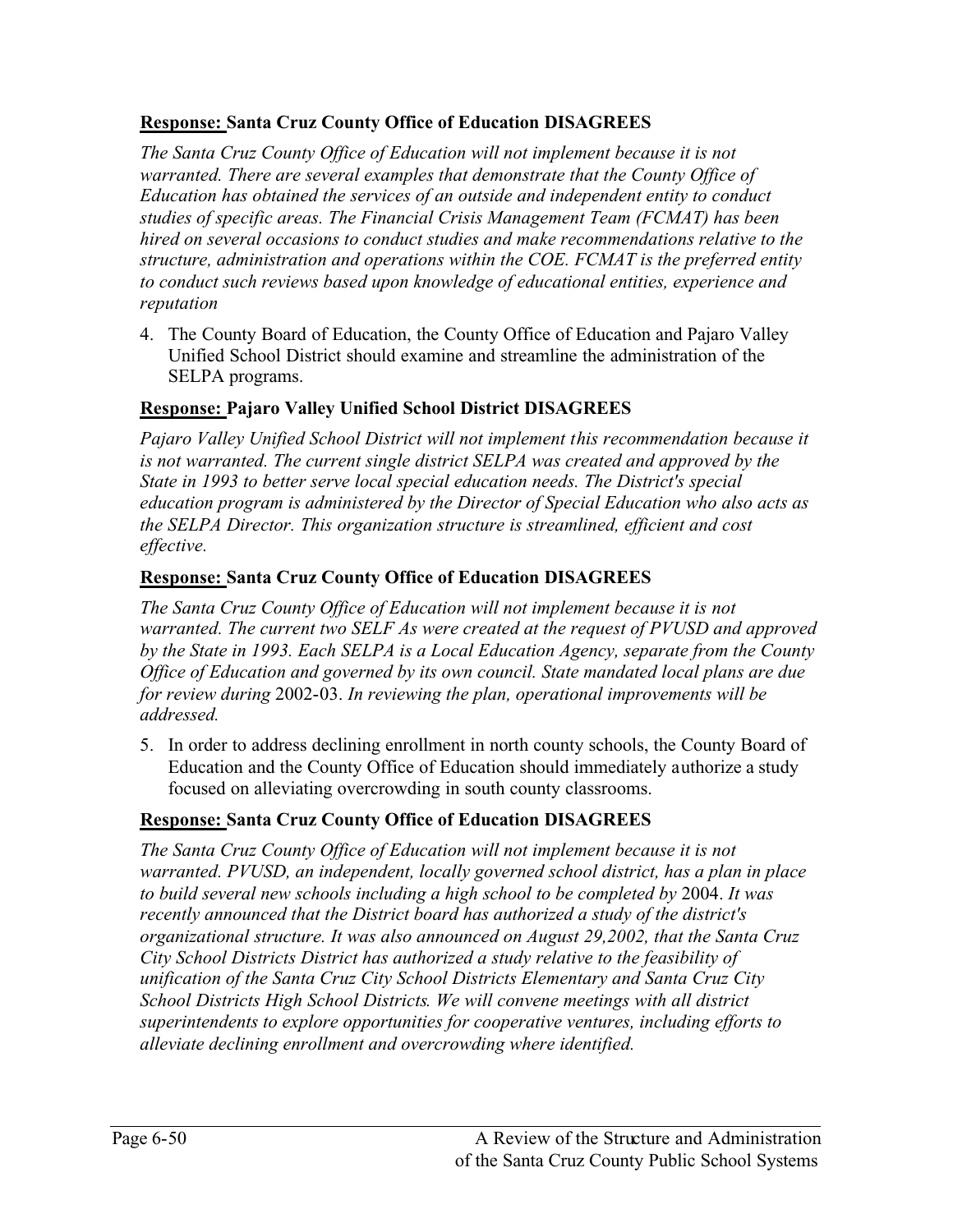6. The Santa Cruz City School District should retain on staff a professional project manager to oversee the refurbishing of their school buildings. This project manager should have a proven and verifiable track record in this industry.

#### **Response: Santa Cruz City School District DISAGREES**

*Santa Cruz City School Districts has contracted with a professional project management firm, Strategic Construction Management, to oversee the refurbishing of the school buildings, rather than have a professional project manager on staff.*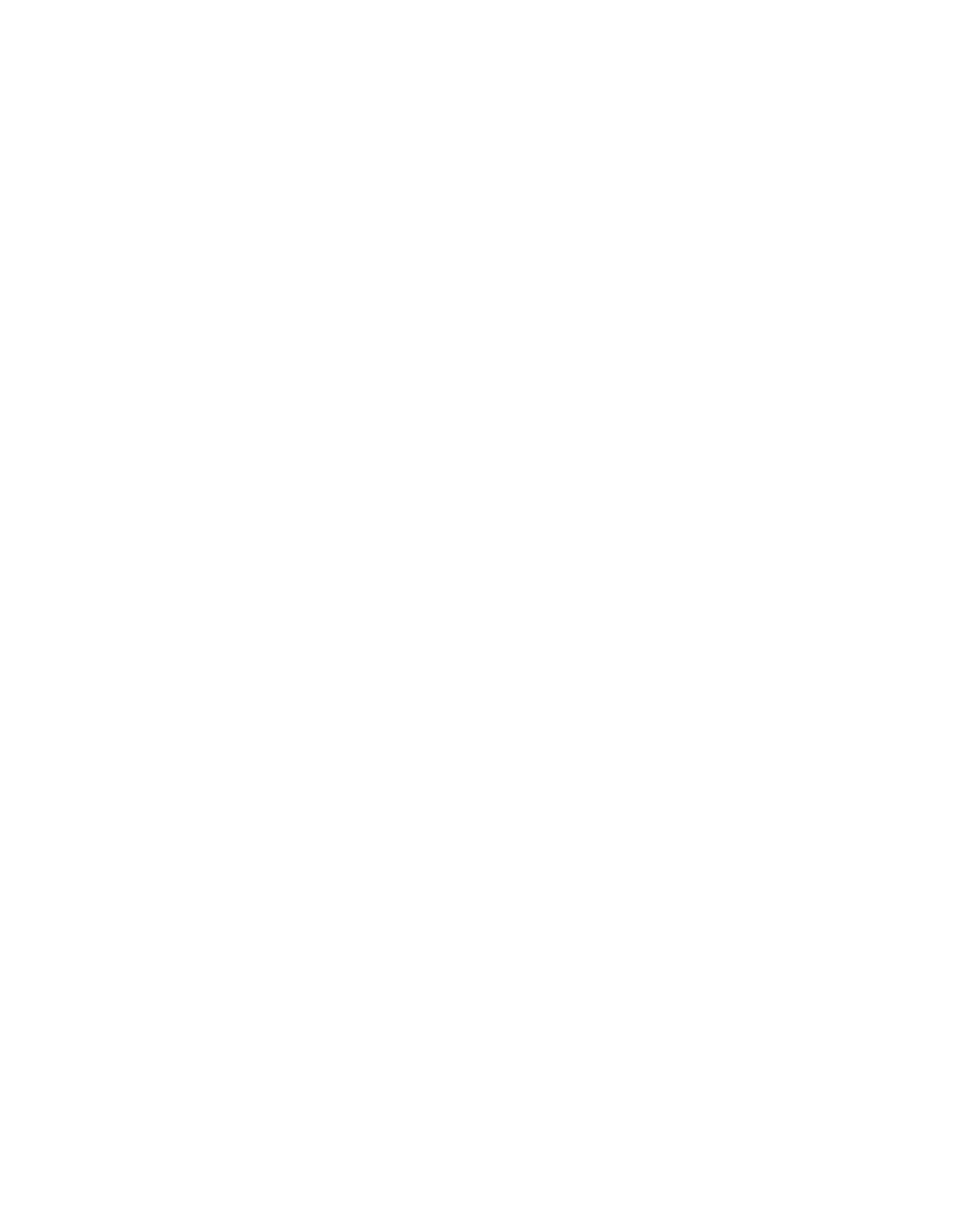

# **Santa Cruz County Grand Jury**

# **Response to the Final Report:**

Section 7 Special Districts Committee Reports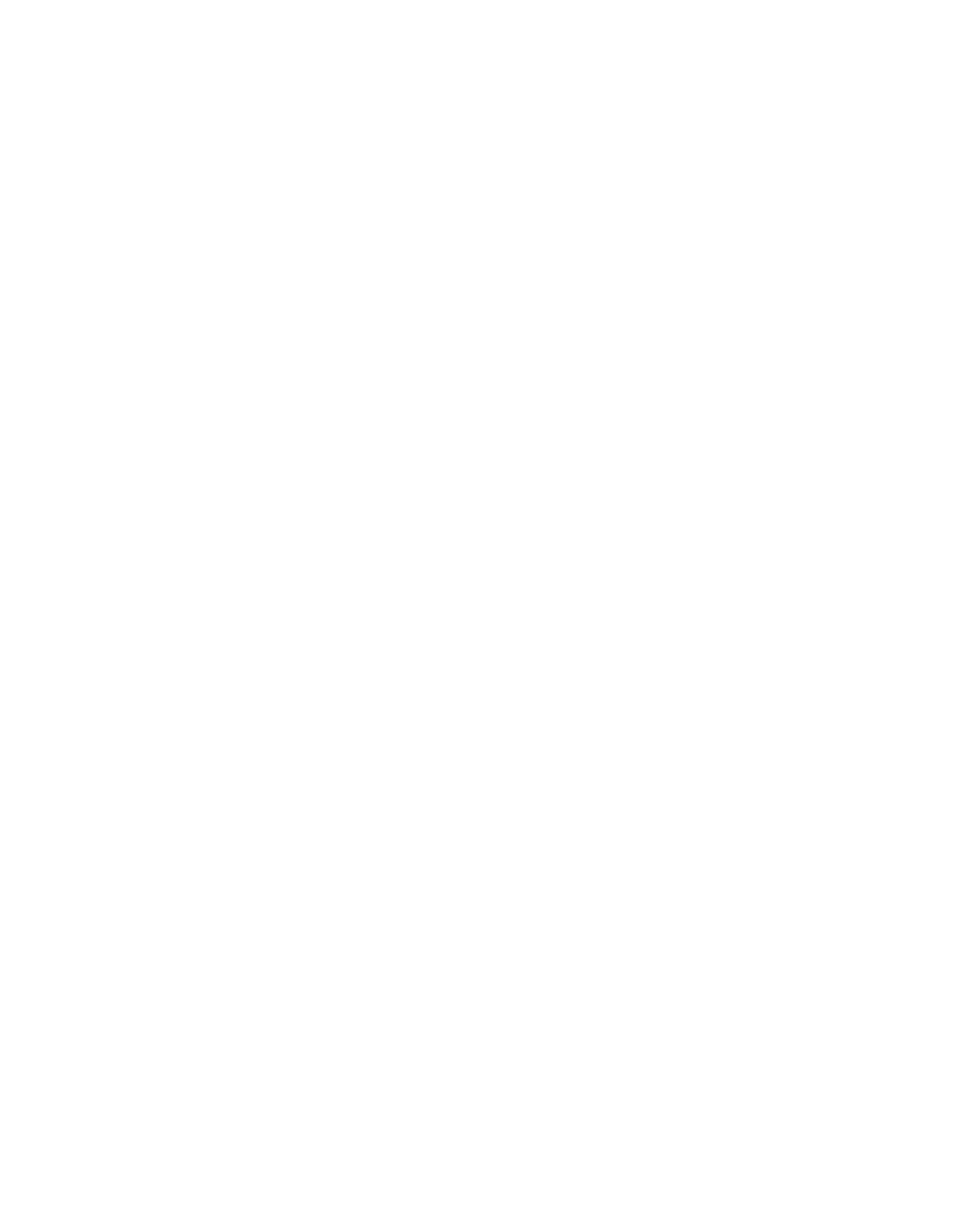# **Investigation of the Salsipuedes Sanitary District**

#### **2001-2002 Grand Jury Report – Page 7-1**

# *Findings*

- 1. An elected five-member Board of Directors of the Salsipuedes Sanitary District is responsible for budgets, employee issues, and long-term decisions. The board meets monthly, and each board member is paid \$100 per month, contingent upon attendance of this meeting.
- 2. The District Manager takes care of other decisions and day-to-day coordination of work. The District Manager also serves as the secretary to the Board of Directors.
- 3. The district has two part time non-benefited employees and makes use of contract personnel for all other work. By comparison, the Santa Cruz County Sanitation District employs approximately fifty people: ten in the engineering department and the remainder in the operations department.
- 4. The District has technical people available on call to respond to emergencies that may arise.
- 5. The Salsipuedes Sanitary District charges its customers through an assessment collected concurrently with their property tax bills.
- 6. The District Manager has recommended for the coming fiscal year that the District maintain the lower fees established last year on a single-year temporary basis.
- 7. The District's costs and charges are low in comparison with other districts offering comparable services.
- 8. The Salsipuedes Sanitary District passes along charges for individual efforts (e.g., from the District's engineer or attorney) to the individual customer for whom the charge was incurred. The District offers the rationale that such charges are only incurred due to a customer's specific need.

#### **Response: Salsipuedes Sanitary District DISAGREES**

*The foregoing statement is only partially correct. It is correct that construction of or alteration to sewer facilities which are or will be connected to the District's sewer system requires a permit issued from the District. As part of the peTn1it process, the District requires an applicant to pay for the cost of administrative, engineering, legal and other expenses relating to such application.* 

*This is the same as virtually all other public agencies that provide sewer or similar services and the reason for it is simple. It is unfair for such costs to be imposed upon existing ratepayers through the payment of regular sewer services charges when the ratepayers derive no benefit from the new facilities. In this sense, sewer service charges fund the operation and maintenance of existing facilities (including, eventually, repair and replacement of those facilities by depreciating the value of the existing sewer infrastructure over time). But they do not fund the construction or expansion of facilities to accommodate new development.*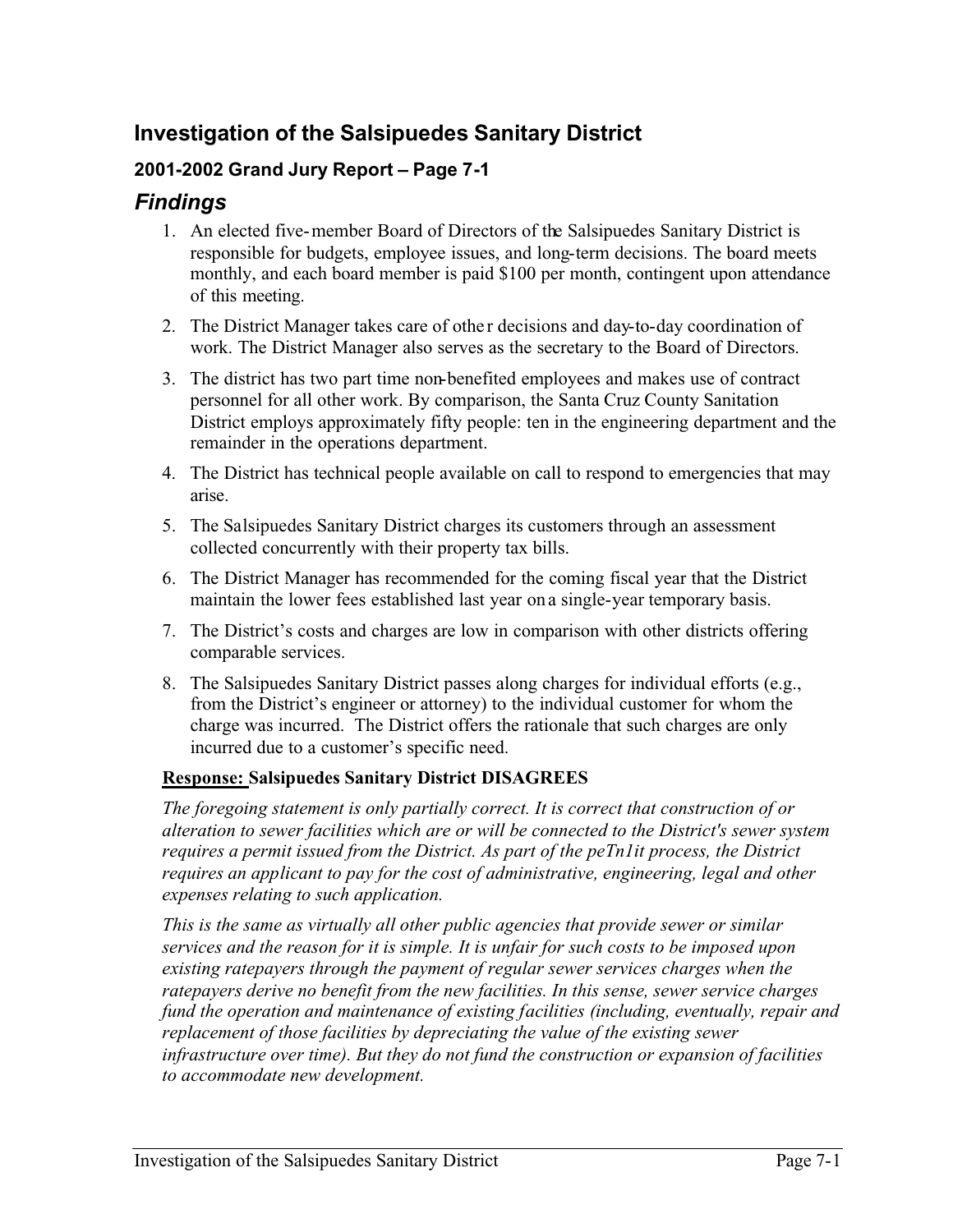*On the other hand, not all District costs attributable to an individual customer are passed along to the customer. For instance, a customer may have a complaint that requires review and a response from legal counsel. Or a customer may submit a claim for money or damages against the District which requires review and a response from legal counsel in connection with, for example, a sewer blockage. Or the District may direct legal counsel to correspond with a customer who is in violation of the District's regulations concerning sewer discharges. For activities like these, the District has no legal mechanism to recover its legal expenses (described by the Grand Jury as "charges for individual efforts") and, in fact, does not do so.* 

9. Correspondence prepared and signed by the attorney for the District is sometimes mailed out on behalf of the Salsipuedes Sanitary District.

#### **Response: Salsipuedes Sanitary District DISAGRRES**

*Although Finding No.9 is correct factually, and in that sense the District agrees with it, the District disagrees with the conclusions and recommendations derived there from (see discussion above).*

10. In performing an inspection, the Salsipuedes Sanitary District does not assume responsibility for the correct and complete installation performed on the building sewer (i.e., the plumbing on the customer's property). Rather, the District does what it feels is necessary to ensure the safe installation or modification of the customer's tiein to the sanitary system.

#### **Response: Salsipuedes Sanitary District**

*Finding No. 10 is worthy of comment in that the District's jurisdiction is limited to the facilities over which it has control, i.e., facilities for which a permit for construction is required from the District. For such construction, District regulations require that the facilities be inspected and approved by the District's engineer. And District regulations state that no person shall "uncover, make any connection with or opening into use, use, alter or disturb any public sewer or appurtenances or perform any work on any lateral or building sewer without fust obtaining a written permit from the District." On the other*  hand, under state law the District is immune from liability for the negligent inspection of *those facilities. Cal. Govt. Code ~18.6. This is the same immunity that shields all public agencies from liability in the performance of inspections.* 

11. Customers connecting to the District are required to obtain a Santa Cruz County encroachment permit, which allows for breaking into the county sidewalks and road, if necessary. This permit is required even though it may not ultimately prove necessary to perform these operations.

#### **Response: Santa Cruz County Board of Supervisors DISAGREES**

*Encroachment permits are not required of customers connecting to the District if the work is not located within a County maintained road right-of-way.*

#### **Response: Salsipuedes Sanitary District DISAGREES**

*The foregoing finding is inaccurate insofar as it seems to imply that the District unnecessarily requires permit applicants to obtain encroachment permits from the County. In fact, the County of Santa Cruz* does *require an encroachment permit for*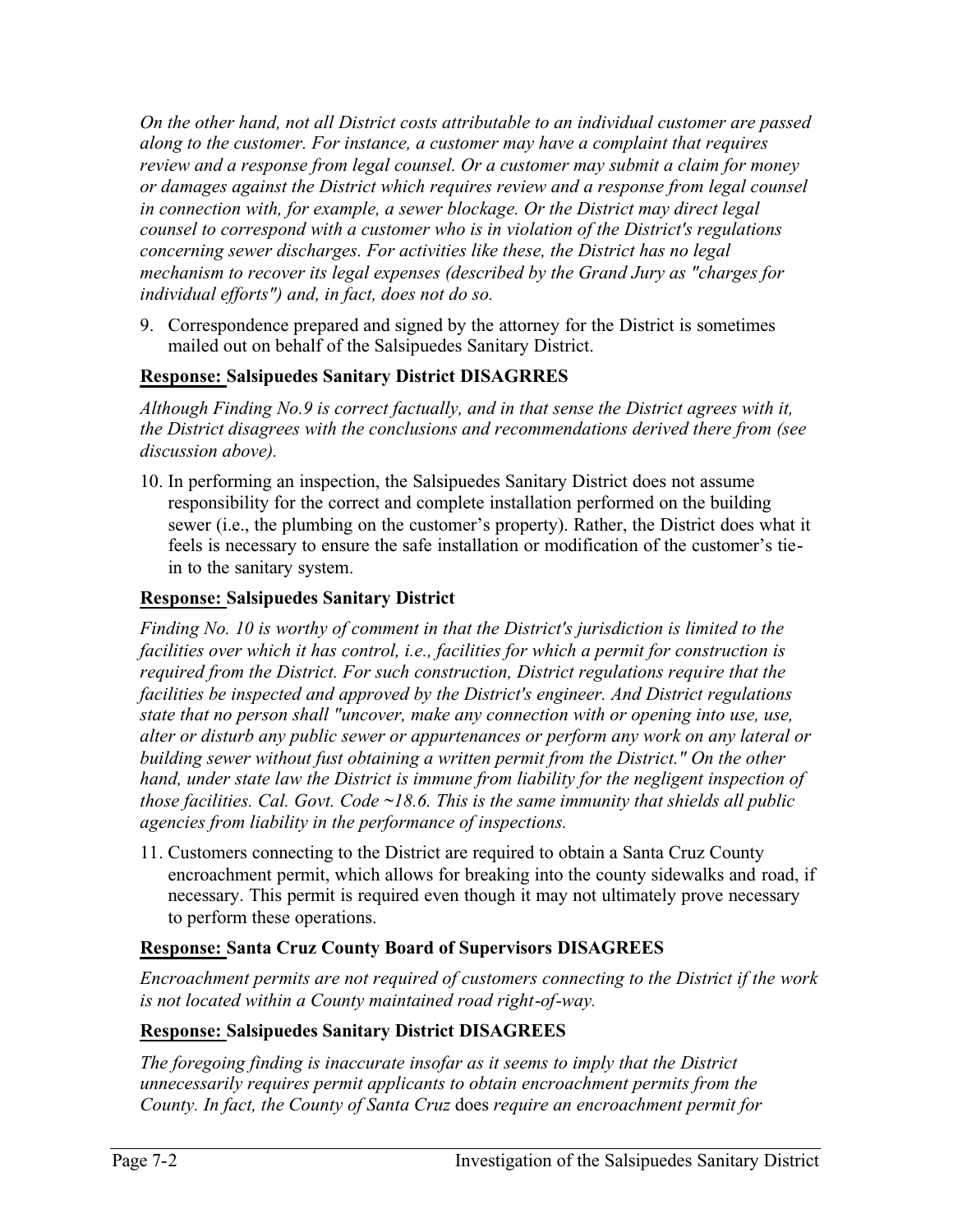*subsurface work in the County right of way. Thus, if the plans for a sewer repair call for construction that will take place in a County maintained road or sidewalk, an encroachment permit will be required. The District is unaware of any instance in which a an encroachment permit has been required and has been later proved unnecessary.* 

13. According to District officials, the Santa Cruz County Planning Department does not dependably notify customers of the need to obtain multiple permits. The District also reports that in cases where a sewage connection will clearly be required, the Planning Department does not consistently identify the need for a permit to be obtained from the Salsipuedes Sanitary District.

#### **Response: Santa Cruz County Board of Supervisors AGREES**

*The Planning Department has investigated item number 13 above and found that a system does exist for identifying applications which should be routed for review to Salsipuedes Sanitary District, but it has not been diligently followed. This system is being reviewed for continued relevancy and ways to insure that it will be followed in the future. In addition, it will be automated with the ALUS change of platform and designed to accommodate a customer notification feature.* 

#### **Response: Salsipuedes Sanitary District PARTIALLY AGREES**

*The District agrees that the Santa Cruz County Planning Department "does not dependably notify customers of the need to obtain multiple permits" and that "in cases where a sewage connection will clearly be required, the Planning Department does not consistently identify the need for a permit to be obtained." However, the District is concerned the foregoing finding is inappropriate in the context of a report concerning the Sa1sipuedes Sanitary District. It would more appropriately be directed to the agency which is the subject of the finding, i.e., the Santa Cruz County Planning Department. And given that the finding is phrased in terms of the District's comments only, it appears that the Grand Jury failed to contact the Planning Department or perform any further investigation of the matter. The District would request that this issue be brought back to the Grand Jury for further consideration as part of the 2002-2003 Grand Jury Report or, alternatively, that it be contained in the portions of the Grand Jury Report dealing with County government.* 

# *Conclusions*

(Note: While not required to respond to conclusions, the Salsipuedes Santiary District responded to the following conclusion.)

5. It is inappropriate for the attorney for the District to prepare and sign correspondence on behalf of the Salsipuedes Sanitary District.

#### **Response: Salsipuedes Sanitary District DISAGREES**

*Any correspondence sent out by legal counsel on behalf of the District is at the request and direction of the Sanitary District. The Salsipuedes Sanitary District is a special district organized and ':Cooperating under the Sanitary District Act of 1923 (Health & Safety Code section 6400, et seq.) ;!; The Sanitary District Act expressly authorizes the District to employ counsel "for any purpose (Health & Safety Code section 6493.) It also authorizes the District to employ and pay necessary agents and assistants. Health &*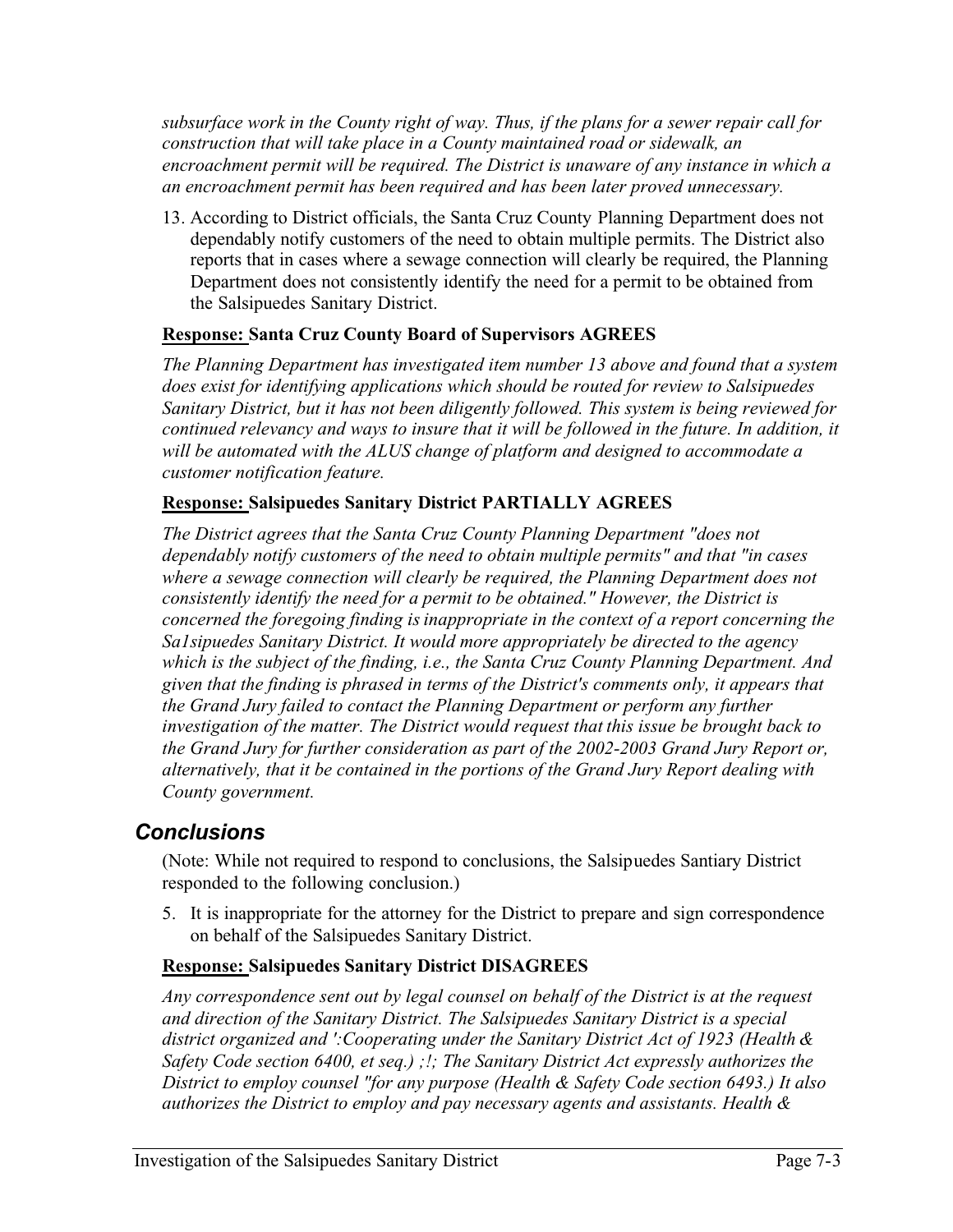*Safety Code section 6517. It is totally appropriate for the District to communicate to anyone it chooses through its legal counsel. This is the same basic right that every public agency, and every other person or entity for that matter, enjoys. The Grand Jury's conclusion to the contrary is illogical and unfounded. -""'"*

#### *Recommendations*

1. The Santa Cruz County Planning Department should establish a system and conduct employee training to identify instances that require an additional permit. Customers should be notified of this requirement when obtaining other required permits.

#### **Response: Santa Cruz County Board of Supervisors AGREES**

*This recommendation will be implemented. When investigating this item, the Planning Department found that the ALUS system contained the information which identifies the Sanitation District of a parcel. However, the screen typically used by the building counter staff typically when determining the routing of applications did not include this information. This information has now been added to the appropriate screen, and staff has been trained in its use.* 

#### **Response: Salsipuedes Sanitary District DISAGREES**

*Will not be implemented by the Salsipuedes Sanitary District because it has no control over the Santa Cruz County Planning Department. However, the District agrees that the County Planning Department should recognize, when reviewing development applications for construction within District boundaries that include installation or modification of sewer facilities, that a sewer permit from the District will be required. (See Discussion of Grand* Jury *Finding No. 13, below).* 

2. The attorney being used by the Salsipuedes Sanitary District is not an employee and should cease issuing formal correspondence from the District to its customers.

#### **Response: Salsipuedes Sanitary District DISAGREES**

*As evidenced by this letter, Recommendation Nos. 2 and 3 will not be implemented because they are unwarranted and unreasonable, for the reasons set forth in response to Conclusion No.5, above.* 

3. Correspondence prepared and signed by the attorney for the Salsipuedes Sanitary District should never be mailed out on behalf of the District. All correspondence should be signed by the board or by the District Manager.

#### **Response: Salsipuedes Sanitary District DISAGREES**

*As evidenced by this letter, Recommendation Nos. 2 and 3 will not be implemented because they are unwarranted and unreasonable, for the reasons set forth in response to Conclusion No.5, above.*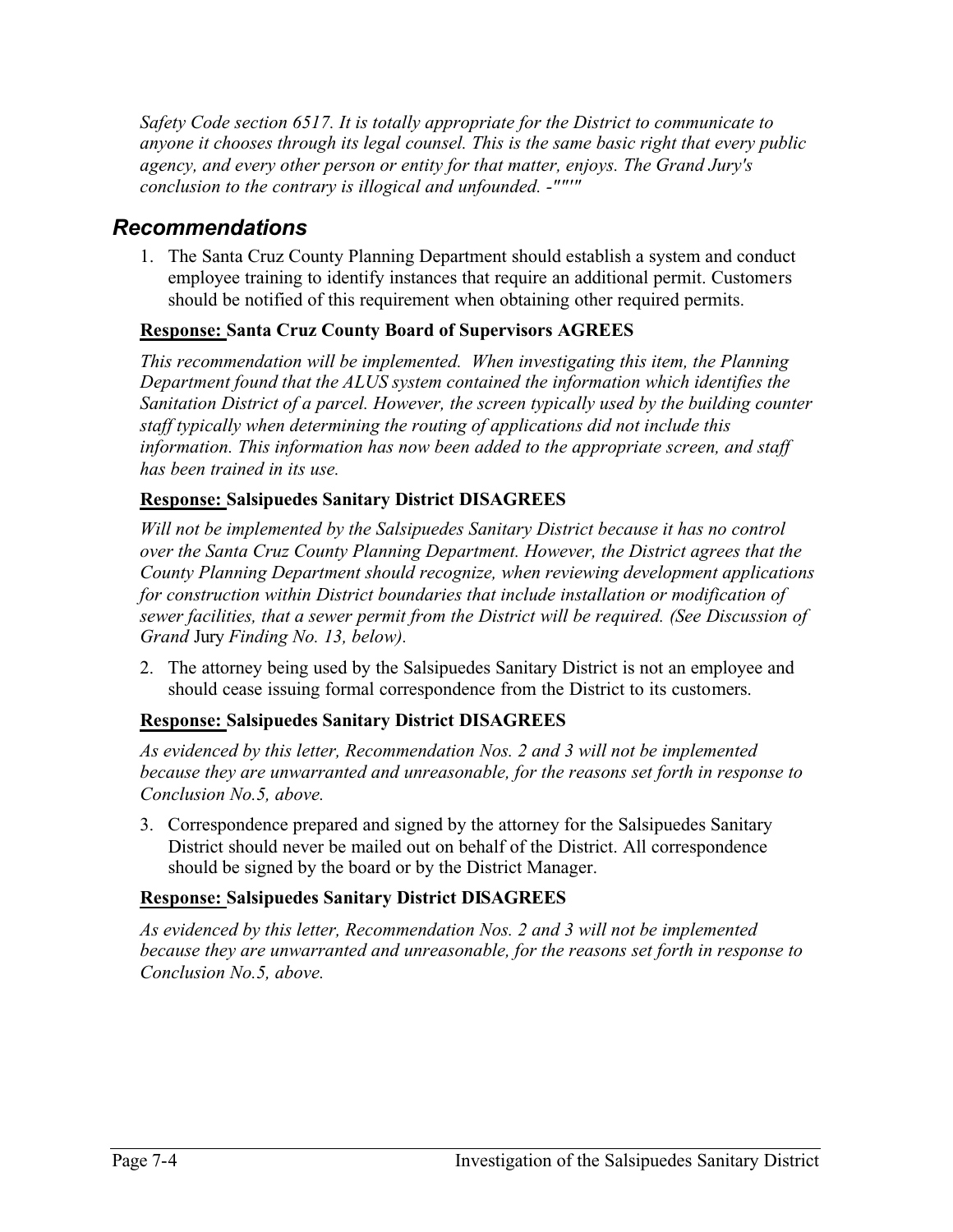# **Review of the Santa Cruz County Burial Services Program for Indigents**

#### **2001-2002 Grand Jury Report – Page 7-4**

#### *Findings*

1. By law, a death certificate is required for every deceased person. The decedent's physician completes this form if he/she has attended to the decedent during the past twenty days and can offer a plausible cause of death. The clause "death by natural causes" is not permitted on a death certificate. The decedent's physician must record a definitive reason for death. If a death is caused by homicide, suicide, results from an accident (including drug overdoses), or if there is no attending physician, the case is turned over to the County Coroner.

#### **Response: Santa Cruz County Board of Supervisors**

*This finding should be referred to the Sheriff's Office, because the Burial of Indigents program is under the supervision of the Sheriff's Office.* 

- 2. Decedents are identified by means of:
	- Personal viewing of the remains by a family member or friend
	- Identification card
	- Driver's license
	- Fingerprints
	- Dental records
	- DNA testing.

#### **Response: Santa Cruz County Board of Supervisors**

*This finding should be referred to the Sheriff's Office, because the Burial of Indigents program is under the supervision of the Sheriff's Office.* 

3. A cemetery authority, a licensed funeral director, a licensed hospital or its authorized personnel may initiate an autopsy of any remains in their custody with authorization by the deceased's will or other recorded document, or by next of kin, or when required by law. The County Morgue has one physician who conducts all of the autopsies for Santa Cruz County.

#### **Response: Santa Cruz County Board of Supervisors**

*This finding should be referred to the Sheriff's Office, because the Burial of Indigents program is under the supervision of the Sheriff's Office.* 

4. In the Indigent Burial Program, once the cause of death has been determined, a Sheriff-Coroner's Deputy contacts one of the funeral homes to arrange transportation of the remains. After receiving written notice of the cause of death, the funeral director or cemetery authority has the responsibility for disposition of the remains within seven days. Usually the body is kept no longer than three days. During this time, preparation is made for showing or cremation. If family is available and can afford the costs of a service, the deceased is not considered to be indigent.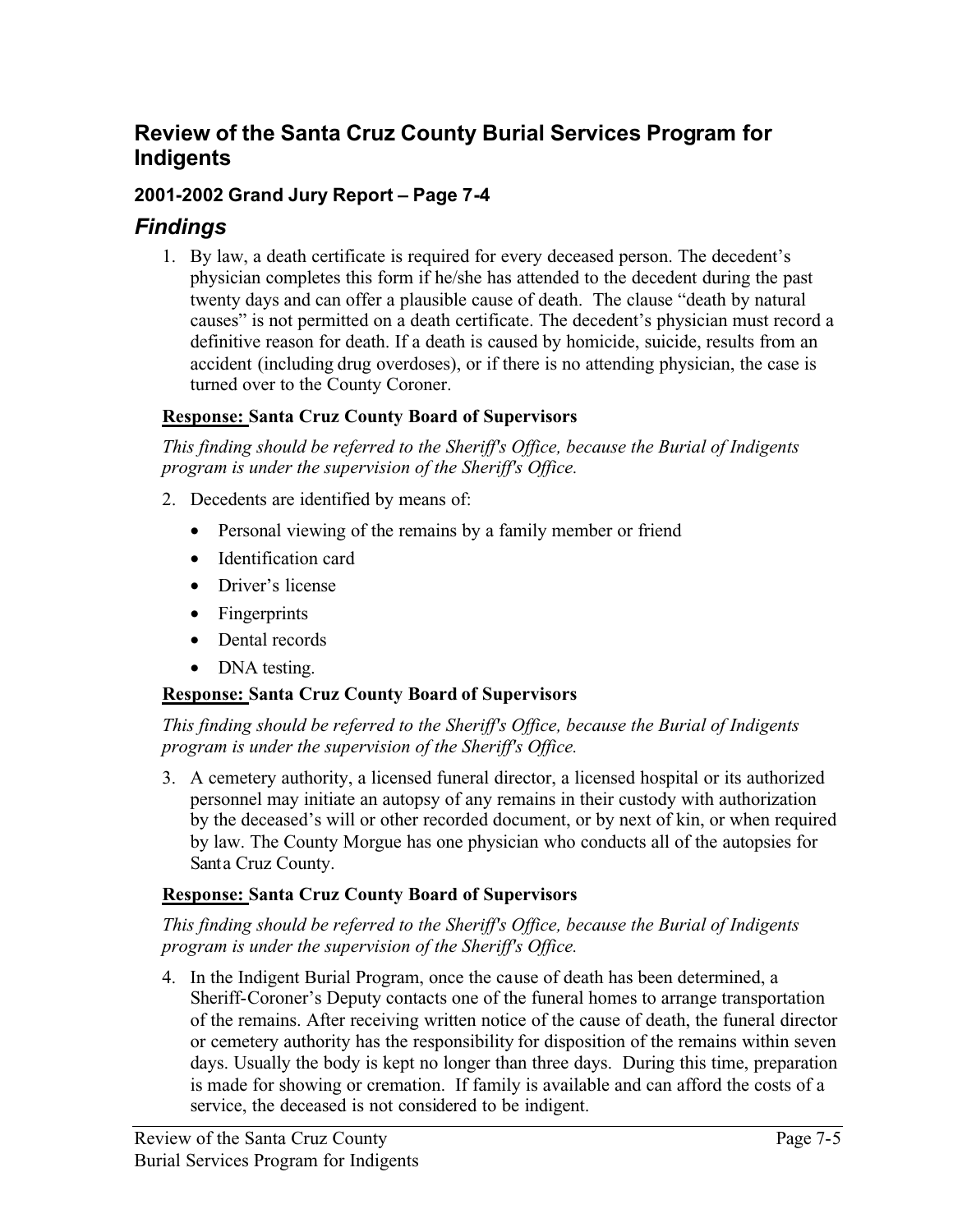#### **Response: Santa Cruz County Board of Supervisors**

*This finding should be referred to the Sheriff's Office, because the Burial of Indigents program is under the supervision of the Sheriff's Office.* 

5. In the Indigent Burial Program, due to the financial situation of the decedent, the body is typically placed in an approved cardboard box and transported to the crematory. At the crematory, the body passes through a detailed and rigorous system of identification. The cremation process is carried out according to standard protocol. The ash is then placed in an approved container, which is either returned to the responsible kin or to another responsible authority.

#### **Response: Santa Cruz County Board of Supervisors**

*This finding should be referred to the Sheriff's Office, because the Burial of Indigents program is under the supervision of the Sheriff's Office.* 

6. If the decedent is part of the Indigent Burial Program, the ashes may be given to the next of kin. If there is no next of kin, the ashes will be spread at sea by authorized personnel from the Sheriff -Coroner's Office. California Health and Safety Code §7117 requires that human ash must be dispersed 500 yards offshore. This procedure is highly regulated.

#### **Response: Santa Cruz County Board of Supervisors**

*This finding should be referred to the Sheriff's Office, because the Burial of Indigents program is under the supervision of the Sheriff's Office.* 

- 7. The Deputy Public Administrator must determine whether or not the decedent had sufficient resources to pay for his or her cremation. To determine eligibility for the Indigent Burial Program, the Public Administrator will:
	- Use the Assessor's files to see if the decedent (or relatives) owned property
	- Speak with the relatives of the deceased (if any), to determine the ability of the estate to pay for the cremation
	- Discuss the decedent's source of income and any assets the person had (house, car, and belongings) that could be sold in order to pay for the cremation
	- Utilize available county indexes, i.e., court files, fictitious business names and voter registration, or Sheriff booking records
	- Consult with Parole Officers
	- Research state prison records
	- Search all computerized data resources
	- Search Veterans' records.

#### **Response: Santa Cruz County Board of Supervisors**

*This finding should be referred to the District Attorney, because this aspect of the Burial of Indigents program is under the supervision of the District Attorney's Office.*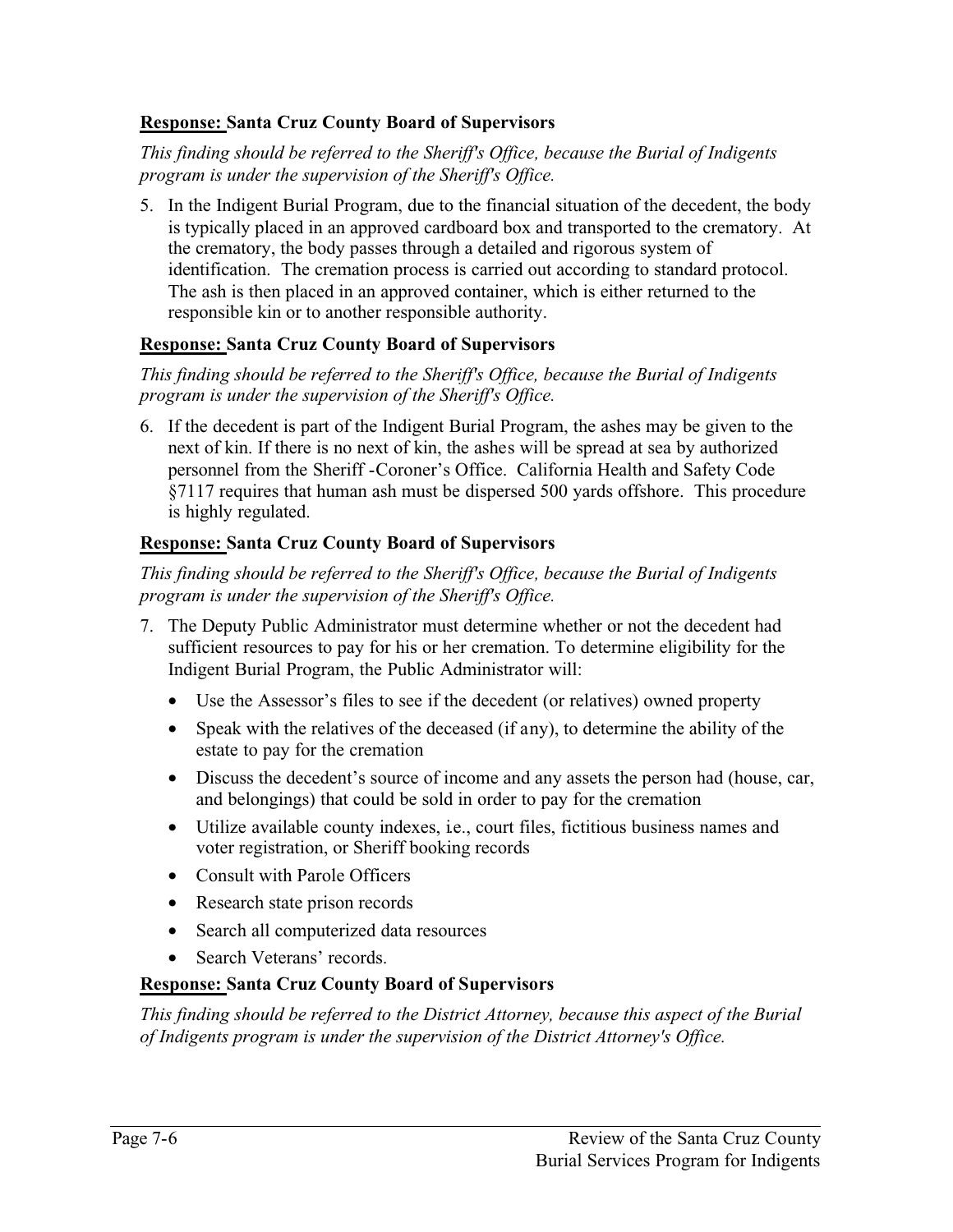8. Annually, the County opens the bidding to determine the funeral homes that are willing to take bodies through the Indigent Burial Program. The funeral homes sign county contracts each fiscal year and receive the bodies on a rotational basis.

#### **Response: Santa Cruz County Board of Supervisors**

*This finding should be referred to the Sheriff's Office, because the Burial of Indigents program is under the supervision of the Sheriff's Office.* 

- 9. During the course of the past several contracts, the following funeral homes and Soquel Cemetery and Crematory have contracted with the Santa Cruz County to be vendors for the Indigent Burial Program:
	- Benito & Azarro Pacific Garden Chapel, Santa Cruz
	- Davis Memorial Chapel, Watsonville
	- Mehl's Colonial Chapel, Watsonville
	- Norman's Family Chapel, Santa Cruz

#### **Response: Santa Cruz County Board of Supervisors**

*This finding should be referred to the Sheriff's Office, because the Burial of Indigents program is under the supervision of the Sheriff's Office.* 

10. The annual funds allocated to this program are approximately \$25,000. As a courtesy, the Indigent Burial Program will pay an indigent's final expenses and allow the family to repay the fund. Arrangements can be made for an affordable payment as low as \$10 per month. A letter is mailed to the family as a reminder of their promise to repay the debt. If the family refuses to honor the loan, the case is forwarded to County Collections and the Treasurer's Office for handling.

#### **Response: Santa Cruz County Board of Supervisors**

*This finding should be referred to the Sheriff's Office, because the Burial of Indigents program is under the supervision of the Sheriff's Office.* 

11. During the 2000–2001 fiscal year, the Public Administrator received approximately fifty-seven referrals for Indigent Burial Program funding; forty-seven of these were actually processed through the Indigent Burial Program.

#### **Response: Santa Cruz County Board of Supervisors**

*This finding should be referred to the District Attorney, because this aspect of the Burial of Indigents program is under the supervision of the District Attorney's Office.*

12. The table below indicates the total number of decedents that were accepted through the Indigent Burial Program from 1999 through February 2002, and for whom the County paid cremation expenses.

|                          | $1999 - 2000$ | $2000 - 2001$ | $2001 - 2002$ |
|--------------------------|---------------|---------------|---------------|
| Number of Indigents      | 56.           | 4             | Open          |
| <b>Cost per Indigent</b> | \$548.50      | \$548.50      | \$595.50      |

**Response: Santa Cruz County Board of Supervisors**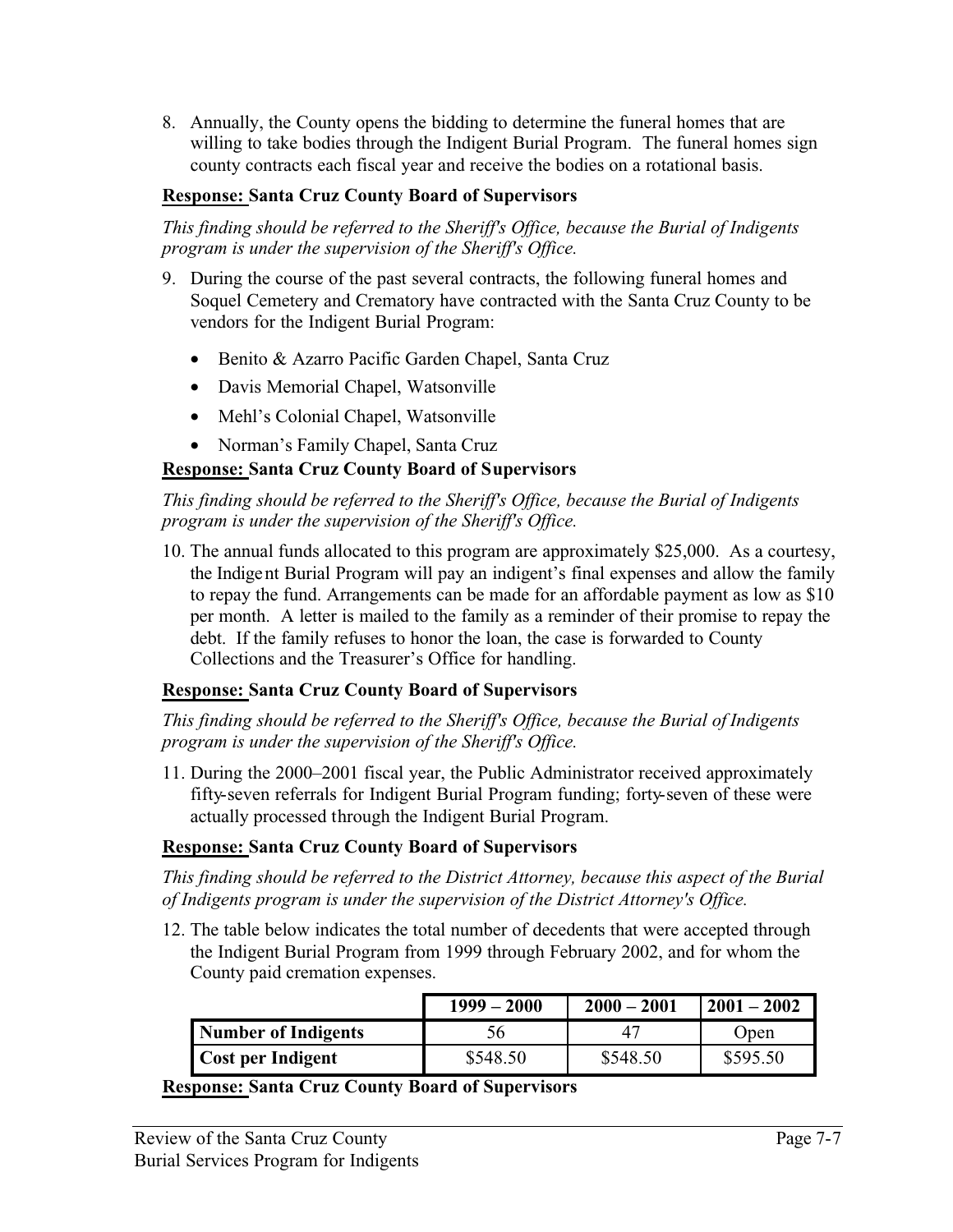*This finding should be referred to the Sheriff's Office, because the Burial of Indigents program is under the supervision of the Sheriff's Office.* 

13. At the end of fieldwork in February 2002, there were already sixty-two referrals to the Indigent Burial Program for the current fiscal year, seventeen of which occurred after January 1, 2002.

#### **Response: Santa Cruz County Board of Supervisors**

*This finding should be referred to the Sheriff's Office, because the Burial of Indigents program is under the supervision of the Sheriff's Office.* 

14. Typically, a funeral home will charge \$1500 to \$1800 for a cremation; the agreed County fee is \$595.50. The cost breakdown for indigent cremation is as follows:

| Item                      | Cost     |
|---------------------------|----------|
| <b>Funeral Processing</b> | \$355.29 |
| Carton                    | \$35.00  |
| Sales Tax                 | \$2.71   |
| Cremation                 | \$187.00 |
| Processing Fee            | \$8.50   |
| <b>Total</b>              | \$595.50 |

#### **Response: Santa Cruz County Board of Supervisors**

*This finding should be referred to the Sheriff's Office, because the Burial of Indigents program is under the supervision of the Sheriff's Office.* 

15. Another service offered by the County is burial services for victims of violent crimes through the Victim/Witness Program. The County will pay a maximum of \$5000 for a victim's final expenses whether or not the family has sufficient funds. The Victim/Witness Program funds are not part of the Indigent Burial Program.

# **Response: Santa Cruz County Board of Supervisors**

*This finding should be referred to the District Attorney, because this aspect of the Burial of Indigents program is under the supervision of the District Attorney's Office.* 

# *Recommendations*

1. The Board of Supervisors should increase the budget for this program in order to cover the increased use and cost of the program.

# **Response: Santa Cruz County Board of Supervisors PARTIALLY AGREES**

*This recommendation requires further analysis which will be conducted as part of the annual budget process.* 

2. The Grand Jury commends the Public Administrator, the Sheriff-Coroner's Office and the funeral home and crematory services for their dedication to this program.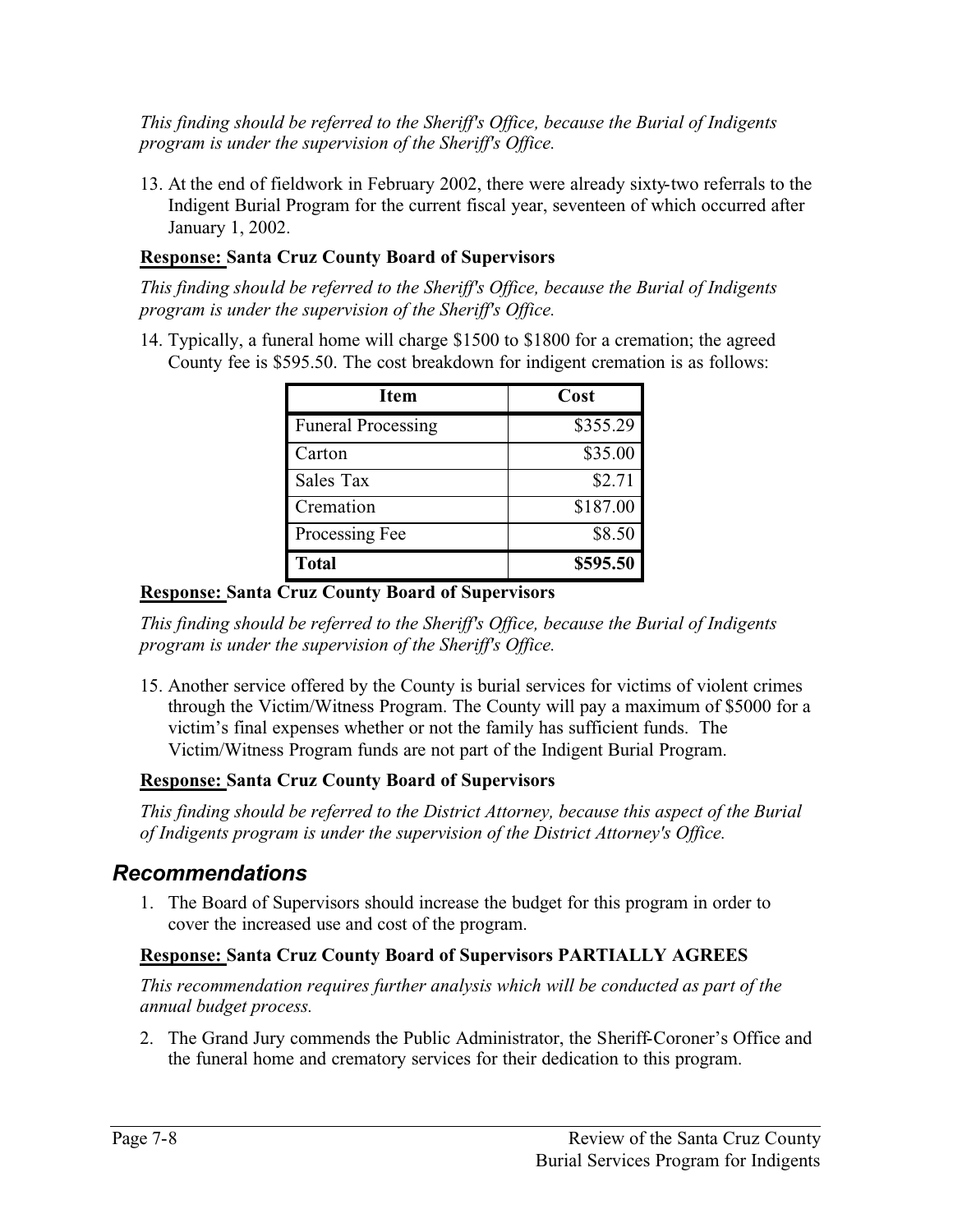# **Review of the Santa Cruz Port District**

#### **2001-2002 Grand Jury Report – Page 7-11**

#### *Findings*

- 1. The jury visited the harbor three times during the course of this review:
	- A. Santa Cruz Yacht Harbor is a popular tourist destination.
	- B. Members of the Jury observed during these visits that the harbor area appears to be well maintained.

#### **Response: Santa Cruz Port District AGREES**

C. Public Port District meetings are held on the fourth Tuesday of every month starting at 7:30 p.m.. Public meetings are usually held at the Harbor Public Meeting Room, 365-A Lake Avenue, Santa Cruz. Members of the Grand Jury attended one of these meetings and observed that the meetings appear to be run in an orderly and professional manner.

#### **Response: Santa Cruz Port District AGREES**

*Port Commission meetings have been changed to 7:00 PM on the fourth Tuesday of each month.*

- D. The District is responsible for many ongoing maintenance projects as well as long term improvements to the harbor.
- E. Revenues are generated from almost every aspect of the harbor operation. Launch fees, parking fees, slip fees, guest docking, RV parking, rent on retail space, boat storage all generate the money needed for daily operations and long term improvements. The District is also very active in obtaining grant money whenever possible.

#### **Response: Santa Cruz Port District AGREES**

- 2. Businesses are located throughout the harbor area:
	- A. The Harbor Business Association Member Directory is located on the Internet through the Port District site: http://www.santacruzharbor.org/visitor/bus\_dir.html.
	- B. Retail shops must apply to the District for a lease. Upon approval, the District issues a lease for a determined amount of time. This is normally five years with the option to renew.

#### **Response: Santa Cruz Port District AGREES**

*Lease terms range from month-to-month, to 40+ years. Access to all multi-year leases originates with a public bid process.*

- C. The Harbor Patrol presence also adds to security and there is very little crime in the area. This fact also enhances the good business climate.
- D. There are many popular restaurants in the harbor attracting many locals as well as tourists to the harbor area.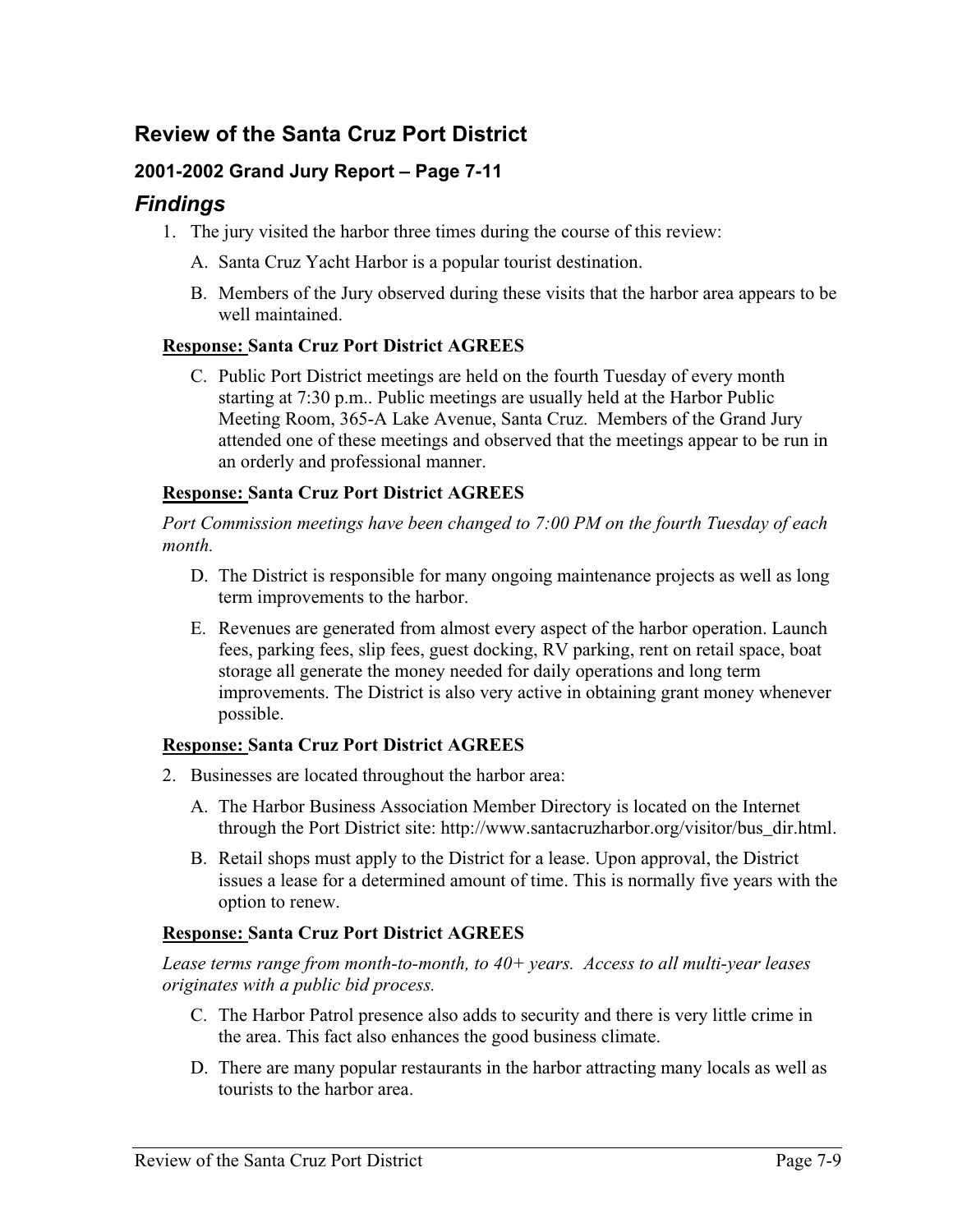- E. The closeness to the harbor and to the beach sometimes creates parking problems for visitors to the harbor and to the local restaurants. Parking within the harbor area is in high demand during the summer months.
- F. Other than minor complaints concerning restroom maintenance and dock repair, members of the Grand Jury found that the District has done an excellent job in making the harbor a favorable place for local merchants as well as their customers and other visitors.

#### **Response: Santa Cruz Port District AGREES**

3. Although there are about 1200 boat slips in the harbor, there are about the same number of boat owners waiting for slips. The District charges boat owners an annual fee to be placed on a waiting list. The waiting period for a slip in the South Harbor may be as much as 9-10 years. In the North Harbor the wait for a slip is much less, about 3-6 years. The District tries to ensure that existing boat owners are, in fact, actually using the harbor and not merely parking a boat in a slip. The District has established a rule that a slip renter must take his boat out at least ten times per year or risk losing his place in the harbor. Slips are not transferable with the sale of a boat. When a boat is sold the new owner is given time to look for a new place to berth his boat. In the past, slips were transferred with the boat. This practice led to abuse of the slip rental policy. There are currently about 87 people who live on their boats in the harbor. The harbor provides non-metered electricity to these people and to the all other boat owners at a set rate of \$35.00 per month. Some boat owners who use small amounts of electricity would prefer metered electricity for a more equitable charge.

#### **Response: Santa Cruz Port District PARTIALLY AGREES**

*There are approximately 900 wet slips and approximately 300 dry storage spaces within the harbor. The waiting period for a south harbor slip ranges from 6-19 years.*

4. Because the harbor is such a large area with many facilities, there are many ongoing capital improvements planned by the District. Recently a new lighthouse was constructed to mark the entrance to the harbor. This was done with private funds at no cost to taxpayers. Charles Walton donated the initial \$60,000 to get this project started. Walton, a Los Gatos resident who is a semi-retired electronics businessman and fisherman, made the donation in honor of his late brother, Derek Walton, who served in the Merchant Marines. This new Lighthouse is known as the Walton Lighthouse and officially as the Santa Cruz Harbor Light.

#### **Response: Santa Cruz Port District AGREES**

#### *A total of \$416,000 was donated to the lighthouse – Mr. And Mr. Walton donated a total of \$94,000.*

5. Another project recently completed is the Joseph G. Townsend Maritime Plaza. The plaza is located just outside of the Crow's Nest Restaurant. This project was made possible through grants from the Economic Development Administration and the Federal Transportation Enhancement Act. Additionally, many private donors also helped to fund this project. Joseph G. Townsend has been a Port District Commissioner for the last 25 years. His leadership of the District has been instrumental in making the harbor what it is today. State Senator Bruce McPherson,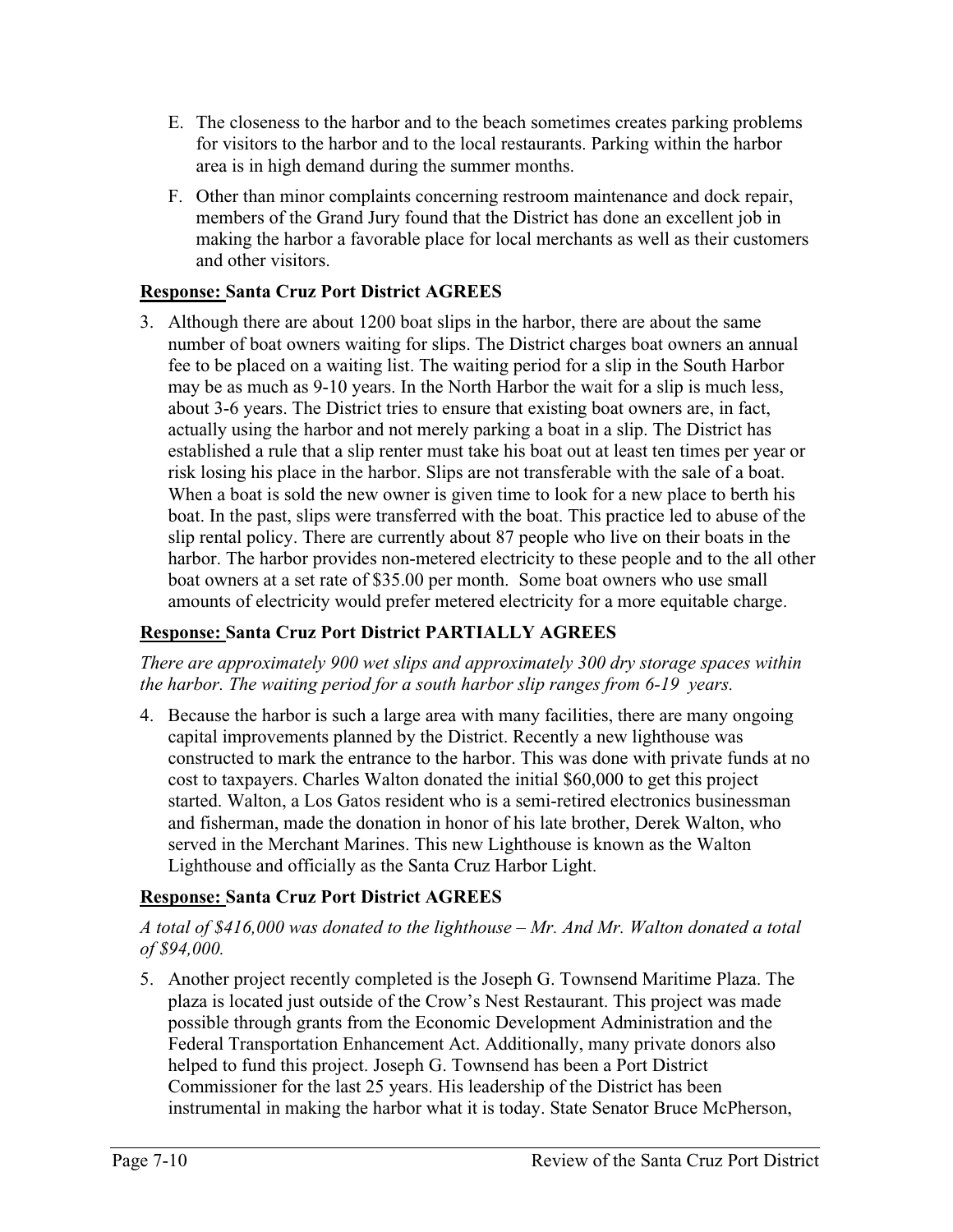Supervisors Mardi Wormhoudt and Jan Beautz, and Mayor Tim Fitzmaurice of the City of Santa Cruz dedicated the plaza in his honor on September 7, 2001.

#### **Response: Santa Cruz Port District AGREES**

6. Apart from the above mentioned projects are long range plans for replacing the deteriorating seawall near Aldo's Restaurant, increasing the number of visitor slips and general improvements to the North Harbor.

#### **Response: Santa Cruz Port District AGREES**

7. The District has recently installed an oil reclamation facility to protect the quality of the harbor's water.

#### **Response: Santa Cruz Port District AGREES**

8. Much planning goes into all capital improvements and the District appears to be very diligent in finding funding before the projects are undertaken.

#### **Response: Santa Cruz Port District AGREES**

9. Santa Cruz Harbor is dredged generally between November and April annually. This dredging operation is the most expensive daily operation at the harbor. The harbor owns and maintains the dredging vessel. Geographically, the mouth of the harbor is located in an area where sand is constantly building up. In order to ensure that the harbor is navigable, the entrance must be constantly dredged. Dredging removes the sand from the mouth of the South Harbor. The sand is then deposited through a dredge discharge line, into the inter-tidal zone in the bay where it drifts down the coast, and helps to replenish the sand to all beaches east of the harbor. Dredging of the North Harbor is a much different operation. The North Harbor drains Arana Gulch and much of the surrounding area. The sediment deposited in the North Harbor is far different from the sand that is dredge from the channel entrance in South Harbor, and must be treated differently. The North Harbor's sediment consists of only 40% sand and 60% silt. Although this sediment does not contain chemical pollutants, it does contain much organic material and silt. Instead of dredging this material it is removed by a clamshell bucket, deposited in the parking lot and left to drain. The material is then removed by dump trucks and deposited in a landfill site in Seaside. This is a costly operation.

#### **Response: Santa Cruz Port District AGREES**

*Removing sand from the entrance channel by hydraulic dredging cost approximately \$4/cubic yard. Removing material shoaling the north harbor by clamshell bucket and transported upland to a landfill costs approximately \$80/cubic yard.*

10. The Port District would like to be able to take the sediment dredged from North Harbor and deposit it further out in the Monterey Bay. Because of environmental concerns and possible pollution of the Monterey Bay Wildlife Sanctuary, this method has not yet been approved. The District contracted with Moss Landing Marine Lab for a demonstration project to support its position that this sediment poses no threat to the Bay. The preliminary report of this project, issued in March of 2002, supports the Port District's position that the sediment is not a threat to the Bay. Approval for depositing the sediment in the bay would result in a substantial savings of at least \$325,000 per year to the Port District, based on 5000 cubic yards of sediment, which is the average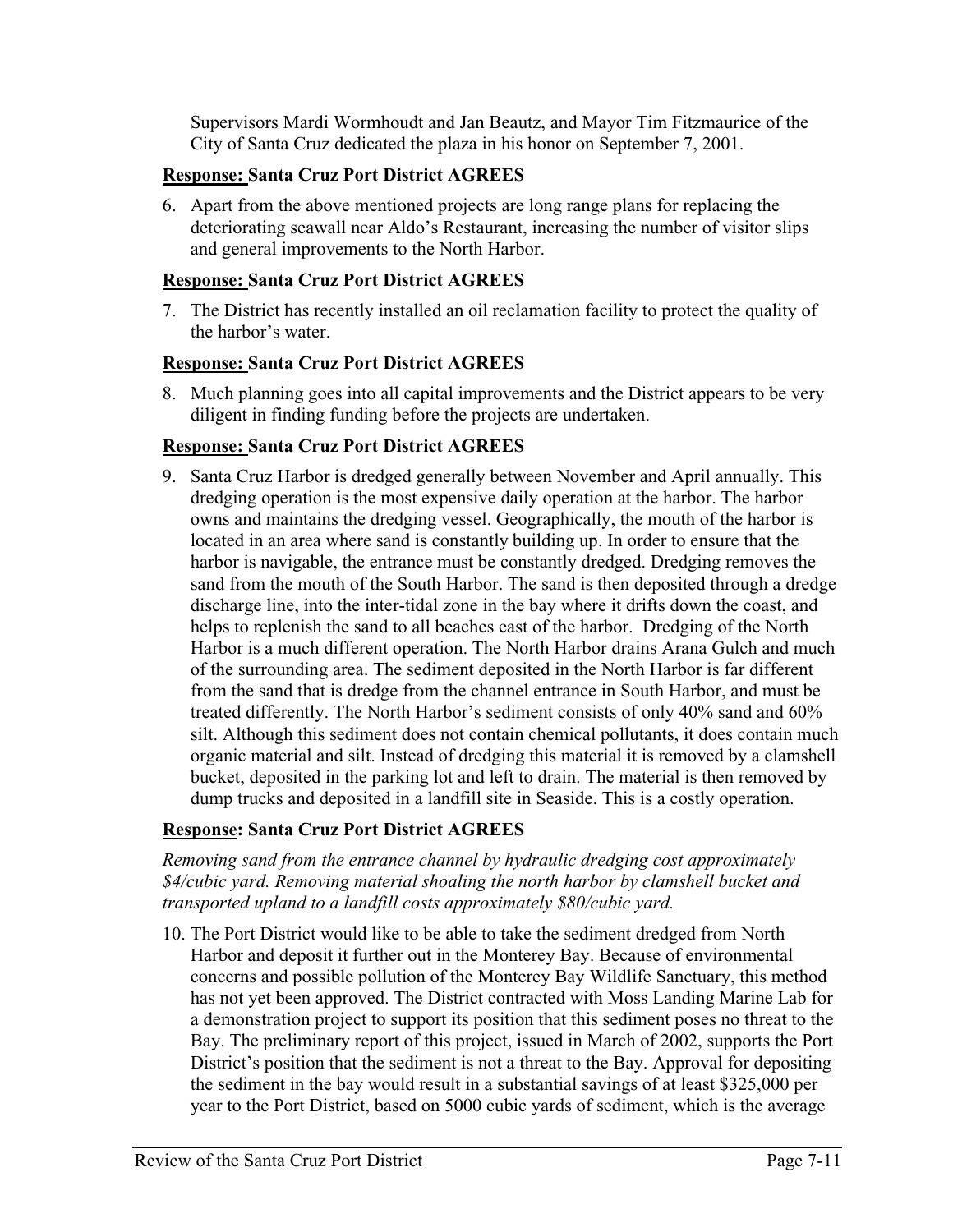annual amount of sediment dredged. Before proceeding with depositing this dredged material in the Monterey Bay, the District needs to receive approval from a number of agencies. The District must demonstrate to the Army Corp of Engineers that they are in compliance with section 404 of the Federal Clean Water Act and compliant with EPA standards. Next the District will need a permits from the Coastal Commission, the California State Water Quality Control Board in San Luis Obispo and the Monterey Bay National Marine Wildlife Sanctuary

#### **Response: Santa Cruz Port District AGREES**

11. Santa Cruz Harbor is home to a commercial fishing fleet. Santa Cruz Harbor is primarily a salmon fishery. There is also a small crabbing operation along with albacore, halibut, and rockfish fisheries. Foreign imports of fish from South America and domestic farming compete directly with local fisheries. There are, however, enough local markets such as restaurants and fresh fish retail markets in the area to minimally sustain local fishing. The last several years have been abundant for salmon. Salmon season runs May through September, albacore usually from September through December.

#### **Response: Santa Cruz Port District AGREES**

12. There is a local fish buyer located in the harbor at the "S" and "T" docks. Having a local buyer in the harbor ensures that the fisherman have an available market for their catch. The Port District has recently upgraded the District-owned facility leased by the resident fish buyer. The facility has been upgraded to include a new ice-making machine that is capable of providing all the ice that is needed to run the facility.

#### **Response: Santa Cruz Port District AGREES**

13. It is essential to the fishing fleet that the mouth of the harbor remains open all year. The commercial fishermen welcome the dredging program. The Santa Cruz Local Fisherman's Association maintains a very good relationship with the Port District. Both the Santa Cruz Harbor and the Fisherman's Association are members of Alliance of Communities for Sustainable Fisheries. This Alliance is an organization that seeks to preserve currently threatened fisheries and fishing communities. They work closely with the Monterey Bay Wildlife Preserve in order to achieve this end. The Alliance can be found on the Internet at: http://www.nfcc-fisheries.org/monterey/index.shtml.

#### **Response: Santa Cruz Port District AGREES**

#### *Recommendations*

3. The Port District should continue to pursue investigating the less expensive alternative disposal of the North Harbor sediment, while addressing environmental concerns.

#### **Response: Santa Cruz Port District AGREES**

*We completely agree with the Grand Jury's statement. The north harbor sedimentation problem is the largest financial threat to the Port District. 5,000 to 20,000 cubic yards of material come into the harbor each year from Arana Gulch. We are addressing this problem in three major ways:*